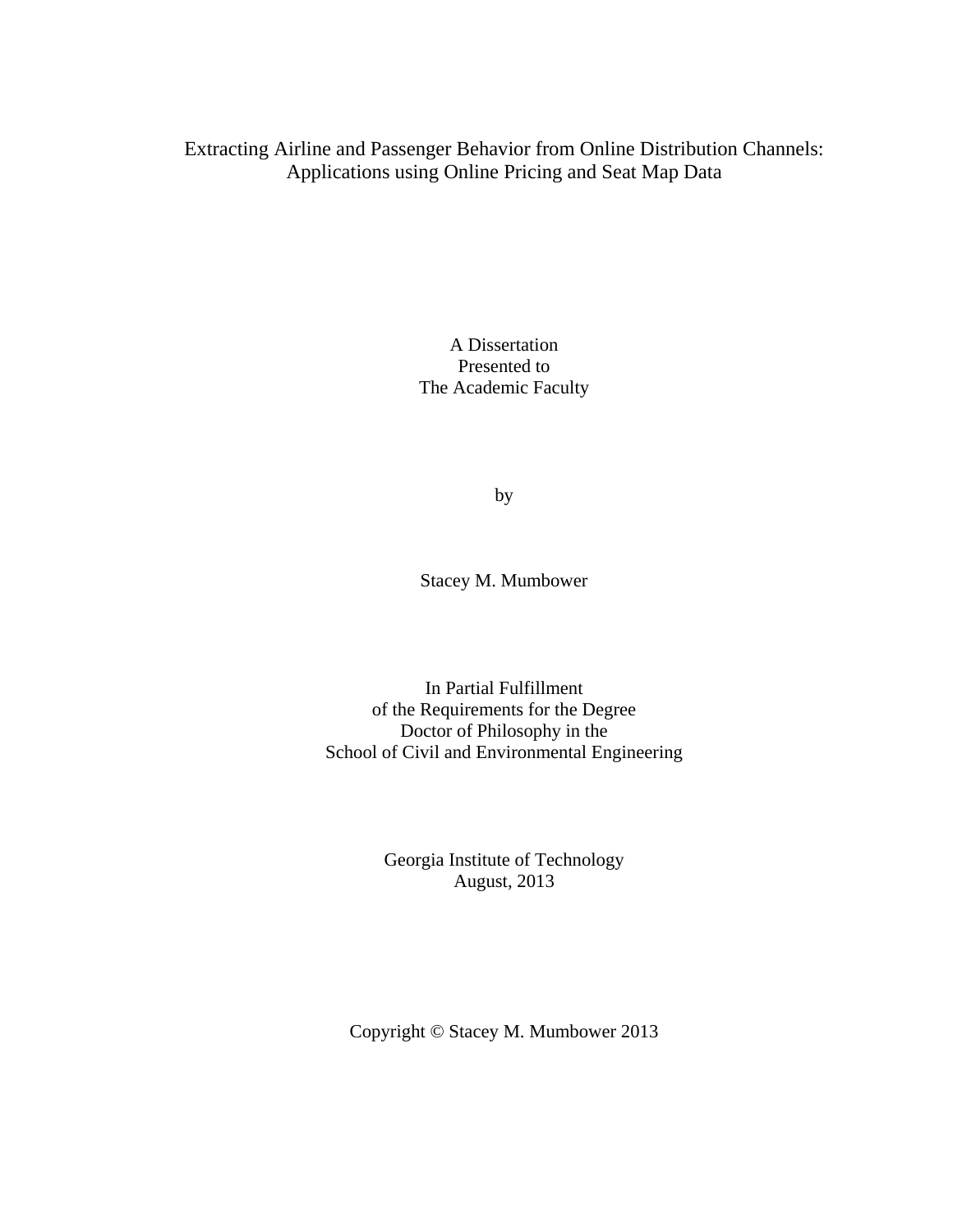Extracting Airline and Passenger Behavior from Online Distribution Channels: Applications using Online Pricing and Seat Map Data

Approved by:

Dr. Laurie A. Garrow, Advisor School of Civil and Environmental Engineering *Georgia Institute of Technology* 

Dr. John D. Leonard School of Civil and Environmental Engineering *Georgia Institute of Technology* 

Dr. Jeffrey P. Newman School of Civil and Environmental Engineering *Georgia Institute of Technology* 

Dr. Matthew J. Higgins Ernest Scheller Jr. College of Business *Georgia Institute of Technology* 

Dr. Mark E. Ferguson Darla Moore School of Business *University of South Carolina* 

Date Approved: June 5, 2013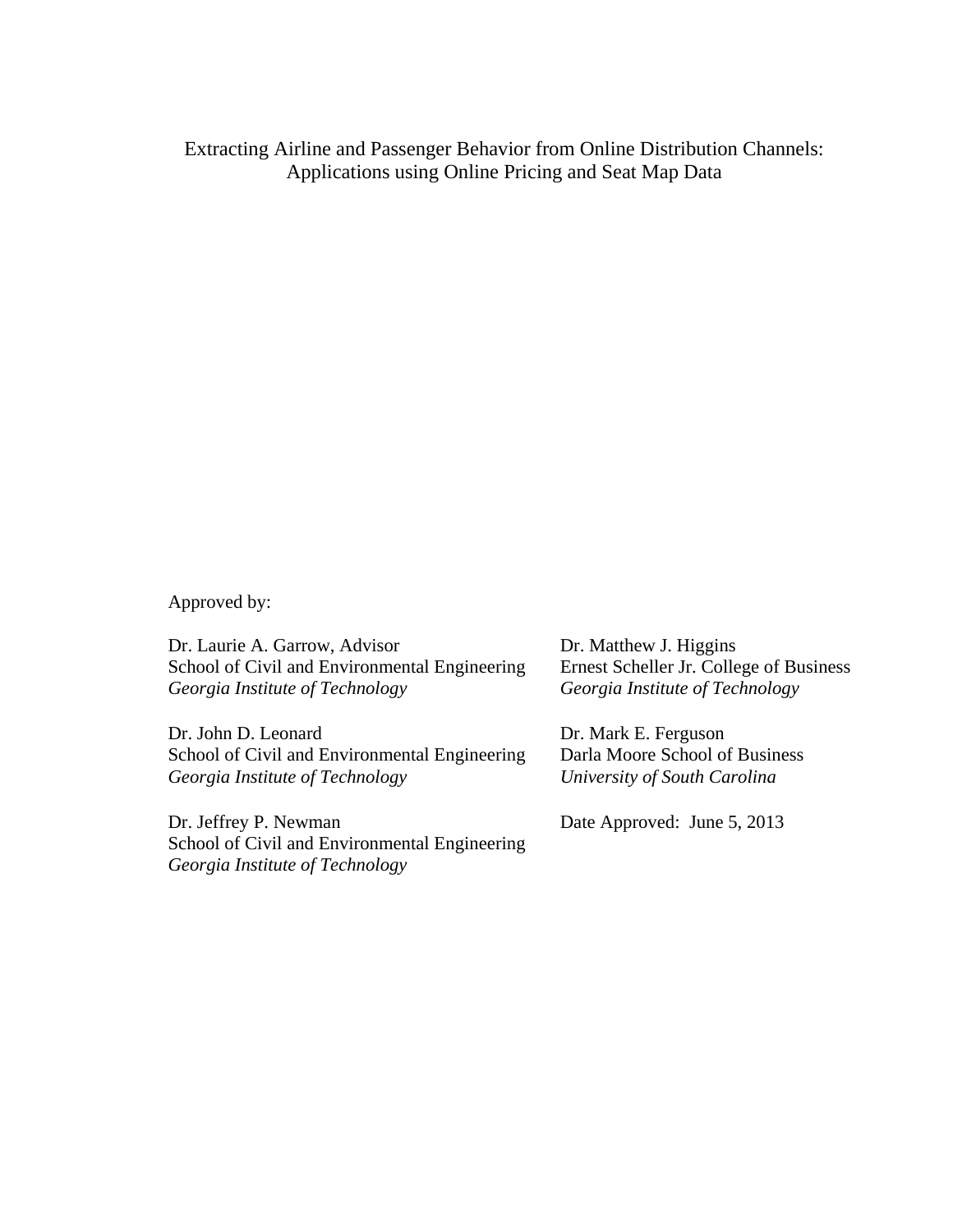## **ACKNOWLEDGEMENTS**

<span id="page-2-0"></span> The five years I spent in graduate school at Georgia Tech were amazing. I've had the privilege of working with many great people, and I am extremely grateful to them all!

 First, I would like to acknowledge my doctoral advisor, Dr. Laurie Garrow, who gave me leeway to explore my interest in statistics by supporting my decision to pursue a Master's in statistics while also working towards a doctorate. My research has greatly benefited from her input, ideas and suggestions. I truly cannot thank her enough.

 I would also like to thank my Ph.D. committee members for providing helpful feedback along the way: Dr. Matthew Higgins for his help with endogeneity, Dr. John Leonard for his involvement with my early work in online pricing, Dr. Jeffrey Newman for his assistance optimizing airline seat fees, and Dr. Mark Ferguson for his ideas and recommendations with respect to revenue management.

 I am grateful and honored to have received research and tuition funding from several different sources. I received an Airport Cooperative Research Program (ACRP) Graduate Research Award in my first year at Georgia Tech, which led to my first publication in aviation. I'd like to thank ACRP program mentors John Fischer of Congressional Research Service and Richard Golaszewski of GRA, Inc., along with program officers Lawrence Goldstein and Christine Gerencher. I am also grateful to have received a three year fellowship from the National Science Foundation's Graduate Research Fellowship Program, and to have received tuition and travel scholarships from the Dwight D. Eisenhower Graduate Transportation Fellowship Program.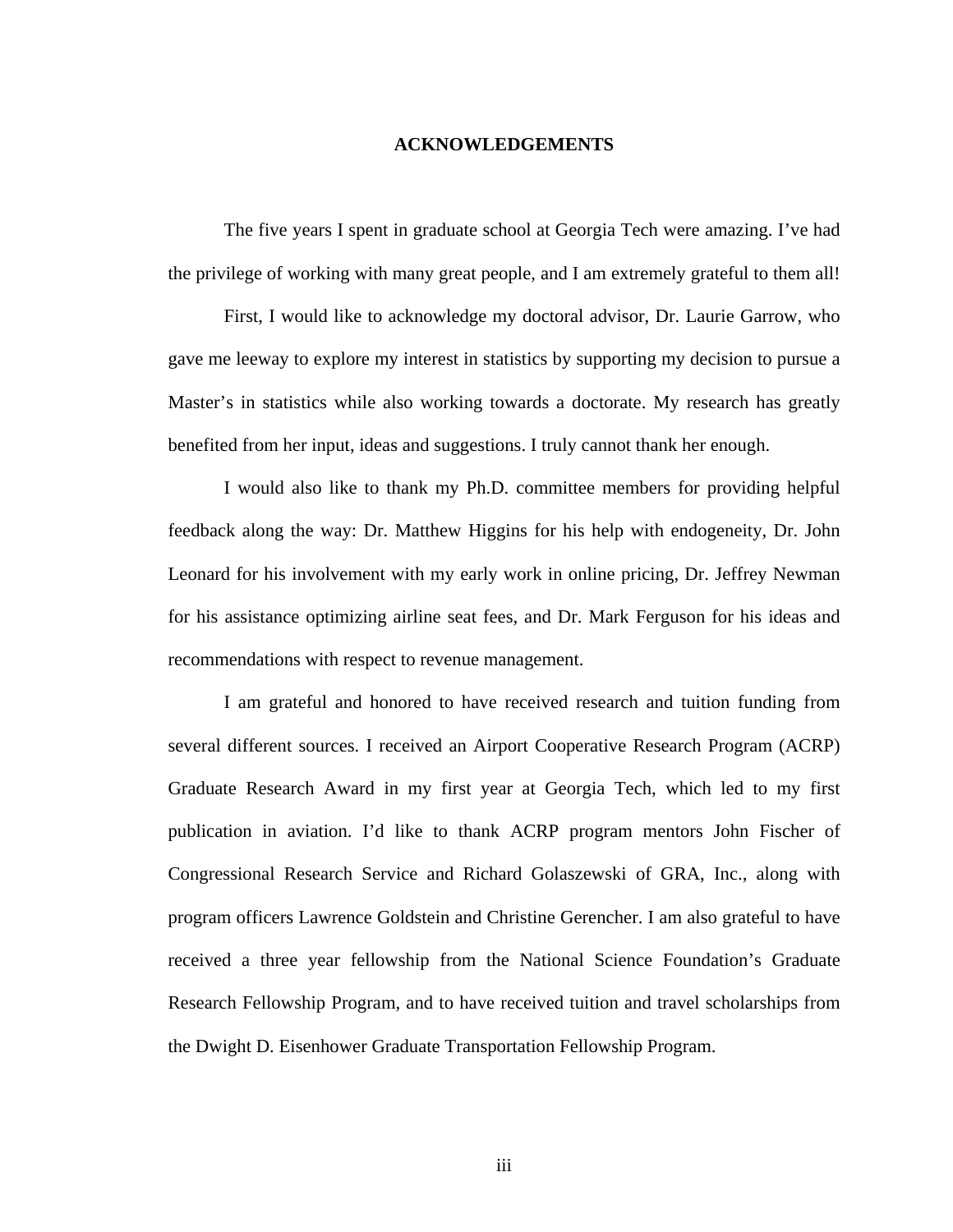I would like to extend a special thanks to the students in Dr. Garrow's research group. I would particularly like to thank Brittany Luken for her helpful ideas in our brainstorming lunches, for the many discussions we had about statistical methods, and for making school fun. I would also like to thank Susan Hotle who was always happy to help with proofreading and Stata<sup>®</sup> codes. I'd also like to thank Gregory Macfarlane for his enthusiasm in discussing econometrics with me, especially the topic of endogeneity.

 I am grateful to the many people who aided in collecting and compiling the large datasets needed for this dissertation. Thanks to Andres Nagel for his patience in programming for a project that took much longer than originally anticipated. I am appreciative of support provided by Georgia Tech's IT staff. I'd also like to thank Lauren Bankston and Paul Campbell of QL2® Software for providing data, along with Angshuman Guin, Dr. John Leonard, and Shawn Pope for help with data compilation.

 Working at the Georgia Department of Transportation (GDOT) is what inspired me to pursue a degree in transportation engineering. I would like to thank my former supervisors at GDOT, Paul Tanner and Tim Christian, for their support along the way.

 A special thanks goes to all of my undergraduate professors in Valdosta State University's Math department, especially Dr. Andreas Lazari, Dr. Denise Reid, Dr. Charles Kicey, and Dr. Ashok Kumar. They inspired me more than they will ever know.

 I would like to thank my family for always being supportive and for their interest in hearing about my progress: my father and mother, Lamar and Linda Pittman; my sister, Lindsey Blakeley; my grandmother, Lilly Carter Moore.

 Lastly, I would like to acknowledge my wonderful husband, Lyndsey, who supported and encouraged me every step along the way. Thank you for everything!

iv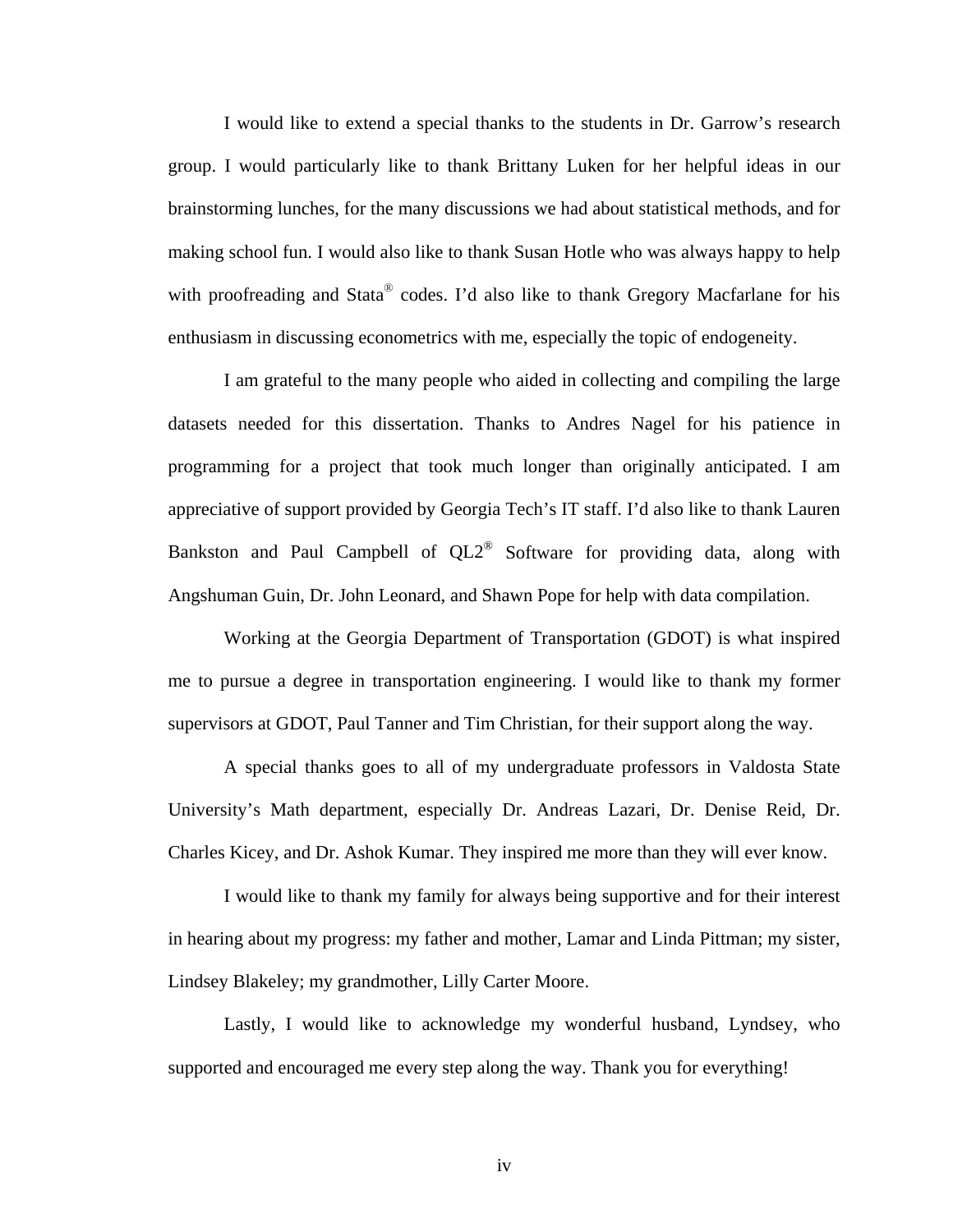# **TABLE OF CONTENTS**

| 2.5.5. The Case of Competitive Markets with Two Low Cost Carriers 41 |  |
|----------------------------------------------------------------------|--|
|                                                                      |  |
|                                                                      |  |
|                                                                      |  |
|                                                                      |  |
|                                                                      |  |
| $\overline{47}$<br>3.1 Abstract                                      |  |
|                                                                      |  |
|                                                                      |  |
|                                                                      |  |
|                                                                      |  |
|                                                                      |  |
|                                                                      |  |
|                                                                      |  |
|                                                                      |  |
|                                                                      |  |
|                                                                      |  |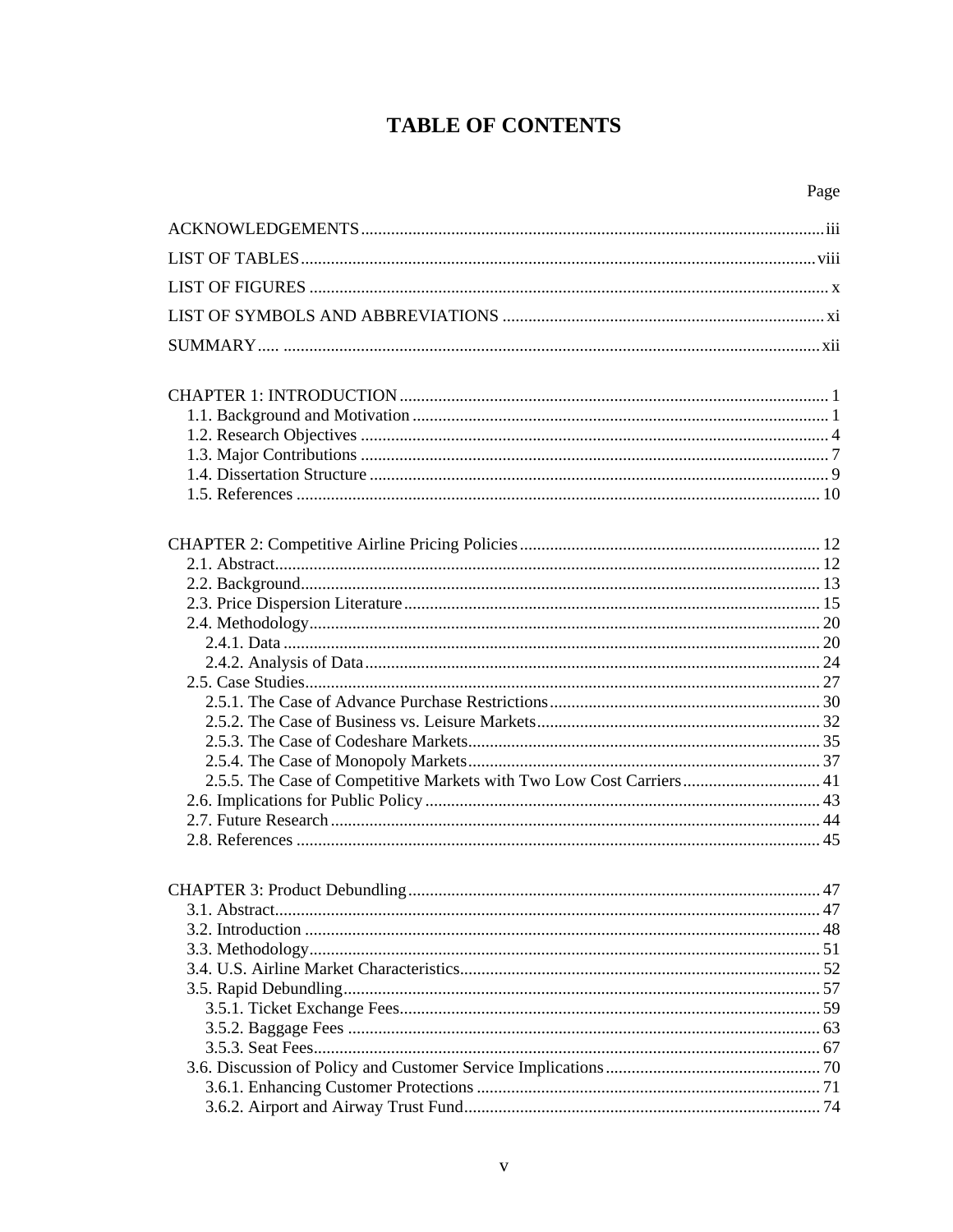| 5.2.2.1. Evidence of Endogeneity Bias in Air Travel Demand Literature  136     |  |
|--------------------------------------------------------------------------------|--|
| 5.2.2.2. Evidence of Endogeneity Bias in Other Travel Demand Literature  138   |  |
| 5.2.2.3. Evidence of Endogeneity Bias in Other Industry Demand Literature  138 |  |
|                                                                                |  |
|                                                                                |  |
|                                                                                |  |
|                                                                                |  |
|                                                                                |  |
| 5.4.4. Non-Price Product Characteristics of Other Products as Instruments 145  |  |
|                                                                                |  |
|                                                                                |  |
|                                                                                |  |
|                                                                                |  |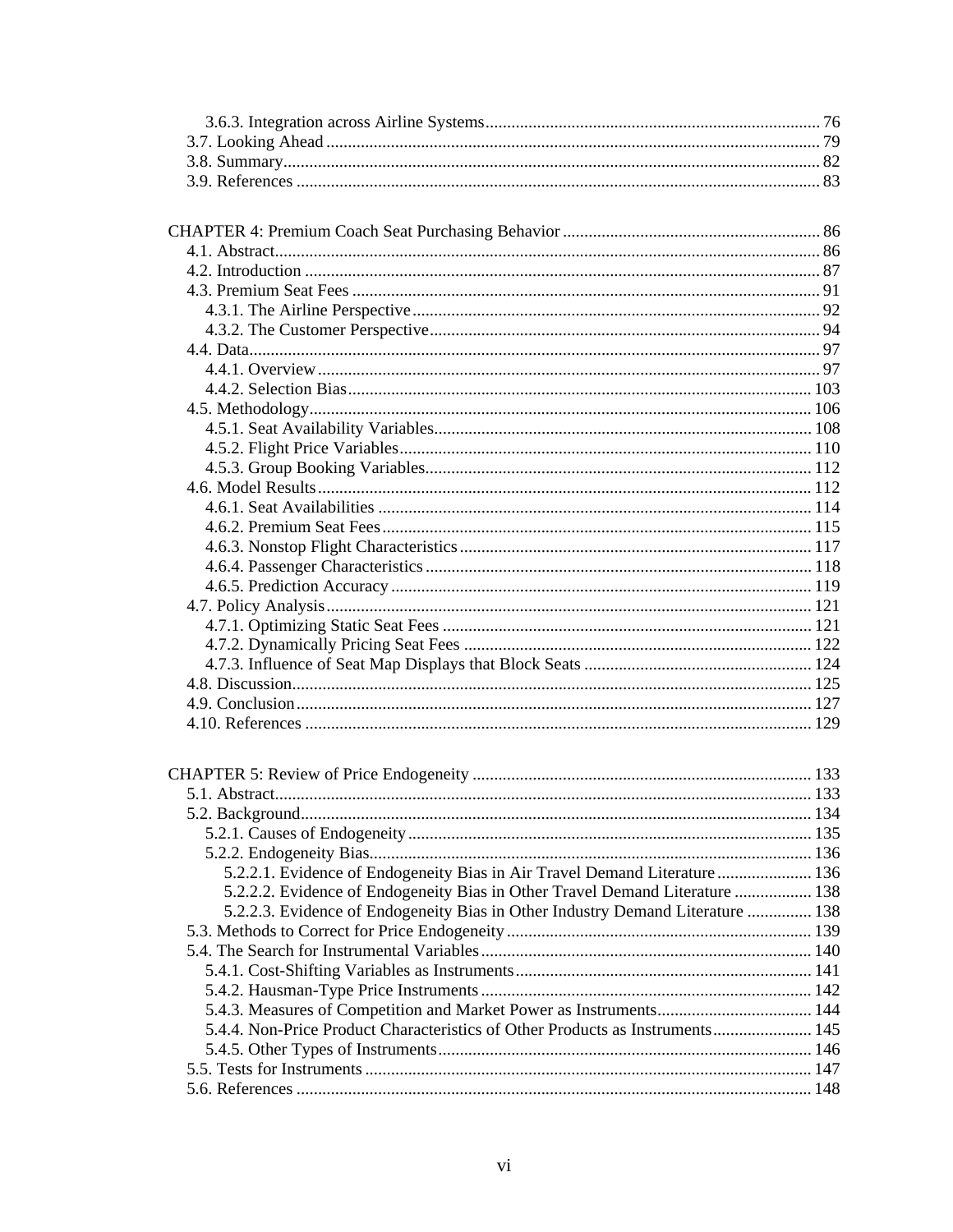| 6.4.1. Correlation Between Demand, Prices, and Advance Booking 162<br>6.4.2. Correlation Between Demand, Prices, and Departure Day of Week  164<br>6.4.3. Correlation Between Demand, Prices, and Departure Time of Day  165<br>6.4.4. Correlation Between Demand, Prices, and Booking Day of Week 166<br>6.5.1. Average Price Elasticities for Corrected and Uncorrected Models 171<br>7.2.4. Flight-Level Demand Models with Correction for Price Endogeneity  181 | CHAPTER 6: Flight-Level Daily Demand Models with Correction for Price Endogeneity  151 |  |
|----------------------------------------------------------------------------------------------------------------------------------------------------------------------------------------------------------------------------------------------------------------------------------------------------------------------------------------------------------------------------------------------------------------------------------------------------------------------|----------------------------------------------------------------------------------------|--|
|                                                                                                                                                                                                                                                                                                                                                                                                                                                                      |                                                                                        |  |
|                                                                                                                                                                                                                                                                                                                                                                                                                                                                      |                                                                                        |  |
|                                                                                                                                                                                                                                                                                                                                                                                                                                                                      |                                                                                        |  |
|                                                                                                                                                                                                                                                                                                                                                                                                                                                                      |                                                                                        |  |
|                                                                                                                                                                                                                                                                                                                                                                                                                                                                      |                                                                                        |  |
|                                                                                                                                                                                                                                                                                                                                                                                                                                                                      |                                                                                        |  |
|                                                                                                                                                                                                                                                                                                                                                                                                                                                                      |                                                                                        |  |
|                                                                                                                                                                                                                                                                                                                                                                                                                                                                      |                                                                                        |  |
|                                                                                                                                                                                                                                                                                                                                                                                                                                                                      |                                                                                        |  |
|                                                                                                                                                                                                                                                                                                                                                                                                                                                                      |                                                                                        |  |
|                                                                                                                                                                                                                                                                                                                                                                                                                                                                      |                                                                                        |  |
|                                                                                                                                                                                                                                                                                                                                                                                                                                                                      |                                                                                        |  |
|                                                                                                                                                                                                                                                                                                                                                                                                                                                                      |                                                                                        |  |
|                                                                                                                                                                                                                                                                                                                                                                                                                                                                      |                                                                                        |  |
|                                                                                                                                                                                                                                                                                                                                                                                                                                                                      |                                                                                        |  |
|                                                                                                                                                                                                                                                                                                                                                                                                                                                                      |                                                                                        |  |
|                                                                                                                                                                                                                                                                                                                                                                                                                                                                      |                                                                                        |  |
|                                                                                                                                                                                                                                                                                                                                                                                                                                                                      |                                                                                        |  |
|                                                                                                                                                                                                                                                                                                                                                                                                                                                                      |                                                                                        |  |
|                                                                                                                                                                                                                                                                                                                                                                                                                                                                      |                                                                                        |  |
|                                                                                                                                                                                                                                                                                                                                                                                                                                                                      |                                                                                        |  |
|                                                                                                                                                                                                                                                                                                                                                                                                                                                                      |                                                                                        |  |
|                                                                                                                                                                                                                                                                                                                                                                                                                                                                      |                                                                                        |  |
|                                                                                                                                                                                                                                                                                                                                                                                                                                                                      |                                                                                        |  |
|                                                                                                                                                                                                                                                                                                                                                                                                                                                                      |                                                                                        |  |
|                                                                                                                                                                                                                                                                                                                                                                                                                                                                      |                                                                                        |  |
|                                                                                                                                                                                                                                                                                                                                                                                                                                                                      |                                                                                        |  |
|                                                                                                                                                                                                                                                                                                                                                                                                                                                                      |                                                                                        |  |
|                                                                                                                                                                                                                                                                                                                                                                                                                                                                      |                                                                                        |  |
|                                                                                                                                                                                                                                                                                                                                                                                                                                                                      |                                                                                        |  |
|                                                                                                                                                                                                                                                                                                                                                                                                                                                                      |                                                                                        |  |
|                                                                                                                                                                                                                                                                                                                                                                                                                                                                      |                                                                                        |  |
|                                                                                                                                                                                                                                                                                                                                                                                                                                                                      |                                                                                        |  |
|                                                                                                                                                                                                                                                                                                                                                                                                                                                                      |                                                                                        |  |
|                                                                                                                                                                                                                                                                                                                                                                                                                                                                      |                                                                                        |  |
|                                                                                                                                                                                                                                                                                                                                                                                                                                                                      |                                                                                        |  |
|                                                                                                                                                                                                                                                                                                                                                                                                                                                                      |                                                                                        |  |
|                                                                                                                                                                                                                                                                                                                                                                                                                                                                      |                                                                                        |  |
|                                                                                                                                                                                                                                                                                                                                                                                                                                                                      |                                                                                        |  |
|                                                                                                                                                                                                                                                                                                                                                                                                                                                                      |                                                                                        |  |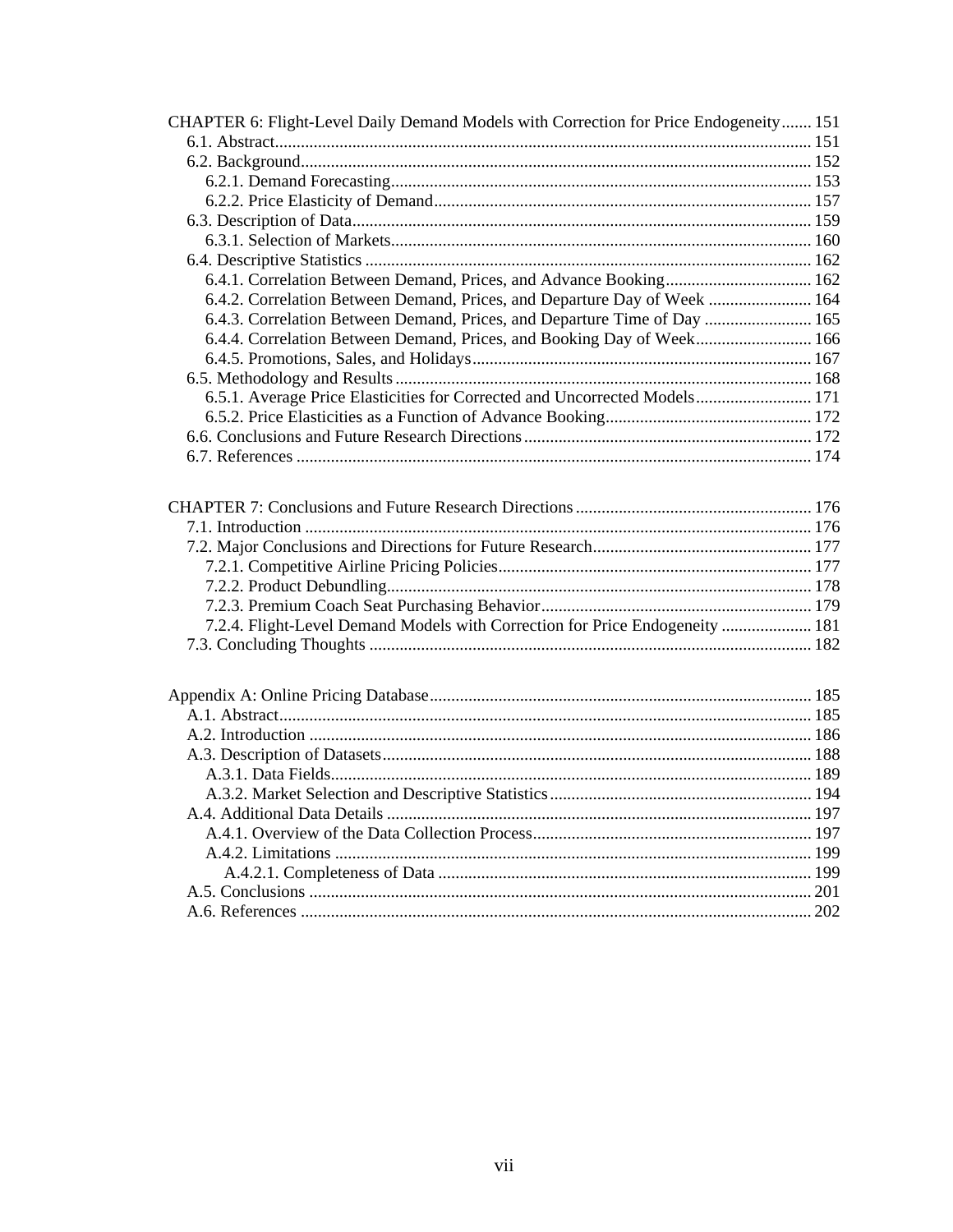## **LIST OF TABLES**

<span id="page-7-0"></span>

| Table 2.4: The Effect of Market Structure on Pricing Strategies and Price Dispersion  28   |  |
|--------------------------------------------------------------------------------------------|--|
| Table 2.4: The Effect of Market Structure on Pricing Strategies and Price Dispersion       |  |
|                                                                                            |  |
|                                                                                            |  |
| Table 3.2: Frequent Flyer Elite Membership Tiers, Yearly Qualifications, and Bonus Miles   |  |
|                                                                                            |  |
| Table 3.3: Overview of Major Fees and Southwest's Approach to "New" Fees58                 |  |
|                                                                                            |  |
|                                                                                            |  |
|                                                                                            |  |
|                                                                                            |  |
|                                                                                            |  |
|                                                                                            |  |
| Table 4.3: Market Characteristics and Observed Fares/Bookings, by Market and Type Haul 100 |  |
|                                                                                            |  |
|                                                                                            |  |
|                                                                                            |  |
|                                                                                            |  |
| Table 4.7: Percent of EMS Bookings by Seat Availability Scenarios and Days from Flight     |  |
| Table 4.8: Prediction Accuracy of EMS Seat Purchases for Seat Availability Scenarios and   |  |
|                                                                                            |  |
|                                                                                            |  |
| Table 5.1: Summary of Instrument Types and Examples of Instruments in the Airline          |  |
|                                                                                            |  |
| Table 6.1: Summary of Studies Investigating Demand at the Itinerary Level 156              |  |
|                                                                                            |  |
|                                                                                            |  |
| Table 6.4: JetBlue Descriptive Statistics: Markets, Competitors, Bookings and Prices 161   |  |
| Table 6.5: Average Bookings, Average Price and DFD Correlation Coefficients  163           |  |
|                                                                                            |  |
|                                                                                            |  |
|                                                                                            |  |
| Table 6.9: OLS and 2SLS Price Elasticity Results (At the Median of Price) 171              |  |
| Table 6.10: 2SLS Price Elasticity Results as a Function of Days from Departure 172         |  |
|                                                                                            |  |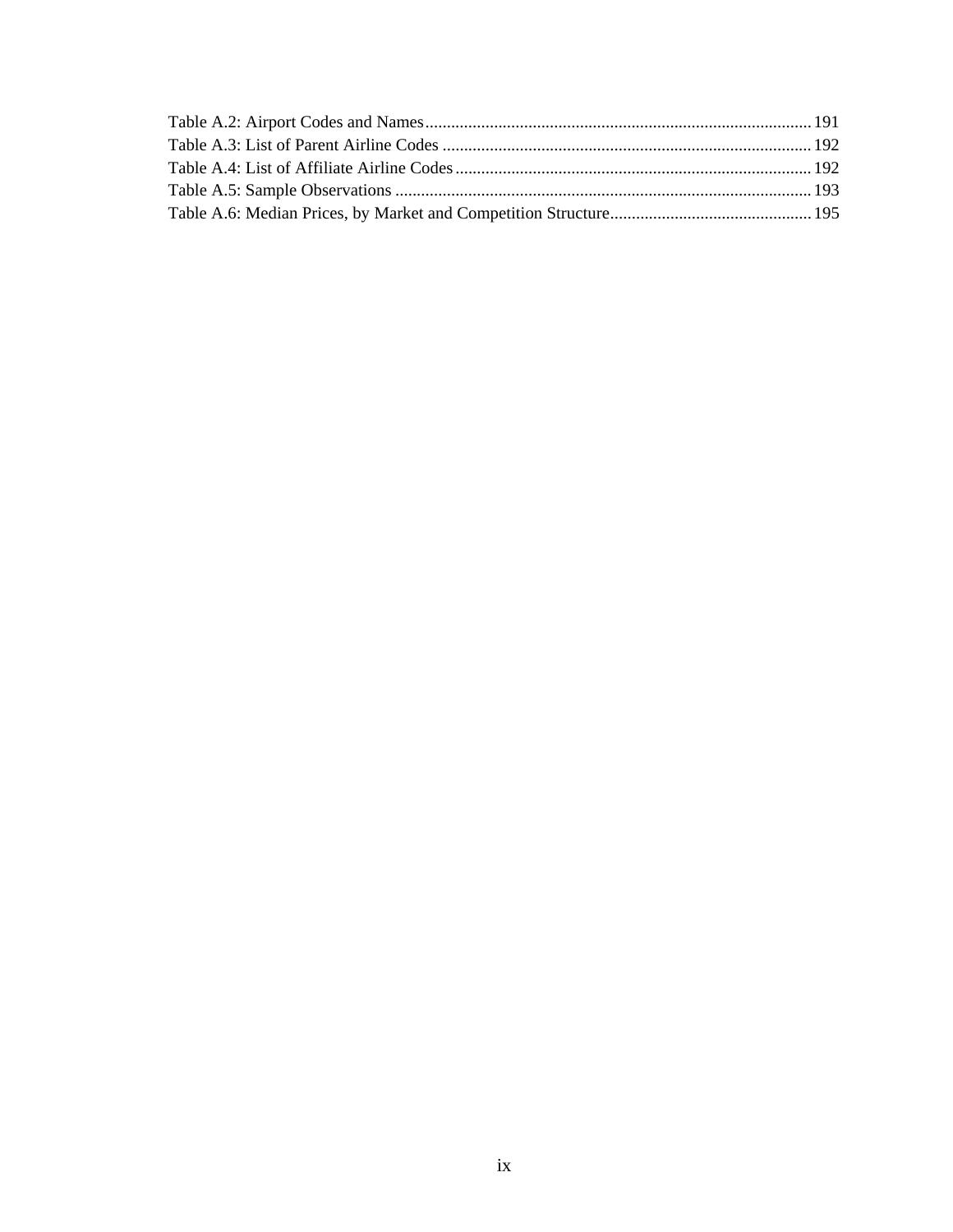## **LIST OF FIGURES**

<span id="page-9-0"></span>

| Figure 2.1: Price Dispersion by Market, Airline, Peak/Off-Peak for Two Markets with Advance    |
|------------------------------------------------------------------------------------------------|
| Figure 2.2: Price Dispersion by Market, Airline, Peak/Off-Peak for Chicago to New York         |
| Figure 2.3: Price Dispersion by Market, Airline, Peak/Off-Peak for New York to Florida Markets |
| Figure 2.4: Price Dispersion by Market and Airline for Two Markets with Codeshares  36         |
| Figure 2.5: Price Dispersion by Market, Airline, Peak/Off-Peak for Major Carrier Monopolies    |
| Figure 2.6: Price Dispersion by Market, Airline, Peak/Off-Peak for Major Carrier Monopolies    |
| Figure 2.7: Price Dispersion by Market, Airline, Peak/Off-Peak for Low Cost Carrier Monopolies |
| Figure 2.8: Price Dispersion by Market, Airline, Peak/Off-Peak for Markets with Two Low        |
| Figure 3.1: Exchange and Cancellation Revenues as Percentage of Total Operating Revenue  61    |
|                                                                                                |
|                                                                                                |
| Figure 6.1: Average Daily Demand and Prices as a Function of Days from Departure  163          |
| Figure 6.2: Average Daily Demand and Prices as a Function of Departure Day of Week 164         |
| Figure 6.3: Average Daily Demand and Average Prices as a Function of Departure Time of         |
| Figure 6.4: Average Daily Demand and Average Prices as a Function of Booking Day of            |
| Figure A.1: Example of a Market's Median Lowest Prices, by Days from Flight Departure          |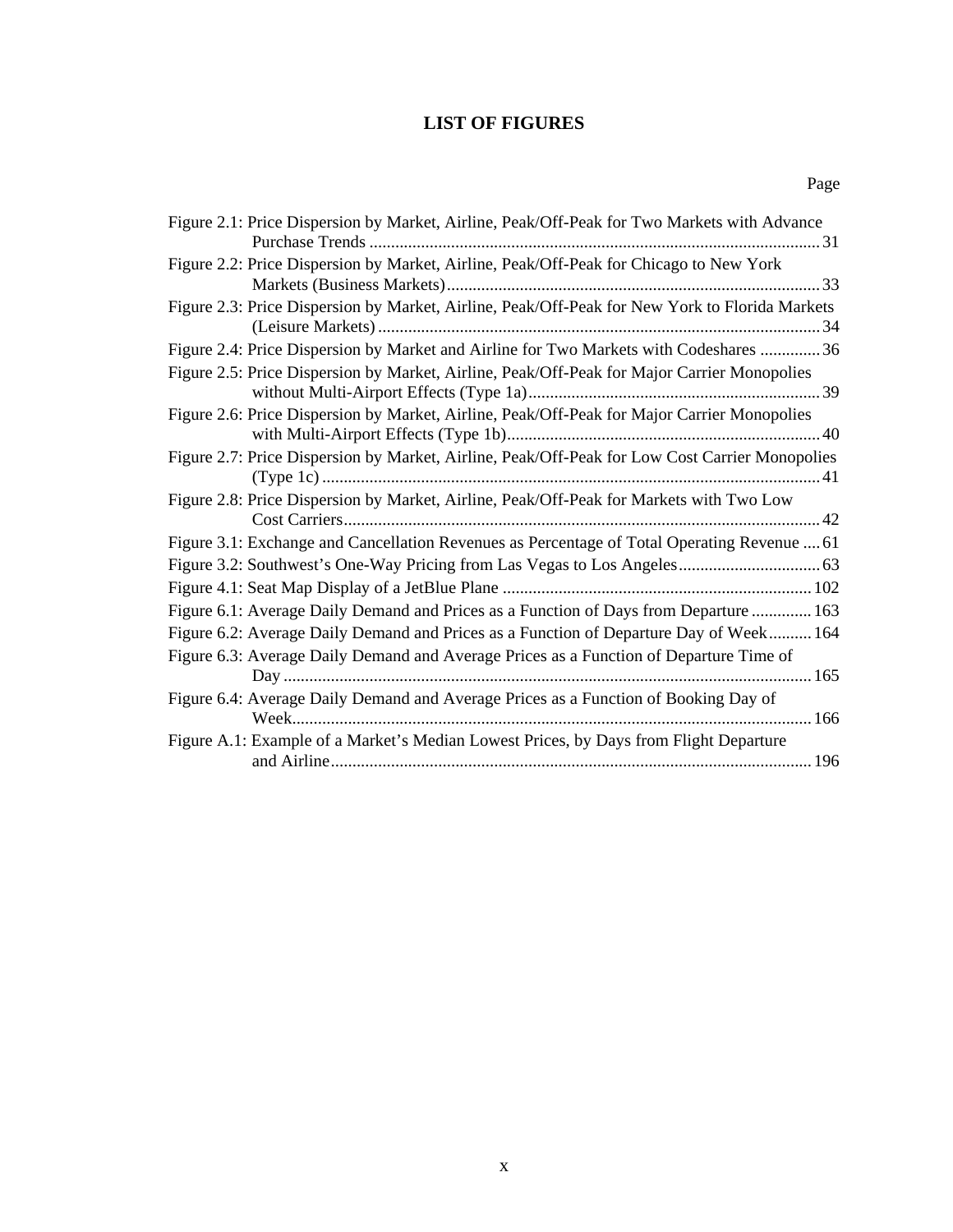## **LIST OF SYMBOLS AND ABBREVIATIONS**

<span id="page-10-0"></span>

| 2SLS           | <b>Two-Stage Least Squares</b>             |
|----------------|--------------------------------------------|
| AA             | <b>American Airlines</b>                   |
| <b>AATF</b>    | U.S. Airport and Airways Trust Fund        |
| AP             | <b>Advance Purchase</b>                    |
| <b>AS</b>      | <b>Alaska Airlines</b>                     |
| <b>ASMs</b>    | <b>Available Seat Miles</b>                |
| <b>B6</b>      | JetBlue Airways                            |
| <b>BTS</b>     | <b>Bureau of Transportation Statistics</b> |
| CO             | <b>Continental Airlines</b>                |
| <b>CV</b>      | <b>Coefficient of Variation</b>            |
| DB1A           | Origin and Destination Data Bank 1A        |
| DB1B           | Origin and Destination Data Bank 1B        |
| <b>DFD</b>     | Days from Flight Departure                 |
| <b>DL</b>      | Delta Air Lines                            |
| <b>EMS</b>     | Even More™ Space                           |
| F <sub>9</sub> | <b>Frontier Airlines</b>                   |
| <b>FAA</b>     | <b>Federal Aviation Administration</b>     |
| FL             | Air Tran Airways                           |
| <b>GDS</b>     | <b>Global Distribution System</b>          |
| <b>IQR</b>     | <b>Interquartile Range</b>                 |
| IV             | <b>Instrumental Variable</b>               |
| <b>LCC</b>     | <b>Low Cost Carrier</b>                    |
| <b>MNL</b>     | Multinomial Logit                          |
| <b>NK</b>      | <b>Spirit Airlines</b>                     |
| <b>NW</b>      | <b>Northwest Airlines</b>                  |
| <b>OLS</b>     | <b>Ordinary Least Squares</b>              |
| <b>OTA</b>     | <b>Online Travel Agent</b>                 |
| <b>PD</b>      | Price Dispersion                           |
| QSI            | Quality of Service Index                   |
| <b>RM</b>      | <b>Revenue Management</b>                  |
| <b>SD</b>      | <b>Standard Deviation</b>                  |
| UA             | <b>United Airlines</b>                     |
| <b>US</b>      | <b>US Airways</b>                          |
| U.S. DOT       | United States Department of Transportation |
| <b>VOT</b>     | Value of Time                              |
| WN             | <b>Southwest Airlines</b>                  |

Note: Airport codes are listed in Tables 2.2, 4.2, 6.2, and A.2.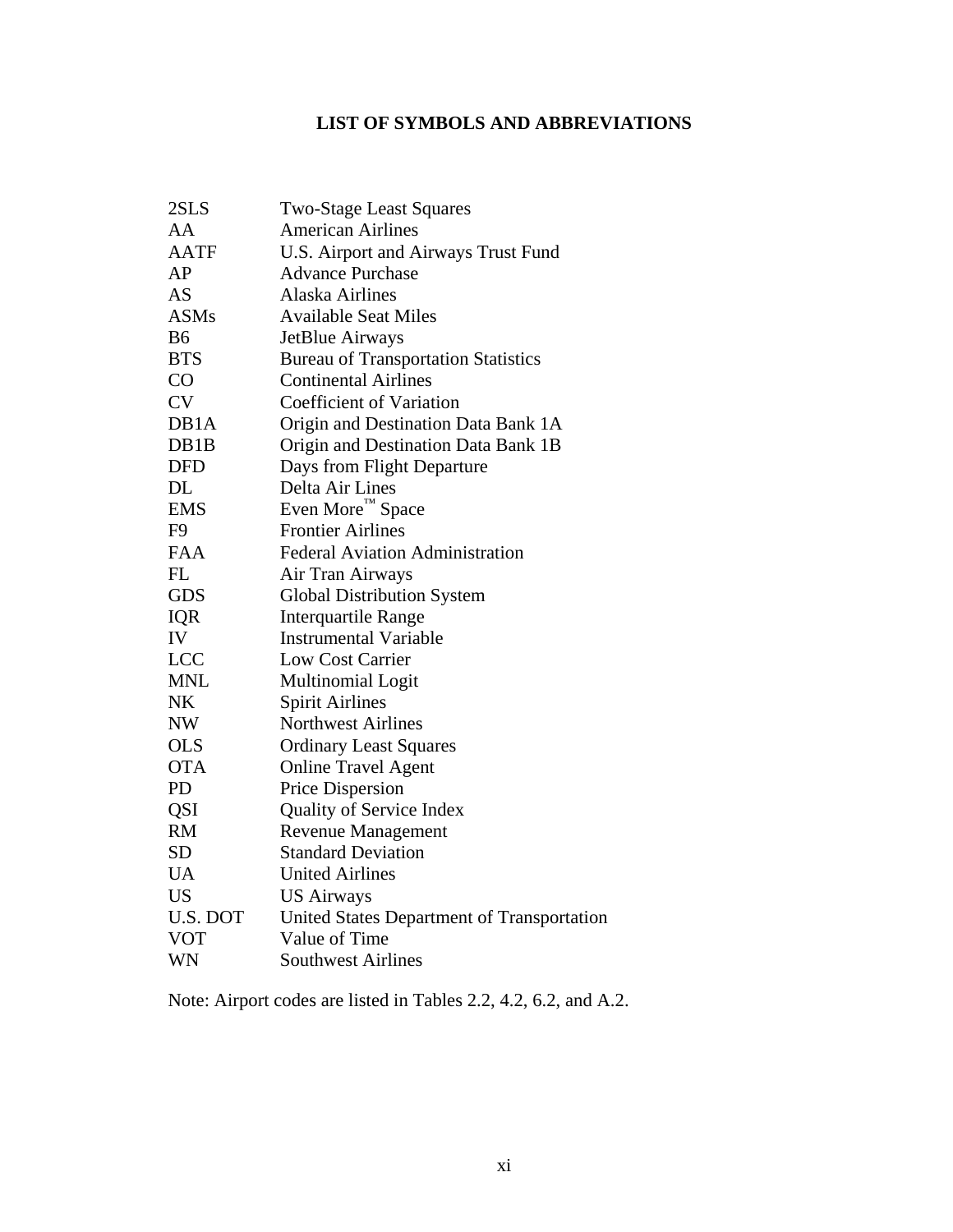### **SUMMARY**

<span id="page-11-0"></span> Although the airline industry has drastically changed since its deregulation in 1978, publically available sources of data have remained nearly the same. In the U.S., most researchers and decision-makers rely on government data that contains highly aggregated price information (e.g., average quarterly prices). However, aggregate data can hide important market behavior. With the emergence of online distribution channels, there is a new opportunity to model air travel demand using detailed price information.

 This dissertation uses online prices and seat maps to build a dataset of daily prices and bookings at the flight-level. Several research contributions are made, all related to leveraging online data to better understand airline pricing and product strategies, and how these strategies impact customers, as well as the industry in general. One major contribution is the finding that the recent product debundling trend in the U.S. airline industry has diluted revenues to the U.S. Airport and Airways Trust Fund by at least five percent.

 Additionally, several new behavioral insights are found for one debundling trend that has been widely adopted by U.S. airlines: seat reservation fees. Customers are found to be between 2 and 3.3 times more likely to purchase premium coach seats (with extra legroom and early boarding privileges) when there are no regular coach window or aisle seats that can be reserved for free, suggesting that the ability of airlines to charge seat fees is strongly tied to load factors. Model results are used to explore optimal seat fees and find that an optimal static fee could increase revenues by 8 percent, whereas optimal dynamic fees could increase revenues by 10.2 percent.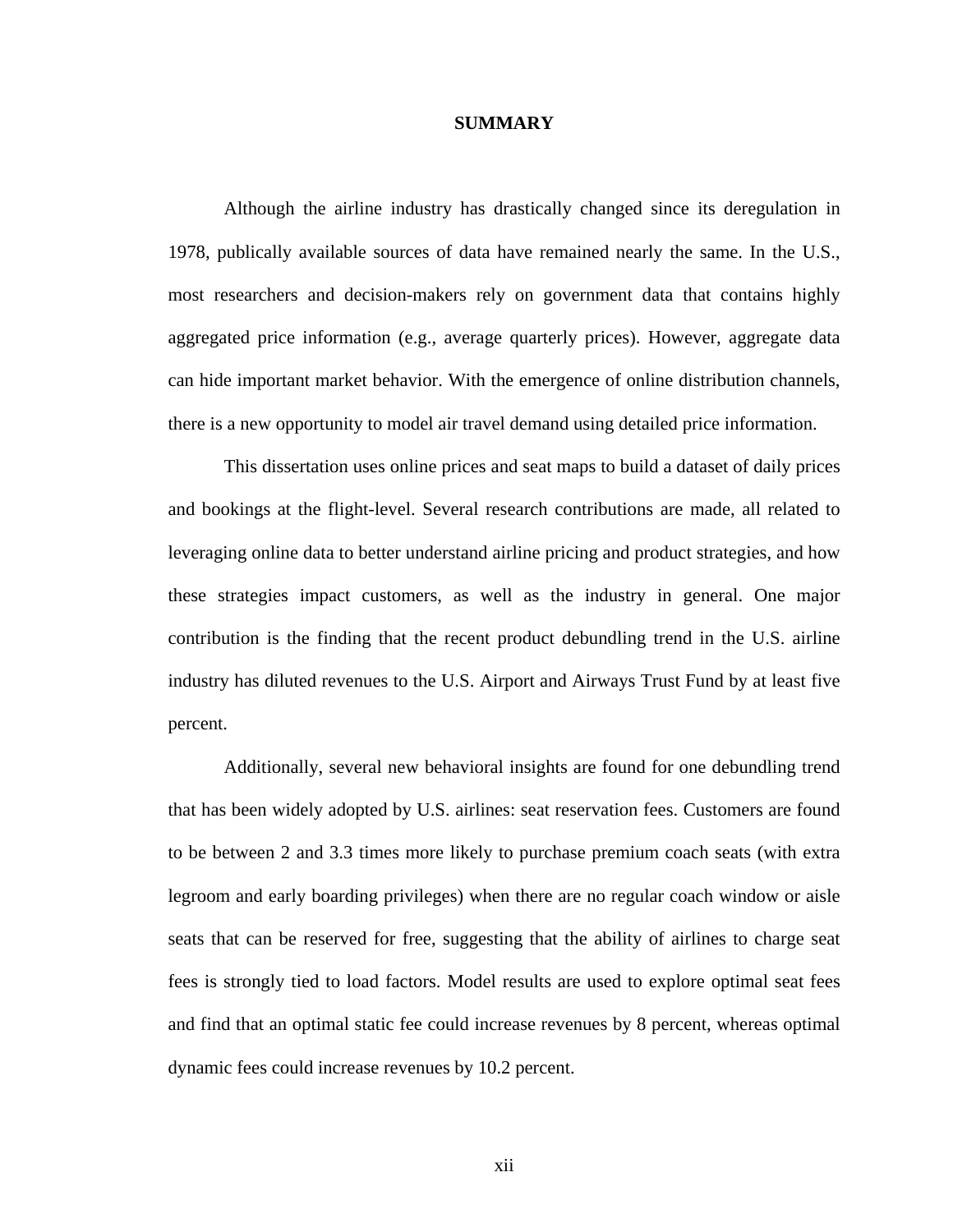Another major contribution is in modeling daily bookings and estimating price elasticities using ordinary least squares (OLS) regression without correcting for price endogeneity and two-stage least squares (2SLS) regression, which corrects for endogeneity. Results highlight the importance of correcting for price endogeneity (which is not often done in air travel applications). In particular, models that do not correct for endogeneity find inelastic demand estimates whereas models that do correct for endogeneity find elastic demand estimates. This is important, as pricing recommendations differ for inelastic and elastic models. A set of instrumental variables are found to pass validity tests and can be used to correct for price endogeneity in future models of daily flight-level demand.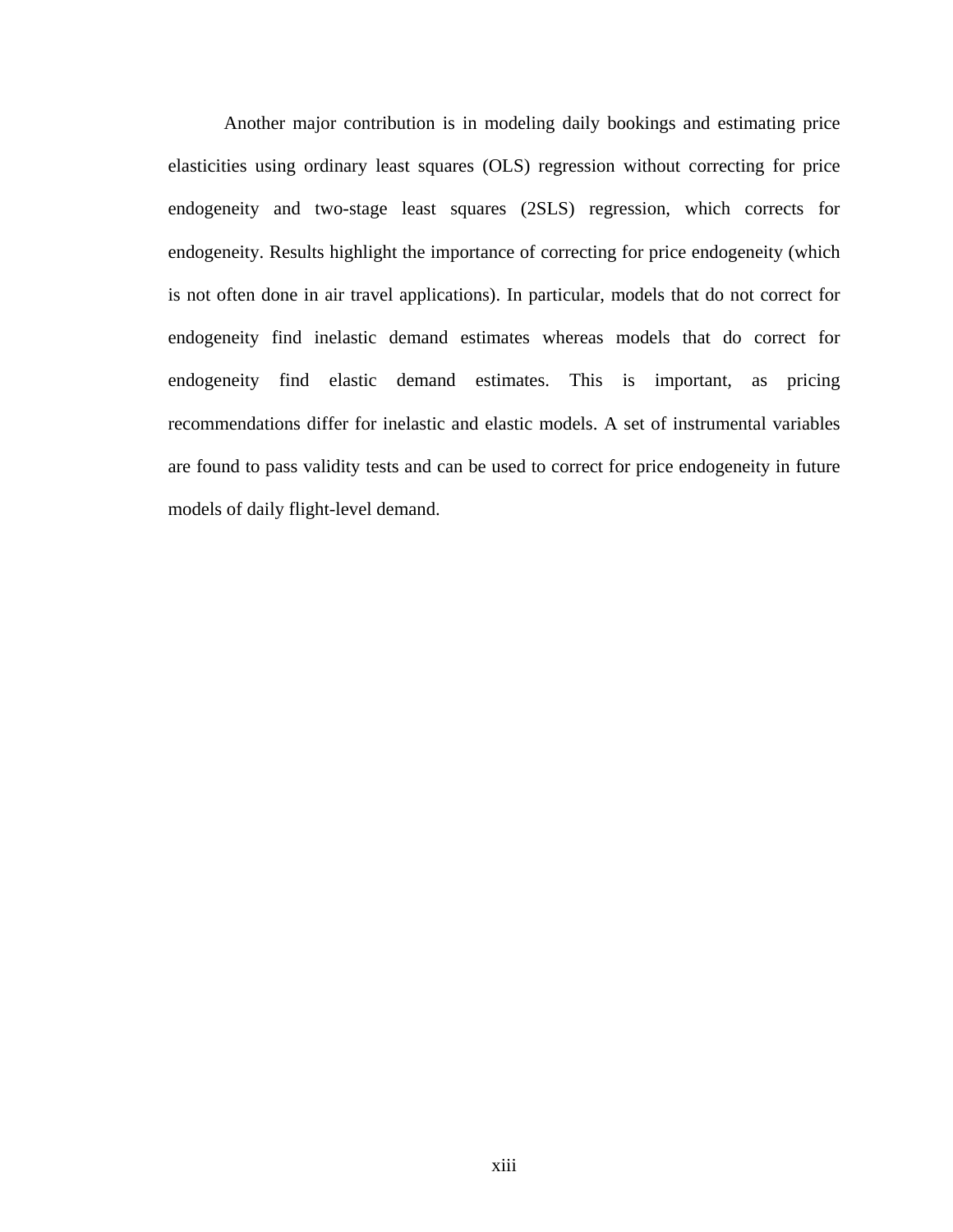## **CHAPTER 1: INTRODUCTION**

#### **1.1. Background and Motivation**

<span id="page-13-0"></span>Since deregulation (which occurred in the United States in 1978), the airline industry has faced a large number of changes. Competition has been transformed by low cost carriers (LCCs) that typically offer lower prices than legacy carriers. Between 2000 and 2008, the number of domestic passengers served by LCCs grew at an average annual rate of 11 percent, whereas during this same time period many legacy carriers experienced declining figures. Also during this time period, LCCs increased their weekly flight departures and cities served by 60 percent. Traditionally, LCCs mainly targeted pricesensitive leisure passengers. However, LCCs are beginning to target business passengers by flying in heavily traveled business routes (Steenland, 2008).

 In addition to increased competition from LCCs, the internet has also transformed the airline industry, leading to pricing transparency. Online travel agents such as Expedia<sup>®</sup>, Orbitz<sup>®</sup>, and Travelocity<sup>®</sup> make it easy for customers to search the prices of multiple airlines across multiple departure dates. Customers can quickly search for and purchase the lowest possible fare. In fact, 60 percent of leisure travelers report that they purchase the lowest fare they can find (Harteveldt et al., 2004; PhoCusWright, 2004). An increasing number of purchases are being made through the internet. For example, in 1998, approximately one percent of domestic leisure bookings were sold through the internet, but by 2005 the percentage of domestic leisure bookings made online had increased to 35 percent (Brunger and Perelli, 2008).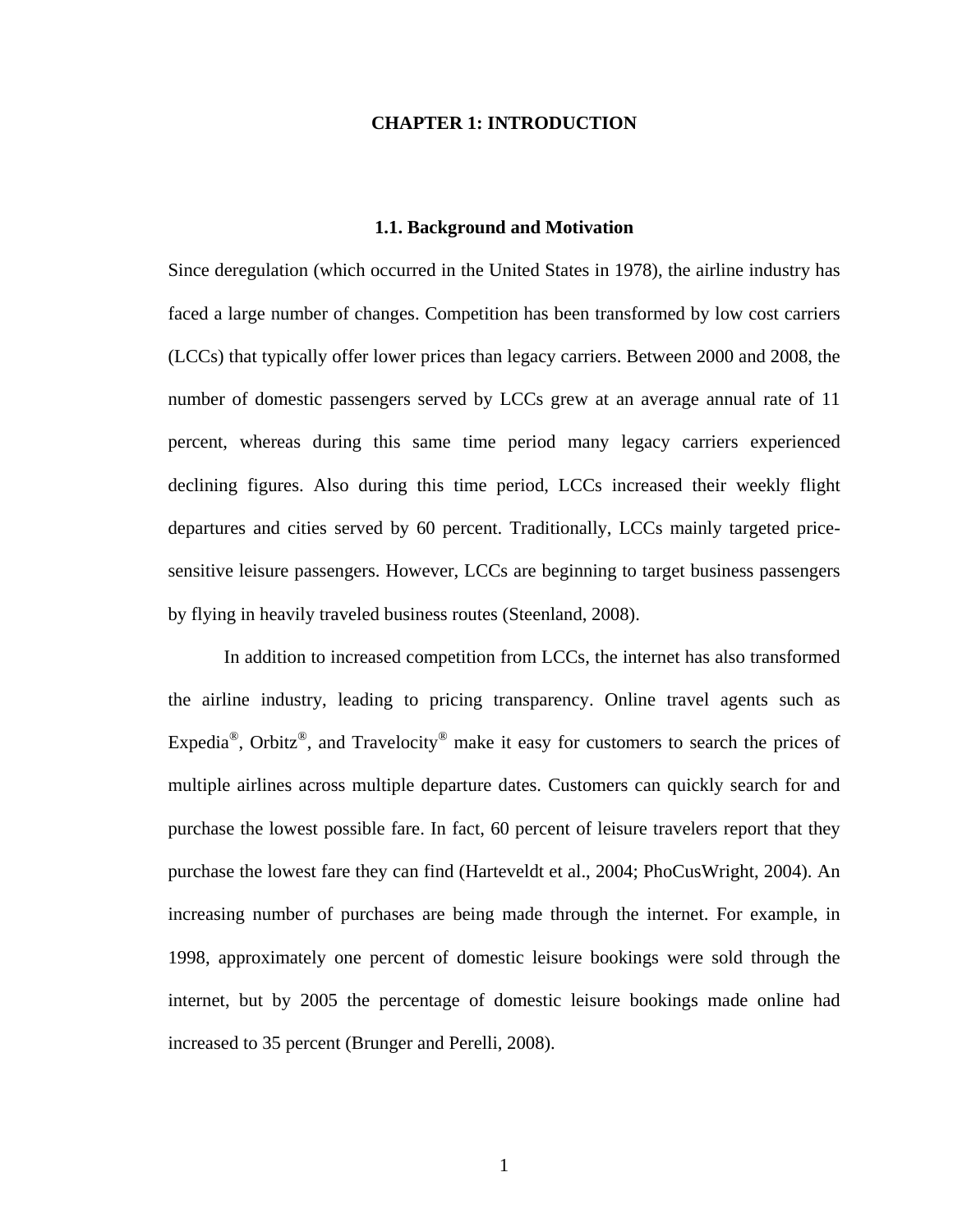The growth of LCCs combined with the increased transparency of airfares has led, at least in part, to lower average prices in the airline industry. Airlines have not been able to increase fares at a rate that keeps up with inflation. In the first 30 years after passenger deregulation, domestic airline prices fell 41.2 percent in real terms (ATA, 2010).

 In addition to increased competition from low cost carriers and increased use of the internet as a major distribution channel, airlines also faced a series of financial challenges in the first decade of the  $21<sup>st</sup>$  century, including unprecedented fuel costs, continued security threats post 9/11, health outbreaks (SARS, H1N1), economic recessions, and the global financial crisis. Due to the numerous industry changes and financial challenges, airlines have struggled to remain profitable. Between 2000 and 20[1](#page-14-0)0, the seven largest U.S. network carriers<sup>1</sup> collectively lost \$35.1 billion (U.S. DOT, [2](#page-14-1)010), and four of these carriers went into bankruptcy<sup>2</sup>. As a result, widespread industry consolidation has taken place, as five major mergers/acquisitions<sup>[3](#page-14-2)</sup> involving nine carriers were initiated between 2005 and 2012.

In response to the financial challenges in the first decade of the  $21<sup>st</sup>$  century, airlines began debundling services that were once included in the base price of a ticket, including new fees for checked baggage, seat reservations, and food. Additionally, the

<sup>&</sup>lt;sup>1</sup> Alaska, American, Continental, Delta, Northwest, United, and US Airways.

 $2$  Delta, Northwest, United, and US Airways filed for bankruptcy.

<span id="page-14-2"></span><span id="page-14-1"></span><span id="page-14-0"></span><sup>&</sup>lt;sup>3</sup> Mergers/acquisitions took place between America West and US Airways in 2005; Delta and Northwest in 2008; Continental and United in 2010; Southwest and AirTran in 2011; US Airways and American in 2012.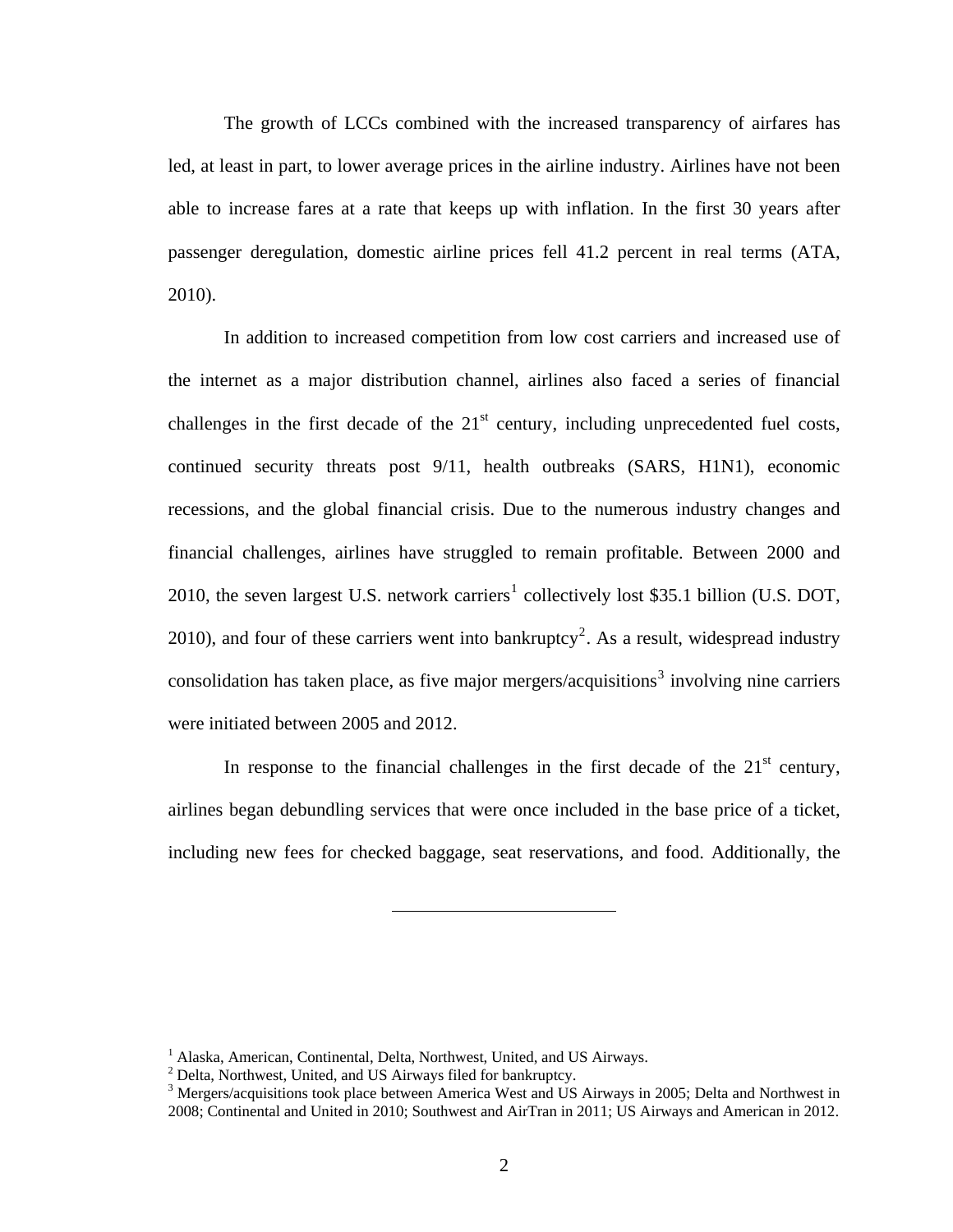cost of existing ancillary services were increased, including fees for services such as redeeming mileage award tickets, exchanging tickets, and checking pets. Revenues from ancillary fees have rapidly increased in the past few years. From 2007-2011 ancillary revenues reported by U.S. carriers with operating revenues over \$20 million grew from \$3.6 billion to \$9.8 billion (U.S. DOT, 2012), and similar trends are observed worldwide. Ancillary services provide an important revenue source that can help carriers achieve profitability. For example, in 2011 JetBlue reported a net profit of \$86 million and seat fee revenues of more than \$120 million (JetBlue Airways, 2011).

 Although the airline industry has drastically changed since its deregulation, and especially within the last decade, publically available sources of data have not changed. Most researchers and decision-makers currently rely on government datasets to answer questions about airline pricing, demand and competition. These government data sources provide highly aggregated data. For example, the U.S. Department of Transportation's Origin and Destination Survey Databank 1A/1B (which contains a 10% random sample of tickets sold in the U.S.) provides information on average quarterly market-level prices by airline. However, airlines are constantly changing prices in response to demand, often many times per day.

 The lack of disaggregate data sources has hindered the ability to fully understand or to even explore many relevant questions. For example, how do mergers (and/or the degree of competition) impact airline prices? What factors related to seat reservation fees impact customer purchasing behavior? Will the debundling trend dilute revenues to the U.S. Airport and Airways Trust Fund? How do daily flight prices (and competitor prices/promotions) influence daily demand?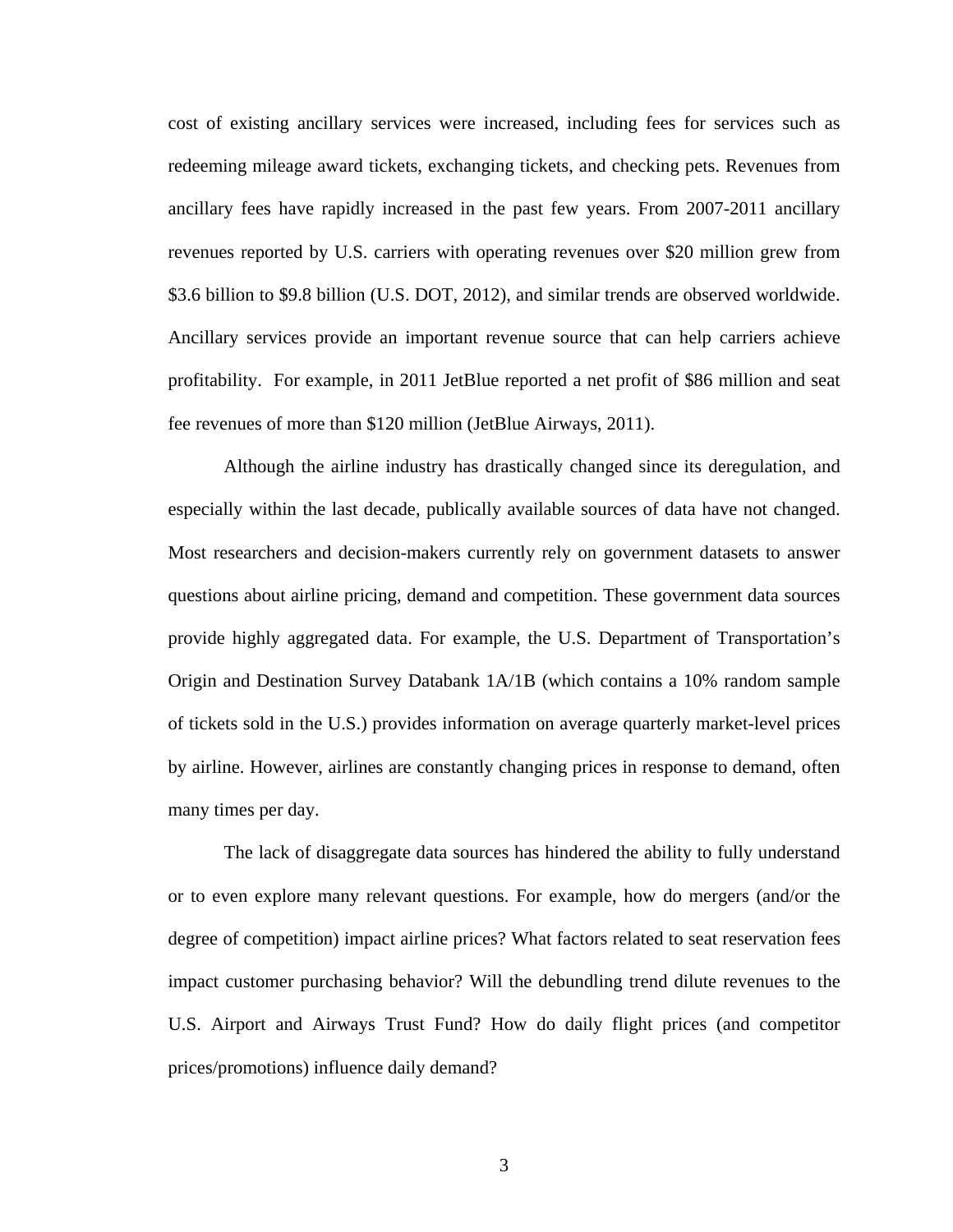<span id="page-16-0"></span> With the emergence of online booking, there is a new opportunity to collect detailed data. Several firms, such as  $QL2^{\circledast}$  and Infare Solutions collect pricing data from online and from other channels and sell this data to airlines. In turn, airlines use this information to inform their day-to-day pricing and revenue management decisions. Airline websites can be used to compare airlines' product offerings and fee policies for ancillary services, which provides important insights into how different carriers are approaching ancillary revenues. Airline websites can also be used to track the prices of multiple airlines over the booking horizon, which provides insights into airlines' competitive pricing strategies across different market structures (such as monopolies versus more competitive markets). Airline websites can also provide insights into how different airlines respond when a competitor drops or increases prices. Further, airline websites can be used to track online seat maps. By looking at the daily changes of "reserved" vs. "available" seats displayed to customers on online seat maps, an estimate for daily flight-level bookings (a measure of demand) can be captured. By leveraging the internet, disaggregate databases can be used to explore research questions at a finer level of detail.

## **1.2. Research Objectives**

There are four main research objectives of this dissertation. Each objective is related to leveraging online data to better understand airline pricing and product strategies, and how these strategies impact customers, as well as the industry in general.

 The first research objective is to study the relationship between airline prices and competitive market structures (such as monopolies, duopolies, and oligopolies both with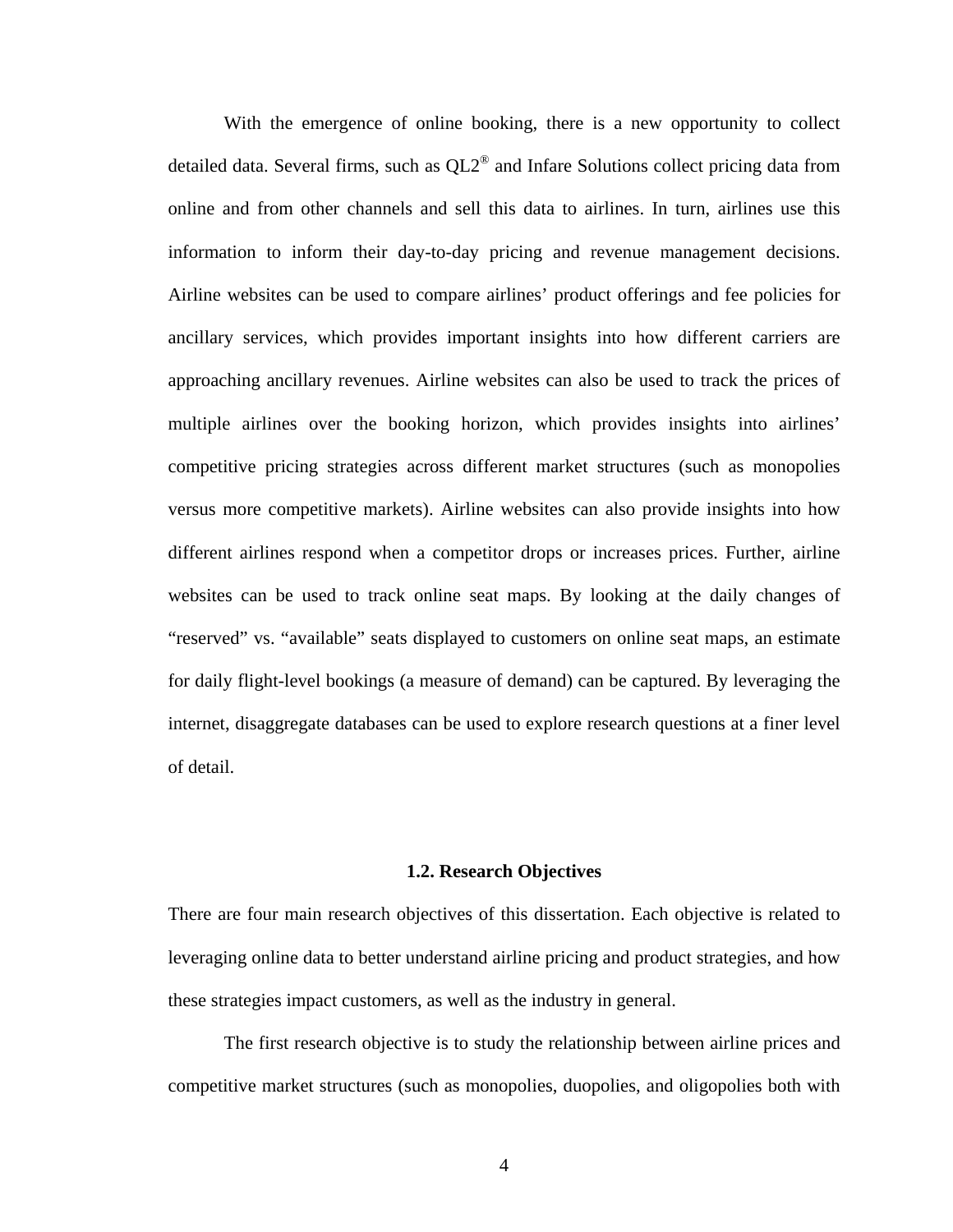and without low cost carrier competition). With so much recent industry consolidation, it is important to understand how competition among air carriers impacts prices offered to customers, as this relationship will directly impact the formation of future policies associated with competition policy (anti-trust), deregulation, and mergers. As part of this objective, airline pricing is analyzed using a dataset of disaggregate online pricing data for 62 markets across a range of different market structure types.

 The second objective is to identify and review product debundling trends that have recently occurred in the U.S. airline industry. Information pertaining to carriers' products is obtained from airline websites and implications of multiple sources of ancillary fees (related to ticketing refunds and exchanges, checked baggage, on-board pets, preferred and/or advanced seating assignments, frequent flyer ticket redemptions, and day of departure standby policies) are discussed. Part of this objective is to better understand how product offerings are changing, and to better understand how these trends may potentially impact the industry, such as diluting revenues to the U.S. Airport and Airways Trust Fund and impacting other system performance objectives (such as minimizing the number of misconnecting passengers).

 The third objective focuses on one debundling trend that has been widely adopted by U.S. airlines: seat reservation fees. The objective is to investigate factors that influence airline customers' premium coach seat purchases and to estimate revenue impacts of different seat pricing strategies. Using a database of online prices and seat map displays collected from JetBlue's website, a binary logit model is used to estimate the probability of purchasing a premium coach seat with extra legroom, given that a ticket was purchased. Variables included in the analysis include the amount of the seat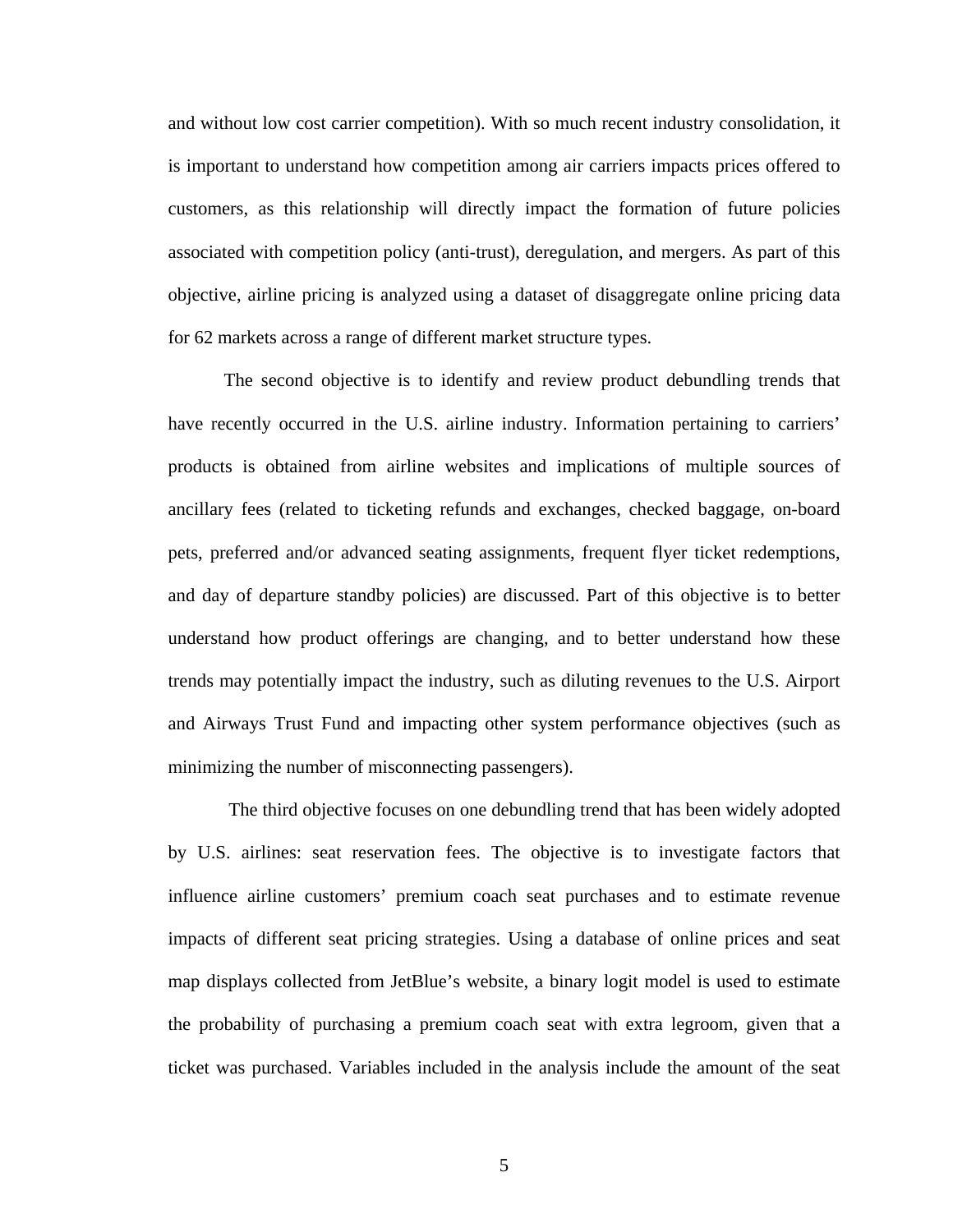<span id="page-18-0"></span>fee, how far in advance the ticket is purchased, the number of passengers traveling together, and load factors (as revealed through seat map displays). The model results are used to estimate revenue impacts associated with different pricing structures, such as dynamically pricing seats as a function of time until flight departure.

 The fourth, and final, objective has two interrelated parts. The first piece of the objective is to determine whether it is possible to use online prices and seat maps to build detailed flight-level models of daily bookings. However, within the airline industry, most demand studies have failed to address price endogeneity and have assumed that prices are exogenous, which contradicts basic economic theory of supply and demand<sup>[4](#page-18-0)</sup>. Failing to address price endogeneity can lead to models with biased coefficient estimates, which can be misleading when making policy decisions. Therefore, price endogeneity is an important methodological consideration that must be addressed. The second piece of the objective is to correct for price endogeneity in the demand model by finding a valid set of instrumental variables that can be used with instrumental variable estimation methods, such as two-stage least squares regression. Instrumented variable methods allow for consistent parameter estimation when an endogenous variable is present. Price elasticities can then be estimated across different dimensions of the data, including advanced purchase ranges.

<sup>&</sup>lt;sup>4</sup> Price endogeneity will be discussed in more detail later in Chapter 5. Basically, price is endogenous when price influences demand, but demand also influences price. We know that airlines use revenue management strategies that set prices in response to changes in demand, indicating that prices should be endogenous. Assuming that price is exogenous assumes that demand does not influence price, which is not the case in most economic models of supply and demand.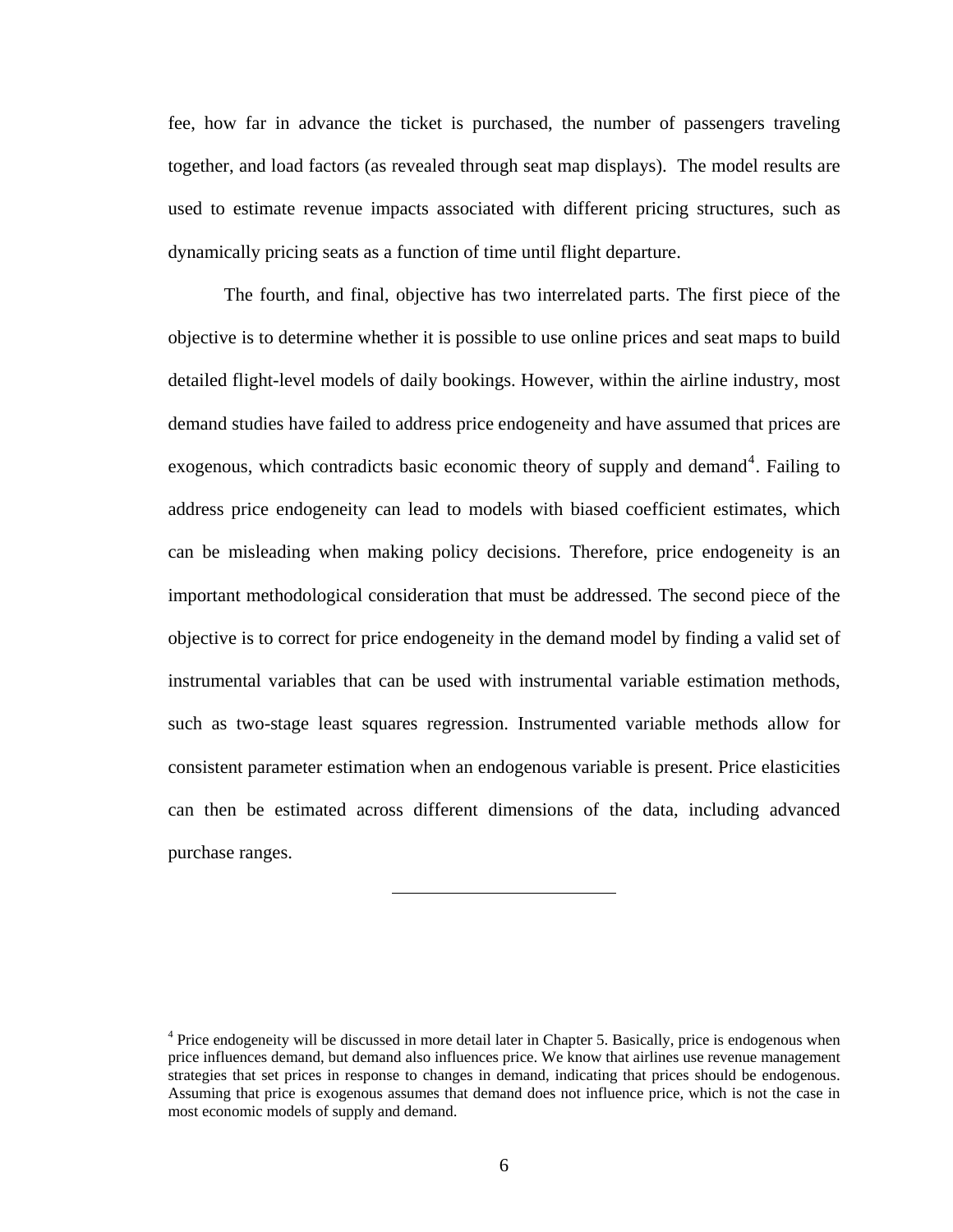#### **1.3. Major Contributions**

<span id="page-19-0"></span>There are several major contributions of this dissertation. Perhaps most importantly from a public policy perspective, this dissertation demonstrates the importance of disaggregate data that describe individual airline behavior and prices. Much public policy discussion and analysis relies on average market values that can hide important market behavior. With the advent of internet-based ticketing, a powerful tool now exists that can be used to understand some of the finer detail of airline markets and competition. This enhances the ability of regulators, government officials, academics and airlines to better understand issues related to fares and customer service and to make more informed decisions and/or policies.

 Another major contribution is in respect to the recent product debundling trends that have occurred in the U.S. airline industry. Specifically, we estimate that the debundling phenomenon has diluted revenues to the U.S. Airport and Airways Trust Fund (AATF) by at least five percent. This is important as the AATF finances investments in the airport and airway system. The AATF was established as a source of funding that would increase concurrently with the use of the system, and assure timely and long-term commitments to capacity increases. The finding that debundling has diluted revenues to the AATF means that policy-makers may need to consider taxing ancillary fees in the future in order to maintain the viability of the fund.

 Another major contribution provides several new behavioral insights into seat reservation fees. Seat fees are currently causing tensions among customers, regulatory agencies, and airlines. Customers and regulatory agencies are focusing on the importance of fee transparency and fairness, but airlines want to add complexity to further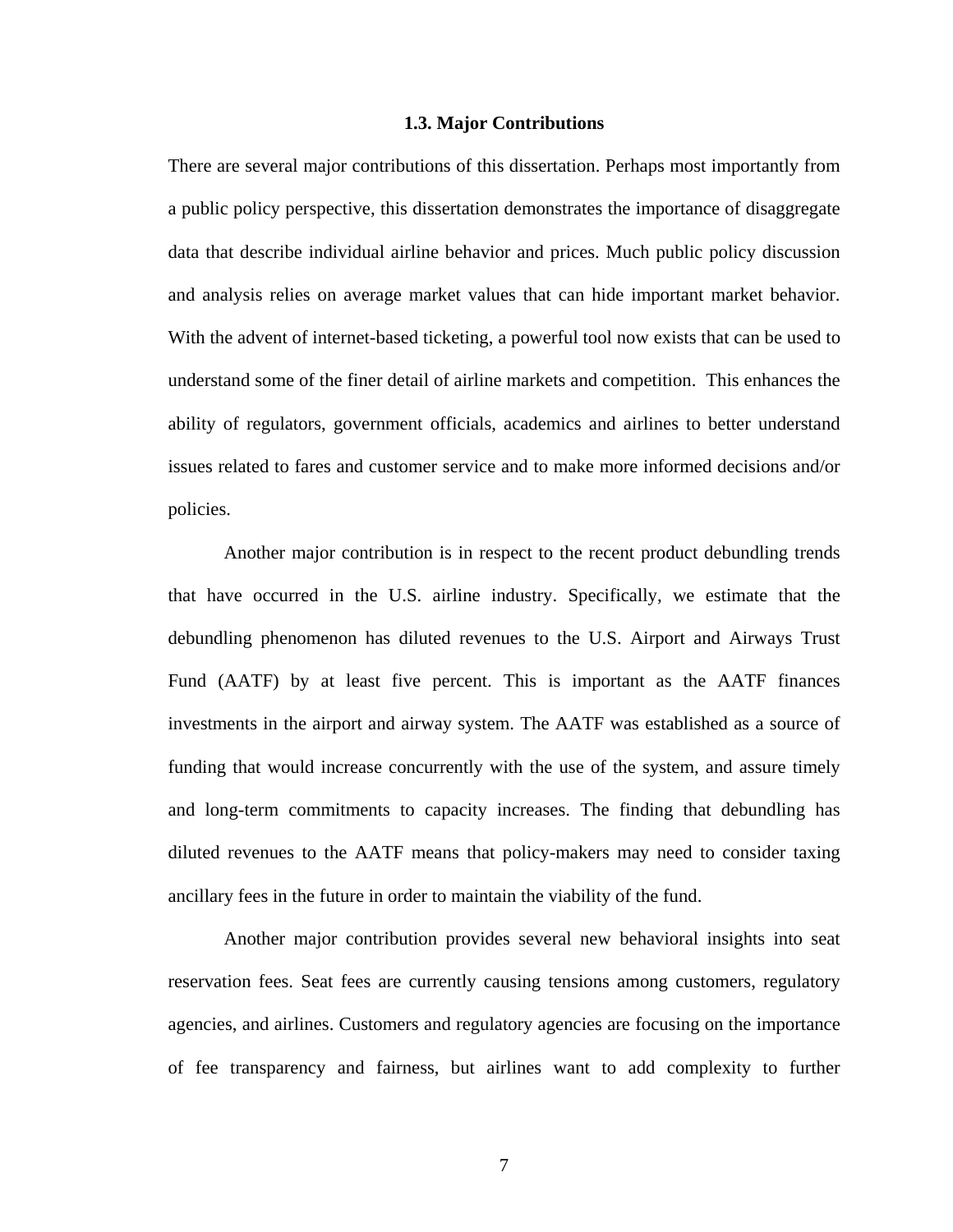differentiate fees across customer groups (e.g., by blocking premium seats for preferred customers) so as to capture more of the consumer surplus. We find that customers are between 2 and 3.3 times more likely to purchase premium coach seats (with extra legroom and early boarding privileges) when there are no regular coach window or aisle seats that can be reserved for free, suggesting that the ability of airlines to charge seat fees is strongly tied to load factors. In an environment in which load factors are high, the airlines' ability to generate revenues from seat fees is strong. However, in the future if load factors decrease, we would expect that the incremental revenues generated from seat fee reservations would also decrease, which is something that airlines should consider before investing in reconfigurations of airplane seats. We also find that customers who purchase tickets closer to the departure date are willing to pay higher seat fees. We use these model results to show that JetBlue's seat fees are currently underpriced in many markets; an optimal static fee would increase revenues by 8 percent whereas optimal dynamic fees would increase revenues by 10.2 percent. In addition, if JetBlue were to leave their seat fees unchanged and instead blocked certain rows of seats for premier customers, they could potentially increase revenues by 12.8%. This finding underscores the importance of ensuring customers are not inadvertently misled into purchasing premium seats by seat map displays that block seats for premier customers.

 Another major contribution is in modeling daily bookings and estimating airfare price elasticities using daily online prices and seat maps from airline websites. Using this data, we estimate airfare price elasticity using ordinary least squares (OLS) regression without correcting for price endogeneity and two-stage least squares (2SLS) regression which corrects for endogeneity. Results show the importance of correcting for price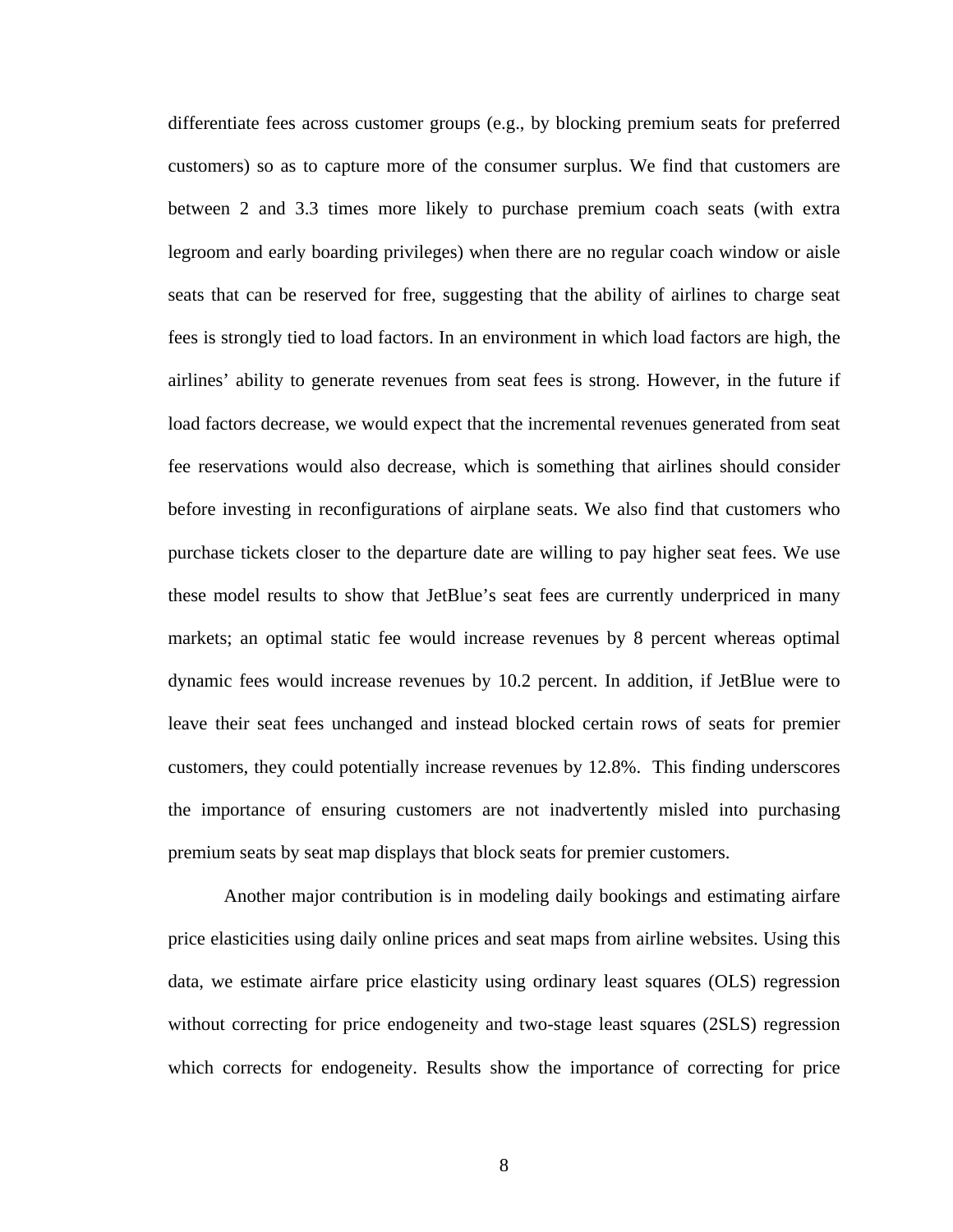<span id="page-21-0"></span>endogeneity. In particular, models that do not correct for endogeneity find inelastic demand estimates whereas models that do correct for endogeneity find elastic demand estimates. This is important, as pricing recommendations differ for inelastic and elastic models. Further, a set of instruments are found to pass validity tests and can be used in future models of daily flight-level demand. To our knowledge, this is the first time online seat maps have been used to estimate price elasticities, and this is also one of the first studies to correct for price endogeneity in models of airline demand.

#### **1.4. Dissertation Structure**

The chapters of this dissertation are written in journal format. Each chapter begins with an abstract, followed by background and motivation for the research, a discussion of methodologies used, and main findings. Each chapter concludes with a discussion of implications (for public policy, customers, and/or airlines), future research directions, and a list of referenced literature.

 Chapter 2 explores competitive airline pricing policies in markets with different types of competitive market structures using a dataset of online prices from 2007. This chapter was published in *Transportation Research Record* as part of the Airport Cooperative Research Program's Graduate Research Award Program on Public-Sector Aviation Issues (Mumbower and Garrow, 2010).

 Chapter 3 reviews product debundling trends that were quickly being implemented in the airline industry in 2009-2010 (Garrow, Hotle and Mumbower, 2012). Chapter 4 focuses on one popular debundling trend, seat reservation fees, and models airline customers' premium coach seat purchases using a database of online prices and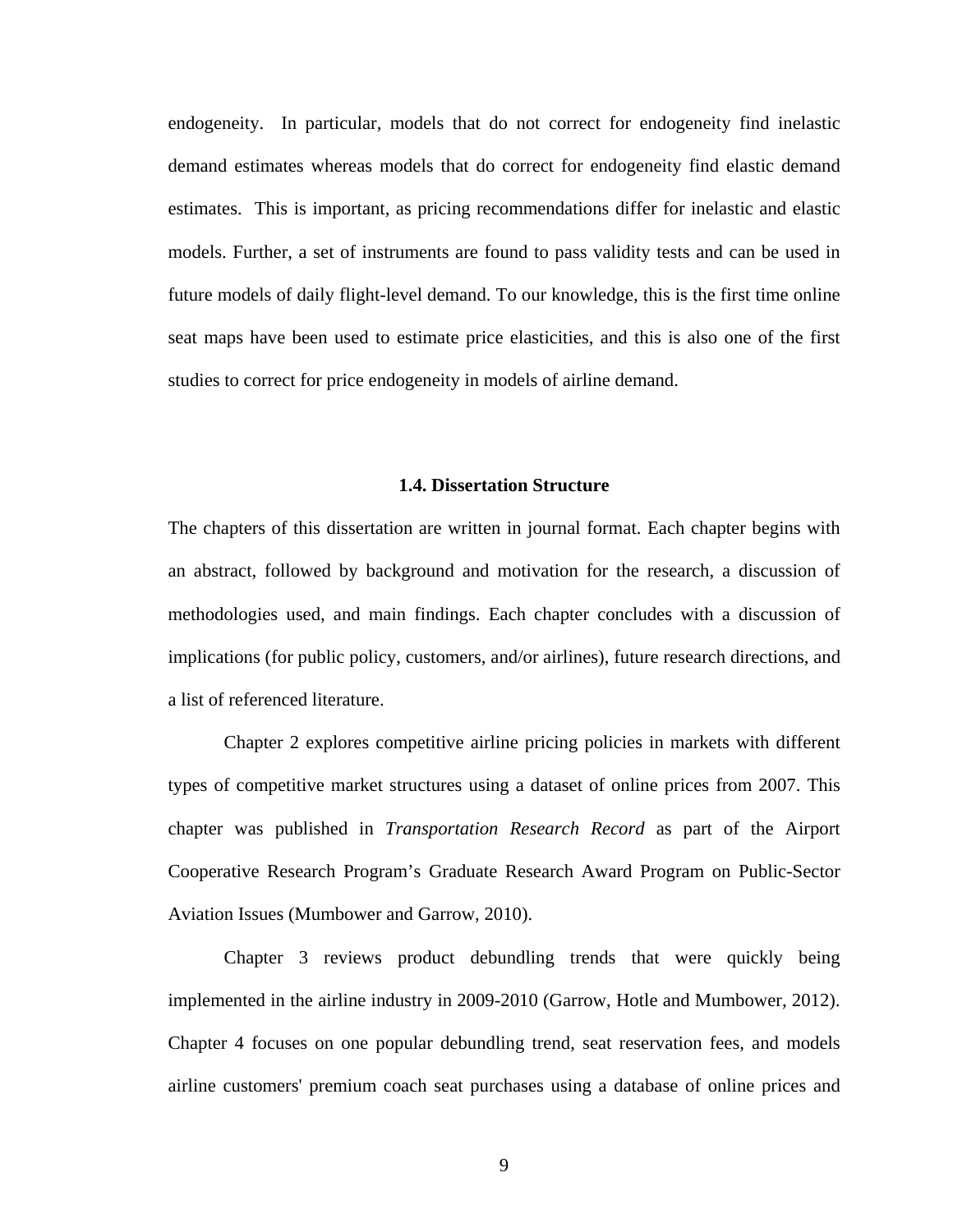<span id="page-22-0"></span>seat maps collected from JetBlue's website in 2010. Revenue implications for optimal pricing strategies are further explored (Mumbower, Garrow and Newman, 2013).

 Chapter 5 reviews the concept of price endogeneity in demand models, discusses endogeneity bias, and explains how instrumental variable methods can be used to correct for price endogeneity. Chapter 6 uses the methods discussed in Chapter 5 to correct for price endogeneity in linear models of disaggregate flight-level demand. Price elasticities are then estimated across several dimensions of the data, including different advance purchase ranges.

 This dissertation also includes Appendix A, which provides more detailed information about an online dataset of competitor prices that was compiled using automated web client robots. This dataset was used to formulate the set of instrumental variables used to correct for endogeneity in the demand models of Chapter 6. We hope to address research gaps by making this dataset publically available for other researchers to use (Mumbower and Garrow, 2013). The dataset contains pricing information over a four week booking horizon for 42 U.S. markets and 21 departure dates in September of 2010, which amounts to over 228,000 price observations.

## **1.5. References**

- Air Transport Association (2010) *Prices of Air Travel Versus Other Goods and Services*. <www.airlines.org/Economics/DataAnalysis/Pages/PriceofAirTravel-VersusOtherGoodsandServices.aspx> (accessed 05.17.10).
- Brunger, W.G. and Perelli, S. (2008) The impact of the internet on airline fares: Customer perspectives on the transition to internet distribution. *Journal of Revenue and Pricing Management*, 8(2/3), 187-199.
- Garrow, L.A., Hotle, S. and Mumbower, S. (2012) Assessment of product debundling trends in the U.S. airline industry: Customer service and public policy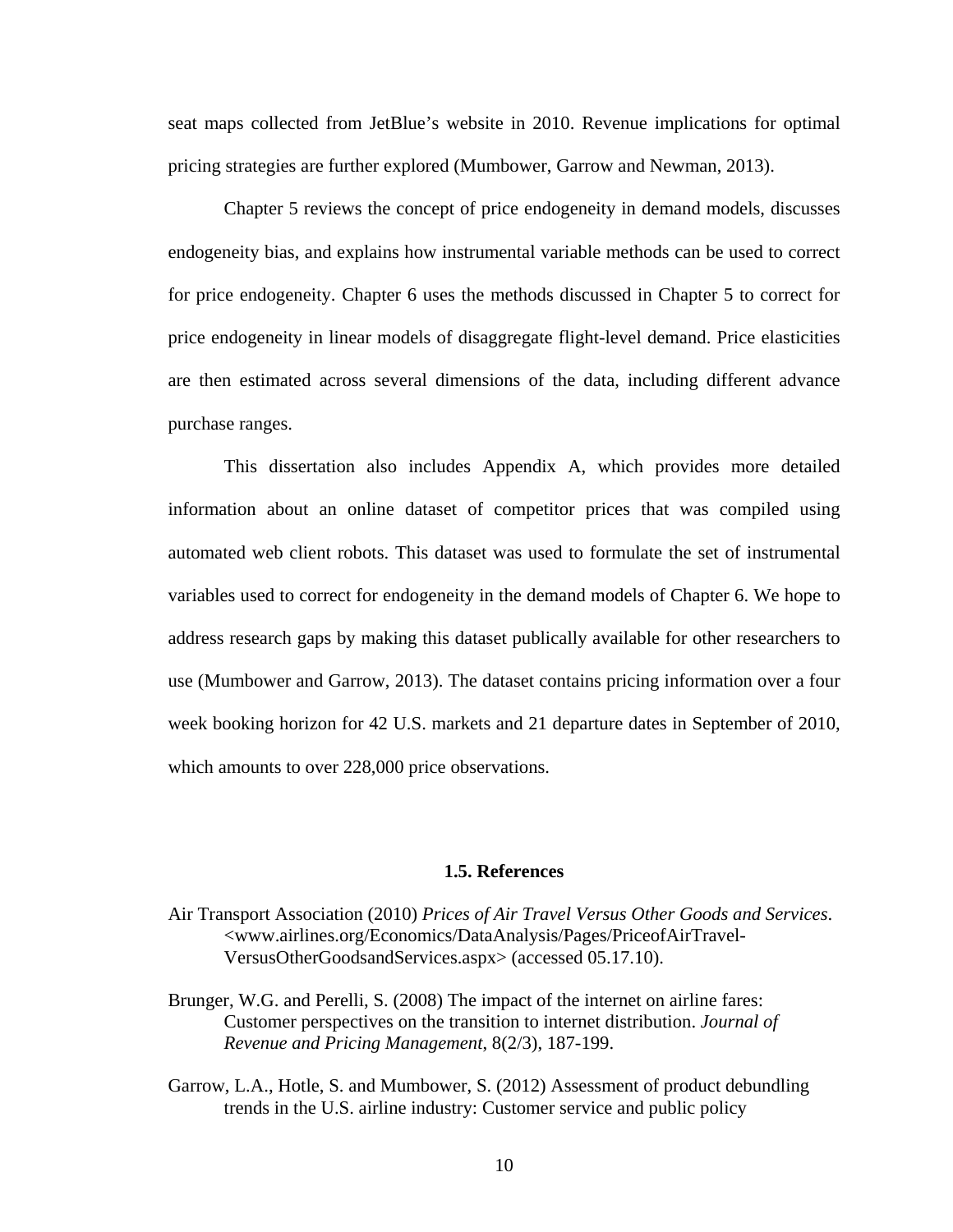implications. *Transportation Research Part A: Policy and Practice*, 46 (2), 255- 268.

- Harteveldt, H.H., Wilson, C.P., et al. (2004) Why leisure travelers book at their favorite site. *Forester Research: Trends.*
- JetBlue Airways (2011) *JetBlue's 2011 Annual Report on Form 10-K.* <http://www.jetblue.com> (accessed 09.03.12).
- Mumbower, S. and Garrow, L.A. (2010). Using online data to explore competitive airline pricing policies: A case study approach. *Transportation Research Record: Journal of the Transportation Research Board*, 2184, 1-12.
- Mumbower, S. and Garrow, L.A. (2013) Online pricing data for multiple U.S. carriers. Submitted to *Manufacturing & Service Operations Management*. Invited for second round review on June 27, 2013.
- Mumbower, S., Garrow, L.A. and Newman, J.P. (2013) Investigating airline customers' premium coach seat purchases and implications for optimal pricing strategies. *Working paper*, Georgia Institute of Technology.
- PhoCusWright (2008) *The PhoCusWright Consumer Travel Trends Survey*. <[http://store.phocuswright.com/phcotrtrsusi.html>](http://store.phocuswright.com/phcotrtrsusi.html).
- Steenland, D.M. (May 14, 2008) Hearing on: Impact of consolidation on the aviation industry, with a focus on the proposed merger between Delta Air Lines and Northwest Airlines. Testimony to the House Committee on Transportation and Infrastructure, Subcommittee on Aviation.
- U.S. Department of Transportation, Research and Innovative Technology Administration, Bureau of Transportation Statistics (2010) *Air Carrier Financial: Schedule P-1.2* (from multiple years). <www.transtats.bts.gov> (accessed 05.16.10).
- U.S. Department of Transportation, Research and Innovative Technology Administration, Bureau of Transportation Statistics (2012) *Air Carrier Financial: Schedule P-1.2* (from multiple years). <www.transtats.bts.gov> (accessed 07.20.12).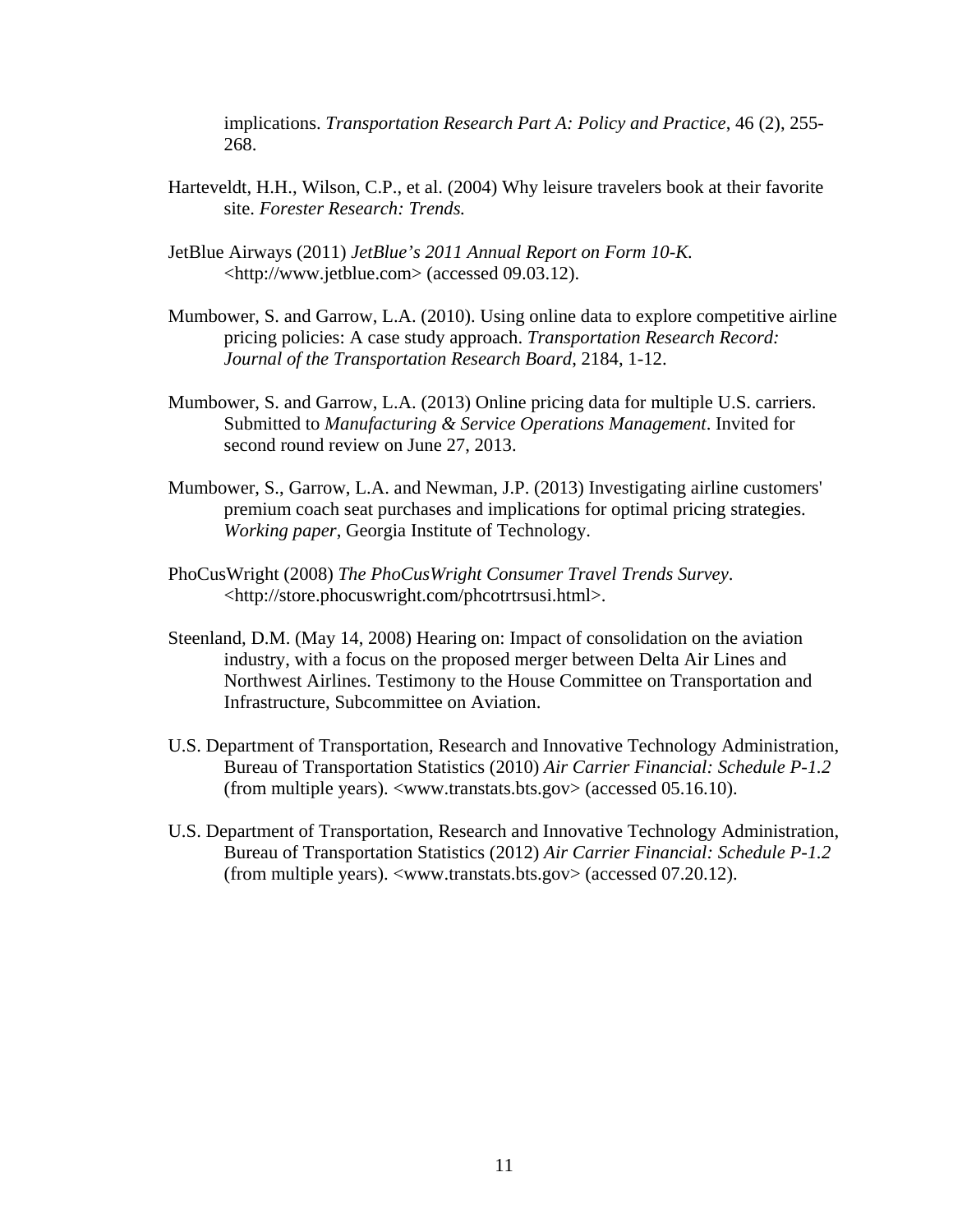## **CHAPTER 2: COMPETITIVE AIRLINE PRICING POLICIES**

<span id="page-24-0"></span>Mumbower, S. and Garrow, L.A. (2010) Using online data to explore competitive airline pricing policies: A case study approach. *Transportation Research Record: Journal of the Transportation Research Board*, 2184, 1-12.

## **2.1. Abstract**

Since the mid 2000's, the airline industry has seen volatile fuel prices, a record number of carriers ending service, and a merger between two major airlines. In a time of such turmoil in the industry it is increasingly important to understand the relationship between airline consolidation and competitive pricing policies, as this relationship will directly impact the formation of future airline policies associated with competition policy (antitrust), deregulation, and mergers. However, there is a lack of consensus about market concentration and its influence on airfares, mainly due to data limitations of past research. Given the emergence of online booking engines, there is a new opportunity to collect detailed fare data. This project uses disaggregate, online airfare data to study the relationship between market concentration and pricing policies. The dataset includes 62 markets that cover a broad range of market structures. A case study approach is used to analyze the data. Using disaggregate fare data, this study finds low price dispersion can be associated with both low and high levels of market concentration. As the day of departure approaches, price dispersion is seen to either increase or decrease, depending on the specific market. Additionally, peak and off-peak periods demonstrate differing pricing strategies. Also, markets with codeshares are shown to sometimes exhibit unusually high price dispersion.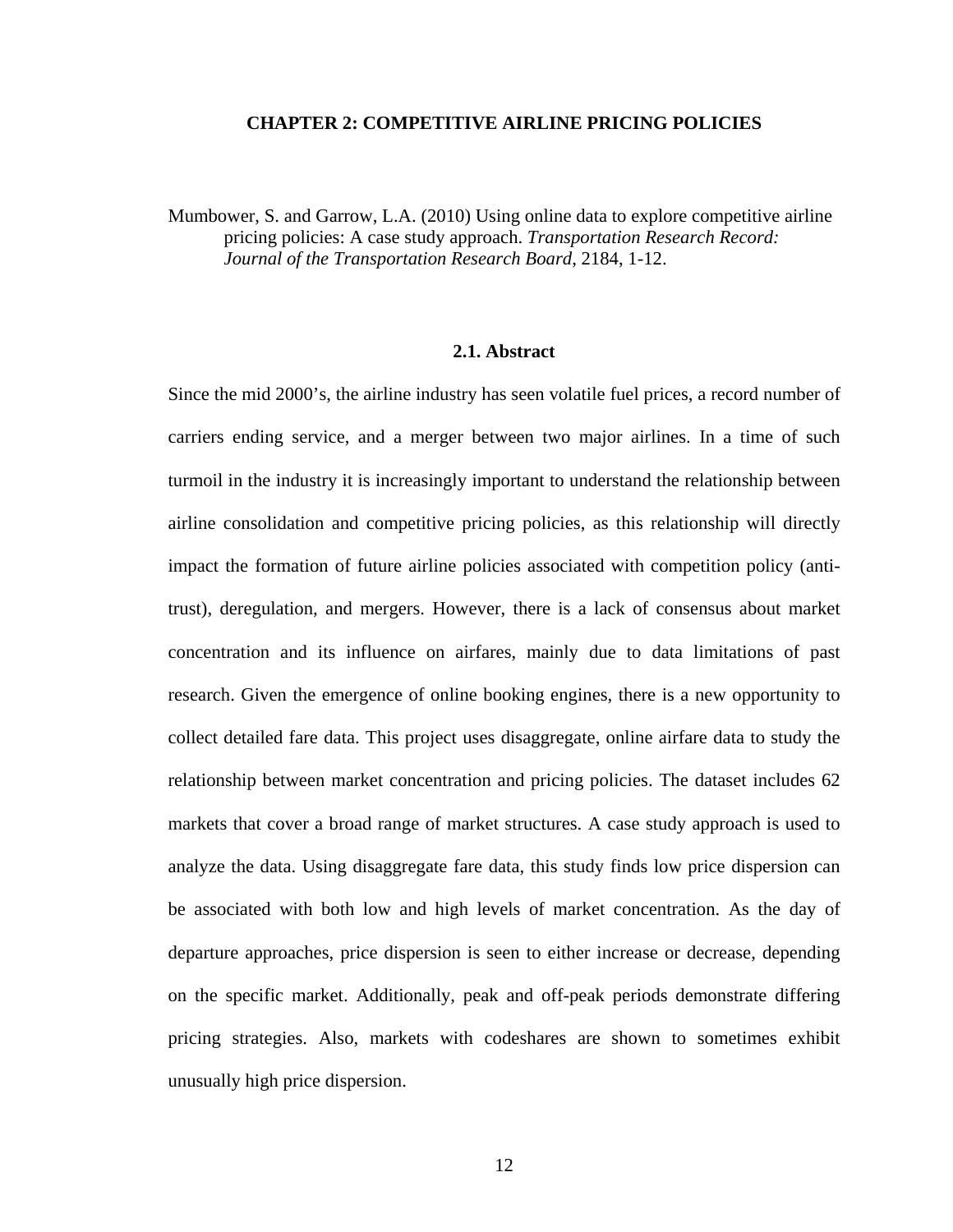## **2.2. Background**

<span id="page-25-0"></span>Since its deregulation in 1978, the airline industry has seen a large number of changes. Low cost carriers (LCCs) have penetrated the market and generally offer lower prices than legacy carriers, mainly due to their significantly lower operating costs<sup>[5](#page-25-0)</sup>. Between 2000 and 2008, the number of domestic passengers served by LCCs grew at an average annual rate of 11 percent, while during this same time period many legacy carriers experienced declining figures. Also during this time period, LCCs increased their weekly departures and cities served by 60 percent. In the third quarter of 2007, Southwest Airlines (the largest LCC) alone carried more domestic passengers than any other airline. Although LCCs traditionally target leisure passengers, this has even begun to change. More and more, LCCs are starting to target business passengers by flying in heavily traveled business routes. It is apparent that competition in the airline industry has been transformed by LCCs. (Steenland, 2008)

 In addition to LCCs, the internet has also transformed the airline industry. On-line travel agents such as Expedia®, Orbitz®, and Travelocity® make it convenient for customers to search the prices of multiple airlines across multiple departure dates. Customers can find and purchase the lowest possible fare in a matter of minutes. In fact, 60 percent of leisure travelers purchase the lowest fare they can find (Harteveldt et al., 2004; PhoCusWright, 2004). In a May 2008 testimony to the House Committee on

 $<sup>5</sup>$  See a book by Cento (2000) for detailed information about the differences between the business models of</sup> legacy carriers and LCCs.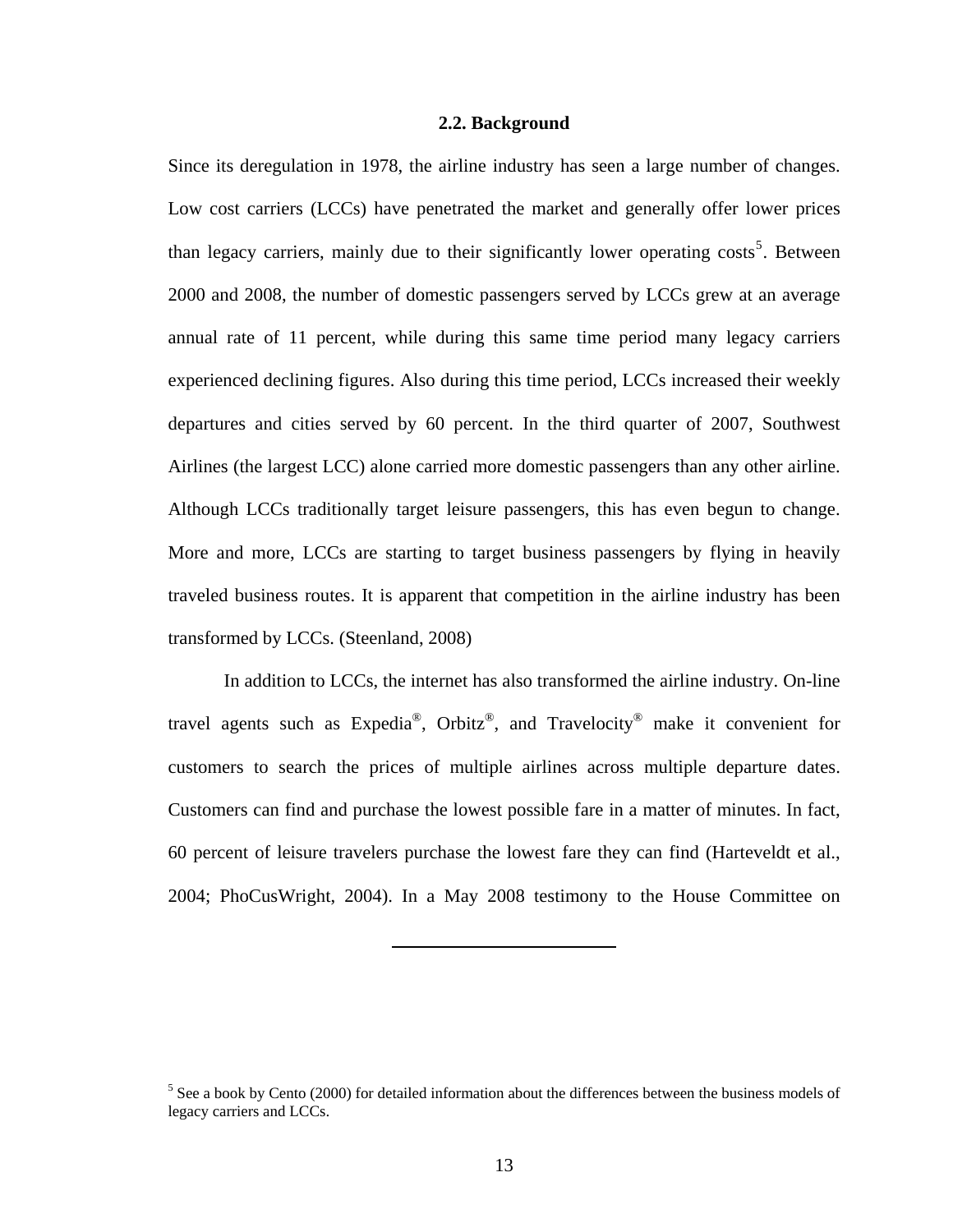<span id="page-26-0"></span>Transportation and Infrastructure (Subcommittee on Aviation) about the impact of the Delta and Northwest merger, Former President and CEO of Northwest Airlines, Doug Steenland, refers to the internet as a "transparency revolution" and goes on to state that online travel agencies "…have provided enormous benefits to consumers and have increased the price-competitiveness of the airline industry. In fact, there are few businesses in which there is as much pricing transparency." (Steenland, 2008)

 The growth of LCCs combined with the increased transparency of airfares has led, at least in part, to lower average prices in the airline industry. Between 1995 and 2004, the prices that passengers paid for tickets declined by more than 20 percent after adjusting for inflation<sup>[6](#page-26-0)</sup> (Borenstein, 2005). While decreased prices are good for consumers, its implications on airlines are quite the opposite. Airline operating costs have increased dramatically over the last few years, but airlines have not been able to increase fares to match rising costs. In the first quarter of 2009, U.S. network carriers reported a total operating loss of \$867 million, which was the sixth consecutive quarterly loss (Bureau of Transportation Statistics, 2009). Between 2002 and 2008, four major carriers filed for bankruptcy protection (Delta Air Lines, Northwest Airlines, United Airlines, and US Airways). In addition, ATA Airlines, Skybus Airlines, and Aloha Airlines filed for bankruptcy and ended service. Frontier Airlines has also filed for bankruptcy but has not

<sup>&</sup>lt;sup>6</sup> It should be noted that during this time period, the airline industry faced an economic slowdown in 2000, along with the terrorist attacks of September 11, 2001.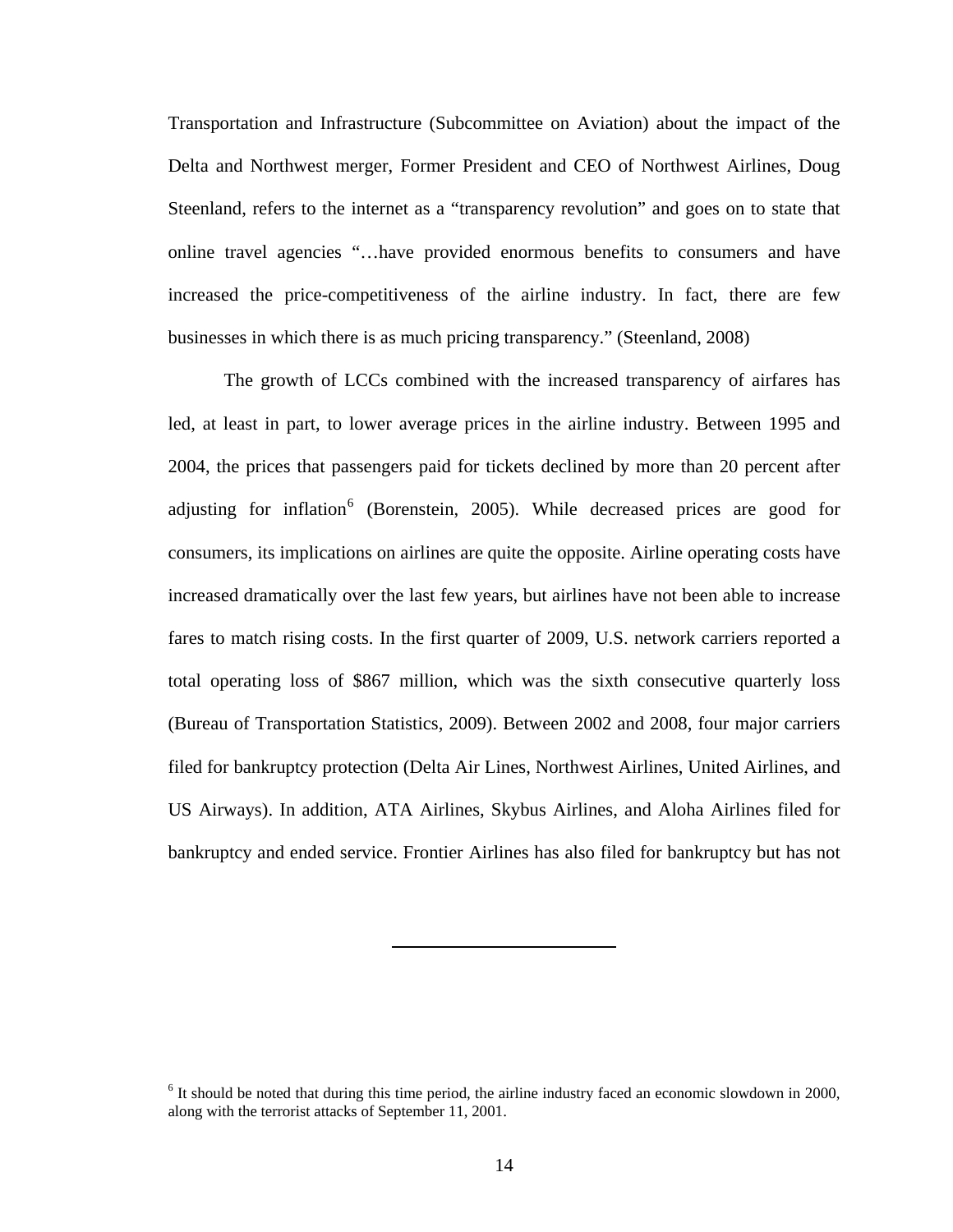<span id="page-27-0"></span>ended service, and in 2008 Delta and Northwest merged in an effort to become more financially stable.

#### **2.3. Price Dispersion Literature**

With the current state of the airline industry, it is not surprising that there has been a great deal of interest in studying the effect of airline consolidation on airfares. In the past, many researchers have studied how market structure affects the dispersion of airfares, often called price dispersion. Price dispersion has been defined in many ways by different researchers and is specific to the unit of observation of analysis. However, price dispersion can generally be thought of as the difference between an airline's highest and lowest fares in a market. The interest in price dispersion of airfares was sparked when Borenstein (1989) used government data sources to show that there is a negative relationship between market concentration and price dispersion, meaning that as a route becomes more dominated by one airline and moves closer towards monopoly the price dispersion decreases . More specifically, he found that as a route moves closer towards a monopoly, an air carrier's low-end fares increase while high-end fares decrease, thus decreasing the overall dispersion of prices (while increasing average prices). Over the next several years, other researchers also used U.S. government data sources to study this relationship empirically, with findings that supported the negative relationship between market concentration and price dispersion (Borenstein and Rose, 1994; Hayes and Ross, 1998; Verlinda and Lane, 2004). A theoretical model also supported this relationship by Dana (1999). These researchers also found many other factors that influence the dispersion of prices. For instance, it has been shown that price dispersion increases with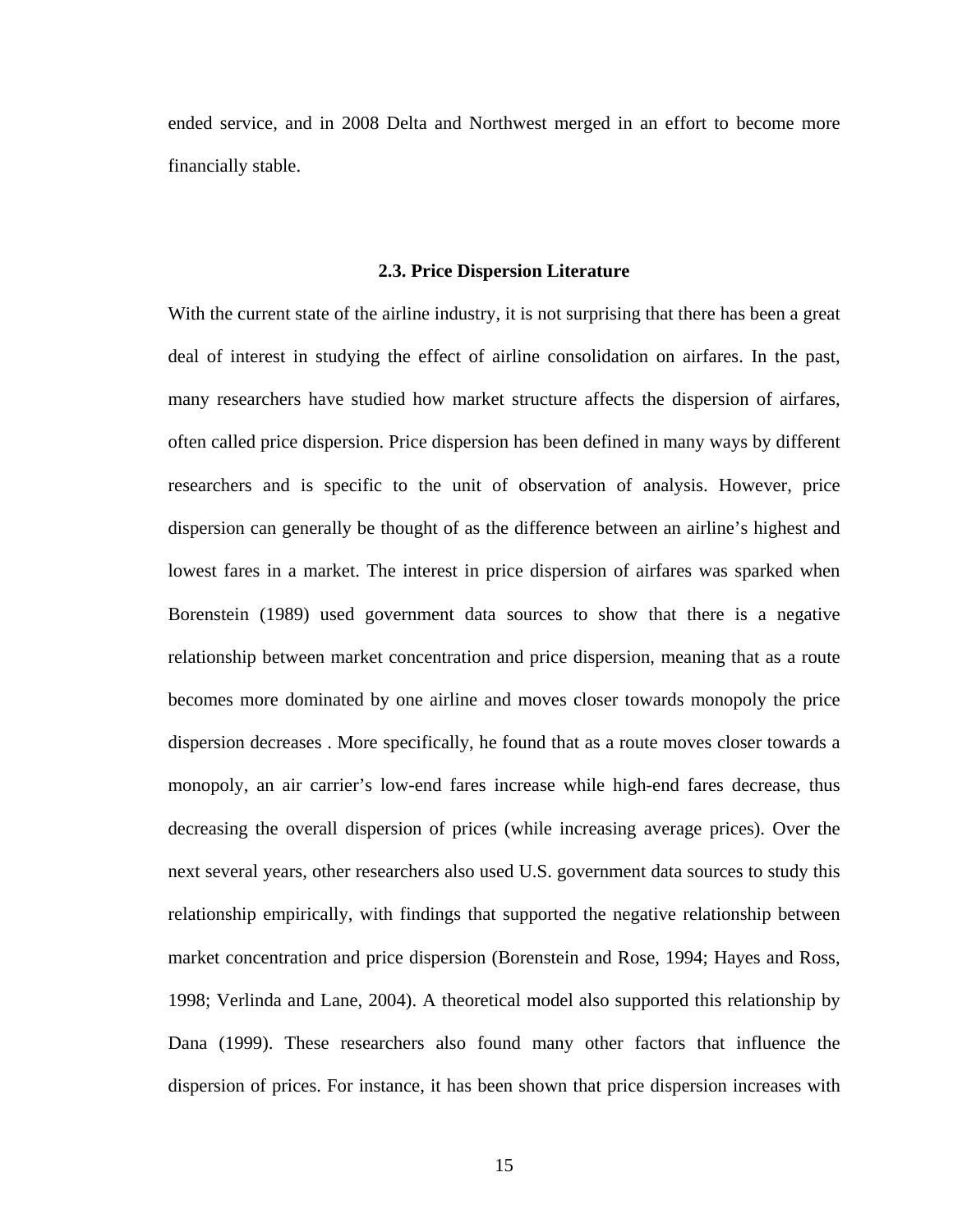increased airport dominance (Borenstein and Rose, 1994), airport congestion (Borenstein and Rose, 1994), and internet search for airfares (Verlinda and Lane, 2004). These researchers also found that price dispersion decreases with increased frequency of flights on a route (Borenstein and Rose, 1994), higher levels of tourist traffic (Borenstein and Rose, 1994), and competition from Southwest (Hayes and Ross, 1998).

 The negative relationship between market concentration and price dispersion has been contradicted, however, in at least two more recent studies that use the same government data sources and analyze the data differently. In past studies, the modeling approach was to take millions of available records and aggregate them into one unique observation by carrier-route for each quarter. In doing this, these records would be aggregated to a few thousand records that were used for analysis. However, Verlinda (2005) used one quarter of the government data to demonstrate that the data could be analyzed disaggregately without collapsing the data into average carrier-route observations. In doing so, a positive relationship between market concentration and price dispersion is found. Another study using government data also finds a positive relationship between market concentration and price dispersion, although the change in relation is attributed not to the aggregated method of analysis, but to omitted-variable bias present in other studies, which the authors correct for using an instrumental variables approach (Gerardi and Shapiro; 2007).

 Yet another conflicting finding is that the relationship between market concentration and price dispersion is not strictly positive or negative, but is nonmonotonic, inverse U-shaped (Liu and Serfes, 2006). The authors of this study provide a theoretical model, as well as an empirical model using government data sources, to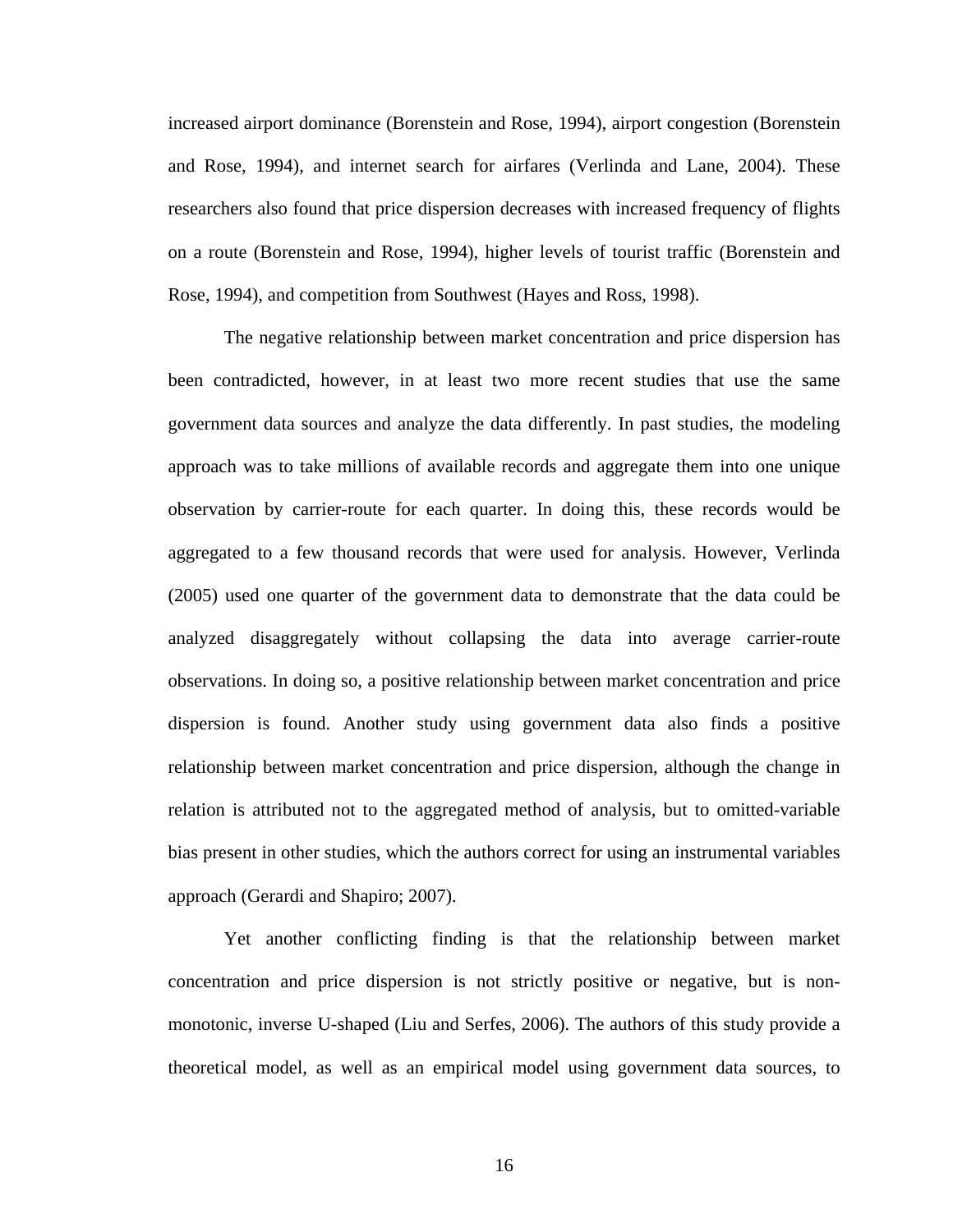demonstrate the non-monotonic relationship. In this model, an increase in market concentration when the market is already competitive will result in higher price dispersion while an increase in market concentration when the market is already concentrated enough will result in lower price dispersion.

 As seen from this literature, there are many conflicting theories related to airline price dispersion, and the method of analysis greatly influences the findings. One reason why there are so many conflicting theories of price dispersion is the data that is being used. Government data sources for airfares are considered aggregate data in that they summarize and/or randomly sample a small portion of all tickets sold. However, with the widespread use of the internet for booking tickets, there is an opportunity to collect much more detailed and disaggregate data. The use of disaggregate data can be used to resolve some of these conflicting theories. To date, there have been three studies of price dispersion using disaggregate data. However, two of these studies are for international markets that are not comparable to U.S. domestic markets (Bilotkach, 2005; Giaume and Guillou, 2004). The other study was analyzed on 12 routes and found a negative relationship between market concentration and price dispersion (Stavins, 2001). It is also important to point out that ticket observations used in the price dispersion literature differ across studies; some studies observe actual ticket purchases, while other studies observe offered tickets that may or may not have actually been purchased.

 Table 2.1 provides a summary of the price dispersion literature and includes information about: the relationship between market concentration and price dispersion, whether the data used was aggregate or disaggregate, the data source and time period, the number of airlines and routes, the total number of observations, and other relevant notes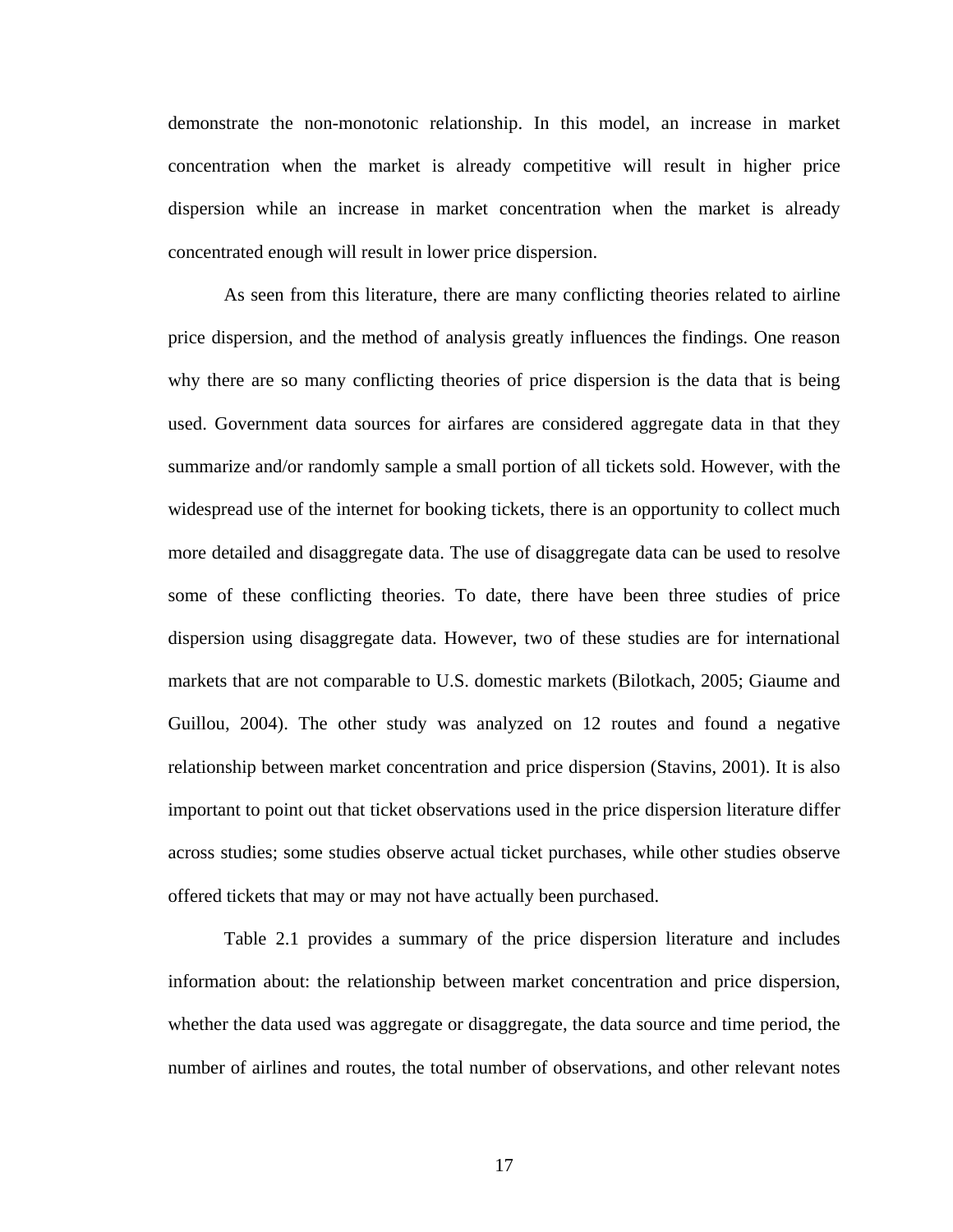about the data. As seen in the table, there have been few studies that use disaggregate data to study price dispersion, and these disaggregate studies are limited in the sense that they observe a small number of markets with a limited number of observations. There remains a research need to model the relationship between price dispersion and market concentration in a broad range of U.S. markets by using disaggregate data.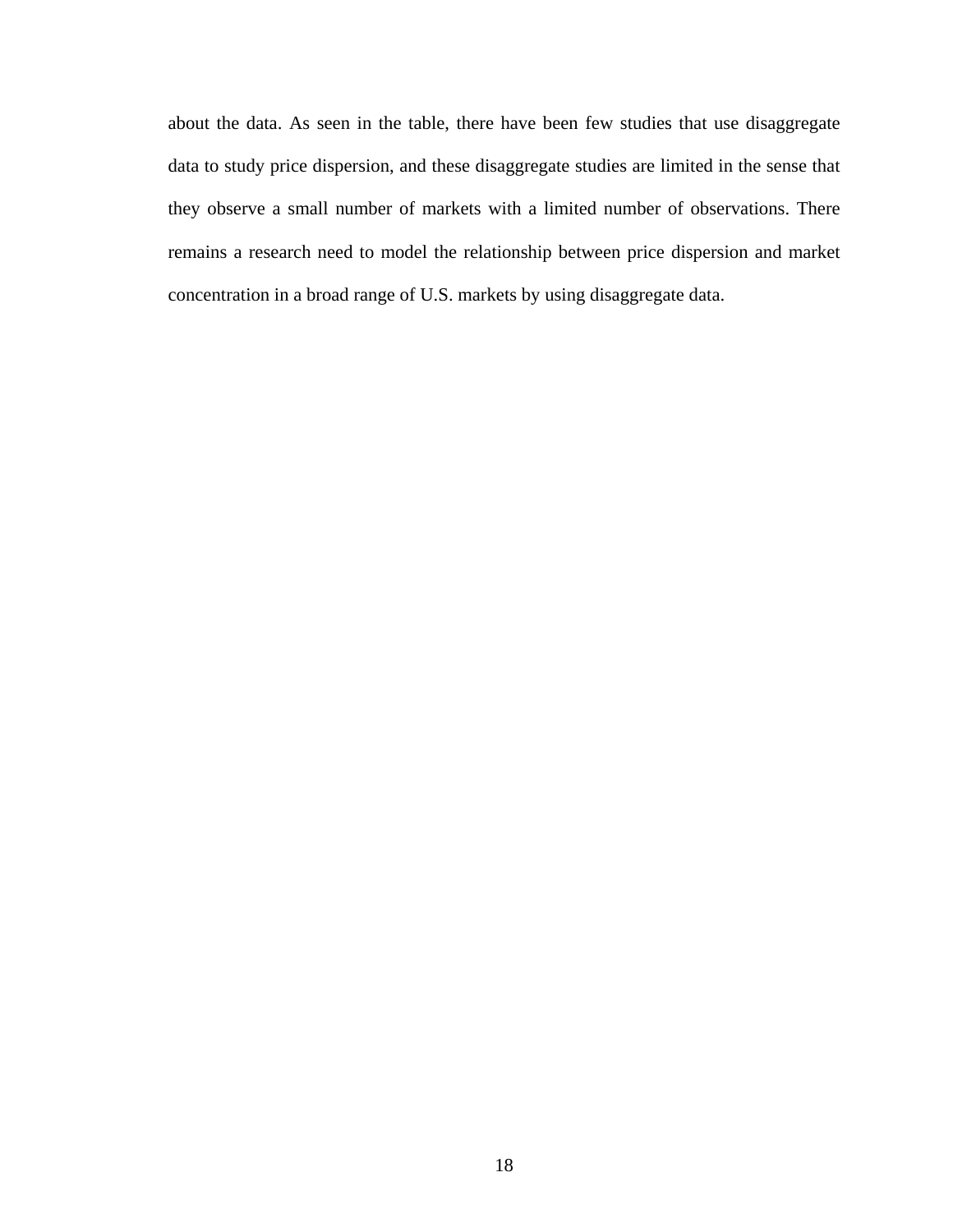| <b>Study</b>             | <b>Market</b><br><b>Concentration &amp;</b><br><b>Price Dispersion</b> | <b>Disagg</b><br>Data? | <b>Data Source</b><br>and<br><b>Time Period</b>                 | <b>Num</b><br>Air-<br>lines | <b>Num</b><br><b>Routes</b> | <b>Total</b><br><b>Observ</b><br>-ations | <b>Data Notes</b><br>and/or<br>Limitations                                                                                                 |
|--------------------------|------------------------------------------------------------------------|------------------------|-----------------------------------------------------------------|-----------------------------|-----------------------------|------------------------------------------|--------------------------------------------------------------------------------------------------------------------------------------------|
| Borenstein (1989)        | Negative                                                               | N <sub>o</sub>         | DB1A:1987Q3, SSD                                                | 9                           | 1,508                       | $---$                                    | Airline-route observations                                                                                                                 |
| Borenstein & Rose (1994) | Negative                                                               | N <sub>o</sub>         | DB1A:1986Q2, OAG <sup>®</sup>                                   | 11                          | 521                         | 1,020                                    | Airline-route observations                                                                                                                 |
| Hayes & Ross (1998)      | Negative                                                               | N <sub>o</sub>         | DB1A:1990Q1-1992Q4, T100                                        | 15                          | 973                         | 14,652                                   | Airline-route-year-quarter obs.                                                                                                            |
| Stavins (2001)           | Negative                                                               | Yes                    | $\overline{OAG}^{\circledR}$ (electronic version):<br>9/28/1995 | ---                         | 12                          | 5,804                                    | Offered tickets observations                                                                                                               |
| Giaune & Guillou (2004)  | Negative                                                               | Yes                    | Amadeus System<br>(a Global CRS)                                | $\overline{17}$             | 20                          | 2,592                                    | Ticket observations;<br>Nice, France to Europe markets;<br>LCCs not included;<br>1 Departure Date: 10/16/02;<br>4 DFD: 22, 14, 7, 1 day(s) |
| Verlinda & Lane (2004)   | Negative                                                               | N <sub>o</sub>         | DB1B:1998Q1-2002Q2,<br>$OAG^{\circledR}$                        | $\frac{1}{2}$               | 25                          | ---                                      | Average fare by market-year-<br>quarter-restriction type obs;<br>do not observe fares by airline or<br>airport, but by city market         |
| Bilotkach (2005)         | N/A - fares aimed<br>at business are<br>more dispersed<br>than leisure | Yes                    | Travelocity <sup>®</sup> website:<br>3/5/2002-4/23/2002         | $\overline{7}$              | $\overline{3}$              | 499                                      | Offered tickets observations;<br>London-New York market;<br>2 DFD/2 Day Stay;<br>2 DFD/10 Day Stay;<br>30 DFD/10 Day Stay                  |
| Verlinda (2005)          | Positive                                                               | N <sub>o</sub>         | DB1A/B:2000Q1, T100,<br>$OAG^{\circledR}$                       | 14                          | 1,428                       | 773,811                                  | Ticket observations;<br>LCCs and Southwest included;<br>Disaggregate analysis approach                                                     |
| Liu & Serfes (2006)      | Non-monotonic<br>(inverse U)                                           | N <sub>o</sub>         | DB1A: Q2 of odd years 1991-<br>1999, T100                       | $\overline{a}$              | 946                         | 7,104                                    | Airline-route-year-quarter obs.                                                                                                            |
| Gerardi & Shapiro (2007) | Positive                                                               | N <sub>o</sub>         | DB1B:1993Q1-2006Q3, T100                                        | 9                           | 2,752                       | 82,855                                   | Airline-route-year-quarter obs.<br>LCCs not included                                                                                       |
| This study (2009)        |                                                                        | Yes                    | Airlines' websites:<br>11/15/2007-12/15/2007                    | 12                          | 62                          | 108,632                                  | LCCs and Southwest included;<br>Codeshares represented                                                                                     |

**Table 2.1: Summary of Data Used in Price Dispersion Literature** 

<span id="page-31-0"></span>CRS = Computer Reservation System; DB1A/1B = U.S. DOT's Origin and Destination Survey Databank 1A/1B, a 10% random sample of all tickets sold in the U.S., includes market and pricing data; DFD = days from flight departure; LCC = Low Cost Carrier; OAG<sup>®</sup> = Official Airline Guide; Q = Quarter; T100 = Domestic Segment Data, gives information on capacity and frequency of service, published monthly; SSD = U.S. DOT's Service Segment Data, data on airline flight operations, submittal is required for airlines that operated before deregulation; "---" = information not available in the referenced report.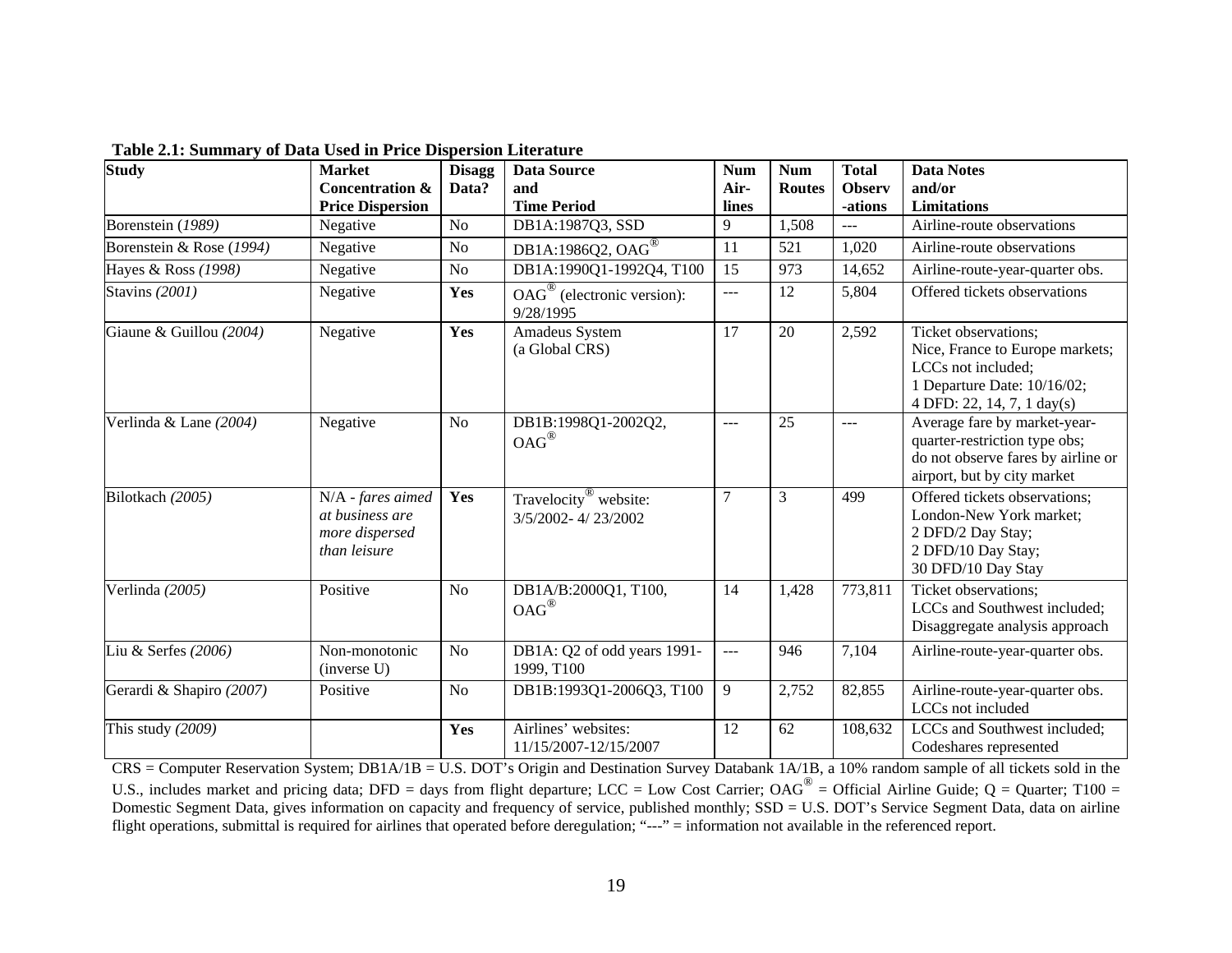## **2.4. Methodology**

<span id="page-32-0"></span>Given the data limitations of past studies that used disaggregate data to study airfares, the goal of this paper is to study how certain characteristics of a market affect airfares by using a larger sample of U.S. domestic markets that cover a broad range of market structures. To the best of the authors' knowledge, the dataset used in this study represents the largest and most comprehensive disaggregate airline pricing database used to research airfares thus far.

## **2.4.1. Data**

The data was collected in the fall of 2007 in collaboration with  $QL2^{\circledR}$  Software, one of the major U.S. companies that collects competitive pricing and product information from websites. In order to obtain data for Southwest Airlines, additional webbots were written by an academic team at Georgia Tech in order to supplement the data provided by  $QL2^{\omega}$ . The data collected consists of prices for more than 100 U.S. markets for one month of departure dates, which were selected to represent periods of peak and off-peak demands (*i.e.*, Thanksgiving and early December 2007, respectively). Round-trip and one-way fares were recorded daily for at least 30 days prior to flight departure. Nonstop fares were obtained from each airline's website, while nonstop and connecting fares were obtained from at least one major online travel agency (Orbitz<sup>®</sup>, Travelocity<sup>®</sup> or Expedia<sup>®</sup>). For an especially detailed explanation of the data collection methodology and compilation, as well as a more specific account of the dataset, the reader is referred to (Pope, Garrow, et al., 2009).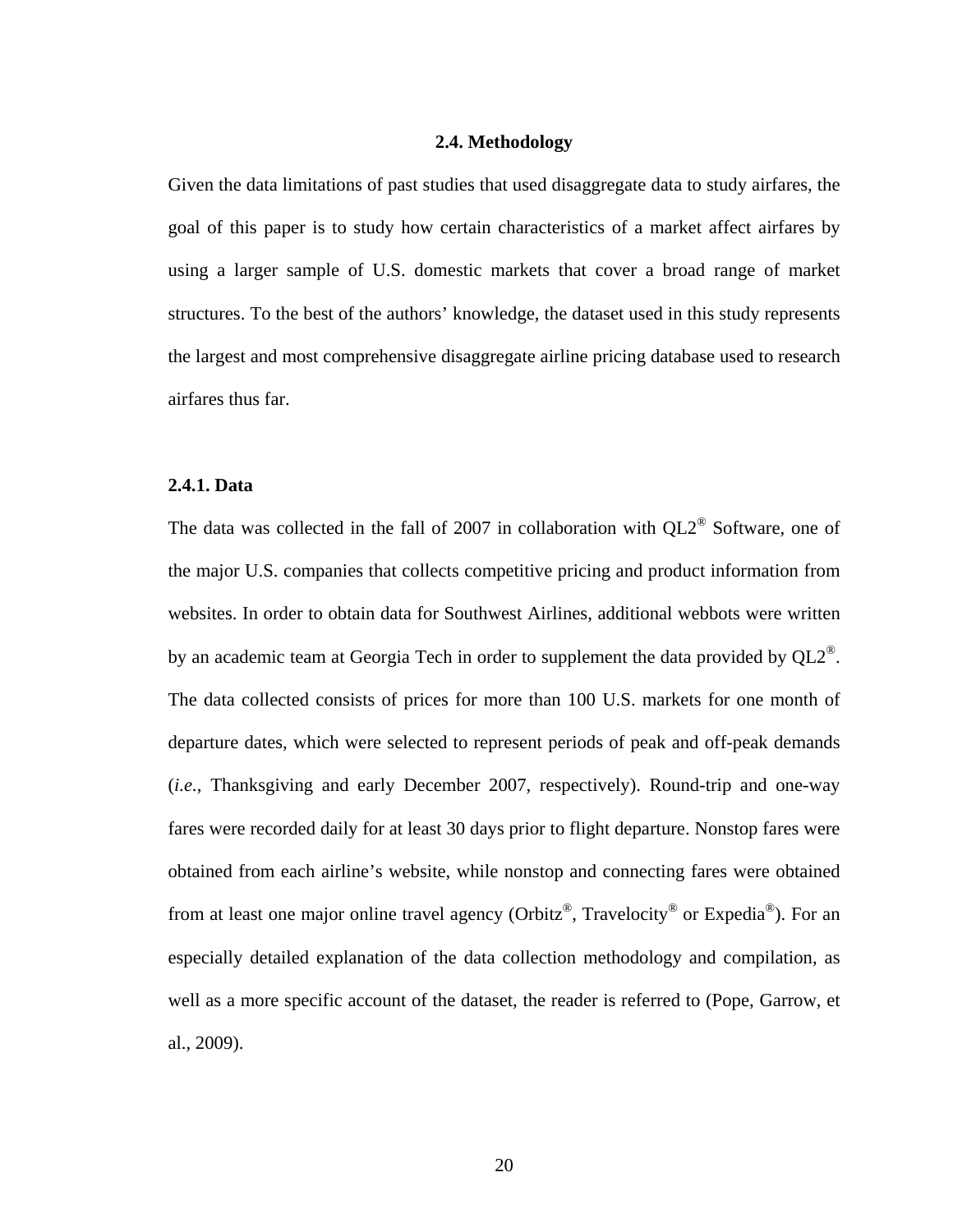A subset of the aforementioned dataset was chosen for data analysis in order to represent a wide variety of interesting market competition structures and airline competition effects, such as monopolies, duopolies, and competitive markets broken down into subcategories representing whether the markets have multi-airport effects and/or LCC presence. In defining these categories of market structures, only airlines that fly nonstop in a market were considered, thus all observations for connecting flights were eliminated. This is in following with the methodology of a number of other researchers (for example, Borenstein and Rose, 1994; Bilotkach, 2005; Bilotkach et al., 2006; Gerardi and Shapiro, 2007; Giaume and Guillou, 2004; Liu and Serfes, 2006; Verlinda, 2005; Verlinda and Lane, 2004) and is done for two reasons. Firstly, this ensures that the analysis is somewhat comparable to those of past studies. Secondly, eliminating connecting tickets makes the analysis far less complicated. This is due to the fact that connecting tickets represent significantly different qualities of service than direct tickets and controlling for the cost differences would be more complex. Additionally, only the lowest fares are included in the observations, which is also comparable to the methodology of other researchers (Bilotkach and Pejcinovska, 2007; Mentzer, 2000; Pels and Rietveld, 2004). Using the lowest observed fare controls for vertical price differentiation. Vertical price differentiation is the difference in prices due to the differing qualities of tickets (such as restricted vs. non-restricted tickets). By controlling for vertical differentiation, the analysis focuses on horizontal price differentiation, which is defined as the difference in prices due to the varying tastes of customers (such as brand preference, aircraft preference, etc). By focusing on the horizontal price differentiation, the analysis can capture the competitive impacts associated with price dispersion.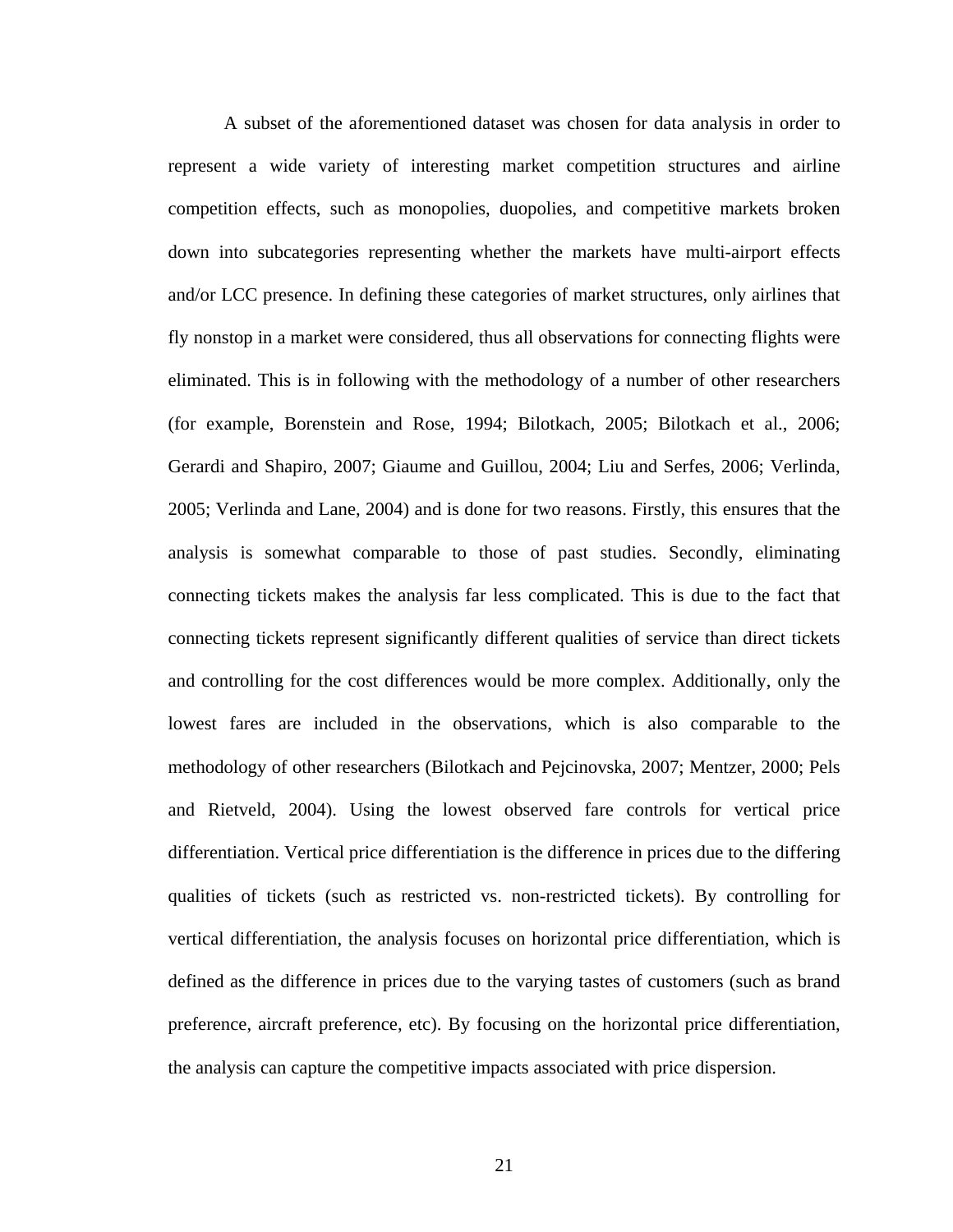<span id="page-34-0"></span> The final dataset that was used in this study consists of 108,632 observations for 62 airport-to-airport markets and 12 airlines. Each observation represents the lowest nonstop, round-trip fare that was offered by each airline flying nonstop in the market on the date that the website was queried and for each specific day of flight departure, assuming a one night stay. The major<sup>[7](#page-34-0)</sup> airlines (with airline code) included are: American Airlines (AA), Alaska Airlines (AS), Continental Airlines (CO), Delta Air Lines (DL), Northwest Airlines (NW), United Airlines (UA), and US Airways (US), and the LCCs included are: Air Tran Airways (FL), Frontier Airlines (F9), JetBlue Airways (B6), Spirit Airlines (NK) and Southwest Airlines (WN). In addition, several codeshares are also represented and are denoted by the code of the marketing carrier followed by the code of the operating carrier in parenthesis. The codeshares represented include: AA (AS), AS (AA), NW (AS), UA (US), and US (UA). Table 2.2 lists the airports included in the dataset, along with the airport codes used throughout this paper.

 $<sup>7</sup>$  These airlines are network carriers, which are referred to as "major" carriers throughout the rest of the</sup> paper.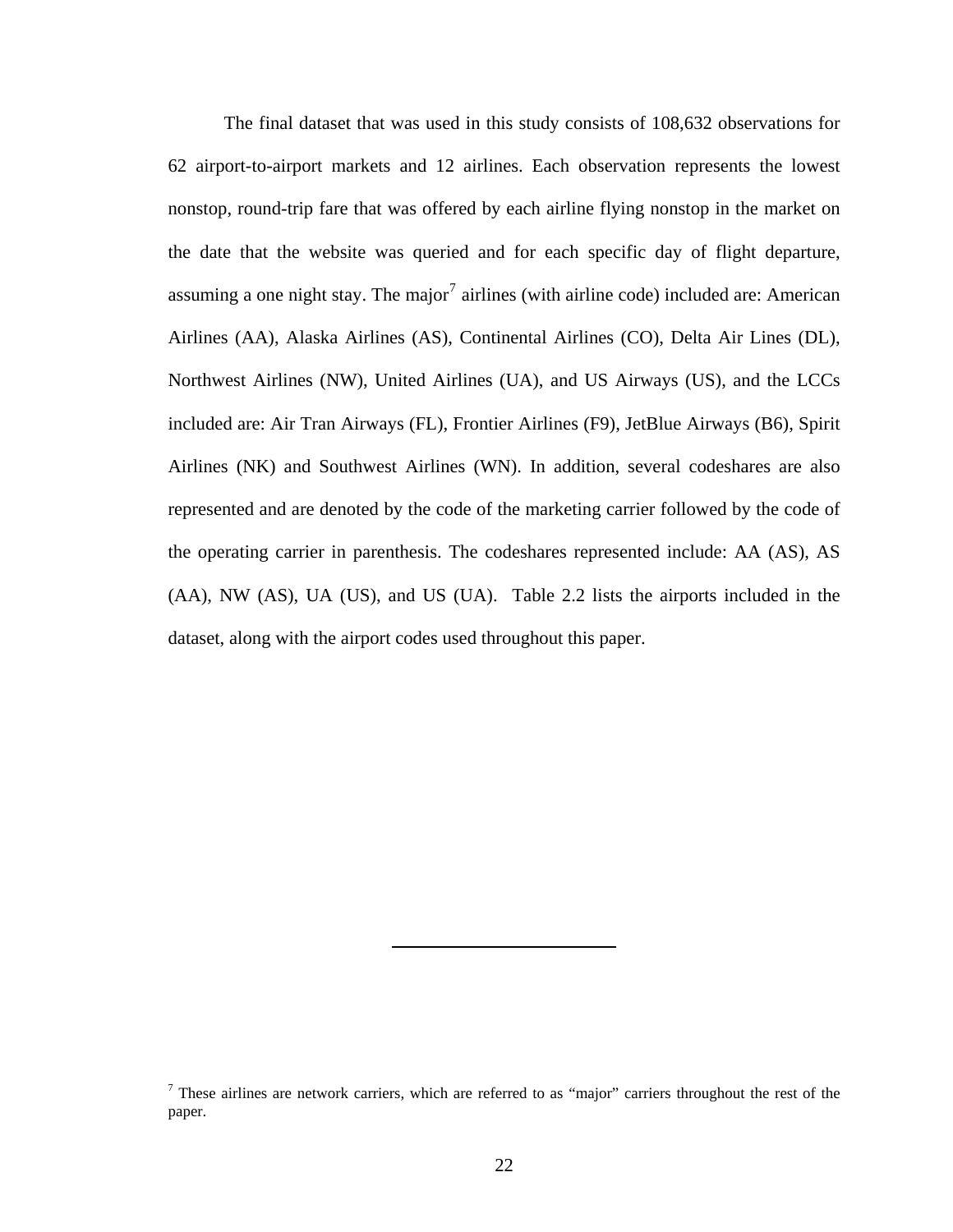| <b>Airport</b><br>Code | Name of Airport, City and State                                                   |
|------------------------|-----------------------------------------------------------------------------------|
| <b>ATL</b>             | Hartsfield-Jackson International Airport, Atlanta, Georgia                        |
| <b>BOS</b>             | Logan International Airport, Boston, Massachusetts                                |
| <b>BWI</b>             | Baltimore-Washington International Thurgood Marshall Airport, Baltimore, Maryland |
| <b>COS</b>             | City of Colorado Springs Municipal Airport, Colorado Springs, Colorado            |
| <b>DAL</b>             | Dallas Love Field Airport, Dallas, Texas                                          |
| <b>DCA</b>             | Ronald Regan Washington National Airport, Washington D.C.                         |
| <b>DEN</b>             | Denver International Airport, Denver, Colorado                                    |
| <b>DFW</b>             | Dallas/Fort Worth International Airport, Dallas-Fort Worth, Texas                 |
| <b>DSM</b>             | Des Moines International Airport, Des Moines, Iowa                                |
| <b>DTW</b>             | Detroit Metropolitan Wayne County Airport, Detroit, Michigan                      |
| <b>EWR</b>             | Newark Liberty International Airport, Newark, New Jersey                          |
| <b>FLL</b>             | Fort Lauderdale Hollywood International Airport, Fort Lauderdale, Florida         |
| <b>FNT</b>             | Bishop International Airport, Flint, Michigan                                     |
| <b>GSO</b>             | Piedmont Triad International Airport, Greensboro, North Carolina                  |
| <b>GTF</b>             | Great Falls International Airport, Great Falls, Montana                           |
| HOU                    | William P. Hobby Airport, Houston, Texas                                          |
| <b>IAD</b>             | Washington Dulles International Airport, Washington D.C.                          |
| <b>IAH</b>             | George Bush Intercontinental Airport, Houston, Texas                              |
| <b>ICT</b>             | Wichita Mid-Continent Airport, Wichita, Kansas                                    |
| <b>IND</b>             | Indianapolis International Airport, Indianapolis, Indiana                         |
| <b>JFK</b>             | John F. Kennedy International, New York City, New York                            |
| LAS                    | McCarran International Airport, Las Vegas, Nevada                                 |
| <b>LAX</b>             | Los Angeles International Airport, Los Angeles, California                        |
| <b>LGA</b>             | La Guardia Airport, New York City, New York                                       |
| <b>MCO</b>             | Orlando International Airport, Orlando, Florida                                   |
| <b>MDW</b>             | Chicago Midway International Airport, Chicago, Illinois                           |
| <b>MEM</b>             | Memphis International Airport, Memphis, Tennessee                                 |
| <b>MHT</b>             | Manchester-Boston Regional Airport, Manchester, New Hampshire                     |
| <b>MIA</b>             | Miami International Airport, Miami, Florida                                       |
| <b>MSP</b>             | Minneapolis-Saint Paul International Airport, Minneapolis, Minnesota              |
| OAK                    | Oakland International, Oakland, California                                        |
| <b>OMA</b>             | Eppley Airfield Airport, Omaha, Nebraska                                          |
| <b>ORD</b>             | Chicago O'Hare International Airport, Chicago, Illinois                           |
| <b>PDX</b>             | Portland International Airport, Portland, Oregon                                  |
| PHL                    | Philadelphia International Airport, Philadelphia, Pennsylvania                    |
| <b>PVD</b>             | Theodore Francis Green State Airport, Providence, Rhode Island                    |
| <b>SFO</b>             | San Francisco International Airport, San Francisco, California                    |
| <b>STL</b>             | Lambert-St. Louis International Airport, St. Louis, Missouri                      |

<span id="page-35-0"></span>**Table 2.2: Airport Codes and Names**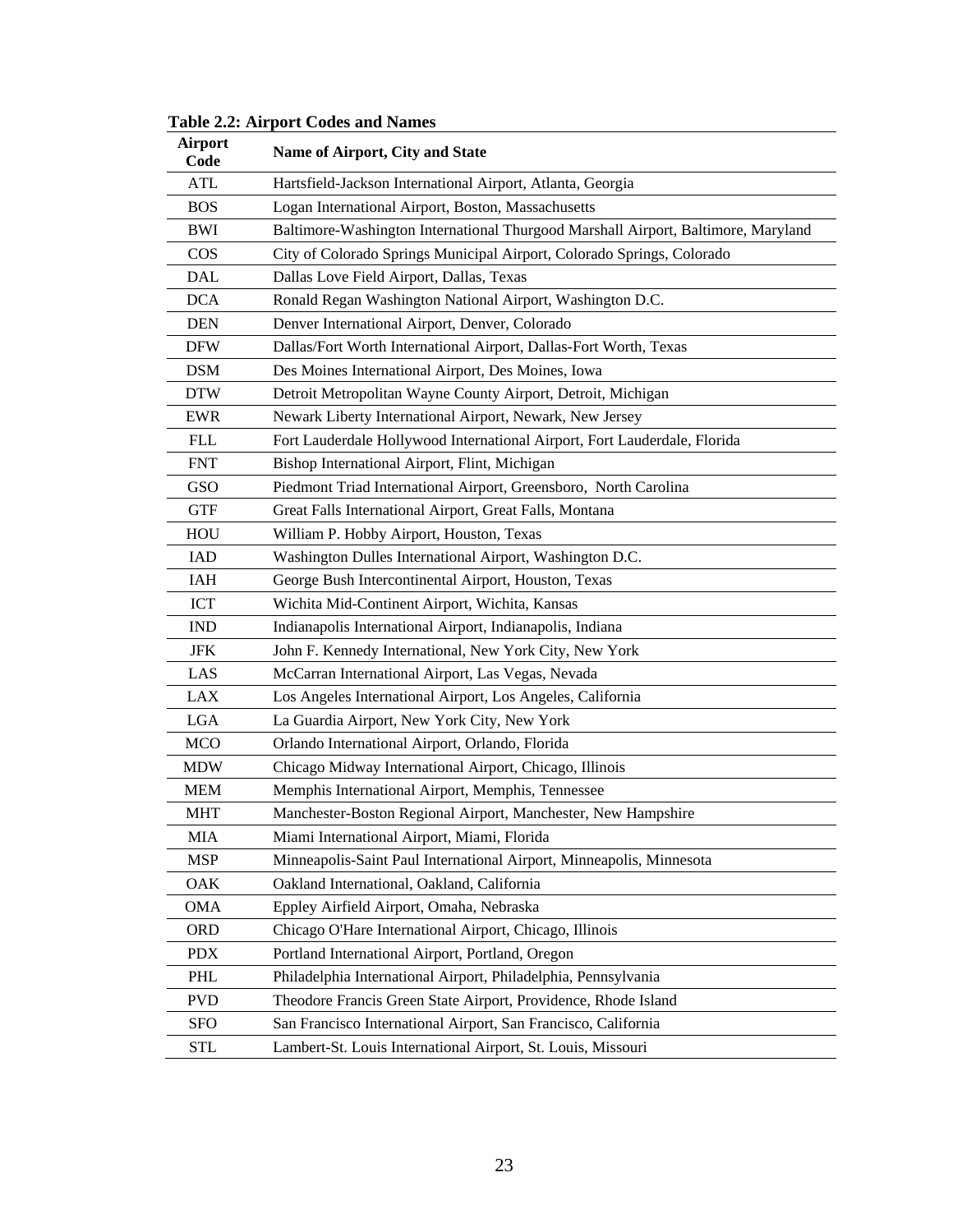### **2.4.2. Analysis of Data**

When analyzing the data, it was apparent that any level of aggregation only served to hide some of the most interesting observations in the dataset. Airline pricing policies in the dataset vary greatly by airline, market, peak/off peak time periods, and the number of days from departure. Thus, it was inappropriate to analyze the data in a way that would aggregate some of these important variables. Because of this, a case study approach was taken instead of a regression type approach.

 An additional challenge that was encountered was determining which measure to use for price dispersion. Four measures of price dispersion were investigated. These included the standard deviation of fares, the coefficient of variation (standard deviation normalized by the mean), the range of fares (the difference between the highest and lowest fares), and the interquartile range (the difference between the  $75<sup>th</sup>$  and  $25<sup>th</sup>$ percentile fares). Each price dispersion measure gave different results about the magnitude of price dispersion in the market. Table 2.3 lists the 62 markets (denoted by the three letters of the origin airport followed by the three letters of the destination airport) used in this analysis, along with the airlines that fly nonstop in each market. Table 2.3 also includes the mean, standard deviation (SD), interquartile range (IQR), coefficient of variation (CV), and range for each market as reference.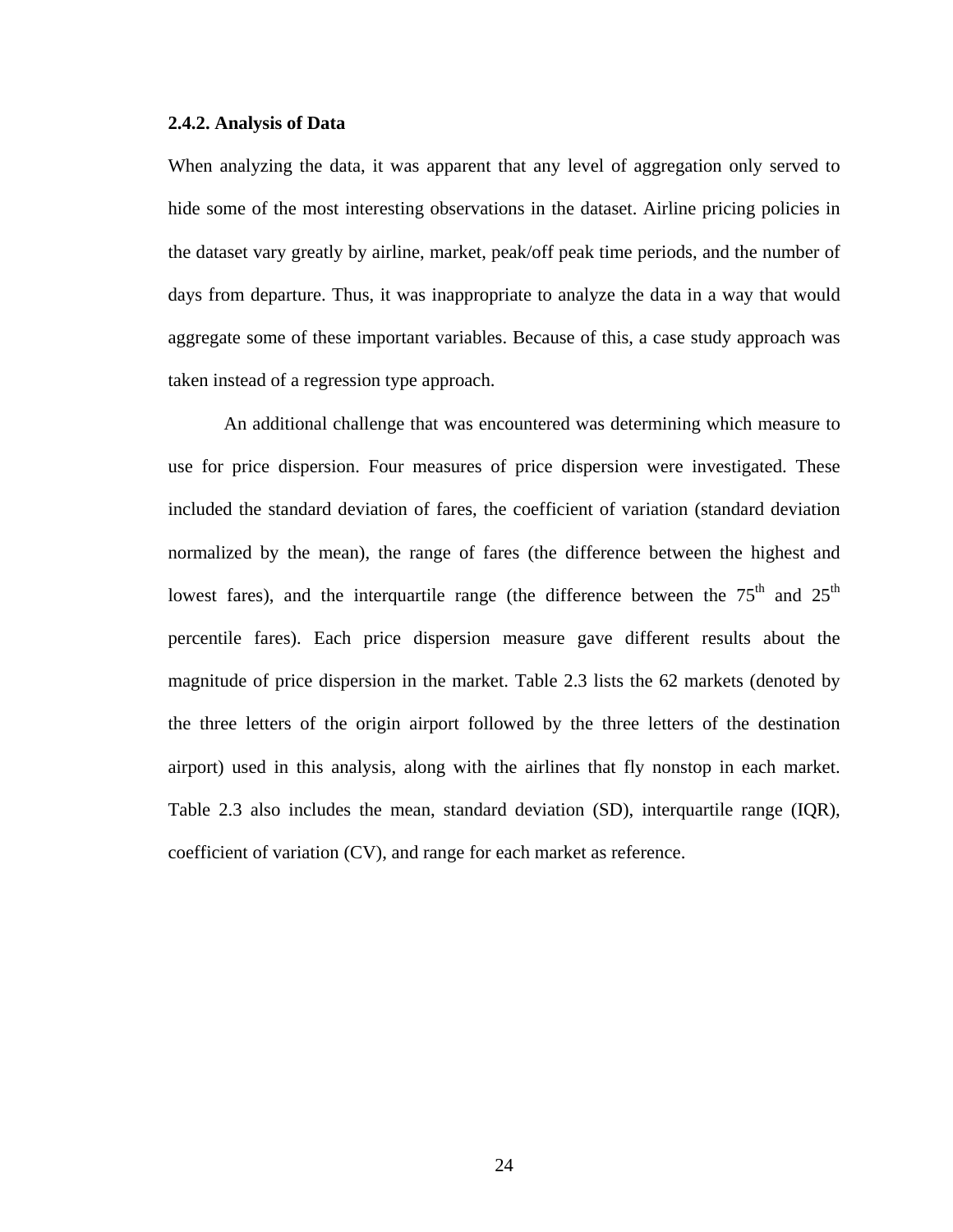| Market        | Airlines             | Mean    | SD    |       | <b>CV</b> | Range   | Roundtrip<br>Miles |
|---------------|----------------------|---------|-------|-------|-----------|---------|--------------------|
| <b>ATLEWR</b> | CO, DL, FL           | \$299   | \$117 | \$128 | 0.39      | \$526   | 1,490              |
| <b>ATLICT</b> | DL, FL               | \$294   | \$115 | \$164 | 0.39      | \$682   | 1,554              |
| <b>ATLJFK</b> | DL                   | \$332   | \$138 | \$147 | 0.42      | \$546   | 1,520              |
| <b>ATLLGA</b> | AA, DL, FL           | \$309   | \$122 | \$135 | 0.39      | \$576   | 1,522              |
| <b>ATLOMA</b> | DL                   | \$1,046 | \$308 | \$100 | 0.29      | \$1,240 | 1,640              |
| <b>BOSBWI</b> | DL, FL               | \$225   | \$125 | \$216 | 0.56      | \$682   | 736                |
| <b>BOSDCA</b> | AA, DL, US, UA (US)  | \$417   | \$186 | \$273 | 0.45      | \$1,093 | 796                |
| <b>BOSIAD</b> | UA, B6, US $(UA)$    | \$261   | \$83  | \$100 | 0.32      | \$1,100 | 822                |
| <b>BOSMCO</b> | DL, FL, B6           | \$310   | \$136 | \$174 | 0.44      | \$830   | 2,240              |
| <b>BWIDFW</b> | AA                   | \$375   | \$168 | \$140 | 0.45      | \$944   | 2,420              |
| <b>BWIPVD</b> | WN                   | \$126   | \$32  | \$15  | 0.25      | \$130   | 652                |
| <b>DALHOU</b> | WN                   | \$128   | \$33  | \$43  | 0.26      | \$136   | 478                |
| <b>DCADFW</b> | AA, US               | \$379   | \$180 | \$167 | 0.47      | \$1,110 | 2,380              |
| <b>DENGTF</b> | <b>UA</b>            | \$723   | \$168 | \$88  | 0.23      | \$995   | 1,246              |
| <b>DENOAK</b> | UA, WN               | \$288   | \$118 | \$226 | 0.41      | \$597   | 1,908              |
| <b>DENSFO</b> | $UA$ , F9, US $(UA)$ | \$377   | \$121 | \$172 | 0.32      | \$525   | 1,930              |
| <b>DFWCOS</b> | AA                   | \$307   | \$87  | \$118 | 0.28      | \$426   | 1,184              |
| <b>DFWHOU</b> | AA                   | \$192   | \$51  | \$53  | 0.27      | \$344   | 496                |
| <b>DFWIAH</b> | AA,CO                | \$159   | \$48  | \$62  | 0.3       | \$206   | 450                |
| <b>DTWBWI</b> | NW, WN               | \$159   | \$68  | \$51  | 0.43      | \$465   | 816                |
| <b>DTWDCA</b> | NW, US               | \$224   | \$118 | \$79  | 0.53      | \$866   | 810                |
| <b>DTWIAD</b> | NW, UA               | \$243   | \$116 | \$52  | 0.48      | \$840   | 766                |
| <b>EWRDFW</b> | AA, CO               | \$560   | \$366 | \$333 | 0.65      | \$1,390 | 2,740              |
| <b>EWRDTW</b> | CO, NW               | \$666   | \$219 | \$341 | 0.33      | \$860   | 972                |
| <b>EWRFLL</b> | CO, B6               | \$223   | \$99  | \$130 | 0.44      | \$465   | 2,140              |
| <b>EWRMCO</b> | CO, B6               | \$235   | \$101 | \$160 | 0.43      | \$440   | 1,876              |
| <b>FNTLAS</b> | FL                   | \$266   | \$72  | \$79  | 0.27      | \$350   | 3,460              |
| <b>IADDFW</b> | UA, AA               | \$430   | \$204 | \$224 | 0.47      | \$1,076 | 2,340              |
| <b>IAHDSM</b> | CO                   | \$921   | \$257 | \$284 | 0.28      | \$930   | 1,606              |
| <b>INDEWR</b> | CO                   | \$628   | \$201 | \$361 | 0.32      | \$681   | 1,282              |
| <b>INDJFK</b> | DL                   | \$440   | \$203 | \$270 | 0.46      | \$886   | 1,324              |
| <b>INDLGA</b> | NW, US               | \$362   | \$157 | \$147 | 0.43      | \$920   | 1,314              |
| <b>JFKDFW</b> | AA, DL               | \$538   | \$357 | \$339 | 0.66      | \$1,497 | 2,780              |
| <b>JFKDTW</b> | DL, NW               | \$348   | \$150 | \$110 | 0.43      | \$900   | 1,014              |
| <b>JFKFLL</b> | DL, B6               | \$253   | \$96  | \$80  | 0.38      | \$625   | 2,140              |
| <b>JFKMCO</b> | DL, B6               | \$252   | \$96  | \$80  | 0.38      | \$1,180 | 1,890              |

**Table 2.3: Markets, Airlines, and Summary Statistics**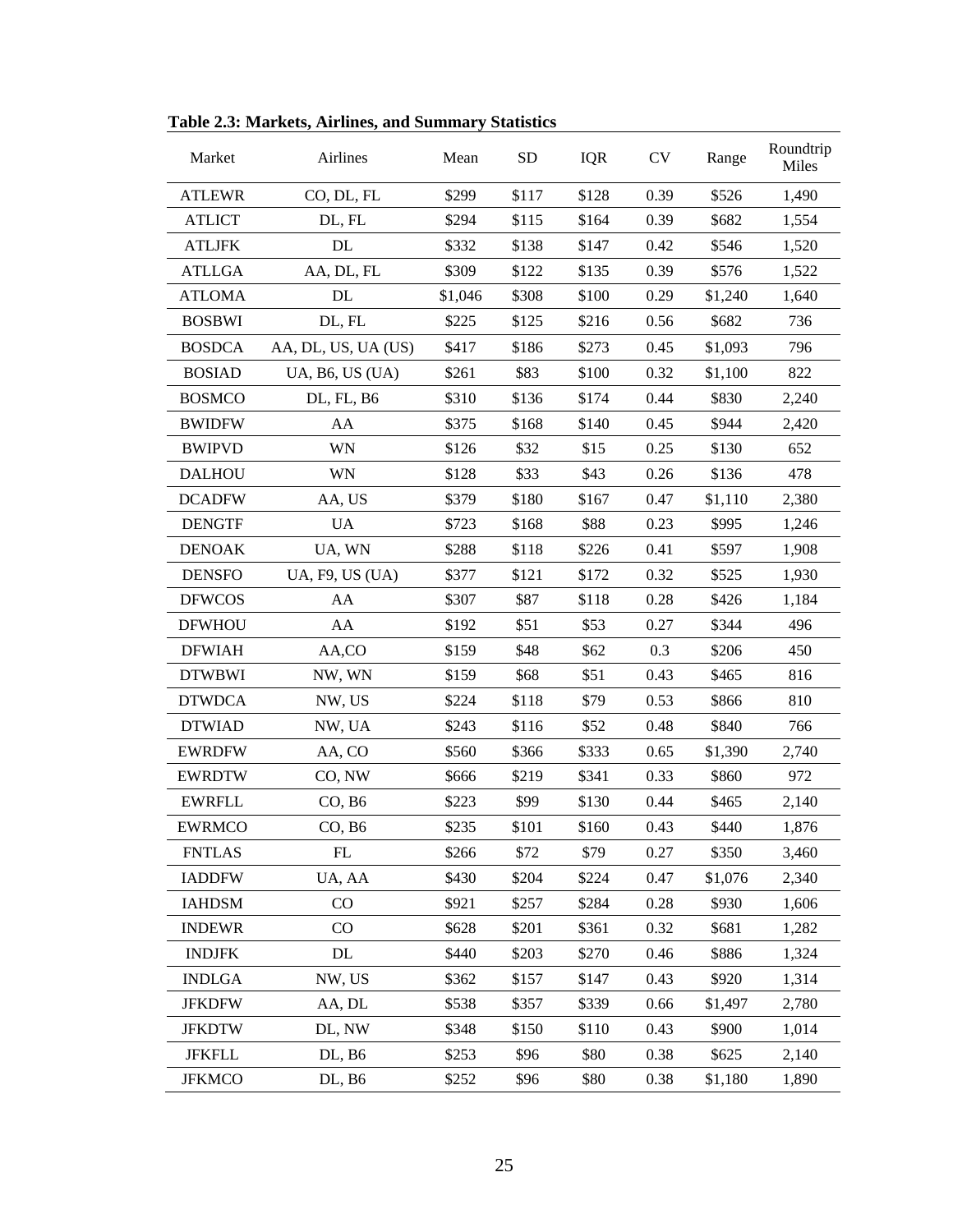| Market        | Airlines                            | Mean  | <b>SD</b> | <b>IQR</b> | <b>CV</b> | Range   | Roundtrip<br>Miles |
|---------------|-------------------------------------|-------|-----------|------------|-----------|---------|--------------------|
| <b>LASLAX</b> | AA, AS (AA), DL,<br>NW, UA, US, WN  | \$180 | \$76      | \$80       | 0.42      | \$636   | 472                |
| <b>LAXDEN</b> | AA, F9, AS (AA), UA,<br>DL, US (UA) | \$333 | \$104     | \$67       | 0.31      | \$1,042 | 1,720              |
| <b>LGADFW</b> | AA                                  | \$537 | \$370     | \$309      | 0.69      | \$1,518 | 2,780              |
| <b>LGADTW</b> | AA, NW, NK                          | \$302 | \$144     | \$106      | 0.48      | \$1,016 | 1,000              |
| LGAFLL        | AA, DL, NK, B6                      | \$290 | \$177     | \$150      | 0.61      | \$1,329 | 2,160              |
| <b>MDWDTW</b> | NW, WN                              | \$146 | \$42      | \$56       | 0.29      | \$302   | 454                |
| <b>MDWEWR</b> | CO.                                 | \$324 | \$128     | \$140      | 0.4       | \$651   | 1,416              |
| <b>MDWMIA</b> | FL                                  | \$253 | \$114     | \$120      | 0.45      | \$610   | 2,360              |
| <b>MEMGSO</b> | NW                                  | \$675 | \$296     | \$622      | 0.44      | \$1,052 | 1,136              |
| <b>MHTBWI</b> | WN                                  | \$144 | \$37      | \$50       | 0.26      | \$130   | 752                |
| <b>MIADCA</b> | AA                                  | \$338 | \$208     | \$115      | 0.62      | \$1,108 | 1,842              |
| <b>MIAIAD</b> | AA, UA                              | \$411 | \$248     | \$378      | 0.6       | \$1,268 | 1,846              |
| <b>MSPMDW</b> | NW, FL                              | \$143 | \$45      | \$40       | 0.31      | \$268   | 696                |
| <b>MSPORD</b> | AA, NW, UA, US (UA)                 | \$166 | \$105     | \$50       | 0.63      | \$1,409 | 666                |
| <b>ORDDTW</b> | UA, NW, AA, US (UA)                 | \$167 | \$48      | \$55       | 0.29      | \$292   | 468                |
| ORDEWR        | AA, UA, CO                          | \$306 | \$98      | \$84       | 0.32      | \$557   | 1,434              |
| <b>ORDJFK</b> | AA, DL, B6                          | \$264 | \$114     | \$75       | 0.43      | \$810   | 1,474              |
| ORDLGA        | AA, UA                              | \$273 | \$95      | \$110      | 0.35      | \$628   | 1,462              |
| <b>ORDMIA</b> | AA, UA, US (UA)                     | \$362 | \$198     | \$210      | 0.55      | \$1,041 | 2,400              |
| <b>PDXSFO</b> | AA (AS), AS, NW(AS),<br>UA, US (UA) | \$276 | \$89      | \$92       | 0.32      | \$1,056 | 1,102              |
| PHLMCO        | FL, US, UA (US), WN                 | \$250 | \$101     | \$83       | 0.4       | \$788   | 1,726              |
| <b>PHLMHT</b> | UA (US), WN, US                     | \$197 | \$138     | \$83       | 0.7       | \$961   | 576                |
| <b>PHLPVD</b> | UA (US), WN, US                     | \$210 | \$154     | \$99       | 0.73      | \$664   | 472                |
| <b>STLEWR</b> | AA, CO                              | \$521 | \$320     | \$337      | 0.61      | \$1,284 | 1,738              |
| <b>STLJFK</b> | AA, DL                              | \$562 | \$334     | \$400      | 0.59      | \$1,466 | 1,778              |
| <b>STLLGA</b> | AA                                  | \$412 | \$210     | \$99       | 0.51      | \$1,333 | 1,770              |

**Table 2.3: Markets, Airlines, and Summary Statistics (Continued)**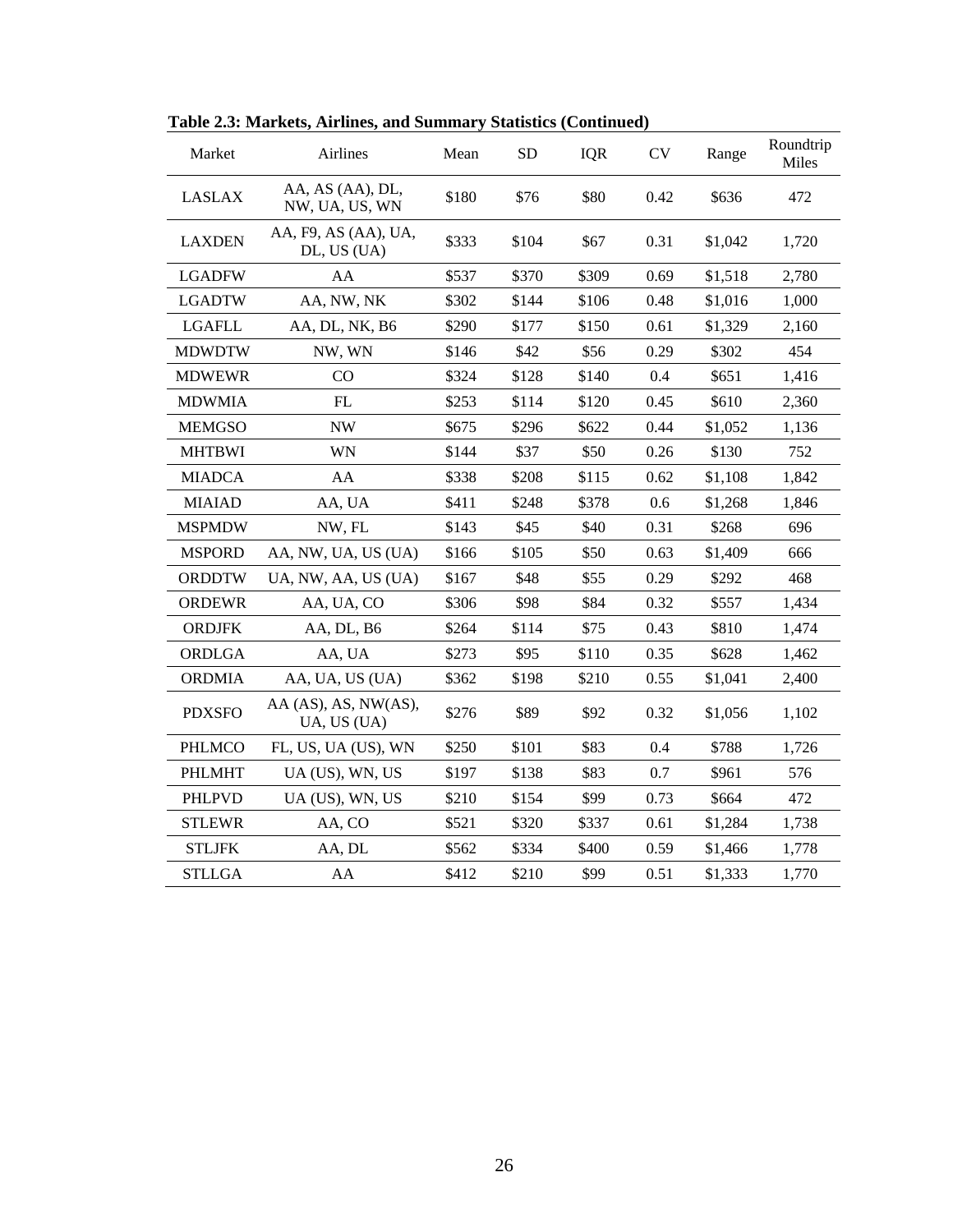# **2.5. Case Studies**

In order to investigate the effect of market structure on airfares, the sample of 62 markets was grouped according to the specific type of market structure that was observed on the route. Table 2.4 lists each of the market types (monopoly, duopoly and competitive), along with subcategories for each. The table discusses some of the results that were found for each market structure with respect to the general pricing strategies observed in the market, the specific carrier pricing strategies that seemed to stand out, and the degree of price dispersion observed. The table shows that pricing within a market is greatly influenced by many different characteristics of the market, including the presence of a LCC, the presence of multi-airport effects, leisure and business mix of passengers, temporal effects as the day of departure approaches, advance purchase (AP) restrictions, and the influence of demand (as exemplified in differences in pricing strategies between peak and non-peak periods). For space considerations, only the most interesting market structures and characteristics are chosen for detailed analysis. These sections are discussed in detail below.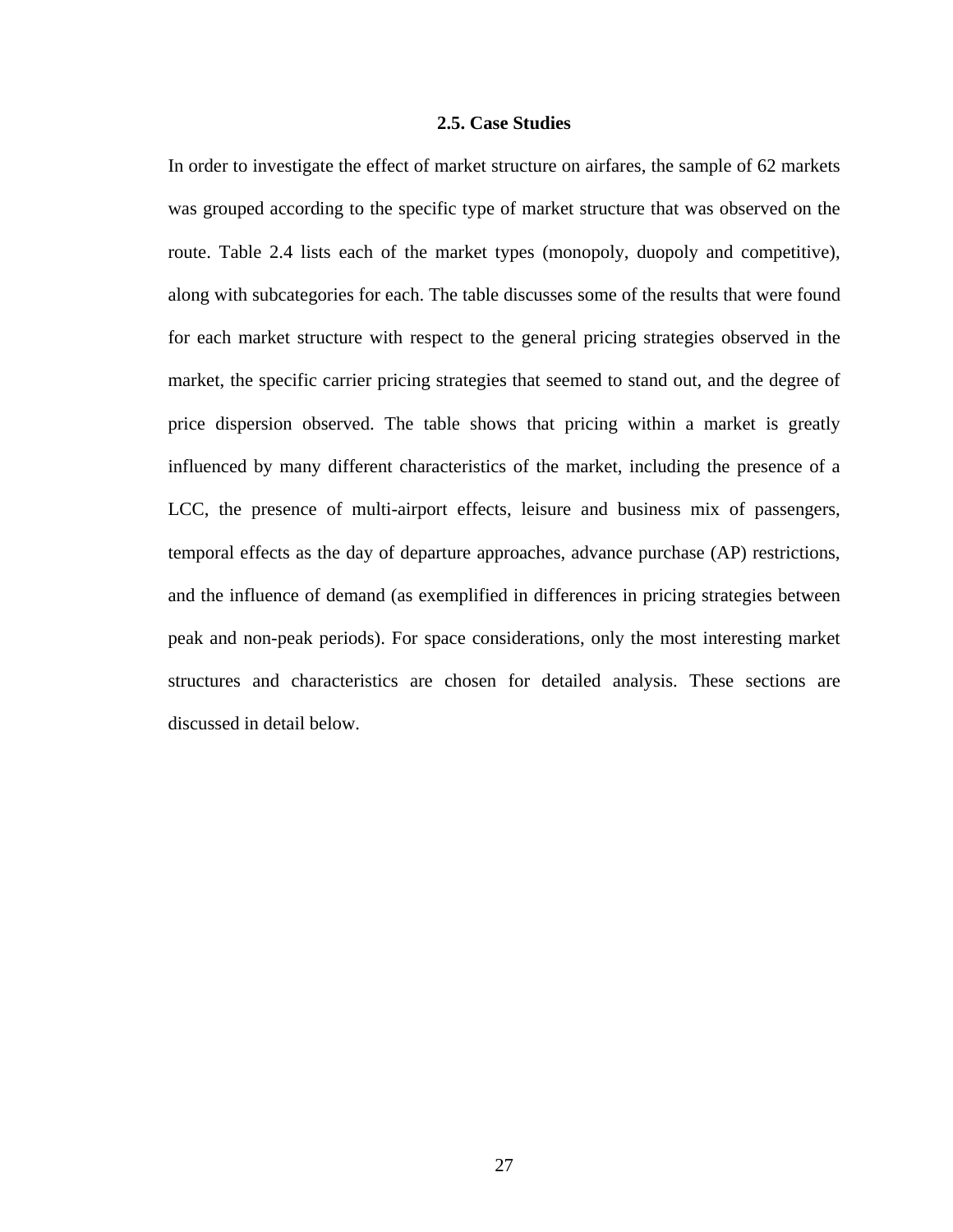| Markets and Structure                                                                                                                                                                                    | <b>General Pricing</b><br>Strategies                                                                                                                                                                                                            | <b>Carrier Strategies</b>                                                                                                                                                      | Price Dispersion (PD)                                                                                                                                                                                  |  |  |  |  |  |  |  |
|----------------------------------------------------------------------------------------------------------------------------------------------------------------------------------------------------------|-------------------------------------------------------------------------------------------------------------------------------------------------------------------------------------------------------------------------------------------------|--------------------------------------------------------------------------------------------------------------------------------------------------------------------------------|--------------------------------------------------------------------------------------------------------------------------------------------------------------------------------------------------------|--|--|--|--|--|--|--|
| 1. Monopoly Markets (Only One Carrier Flies Nonstop)                                                                                                                                                     |                                                                                                                                                                                                                                                 |                                                                                                                                                                                |                                                                                                                                                                                                        |  |  |  |  |  |  |  |
| 1a. One Major<br><b>Carrier Only (without</b><br>multi-airport effects):<br>ATLOMA, DENGTF,<br>DFWCOS, IAHDSM,<br><b>MEMGSO</b>                                                                          | Generally exhibit the<br>highest mean fares of<br>all 62 markets. Mean<br>fares have drastic<br>increase as departure<br>approaches for most<br>markets.                                                                                        | PD differs by carrier:<br>increases for some<br>markets and decreases<br>for others as departure<br>approaches.                                                                | Has some of the<br>highest standard<br>deviations and lowest<br>CV out of all markets<br>(except DFWCOS, a<br>leisure market with low<br>PD).                                                          |  |  |  |  |  |  |  |
| 1b. One Major<br><b>Carrier Only (with</b><br>multi-airport effects):<br>ATLJFK, BWIDFW,<br>INDEWR, INDJFK,<br>LGADFW, MDWEWR,<br>MIADCA, STLLGA,<br><b>DFWHOU</b>                                       | Lower mean fares than<br>major carrier<br>monopolies without<br>multi-airport effects.<br>Mean fares similar to<br>mean fares of<br>duopolies with no LCC<br>and similar round-trip<br>distance.                                                | AP restrictions<br>apparent for most<br>markets and carriers.<br>AA's pricing out of<br><b>LGADFW</b> demonstrates<br>the clearest AP<br>restrictions.                         | Mid to high PD out of<br>the 62 markets (except<br>DFWHOU, which is<br>short-haul with low<br>PD, and LGADFW,<br>which has highest PD<br>out of all markets).<br>Peak/off-peak trends<br>vary greatly. |  |  |  |  |  |  |  |
| 1c. One LCC Only:<br>FNTLAS, BWIPVD,<br>MDWMIA, MHTBWI,<br><b>DALHOU</b>                                                                                                                                 | Flat prices as departure<br>approaches. Mean fares<br>tend to be lowest out of<br>62 markets, even for<br>long-haul markets<br>FNTLAS and<br>MDWMIA.                                                                                            | WN pricing curves are<br>flat as departure<br>approaches. FL pricing<br>curves are more<br>dynamic.                                                                            | PD tends to be the<br>lowest out of the 62<br>markets and stays<br>relatively constant or<br>decreases slightly as<br>departure approaches.                                                            |  |  |  |  |  |  |  |
|                                                                                                                                                                                                          | 2. Duopolies (Two Carriers Fly Nonstop)                                                                                                                                                                                                         |                                                                                                                                                                                |                                                                                                                                                                                                        |  |  |  |  |  |  |  |
| 2a. Two Major<br><b>Carriers (No LCC):</b><br>DCADFW, DFWIAH,<br>DTWDCA, DTWIAD,<br>EWRDFW, EWRDTW,<br>IADDFW, INDLGA,<br>JFKDFW, JFKDTW,<br>MIAIAD, ORDLGA,<br>ORDMIA, PDXSFO,<br><b>STLEWR, STLJFK</b> | Has some of the lowest<br>and highest means out<br>of the 62 markets.<br>Round-trip mileage<br>seems to play a role,<br>but not always:<br><b>EWRDTW</b> has highest<br>mean of this group, but<br>has one of the lower<br>round-trip mileages. | AP restrictions<br>apparent. AA and CO<br>have most clear AP<br>restrictions, UA and<br>US have flatter pricing.<br>DL exhibits dynamic<br>pricing, but AP not as<br>apparent. | PD varies significantly<br>by market, ranging<br>from especially low<br>(DFWIAH, PDXSFO,<br>ORDLGA) to especially<br>high (STLEWR,<br>STLJFK, JFKDFW,<br>EWRDFW).                                      |  |  |  |  |  |  |  |
| 2b. One Major<br><b>Carrier, One LCC:</b><br>ATLICT, BOSBWI,<br>BOSIAD, DENOAK,<br>DENSFO, DTWBWI,<br>EWRFLL, EWRMCO,<br>JFKFLL, JFKMCO,<br>MDWDTW, MSPMDW,<br>PHLMHT, PHLPVD                            | Mean fares tend to be<br>lower than mean fares<br>of duopolies without<br>LCC competition.                                                                                                                                                      | AP restrictions<br>apparent in almost<br>every market, for every<br>carrier, including LCCs<br>WN, B6, FL and F9.                                                              | Mid to low PD. PD<br>trend seems to<br>correspond with AP<br>restrictions. PD trends<br>vary greatly in<br>peak/off-peak for<br>BOSIAD, JFKMCO, and<br>PHLMHT.                                         |  |  |  |  |  |  |  |

**Table 2.4: The Effect of Market Structure on Pricing Strategies and Price Dispersion** 

Notes: AP=Advance Purchase; CV=Coefficient of Variation; PD =Price Dispersion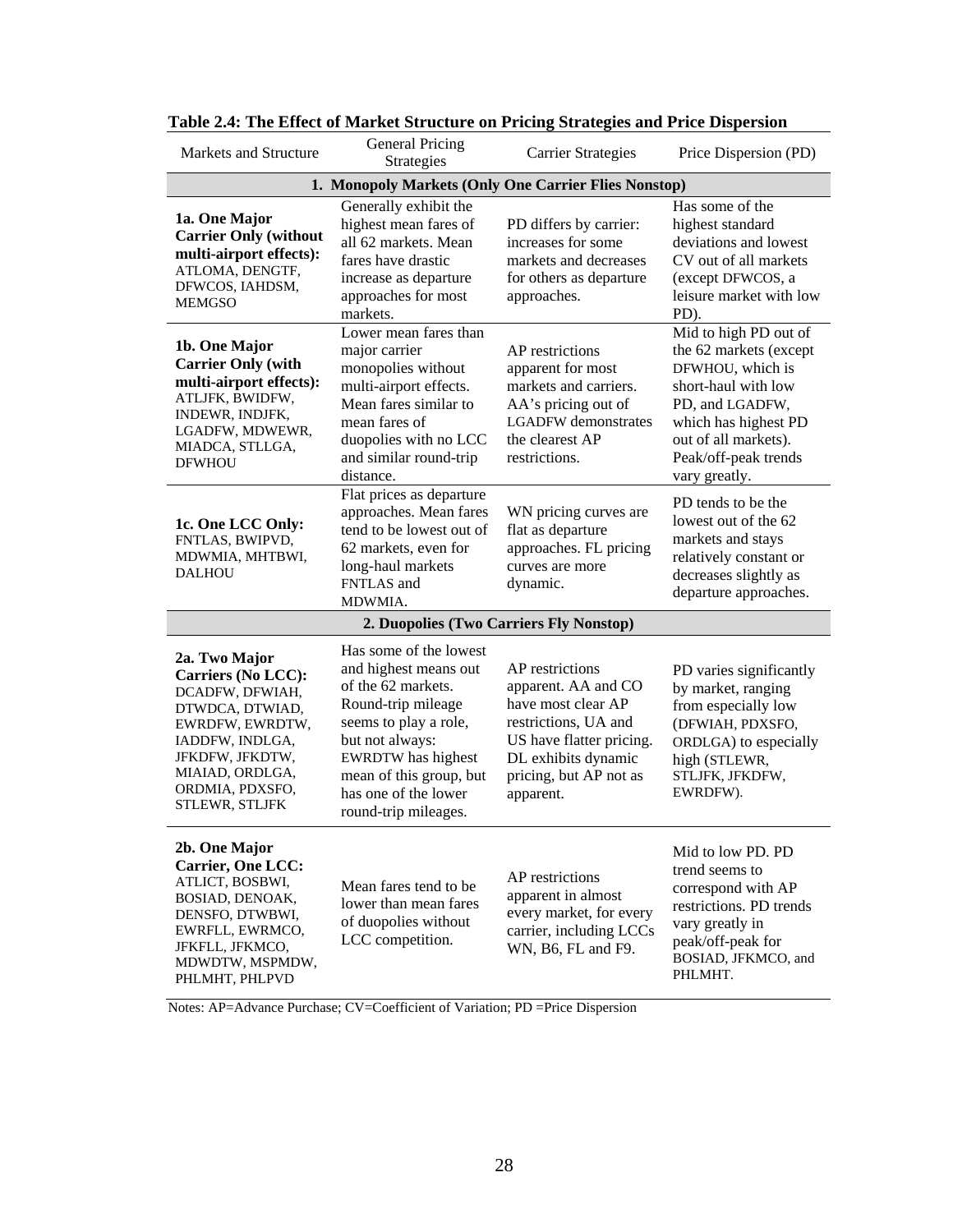| Markets and Structure                                                                                                 | <b>General Pricing</b><br><b>Strategies</b>                                                                                                             | <b>Carrier Strategies</b>                                                                                                            | Price Dispersion (PD)                                                                                             |  |  |  |  |  |  |  |
|-----------------------------------------------------------------------------------------------------------------------|---------------------------------------------------------------------------------------------------------------------------------------------------------|--------------------------------------------------------------------------------------------------------------------------------------|-------------------------------------------------------------------------------------------------------------------|--|--|--|--|--|--|--|
| 3. Competitive Markets (Two or More Carriers Fly Nonstop)                                                             |                                                                                                                                                         |                                                                                                                                      |                                                                                                                   |  |  |  |  |  |  |  |
| 3a. Three Major<br><b>Carriers (No LCC):</b><br>BOSDCA, MSPORD,<br>ORDDTW, ORDEWR                                     | Flat pricing as<br>departure approaches<br>for most markets. Low<br>mean fares in MSPORD<br>and ORDDTW. Mid to<br>high mean fares for<br>other markets. | Pricing strategies are<br>similar across airlines<br>within each market,<br>with the exception of<br>US (UA) codeshare in<br>MSPORD. | PD low for most<br>markets, except<br>MSPORD. The US<br>(UA) codeshare in<br>MSPORD has an<br>especially high PD. |  |  |  |  |  |  |  |
| 3b. Two or More<br><b>Major Carriers, One</b><br>LCC: ATLEWR,<br>ATLLGA, LAXDEN,<br>LASLAX, LGAFLL,<br>ORDJFK, LGADTW | Mid to low mean fares<br>out of 62 markets.                                                                                                             | Similar pricing<br>strategies across<br>airlines within a<br>market. DL has<br>dynamic pricing in<br>LAXDEN.                         | Mid PD for most<br>markets, except<br>LASLAX which is a<br>short-haul market with<br>low PD.                      |  |  |  |  |  |  |  |
| 3c. One Major<br><b>Carrier, Two LCCs:</b><br><b>BOSMCO, PHLMCO</b>                                                   | Mid mean fares out of<br>the 62 markets.                                                                                                                | Similar pricing<br>strategies across<br>airlines within each<br>market. DL is more<br>dynamic.                                       | Mid PD. PD trends are<br>similar for peak/off-<br>peak periods and are<br>rather flat as departure<br>approaches. |  |  |  |  |  |  |  |

**Table 2.4: The Effect of Market Structure on Pricing Strategies and Price Dispersion (Continued)** 

Notes: AP=Advance Purchase; CV=Coefficient of Variation; PD =Price Dispersion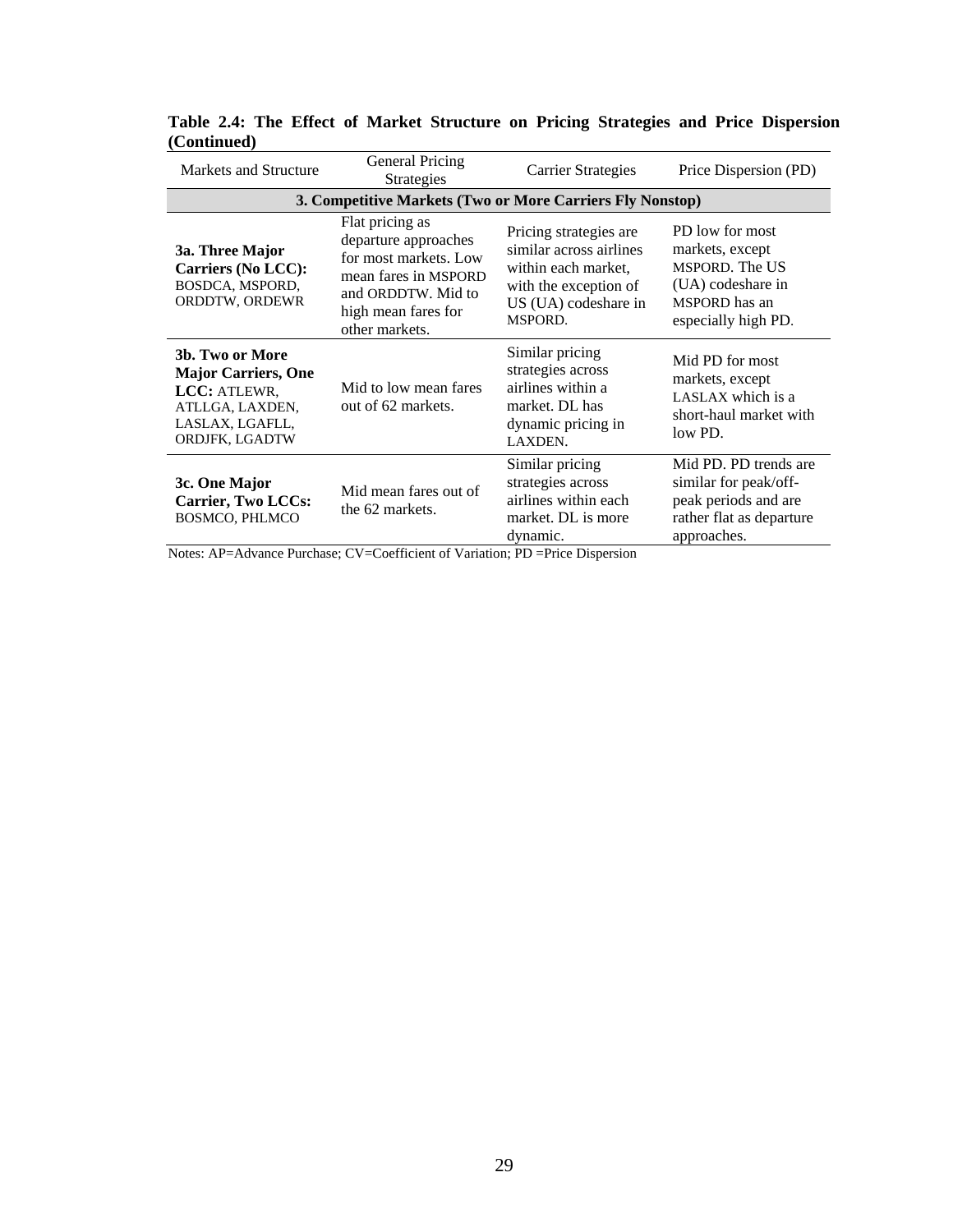## <span id="page-42-0"></span>**2.5.1. The Case of Advance Purchase Restrictions**

Evidence of advance purchase price restrictions was found in several markets in the sample. Here we compare two markets that both originate at Lambert-St. Louis International Airport in St. Louis, Missouri. The market from St. Louis to Newark Liberty International Airport in Newark, New Jersey (STLEWR) has a step-like trend as the day of departure approaches, indicating that prices change in increments as the day of the flight departure nears. Figure 2.1 demonstrates price dispersion for each airline as the range of fares (defined as the difference between the maximum and minimum lowest daily nonstop airfares observed for each carrier for the set of departure dates) as the day of departure approaches<sup>[8](#page-42-0)</sup>. The peak and off-peak periods have been separated to illustrate how demand influences price dispersion. For this market, the off-peak period for both AA and CO have a step-like trend, indicating the presence of advance purchase restrictions. This implies that the airlines are trying to distinguish between business and leisure customers. However, a step-like movement of prices is less obvious for the peak period in this market, as the movement of prices is more dynamic. On the other hand, the market from St. Louis to John F. Kennedy International Airport in New York City (STLJFK) has advance purchase requirements that are not as obvious in either the peak or off-peak periods.

 $8 \text{ In all of the following figures, price dispersion is defined in the same way: as the range of fares (i.e., the$ difference between the maximum and minimum lowest daily nonstop airfares observed for each carrier for the set of departure dates) as the day of flight departure approaches.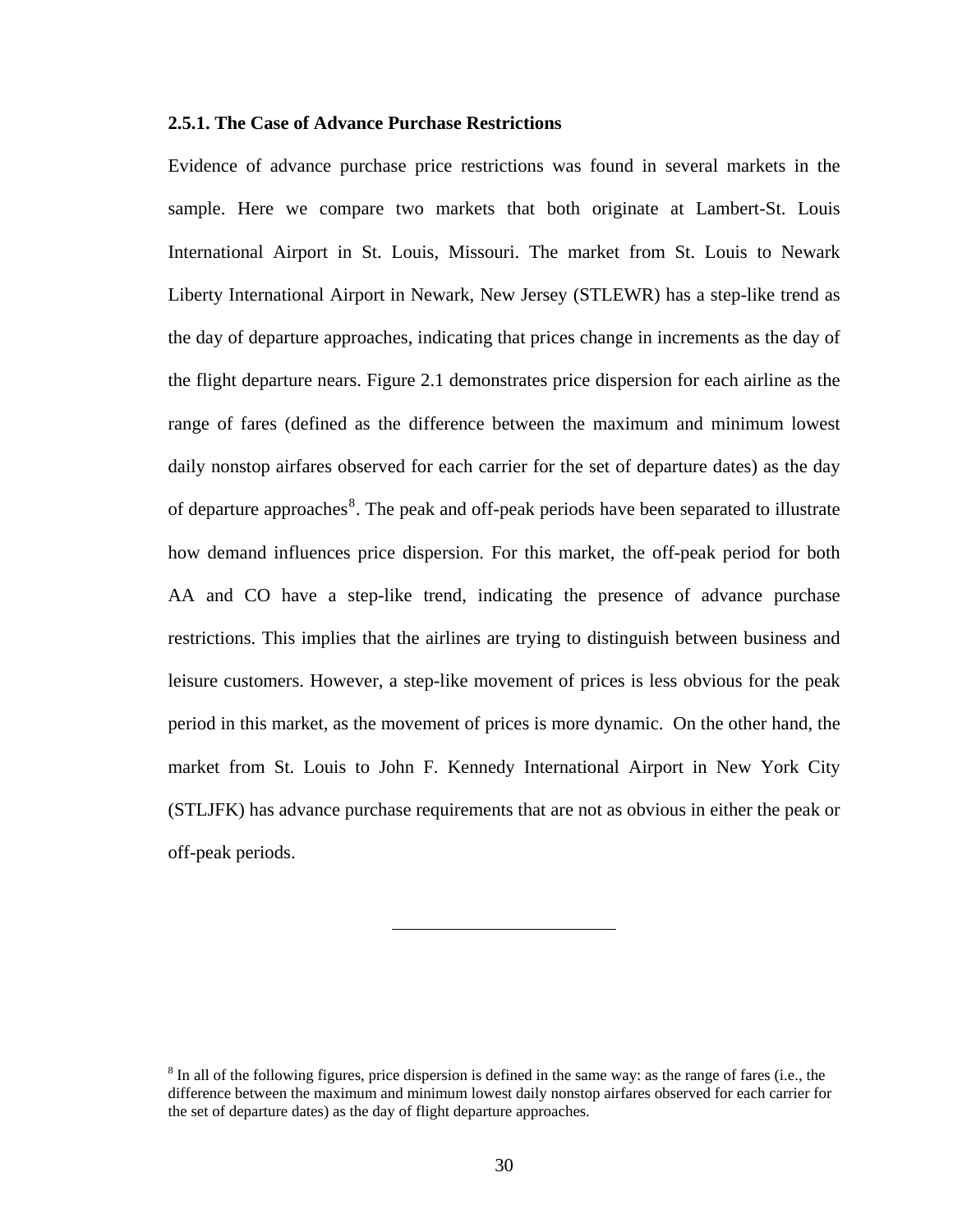

**Figure 2.1: Price Dispersion by Market, Airline, Peak/Off-Peak for Two Markets with Advance Purchase Trends**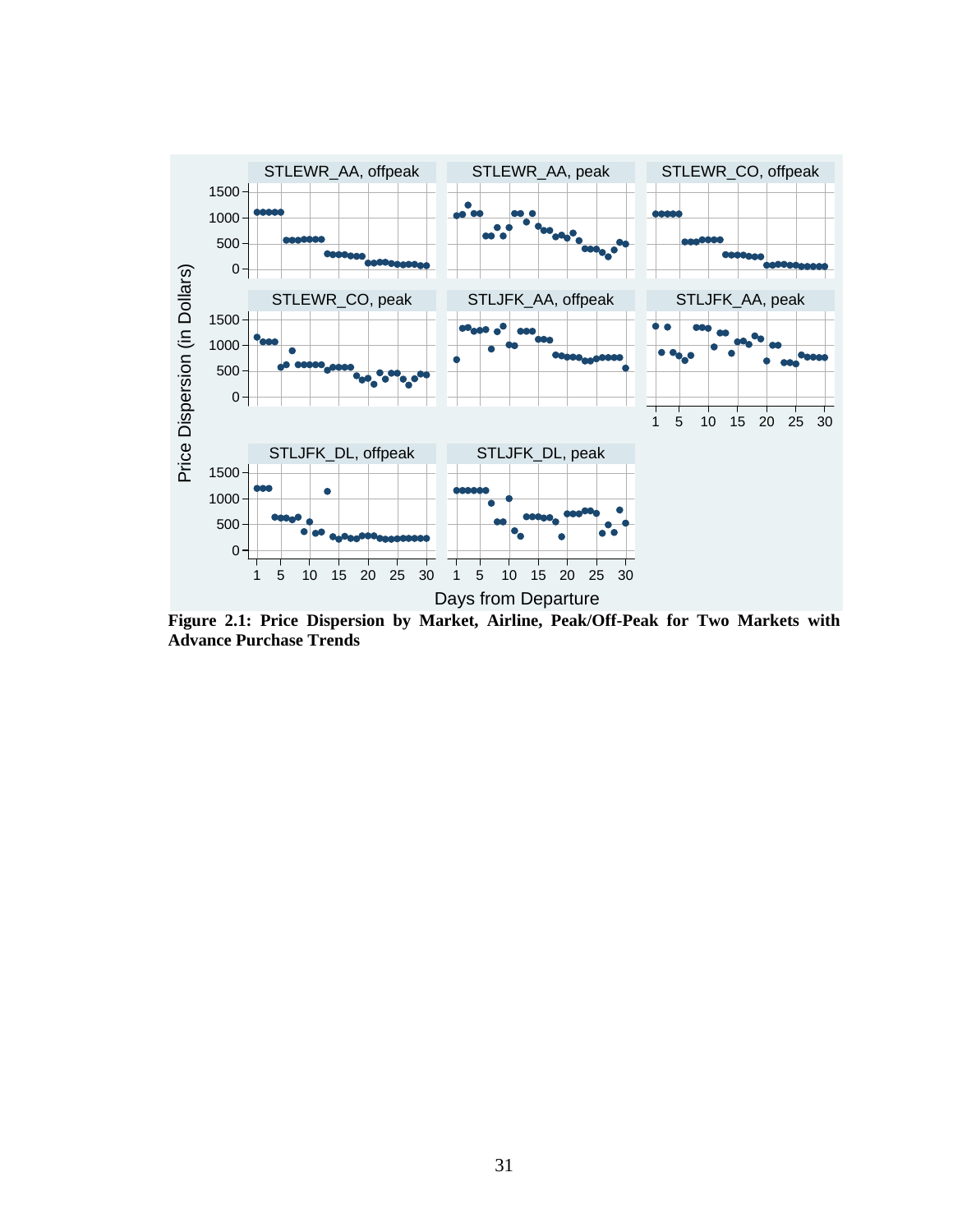## **2.5.2. The Case of Business vs. Leisure Markets**

Differences between pricing in business and leisure markets were observed in the data. Chicago to New York markets represent a predominately business route and includes ORDEWR, ORDJFK, and ORDLGA. New York to Florida markets represent predominately leisure routes and include EWRFLL, EWRMCO, JFKFLL, and JFKMCO. The Chicago to New York and New York to Florida markets were chosen for analysis due to the similar round-trip distances across the markets, as well as the presence of a LCC (JetBlue) in the markets. In comparing the business and leisure routes, the overall means of each market are similar, with the business routes exhibiting slightly higher average prices (as shown in the "Mean" column of Table 2.3). The overall price dispersions of both the business and leisure routes are also quite similar (as shown in the SD, IQR, CV, And Range columns of Table 2.3). The main difference between the business and leisure routes is the different pricing trends observed during the peak and off-peak periods, which is demonstrated in Figures 2.2 and 2.3 (note that both figures have the same Y-axis scale for comparison purposes). Figure 2.2 shows that in the business markets, the peak pricing is dynamic and is different than the flatter pricing observed in the off-peak period. On the other hand, Figure 2.3 shows that in the leisure markets, the peak pricing is less dynamic and is similar to the flat pricing observed during the off-peak period. An additional observation is that when looking at the carrier-level effects, JetBlue seems to demonstrate less dynamic pricing than the major carriers (AA, CO, UA, DL).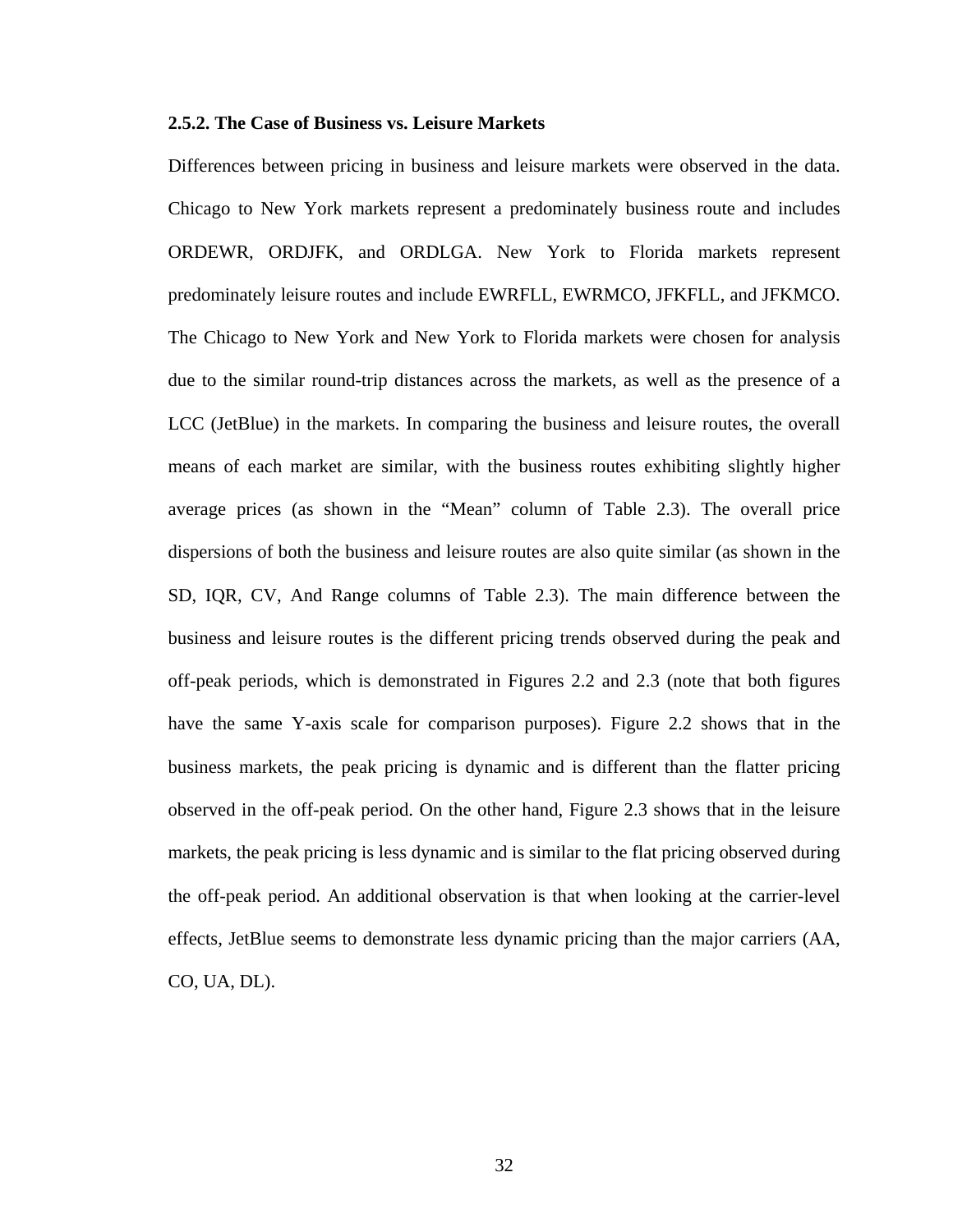

**Figure 2.2: Price Dispersion by Market, Airline, Peak/Off-Peak for Chicago to New York Markets (Business Markets)**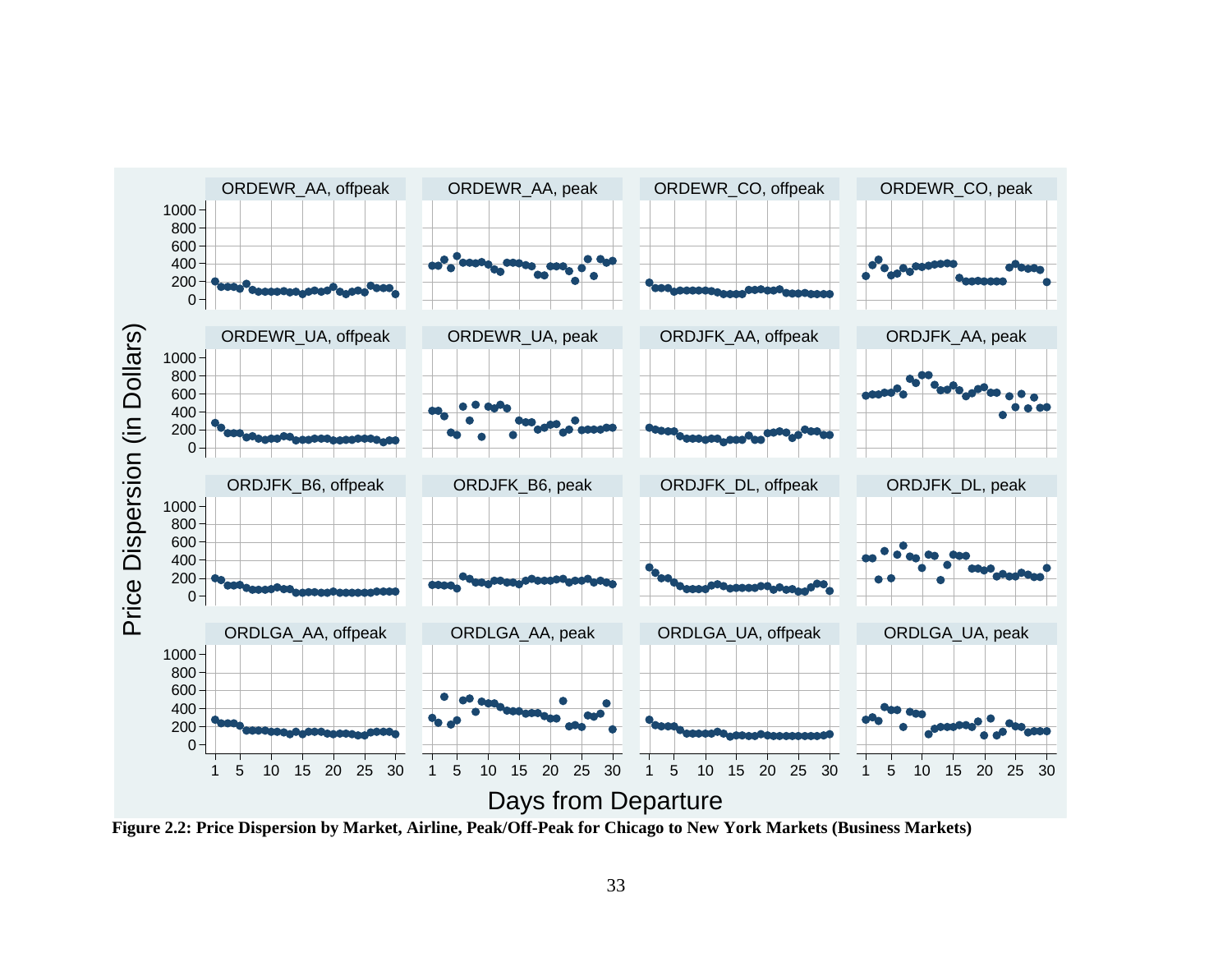

**Figure 2.3: Price Dispersion by Market, Airline, Peak/Off-Peak for New York to Florida Markets (Leisure Markets)**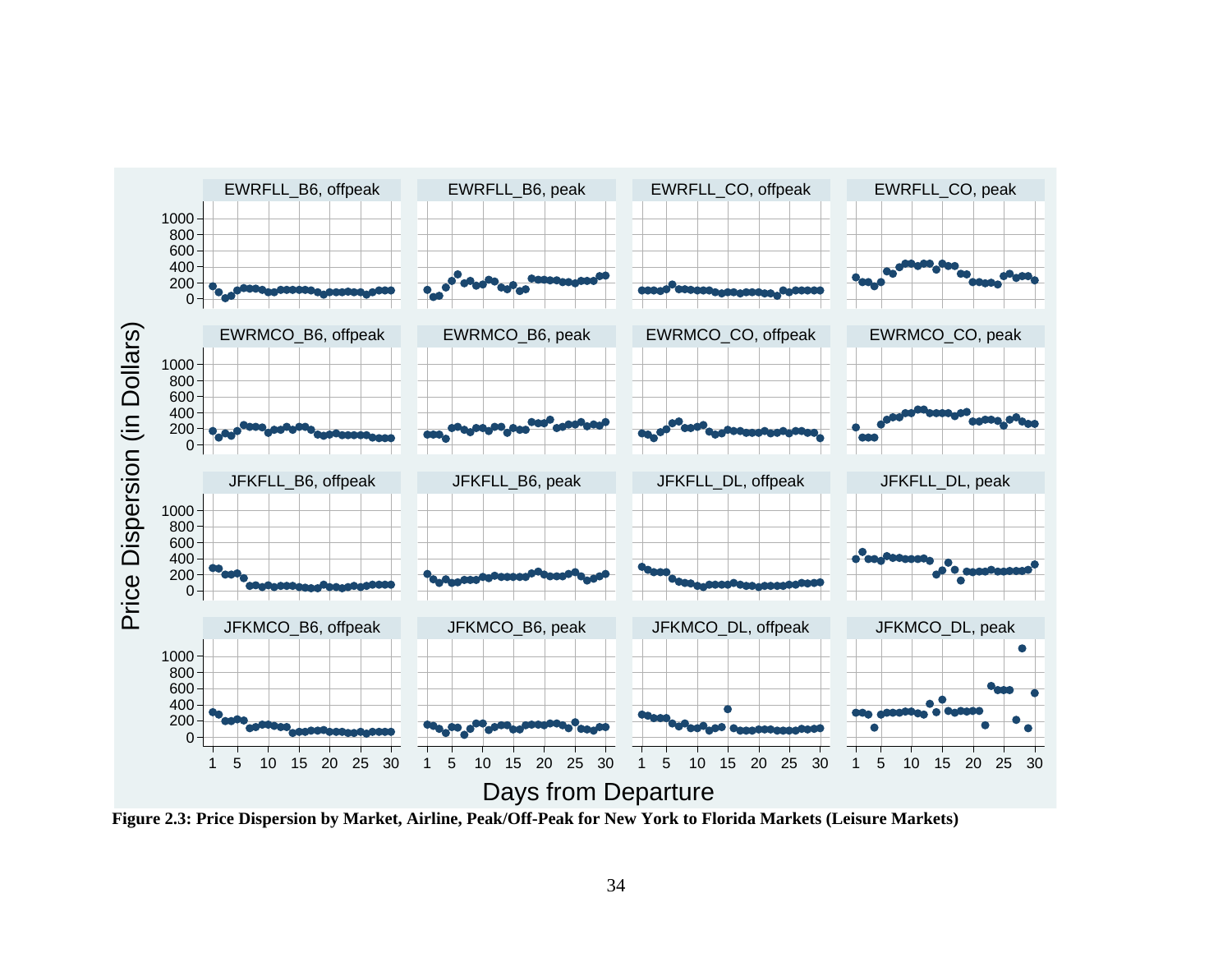## **2.5.3. The Case of Codeshare Markets**

In the sample of 62 markets, codeshares were represented for 12 markets. In some of these markets, the marketing carrier seemed to mimic the pricing strategies of the operating carrier. However, there were two extreme cases where this was not the case. When comparing MSPORD and ORDDTW, the markets look similar. Both markets have the same nonstop competitors (AA, NW, and UA) and also have the same codesharing airline (US sells fares on flights that UA operates). Additionally, they are both hub-tohub, short-haul flights with similar round-trip mileage. Further, mean prices in these markets are almost identical (\$166 and \$167, as shown in Table 2.3). However, the level of price dispersion for these two markets differs dramatically, where MSPORD has low price dispersion and ORDDTW has high price dispersion. Upon further investigation of these markets, it is apparent that the codeshare in MSPORD is driving the high price dispersion. Figure 2.4 demonstrates the price dispersion of each airline as the day of departure approaches. All airlines exhibit flat pricing with low price dispersion, except the codeshare in MSPORD, which is significantly higher than the other airlines.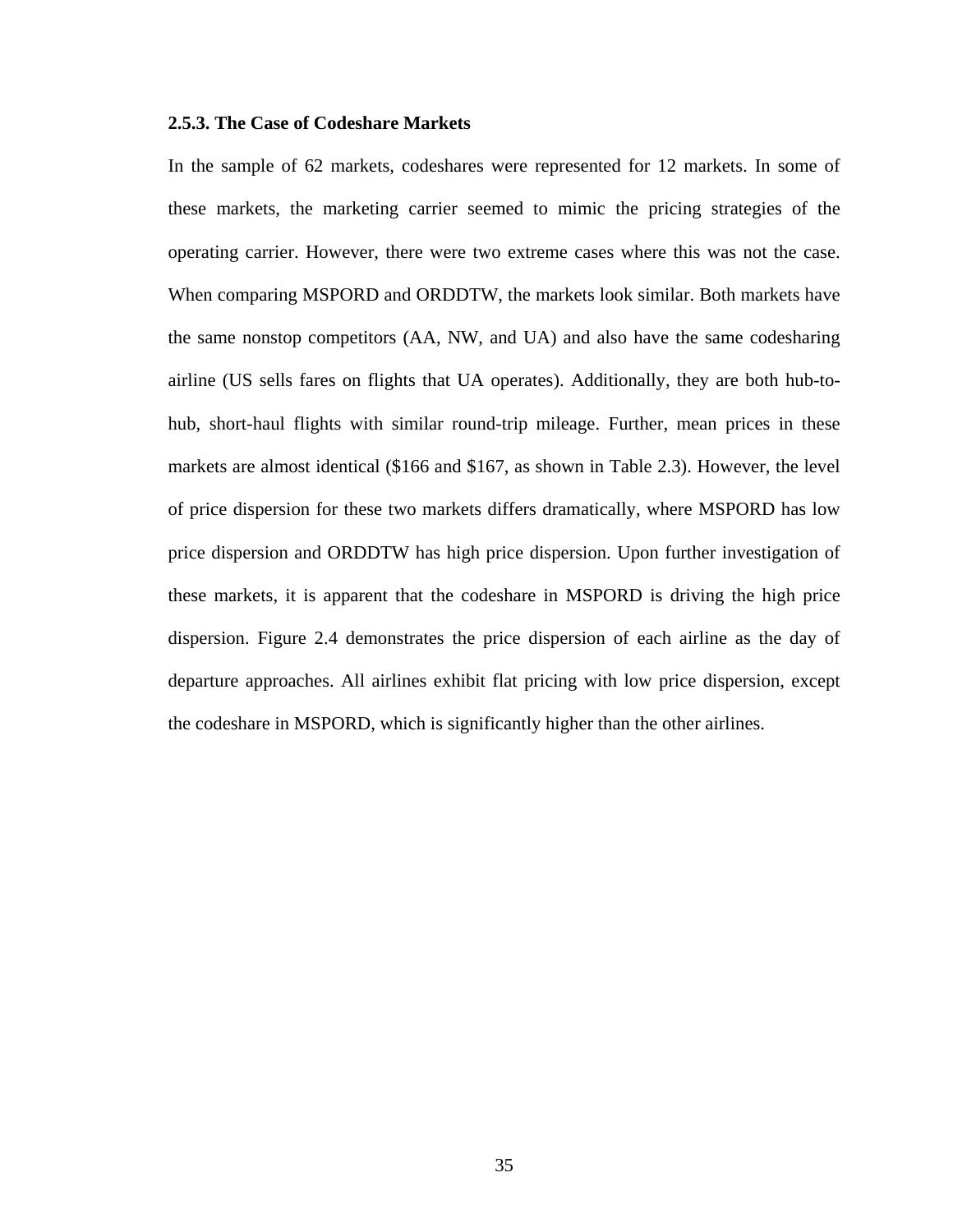

**Figure 2.4: Price Dispersion by Market and Airline for Two Markets with Codeshares** 

 A similar phenomenon is also found in the PDXSFO market. In this market the pricing strategies of AS and its codeshares with both AA and NW (AA and NW sell fares on flights that AS operates) all exhibit similar pricing and means. However, UA and its codeshare with US (US sells fares on flights that UA operates) exhibit extremely different pricing strategies. The mean prices for the US/UA codeshare are four times higher than the mean prices for all other flights in the market, including the UA flights. One reason for this high price could be due to the underlying revenue management system. That is, instead of showing "no availability" for a codeshare partner, the system displays a fare that is significantly higher than the fares of the operating carrier, effectively shutting off codeshare sales.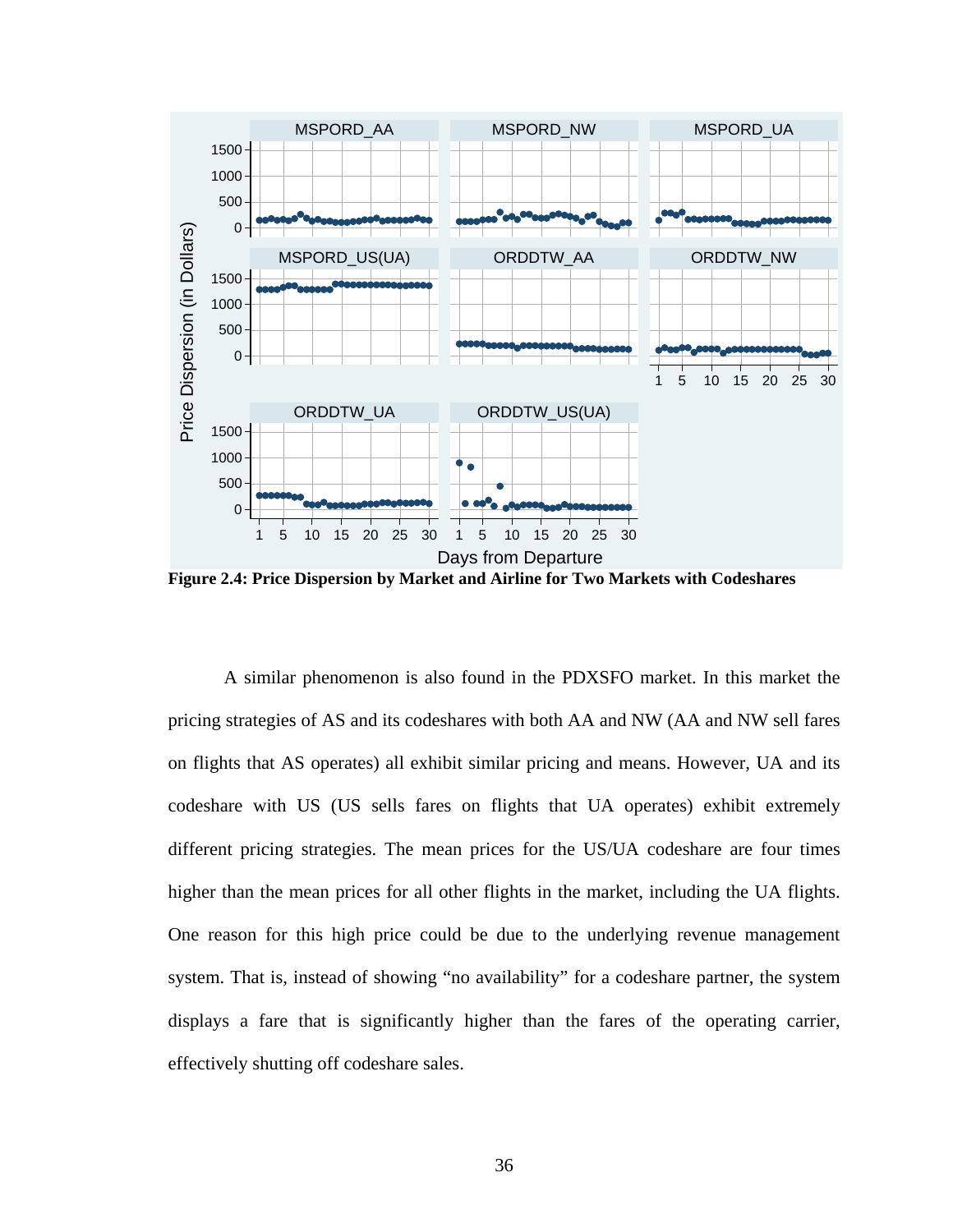#### **2.5.4. The Case of Monopoly Markets**

In the sample of 62 markets, three types of monopoly markets existed:

 **1a.** One major carrier flies nonstop in the market with no apparent multi-airport effects,

 **1b.** One major carrier flies nonstop in the market with observable multi-airport effects,

 **1c.** One LCC flies nonstop in the market.

Each type of monopoly exhibits different price dispersions, average prices, and carrier pricing strategies. What is interesting is that out of all of the different market structures, the two most extreme cases on both sides of the spectrum are both monopoly cases. More specifically, monopolies with one major carrier and no multi-airport effects exhibit the highest fares and highest price dispersion out of the entire sample, while monopolies with a LCC exhibit the lowest prices and lowest price dispersion out of the entire sample.

 Figures 2.5, 2.6, and 2.7 demonstrate price dispersion as the day of departure approaches for each type of monopoly (holding the scale of the Y-axis the same across the three figures for comparison). In these figures, the peak and off-peak periods have been separated in order to demonstrate how demand influences price dispersion. In monopolies with one major carrier and no multi-airport effects, price dispersion is often different for the peak and off-peak periods. For example, price dispersion in the ATLOMA market for the off-peak period increases as the day of departure approaches, but in the peak period the price dispersion decreases down to zero for the last two days before flight departure, so that there is only one price offered. This could be the influence of advance purchase restrictions. On the other hand, the price dispersion in the DENGTF market for the off-peak period decreases to nearly zero as the day of departure approaches, but in the peak period the price dispersion increases as the day of departure approaches.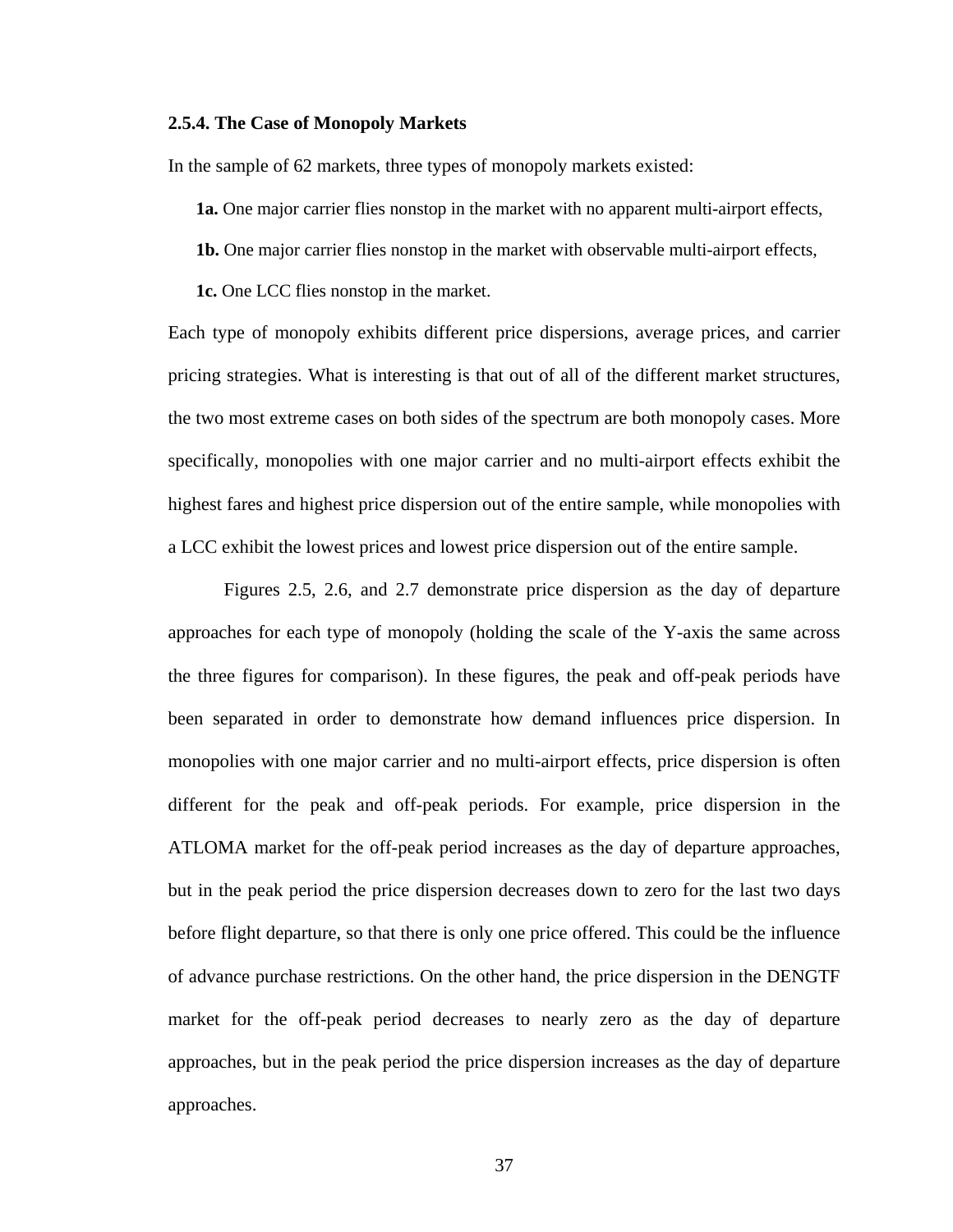In monopolies with one major carrier and multi-airport effects (type 1a), the mean fares are often lower than those of major carrier monopolies without multi-airport effects (type 1b), as seen in Table 2.3. The price dispersions of these types of monopolies can also be different for the peak and off-peak periods, as exemplified in BWIDFW, INDEWR, and especially STLLGA. One interesting observation is the extremely low and flat price dispersion of DFWHOU as the day of departure approaches. One thing that could influence this is the fact that DFWHOU is a short-haul market with a round-trip distance much shorter that the other markets in this category of monopoly; DFW is a hub for Southwest, and it is also one of Southwest's original routes. Another interesting market is LGADFW which actually has the highest price dispersion out of all 62 markets in the dataset. In this market, advance purchase requirements are apparent for both peak and off-peak periods.

 Finally, in monopolies with a LCC as the only nonstop competitor (type 1c), both price dispersion and the average fares are significantly lower than the major carrier monopolies, and are also lower than most of the other markets in the sample of 62 markets. For the most part, the price dispersion as the day of departure approaches stays flat or decreases slightly for both peak and off-peak periods. This type of pricing seems to be an anomaly for a monopoly market where higher average prices could be charged. BWIPVD, DALHOU, MHTBWI are all short-haul markets flown by Southwest and exhibit extremely flat pricing. The flat pricing on these markets could be due to Southwest's business model, or could also be due to the fact that they are all short-haul markets. FNTLAS and MDWMIA are long-haul markets flown by Air Tran. In these two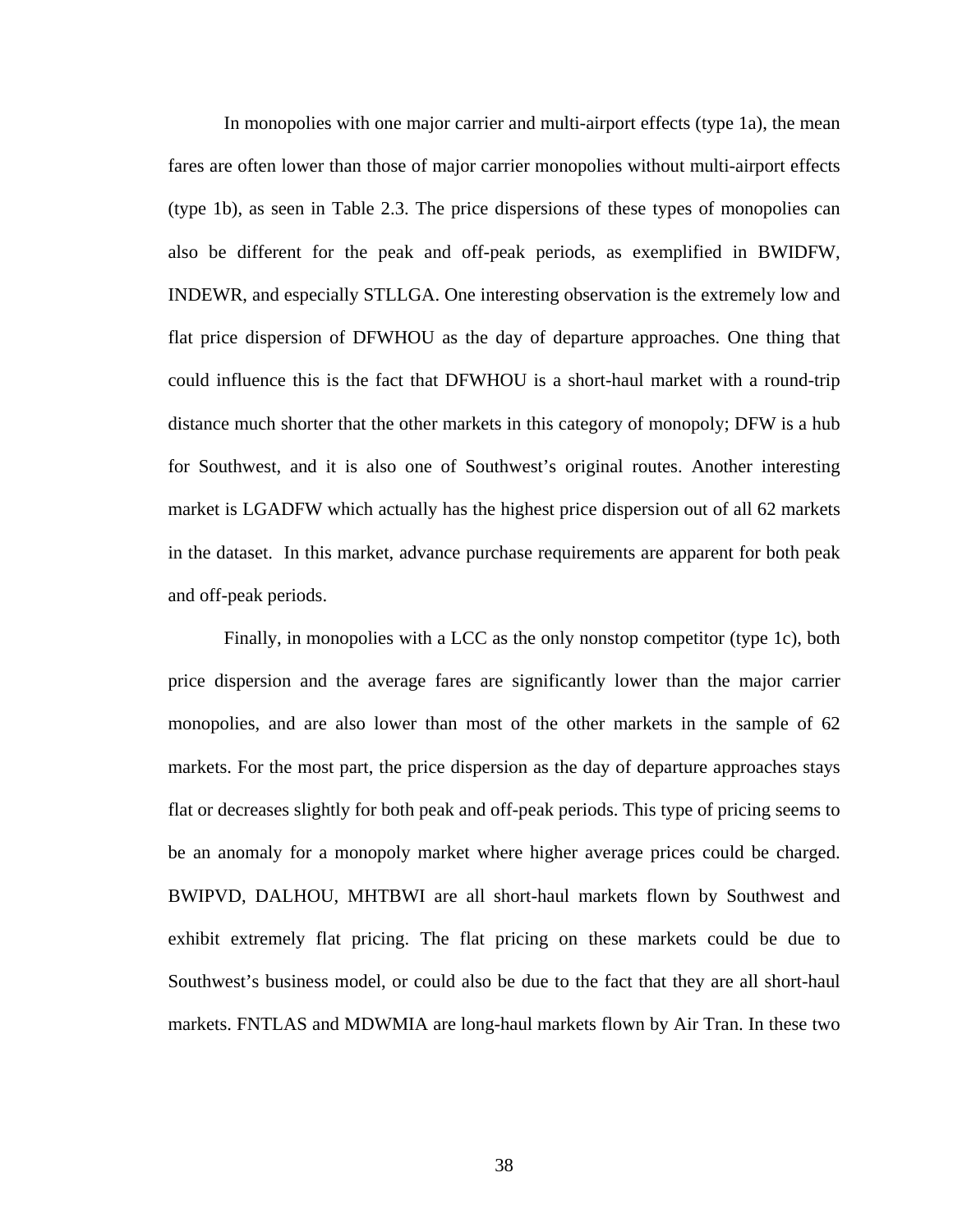markets, the average prices are higher and the price dispersion is more dynamic as the day of departure approaches.



**Figure 2.5: Price Dispersion by Market, Airline, Peak/Off-Peak for Major Carrier Monopolies without Multi-Airport Effects (Type 1a)**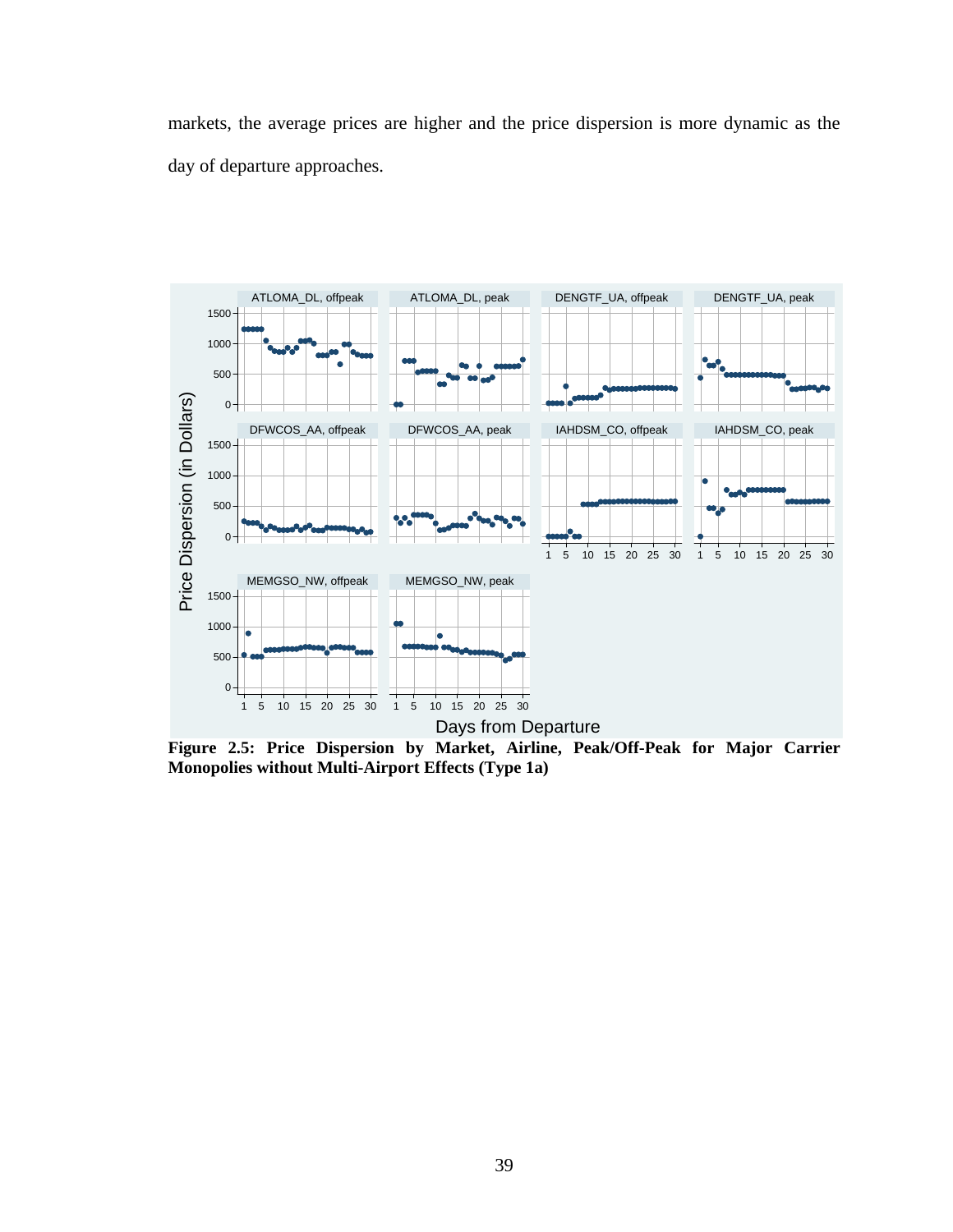

**Figure 2.6: Price Dispersion by Market, Airline, Peak/Off-Peak for Major Carrier Monopolies with Multi-Airport Effects (Type 1b)**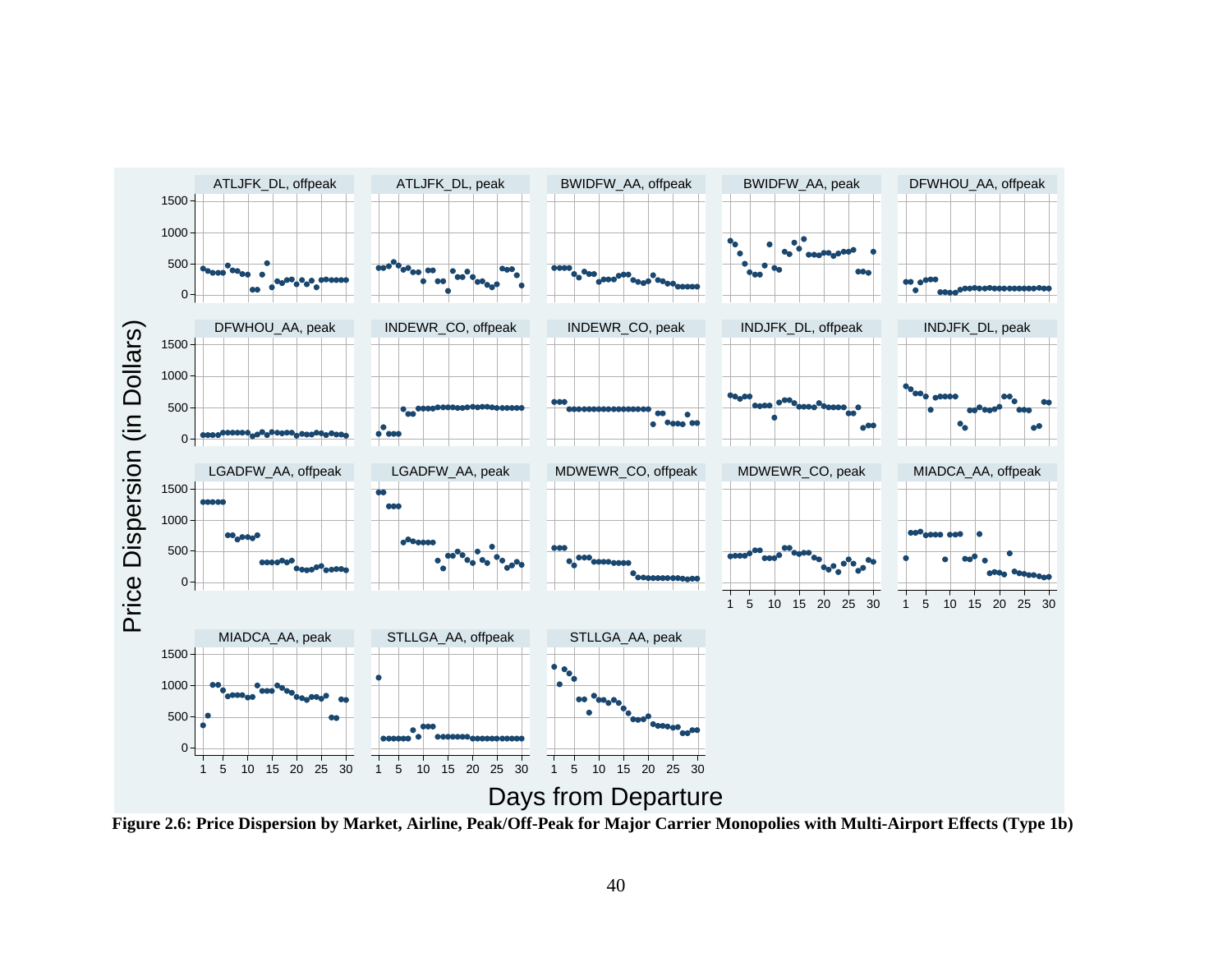

**Figure 2.7: Price Dispersion by Market, Airline, Peak/Off-Peak for Low Cost Carrier Monopolies (Type 1c)** 

## **2.5.5. The Case of Competitive Markets with Two Low Cost Carriers**

Head-to-head competition by two nonstop LCCs within a market occurs rarely in the U.S. and primarily occurs in leisure markets (mainly to Florida destinations). Data was collected for BOSMCO and PHLMCO, which are both leisure markets to Orlando. When comparing these two markets to all of the other markets in the sample, the overall price dispersion tends to be towards the middle of the sample. The price dispersion and means of these two markets are similar to those of competitive markets with two or more major carriers and one LCC. Figure 2.8 illustrates that as the day of departure approaches, the price dispersion tends to be rather flat for both the peak and off-peak periods, especially for the LCCs. The pricing trends are more dynamic for the major carriers, DL and US. In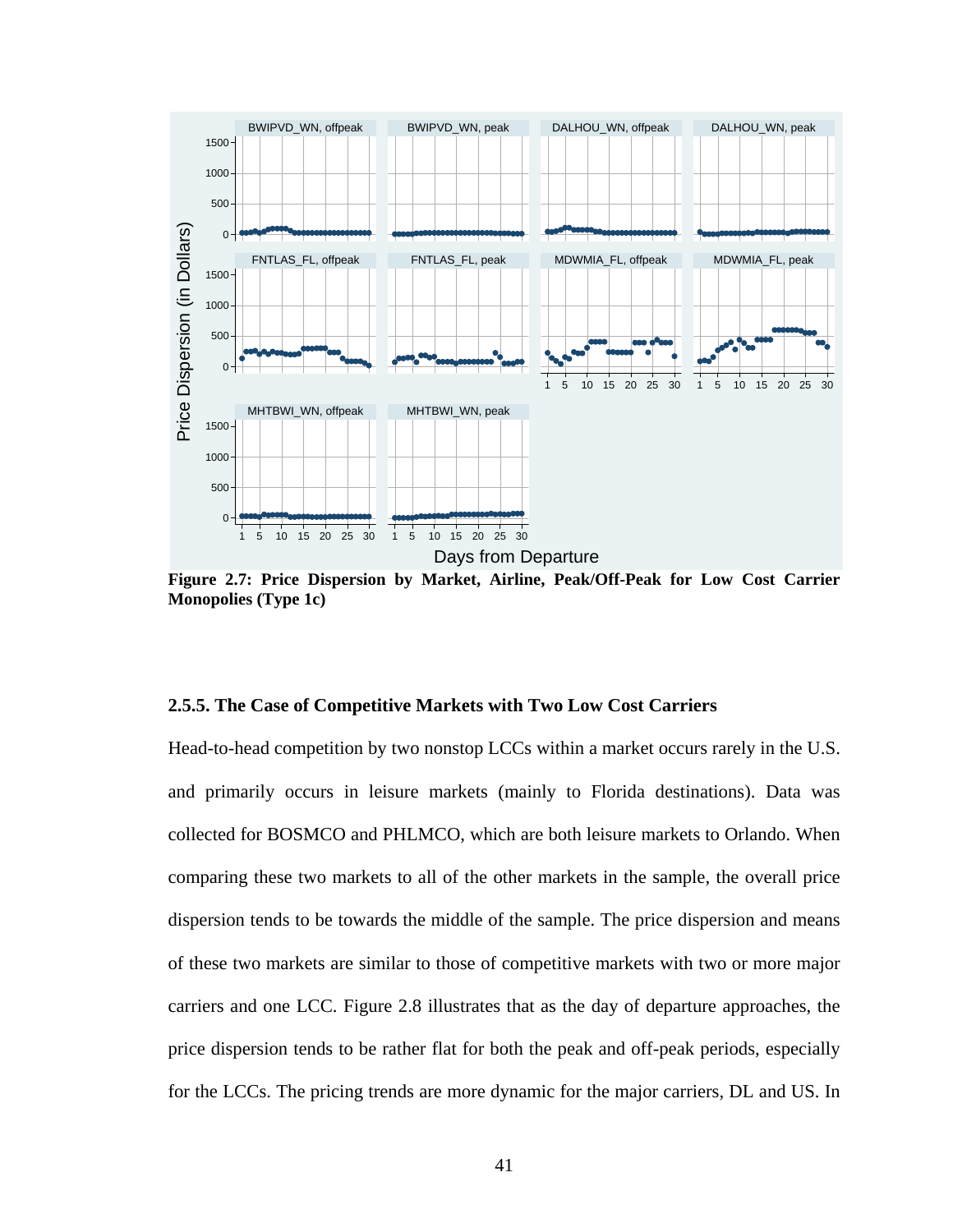these two markets, the peak and off-peak periods exhibit similar pricing trends. This observation is similar to the findings of the business vs. leisure case study, which found that in the leisure market the peak pricing was less dynamic and was similar to the pricing during the off-peak period.



**Figure 2.8: Price Dispersion by Market, Airline, Peak/Off-Peak for Markets with Two Low Cost Carriers**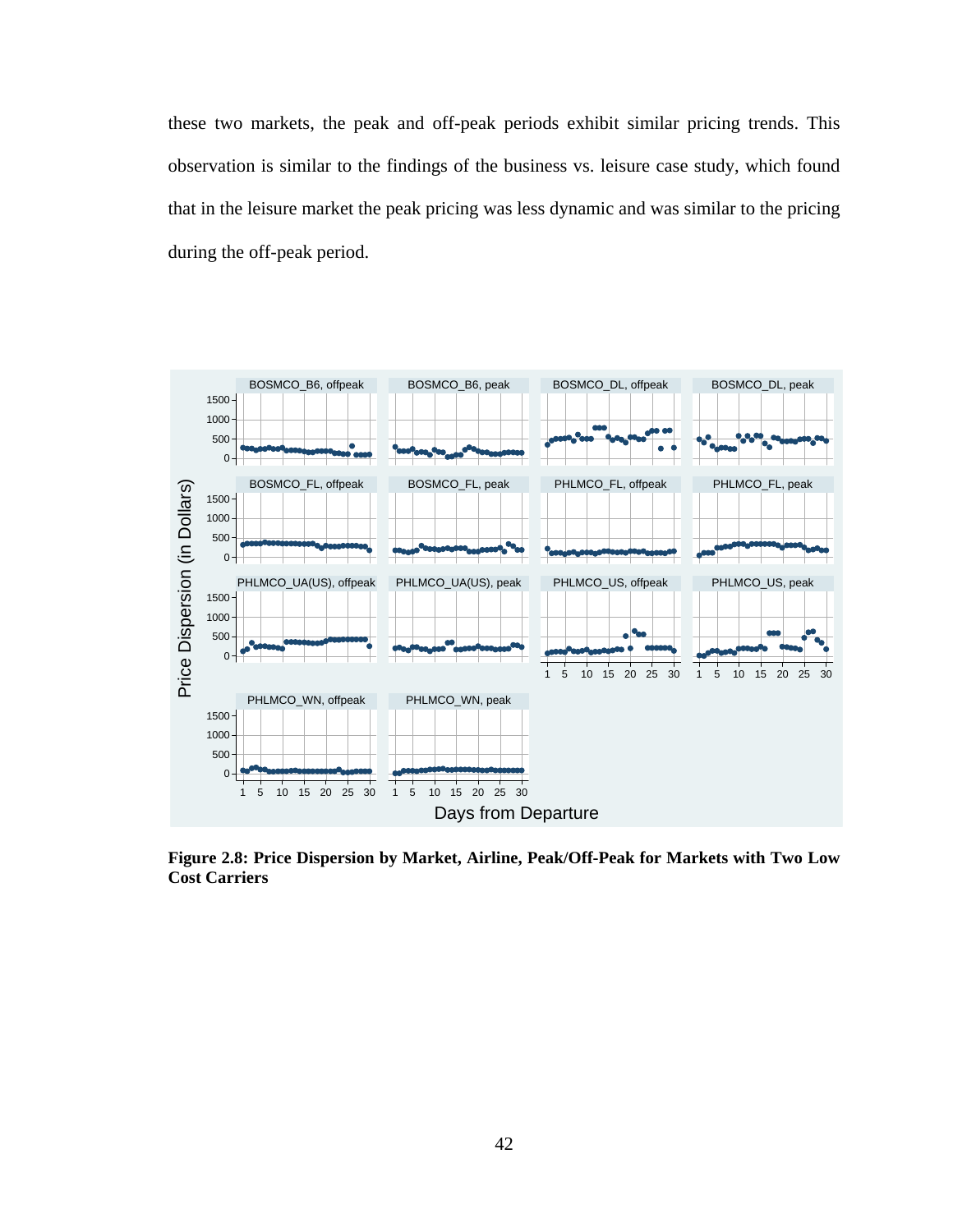## **2.6. Implications for Public Policy**

In this study, observations were made using disaggregate data on a sample of 62 markets that cover a broad range of market structures. Some of the most important points that were shown include the following:

- Low price dispersion can be associated with both low and high market concentration, depending on the characteristics of the market. This finding contrasts with the findings of past research on price dispersion.
- When a low cost carrier is the only airline competing nonstop on a route, the monopoly route functions differently than a monopoly with a major carrier. Even in a monopoly situation, low cost carriers (especially Southwest) demonstrate flat pricing and price dispersion as the day of departure approaches.
- As the day of departure approaches, price dispersion can either increase or decrease.
- Peak and off-peak periods often demonstrate different pricing strategies, highlighting the importance of jointly examining price and demand.
- Major carriers tend to exhibit more dynamic pricing strategies than those of low cost carriers, suggesting the former are targeting both business and leisure customers.
- Markets with codeshares (specifically codeshares between US and UA) sometimes exhibit unusually high price dispersion on the airline that is selling tickets for a flight operated by another airline.

The results of this study could be used to support analysis of mergers and acquisitions, allocation of gate slots for new entrants, and other policies that relate to airline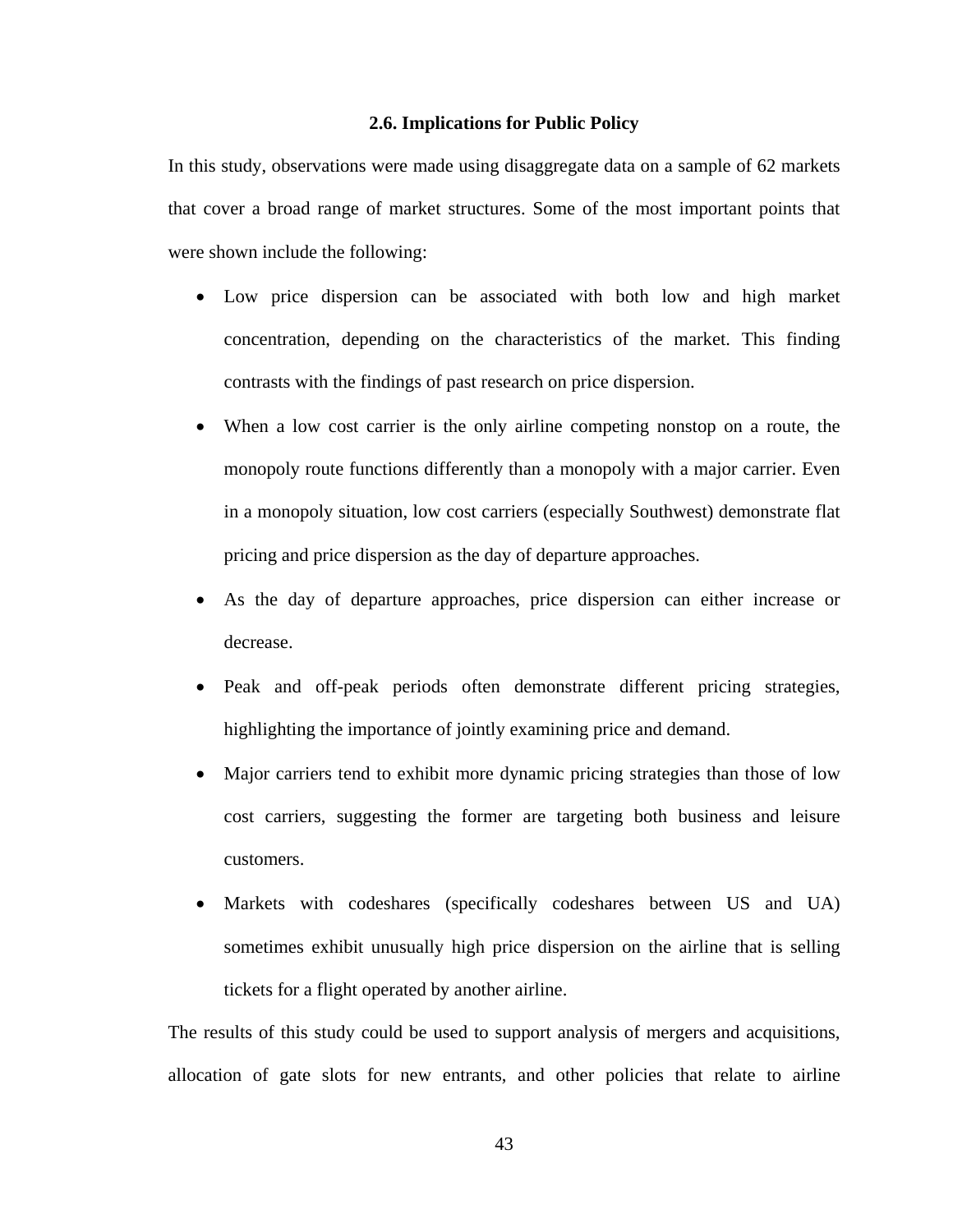competition and the assessment of consumer welfare benefits. For example, this paper has shown that there are certain instances when monopoly routes exhibit lower price dispersion and lower average prices than competitive routes, as is the case of monopoly routes with one nonstop low cost carrier. These differences in monopoly routes highlight the importance of understanding price dispersion at the detailed, disaggregate level when analyzing the impact of future mergers and acquisitions.

 Perhaps most importantly from a public policy perspective, this paper shows the importance of disaggregate data that describe individual airline behavior. Much public policy discussion and analysis relies on average market values that can hide important market behavior. With the advent of internet-based ticketing, a powerful tool now exists that can be used to understand some of the finer detail of airline markets and competition.

#### **2.7. Future Research**

In future research efforts, there is a need for disaggregate demand data in order to link pricing strategies with demand as the day of departure approaches. This could be accomplished by pulling seat maps off of the internet while collecting airfares online. There is also an obvious need for more research, at the disaggregate level, on how codesharing affects pricing within a market. As more and more airlines begin to use codeshares, understanding the impacts on the market will become more important. There is also a need to link price dispersion to individual revenue management practices of airlines, as there appears to be evidence of more price dispersion in airlines with complex revenue management systems. Additionally, in future research efforts, it would be helpful to compare the offered ticket observations with an actual ticket sample to see which fares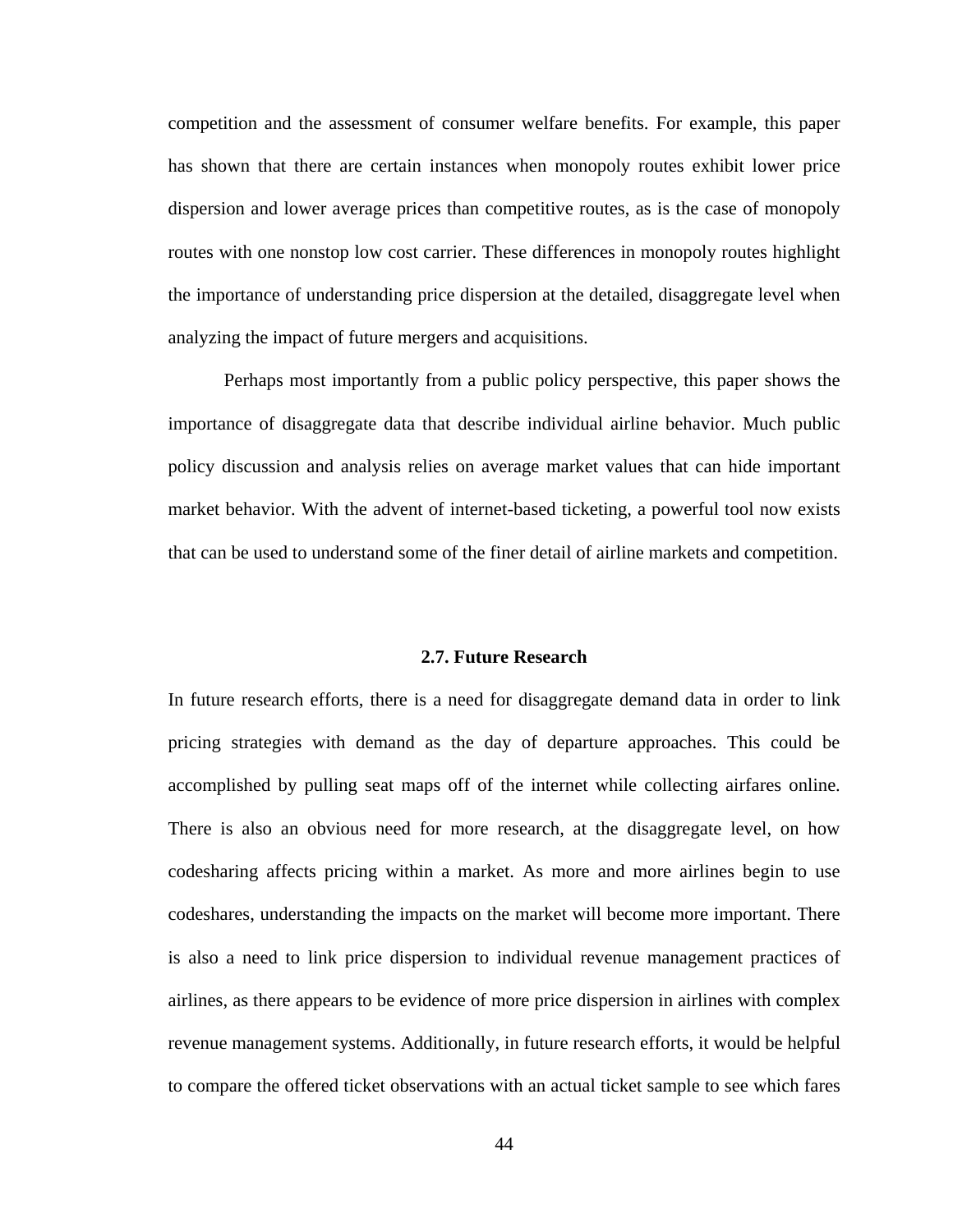were actually purchased. In doing this, market sizes, carrier shares and average fares for each carrier could also be obtained from the ticket sample.

## **2.8. References**

- Bilotkach, V. (2005) Understanding price dispersion in the airline industry: Capacity constraints and consumer heterogeneity. *Working Paper*. <http://www.ssrn.com> (accessed 08.2008).
- Bilotkach, V. and Pejcinovska, M. (2007) Distribution of airline tickets: A tale of two market structures. *Working Paper*. <http://www.ssrn.com> (accessed 08.2008).
- Bilotkach, V., Talavera, O., Gorodnichenko, Y. and Zubenko, I. (2006) Are airlines' price setting strategies different? *Working Paper*. <http://www.ssrn.com> (accessed 08.2008).
- Borenstein, S. (1989) Hubs and high fares: Dominance and market power in the U.S. airline industry. *The RAND Journal of Economics*, 20 (3), 344-365.
- Borenstein, S. (2005) U.S. domestic airline pricing, 1995-2004. *Working Paper*. <http://www.ssrn.com> (accessed 08.2008).
- Borenstein, S. and Rose, N.L. (1994) Competition and price dispersion in the U.S. airline industry. *The Journal of Political Economy*, 102 (4), 653-683.
- Bureau of Transportation Statistics (2009) *First-quarter 2009 airline financial data: Network airlines report sixth consecutive quarterly loss margin.* <[www.bts.gov/press\\_releases/2009/bts030\\_09/html/bts030\\_09.html](http://www.bts.gov/press_releases/2009/bts030_09/html/bts030_09.html)> (accessed 07.2009).
- Cento, A. (2009) *The Airline Industry: Challenges in the 21st Century*. Physica-Verlag, Springer Company, Heidelberg, Germany.
- Dana, J.D., Jr. (1999) Equilibrium price dispersion under demand uncertainty: The roles of costly capacity and market structure. *The RAND Journal of Economics*, 30 (4), 632-660.
- Gerardi, K. and Shapiro, A.H. (2007) The effects of competition on price dispersion in the airline industry: A panel analysis. *Working Paper*. <http://www.ssrn.com> (accessed 08.2008).
- Giaume, S. and Guillou, S. (2004) Price discrimination and concentration in European airline markets. *Journal of Air Transport Management*, 10 (5), 305-310.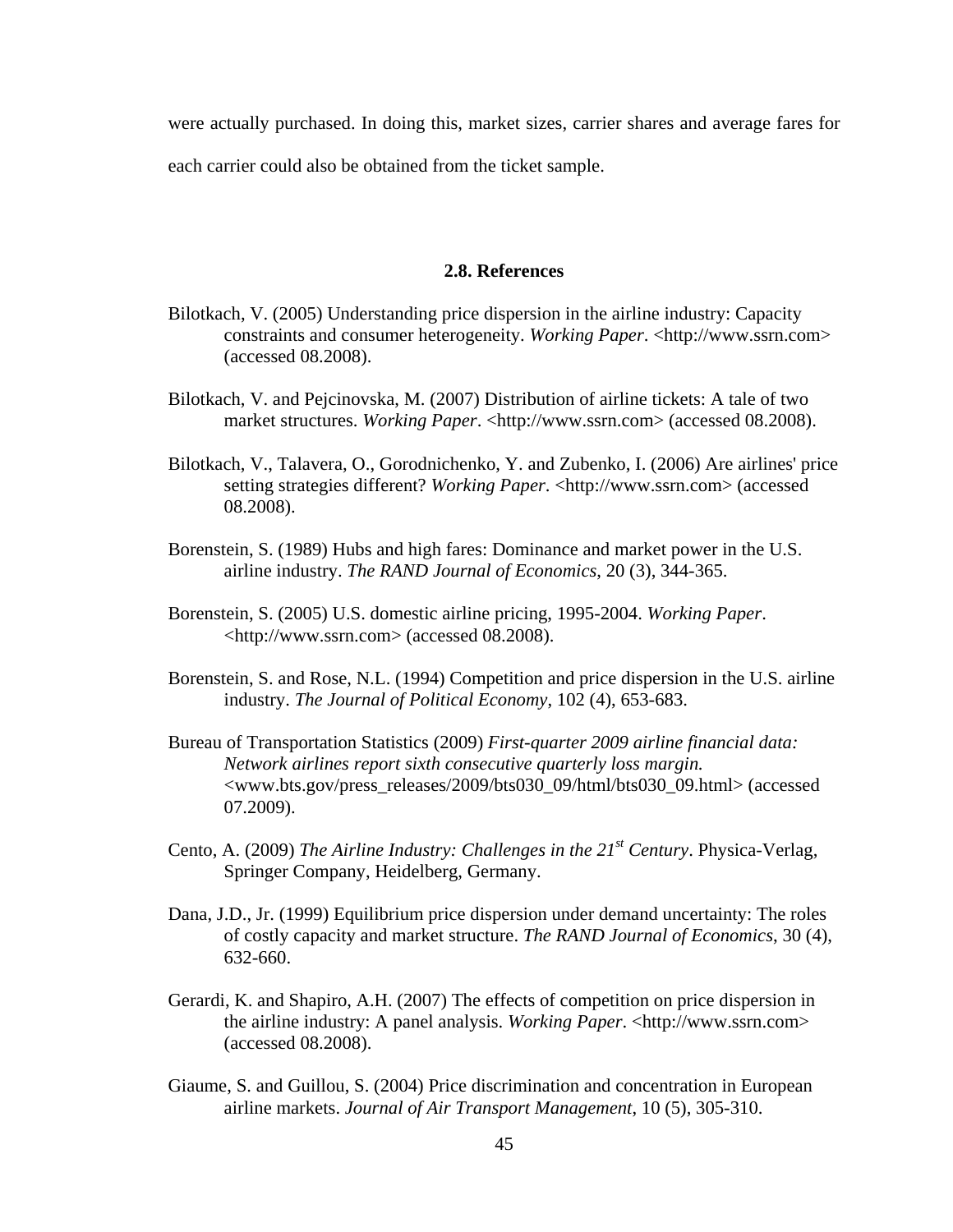- Harteveldt, H.H., Wilson, C.P., et al. (2004) Why leisure travelers book at their favorite site. *Forester Research: Trends.*
- Hayes, K.J. and Ross, L.B. (1998). Is airline price dispersion the result of careful planning or competitive forces? *Review of Industrial Organization*, 13 (5), 523- 541.
- Liu, Q. and Serfes, K. (2006) Second-degree price discrimination and price dispersion: The case of the U.S. airline industry. *Working Paper*. <http://www.ssrn.com> (accessed 08.2008).
- Mentzer, M.S. (2000) The impact of discount airlines on domestic fares in Canada. *Transportation Journal*, 39 (4), 35-42.
- Pels, E. and Rietveld, P. (2004) Airline pricing behaviour in the London-Paris market. *Journal of Air Transport Management*, 10 (4), 277-281.
- PhoCusWright (2008) *The PhoCusWright Consumer Travel Trends Survey*. <[http://store.phocuswright.com/phcotrtrsusi.html>](http://store.phocuswright.com/phcotrtrsusi.html).
- Pope, S., Garrow, L.A., Guin, A., Leonard, J.D., Bankston, L. and Campbell, P. (2009) A conceptual framework for collecting online airline pricing data: Challenges, opportunities, and preliminary results. *Transportation Research Record: Journal of the Transportation Research Board*, 2016, 30-37.
- Stavins, J. (2001) Price discrimination in the airline market: The effect of market concentration. *The Review of Economics and Statistics*, 83 (1), 200-202.
- Steenland, D.M. (May 14, 2008) Hearing on: Impact of consolidation on the aviation industry, with a focus on the proposed merger between Delta Air Lines and Northwest Airlines. Testimony to the House Committee on Transportation and Infrastructure, Subcommittee on Aviation.
- Verlinda, J.A. (2005) The effect of market structure on the empirical distribution of airline fares. *Working Paper*. <http://www.ssrn.com> (accessed 08.2008).
- Verlinda, J.A. and Lane, L. (2004) The effect of the internet on pricing in the airline industry. *Working Paper*. <http://www.ssrn.com> (accessed 08.2008).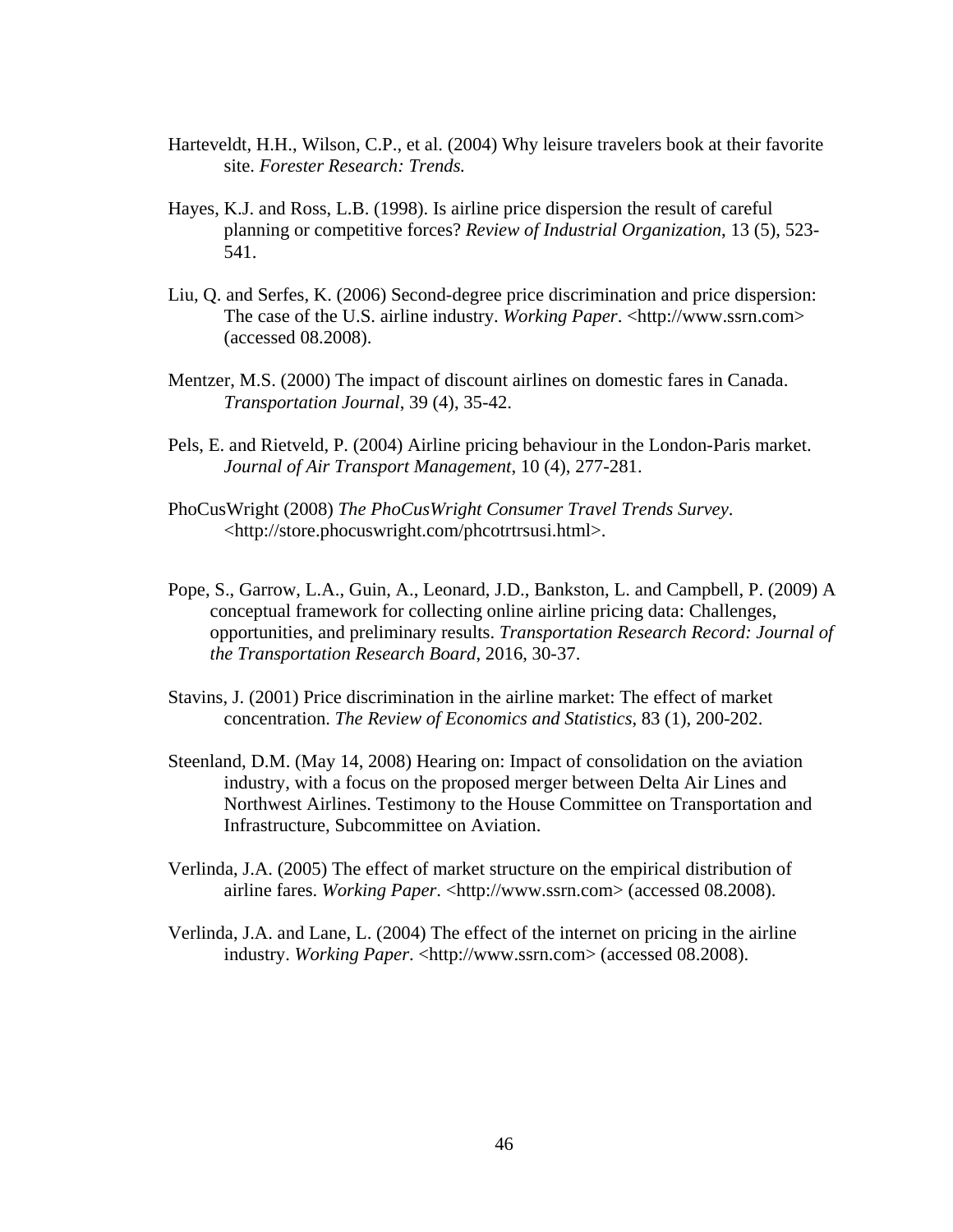### **CHAPTER 3: PRODUCT DEBUNDLING**

Garrow, L.A., Hotle, S. and Mumbower, S. (2012) Assessment of product debundling trends in the U.S. airline industry: Customer service and public policy implications. *Transportation Research Part A: Policy and Practice*, 46 (2), 255- 268.

## **3.1. Abstract**

This paper reviews product debundling trends that have occurred in the U.S. airline industry. Multiple sources of ancillary fees related to ticketing refunds and exchanges, checked baggage, on-board pets, preferred and/or advanced seating assignments, frequent flyer ticket redemptions, and day of departure standby policies are reviewed. Despite the fact that both low cost and network carriers stress the importance of future ancillary fees in their investor reports, our assessment suggests that these fees will be more broadly adopted by low cost carriers. We anticipate that many network carriers will eliminate ancillary fees, particularly as they begin to recognize how these fees can impact other system performance objectives such as minimizing the number of misconnecting passengers. We estimate that the debundling phenomenon has diluted revenues to the U.S. Airport and Airways Trust Fund by at least five percent.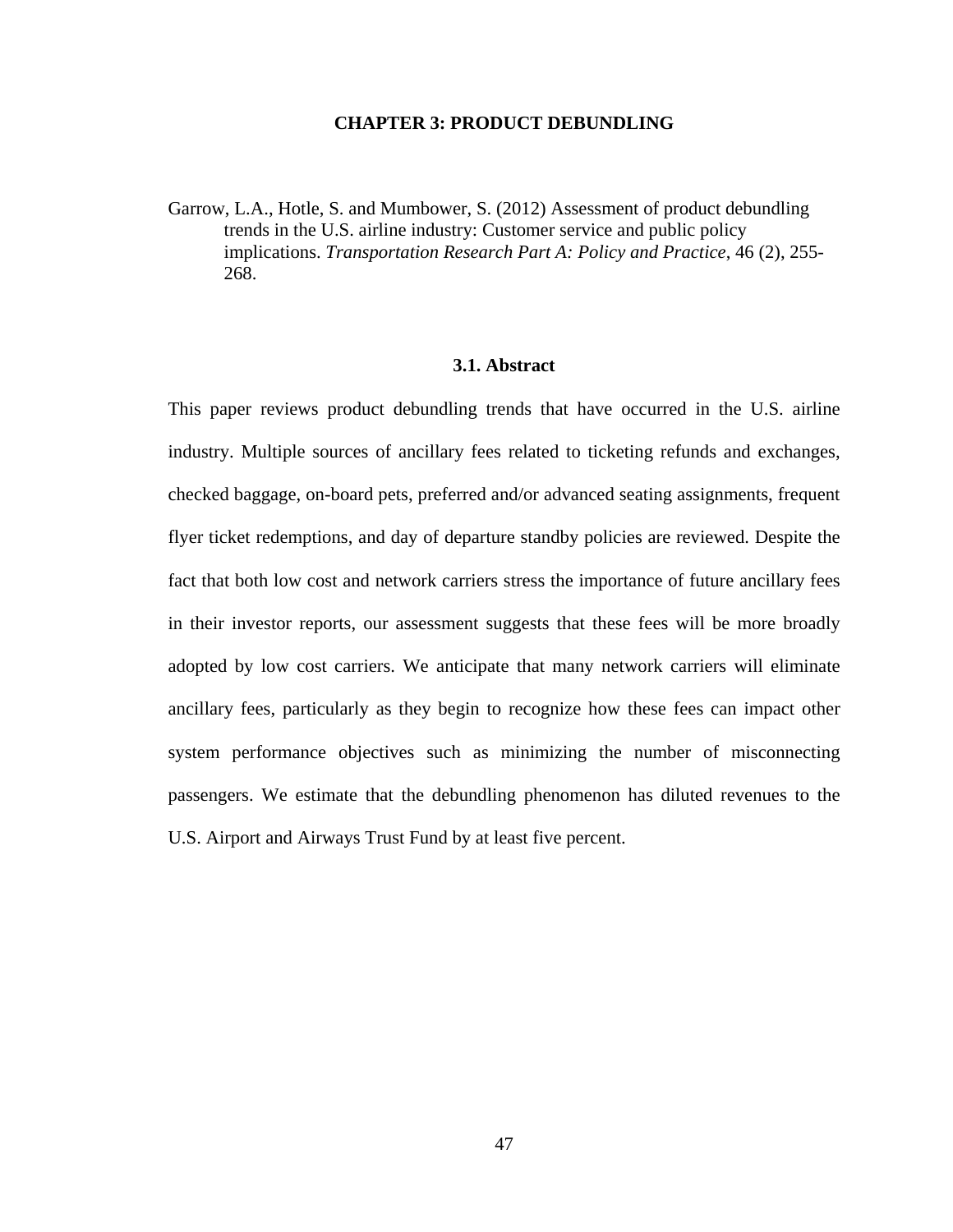#### **3.2. Introduction**

The airline industry is fiercely competitive. Since deregulation (which in the United States occurred in 1978), the airline industry has faced a series of financial challenges and has struggled to maintain profitability. For example, according to the Air Transport Association, in the first 30 years after passenger deregulation, domestic airline prices fell 41.2 percent in real terms (2010). Numerous factors have contributed to this decrease, most notably the increased market penetration of low cost carriers combined with the increased use of the internet as a major distribution channel (which makes it easier for customers to find the lowest fares). For example, in 1998, approximately one percent of domestic leisure flight tickets were sold through the internet. In 2005, this number was 35 percent (Brunger and Perelli, 2008).

The first decade of the  $21<sup>st</sup>$  century was especially challenging for major U.S. airlines. Faced with increased market penetration of low cost carriers, unprecedented fuel costs, continued security threats post 9/11, health outbreaks (SARS, H1N1), economic recessions, and the global financial crisis, it is no surprise that in the first decade of the 21<sup>st</sup> century, the seven largest U.S. network carriers (Alaska, American, Continental, Delta, Northwest, United, and US Airways) collectively lost \$35.1 billion (U.S. DOT, 2010). We define largest using total number of passengers carried in 2006. However, the seven largest low cost carriers (AirTran, American West, ATA, Frontier, JetBlue, Southwest, and Spirit) earned \$4.9 billion; and the seven largest regional carriers (American Eagle, Atlantic Southeast, Comair, ExpressJet, Mesa, Pinnacle, and SkyWest) earned \$5.3 billion during this time period. This decade also saw customer satisfaction levels plummet, as passengers faced reduced flight schedules, higher load factors, and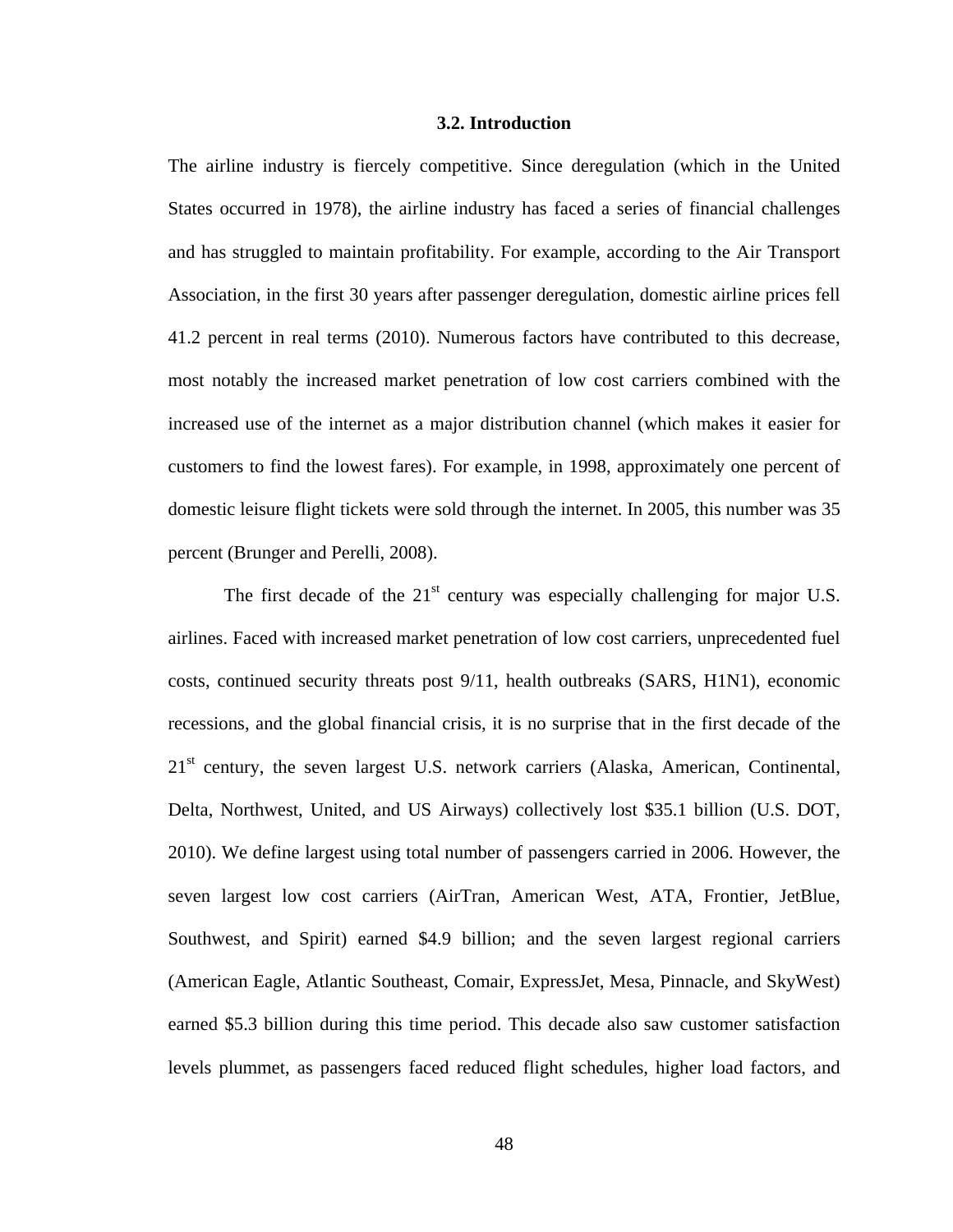<span id="page-61-0"></span>long security lines (Carpenter, 2008). From 2001-2005, four out of the seven largest network carriers went into bankruptcy (Delta, Northwest, United, and US Airways); and from 2005-2011, eight major U.S. carriers went through mergers/acquisitions (America West and US Airways in 2005; Delta and Northwest in 2008; Continental and United in 2010; Southwest and AirTran in 2011).

 These statistics need to be viewed with some caution, however, as they only paint a portion of the full story of the structural market changes that have happened over the past decade. That is, although it is true that from 2000-2009, the total domestic available seat miles (ASMs) by U.S. passenger carriers dropped by 2.7 percent, it is important to recognize that domestic ASMs fell by 7.2 percent whereas international ASMs grew by 12.1 percent (U.S. DOT, 2010). Further, network carriers – Alaska, American, Continental, Delta, Northwest, United, and US Airways – moved much of their capacity from domestic to international markets, reducing their domestic capacity by 23.8 percent and increasing their international capacity by 7.4 percent. In contrast, low cost carriers – AirTran, Frontier, JetBlue, Southwest, and Spirit – increased their domestic capacity by 103 percent and began to provide international service<sup>[9](#page-61-0)</sup> (U.S. DOT, 2010). As of 2009, the major network carriers concentrated 62.8 percent of their ASMs in domestic markets (compared to 70.4 percent in 2000), whereas the low cost carriers concentrated 96.5 percent of their ASMs in domestic markets (compared to 99.1 percent in 2000) (U.S.

 $9$  The other two major low cost carriers noted earlier – ATA Airlines and America West – are not included in this comparison as ATA Airlines ceased service in 2008 and America West merged with US Airways.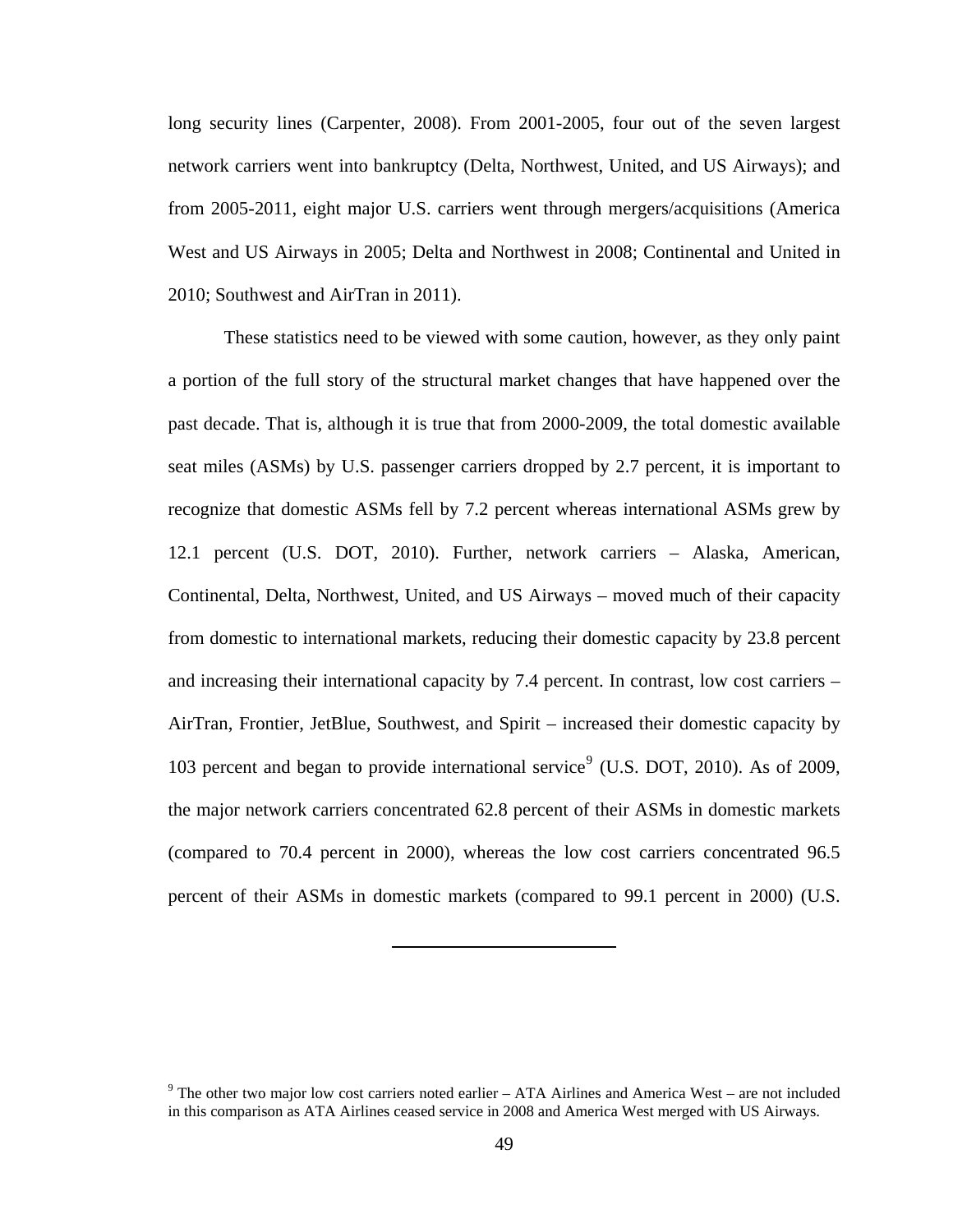DOT, 2010). Consequently, as of 2009, Southwest became the largest domestic U.S. carrier in terms of total passengers (Southwest Airlines, 2009a).

 The last decade in particular has been one of the most dynamic periods in airline history, with 2008 being especially challenging due to major economic events occurring outside the airline industry that raised costs and reduced demand. During 2008, oil prices soared to more than \$130/barrel (CNN, 2010); and the global economic crisis hit, dropping the Dow Jones market value by 33.8 percent, the third worst calendar year performance on record (2002, the fifteenth worst calendar year performance on record, experienced a loss of approximately 18 percent) (Seeking Alpha, 2009). Further, major airlines had implemented many cost-cutting and revenue-generating measures during the early 2000s as part of their bankruptcy restructuring and merger processes. However, the large market penetration of the internet, combined with low cost carrier competition, hindered the ability to raise fares to a level that could overcome the "perfect storm" that emerged in 2008: soaring fuel costs followed immediately by plummeting demand. Consequently, "2009 proved to be the worst year on record for U.S. airlines, in terms of year-over-year revenue declines" (Southwest Airlines, 2009b).

 In times of crisis, though, innovation often occurs. In the authors' opinion, 2009 represents one of the fastest and most wide-spread (and bumpiest) implementations of new ancillary revenue streams in airline history. That is, new ancillary revenue sources, including checked baggage, seat reservation fees, and food for sale were introduced in the late 2000s. In addition, many existing ancillary fees, including fees for redeeming mileage award tickets, day of departure standby fees, agent-assisted ticketing fees,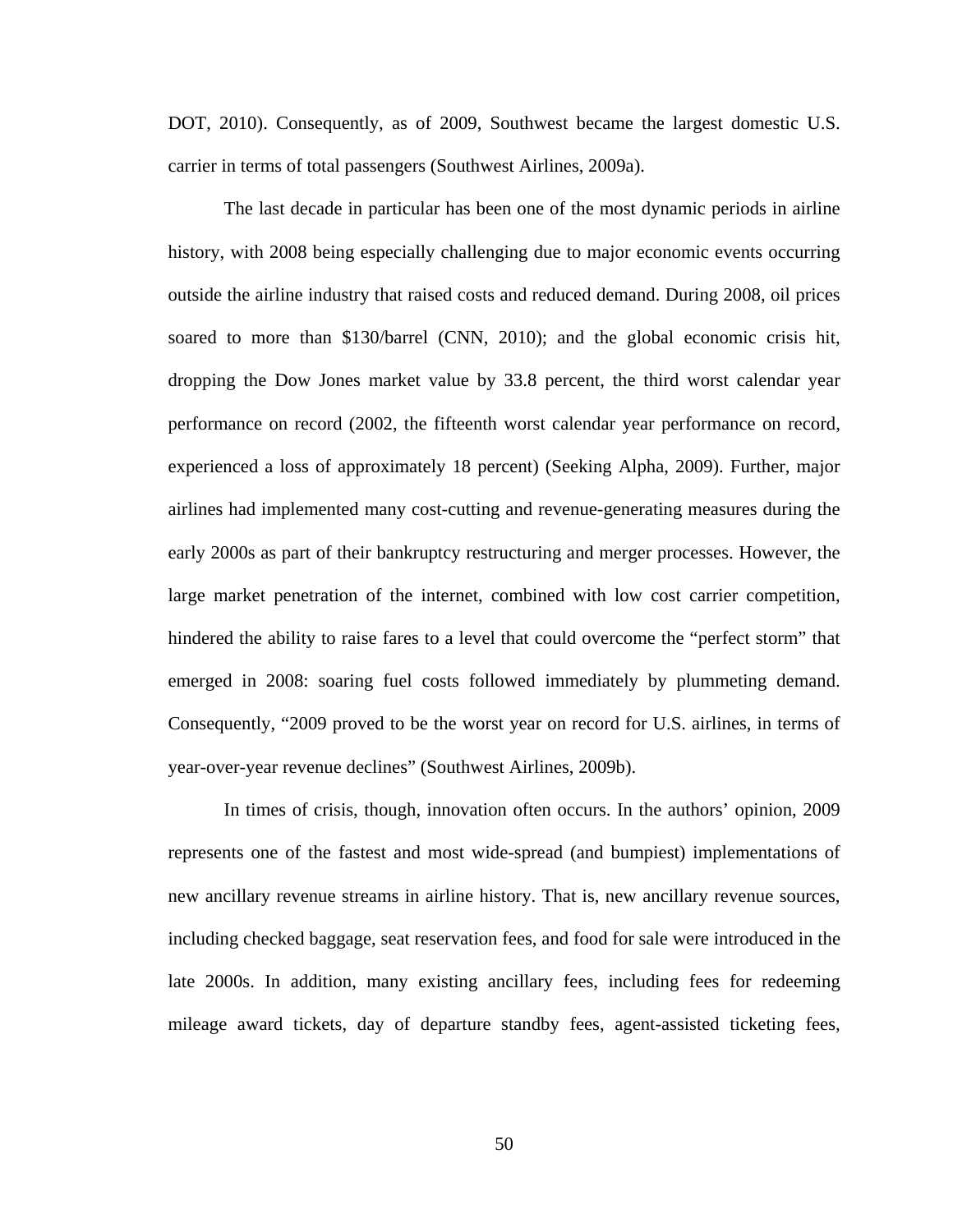<span id="page-63-0"></span>domestic and international ticketing exchange fees, on-board checked pet fees, and unaccompanied minor fees were increased.

 This paper reviews the debundling trends that are occurring in the U.S. airline market and discusses potential policy and customer service implications.

### **3.3. Methodology**

Several sources of data were used for this analysis. Information pertaining to carriers' products was obtained from airline websites, carriers' contracts of carriage, and reservation agents during the last two weeks of May, 2010. All mainline carriers serving destinations predominately in the continental United States with annual operating revenues exceeding \$1 billion were included in the analysis. Using these criteria, Hawaiian Airlines as well as American Eagle and SkyWest were excluded from the analysis. An additional low cost carrier, Virgin America, was also included in the analysis in order to examine the product differentiation strategies of a relatively new carrier operating under the low cost model $1^{10}$  $1^{10}$  $1^{10}$ .

 In gathering information, discrepancies were found within the same airline website. When these discrepancies were identified, they were resolved by calling airline ticketing agents. In several cases, we were able to further clarify the underlying motivations driving the debundling trends through interviews with airline managers.

<sup>&</sup>lt;sup>10</sup> Spirit Airlines is another smaller low cost carrier that was considered for analysis, but was ultimately excluded because approximately half of their destinations are in the Caribbean and Latin America.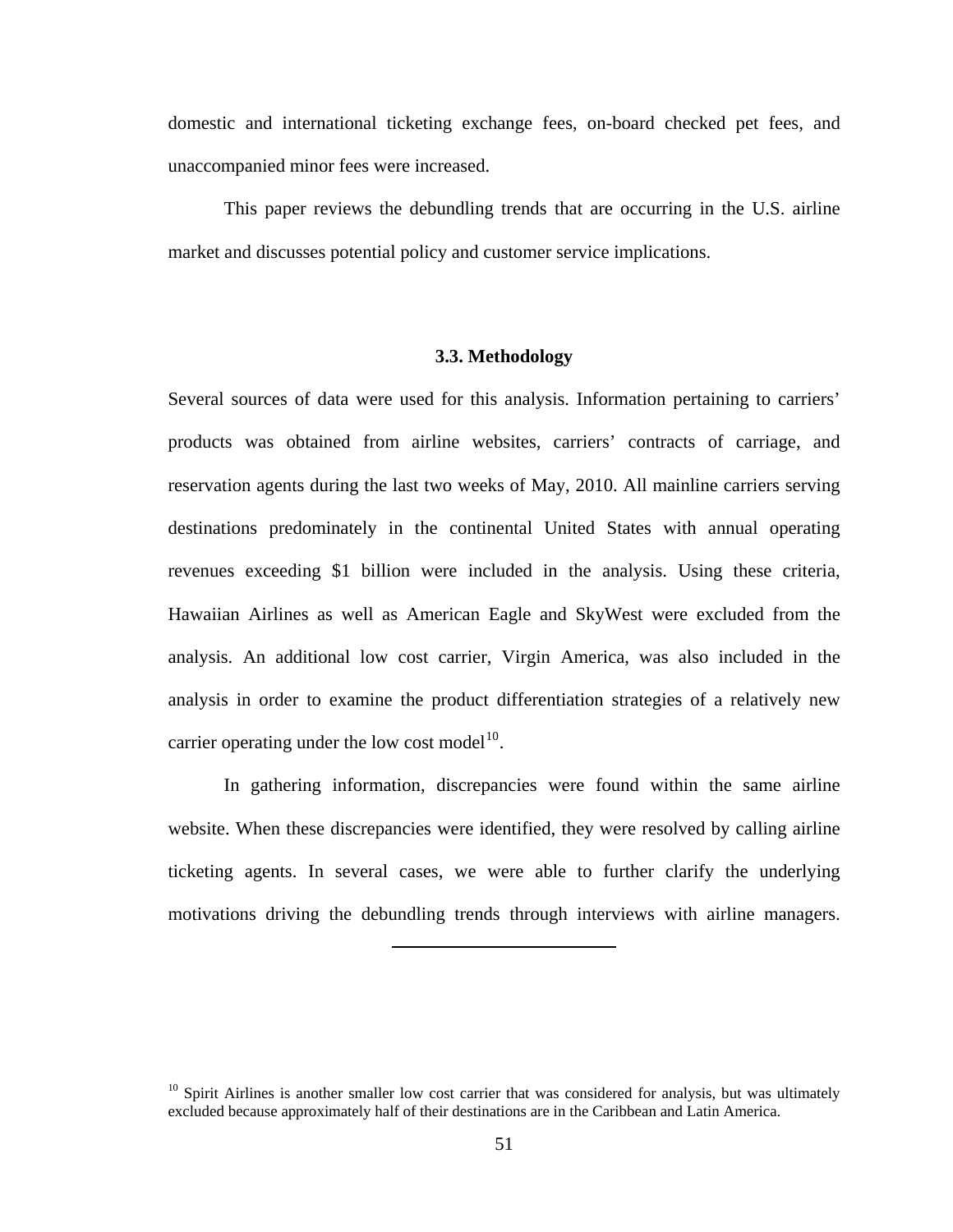These interviews underscored the importance of examining current and historic debundling trends in the context of prevailing market conditions. Thus, when interpreting these trends, it was often helpful to include information pertaining to carriers not included in the detailed product assessment analysis.

 Due to the many changes carriers are making to their fee structures, it is possible that some of the information obtained from the websites will change rapidly. Nonetheless, a comparative analysis based on this information provides important insights into how different carriers are approaching ancillary revenues and, consequently, enables one to infer likely policy and customer service implications.

#### **3.4. U.S. Airline Market Characteristics**

Before describing how carriers have debundled their products, it is useful to review the current structure of the U.S. airline industry, particularly as it relates to airlines' customer segmentation strategies. Table 3.1 illustrates key differences among major and low cost carriers. The first six airlines in the table represent major legacy network carriers (sorted by size) that serve a wide range of both domestic and international destinations. All of these carriers participate in well-established alliances that enable them to further increase the number of destinations they can serve. These major carriers also tend to have a moderate number of other airline partners that further enhance their networks. Due to the fact that these partnerships frequently change, it is difficult to pinpoint a precise estimate of the number of non-alliance partners from information provided on the carriers' websites, and thus an approximation is provided.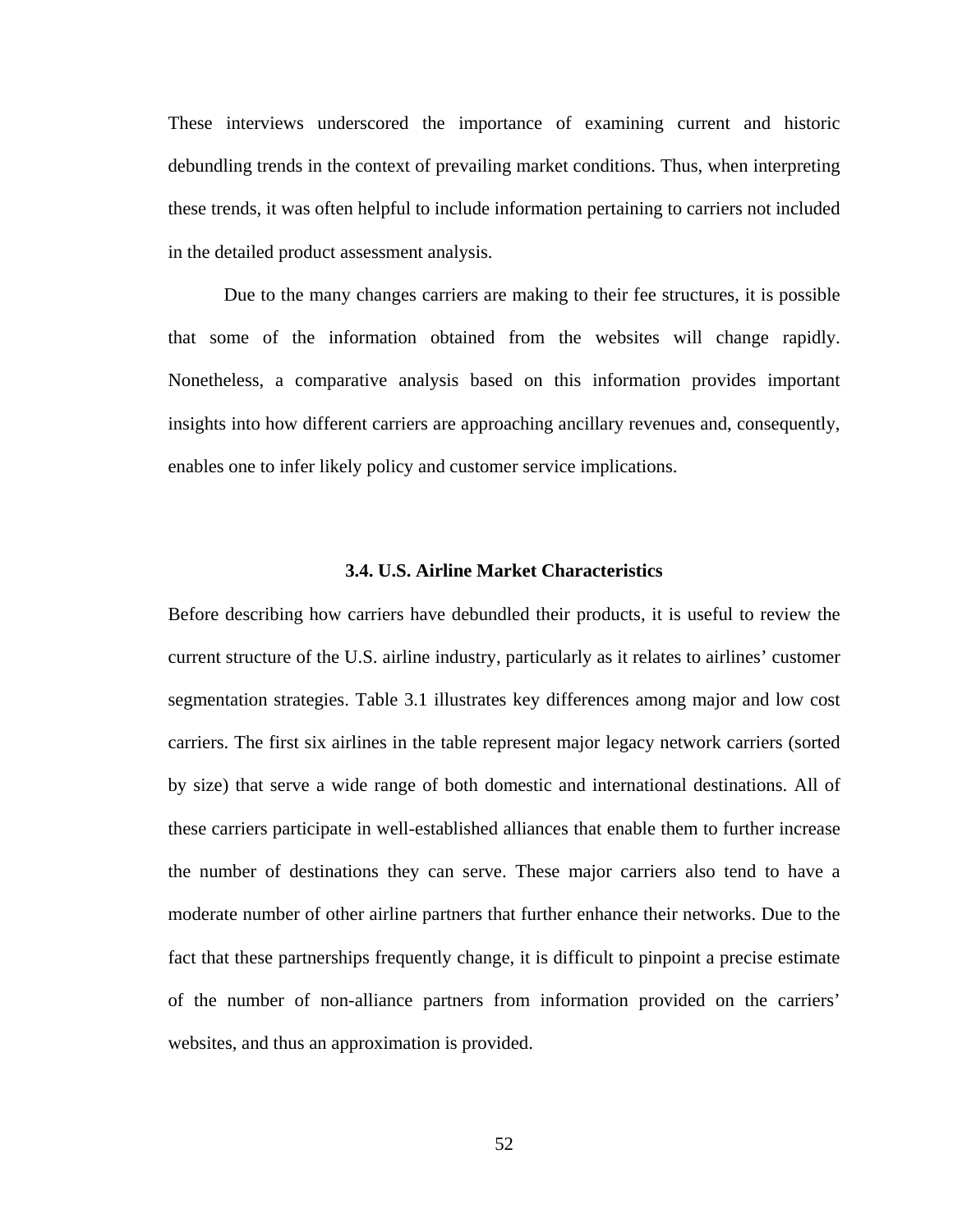It is important to note that the four largest network carriers use a round-trip pricing strategy whereas the two smallest network carriers use a one-way pricing strategy. Round-trip pricing enables carriers to segment the market through offering lower prices to (predominately price-sensitive leisure) customers who travel over a Saturday and/or spend more than two days at a destination. Travelers who do not meet these criteria are more likely to be time-sensitive business travelers who are willing to pay more for their airline tickets. One-way pricing occurs when customers receive separate price quotes for their departing and returning itineraries. It is interesting to observe that the two smallest network carriers, US Airways and Alaska Airlines, despite their "legacy" characteristics, use one-way prices. It is also clear that when the United-Continental merger is complete, US Airways will be in a unique (and possibly difficult) position – substantially smaller than the network carriers with a pricing structure that mimics low cost carriers (which is better for targeting leisure customers), yet with a strong international presence (which is better for targeting business customers).

|                          | # Cities | # Countries | # Daily | Alliance         | Non-Alliance     | Pricing    |
|--------------------------|----------|-------------|---------|------------------|------------------|------------|
|                          | Served   | Served      | Flights | (# Carriers)     | (# Partners)     |            |
| <b>Network Carriers</b>  |          |             |         |                  |                  |            |
| Delta                    | 368      | 66          | 6206    | SkyTeam $(10+)$  | $5+$             | Round-trip |
| American                 | 250      | 40          | 3400    | Oneworld $(10+)$ | $10+$            | Round-trip |
| United                   | 230      | 25          | 3300    | Star $(25+)$     | $5+$             | Round-trip |
| Continental              | 269      | 55          | 2700    | Star $(25+)$     | $5++$            | Round-trip |
| <b>US Airways</b>        | 205      | 31          | 3134    | Star $(25+)$     | $5+$             | One-way    |
| Alaska                   | 61       |             | 297     | None             | $10+$            | One-way    |
| <b>Low Cost Carriers</b> |          |             |         |                  |                  |            |
| Southwest                | 69       | 1           | 3300    | None             | $1^{\mathrm{a}}$ | One-way    |
| AirTran                  | 71       | 5           | 700     | None             | 1 <sup>b</sup>   | One-way    |
| JetBlue                  | 61       | 11          | 650     | None             | $<$ 5            | One-way    |
| Frontier                 | 73       | 3           | 350     | None             | $<$ 5            | One-way    |
| Virgin America           | 8        | 2           | 94      | None             | $<$ 5            | One-way    |

**Table 3.1: U.S. Airline Characteristics** 

<sup>a</sup> Southwest is finalizing an agreement with Volaris to serve Mexican markets in 2010.<br><sup>b</sup> AirTran and Frontier are ending their partnership on  $7/16/2010$ .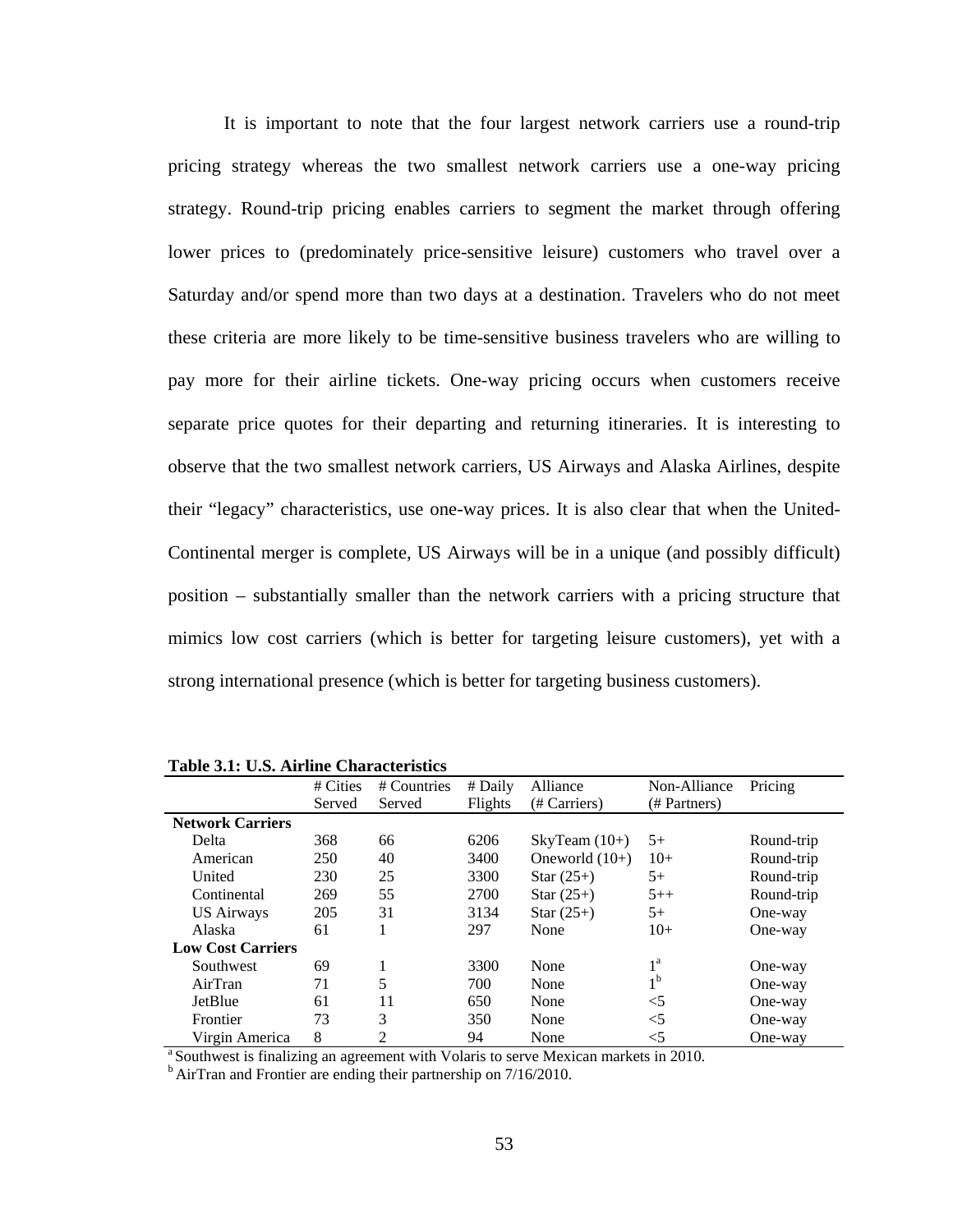The next four carriers in the table (Southwest, AirTran, JetBlue, and Frontier) represent large low cost carriers. A smaller low cost carrier, Virgin America, is also included to illustrate how some new entry carriers operating under the low cost model are attempting to differentiate themselves from Southwest Airlines. The first thing to notice is that Southwest Airlines dominates the low cost carrier market, and in fact has a greater number of daily flights than US Airways and Alaska Airlines. None of the low cost carriers are part of international alliances, and the number of international destinations served is small. This is because the equipment types typically operated by the low cost carriers can only fly short distances without refueling, which effectively limits the international markets that can be served to destinations in Canada, Central America, and the Caribbean. Interestingly, the number of destinations served by the four largest low cost carriers is approximately the same, which implies the key difference among these carriers is flight frequency. The low cost carriers differ in the number of non-alliance partners, with the two largest – Southwest and AirTran – leaning towards being independent (although partners within Canada and Mexico are seen as highly valuable).

The different mix of business and leisure customers served by these airlines is also clearly observed by comparing their frequent flyer programs. Table 3.2 summarizes the different flyer categories among those carriers in Table 3.1 that provide one or more elite levels (those carriers not shown have only one flyer category). The number of tiers, yearly qualification criteria (expressed as a minimum number of flight segments and/or qualification miles), and bonus mileage percentages are shown. Clearly, network carriers are targeting business customers and are designing their programs such that the most elite members feel particularly valued. On United and Continental, for example, the highest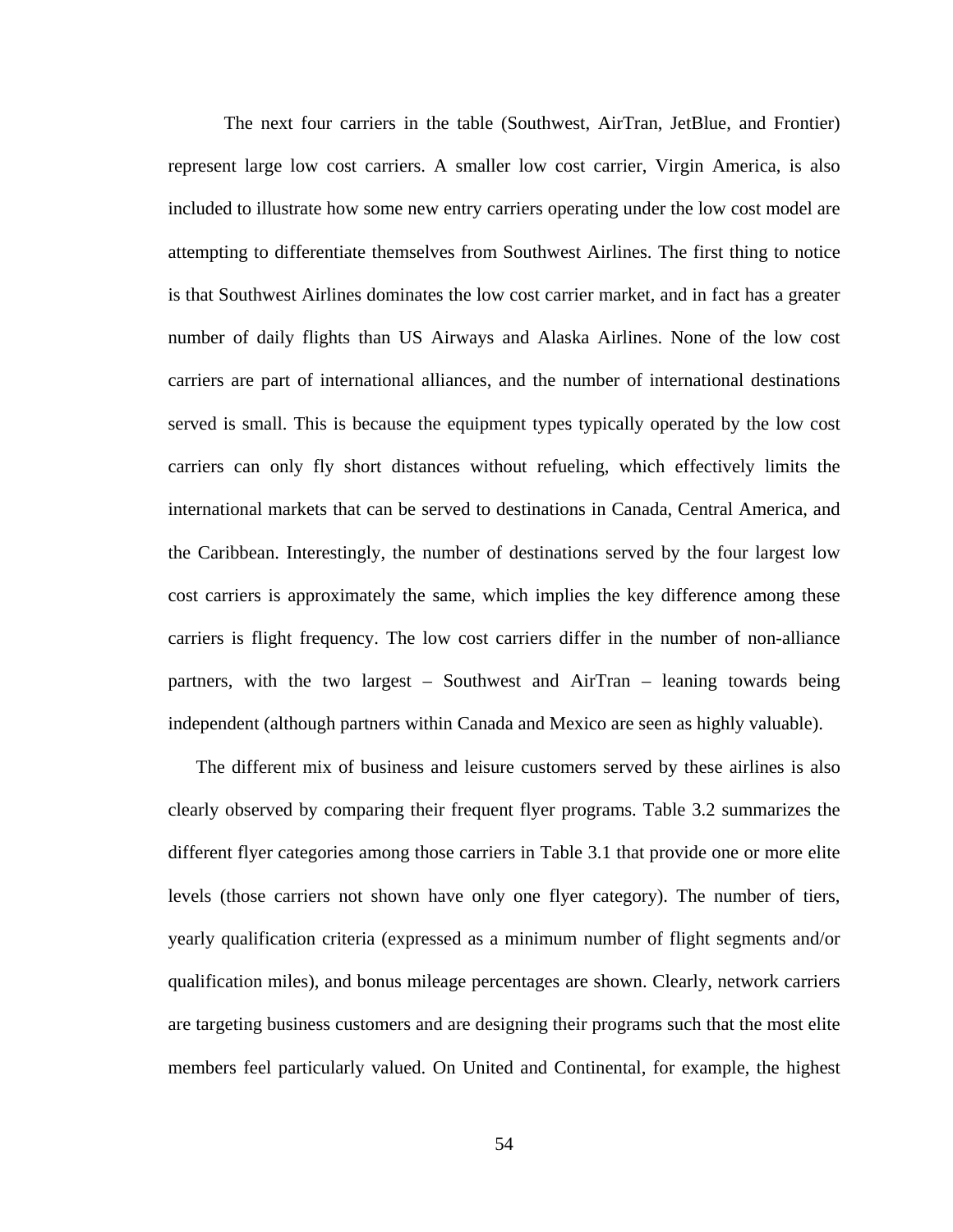level of memberships is by invitation only, and the specific qualification criteria are not public. The top elite level among the low cost carriers is equivalent to the second elite tier of the network carriers.

 In the context of the recent debundling phenomena, the design of elite tiers is particularly relevant, as higher elite levels represent customers who travel more frequently (and typically generate a large percentage of a carrier's revenues). Further, network carriers that serve a large number of domestic and international destinations are better able to attract these frequent travelers. This is often accomplished through corporate volume agreements in which a carrier offers a discount to a corporation in exchange for the corporation directing a minimum number of trips to the carrier. Due to the presence of these high-valued customers and the ability of network carriers to attract a larger proportion of these customers, network and low cost carriers have adopted different debundling strategies. Specifically, as seen in the next section, many of these elite customers are exempted from paying fees.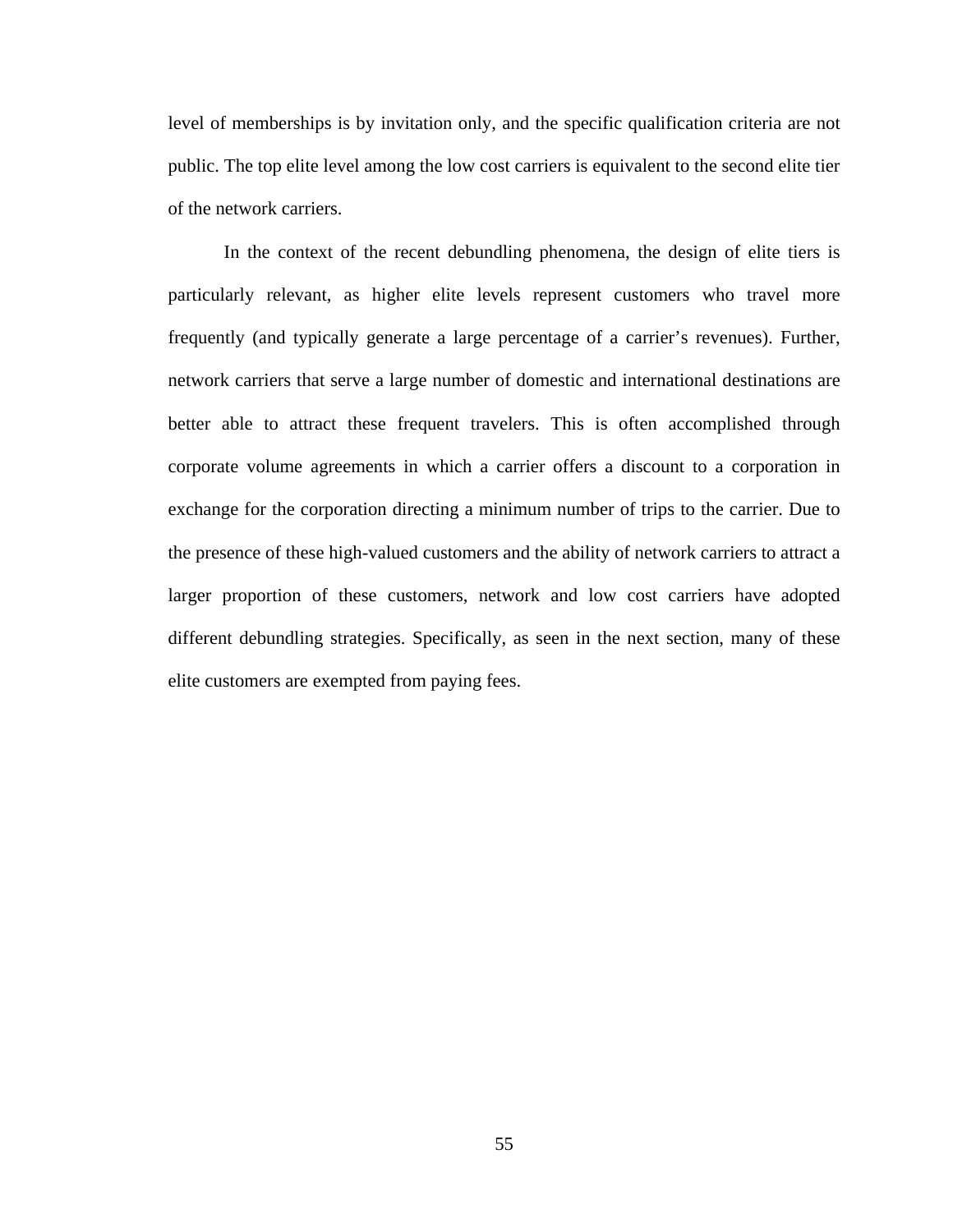|                     | Tier 1     | Seg          | Miles         | <b>Bonus</b>       | Tier 2     | Seg | Miles | <b>Bonus</b> | Tier 3         | Seg | Miles | <b>Bonus</b> | Tier 4       | Seg | Miles                      | <b>Bonus</b> |
|---------------------|------------|--------------|---------------|--------------------|------------|-----|-------|--------------|----------------|-----|-------|--------------|--------------|-----|----------------------------|--------------|
| United <sup>d</sup> | Premier    | 30           | 25K           | 25%                | Premier    | 60  | 50K   | 100%         | 1 <sub>K</sub> | 100 | 100K  | 100%         | Global       |     | Not public                 |              |
|                     |            |              |               |                    | Executive  |     |       |              |                |     |       |              | Services     |     |                            |              |
| Continental         | Silver     | 30           | 25K           | 25%                | Gold       | 60  | 50K   | 100%         | Platinum       | 90  | 75K   | 100%         | Presidential |     | Not available <sup>c</sup> |              |
|                     |            |              |               |                    |            |     |       |              |                |     |       |              | Platinum     |     |                            |              |
| Delta               | Silver     | 30           | 25K           | 25%                | Gold       | 60  | 50K   | 100%         | Platinum       | 100 | 75K   | 100%         | Diamond      | 140 | 125K                       | 125%         |
| <b>US Airways</b>   | Silver     | 30           | 25K           | 25%                | Gold       | 60  | 50K   | 50%          | Platinum       | 90  | 75K   | 75%          | Chairman     | 120 | 100K                       | 100%         |
| American            | Gold       | 30           | 25K           | 25%                | Platinum   | 60  | 50K   | 100%         | Executive      | 100 | 100K  | 100%         |              |     |                            |              |
|                     |            |              |               |                    |            |     |       |              | Platinum       |     |       |              |              |     |                            |              |
| Alaska              | <b>MVP</b> | 30           | 20K           | 50%                | <b>MVP</b> | 60  | 40K   | 100%         |                |     |       |              |              |     |                            |              |
|                     |            |              |               |                    | Gold       |     |       |              |                |     |       |              |              |     |                            |              |
| Frontier            | Ascent     | 20           | 15K           | $25%$ <sup>a</sup> | Summit     | 30  | 25K   | 50%          |                |     |       |              |              |     |                            |              |
| AirTran             | $A+$       | $25^{\rm b}$ | $\sim$ $\sim$ | None               |            |     |       |              |                |     |       |              |              |     |                            |              |
|                     | Rewards    |              |               |                    |            |     |       |              |                |     |       |              |              |     |                            |              |

**Table 3.2: Frequent Flyer Elite Membership Tiers, Yearly Qualifications, and Bonus Miles Percentages** 

<sup>a</sup> Bonus is also driven by fare class; 150% of miles for Classic Plus fares, 125% of miles for Classic fares and 100% of miles flown for Summit members.

 $b^b$  Can also qualify by flying 10 segments in 90 days.

 $\rm^c$  Program for Presidential Platinum Elites on Continental announced on 1/1/10 and appears to include minimum travel spend criteria in addition to Platinum status. No additional benefits for Presidential noted on website.

<sup>d</sup> United also has a lower Premier level called "Premier Associate" that can be designated or nominated through marketing, promotions, etc. The benefits of this are priority check-in/boarding and access to Economy Plus.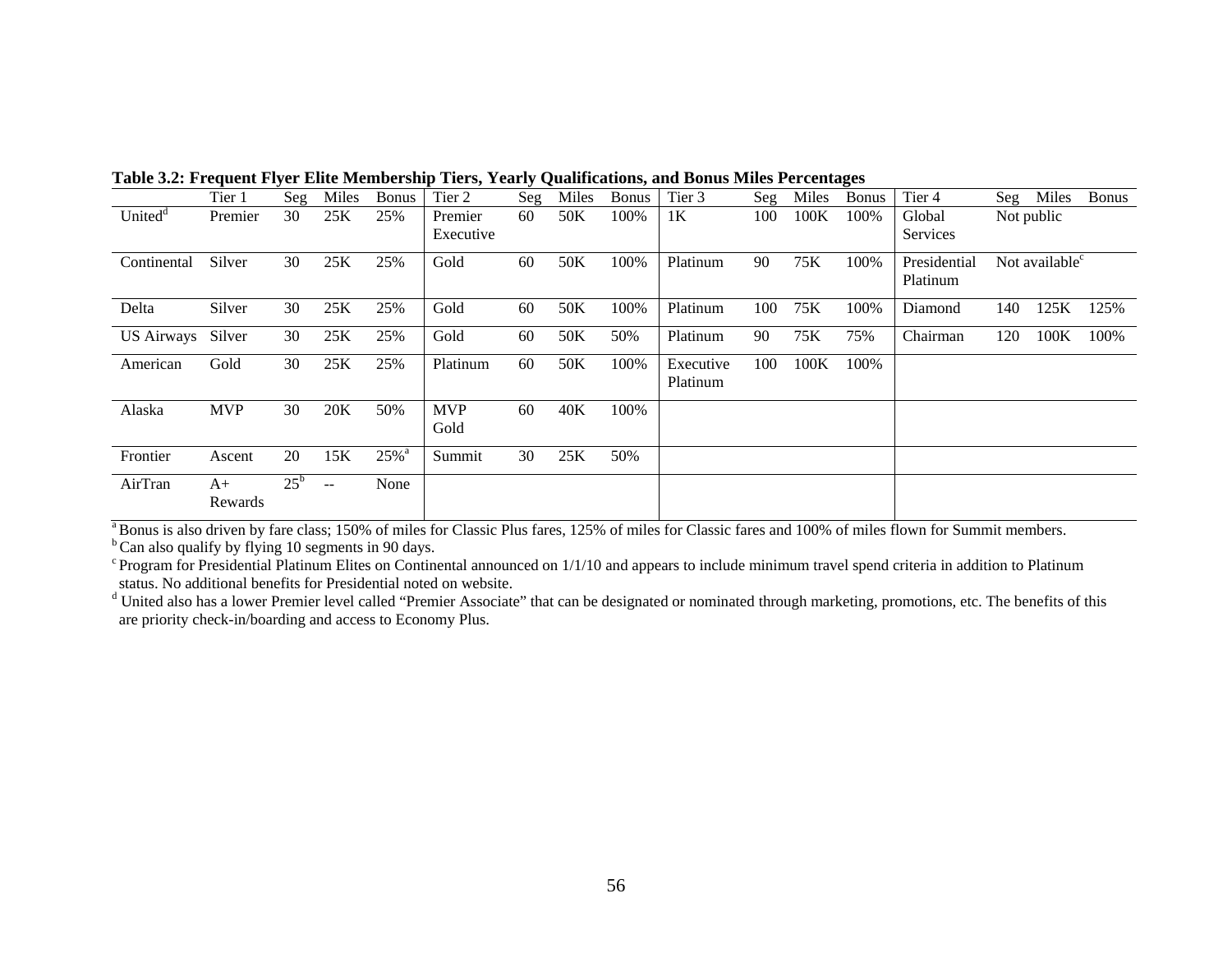### **3.5. Rapid Debundling**

This section reviews how airlines have created ancillary sources of revenue through debundling their products. Before reviewing these ancillary sources of revenue, it is helpful to distinguish between new and established fees and look at the definition of "new" in the context of a specific carrier, Southwest.

 Table 3.3 summarizes major sources of ancillary revenues that have been collected through fees. The fees are organized into three main categories. The first category includes those fees that are the most established (and that customers typically expect to pay for). Some of these fees, most notably ticket exchange fees, are well established and existed before deregulation. On-board pet fees, unaccompanied minor fees, and day of departure standby fees are other examples of fees that are wellestablished within the U.S. airline industry.

 The second category represents fees for services that used to be free to consumers. These include fees for making ticket changes through an agent, fees for redeeming mileage award tickets, checked baggage fees, seat reservation fees, and food for sale. Given these fees were once "free" to customers (in the sense that they were bundled into the ticket price), one would expect these fees to generate the majority of customer complaints. These are also the fees that would likely have the most difficulty surviving in the long-term.

 The final category represents those fees that were imposed on newly introduced services such as live TV, personal movies, and on-board amenity packs. On-board food purchases can also be grouped into this category, as they represent the introduction of new product offerings distinct from the free meals that were eliminated for the majority

57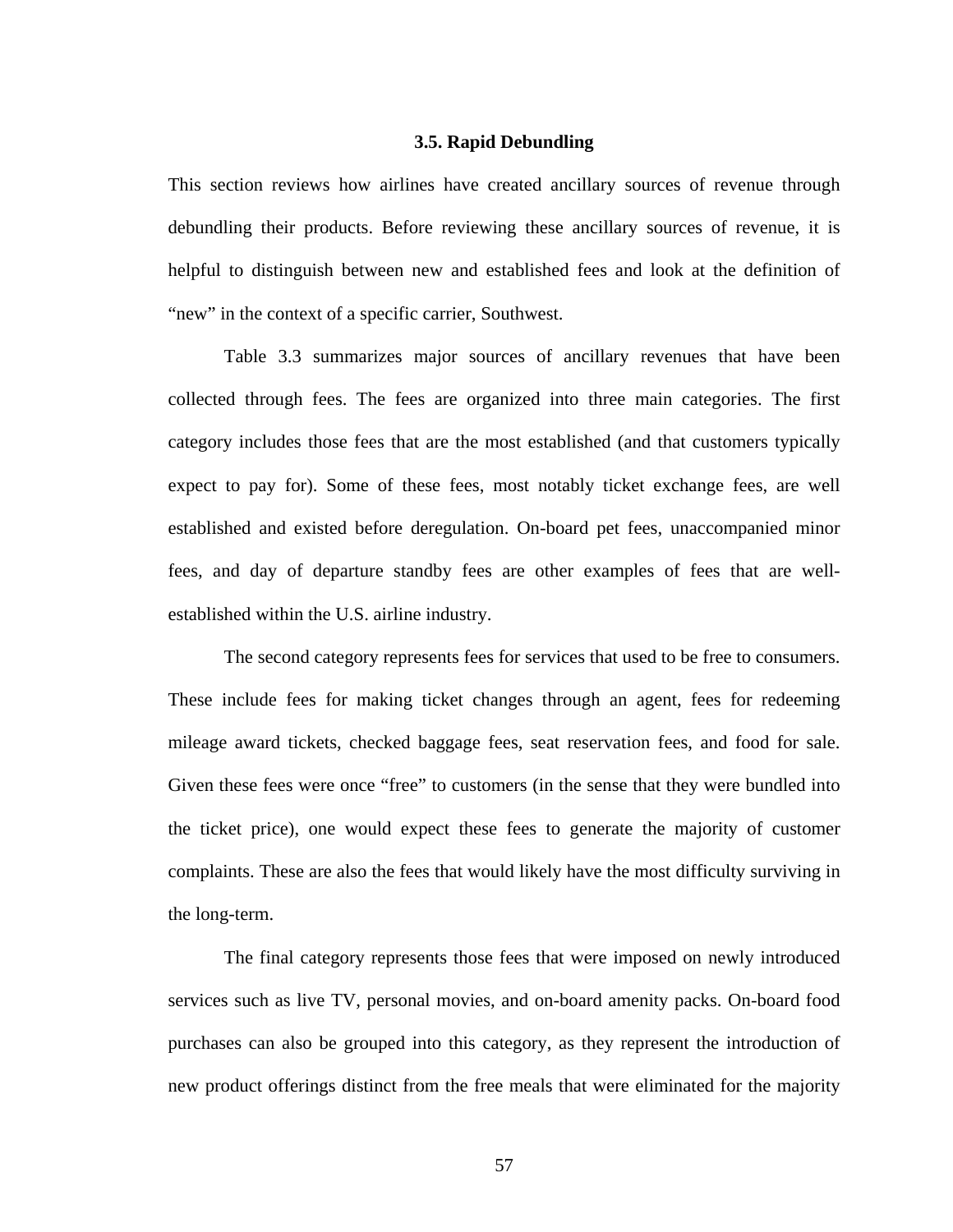of domestic flights. Given these fees were introduced at the same time as the new services, airlines did not set customers' expectations that these services would be free. Thus, we would expect that customer reactions to these fees would not be as negative as the reaction to the fees imposed on services that used to be free.

| Fee                                    | Southwest's Implementation                                                                       |
|----------------------------------------|--------------------------------------------------------------------------------------------------|
| Most established                       |                                                                                                  |
| Ticket exchange                        |                                                                                                  |
| Day of departure standby               | Established fee: difference between fare purchased<br>and fare available on the day of departure |
| On-board pets                          | New fee                                                                                          |
| Unaccompanied minor                    | New fee                                                                                          |
| Fees for services that used to be free |                                                                                                  |
| Agent-assisted ticketing               |                                                                                                  |
| Mileage redemption                     |                                                                                                  |
| Baggage                                |                                                                                                  |
| Seat reservation                       | $New - early check-in/first boarding zone$                                                       |
| Food-for-sale                          |                                                                                                  |
| Fees on newly introduced services      |                                                                                                  |
| In-flight entertainment                |                                                                                                  |
| On-board amenity packages              |                                                                                                  |

**Table 3.3: Overview of Major Fees and Southwest's Approach to "New" Fees** 

 It is interesting to examine these fees in the context of Southwest's approach to establishing "new" sources of ancillary revenues. A clear pattern emerges when looking at where and how Southwest has introduced "new" fees – namely, all fees introduced have been implemented at the same time as a new service is introduced. In the context of on-board pets and unaccompanied minors, these fees were already well-established within the industry, which made it more likely Southwest customers would be willing to accept these fees when it rolled out these "new" services to its customers. In the context of seat reservation fees, Southwest also introduced a new service –online early check-in– and charged passengers to board the aircraft in the first boarding zone. Given Southwest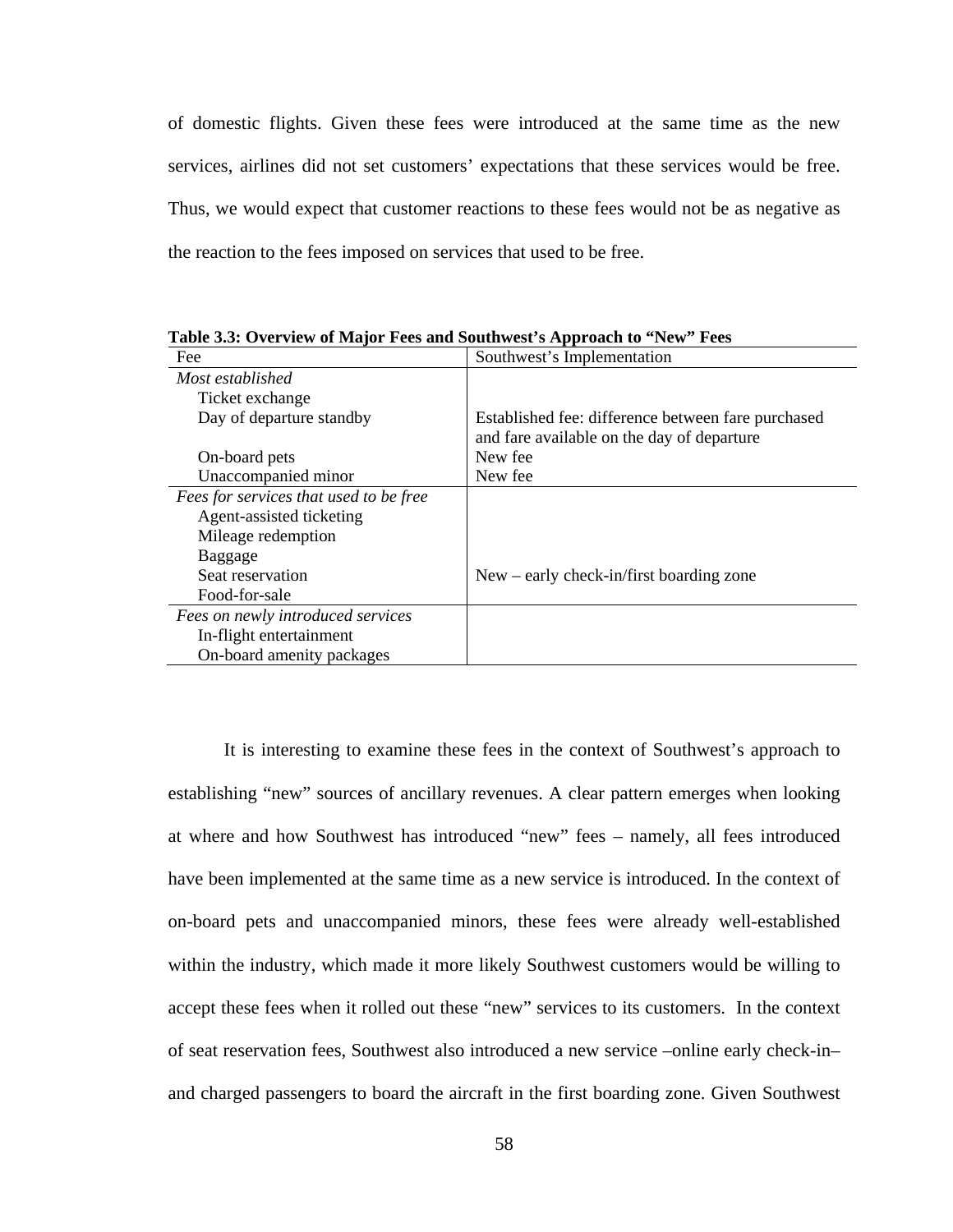does not have assigned seating, this fee essentially provides customers with the ability to secure premium aisle and window seats.

 The importance of these new revenue streams introduced in 2009 by Southwest Airlines is obvious. Southeast posted a net income of \$99 million in 2009 (Southwest Airlines, 2009b). To put this in context, Southwest's Early Bird Check-in generated \$15 million in four months and P.A.W.S. (Pets Are Welcome on Southwest) transported 60,000 pets in the first seven months, generating \$5 million (Southwest Airlines, 2009b). An Unaccompanied Minor program was also implemented in 2009 (Southwest Airlines, 2010a).

 These examples highlight the breadth of "old" and "new" fees that airlines have looked to as a potential source of increasing revenues. The examination of Southwest's introduction on new fees also sheds light on the strategy it has used to introduce fees without distancing its customers – explicitly tying the introduction of a fee to a new service offering. The remainder of this section examines three of the key sources of ancillary revenue in depth: ticket exchange fees, baggage fees, and seat reservation fees.

# **3.5.1. Ticket Exchange Fees**

Since 2008, there has been a rapid debundling of products and services that used to be included in the base fare (defined as the portion of the fare that ties directly to airlines' operating revenues, i.e., the base fare excludes taxes and fees imposed by the government). One of the most well-recognized and established fees involves ticket exchanges. Table 3.4 summarizes current domestic exchange fees. In some cases, exchange fees depend on whether the customer requests the exchange online or uses a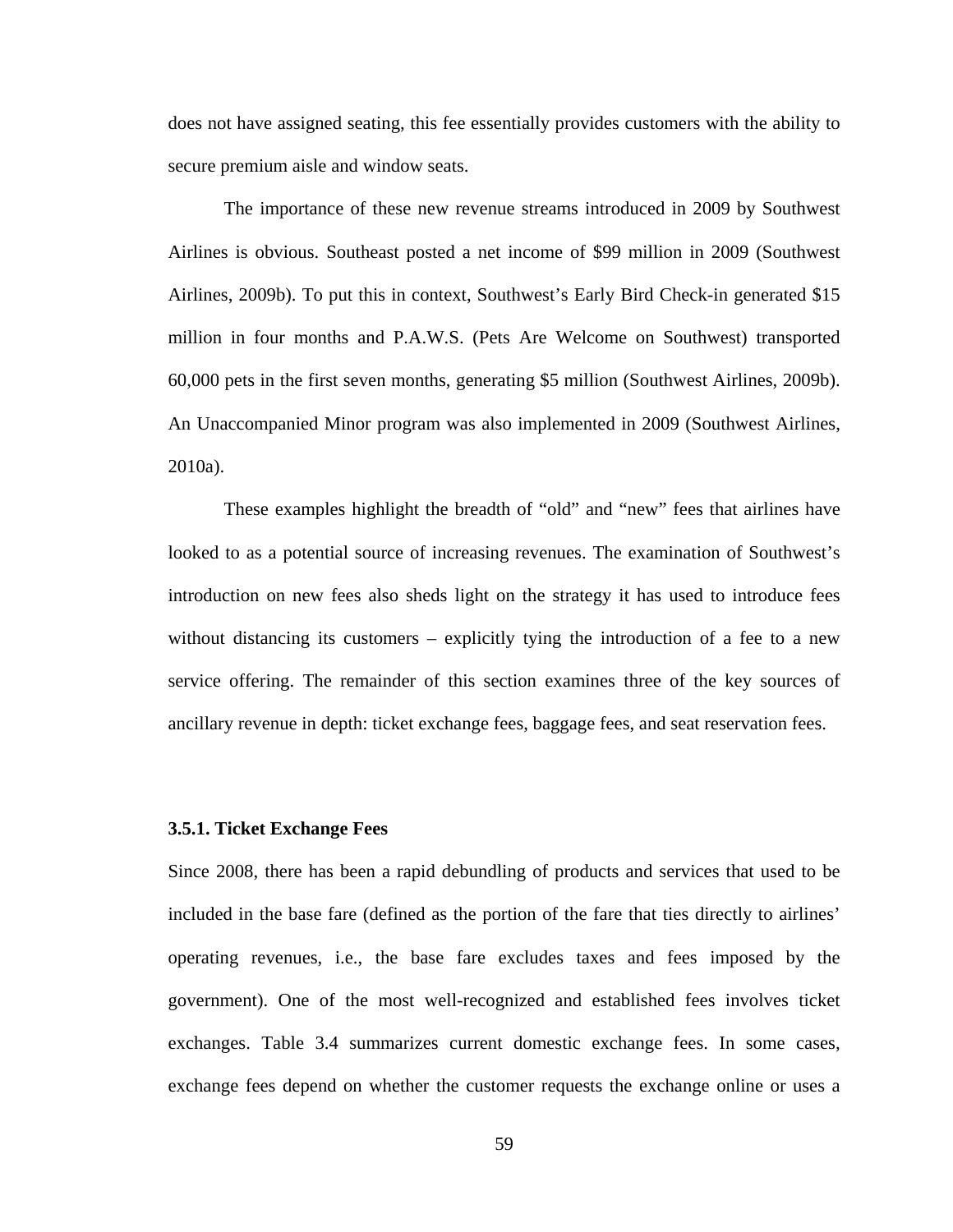call center, airport agent, or city ticket office. For example, in the case of Alaska Airlines and Virgin America, the domestic exchange fee is \$75 if the exchange is made online, \$100 otherwise. The \$25 additional surcharge is higher than the \$15 "standard" fee for booking a ticket through a call center, which may be due to the added complexity and time that is typically associated with processing an exchange.

Table 3.4 also highlights a trend that will be seen across most implementations of ancillary fees: the predominant use of waivers for elite members and/or those customers purchasing higher fares. We will return to this point in our discussion of a U.S. Department of Transportation (DOT) *Proposed Ruling* that seeks to have carriers customize websites to perform "all inclusive" searches, as fee exemptions linked to fares and/or status may create substantial implementation difficulties.

|                          | Ticketing/Agent      | Waivers for Ticketing/Agent | Domestic                |
|--------------------------|----------------------|-----------------------------|-------------------------|
|                          | <b>Assisted Fees</b> | <b>Assisted Fees</b>        | <b>Exchange Fee</b>     |
| <b>Network Carriers</b>  |                      |                             |                         |
| Delta                    | \$20(\$35)           | Diamond, Platinum, Gold     | \$150                   |
| American                 | \$20(\$30)           | <b>Executive Platinum</b>   | \$150                   |
| United                   | \$25(\$30)           | 1K, Global Services         | \$150                   |
| Continental              | \$25                 | Platinum                    | \$150                   |
| <b>US Airways</b>        | \$25(\$35)           | Preferred                   | \$150                   |
| Alaska                   | \$15(\$25)           | None                        | \$75/\$100 <sup>b</sup> |
| <b>Low Cost Carriers</b> |                      |                             |                         |
| <b>Southwest</b>         | N/A                  | N/A                         | N/A                     |
| AirTran                  | \$15                 | Elites                      | \$75 <sup>a</sup>       |
| JetBlue                  | \$15                 | None                        | \$100                   |
| Frontier                 | \$25                 | Elites                      | \$50 Classic fares      |
|                          |                      | Classic/Classic Plus fares  | \$100 Economy fares     |
| Virgin Am.               | \$15                 | None                        | $$75/$100^{\circ}$      |

**Table 3.4: Ticketing/Agent Assisted Fees and Exchange Fees** 

*KEY*: Call center fee (airport agent/city ticket office fee).

 $\alpha$ <sup>o</sup>Only business fares are refundable. Elites purchasing Y, B, M fares receive free exchanges/refunds.  $b$ Some web tickets may not be exchanged. If fee applies, charge is \$75 online, \$100 otherwise. <sup>c</sup>If fee applies (based on ticketing class) fee is \$75 online, \$100 otherwise.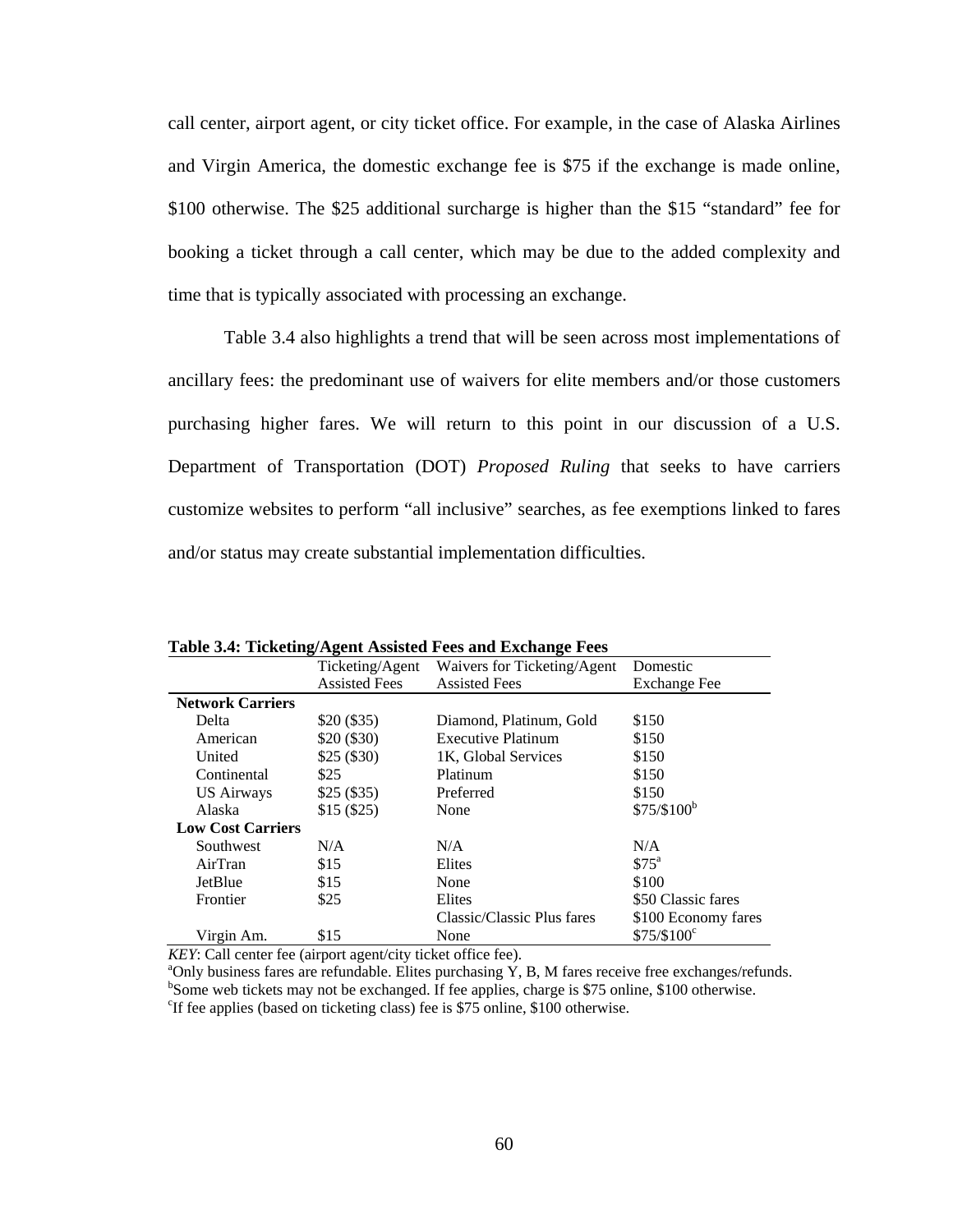Although carriers were not required to report exchange and cancellation fees until the late 2000s, three major network carriers (Alaska, United, and Northwest) and two low cost carriers (Frontier and JetBlue) have reported these revenues annually from 2000- 2009. The trends in exchange and cancellation fees for these network and low cost carriers are shown in Figure 3.1. In general, ticketing fees expressed as a percent of total operating revenue have increased during the last decade across (non-Southwest) LCC carriers and network carriers (U.S. DOT, 2010).



**Figure 3.1: Exchange and Cancellation Revenues as Percentage of Total Operating Revenue** 

Historically, Southwest Airlines has not charged customers fees to exchange their tickets; i.e., customers who desire to make a change pay only the applicable difference in fares. To illustrate what this fare difference means, consider the one-way pricing curve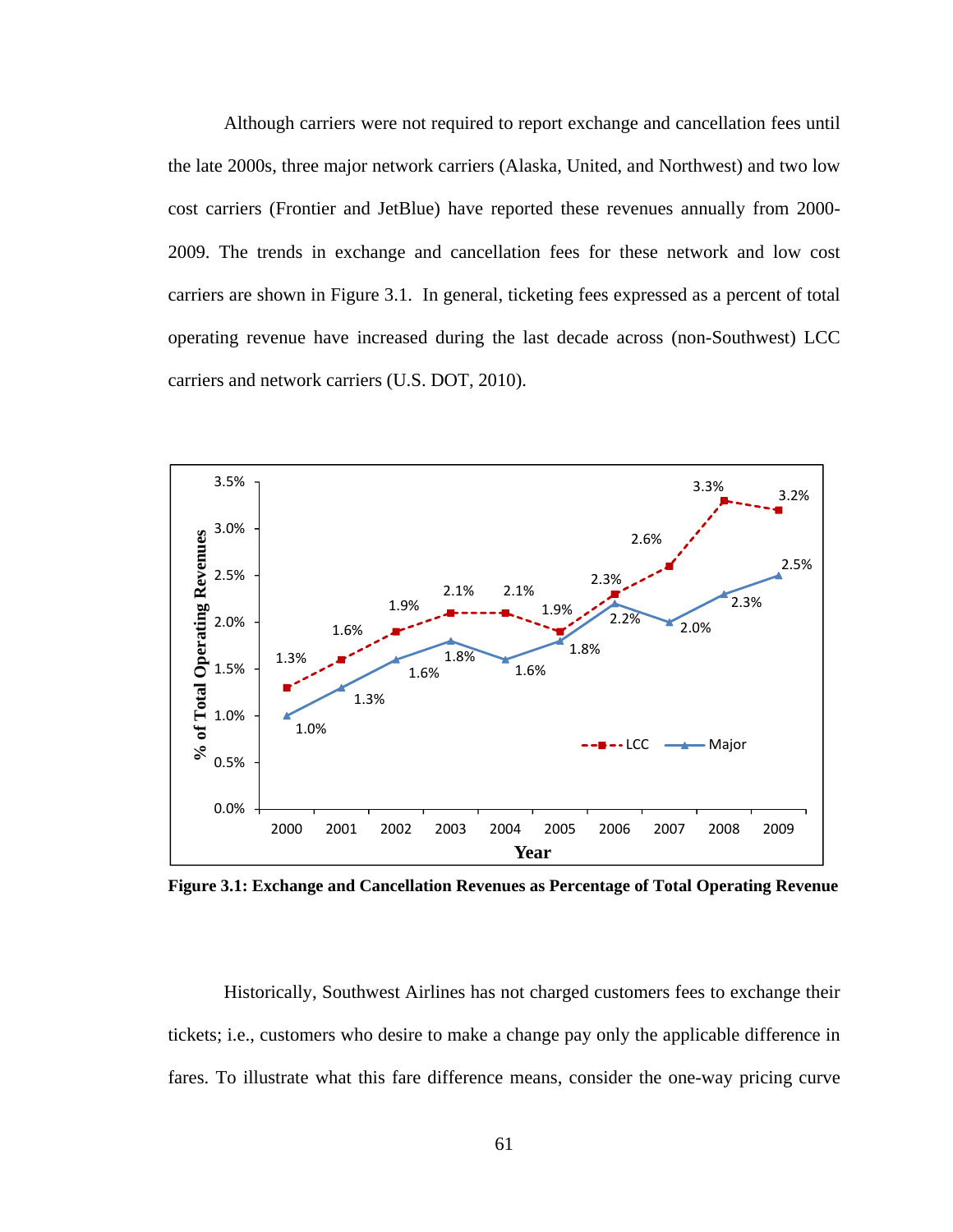for Southwest shown in Figure 3.2 (the fares shown represent the lowest one-way fares Southwest offered for flights departing on Monday, November 19, 2007, from Las Vegas to Los Angeles). For ease of interpretation, assume this price curve applies to all flights and departure dates Southwest offers from Las Vegas to Los Angeles. Next, assume a customer purchases a departing flight 21 days in advance of flight departure (for \$54), but the day the flight departs becomes ill and cannot travel. The customer rebooks the outbound flight for the next day, but is now purchasing a ticket one day in advance of departure when the prevailing fare is \$104. The customer does not pay a "fee" to exchange the ticket for the different departure date but must pay the difference between the 21-day advance purchase fare and the one-day advance purchase fare  $(\$104-\$54 =$ \$50). Thus, although Southwest does not charge a fee for the ability to change a ticket (as many U.S. carriers do for their low-yield coach tickets), Southwest is likely to gain additional revenues when passengers need to change their tickets near the flight departure. However, U.S. carriers do not explicitly report the additional revenue generated due to these "fare differences" to the U.S. DOT, making it impossible to compare how this source of ticketing revenue differs across carriers.

The discussion of ticketing exchange and cancellation fees is an example of how U.S. carriers have looked to increase ancillary revenues through increasing established fees. Further, given Southwest has historically not charged fees for customers to exchange tickets, we would not expect Southwest to introduce these fees in the near-term future.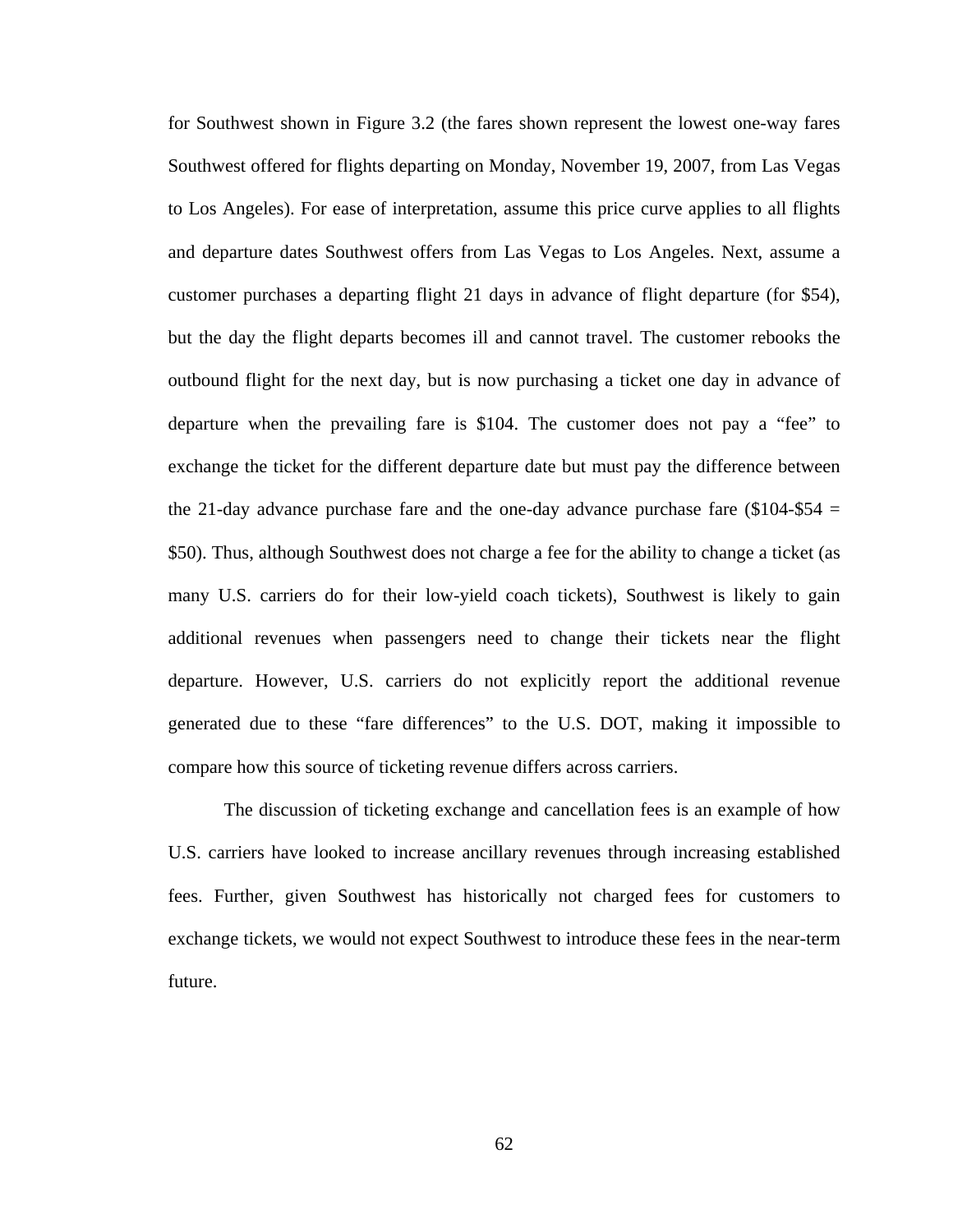

**Figure 3.2: Southwest's One-Way Pricing from Las Vegas to Los Angeles**

## **3.5.2. Baggage Fees**

Whereas ticketing exchange and refund fees represent a more established source of ancillary revenues, in the past 24 to 36 months many new ancillary fees were also implemented. One of the largest sources of revenue was derived from the implementation of checked-baggage fees.

 Although the majority of U.S. airlines implemented fees for the first checked bag in 2008, two major low cost airlines – Southwest and JetBlue – elected not to charge fees. Specifically, as of June, 2010, Southwest did not charge for the first two checked bags of standard size and weight, and JetBlue did not charge for the first checked bag of standard size and weight.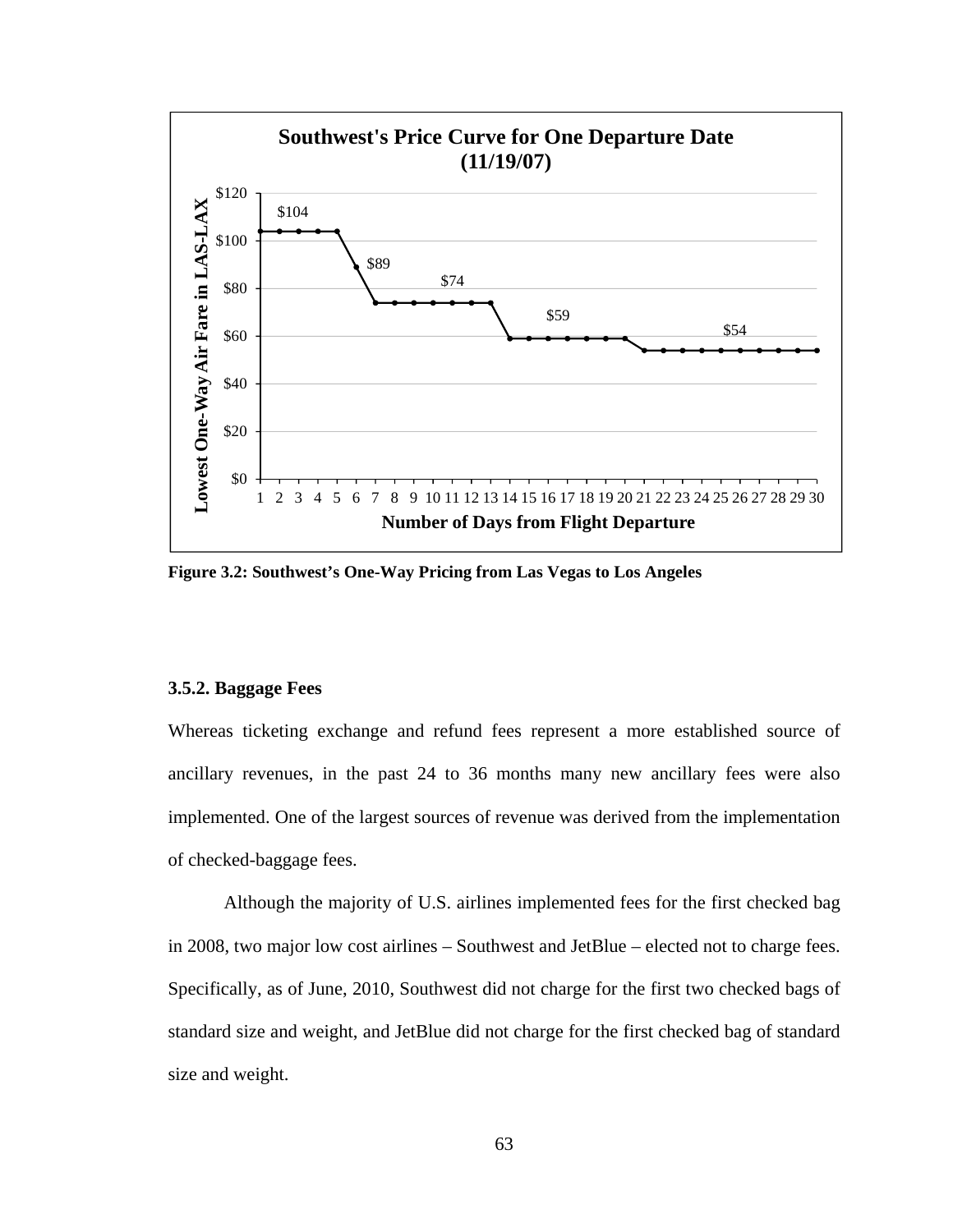Expressed as a percentage of operating income, baggage fees for overweight, oversized, and/or extra bags remained relatively constant on Southwest, modestly increasing from 0.21 percent to 0.26 percent from 2007 to 2009. However, among all U.S. passenger airlines, baggage fees more than quadrupled, from 0.55 percent to 2.4 percent of operating income, over this same time period. The reliance on baggage fees as a source of revenue is particularly striking among the low cost carriers (excluding Southwest and JetBlue). For example, in 2009, baggage fees represented an equivalent of between 5.0 percent - 6.7 percent of the operating revenues for AirTran, Frontier, Spirit, and Sun Country. In contrast, among the major U.S. airlines (Alaska, American, Continental, Delta, Northwest, and United), baggage fees grew from a baseline of 0.3-0.6 percent of operating revenue in 2007 to 1.6-2.4 percent in 2009. JetBlue, which implemented a one-free bag checked policy, falls more in line with the growth seen among the major carriers, showing a growth from 0.5 percent of operating revenue in 2007 to 2.0 percent in 2009. US Airways also experienced faster-than-usual growth compared to the major airlines, growing from 0.3 percent of operating revenue in 2007 to 4.0 percent in 2009 (U.S. DOT, 2010).

 Although it is relatively easy to quantify revenue gained by those carriers who introduced baggage fees, it is not easy to quantify revenue and market share shifts due to the customers' decision to travel on Southwest and/or JetBlue, which did not implement fees for the first checked bag. Southwest Airlines noted that in 2009, that "we launched an aggressive television advertising campaign to affirm that Bags Fly Free only on Southwest [and] experienced a domestic market share shift worth close to a billion dollars" (Southwest, 2009c). It is difficult – if not impossible – to verify Southwest's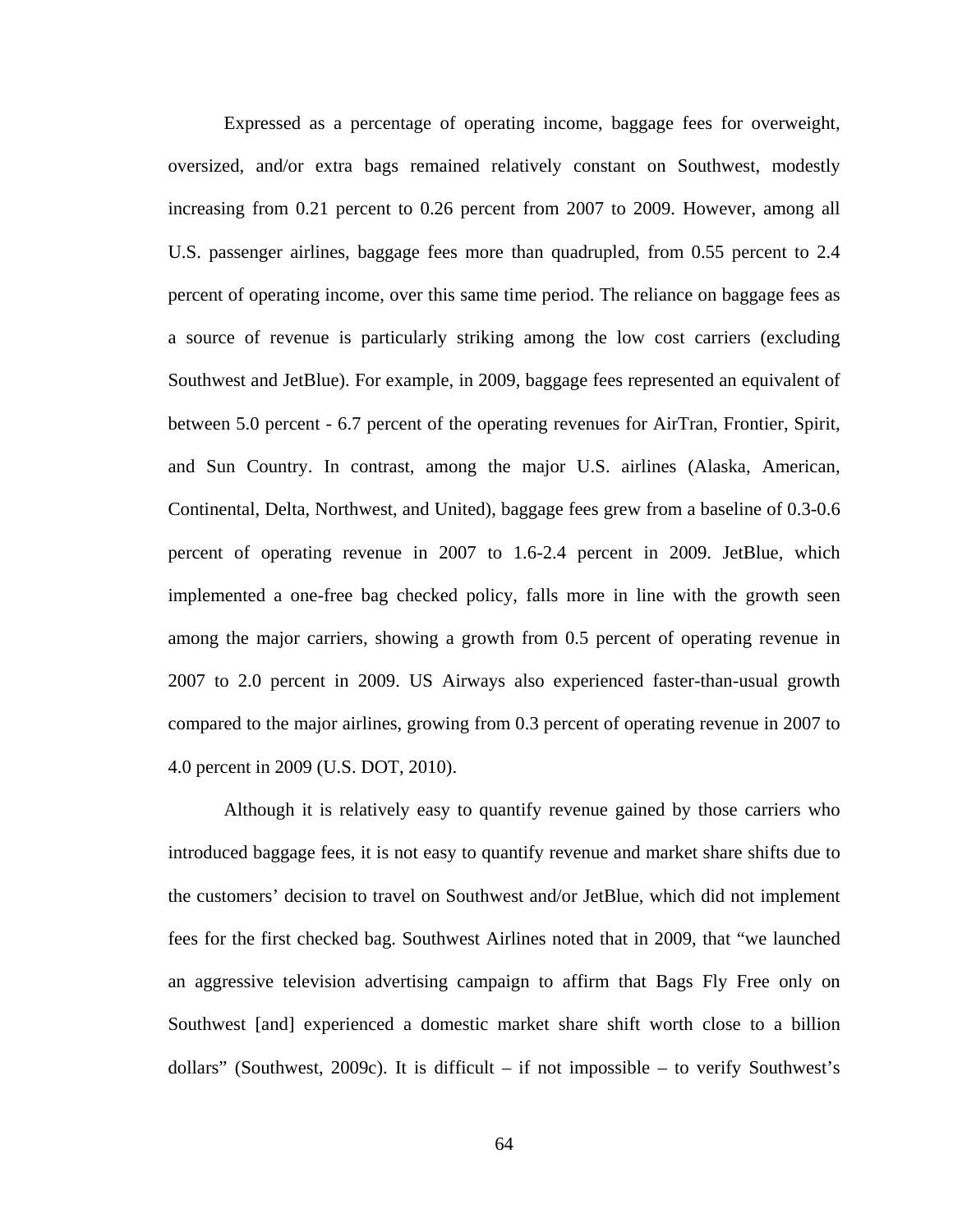analysis from independent data sources. However, if we believe Southwest Airlines' analysis, then debundling baggage fees from the price of the ticket may have created value for the industry as a whole. That is, unlike many other product implementations, such as "wifi" service where one carrier may see a short-lived first-mover market share advantage before all other carriers match service, the way in which carriers implemented baggage fees reflect a unique market segmentation. Whereas Southwest Airlines reported that it may have shifted an equivalent of \$1 billion in passenger revenues from the other carriers in 2009, other U.S. carriers collectively generated \$2 billion in incremental baggage revenues (U.S. DOT, 2010); i.e., a net benefit of approximately \$1 billion appears to have been generated through baggage fees for the U.S. airline industry as a whole. Even if Southwest's analysis is overstated, what is clear is that it has not been willing to charge customers fees for services that at one time were offered for free or bundled in the ticket price. In the case of baggage fees, Southwest would likely be able to generate additional short-term revenues in excess of \$1 billion a year by matching other carriers' baggage fee policies. However, it does not appear willing to implement a baggage fee due to longer-term revenue impacts associated with losing repeat customers to other airlines and/or of losing its unique brand identity.

 There is another point that is particularly interesting in the context of baggage fees, namely how quickly these fees were rolled out – and how quickly they were increased and matched by competitors as airlines began to recognize their potential for revenue generation. Table 3.5 shows one-way checked baggage and pet fees for several major U.S. carriers as of June 1, 2010, and Table 3.6 shows changes that occurred from 2008 to 2009 across these carriers. A quick scan of Table 3.5 shows that major network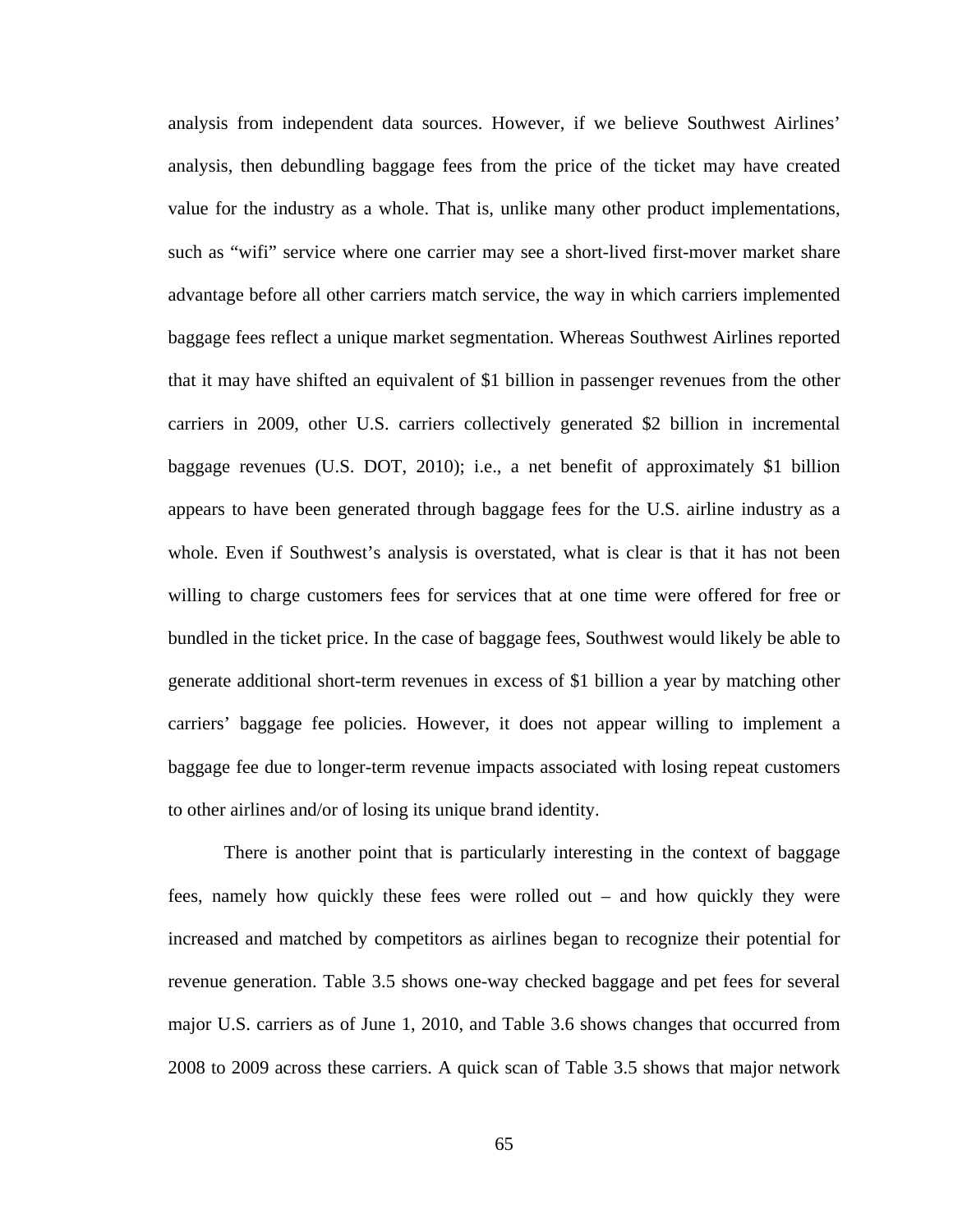carriers (Delta, American, United, Continental, US Airways) have aligned their first and second checked baggage fees; whereas there is variability among the low cost carriers (in terms of how they position themselves in the market; that is most likely to compete against the generous baggage policies of JetBlue and Southwest). What is most interesting in Table 3.6 (and can be seen throughout other implementations of ancillary fees) is that due to the speed in which these fees were rolled out to the market, it appears that technology and/or human resource constraints were encountered and limited premarket testing was conducted. For example, in the case of checked baggage fees, it appears that Continental initially charged for checked-bags when customers checked in online, but not at the airport; note the \$0 fare for airport check-in in Table 3.6 (Continental, 2010b).

| Table 5.5. One-11 ay Cheeked Daggage and I et Pees as 01 June 1, 2010 |            |                 |                 |                                   |                    |              |             |
|-----------------------------------------------------------------------|------------|-----------------|-----------------|-----------------------------------|--------------------|--------------|-------------|
| Checked bag                                                           | 1 st       | 2 <sup>nd</sup> | $3^{\text{rd}}$ | $4^{\text{th}}$ - $5^{\text{th}}$ | $6^{th} - 10^{th}$ | On-board Pet | Checked Pet |
| <b>Network Carriers</b>                                               |            |                 |                 |                                   |                    |              |             |
| Delta                                                                 | \$25(\$23) | \$35(\$32)      | \$125           | \$200                             | \$200              | \$125        | \$200       |
| American                                                              | \$25       | \$35            | \$100           | \$100                             | \$200              | \$100        | \$150       |
| United                                                                | \$25(\$23) | \$35(\$32)      | \$100           | \$100                             | \$200              | \$150        | \$250       |
| Continental                                                           | \$25(\$23) | \$35(\$32)      | \$100           | \$100                             | \$100              | \$125        | $$149+$     |
| <b>US Airways</b>                                                     | \$25(\$23) | \$35(\$32)      | \$100           | \$100                             | \$100              | \$100        | N/A         |
| Alaska                                                                | \$15       | \$25            | \$50            | \$100                             | \$100              | \$100        | \$100       |
| <b>Low Cost Carriers</b>                                              |            |                 |                 |                                   |                    |              |             |
| Southwest <sup>a</sup>                                                | None       | None            | \$50            | \$50                              | \$50               | \$75         | N/A         |
| AirTran                                                               | \$15       | \$25            | \$50            | \$50                              | \$50               | \$69         | N/A         |
| JetBlue                                                               | None       | \$30            | \$75            | \$75                              | \$75               | \$100        | N/A         |
| Frontier                                                              | \$20       | \$30            | \$50            | \$50                              | \$50               | \$75         | \$150       |
| Virgin America                                                        | \$25       | \$15            | \$25            | \$25                              | \$25               | \$100        | N/A         |

**Table 3.5: One-Way Checked Baggage and Pet Fees as of June 1, 2010** 

 $\overline{KEY}$ : Airport check-in fee (online check-in fee/discount, if applicable).

<sup>a</sup> Baggage fees of \$110 apply for  $11^{th}$ + bag.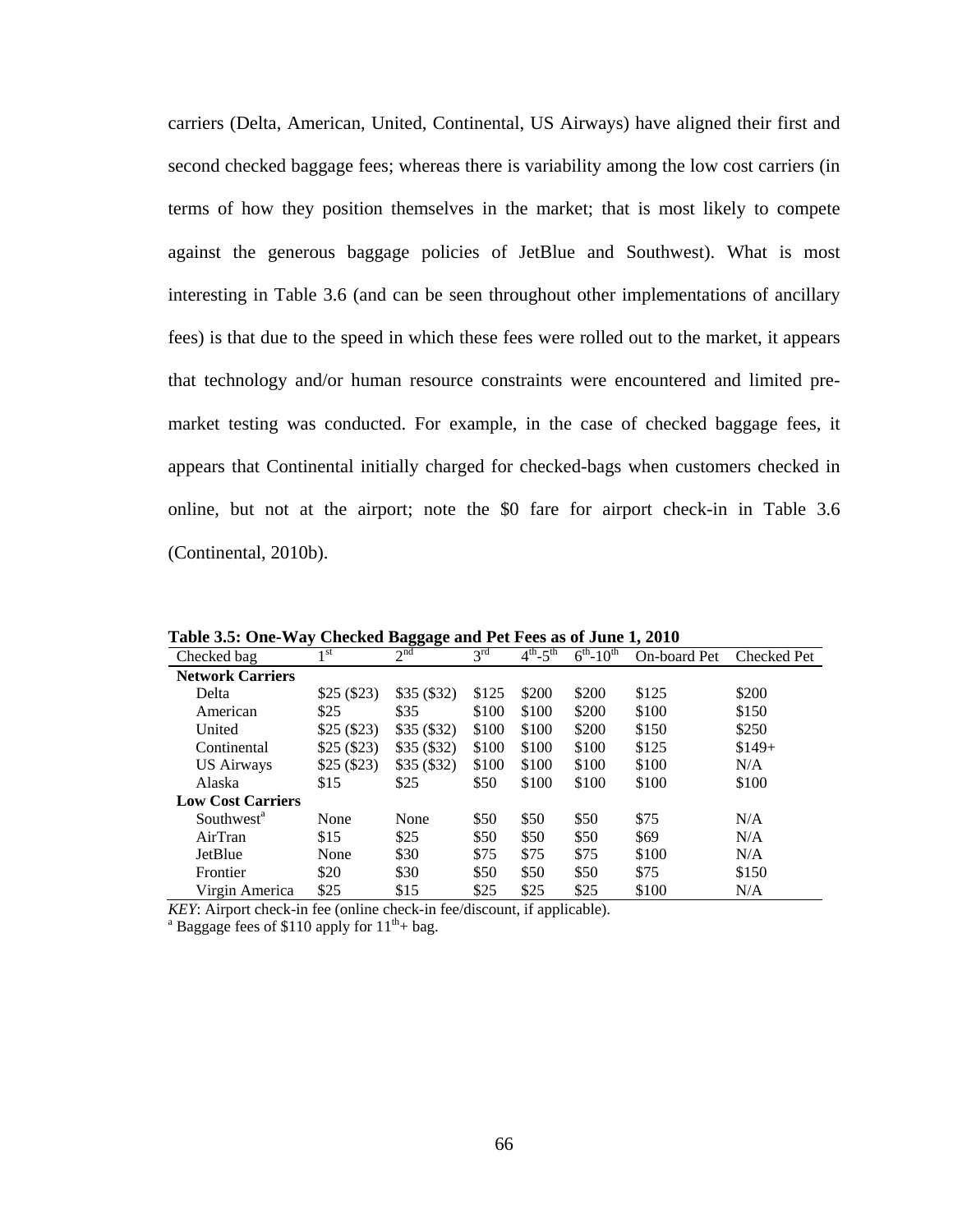|                   | Time Period                                            | $1st$ bag        | $2nd$ bag    |
|-------------------|--------------------------------------------------------|------------------|--------------|
| Delta             | Ticketed after $1/5/10$ for travel on/after $1/12/10$  | \$25(\$23)       | \$35(\$32)   |
|                   | Ticketed 7/15/10-1/4/10                                | \$20(\$15)       | \$30(\$25)   |
|                   | Travel after $12/5/08$ (to ticketing $7/14/10$ )       | \$15             | \$25         |
|                   | Ticketing prior to 11/5/08 for travel on/after 12/5/08 | \$0              | \$50         |
| American          | Ticketed after 2/1/10                                  | \$25             | \$35         |
|                   | Ticketed 8/14/09-1/31/10                               | \$20             | \$30         |
|                   | Ticketed before 8/14/09                                | \$15             | \$25         |
| Continental       | Ticketed after 1/9/10                                  | \$25(\$23)       | \$35(\$32)   |
|                   | Ticketed $10/2/09 - 1/8/10$                            | \$10(\$18)       | \$25(\$23)   |
|                   | Ticketed $7/21/09 - 10/1/09$                           | $$0 \quad ($15)$ | (S25)<br>\$0 |
| <b>US Airways</b> | Ticketed after 1/18/10                                 | \$25(\$23)       | \$35(\$32)   |
|                   | Ticketed $8/26/09 - 1/17/10$                           | \$25(\$20)       | \$35(\$30)   |
|                   | Ticketed before 8/26/09                                | \$20(\$15)       | \$30(\$25)   |
| Virgin America    | Ticketed after $2/12/10$ for travel on/after $3/1/10$  | \$25             | \$25         |
|                   | Ticketed 8/21/09-2/11/10                               | \$20             | \$20         |
|                   | Ticketed prior to 8/20/09                              | \$15             | \$15         |

**Table 3.6: Representative Changes to Checked Baggage Fees** 

*KEY*: Airport check-in fee (online check-in fee/discount, if applicable).

# **3.5.3. Seat Fees**

Although the implementation of baggage fees and associated alignment of fees across carriers was relatively simple, the same is not true for seat reservation fees. Table 3.7 summarizes U.S. carriers' seat fees and characteristics associated with seats that are sold to a broad customer base and/or set aside for premium customers. All low cost carriers and the majority of network carriers have some form of seat pricing, although it is interesting to examine how airlines distinguish among coach seats and create a "unique" product for which they can charge additional fees. Historically, seats with extra leg room were used to create a unique coach product that was offered to customers for a premium price. However, as of June 2010, only one network carrier (United) offered extra legroom in coach, and only three low cost carriers (JetBlue, Frontier, and Virgin America) differentiated coach products using available leg room. However, all low cost carriers charged seat fees (or a variant of seat fees, in the case of Southwest) as did three of the six major network carriers. In many cases, product differentiation is accomplished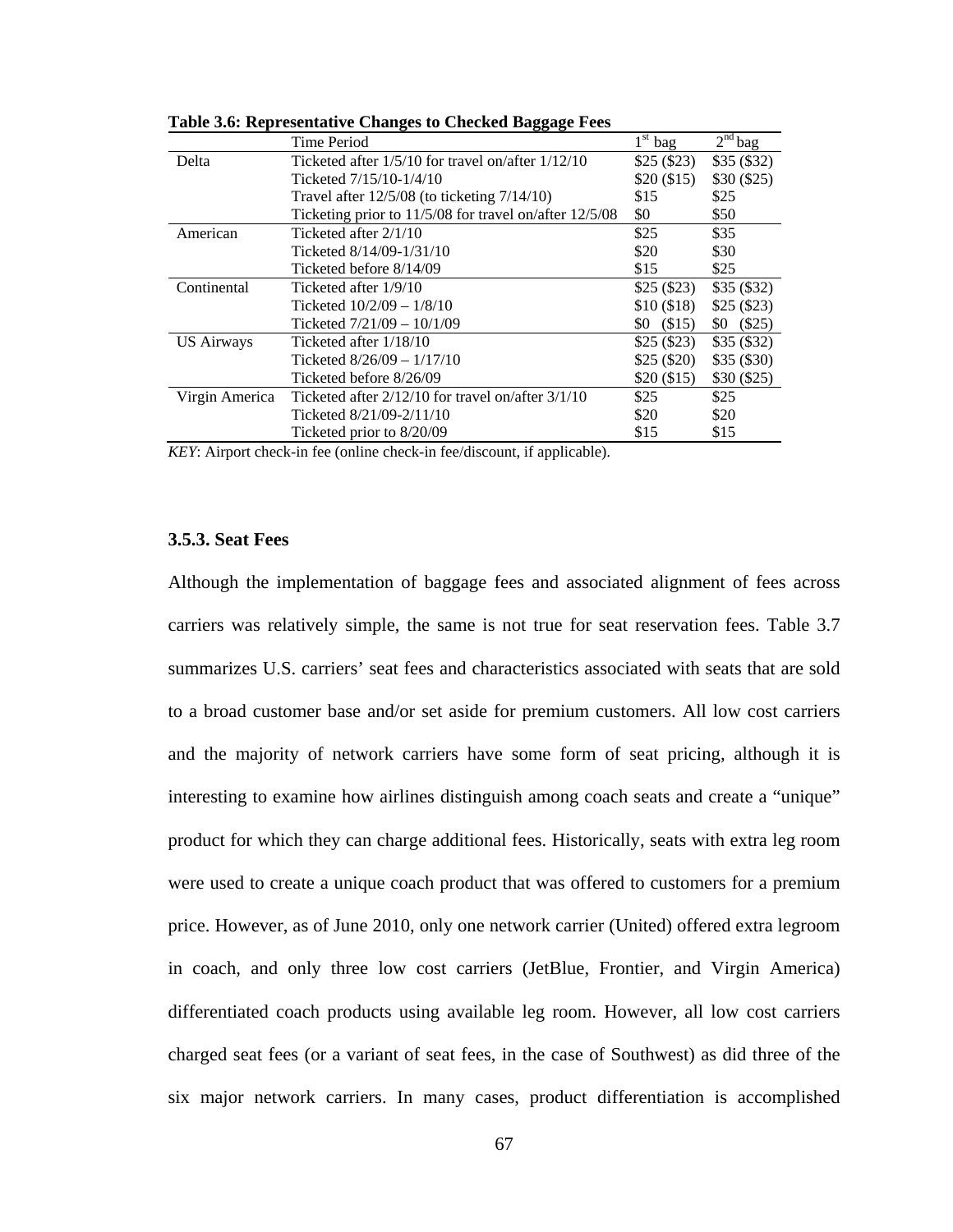through defining preferred seating areas. These areas typically include exit rows, bulkhead rows, and aisle and window seats near the front of the aircraft. These preferred seating areas often have early boarding privileges. Ironically, by imposing checkedbaggage fees, airlines were able to create a more valuable coach product linked to boarding zones, i.e., those customers who board the aircraft earlier have better access to overhead space for securing their carry-on luggage.

|                          | Seat                     | Extra          | Seats for            | Preferred  | Preferred seat<br>Access <sup>c</sup> |
|--------------------------|--------------------------|----------------|----------------------|------------|---------------------------------------|
|                          | pricing                  | legroom        | sale                 | seats      |                                       |
| <b>Network Carriers</b>  |                          |                |                      |            |                                       |
| Delta                    | No <sup>a</sup>          | N <sub>0</sub> | N <sub>0</sub>       | <b>Yes</b> | Elites                                |
| American                 | N <sub>o</sub>           | N <sub>0</sub> | N <sub>0</sub>       | Yes        | Elites                                |
|                          |                          |                |                      |            | Y, B, Fares                           |
| United                   | Yes (\$9-\$49)           | Yes            | Yes                  | Yes        | Elites                                |
|                          |                          |                |                      |            | All others at check-in $(\$)$         |
| Continental              | Yes (varies)             | N <sub>o</sub> | Yes                  | Yes        | Elites                                |
|                          |                          |                |                      |            | All at check-in $(\$)$                |
| <b>US Airways</b>        | Yes $(\$5 - \$15)$       | No             | Yes                  | Yes        | General frequent flyers               |
|                          |                          |                |                      |            | All at check-in $(\$)$                |
| Alaska                   | N <sub>o</sub>           | N <sub>o</sub> | N <sub>o</sub>       | Yes        | Elites                                |
| <b>Low Cost Carriers</b> |                          |                |                      |            |                                       |
| Southwest                | \$10 early check- $in^b$ | N <sub>o</sub> | $Yes^{\overline{b}}$ | N/A        | N/A                                   |
| AirTran                  | Yes $(6-$20)$            | No             | Yes                  | Yes        | All $(\$)$                            |
|                          |                          |                |                      |            |                                       |
| JetBlue                  | Yes $(\$9-\$75)$         | Yes            | Yes                  | Yes        | All $(S)$                             |
| Frontier                 | Yes $(\$15 - \$25)$      | <b>Yes</b>     | Yes                  | <b>Yes</b> | Elites                                |
|                          |                          |                |                      |            | Higher yield coach fares (\$)         |
|                          |                          |                |                      |            | All others at check-in (\$)           |
| Virgin Am                | Yes (\$35-\$110)         | Yes            | Yes                  | Yes        | All $(S)$                             |

**Table 3.7: Overview of Seat Reservation Fees and Access to Preferred Seating**

Virgin Am Yes (\$35-\$110) Yes Yes Yes All (\$)<br>
<sup>a</sup> Delta implemented seat pricing in 10/08 as part of the Northwest-Delta merger, but discontinued the practice shortly thereafter.

b Southwest charges \$10 for early check-in (up to 36 hours in advance of flight) which has a high probability of boarding with first group.

 $c^{\tilde{c}}(\hat{s})$  indicates that a seat reservation/seat selection fee applies; if missing then exemption applies for that group/fare.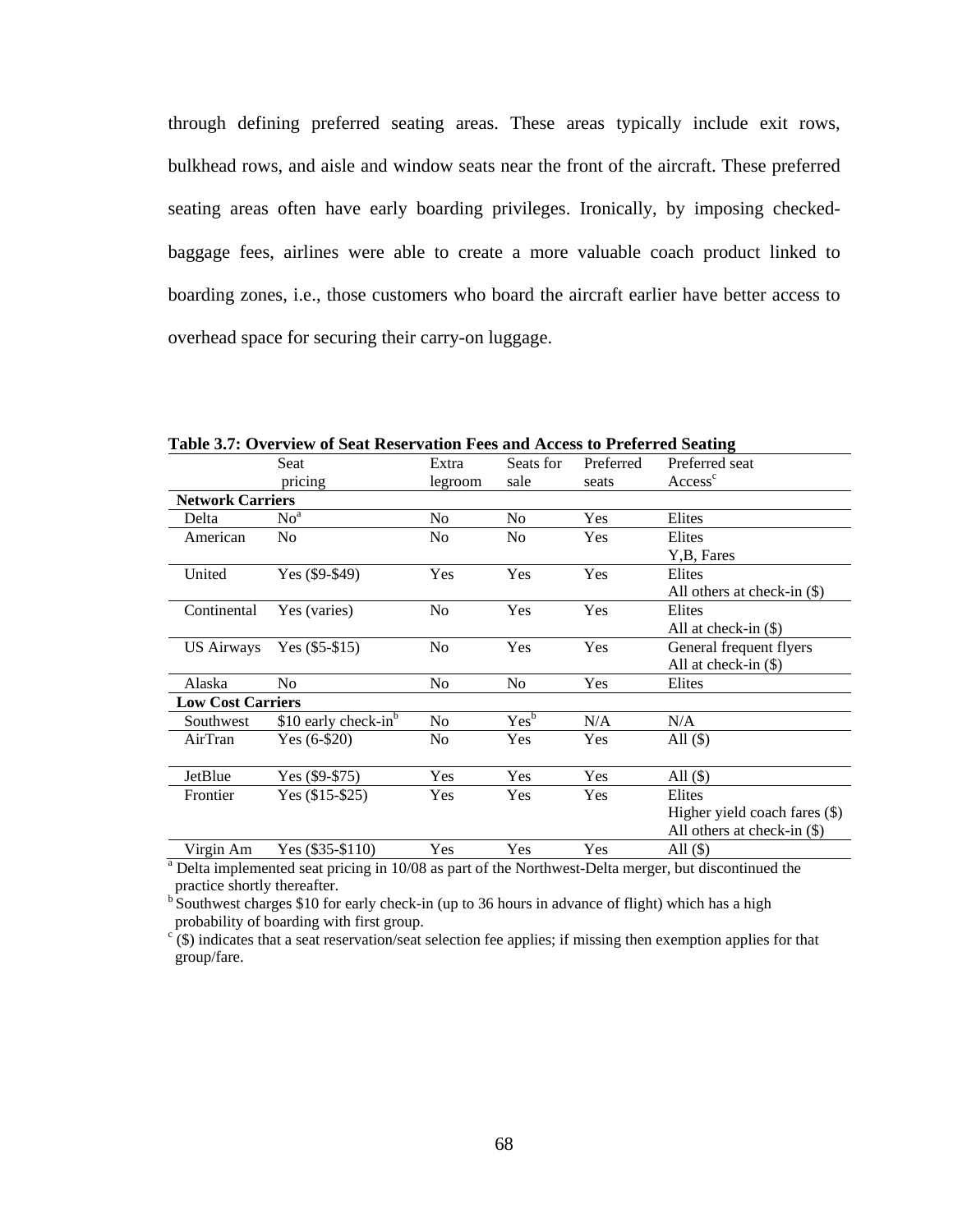Unlike baggage fees, there is more variability across carriers' implementation of seat fees. Although all network and low cost carriers have preferred seating areas, they differ in which customers they make these seats available to, and which customers they charge to access these seats. For network carriers serving a large loyal elite customer base, such as Delta and American, it may not be advantageous to charge for these preferred seats. In addition, unlike low cost carriers that typically have one or two fleet types, network carriers typically have many fleet types. As a result, many network carriers have developed demand-driven dispatch policies to swap aircraft close to departure in order to better match unexpected fluctuations in demand. Implementation of seat pricing policies in which the number of seats for sale differs across aircraft may reduce network carriers' flexibility in reassigning customers to different seats as part of demand-driven dispatch policies.

 Seat fees, reflected in the "seats for sale" column of Table 3.7, are often dependent on the purchased fare and/or the customer's status in the carrier's frequent flyer program. For some airlines, the seats for sale do not represent physical differences from other seats in coach (namely extra leg room) but rather are tied to boarding privileges or the ability to reserve a seat prior to check-in. For example, AirTran charges a \$6 seat reservation fee for any "non-preferred" seat that customers purchase in a discount fare class; "preferred" exit and seats in the front of coach are sold for \$13-\$20, and no differentiation is made for fare class or membership status. Three of the remaining low cost carriers in the table – Southwest, JetBlue, and Virgin America – charge for preferred seating (or the equivalent preferred boarding in the case of Southwest); only Southwest differentiates based on membership status (elite members receive preferred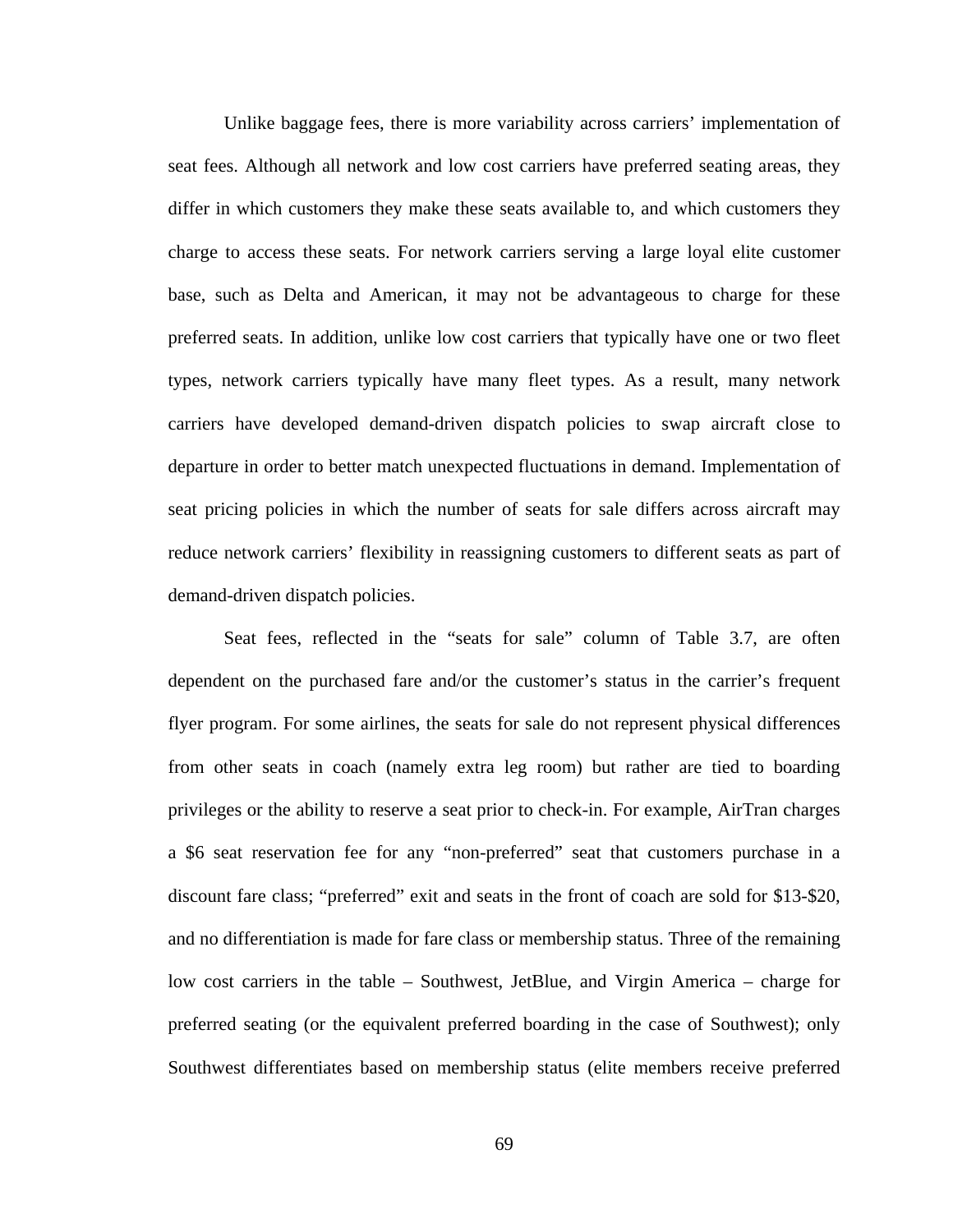boarding privileges). The remaining carrier in the table, Frontier, has a distinct preferred seating plan compared to the other low cost carriers. Unlike AirTran, it does not allow advance seat reservations for a fee at the time of booking on economy fares; that is, these customers have no option but to wait until check-in for their seat assignments. Similar to JetBlue and Virgin America, Frontier does sell preferred seats, but it differentiates by fare, status, and time of booking: elites receive these seats free of charge, customers purchasing higher-yield coach fares may purchase these seats at the time of booking, and all other customers may purchase these seats at check-in. Among the network carriers, more variability in seat fees can be observed. Delta, American, and Alaska Airlines do not charge seat fees but do provide preferred seating access to elite members and/or premium coach fare customers at no charge. In contrast, United, Continental, and US Airways charge seat fees and differentiate these fees by fare class, customer status, and/or time until departure.

### **3.6. Discussion of Policy and Customer Service Implications**

New ancillary fees may result in a decrease in customer satisfaction. Although no surveys are available that measure customer responses to these new fees, it would not be surprising to find that customer satisfaction levels have dropped since these new fees were introduced – particularly those fees related to baggage fees and seat reservation fees that represent add-on charges to customers that used to be "free" or bundled in the base fare. The fact that the U.S. DOT has issued a *Proposed Ruling* discussing these fees is a clear indication that their long-term adoption may be influenced by customer backlash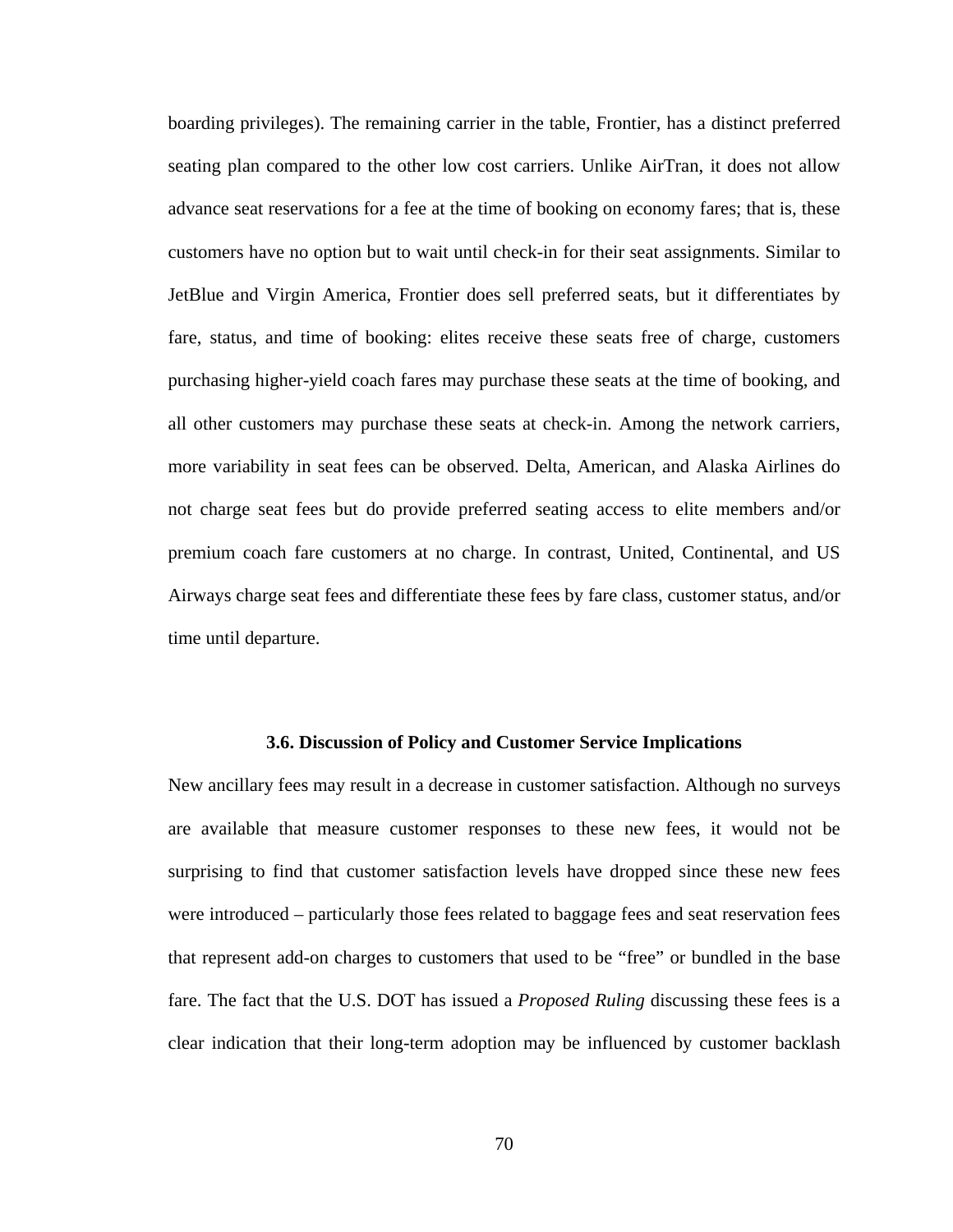and possible regulatory intervention. This section reviews three main policy and customer service implications associated with the debundling phenomena.

### **3.6.1. Enhancing Customer Protections**

The comparison of baggage and seat reservation fees in Section 4 illustrates the complexity of pricing that is emerging in the market, and underscores the fact that the choices facing air travelers today are much different than the choices they faced 30 years ago after deregulation. Looking ahead, the U.S. federal government may also play a large role in shaping the future of the airline industry, particularly as it relates to the distribution and presentation of "choices" to consumers. Specifically, on June 8, 2010, the U.S. DOT issued a *Notice of Proposed Rulemaking* on enhancing airline passenger protections; one of these proposed rules would require carriers to notify consumers of optional fees related to air transportation and of increased baggage fees (Federal Register, 2010). Specifically, the U.S. DOT states:

We also seek comment on the costs and benefits of requiring that two prices be provided in certain airfare advertising – the full fare, including all mandatory charges, as well as that full fare plus the cost of baggage charges that traditionally have been included in the price of the ticket, if these prices differ. … Should the Department require carriers to include in the second price all services that traditionally have been included in the price of the ticket such as obtaining seat assignments in advance? … In the alternative, the Department is considering requiring sellers of air transportation to display on their Web sites information regarding a full price including optional fees selected by the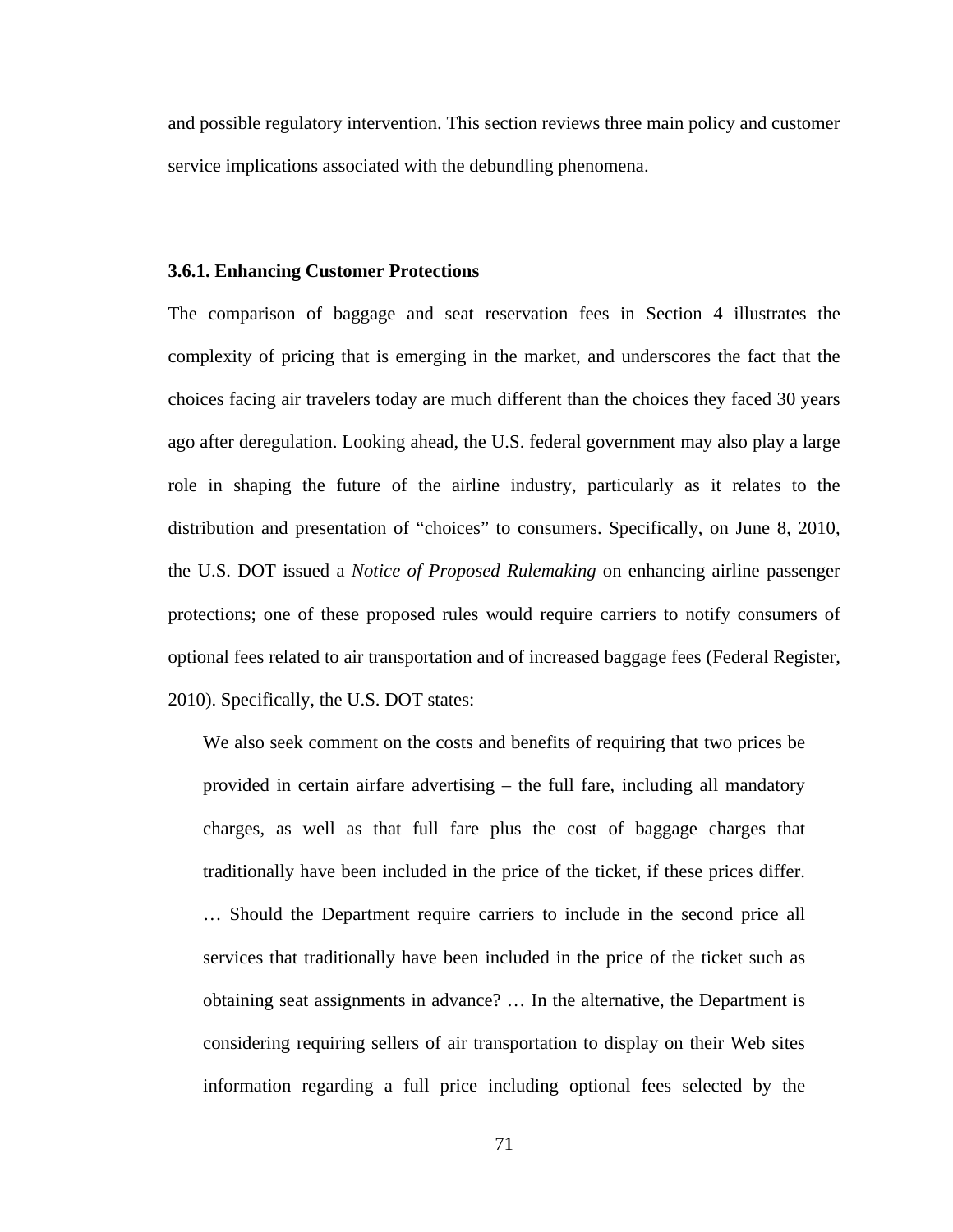passenger when a prospective passenger conducts a query for a particular itinerary. In other words, passengers would be able to conduct queries for their specific needs (e.g., airfare and two checked bags, airfare, one checked bag and extra leg room). … Proposed section 399.85(c) would require carriers that have a Web site accessible to the general public to disclose all fees for optional service to consumers through a prominent link on their homepage that leads directly to a listing of those fees. Optional services include but are not limited to the cost of a carry-on bag, checking baggage, advance seat assignments, inflight food and beverage service, in-flight entertainment, blankets, pillows, or other comfort items, and fees for seat upgrades.

 What is most interesting about the *Proposed Ruling* is the focus on regulating how information is displayed to consumers, and even how consumers should be able to interact with the website. Given that ancillary fees paid by a consumer are often tied to different fares and/or frequent flyer status, providing a customized search option will be challenging for airlines to implement as suggested in the *Proposed Ruling*. One implementation model that may be viable is that used by United in the context of its preferred Economy Plus seating. The ability to reserve an Economy Plus seat on United can only be done online if customers first log in to the website using their frequent flyer account. Through logging on, United is basically able to tailor seat selections to each customer. However, United also indirectly benefits from encouraging customers to log in at the beginning of the search process (versus when a ticket is ultimately purchased) in the sense that it can unobtrusively observe the sequence of screens across a single or multiple website session. As shown by many authors (e.g., see Hoffman and Novak,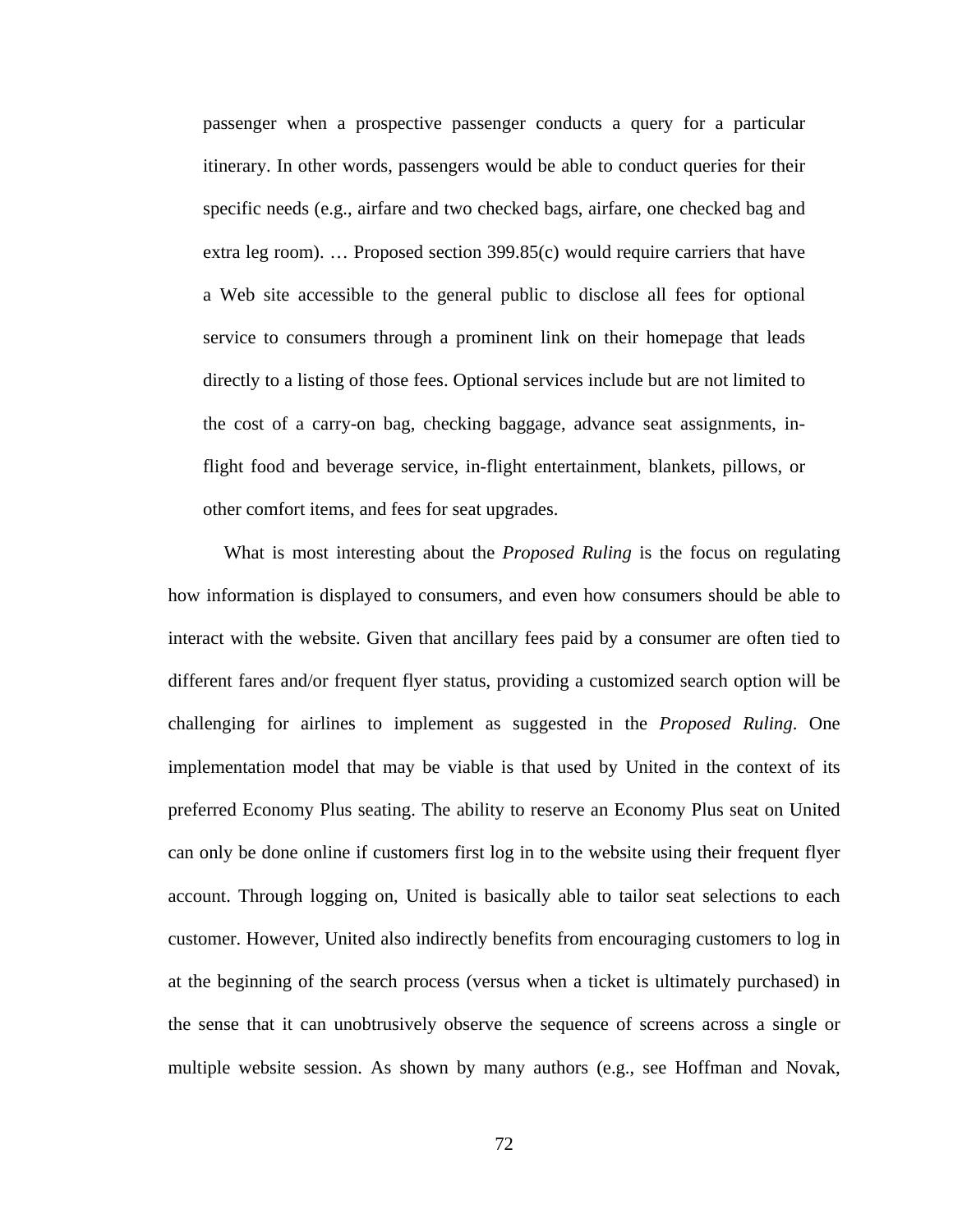<span id="page-85-0"></span>1996; Moe and Fader, 2004; Montgomery et al., 2004; Lee et al., 2010), this can provide valuable marketing information. Thus, the *Proposed Ruling* and expressed desire by the DOT to dictate how customers can search for information needs to be viewed in a broader context, one that examines the potential benefits and disadvantages associated with: (1) customizing information to each individual; while, (2) providing new opportunities for carriers to customize marketing information. The ability to track individuals during their online search process may also raise new privacy concerns that need to be addressed.

 From a research perspective, the impact of menu display and search options on customer choice is not a well understood area. It is an area that major carriers are just now beginning to investigate – particularly the trade-off between making low fares "transparent" for price-sensitive customers to stimulate demand without cannibalizing revenues for time-sensitive customers<sup>[11](#page-85-0)</sup>. For example, Delta was recently testing the placement of its low fare search option, a "my dates are flexible" option on its home webpage. In one design, the "my dates are flexible" option appears prominently on its webpage; while in a second design, this option was still on the homepage, but was hidden in the sense it could be accessed only by first clicking the "more booking options" tab. In late 2009, Continental Airlines completely revamped its website, making low cost fare comparisons from the home page and default returns less obvious. Continental has

 $11$  See Brunger (2010) for a discussion that challenges one of the commonly-held beliefs in the industry related to internet transparency and revenues. Brunger offers that increase fare transparency has not decreased revenue.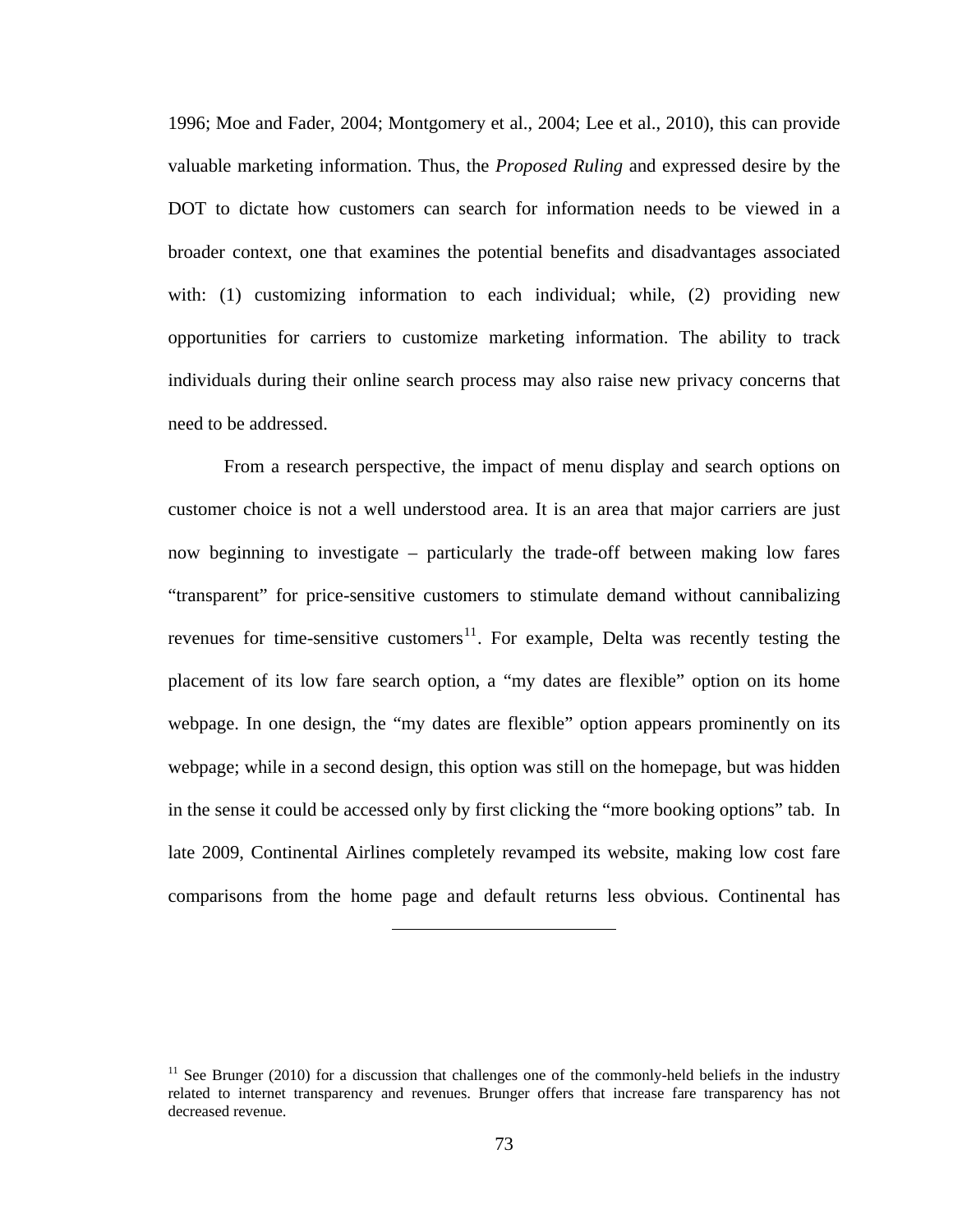recently implemented an advanced low fare search option, which is unique from other search engines in that it is customized to Continental's round-trip pricing philosophy (which imposes minimum stay requirements on fares for certain days of the week); but this feature is not prominently displayed on its home page and can only be accessed by performing an "advanced search option" query and clicking on the "my dates are flexible" option. This example further highlights the dynamic nature of the U.S. airline market, and the many open research questions that remain to be investigated in this area. It also brings to light another issue: the need to understand how seemingly isolated changes (such as website displays) may cause unintended consequences for other decision support systems (in this case, revenue management and demand predictions).

## **3.6.2. Airport and Airway Trust Fund**

The debundling trend also has potential implications for government revenue sources, most notably the Airport and Airway Trust Fund (AATF). The tax structure associated with the AATF has undergone several major changes since deregulation. Karlsson (2006) provides a historical review of these changes. Today, the current aviation excise tax structure is based on the Taxpayer Relief Act of 1997, Public Law 105-35. The three largest components of the AATF are a domestic passenger ticket tax (7.5 percent of the ticket price), a domestic flight segment tax (set at \$3.70 for 2010), and an international arrival and departure tax (set at \$16.10 for 2010). According to a Federal Aviation Administration (FAA) presentation, in FY 2004, 51.5 percent of the excise taxes were levied through the passenger tax, 18.2 percent from the passenger segment tax, and 16.1 percent from the international passenger tax. The remaining excise taxes were collected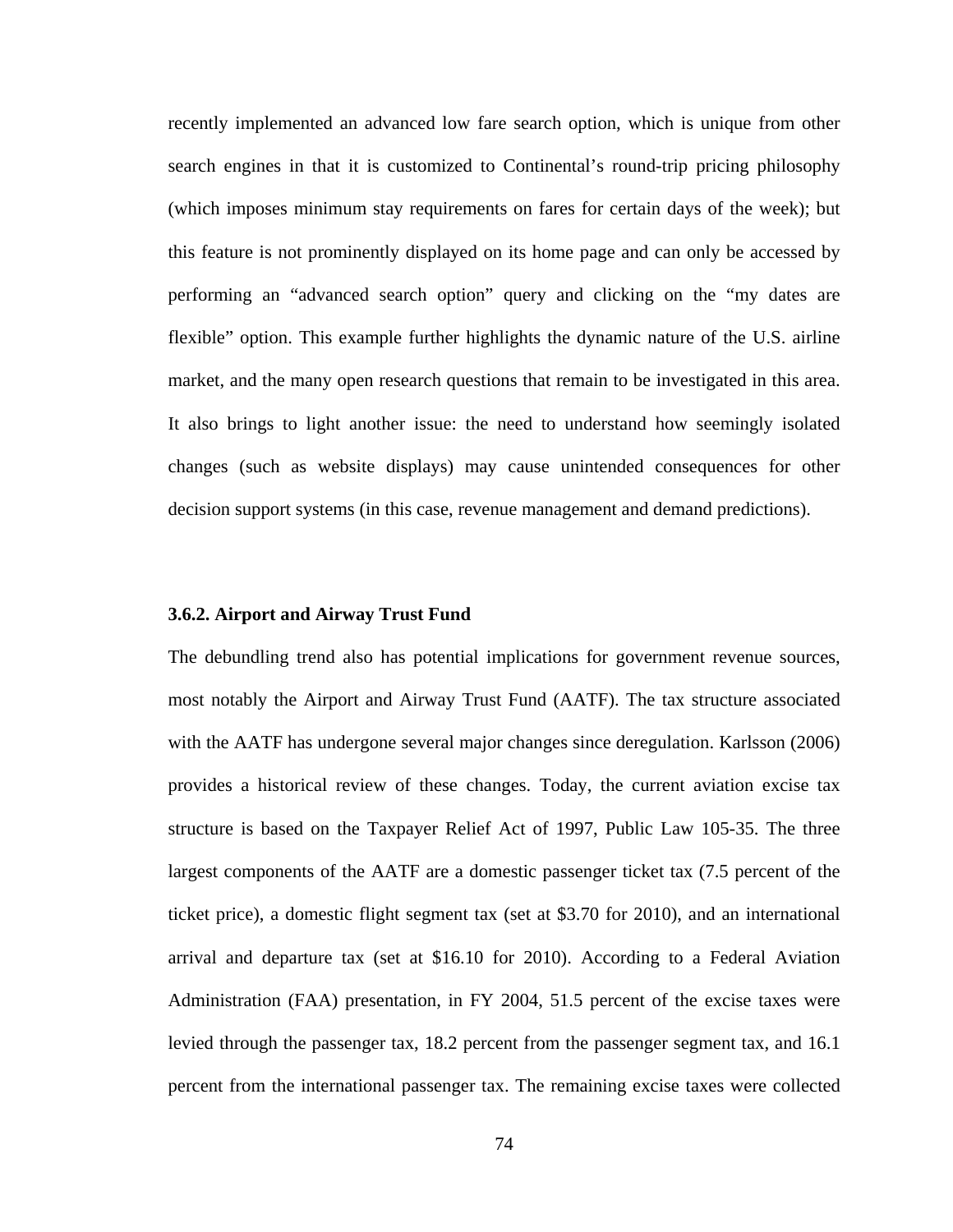from other passenger and fuel taxes (Federal Aviation Administration, 2005; Federal Aviation Administration, 2010a). These percentages have remained relatively constant across the years, i.e., the total receipts for the AATF from these three excise taxes has ranged from 72 percent in 1999 to 69 percent in 2006 (Federal Aviation Administration, 2010b). It is interesting to note that these funds have remained relatively constant despite the underlying structural changes in the U.S. airline market. Part of the reason is likely due to the mix of fees from domestic and international passengers, which helped the AATF protect itself against the shift towards international markets seen by network carriers.

 However, as carriers shift towards a combination of a base fare (that is subject to the 7.5 percent domestic passenger ticket tax) and add-on services (that are not subject to this tax), it is logical that the AATF will lose revenues. For example, in 2009, U.S. domestic carriers collected \$2.37 billion in reservation change fees (U.S. DOT, 2010). Assuming these fees could have been collected through the base fare, this represents a potential loss of \$177 million for the AATF. In 2009, U.S. domestic carriers collected \$2.72 billion in baggage fees, which represents an additional potential loss of \$204 million for the AATF. Finally, in the last quarter of 2009, airlines collected \$736 million in baggage fees, \$564 million in reservation change fees, and \$611 million from other ancillary fees "such as pet transportation fees and frequent flier award program fees" (Bureau of Transportation Statistics, 2010). Thus, in terms of "other" ancillary fees we estimate an additional potential loss of \$183 million for the AATF. Given the total estimated tax receipts for the AATF were \$11.282 billion (Federal Aviation Administration, 2009), the potential losses from ancillary revenue streams  $(-5.0 \text{ percent})$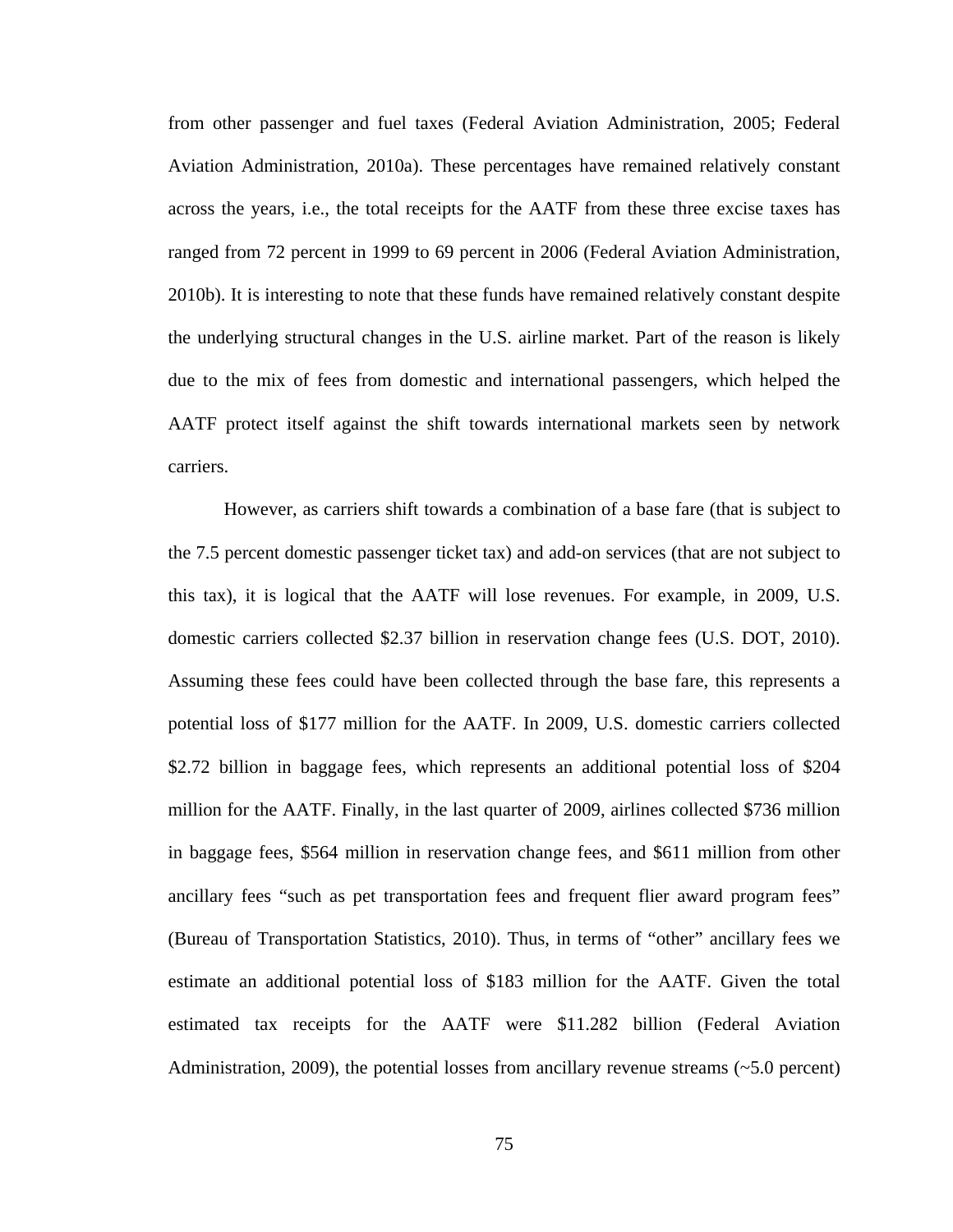are noteworthy, particularly if the trend towards debundling continues in the U.S. domestic air market. However, unlike the European Union, in which the percentage of ancillary fees on low cost carriers can exceed 20 percent of the total revenues generated (May 2010), the U.S. is in an unique position in that it has one dominant low cost carrier, Southwest Airlines, that fundamentally does not believe in charging fees. This unique market structure will likely buffer the AATF against dramatic revenue leakage due to ancillary revenue generation.

### **3.6.3. Integration across Airline Systems**

Several examples have been provided to illustrate how implementation of ancillary fees (which seeks to generate additional revenue for a carrier) may actually lead to revenue loss or unintended consequences in performance metrics in other parts of the airline business. These examples include the recent elimination of close-in-ticketing fees by Delta and United (which one may assume is due to long-term lost revenue by customers) and elimination of seat fees by Delta (which from its online blog discussion, one can infer was due to complaints from its premier customers). The discussion of customizing carriers' websites to help customers find lower fares also falls under this category, as it likely improves the number of tickets sold but decreases yield and possibly total operating revenue.

 Indeed, the implementation of ancillary fees can have many subtle unintended consequences that are difficult for carriers to quantify. As an example, consider day of departure standby fees. Many carriers charge fees to standby for other flights on the day of departure. These fees are typically categorized into confirmed standby fees and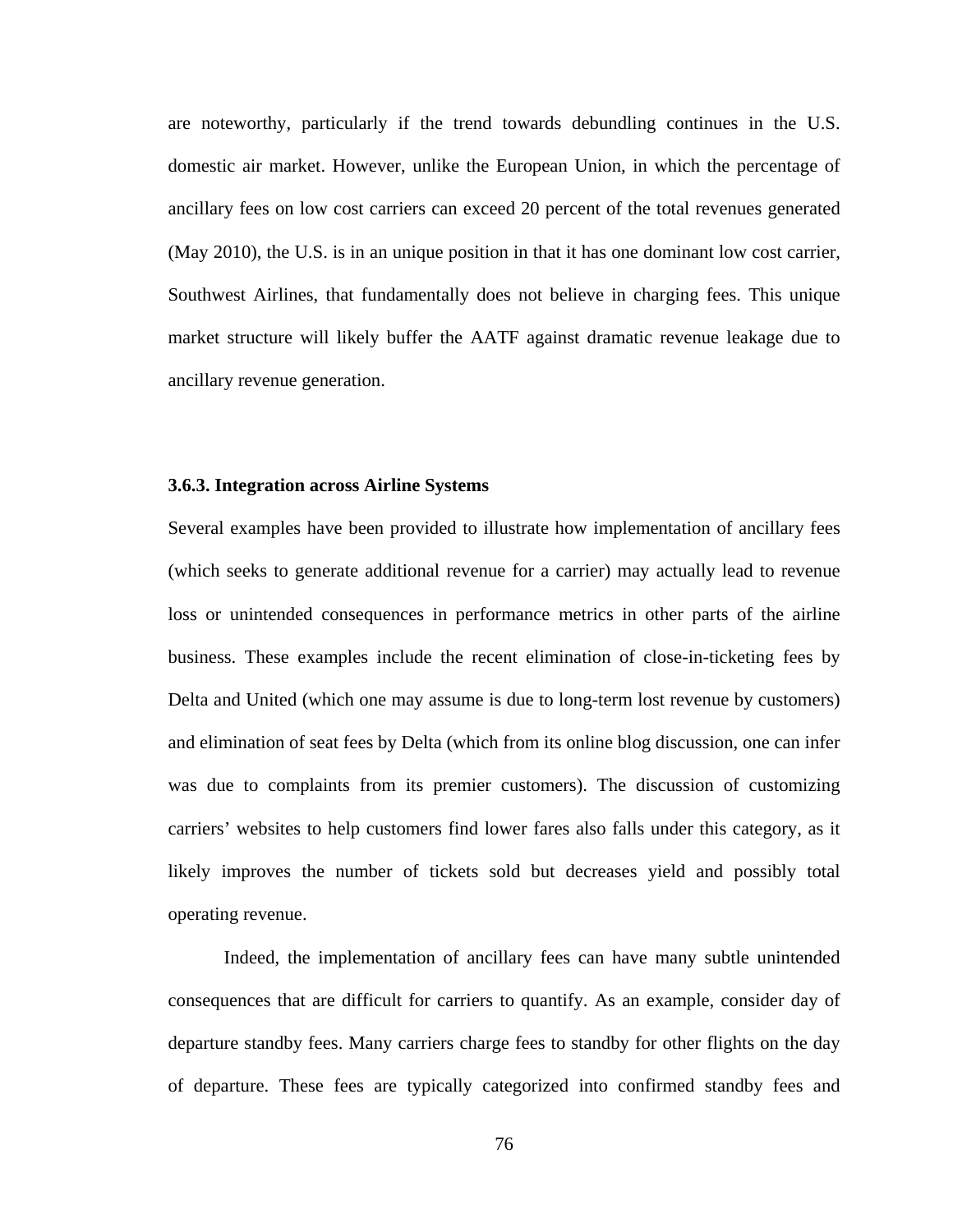unconfirmed standby fees. Confirmed standby fees apply when a gate agent can automatically rebook a passenger and confirm a seat on an alternate flight. With one exception, confirmed standby fees range from \$25-\$75 for the carriers shown in Table 3.1. Southwest Airlines is the only exception in that it does not charge standby fees per se, just the difference between the purchased fare and the current fare. Confirmed standby fees are marketed to consumers in lieu of the much higher exchange fees. As seen with the baggage and ticketing exchange fees, many exemptions apply based on the purchased fare class and/or elite membership status.

 In contrast to confirmed standby fees, unconfirmed standby fees apply if the gate agent cannot confirm a seat on a desired flight and/or if the airline permits passengers to standby even though a seat can be confirmed. Only a few carriers permit unconfirmed standby for flights at no fee (e.g., US Airways, AirTran, JetBlue, and Virgin America). Further, in the case of JetBlue and Virgin America, their free unconfirmed standby policies are restricted to a subset of flights, i.e., customers must pay a confirmed standby fee if they board flights that depart outside the designated free standby time window.

 Similar to the previous discussion of baggage fees, there have been many changes implemented in these fees during the past 12-24 months. Some carriers have made their policies stricter, e.g., American recently changed its unconfirmed standby policy (such that it is not permitted except for tickets purchased with miles). In contrast, other carriers have relaxed their policies, e.g., as of April 2010, United now permits confirmed standbys on all flights on the day of departure; previously this was restricted to those flights departing within three hours of the original ticketed flight. Similarly, AirTran recently decreased its standby fees from \$49 to \$25, and Continental recently decreased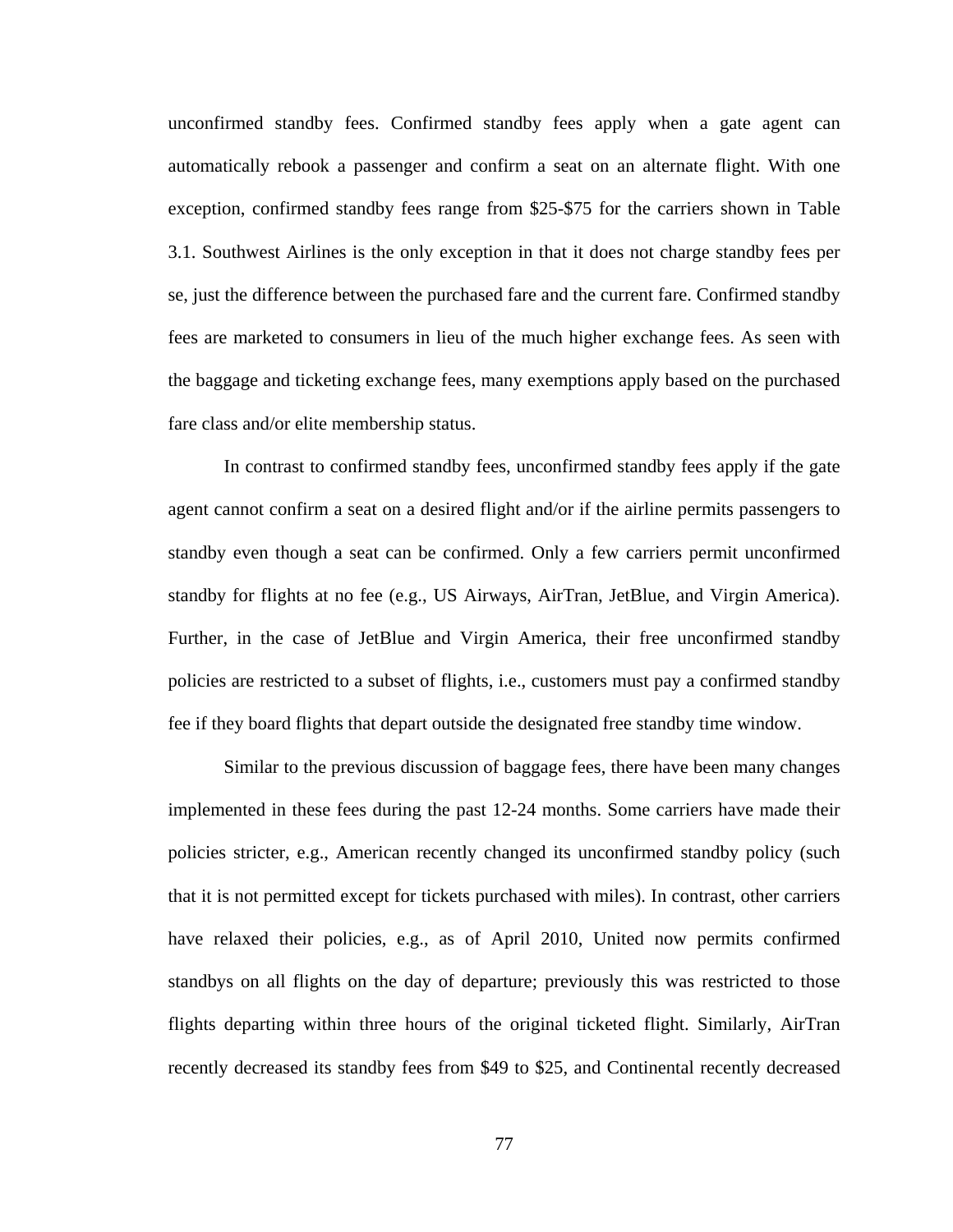its standby fee from \$75 per reservation to a per-person charge of \$50 with discounts and/or waivers for elite members.

 It is interesting to think about the impact of these standby fees, which restricts the movement of passengers across flights from an operational perspective. Discouraging passengers from standing by for earlier flights may lead to misconnections (if the flights the passengers are on are delayed) or lost opportunities to accommodate other disrupted passengers. That is, the ability to leave earlier than planned essentially provides an extra buffer of time for connecting passengers and helps shift demand to earlier flights, providing more seats later in the day for disrupted passengers. Further, these buffers may actually be quite worthwhile from financial and customer service perspectives. For example, a study by Bratu and Barnhart (2002), based on a major U.S. carrier's data from 2000 shows that approximately 30 percent of its flight legs were delayed and 3.5 percent cancelled, resulting in approximately 4 percent of all passengers being disrupted (2 percent were connecting passengers). From the carrier's perspective, Clarke and Smith (1999) estimate that "the financial impact of irregularities on the daily operations of a single major U.S. domestic carrier may exceed \$440 million per annum in lost revenue, crew overtime pay, and passenger hospitality costs" (Lan, Clarke and Barnhart, 2006). This example highlights the difficulties connected to quantifying all short-term and longterm financial costs associated with implementing new ancillary fees and helps explain why, in some cases, carriers may implement new fees, but then eliminate them as the full system-level effects are become clearer. In the case of standby fees, it would be interesting for a carrier such as American that recently implemented a "no free unconfirmed standby" policy to see if passenger misconnections and the average delays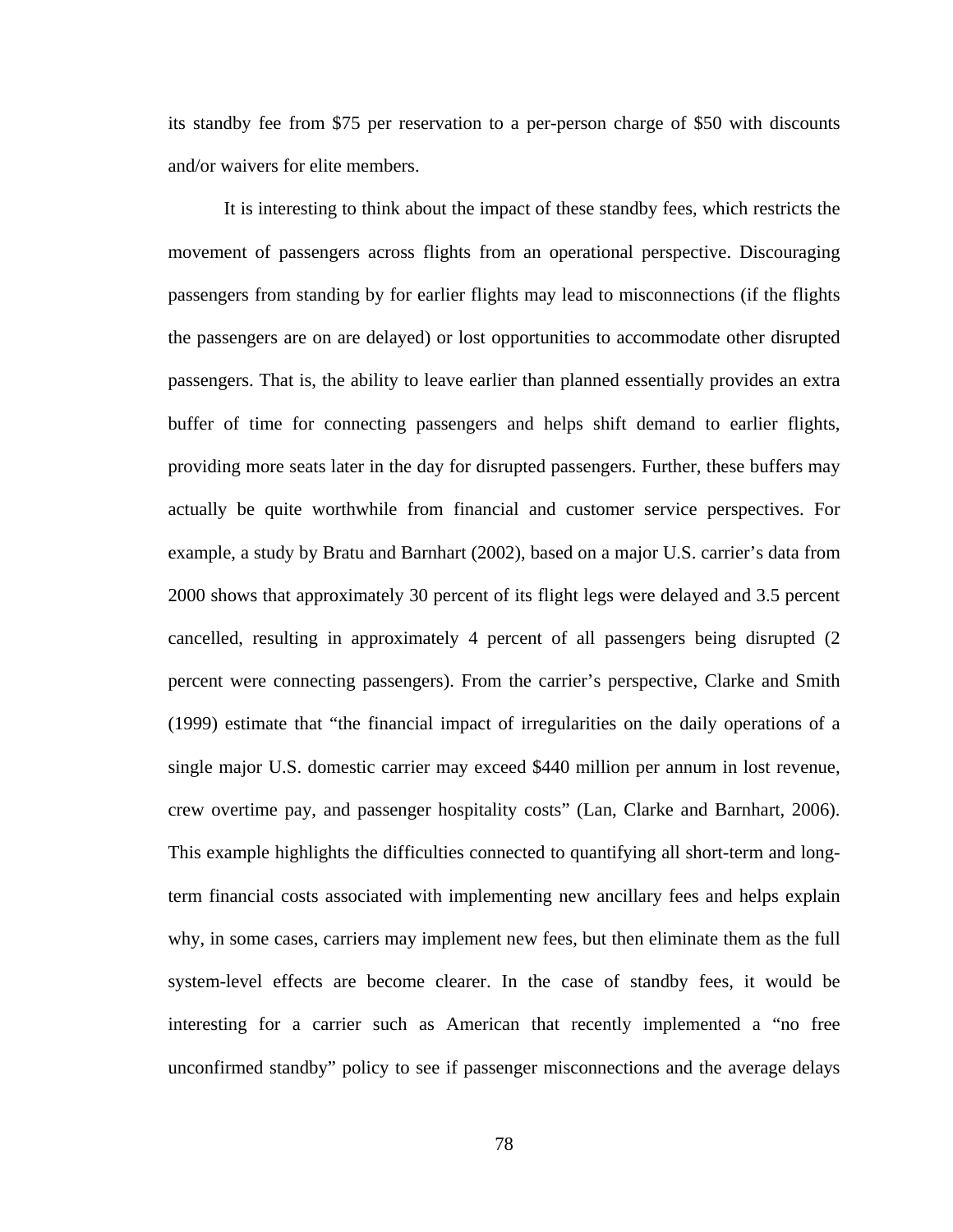experienced by disrupted passengers increased. If so, one may assume that American will revert back to its more generous standby policy (following the lead of similar changes recently implemented by AirTran and Continental).

#### **3.7. Looking Ahead**

An examination of ancillary fees reveals that all carriers – including Southwest Airlines – have implemented new fees over the past few years. How carriers have elected to implement these fees, though, varies. Network carriers that have a more loyal repeat customer base are more likely to establish fees while simultaneously creating an elaborate system of fee waivers for their premier customers. Given premier customers typically represent a large percentage of a carrier's ticketing revenue, it seems unlikely that carriers would decide to start charging these customers fees in the future. Exempting premier customers from ancillary fees can be viewed as a way by which carriers can add value to their frequent flyer programs and encourage repeat business.

 The analysis of Southwest's implementation of fees is particularly enlightening and helps explain why the debundling trends seen in the United States are distinct from those in Europe and other parts of the world. Southwest is a powerful domestic marketing force, but it is a carrier that historically has had a strong philosophy of not charging for fees that were once bundled into its base fare. Southwest also places a high priority on its brand and maintaining long-term repeat customer business. Through its recent merger with AirTran, Southwest should be able to further expand its domestic market share as well as begin to expand to international markets. As Southwest grows, U.S. carriers may be pressured into revoking those fees that at one time were bundled into the ticket price.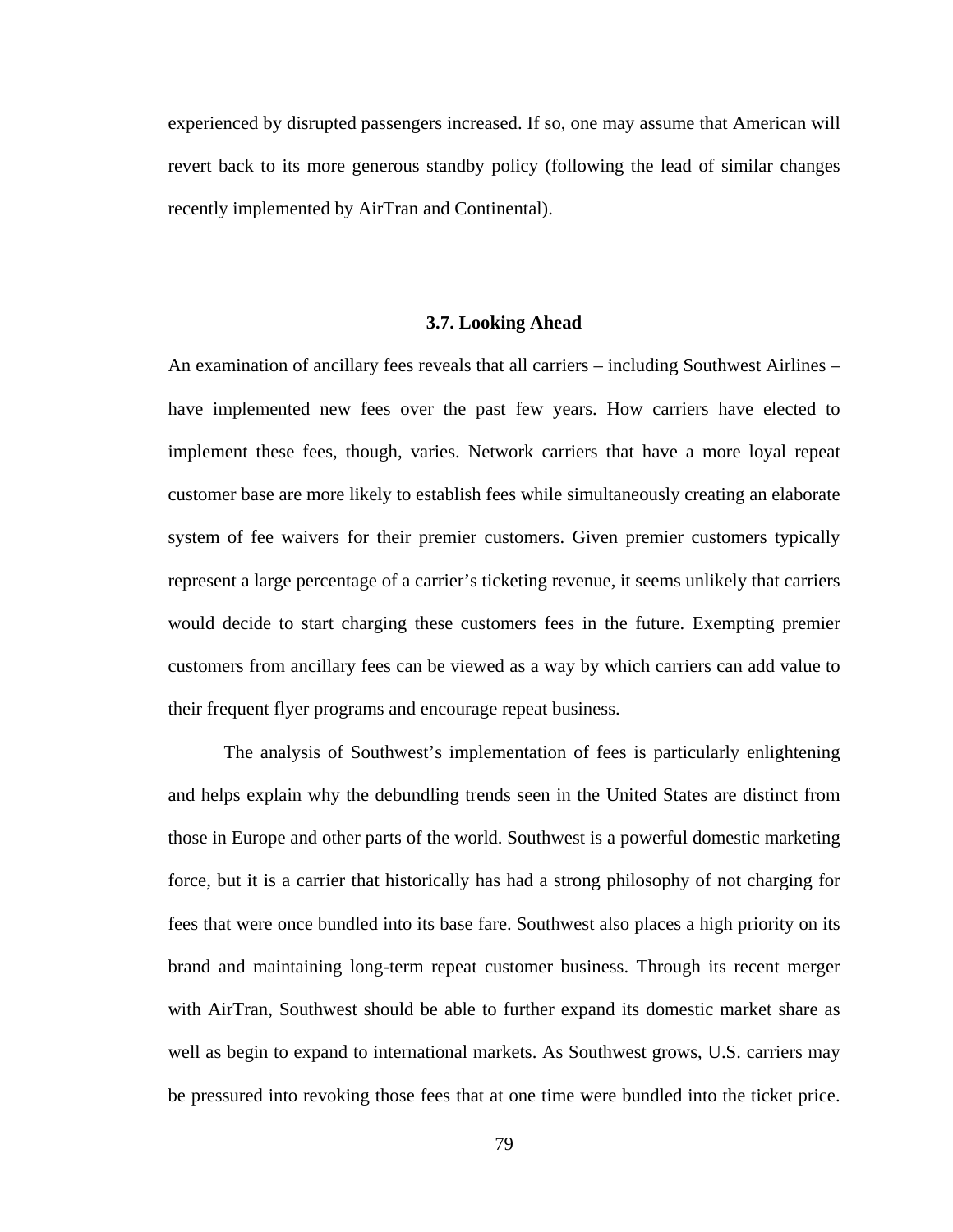It will be particularly interesting to see, after Southwest completes its merger with AirTran, how much additional pricing pressure Southwest is able to put on Delta out of Atlanta's Hartsfield-Jackson airport. If a major carrier such as Delta revokes baggage fees, all other major carriers will likely do the same. This highlights the importance of viewing the short-term and long-term consequences of ancillary fees in terms of existing market competition. For example, although the events of 2008 and 2009 led to rapid debundling, one of the benefits has been that many airlines did well financially in 2010. However, if demand for air travel starts to outpace available supply, one would expect airlines to start dropping or eliminating fees as they compete to win these additional customers.

 Viewing changes through the lens of current market positions also provides insights into why similar campaigns have failed in the past, and which ancillary revenue sources are likely to survive moving forward. One example of a campaign that "failed" is American Airline's promotion of extra leg room throughout coach in the late 1990s and early 2000s. American invested millions of dollars in retrofitting its planes to offer more legroom, but it operated these aircraft primarily on short-haul domestic flights, many of which were facing increasing pricing pressure from Southwest. Consequently, customers were not willing to pay for extra leg room on short flights. In contrast, Delta recently announced that it was adding legroom in coach – but to serve customers in their longhaul international markets. These international markets currently face less price competition, and extra legroom in this context is more valuable to consumers (suggesting they are more willing to pay). However, as with American's experience, if market competition changes and low-cost carriers begin to compete on international markets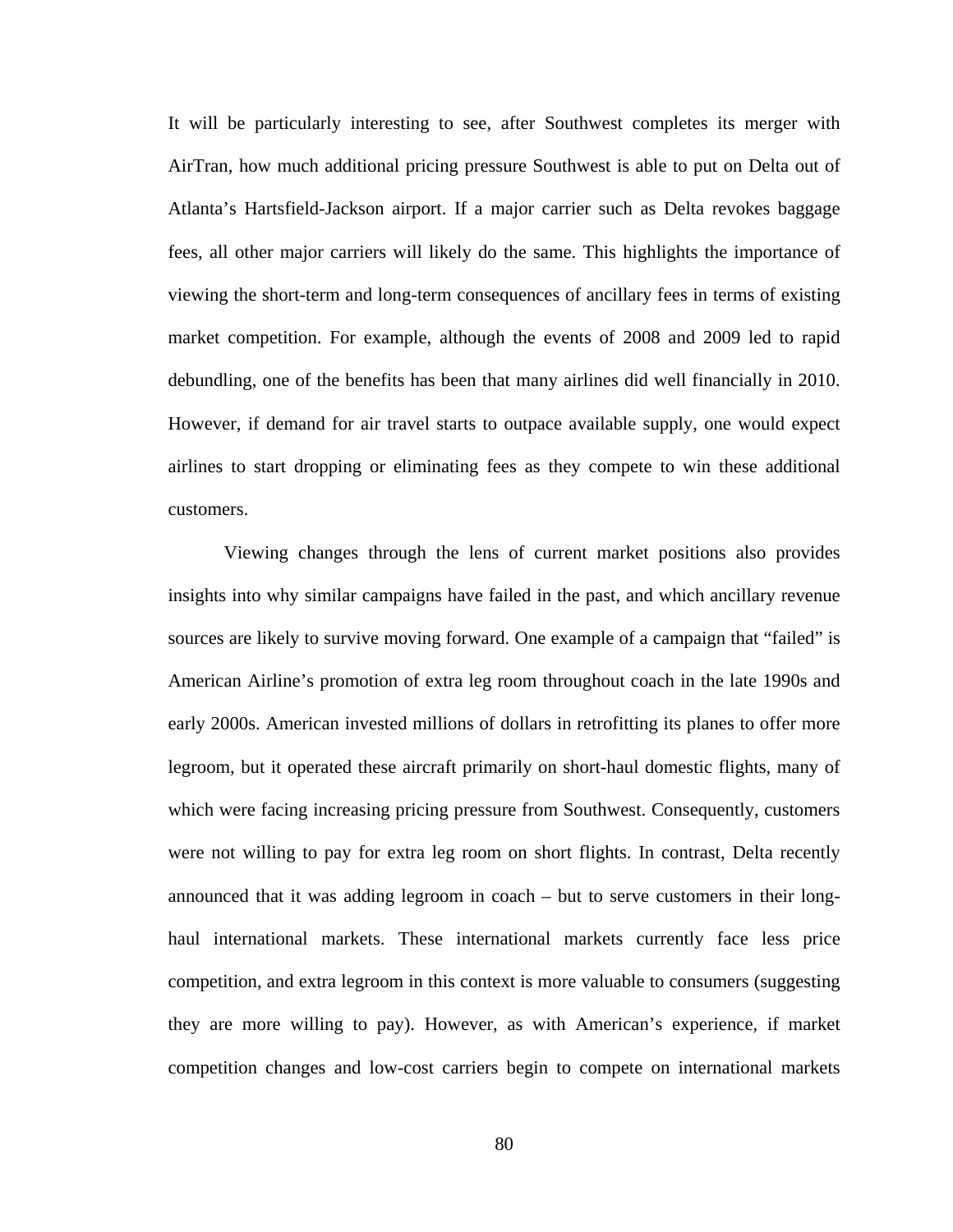and/or offer better products on these markets, then Delta's long-term ability to charge a premium for these seats will be diminished.

 What is clear from this discussion is that the debundling phenomena in the United States has been rapid and is still in transition. In the long term, it would not be surprising if low cost carriers competing with Southwest Airlines adopted a wider range of ancillary fees, whereas network carriers followed the trends of Delta and United and eliminated many of the fees that were recently introduced for services that once were perceived to be free to consumers. For example, when Delta merged with Northwest, it initially adopted Northwest's practice of charging for preferred seats (Delta Air Lines, 2008); however, due to backlash from its premium customer base, these fees were quickly eliminated. Similarly, United used to charge for close-in ticketing fees for those customers redeeming frequent flyer miles (i.e., fees that were charged if customers redeemed their miles for tickets within 21 days of departure), but recently eliminated these fees. Delta also adopted a similar policy as of June 3, 2010 (Delta Air Lines, 2010). Both of these examples suggest that adoption of ancillary fees is still dynamic. The two major sources of revenue generation – baggage and seat fees – will likely be the longest surviving fees. However, as the U.S. market returns to healthier economic times, even these fees may disappear, particularly if Southwest stays true to its core pricing and customer philosophies.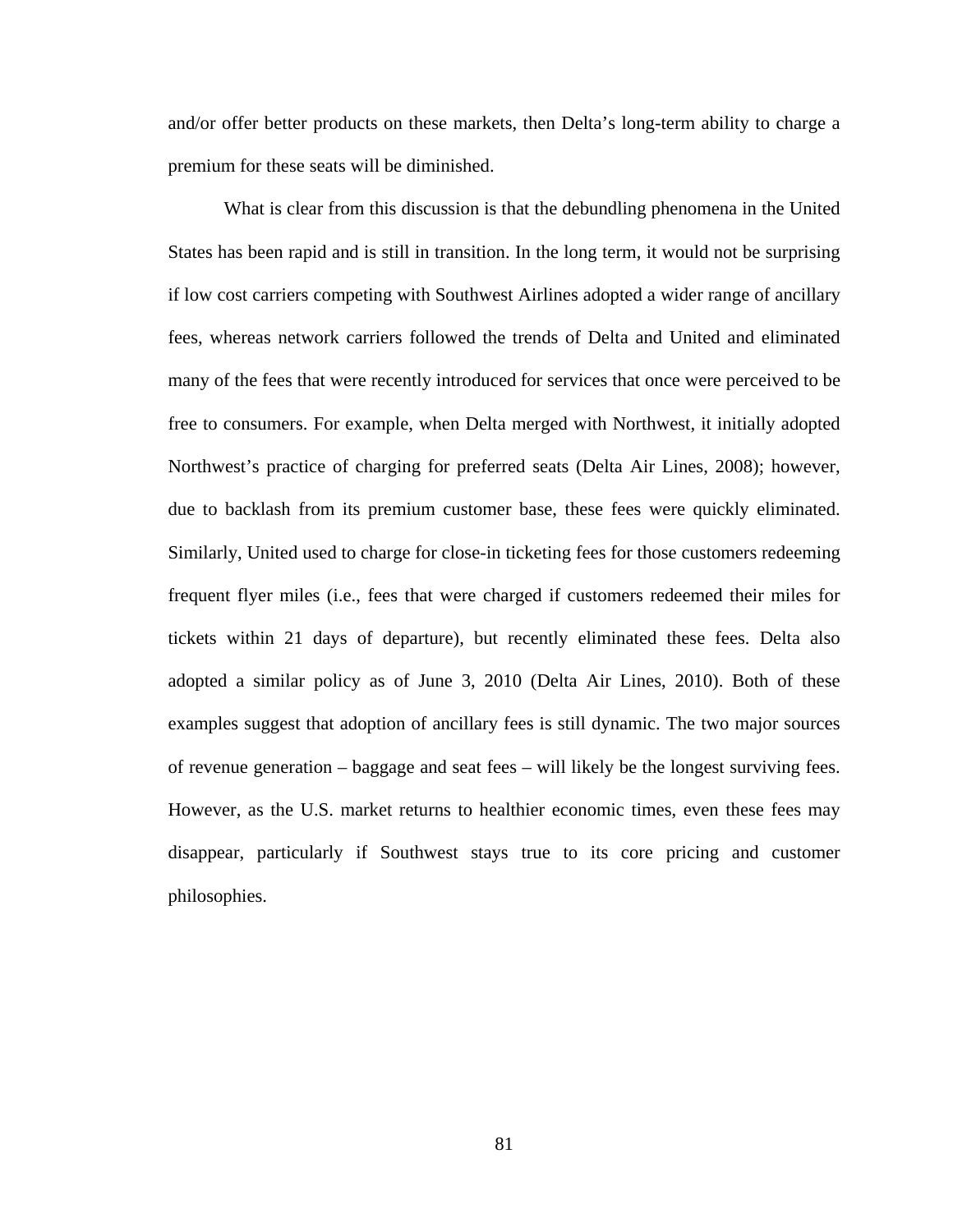#### **3.8. Summary**

Looking ahead, the "ancillary revenue" phenomenon is likely to continue in the U.S. market among low cost and network carriers. Numerous airlines are reporting the importance of ancillary fees in their investor reports and/or listing generation of these fees as a top priority (e.g., see AirTran Holdings Inc., 2009). In its March 26, 2010, presentation to Barclay Capital High Yield Bond and Syndicated Loan Conference, Continental stated that one of its five top priorities in 2010 was to "increase ancillary revenues through customer choice" (Continental 2010a; Continental 2010b). Continental elaborated, stating that it plans to grow these ancillary revenue streams through product debundling (baggage fees, booking fees, in-flight amenities) and product enhancements including day-of-departure upgrades, preferred coach seating, premium wines and liquors, PetSafe and "many others to come" (Continental, 2010a).

What will be interesting to see is whether future ancillary revenue enhancements follow the trends seen with baggage fees (in which clear market segmentation quickly emerged); or if technological, customer acceptance, market competition, and other constraints will hinder airlines' ability to universally adopt ancillary fees (as in the case of seat pricing). What is clear, however, is that the debundling phenomena has arrived in the United States, and the full implications of debundling have yet to be realized but will likely be important to account for in both the public and private sectors.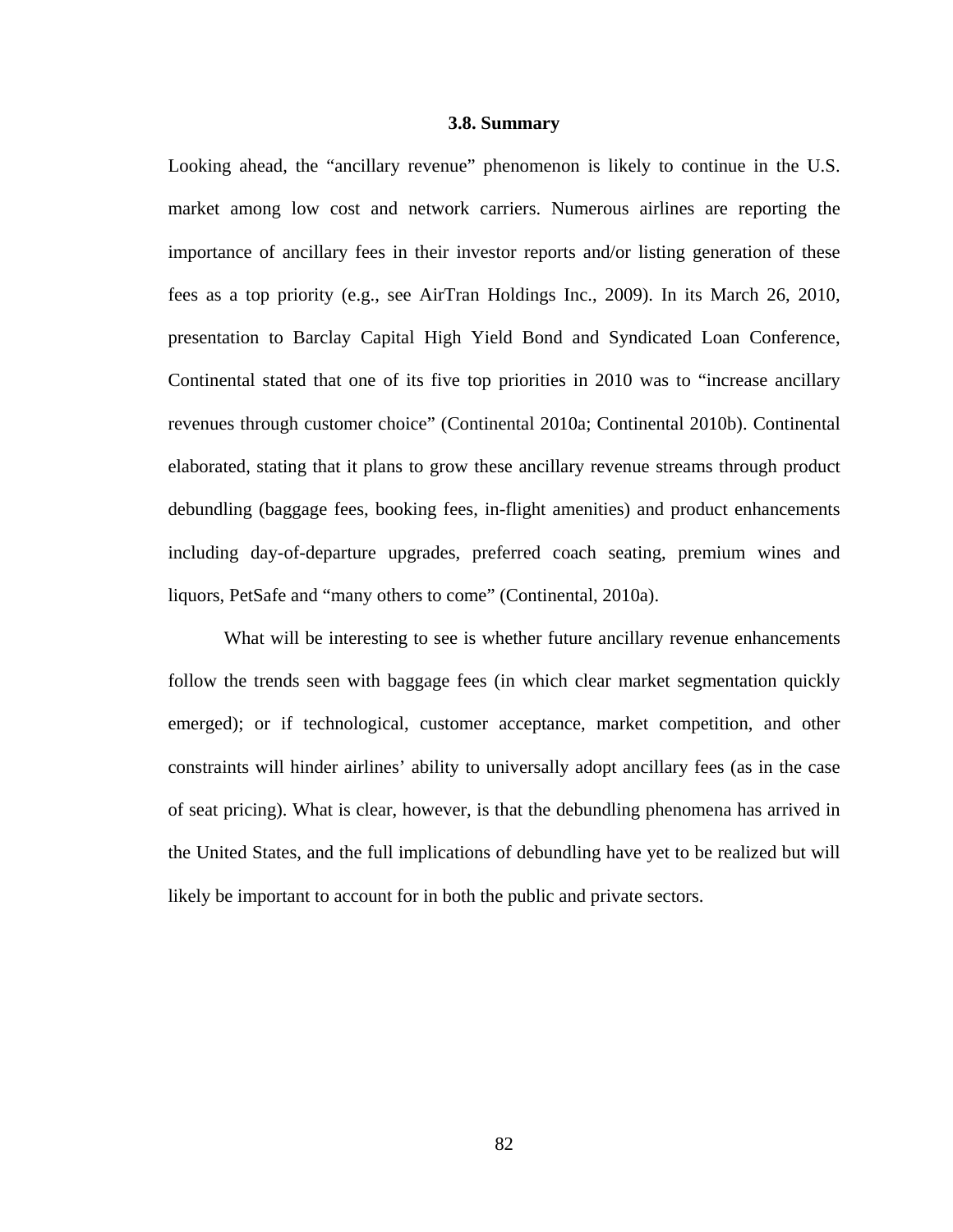## **3.9. References**

- Air Transport Association (2010) *Prices of Air Travel Versus Other Goods and Services*. <www.airlines.org/Economics/DataAnalysis/Pages/PriceofAirTravel-VersusOtherGoodsandServices.aspx> (accessed 05.17.10).
- AirTran Holdings Inc. (2009) *Annual Report to Shareholders*. <http://investor.airtran.com/phoenix.zhtml?c=64267&p=irol-reportsAnnual> (accessed 06.24.10).
- Bratu, S. and Barnhart, C. (2002) A study of passenger delay for a major hub-and-spoke airline. *Working paper*, Center for Transportation and Logistics, Massachusetts Institute of Technology, Cambridge, MA.
- Brunger, W.G. (2010) The impact of the internet on airline fares: The "internet price effect." *Journal of Revenue and Pricing Management*, 9(1/2), 66-93.
- Brunger, W.G. and Perelli, S. (2008) The impact of the internet on airline fares: Customer perspectives on the transition to internet distribution. *Journal of Revenue and Pricing Management*, 8(2/3), 187-199.
- Bureau of Transportation Statistics (2010) *4th Quarter 2009Airline Financial Data: Low-Cost and Regional Airlines Report Profits, Network Carriers Report Loss*. <www.bts.gov/press\_releases/2010/bts021\_10/html/bts020\_10.html> (accessed 06.23.10).
- Carpenter, D. (May 20, 2008) Airline customer satisfaction nosedives: "Dismal". *The Huffington Post*. < [www.huffingtonpost.com>](http://www.huffingtonpost.com/) (accessed 7.22.08).
- Clarke, M. and Smith, B. (2000) The impact of operations research on the evolution of the airline industry: A review of the airline planning process. *Research paper*, Sabre Holdings®, Southlake, TX.
- CNN (2010) *Dow Jones Industrial Average*. <http://money.cnn.com/data/markets/dow/> (accessed 06.23.10).
- Continental Airlines (March 26, 2010a) *Barclays Capital High Yield Bond & Syndicated Loan Conference*. <http://www.continental.com/web/enus/content/company/investor/docs/continental\_presentation\_barclays\_20100326.p df> (accessed 06.25.10).
- Continental Airlines (2010b) *Checked baggage fees.* <http://www.continental.com/web /en-US/content/travel/baggage/checkbag.aspx?camp=virtual\_expert# CheckedBaggageAllowanceGuidelines> (accessed 06.24.10).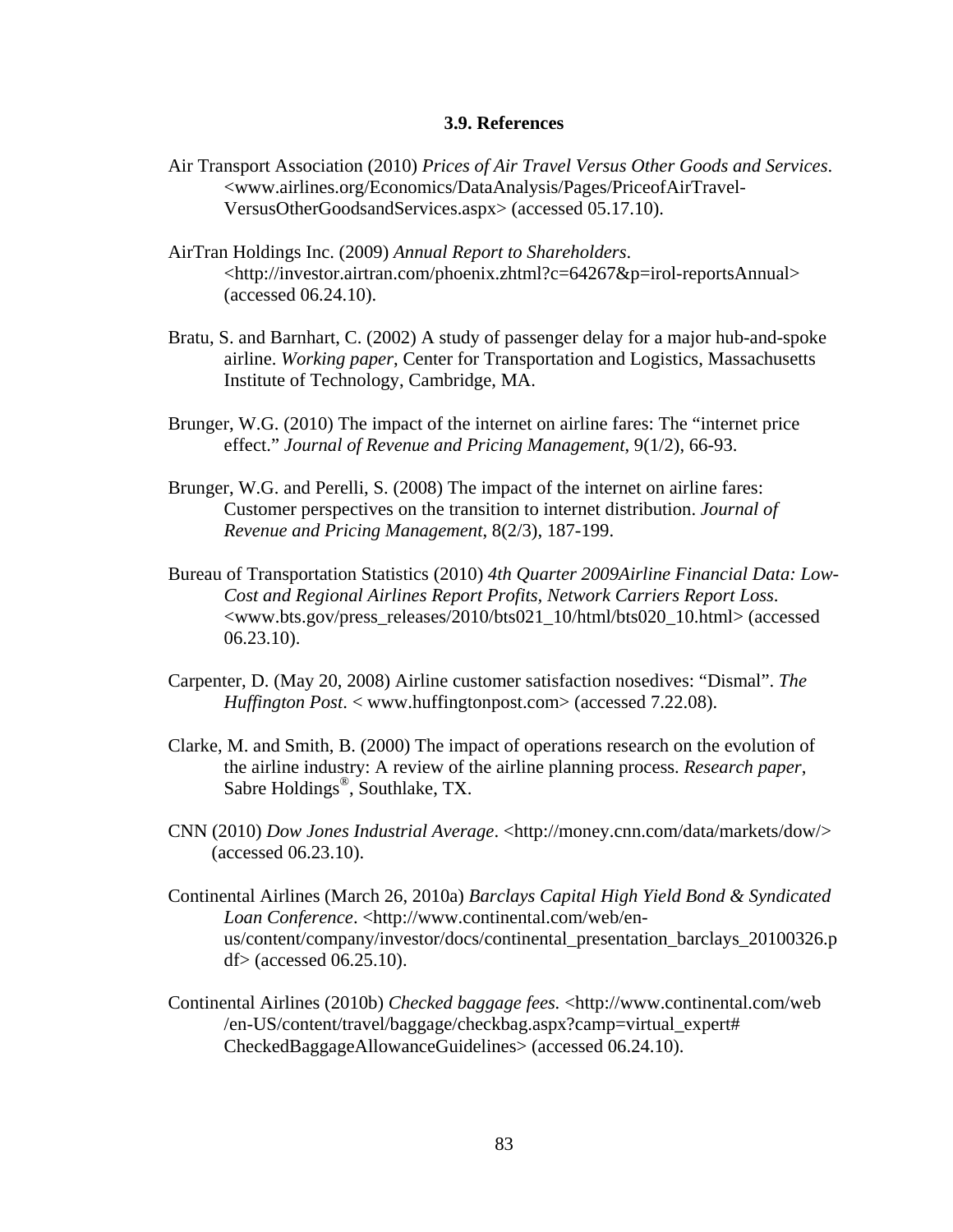- Delta Air Lines (November 5, 2008) *Delta aligns policies and fees to offer consistency for customers traveling on Delta- and Northwest-operated flights. <*[http://news.delta.com/index.php?s=43&item=103>](http://news.delta.com/index.php?s=43&item=103) (accessed 07.11.10).
- Delta Air Lines (June 3, 2010) *Fewer fees for SkyMiles members. <*http://blog.delta.com/?s=seat+fee+Medallion> (accessed 07.11.10).
- Federal Aviation Administration (May 2009) *Budget Highlights: Fiscal Year 2010.* <http://www.faa.gov/about/office\_org/headquarters\_offices/aba/budgets\_brief/me dia/2010\_budget\_highlights.pdf> (accessed 07.19.10).
- Federal Aviation Administration (2010a) *Airport and Airway Trust Fund (AATF) Simplified Tax Table*. <http://www.faa.gov/about/office\_org/headquarters\_offices /aep/aatf/media/Simplified\_Tax\_Table.xls> (accessed 07.11.10).
- Federal Aviation Administration (2010b) *AATF Receipts by Tax Type: 1998-2005.* <http://www.faa.gov/about/office\_org/headquarters\_offices/aep/aatf/media/AATF \_Tax\_Receipts\_since\_1998.xls> (accessed 07.11.10).
- Federal Aviation Administration (2005) *Air Traffic Organization: Data Package for Stakeholders.* Presentation dated September 2, 2005. <http://www.faa.gov/about/office\_org/headquarters\_offices/aep/aatf/media/Air%2 0Traffic%20Organization%20Data%20Package.pdf> (accessed 07.11.10).
- Federal Register (2010) U.S. Department of Transportation, 14 CFR Parts 234, 244, 250, 253, 259, and 399. *Enhancing Airline Passenger Protections: Proposed Rules.*  Tuesday, June 8, 2010. 75 (109), 32318-32341.
- Hoffman, D.L. and Novak, T.P. (1996) Marketing in hypermedia computer-mediated environments: Conceptual foundations. *The Journal of Marketing*, 60 (3), 50-68.
- Internal Revenue Service (2009) *IRS Announces 2010 Air Transportation Tax Rates*. <http://www.irs.gov/irs/article/0,,id=217533,00.html> (accessed 07.11.10).
- Karlsson, J. (2006) Incidence of ticket taxes and fees in U.S. domestic air travel. *Master's thesis*, Economics, Massachusetts Institute of Technology.
- Lan, S., Clarke, J.-P. and Barnhart, C. (2006) Planning for robust airline operations: Optimizing aircraft routings and flight departure times to minimize passenger disruptions. *Transportation Science*, 40 (1), 15-28.
- Lee, M., Ferguson, M.E., Garrow, L.A. and Post, D. (2010) The impact of leisure travelers' online search and purchase behaviors on promotion effectiveness. *Working paper*, Georgia Institute of Technology.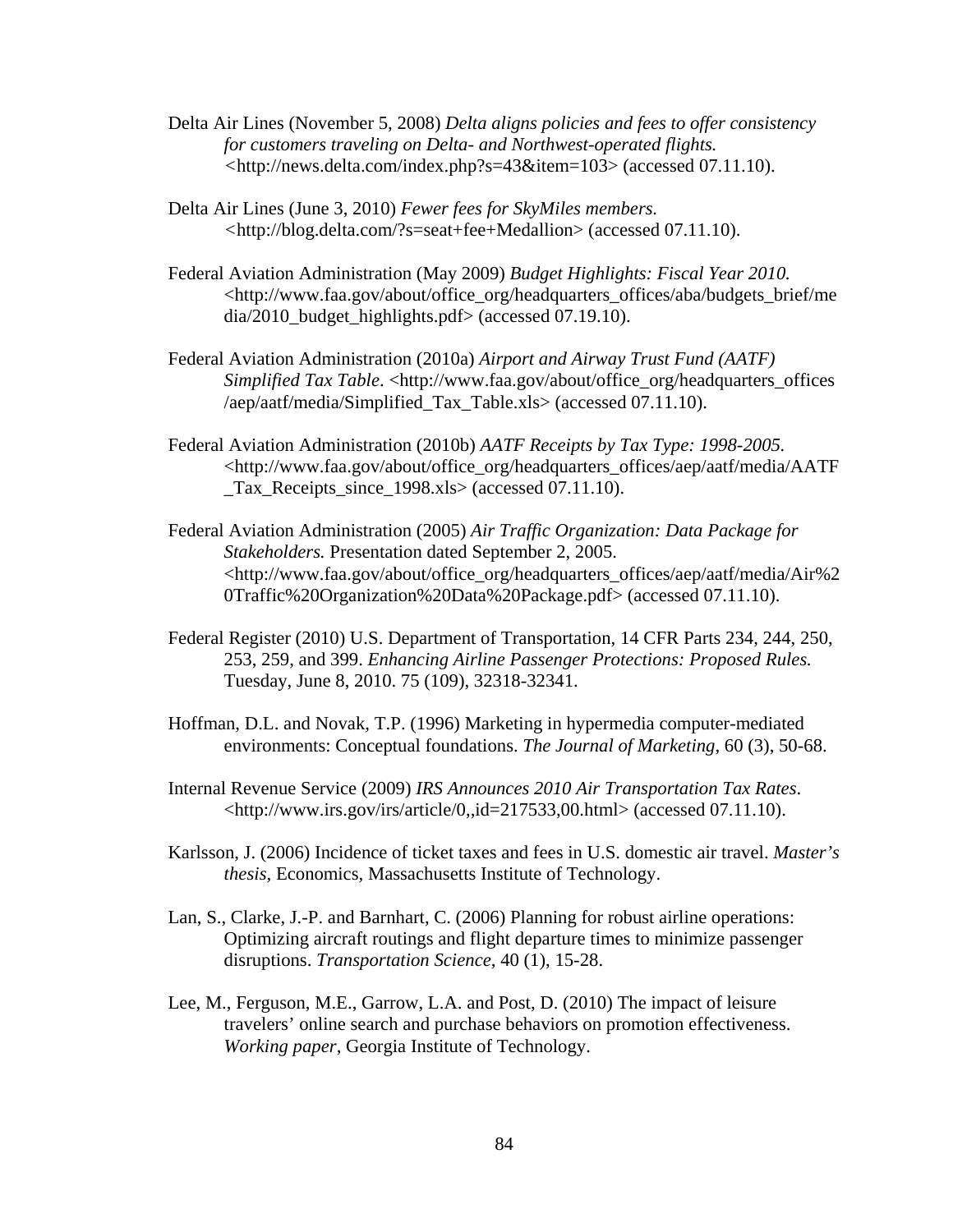- May, K. (2010) Ryanair shows ancillary revenue is yet the complete winner for airlines. *Tnooz.* June 1, 2010. <http://www.tnooz.com/2010/06/01/news/ryanair-showsancillary-revenue-is-yet-the-complete-winner-for-airlines/> (accessed 07.12.10).
- Moe, W.W. and Fader, P.S. (2004) Dynamic conversion behavior at e-commerce sites. *Management Science*, 50 (3), 326-335.
- Montgomery, A.L., Li, S., Srinivasan, K. and Liechty, J.C. (2004) Modeling online browsing and path analysis using clickstream data. *Marketing Science*, 23 (4), 579-595.
- Seeking Alpha (2009) *2008 Dow Jones Performance: Third Worst on Record*. <http://seekingalpha.com/article/112937-2008-dow-jones-performance-third-worston-record> (accessed 06.23.10).
- Southwest Airlines (2009a) *Southwest Airlines 2009 Filing 10-K*, Part 2, Item 6.
- Southwest Airlines (2009b) *Southwest Airlines 2009 One Report. <*http://216.139.227.101/interactive/luv2009/luv2009ar.pdf> (accessed 06.23.10).
- Southwest Airlines (2009c) *Southwest Airlines Co. 2009 Annual Report to Shareholders. <*http://phx.corporateir.net/External.File?item=UGFyZW50SUQ9NDA3OTd8Q2 hpbGRJRD0tMXxUeXBlPTM=&t=1> (accessed 06.24.10).
- Southwest Airlines (2010a) *Southwest Airlines Co. Contract of Carriage Passenger, Seventh Revised, Effective June 16, 2010.*  <http://www.southwest.com/travel\_center/coc.pdf> (accessed 06.25.10).
- U.S. Department of Transportation, Research and Innovative Technology Administration, Bureau of Transportation Statistics (2010) *Air Carrier Financial: Schedule P-1.2* (from multiple years). <www.transtats.bts.gov> (accessed 05.16.10).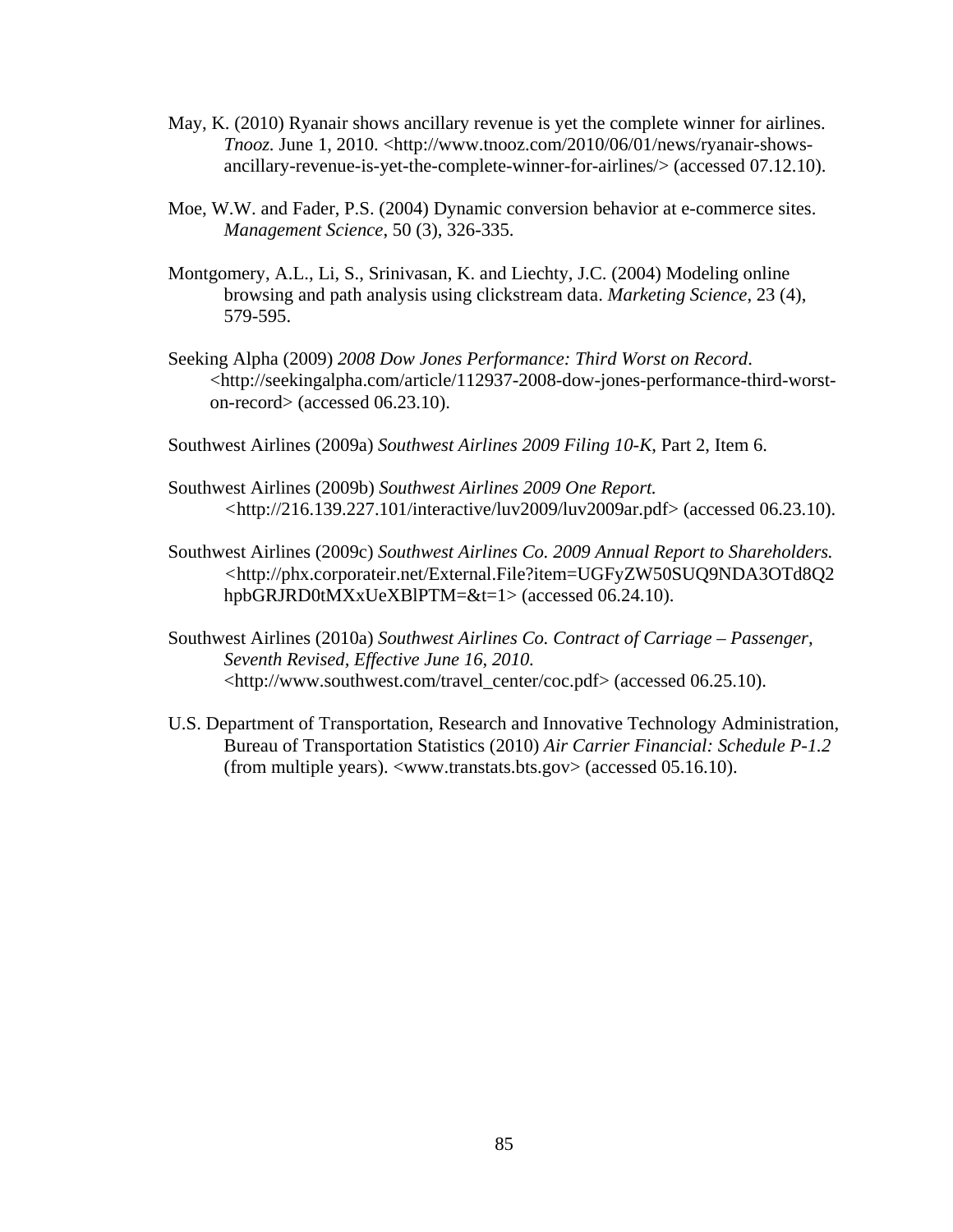### **CHAPTER 4: PREMIUM COACH SEAT PURCHASING BEHAVIOR**

Mumbower, S., Garrow, L.A. and Newman, J.P. (2013) Investigating airline customers' premium coach seat purchases and implications for optimal pricing strategies. *Working paper*, Georgia Institute of Technology.

# **4.1. Abstract**

We investigate factors that influence airline customers' purchases of premium coach seats using a database of online prices and seat map displays collected from JetBlue's website. Results show that multiple factors influence purchasing behavior; these factors include the amount of the seat fee, how far in advance the ticket is purchased, the number of passengers traveling together, and load factors (as revealed through seat map displays). We find that customers are between 2 and 3.3 times more likely to purchase premium coach seats (with extra legroom and early boarding privileges) when there are no regular coach window or aisle seats that can be reserved for free. In addition, we find that customers who purchase tickets closer to the departure date are less price elastic and are willing to pay higher seat fees. We use these model results to show that JetBlue's seat fees are currently underpriced in many markets; an optimal static fee would increase revenues by 8% whereas optimal dynamic fees would increase revenues by 10.2%. In addition, if JetBlue were to leave their seat fees unchanged and instead blocked certain rows of seats for premier customers, they could potentially increase revenues by 12.8%. This finding underscores the importance of ensuring customers are not inadvertently misled into purchasing premium seats by seat map displays that block seats for premier customers.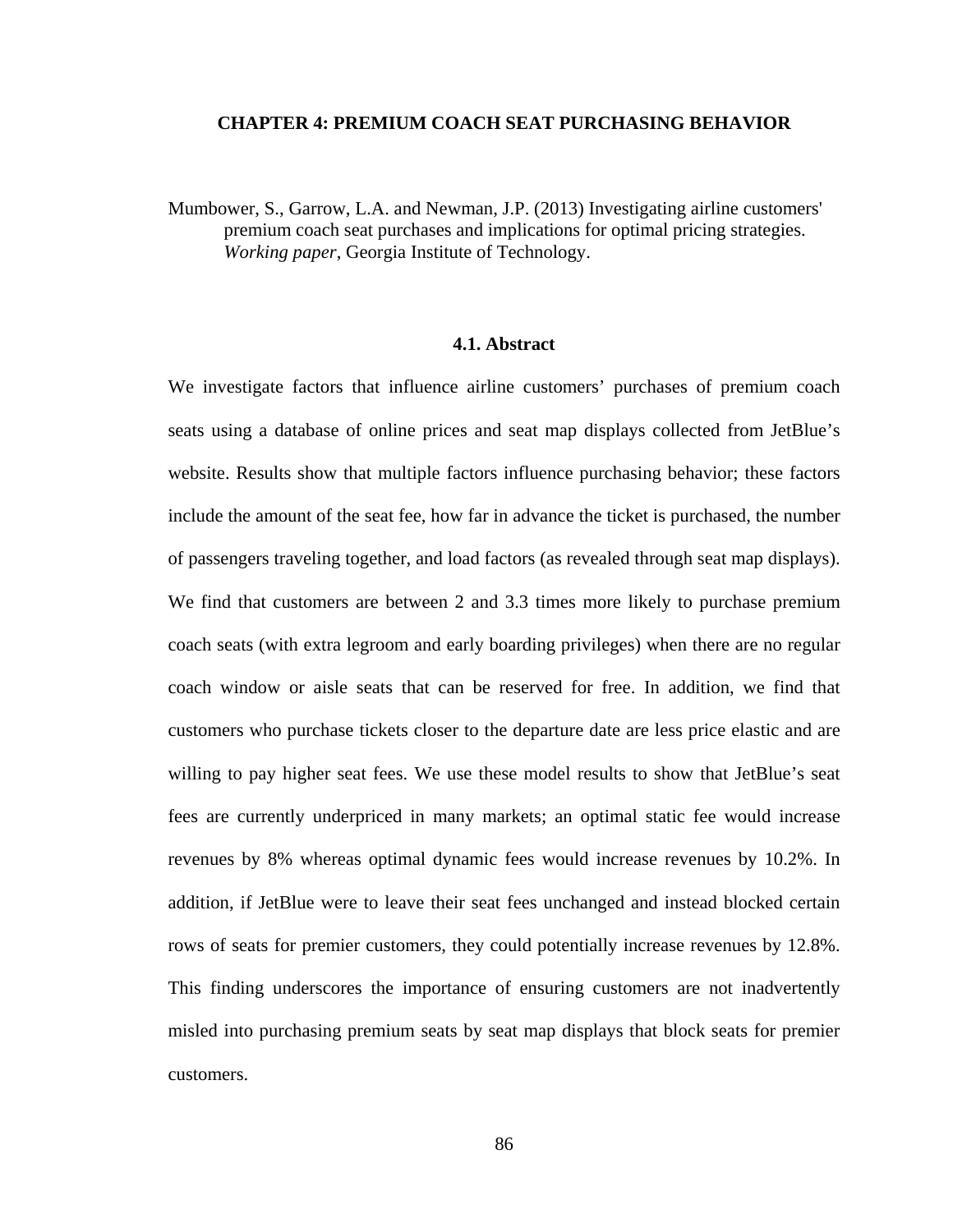### **4.2. Introduction**

Over the course of the last decade, airlines have experienced numerous financial challenges, including ballooning costs and intense competition. Many of these challenges came to a head around 2008, when oil prices soared to more than \$130 a barrel (Clifford, 2008) and the global economic crisis hit, dropping the Dow Jones market value by 33.8% (the third worst calendar year performance on record) and triggering a worldwide slowdown in economic activity, including air travel (Seeking Alpha, 2009). Many major airlines had already implemented significant cost-cutting strategies during the early 2000's as part of their bankruptcy restructuring and merger processes, limiting their ability to cut expenses, and the deep market penetration of the Internet, combined with low cost carrier competition, hindered the ability to raise fares. Consequently, "2009 proved to be the worst year on record for U.S. airlines, in terms of year-over-year revenue declines" (Southwest Airlines, 2009).

 In response, many airlines sought to increase revenues without increasing fares by creating new ancillary revenue sources, such as fees for checked baggage, on-board food, and seat reservations and upgrades. These services were once bundled into the base price of a ticket, but airlines began to price them separately. In addition, airlines increased the cost of existing ancillary services, including fees for redeeming mileage award tickets, exchanging tickets, and checking pets. Moreover, rather than being a temporary solution to help get airlines through a rough year, these fees have become a permanent fixture of the air travel marketplace. According to the Bureau of Transportation Statistics, revenues from ancillary fees have rapidly increased in the past few years: for U.S. carriers with operating revenues over \$20 million, reported ancillary revenues increased 172% over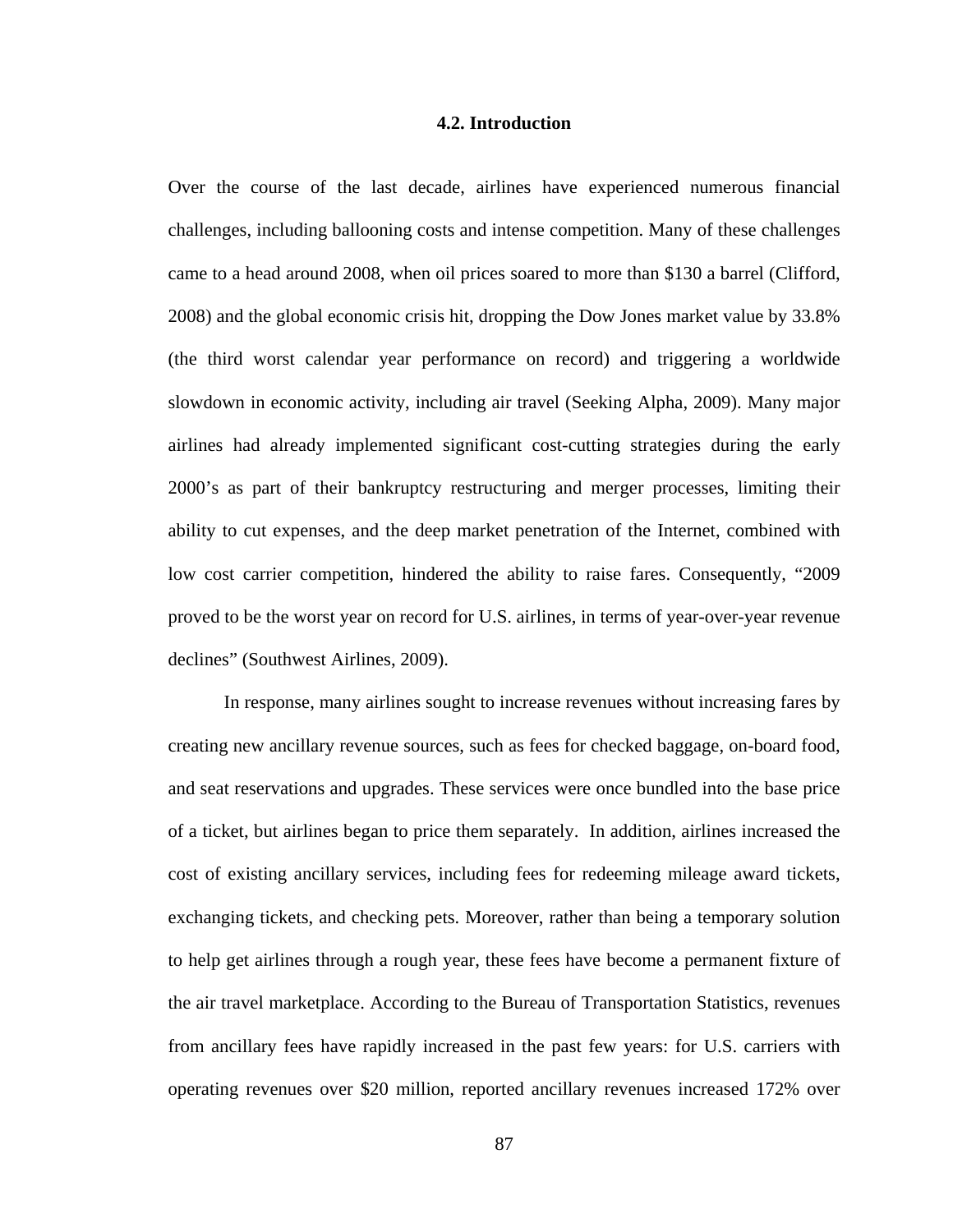five years, from \$3.6 billion in 2007 to \$9.8 billion in 2011 (U.S. DOT, 2012). Similar trends are observed worldwide. A recent report sponsored by Amadeus and IdeaWorks that represents a broader set of airlines and more comprehensive set of ancillary fees finds that in 2007, 23 airlines posted ancillary revenues of \$2.45 billion and in 2011, 50 airlines reported revenues of \$22.64 billion (Sorensen and Lucas, 2012).

 Ancillary revenue streams are important to airlines, sometimes turning a lossmaking carrier into a profitable one. That was more or less the case for JetBlue in 2011, which reported a net profit of \$86 million and seat fee revenues of more than \$120 million (JetBlue Airways, 2011). For some carriers, ancillary revenues can represent a major portion of overall revenues. In the U.S., Spirit Air is notorious for its extremely low base fares and "optional" fees for services such as booking online or by phone, printing a boarding pass at the airport, and carrying on luggage; in 2011, Spirit earned 33.2% of its revenue from these fees. Major carriers such as United/Continental (13.9%), Alaska (14.1%), and American (8.8%) earned a notable percentage of revenue from ancillary fees as well (Sorensen and Lucas, 2012). Given that the margins on the ancillary services are generally quite large, these fees in many cases represent most or all of the carrier's operating profit.

 Despite the prevalence and growing importance of ancillary fees, few studies have examined the direct impact these fees have had on customers' purchasing behavior, let alone the secondary effects of these fees. For example, when airlines began charging for checked baggage, the amount of carry-on luggage increased. As a result, demand for overhead bin space often exceeded what was available. This ultimately led to higher demand for seats with early boarding privileges that give customers earlier access to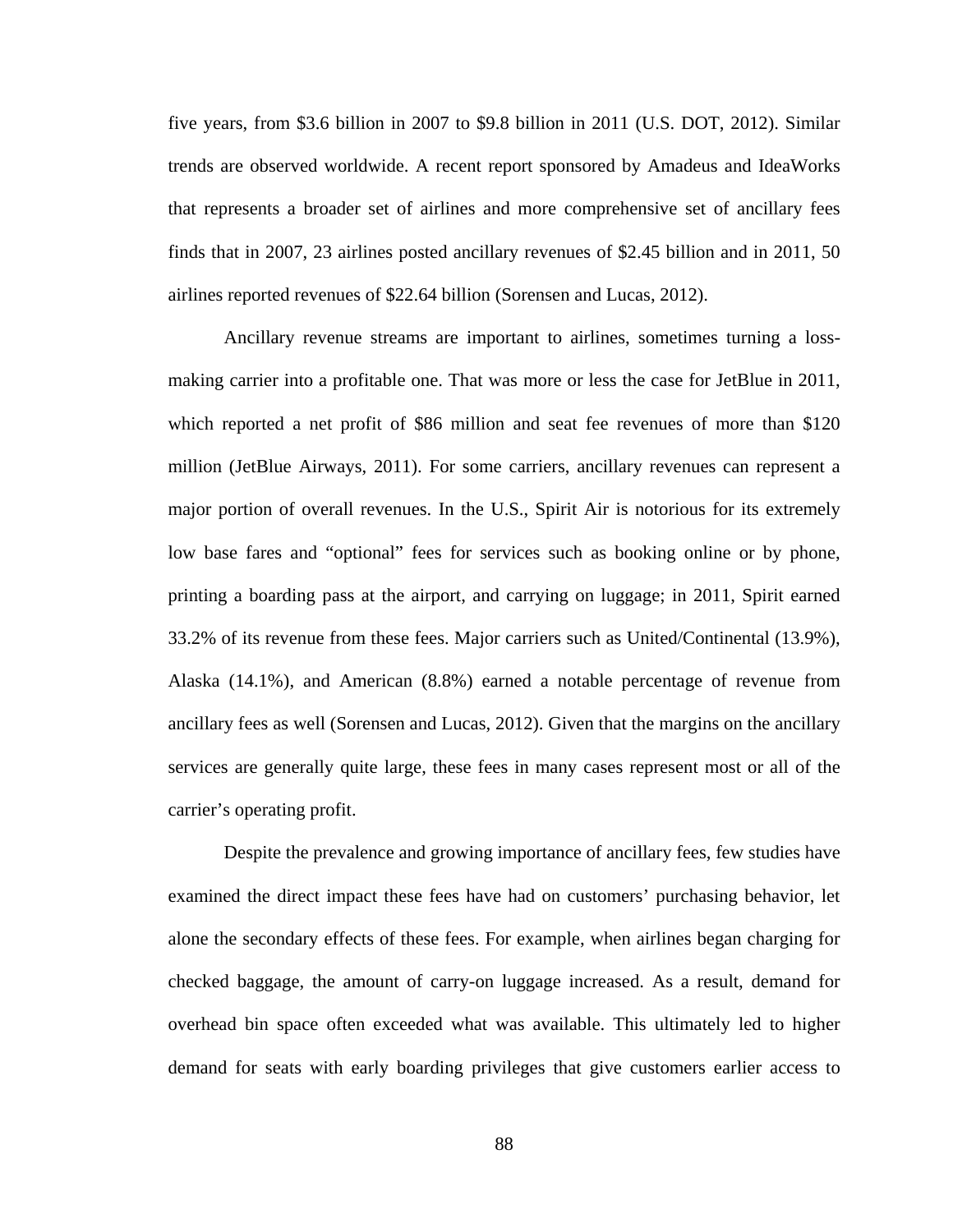overhead space. Thus, it appears that by introducing new fees for checked baggage, airlines were also able to begin charging more for seats with early boarding privileges. Similarly, as aircraft load factors increase, passengers realize the likelihood of having an empty seat next to them drops, and the value of a premium seat with extra personal space increases.

 Airline operators continue to search for ways to increase ancillary revenues, without negatively impacting sales of basic tickets so much as to cancel out these revenue gains. A principle avenue for achieving such increases is through making fees for ancillary products more complex and differentiating fees across customer groups (e.g., by reserving or blocking premium seats for premier customers).

 On the other hand, customers generally dislike added fees, and in particular dislike fees that appear to be hidden, arbitrary, or unfair. From the regulatory perspective, agencies want to ensure that fees are displayed in a way that is easy for consumers to understand. One issue that is of particular concern is whether the airline practice of blocking seats for preferred customers (i.e., showing certain seats as unavailable for nonpreferred customers without elite status in an airline's frequent flier program and/or showing certain seats as unavailable for those customers who do not purchase tickets for higher yield fare classes) effectively "tricks" customers into thinking a plane is full when in fact it is not, leading customers to buy an upgraded premium coach seat. However, answering this question is difficult, not only for regulatory agencies but also for the airlines themselves, because the majority of airlines only keep records of the customers' final seat assignments. Without more extensive data on the allocation of seat assignments across the entire booking horizon, it is difficult to recreate seat map displays shown to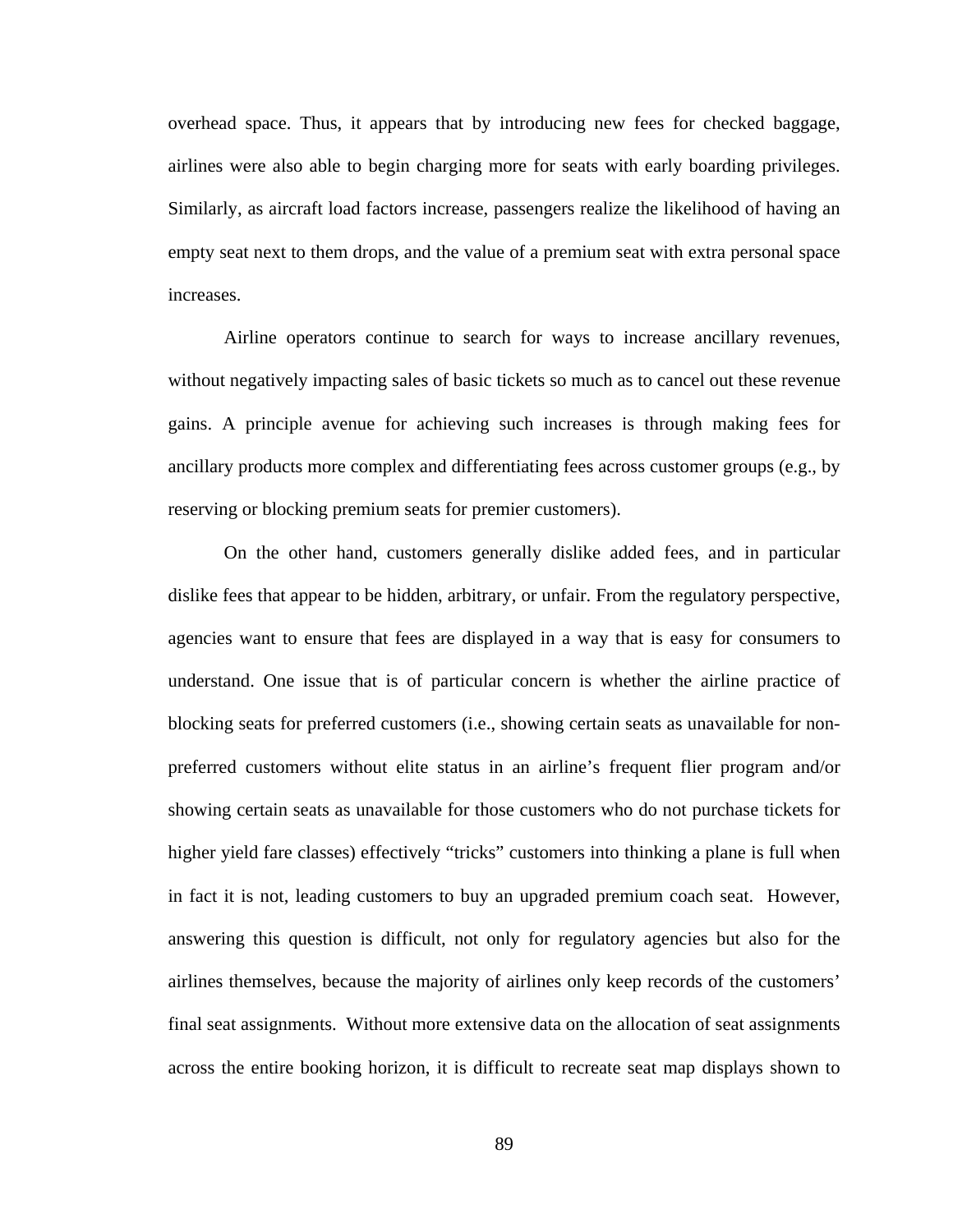customers at the time of booking (i.e., it is difficult to know what seat choices the customer had at the time of booking). Airlines could certainly collect this information directly, but would need to make major investments in technology infrastructure to do so, and they are unlikely to make such an investment unless they have a high level of confidence that they will receive a decent return on their investment. Regulatory agencies also do not have access to proprietary carrier data, and would need to conduct any independent investigations into this issue using publically available data or stated preference surveys.

 Our study contributes to the literature on ancillary fees by providing some of the first insights into the role of load factors and seat map displays on customers' premium seat purchases. We investigate airline customers' seat purchasing behavior using a database of revealed preference data that includes online prices and seat maps from JetBlue's website. This data is used to investigate the probabilities that customers will pay between \$15 and \$65 to reserve a premium coach seat that includes extra legroom and early boarding privileges. By tracking seat maps and prices across the booking horizon, the JetBlue data provides the ability to estimate binary logit models of seat choice, which can be used to understand how demand for its premium coach seat product varies across the booking horizon, across markets, and as a function of load factors (as revealed through seat map displays).

 The rest of this paper is organized as follows: Section 2 provides additional background context on premium seat fees. Sections 3 and 4 provide an overview of the data and modeling methodology. Section 5 presents results and Section 6 uses model

90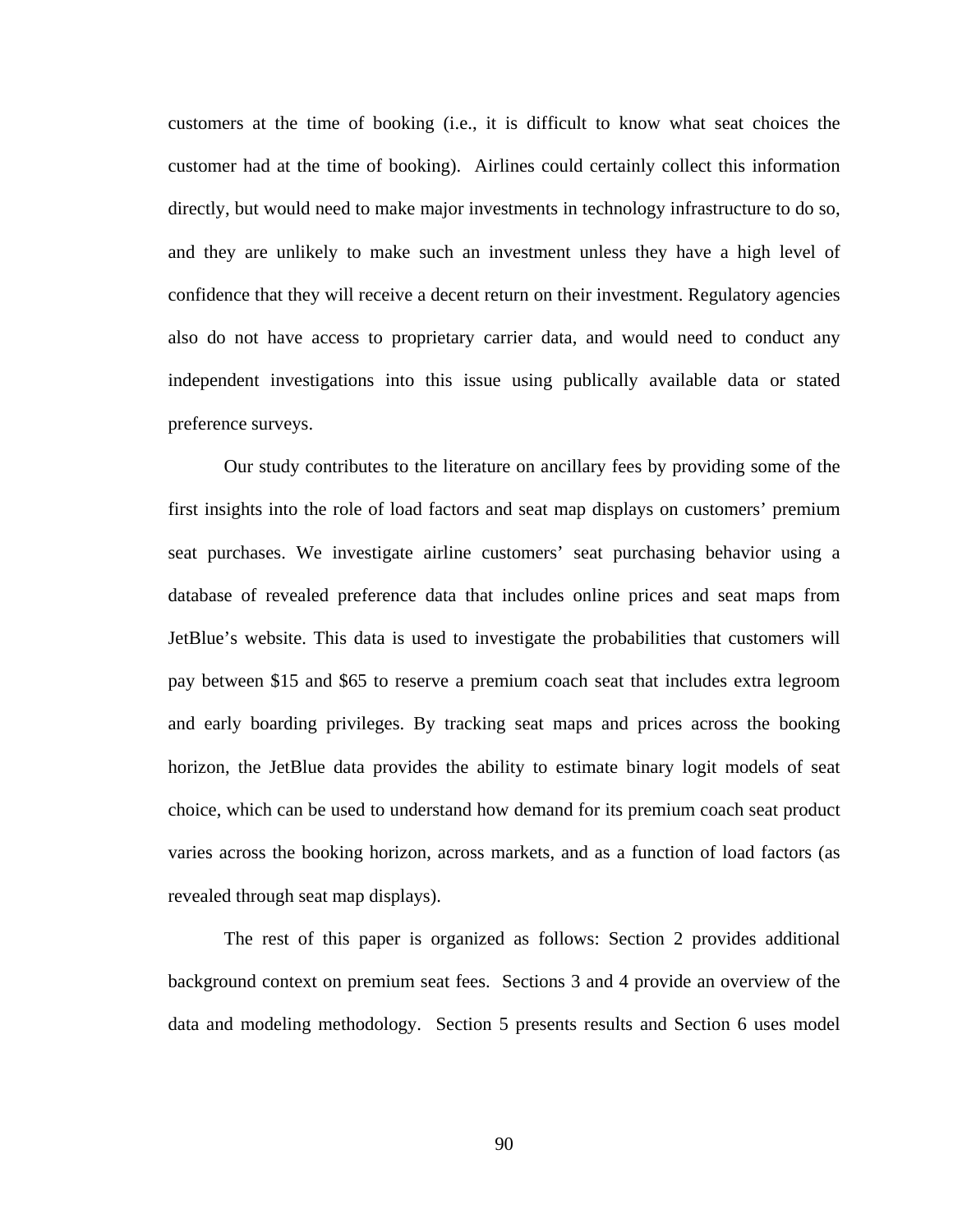results to assess different pricing and seat display policies. The paper concludes with a discussion of major findings.

### **4.3. Premium Seat Fees**

One of the more common types of ancillary fees is a premium seat fee, which is charged to customers wanting to reserve a "good" seat on the aircraft. As of 2013, all mainline carriers in the U.S. with annual operating revenues exceeding \$1 billion are charging seat fees, with the exception of Alaska and Southwest. The implementation of these fees varies by carrier, and many of the airlines waive certain fees for elite customers and/or high yield tickets. Table 4.1 summaries U.S. airlines' seat fee policies and charges.

 Some airlines charge fees to reserve seats that do not provide extra legroom but instead allow customers to board early and gain early access to overhead bin space. With many airlines charging checked baggage fees even for the first bag, early access to overhead bin space is desirable. These priority boarding seats, often called "preferred" seats, typically include seats in popular locations on the plane that were once free to reserve, such as exit and bulkhead rows (which may offer a little extra legroom) and seats near the front of the aircraft, especially aisle and window seats near the front of the plane. Fees for preferred seats range from \$4 to \$45 per leg for domestic flights.

 Other airlines charge fees to reserve seats that provide both extra legroom and often early boarding. These seats are often referred to as "premium" economy or "premium" coach seats. Fees for premium seats range from \$5 to \$99 per leg for domestic flights.

91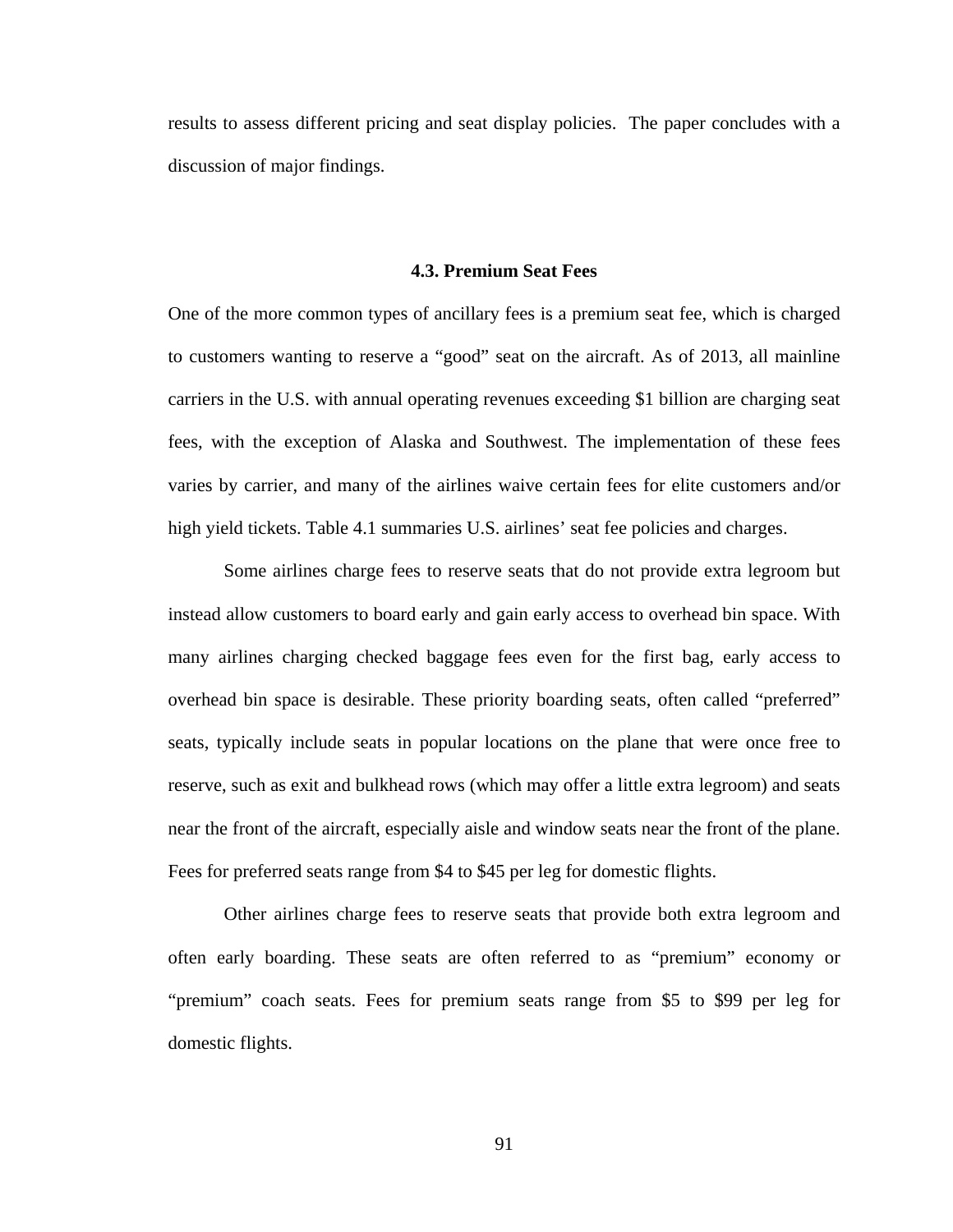| Airline                                                                                                 |     | Extra Legroom? Fee Exemptions? | <b>Typical Domestic Fees</b> |  |  |
|---------------------------------------------------------------------------------------------------------|-----|--------------------------------|------------------------------|--|--|
| AirTran                                                                                                 | No  | Yes                            | \$6-\$20                     |  |  |
| Alaska                                                                                                  | No  | N/A                            | No charge                    |  |  |
| American                                                                                                | No  | Yes                            | \$4-\$29                     |  |  |
| Delta                                                                                                   | Yes | Yes                            | \$19-\$99                    |  |  |
| Frontier                                                                                                | Yes | Yes                            | $$5 - $50$                   |  |  |
| JetBlue                                                                                                 | Yes | N <sub>0</sub>                 | $$15 - $65$                  |  |  |
| Southwest <sup>1</sup>                                                                                  | No  | Yes                            | \$10                         |  |  |
| United                                                                                                  | Yes | Yes                            | \$9-\$89                     |  |  |
| <b>US Airways</b>                                                                                       | No  | Yes                            | $$15 - $45$                  |  |  |
| Southwest charges \$10 for early check-in which has a high probability of boarding with the first group |     |                                |                              |  |  |

**Table 4.1: U.S. Airlines' Seat Fee Policies as of June 2012** 

and improving seat selection.

## **4.3.1. The Airline Perspective**

Due to the need to quickly create additional revenue streams during the crisis, there was little to no research done by airlines to determine customers' willingness to pay for premium and preferred seats prior to implementation of these fees. Further, technology constraints limited how airlines could charge fees. For example, airlines did not have the ability to change seat upgrade fees across the booking horizon; that is, the same fee was charged to customers regardless of how far in advance of departure they booked. This limitation persists today for most airlines, although many are now in a position where they can make investments in revenue enhancing opportunities, including technology to get around these dynamic pricing limitations. There are also other opportunities to create marginal improvements in seat fee revenues. For example, if airlines have a better understanding of customers' behavior and willingness to pay for certain amenities, they can make long range plans to acquire and configure new airplanes appropriately to capture more value from future customers: Are enough customers willing to pay enough money for premium coach seats (with extra legroom) that it is worth sacrificing a row of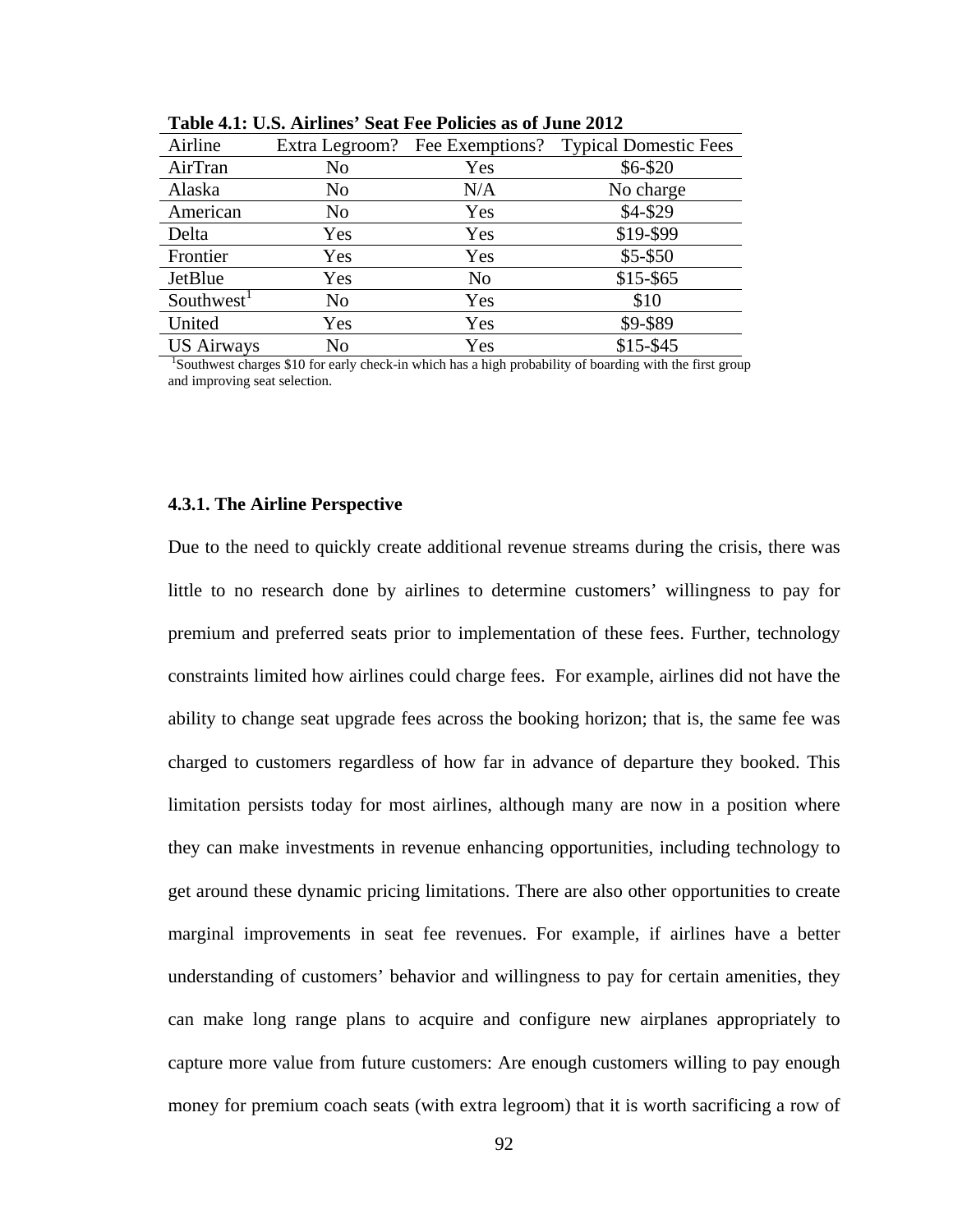regular coach seats from the plane? Should airlines invest in technology that will enable them to dynamically price ancillary fees over the booking horizon? If so, what are the optimal revenue-generating fees they should charge?

 Although it has been 5 years since ancillary fees became a prominent part of the air travel landscape, few studies have examined customers' willingness to pay for such fees, including premium seat fees. One study based on stated preference data from Resource Systems Group, Inc. found that the average customer was willing to pay \$19 more for a window seat and \$18 more for an aisle seat without extra legroom (Weinstein and Keller, 2012). However, that study did not control for other factors that influence willingness to pay, such as plane load factors. There is a research need to investigate the role of seat map displays on customers' premium seat fee purchases, and to investigate revenue potential associated with dynamically pricing seat fees across the booking horizon. Our study contributes to this debate by investigating these two research questions. This objective is consistent with prior studies published in Transportation Research Part A that have examined one or more aspects of air travel behavior (e.g., see Brey and Walker, 2011; Chen, 2008; Lee et al., 2012; Lu and Peeta, 2009; Peeta, Paz and DeLaurentis, 2008; Tsamboulas and Nikoleris, 2008).

 To our knowledge, only one major airline (United) currently collects data about seat displays across the booking horizon, and uses it to improve yields from its premium coach product. In the quarter after implementing the "Shares" yield management system, which allows for dynamic pricing of Economy Plus seats, United reported a 25% increase in revenues associated with Economy Plus, with only about a third of that increase attributable to an expansion in the number of Economy Plus seats available in the fleet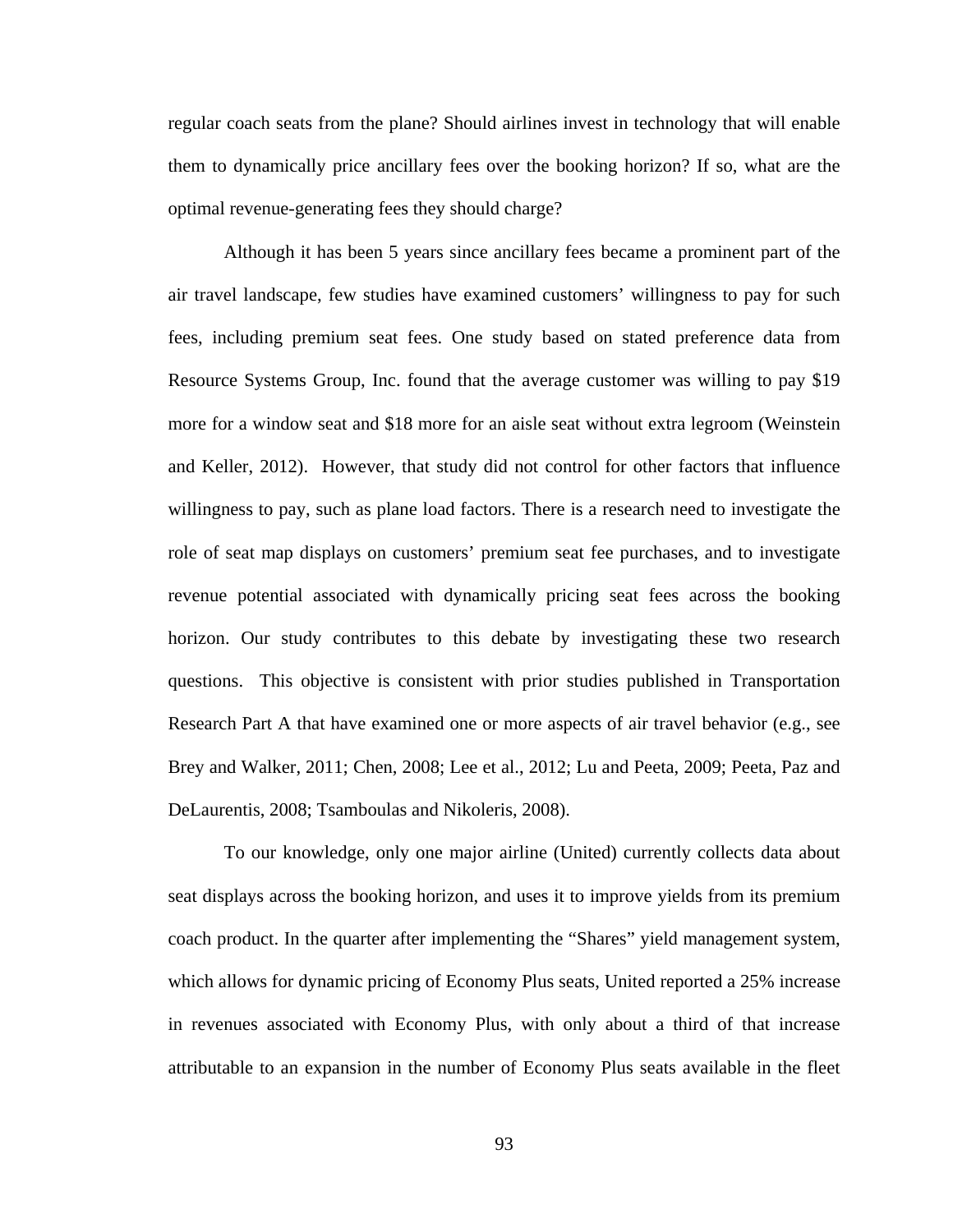(Ranson, 2012). As one of the world's largest airlines, United is better positioned than many other airlines to absorb the large fixed cost entailed in developing a dynamic pricing system for ancillary revenues. In contrast with a full rollout of a comprehensive integrated system, the data collection approach we employ in this paper represents a comparatively small investment, which can help an airline decide whether to undertake the larger investment to actually implement a dynamic pricing system.

### **4.3.2. The Customer Perspective**

Seat fee and reservation policies have the potential to greatly impact customer satisfaction levels both positively and negatively. We are not aware of any empirical research that that examines how characteristics of seat fee policies influence customer satisfaction levels. However, searching online through comments that airline customers have posted on various news articles, travel blogs, and travel websites reveals that customers have a wide range of concerns and opinions about seat policies. For example, CNN recently published a series of four articles on their website which discuss seat reservations and how customers feel about seat fees (Hume, 2012a, 2012b; Patterson 2012a, 2012b). One of these articles had nearly 2,000 comments posted by readers. Customer satisfaction with seat reservations seems to be impacted by many factors, including ease of reserving seats for a group traveling together and how seats are displayed on seat maps.

 Seat policies that impose fees to reserve window and aisle seats decrease the number of contiguous seats available, which may make it more difficult for groups and families to sit together without paying those fees. Gate agents will generally try to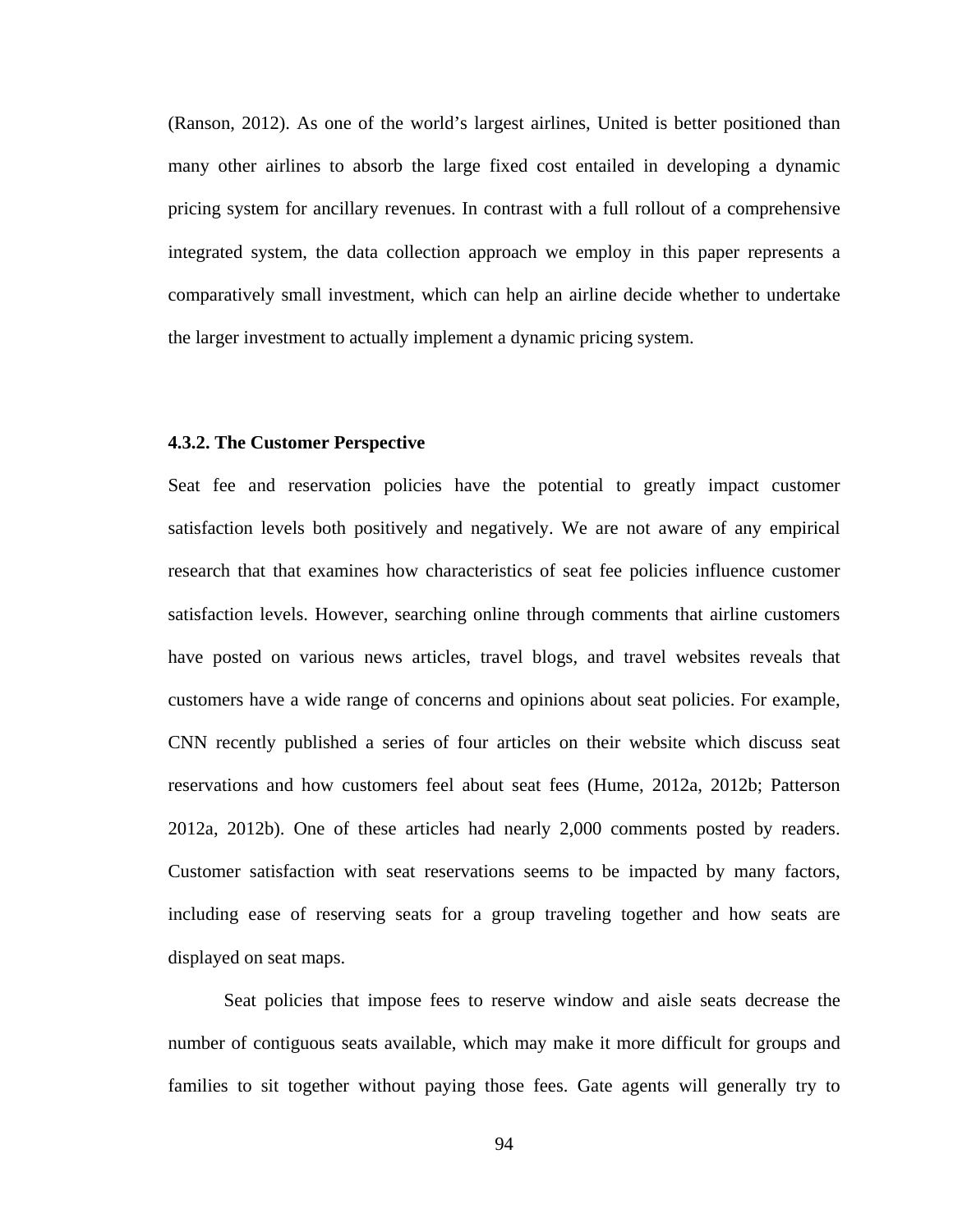accommodate families as well as they can, but if there are not extra seats available, then they may not always be able to work out a way for families to sit together. Due to widespread media coverage about this issue, Senator Charles Schumer recently (May 27, 2012) requested that Transportation Secretary Ray LaHood issue rules preventing airlines from charging parents more to sit next to their children (Schumer Press Release, 2012). Senator Schumer also asked the industry's trade group, Airlines for America, to try to persuade carriers to voluntarily waive the fee for families. A few days later at a Senate panel, Secretary LaHood responded by saying that he has been urging airlines against charging more for popular seats (without extra legroom). However, he also said that he "can't tell airlines what fees they can charge" (Jansen, 2012). Although charging fees for aisle and window seats may decrease customer satisfaction levels of groups traveling together, it could also negatively impact other travelers. Many customers have noted that people are asking them to trade seats more often now than in the past, and have posted comments on blogs describing scenarios where they paid for a window or aisle seat and someone asked them to trade seats so that they could sit by a family member. On the other hand, policies that reserve and/or charge for window and aisle seats may increase customer satisfaction levels of certain types of travelers. Many business travelers choose to fly coach instead of business class. These travelers often book a flight a few days in advance of the departure date when many seats are full and end up purchasing a ticket that is priced much higher than tickets purchased by people who booked far in advance. Policies that allow these customers to reserve a better seat may increase their satisfaction with the airline. Reserving seats for frequent fliers would also seem to increase satisfaction.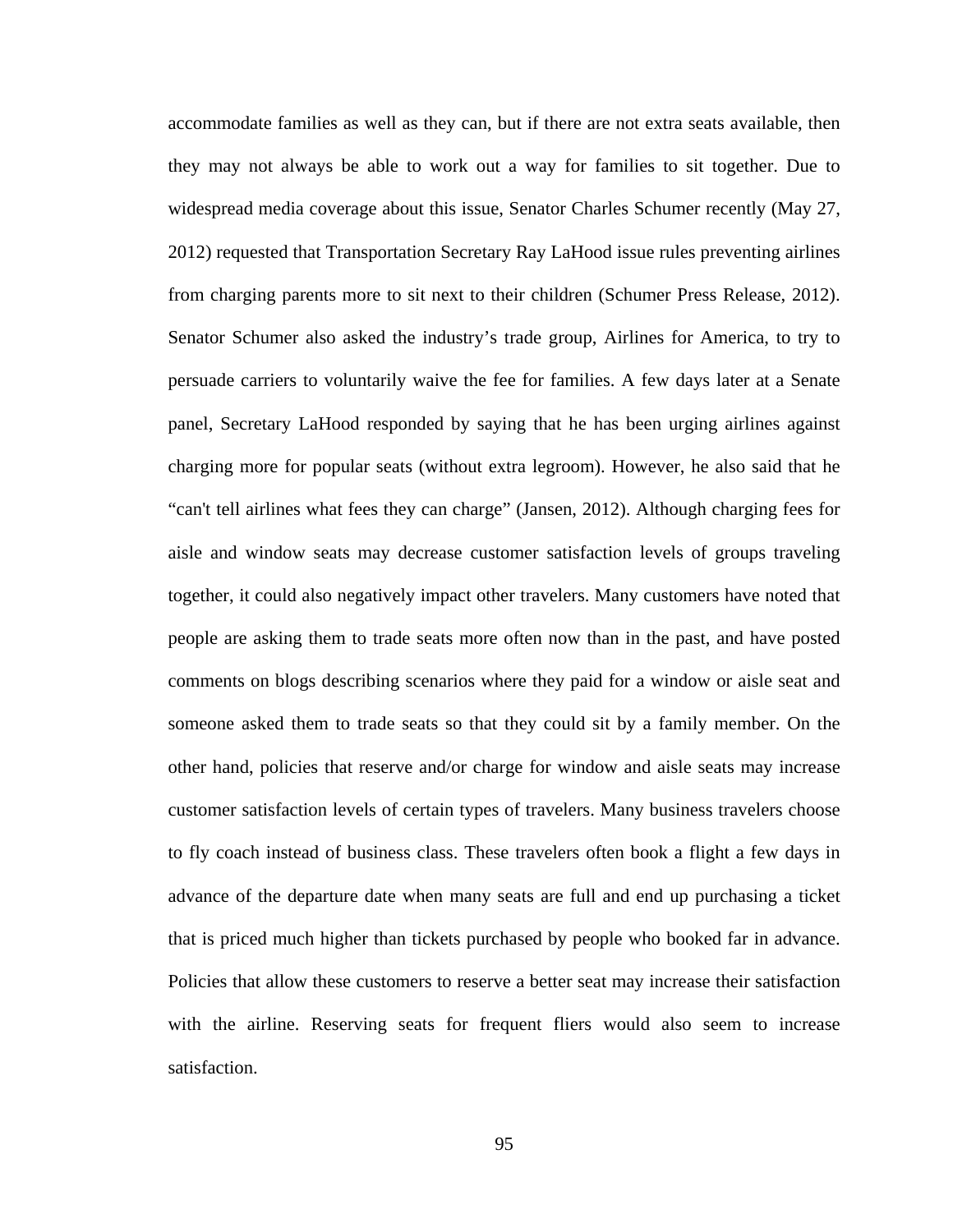Another major issue of concern that customers have raised is how seat availabilities are displayed on seat maps. Airlines often block certain seats and do not allow customers to reserve these seats in order to set aside a few seats for accommodating passengers with disabilities or special needs. Now, with some airlines adopting policies that also reserve seats for elite members and higher-yield fares only, this means that other customers may be shown that these seats are "unavailable" on seat maps. This seems to have led to some confusion among passengers upon boarding. Some customers have complained that upon booking a ticket, the seat map showed that few regular seats were available, which caused them to consider purchasing an upgraded seat. However, upon boarding the plane, they noticed that many more seats were actually available. Bill McGee, a contributing editor to Consumer Reports and former editor of Consumer Reports Travel Letter, along with other columnists have expressed concerns about how available seats are displayed to customers (McCartney, 2011; McGee, 2012a, 2012b). Comments these columnists have received from customers indicate that some customers feel they have been misled by the information displayed on seat maps, but it could be that they do not completely understand the airlines' seat policies. For example, many of the airlines open up preferred seats (without extra legroom) that can be reserved (sometimes for free) during check-in by non-elite customers, but some people may not understand that or think about that when looking at a seat map. If customers feel like they have been tricked in to purchasing upgraded seats, then this could greatly decrease customer satisfaction with an airline.

 In summary, the main concerns issued by customers and government officials relate to decreasing the number of contiguous seats (that are free to reserve) for families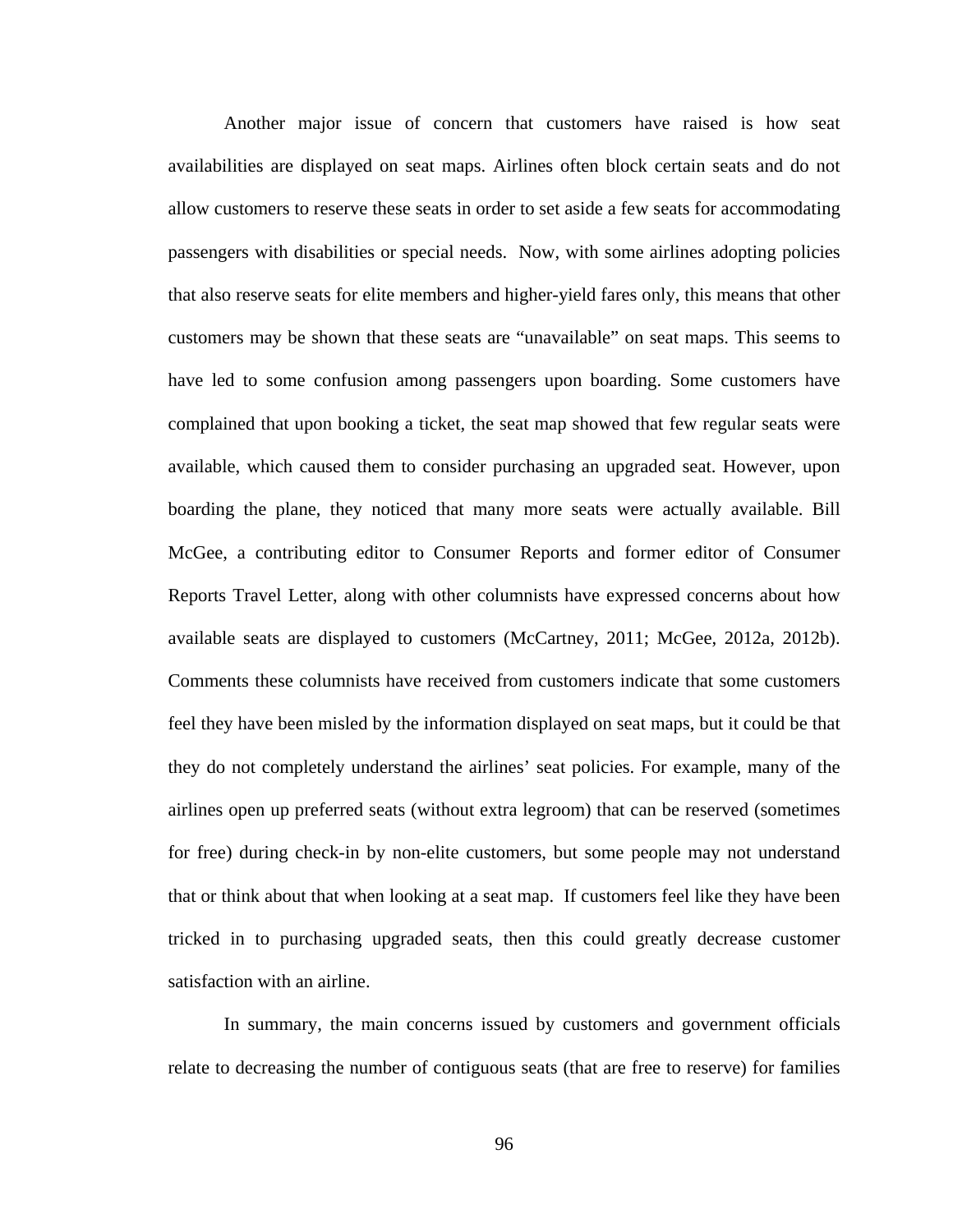to sit together, and misleading customers into making preferred or premium seat fee purchases through displaying seat maps that are difficult to understand and/or that give the impression a plane is near capacity through showing seats as being occupied/unavailable to reserve.

#### **4.4. Data**

This section describes the database that was compiled from online pricing and seat map information from JetBlue's website.

## **4.4.1. Overview**

To analyze how customers purchase premium coach seats with extra legroom, automated web client robots (or webbots) were used to query JetBlue's website and obtain detailed itinerary, fare, and seat map information for nonstop flights on a daily basis. Our paper is one of many that have used airline webbot data to analyze pricing and/or demand trends (e.g., see Bilotkach, 2006; Bilotkach and Pejcinovska, 2012; Bilotkach et al., 2010; Button and Vega, 2006; Button and Vega, 2007; Horner et al., 2006; McAfee and Vera, 2007; Mentzer, 2000; Mumbower and Garrow, 2010; Newman et al., 2013; Pels and Rietveld, 2004; Pitfield, 2008; Pope et al. 2009). The period of data collection ran from 8/2/2010 through 10/2/2010. During this time period, queries were run to collect airfares and seat maps for a rolling set of departure dates. For example, when the data collection began on  $8/2/2010$ , information for flights departing on  $9/2/2010$ ,  $9/3/2010$ , ..., to 10/2/2010 was obtained. For the next day of data collection, 8/3/2010, information for the same flight departure dates was obtained. Collecting data in this way provides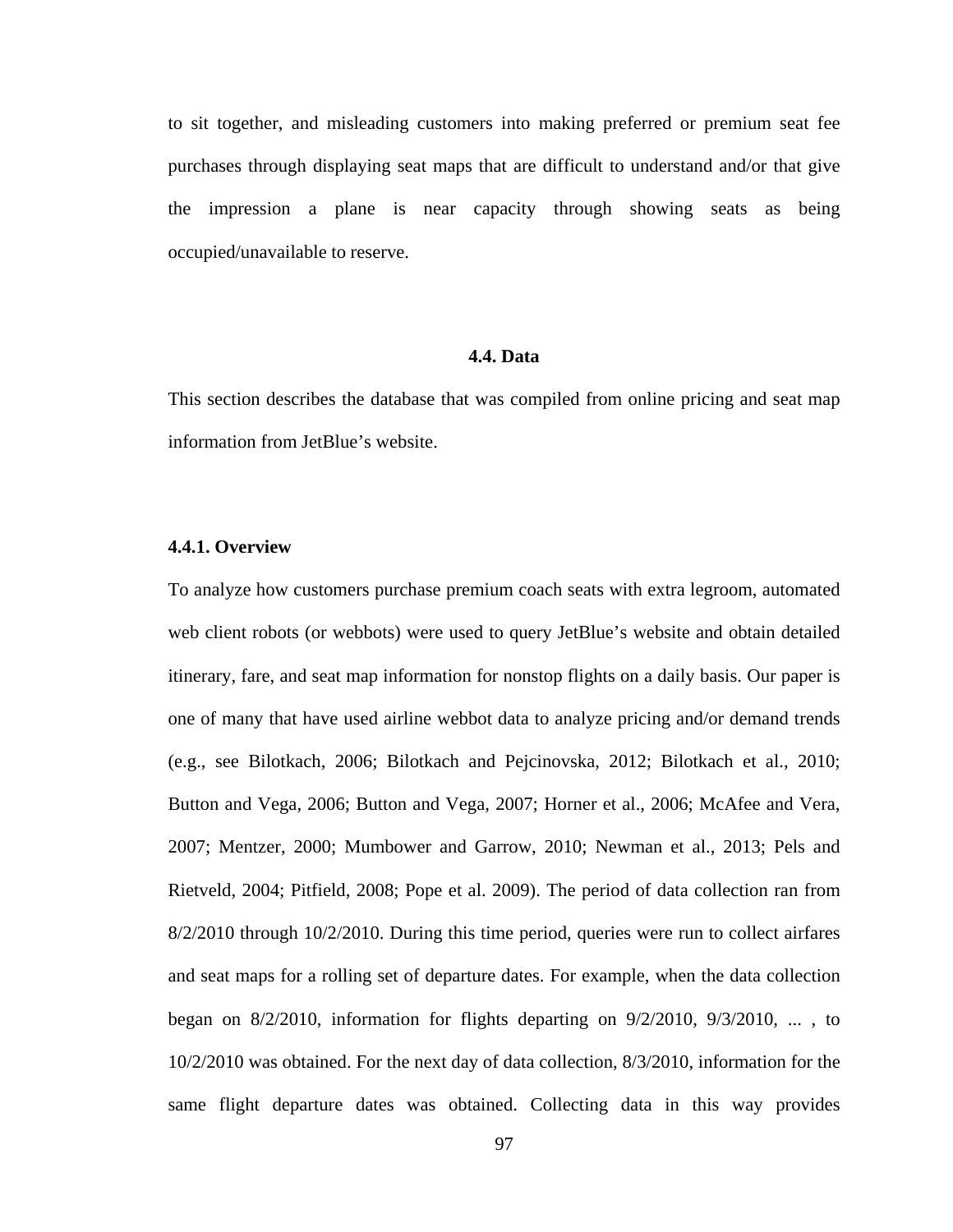<span id="page-110-0"></span>information for each flight in a market for 30 departure dates and over a booking period from 1 to at least 28 days before flight departure.

 The dataset includes 22 markets, across several different lengths of haul. Table 4.2 provides a list of airport codes and airport names in our data. Table 4.3 provides a list of the markets collected, along with market characteristics and seat fees, average fares, and number of bookings. A total of 59,242 bookings were observed (46,920 regular coach seat bookings and 12,322 premium coach seat bookings). Thus, 20.8% of the observed bookings are for premium coach seats, hereafter referred to as Even More<sup>™</sup> Space (EMS) seats<sup>[12](#page-110-0)</sup>, which is the branding used by JetBlue. At the time of data collection, JetBlue's EMS seats provided 4 to 5 more inches of extra legroom over their regular coach seats<sup>[13](#page-110-0)</sup>, and also came with early boarding privileges.

 After the online data was collected, seat maps for each day were used to compile daily booking (or demand) data for regular coach and premium coach seats. When a customer books a ticket with JetBlue, they have the option to purchase an EMS seat for between \$15 and \$65, or they can reserve a regular coach seat for free. For the most part, EMS seats are priced by length of haul with higher prices for longer flights. EMS seat prices are the same for every flight in a particular market, for all EMS seats on the aircraft, and over the entire booking horizon.

<sup>&</sup>lt;sup>12</sup> At the time of data collection, JetBlue referred to these seats as Even More<sup>™</sup> Legroom (EML) seats but subsequently rebranded these seats as Even More<sup>™</sup> Space (EMS) seats. We use EMS terminology throughout the paper.

<sup>&</sup>lt;sup>13</sup> Note that JetBlue's regular coach seats have more legroom than other airlines' regular coach seats with a pitch of 32-34 inches as compared to an average pitch of 30-32 inches on most other carriers.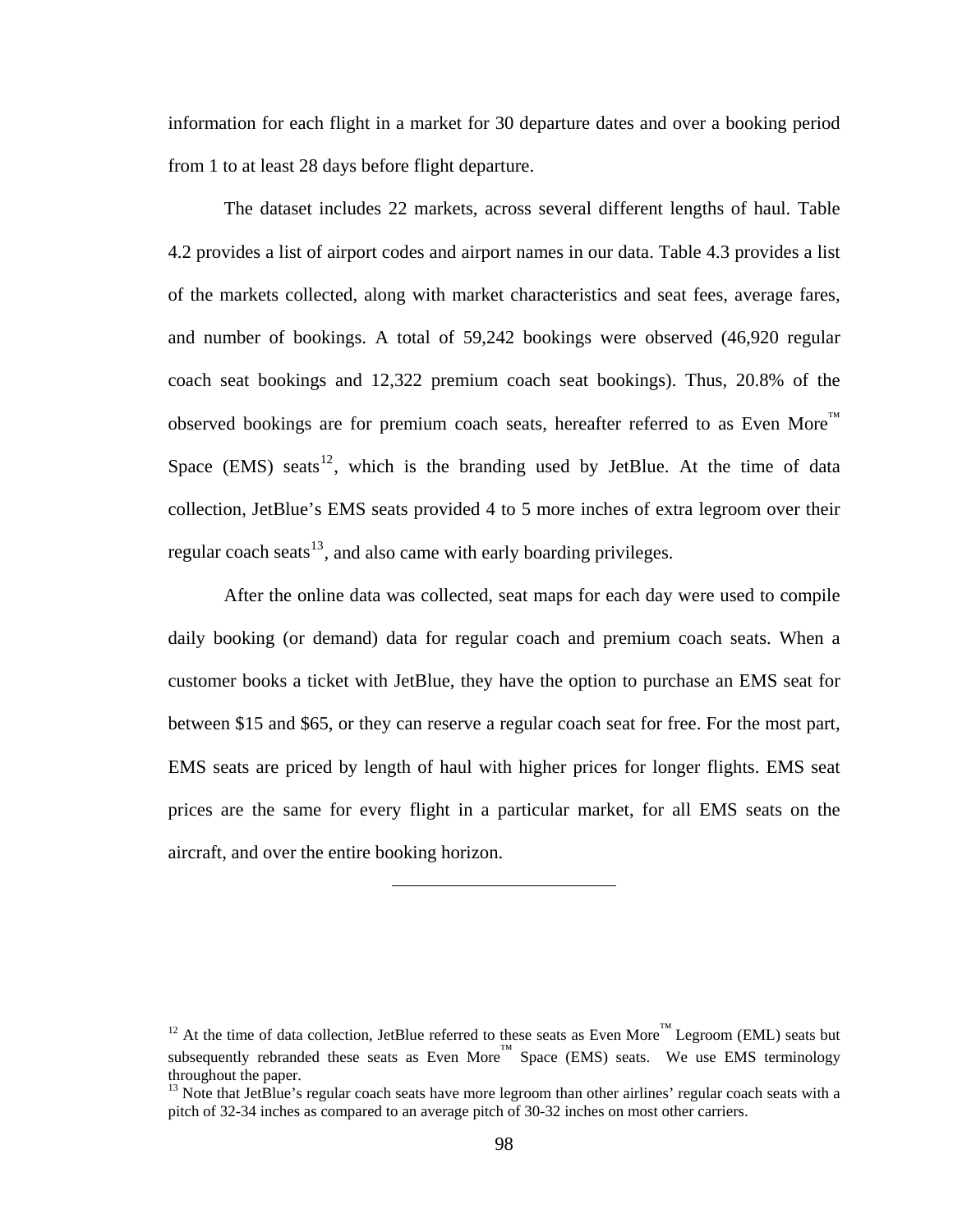| <b>Airport Code</b> | <b>Name of Airport, City and State</b>                                    |
|---------------------|---------------------------------------------------------------------------|
| <b>AUS</b>          | Austin-Bergstrom International Airport, Austin, Texas                     |
| <b>BOS</b>          | Logan International Airport, Boston, Massachusetts                        |
| <b>BQN</b>          | Rafael Hernández Airport, Aguadilla, Puerto Rico                          |
| <b>BUF</b>          | Buffalo Niagara International Airport, Buffalo, New York                  |
| <b>DEN</b>          | Denver International Airport, Denver, Colorado                            |
| EWR                 | Newark Liberty International Airport, Newark, New Jersey                  |
| <b>FLL</b>          | Fort Lauderdale Hollywood International Airport, Fort Lauderdale, Florida |
| <b>IAD</b>          | Washington Dulles International Airport, Washington D.C.                  |
| <b>JFK</b>          | John F. Kennedy International, New York City, New York                    |
| LAS                 | McCarran International Airport, Las Vegas, Nevada                         |
| LAX                 | Los Angeles International Airport, Los Angeles, California                |
| <b>LGA</b>          | La Guardia Airport, New York City, New York                               |
| <b>MCO</b>          | Orlando International Airport, Orlando, Florida                           |
| <b>OAK</b>          | Oakland International, Oakland, California                                |
| <b>ORD</b>          | Chicago O'Hare International Airport, Chicago, Illinois                   |
| PBI                 | Palm Beach International Airport, West Palm Beach, Florida                |
| <b>PDX</b>          | Portland International Airport, Portland, Oregon                          |
| <b>SFO</b>          | San Francisco International Airport, San Francisco, California            |
| <b>SYR</b>          | Syracuse Hancock International Airport, Syracuse, New York                |

**Table 4.2: Airport Codes and Names**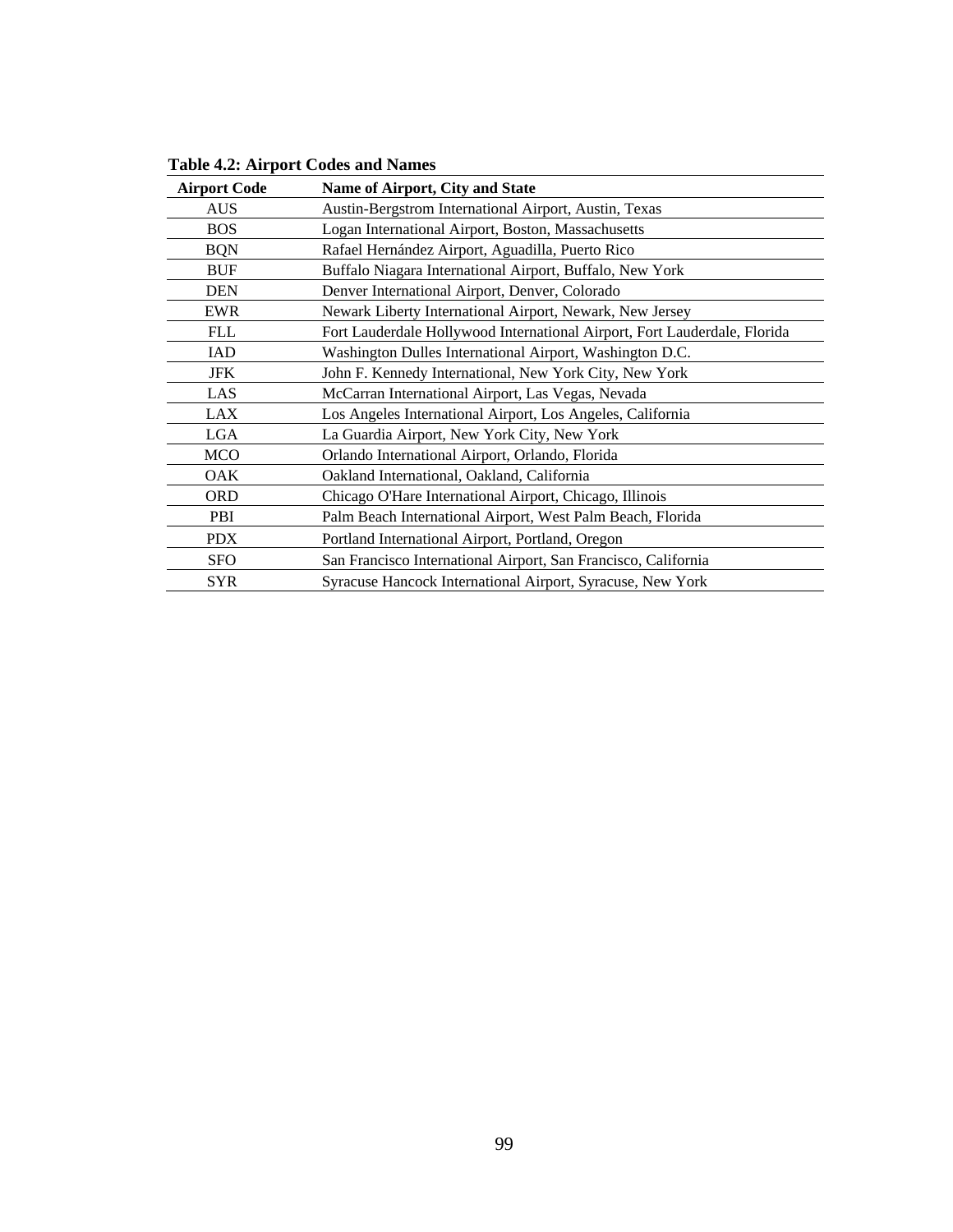|                               |                              |                                | <b>Market Characteristics</b>        |                                   | <b>Observed Fares and Bookings</b> |                                                  |                                 |                                                             |                                          |
|-------------------------------|------------------------------|--------------------------------|--------------------------------------|-----------------------------------|------------------------------------|--------------------------------------------------|---------------------------------|-------------------------------------------------------------|------------------------------------------|
| <b>Market</b>                 | Type of<br>Haul <sup>1</sup> | One-<br>way<br><b>Distance</b> | Avg.<br><b>Num</b><br><b>Flights</b> | One-<br>way<br><b>Seat</b><br>Fee | Seat<br>Fee<br>per<br>Mile         | Avg.<br>One-<br>way<br>Fare<br>Paid <sup>2</sup> | <b>Total</b><br><b>Bookings</b> | <b>Total</b><br><b>EMS</b><br><b>Seats</b><br><b>Booked</b> | Percent<br><b>EMS</b><br><b>Bookings</b> |
| <b>JFKBQN</b>                 | $E-PR$                       | 1,576                          | $\overline{2}$                       | \$30                              | \$0.019                            | \$147                                            | 2,133                           | 112                                                         | 5.3%                                     |
| <b>MCOBQN</b>                 | E-PR                         | 1,129                          | $\mathbf{1}$                         | \$25                              | \$0.022                            | \$118                                            | 975                             | 54                                                          | 5.5%                                     |
| E-C Averages/Totals:          |                              | 1,437                          | $\overline{c}$                       | \$28                              | \$0.020                            | \$138                                            | 3,108                           | 166                                                         | 5.3%                                     |
| <b>BOSIAD</b>                 | $E-E$                        | 500                            | $\overline{7}$                       | \$15                              | \$0.030                            | \$92                                             | 6,082                           | 1,086                                                       | 17.9%                                    |
| <b>BOSMCO</b>                 | $E-E$                        | 1,121                          | 5                                    | \$30                              | \$0.027                            | \$130                                            | 2,407                           | 416                                                         | 17.3%                                    |
| <b>BUFMCO</b>                 | $E-E$                        | 1,011                          | $\mathbf{1}$                         | \$25                              | \$0.025                            | \$122                                            | 297                             | 55                                                          | 18.5%                                    |
| <b>EWRMCO</b>                 | $E-E$                        | 937                            | $\overline{4}$                       | \$19                              | \$0.020                            | \$125                                            | 2,486                           | 520                                                         | 20.9%                                    |
| <b>IADMCO</b>                 | $E-E$                        | 758                            | $\mathbf{1}$                         | \$25                              | \$0.033                            | \$102                                            | 734                             | 194                                                         | 26.4%                                    |
| <b>JFKFLL</b>                 | $E-E$                        | 1,069                          | 7                                    | \$35                              | \$0.033                            | \$122                                            | 8,998                           | 1,705                                                       | 18.9%                                    |
| <b>JFKPBI</b>                 | $E-E$                        | 1,028                          | $\overline{4}$                       | \$35                              | \$0.034                            | \$141                                            | 4,843                           | 1,152                                                       | 23.8%                                    |
| <b>LGAFLL</b>                 | $E-E$                        | 1,076                          | 5                                    | \$35                              | \$0.033                            | \$126                                            | 5,543                           | 1,291                                                       | 23.3%                                    |
| <b>SYRMCO</b>                 | $E-E$                        | 1,053                          | 1                                    | \$25                              | \$0.024                            | \$134                                            | 782                             | 163                                                         | 20.8%                                    |
| E-E Averages/Totals:          |                              | 943                            | 5                                    | \$29                              | \$0.031                            | \$120                                            | 32,172                          | 6,582                                                       | 20.5%                                    |
| <b>BOSDEN</b>                 | E-MW                         | 1,754                          | $\overline{2}$                       | \$40                              | \$0.023                            | \$183                                            | 1,950                           | 376                                                         | 19.3%                                    |
| <b>JFKORD</b>                 | $E-MW$                       | 740                            | 3                                    | \$30                              | \$0.041                            | \$119                                            | 2,600                           | 371                                                         | 14.3%                                    |
| <b>MCOAUS</b>                 | E-MW                         | 994                            | $\mathbf{1}$                         | \$35                              | \$0.035                            | \$128                                            | 1,049                           | 150                                                         | 14.3%                                    |
| E-MW Average/Totals:          |                              | 1,176                          | $\overline{c}$                       | \$35                              | \$0.033                            | \$144                                            | 5,599                           | 897                                                         | 16.0%                                    |
| <b>BOSLAX</b>                 | $E-W$                        | 2,600                          | $\overline{2}$                       | \$50                              | \$0.019                            | \$184                                            | 2,549                           | 547                                                         | 21.5%                                    |
| <b>BOSSFO</b>                 | $E-W$                        | 2,700                          | $\overline{2}$                       | \$55                              | \$0.020                            | \$232                                            | 2,071                           | 609                                                         | 29.4%                                    |
| <b>FLLSFO</b>                 | $E-W$                        | 2,580                          | $\mathbf{1}$                         | \$50                              | \$0.019                            | \$152                                            | 999                             | 150                                                         | 15.0%                                    |
| <b>JFKLAS</b>                 | $E-W$                        | 2,240                          | 5                                    | \$50                              | \$0.022                            | \$252                                            | 3,761                           | 980                                                         | 26.1%                                    |
| <b>JFKLAX</b>                 | $E-W$                        | 2,470                          | $\overline{4}$                       | \$50                              | \$0.020                            | \$214                                            | 4,907                           | 1,322                                                       | 26.9%                                    |
| <b>JFKOAK</b>                 | $E-W$                        | 2,576                          | $\overline{2}$                       | \$60                              | \$0.023                            | \$211                                            | 2,109                           | 562                                                         | 26.6%                                    |
| <b>JFKPDX</b>                 | $E-W$                        | 2,454                          | $\mathbf{1}$                         | \$50                              | \$0.020                            | \$257                                            | 944                             | 160                                                         | 16.9%                                    |
| <b>JFKSFO</b>                 | $E-W$                        | 2,580                          | $\overline{2}$                       | \$60                              | \$0.023                            | \$285                                            | 1,023                           | 347                                                         | 33.9%                                    |
| E-W Averages/Totals:          |                              | 2,494                          | $\mathfrak{Z}$                       | \$52                              | \$0.021                            | \$222                                            | 18,363                          | 4,677                                                       | 25.5%                                    |
| <b>Avg/Total All Markets:</b> |                              | 1,494                          | $\overline{4}$                       | \$37                              | \$0.027                            | \$157                                            | 59.242                          | 12.322                                                      | 20.8%                                    |

**Table 4.3: Market Characteristics and Observed Fares/Bookings, by Market and Type Haul** 

*Avg/Total All Markets: 1,494 4 \$37 \$0.027 | \$157 59,242 12,322 20.8%* <sup>1</sup> E-PR = East coast to Puerto Rico flights, E-E = East coast to east coast flights, E-MW = East coast to Midwest flights, E-W = East coast to west coast flights (JFKLAS is included due to length of haul). <sup>2</sup>Average fare is the average fare that was paid when tickets/seats were booked.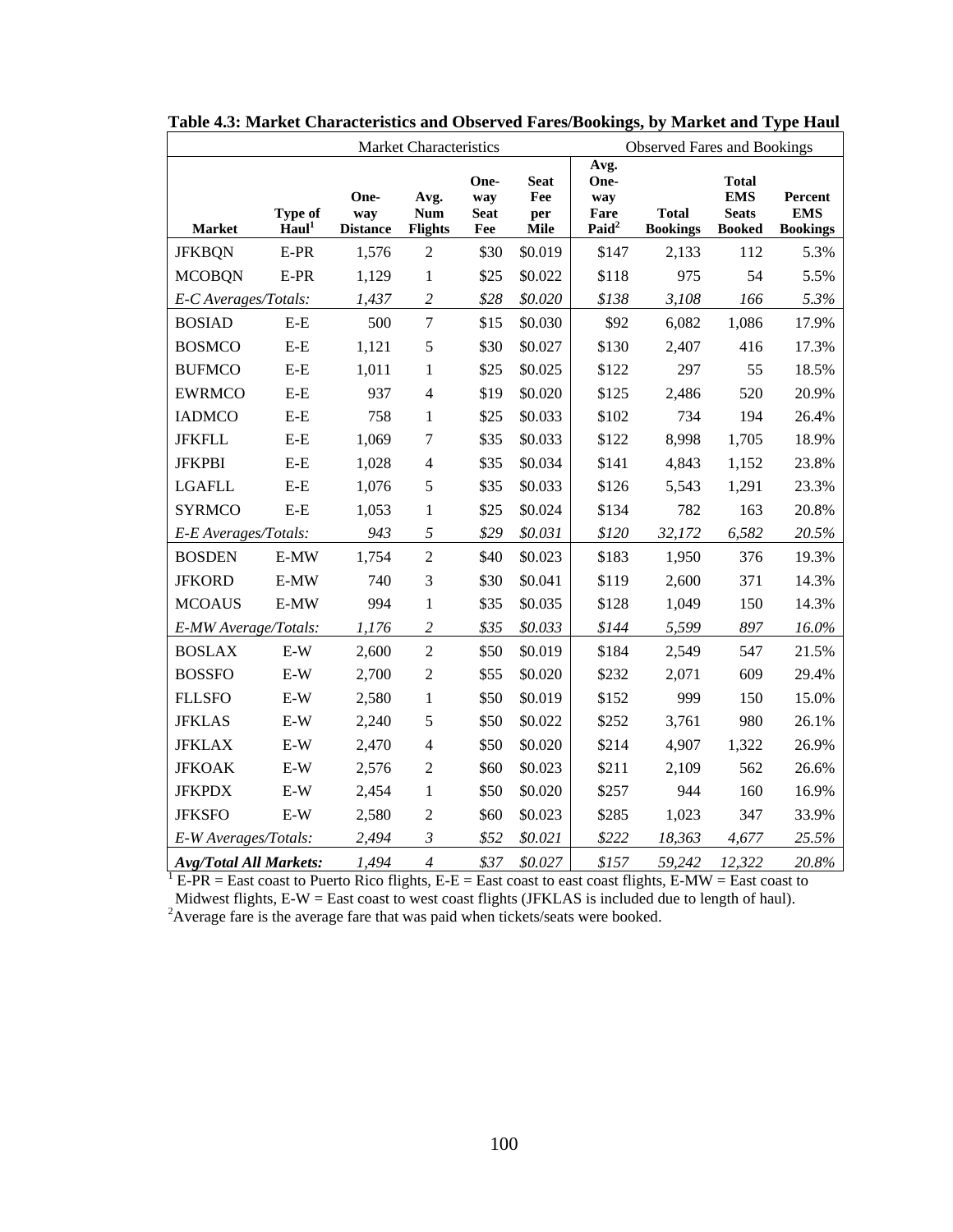<span id="page-113-0"></span> We determined how many regular coach seats and EMS seats were sold on a particular day by determining when seats changed from being shown as "available" for one day but "reserved" for the next day. At this point, it is helpful to look at a seat map to see what kind of seat choices a customer can make. Figure 4.1 shows a seat map of how JetBlue's Airbus A320 seats were configured at the time of data collection<sup>[14](#page-113-0)</sup>. Darkercolored seats are "available" and can be reserved, and lighter-colored seats have already been "reserved". The plane has a total of 150 seats, which include 114 regular coach seats and 36 EMS seats. The seat configuration of the A320 is as follows: rows 1, 6B-E, and 25D-F are always "blocked" and never available for customers to reserve online (blocked seats are typically set aside in order to provide advance seat assignments, as requested, to customers with disabilities); rows 2-5 are EMS seats in the front of the plane; rows 6-9 are regular coach seats in front of the emergency exit rows; rows 10-11 are EMS seats in the emergency exit rows; and rows 12-25 are regular coach seats behind the emergency exit rows.

<sup>&</sup>lt;sup>14</sup> At the time of data collection, JetBlue operated two types of aircraft: Airbus A320 and Embraer ERJ-190. Because the Embraer aircraft only accounts for 29% of JetBlue's fleet and contains just four premium coach seats per flight (JetBlue Airways, 2011), only the Airbus A320 aircraft was used in the analysis.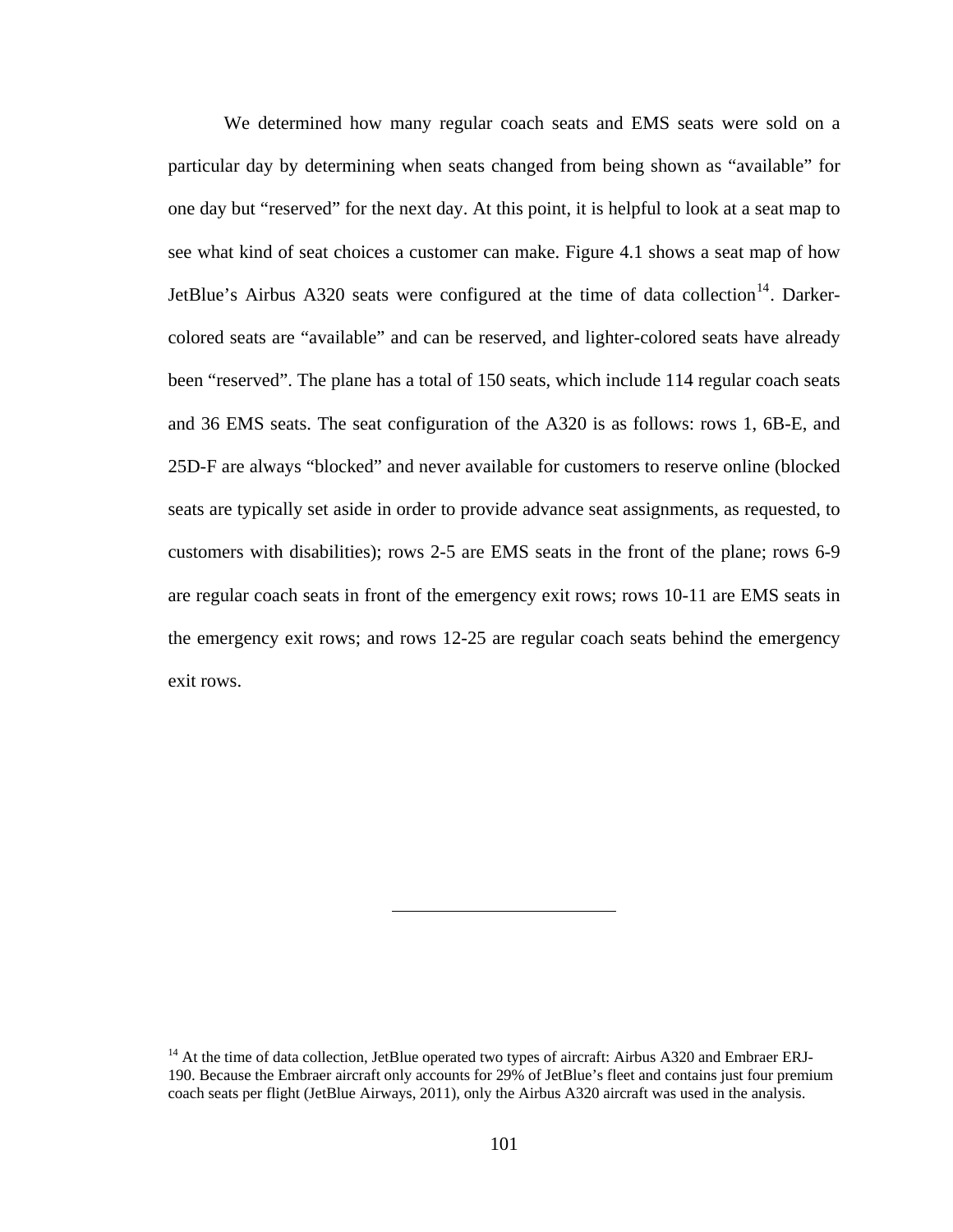

**Figure 4.1: Seat Map Display of a JetBlue Plane** 

 *Source: JetBlue.com* 

 We assume that any customer who booked a ticket also selected a seat, as regular coach seat selections were free and the website prompts the customer to select a seat during the reservation process. We exclude customers who may have reserved a blocked seat from the analysis, as we have no way to distinguish between instances in which the blocked seat is occupied or is available (to disabled customers). We also exclude negative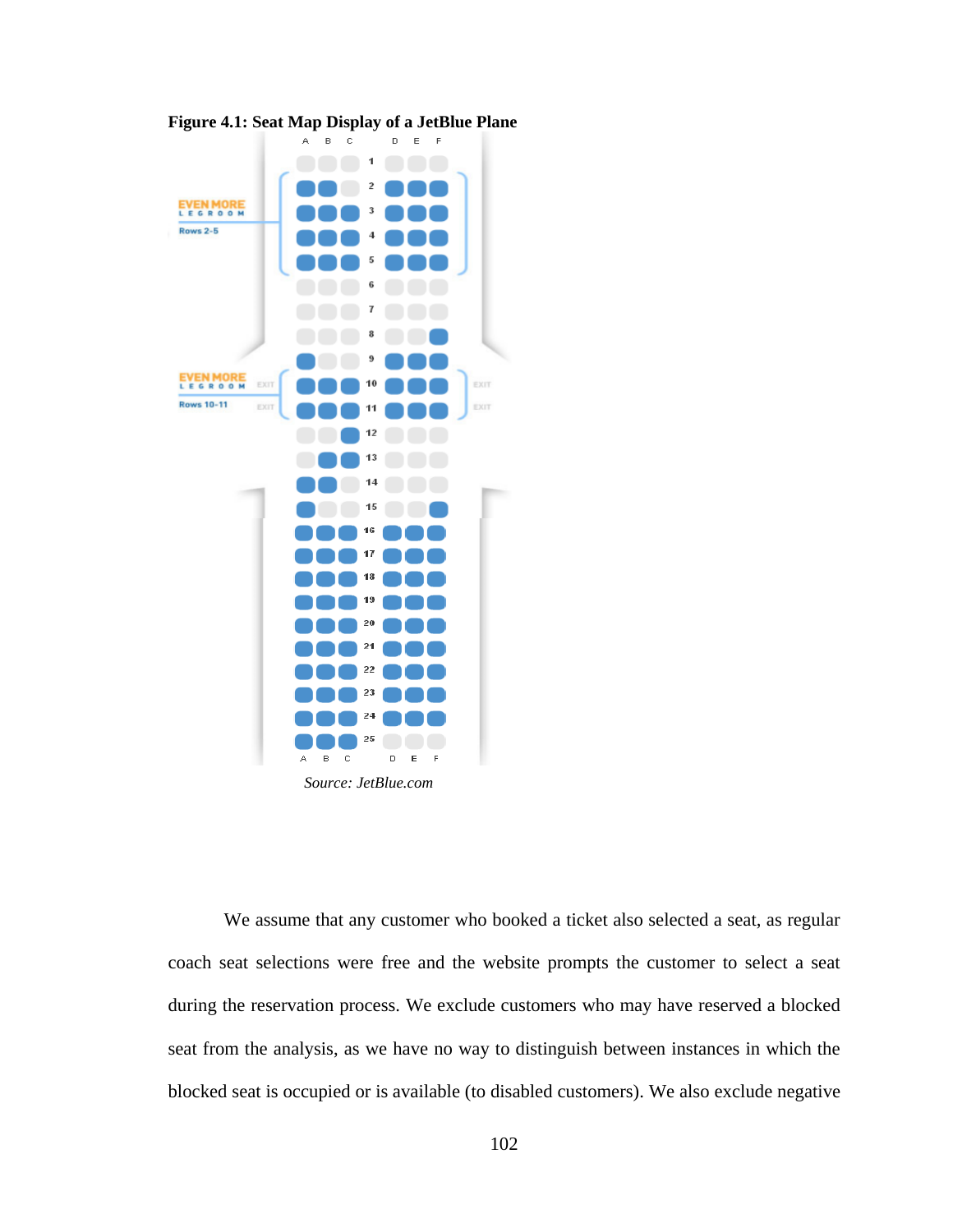demand numbers from analysis, which occur when one or more customers cancel their reservations (and no new reservations occur on that booking date for that flight). In this sense, our demand estimates for regular coach and EMS seats can be viewed as lower bounds on demand, as they represent the minimum number of customers who reserved a seat for a given booking date and departure date. The actual demand may be slightly higher than what we can observe from the seat maps, as we cannot account for cases in which new bookings and cancellations occur for the same booking date and departure date combinations. Based on an assessment of the frequency of negative booking counts (which accounted for a small percentage of the observations in the data), we conclude that the assumptions used to create demand estimates are reasonable.

#### **4.4.2. Selection Bias**

Using JetBlue as the airline for our analysis enables us to control for potential sources of selection bias. Since JetBlue customers may reserve a regular coach seat for free (or a premium coach seat for a fee) at the time of booking, we expect the majority of customers to reserve seats at the time of booking. Further, JetBlue does not overbook its flights, which means that all customers have the option to select a seat at the time of booking. Importantly, JetBlue is also the only airline in the U.S. that does not waive seat fees for certain customers, i.e., any individual who wants to sit in the premium coach section must pay to do so. Replicating this study on another airline would introduce selection bias, as customers who receive premium seat assignments for free or at a discount cannot be identified from the online data. In our data, however, this source of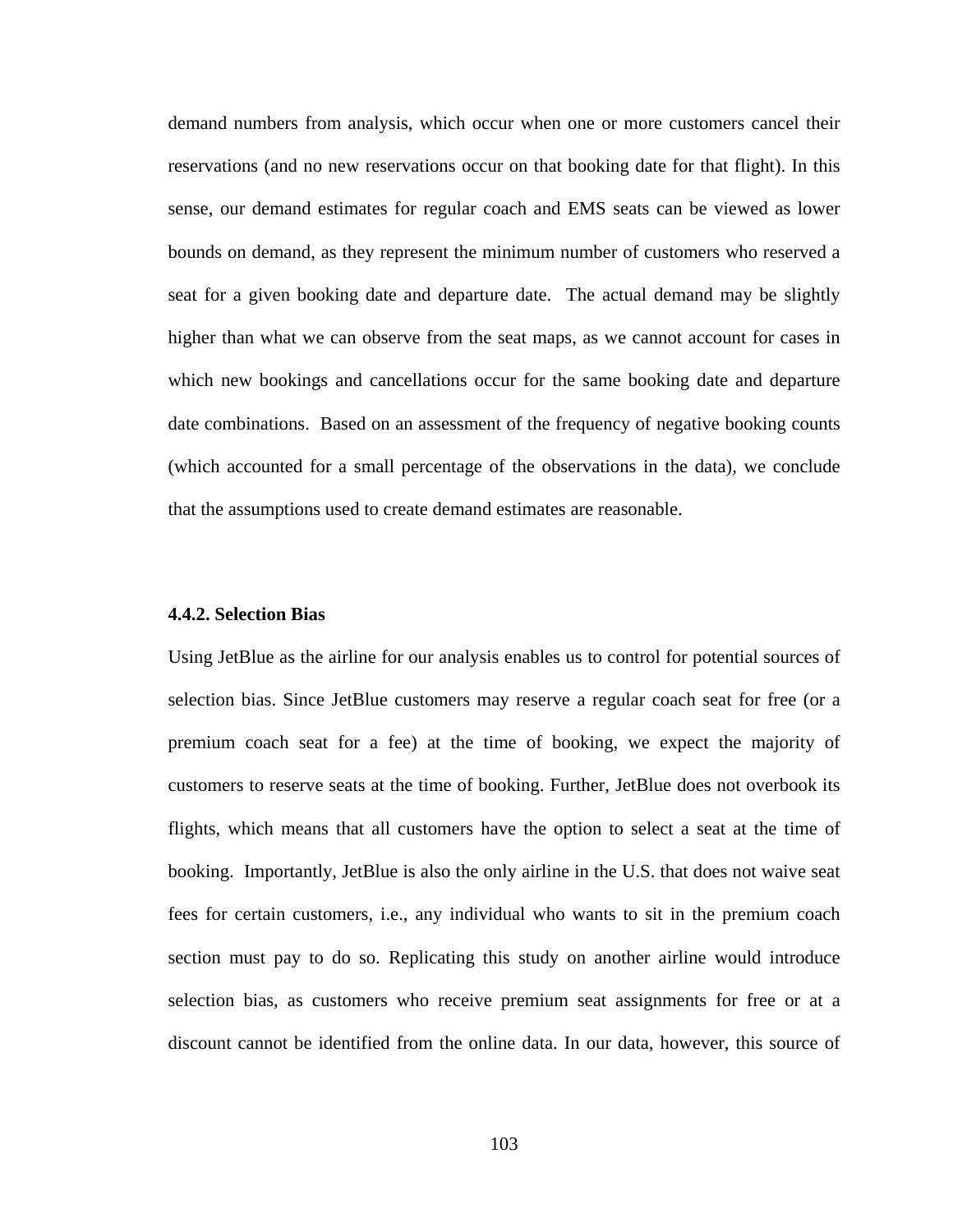selection bias does not exist: all customers who reserve a premium seat must pay to do so.

 The exact fee that customers pay to reserve a premium seat is known by the researcher and is charged on a per-flight basis. Thus, network-level effects are not relevant in the context of our problem, as connecting passengers would need to pay a separate premium seat fee for each flight on their itinerary. On the other hand, the exact basic fare paid by the customer is not known, as JetBlue offered both non-refundable and refundable fares. At the time of data collection, JetBlue's default website search option displayed one non-refundable fare for each flight. However, customers could search for refundable fares by changing the search options (and one refundable fare for each flight would be displayed). Still, the data does include the price of the non-refundable one-way leg-based fare for the flight, which represents a floor on the actual fare paid, and is strongly correlated with the actual ticket fare. As we are studying price elasticity with respect to the seat upgrade fee and not the basic fare, the noise in the basic fare data represents a loss of some information, but will not trigger a fundamental bias in our results.

 Finally, it is important to note that we have not included passengers who choose to purchase a premium seat at the time of check-in. To do this, we would have needed to query JetBlue's website multiple times within the 24 hours check-in period prior to flight departure. Moreover, some data would still be unobservable, as JetBlue does not sell tickets online in the final 90 minutes before departure, but they do sell seat upgrades at the airport during this time. The focus of our paper is on determining if seat map displays shown at the time of booking influence premium seat purchases and determining if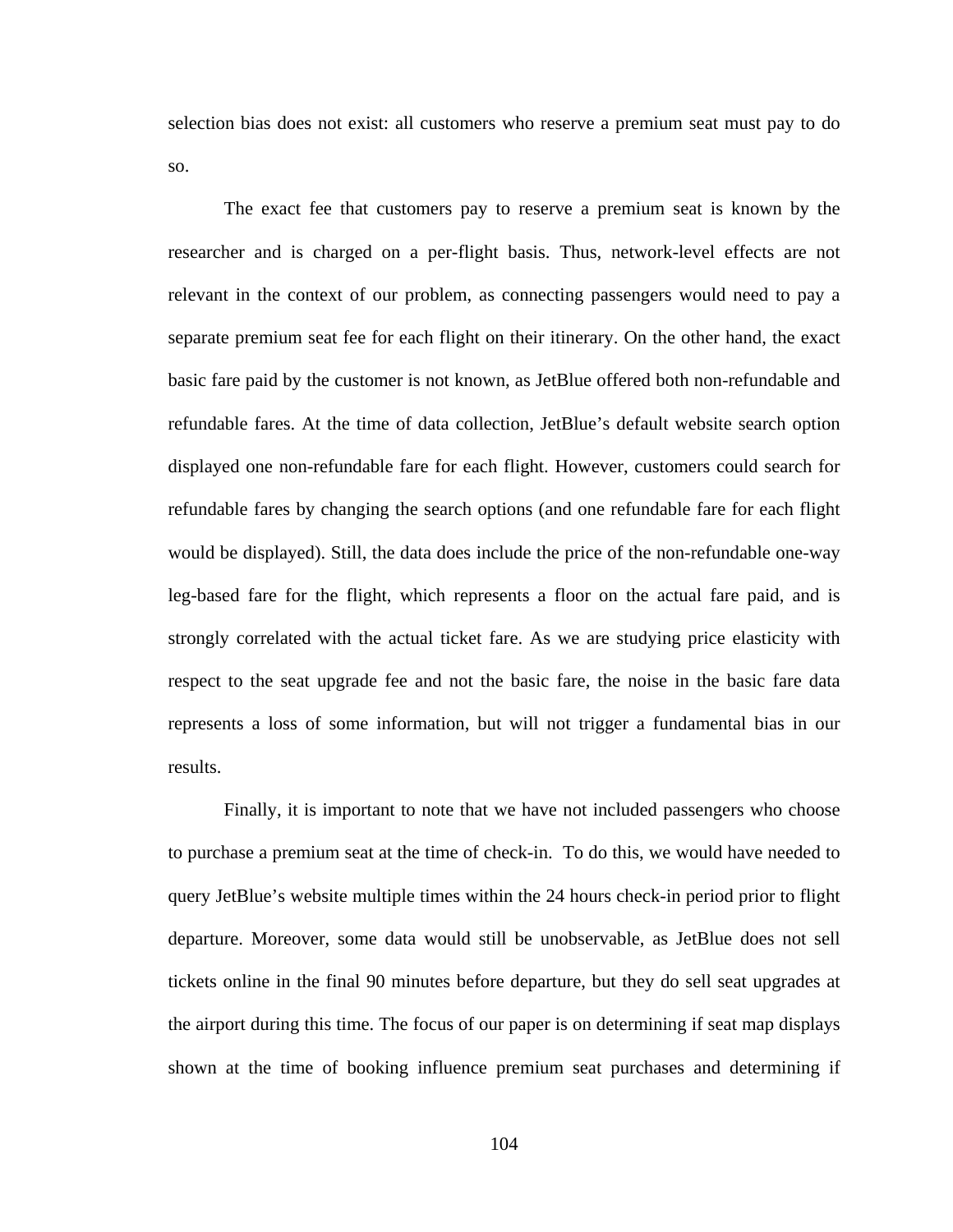airlines have an incentive to make premium seat fees more complex by dynamically pricing them across the booking horizon. Both of these problems require knowledge about bookings that happen prior to the day of check-in. The underlying behavioral problem for day of check-in premium seat purchases is distinct from the problem that looks at seat fee purchases at the time of the initial booking. At the time of booking, the addition of a \$40 seat fee on top of a \$200 fare may seem large whereas at the time of check-in, faced with sitting in the back of a full plane, a \$40 fee may appear reasonable. The delay between the time of purchase and time of departure, in addition to more complete information on load factors at the time of check-in, may influence day-ofdeparture upgrades. A distinct modeling approach may be advisable to examine day-ofbooking seat fee purchases versus day-of-departure seat fee purchases. Examining dayof-departure seat fee purchases is beyond the scope of our study.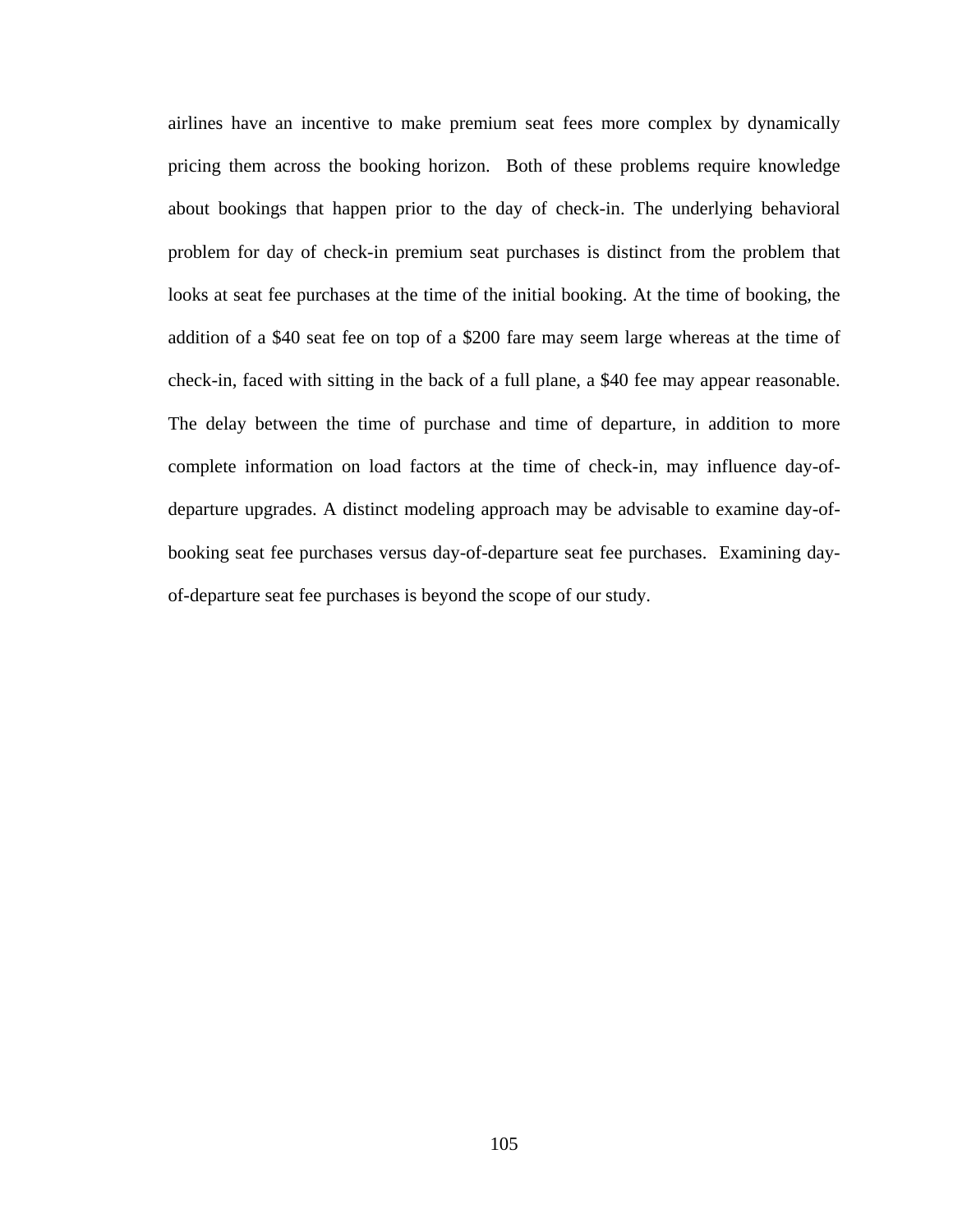# **4.5. Methodology**

<span id="page-118-0"></span>A binary logit model was used to calculate the probability of purchasing an EMS seat, given that a ticket was purchased. In this model, a customer can choose between two options<sup>15</sup>:

$$
\begin{cases}\nY = 1, & \text{Buy a ticket and an EMS seat} \\
Y = 0, & \text{Buy a ticket only (and reserve a regular coach seat for free)}.\n\end{cases}
$$

Several variables were compiled from the online itinerary displays and seat maps, which are summarized in Table 4.4. For most of the variables, the definitions and descriptions are straight-forward to interpret. Variables related to seat availabilities, prices and group bookings merit additional discussion.

<sup>&</sup>lt;sup>15</sup> Six observations (bookings) were removed from the data, as the customer did not have both regular coach seats and EMS seats to choose from.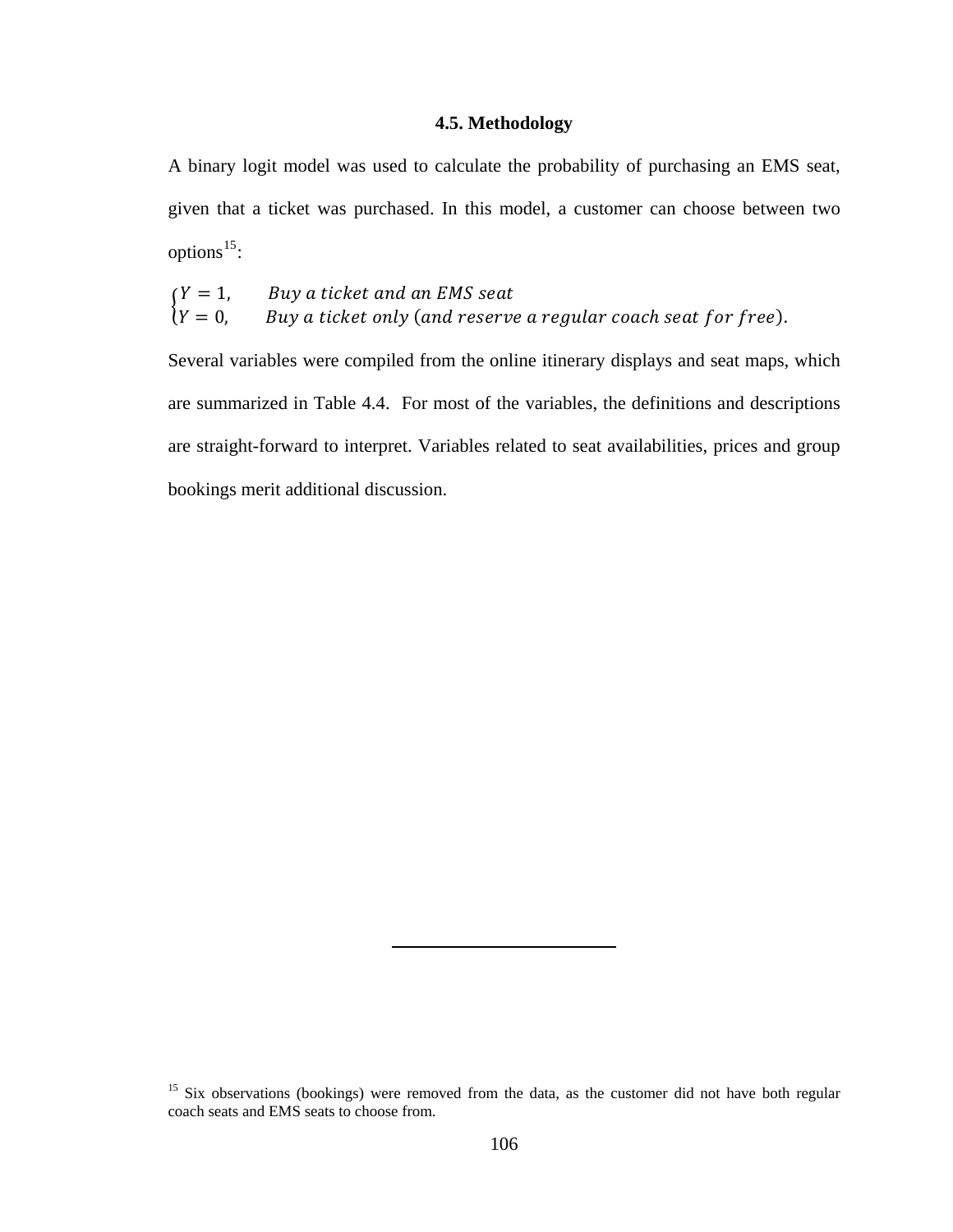| <b>Variable</b>                                             | <b>Definition</b>                                                                                   |  |  |  |  |  |
|-------------------------------------------------------------|-----------------------------------------------------------------------------------------------------|--|--|--|--|--|
|                                                             | <b>Price Variables</b>                                                                              |  |  |  |  |  |
| seatFeePerMile                                              | One-way EMS seat fee divided by the one-way market distance                                         |  |  |  |  |  |
| lowestPrice                                                 | Value of one indicates booking was for the lowest priced flight<br>available on itinerary screen    |  |  |  |  |  |
| differenceOverLowestPrice                                   | Price of booked flight minus lowest available priced flight on<br>itinerary screen                  |  |  |  |  |  |
|                                                             | Seat Availability Variables <sup>1</sup>                                                            |  |  |  |  |  |
| Regular Coach Front W/A Avail                               | Value of one indicates regular coach window/aisle seats available<br>in front of plane              |  |  |  |  |  |
| EMS W/A Seats Avail                                         | Value of one indicates EMS window/aisle seats available                                             |  |  |  |  |  |
| Regular Coach Back1 W/A Avail                               | Value of one indicates regular coach window/aisle seats available<br>in back plane section 1        |  |  |  |  |  |
| Regular Coach Back2 W/A Avail                               | Value of one indicates regular coach window/aisle seats available<br>in back plane section 2        |  |  |  |  |  |
| Regular Coach Back3 W/A Avail                               | Value of one indicates regular coach window/aisle seats available<br>in back plane section 3        |  |  |  |  |  |
| Regular Coach Front Seats Avail                             | Value of one indicates regular coach seats available in front of<br>plane                           |  |  |  |  |  |
| Regular Coach Back1 Seats Avail                             | Value of one indicates regular coach seats available in back plane<br>section 1                     |  |  |  |  |  |
| Regular Coach Back2 Seats Avail                             | Value of one indicates regular coach seats available in back plane<br>section 2                     |  |  |  |  |  |
| Regular Coach Back23 W/A<br>Interaction                     | Value of one indicates regular coach window/aisle seats available<br>in back plane sections 2 and 3 |  |  |  |  |  |
| Regular Coach Back123 W/A                                   | Value of one indicates regular coach window/aisle seats available                                   |  |  |  |  |  |
| Interaction                                                 | in back plane sections 1, 2 and 3                                                                   |  |  |  |  |  |
|                                                             | <b>Group Travel Variables</b>                                                                       |  |  |  |  |  |
| NumberBookTogether1                                         | Value of one indicates a booking made for an individual                                             |  |  |  |  |  |
| NumberBookTogether2                                         | Value of one indicates a booking made for a pair traveling<br>together                              |  |  |  |  |  |
| NumberBookTogether3                                         | Value of one indicates a booking made for three people traveling<br>together                        |  |  |  |  |  |
| NumberBookTogether4                                         | Value of one indicates a booking made for four people traveling<br>together                         |  |  |  |  |  |
| NumberBookTogether5or6                                      | Value of one indicates a booking made for five or six people<br>traveling together                  |  |  |  |  |  |
|                                                             | Day of Week Variables                                                                               |  |  |  |  |  |
| $ddow1, \ldots, ddow7$                                      | Value of one indicates flight departs on a Sun, Mon.,, Sat                                          |  |  |  |  |  |
| $bdow1, \ldots, bdow7$                                      | Value of one indicates flight was booked on a Sun, Mon.,, Sat                                       |  |  |  |  |  |
| <b>Number of Days from Flight Departure Dummy Variables</b> |                                                                                                     |  |  |  |  |  |

# **Table 4.4: Variables and Descriptions**

dfd1, dfd2,..., dfd28 Value of one indicates a booking made 1, 2, ..., 28 days from flight departure flight departure<br><sup>1</sup>Corresponding row numbers for each section of the plane are provided in Table 4.5.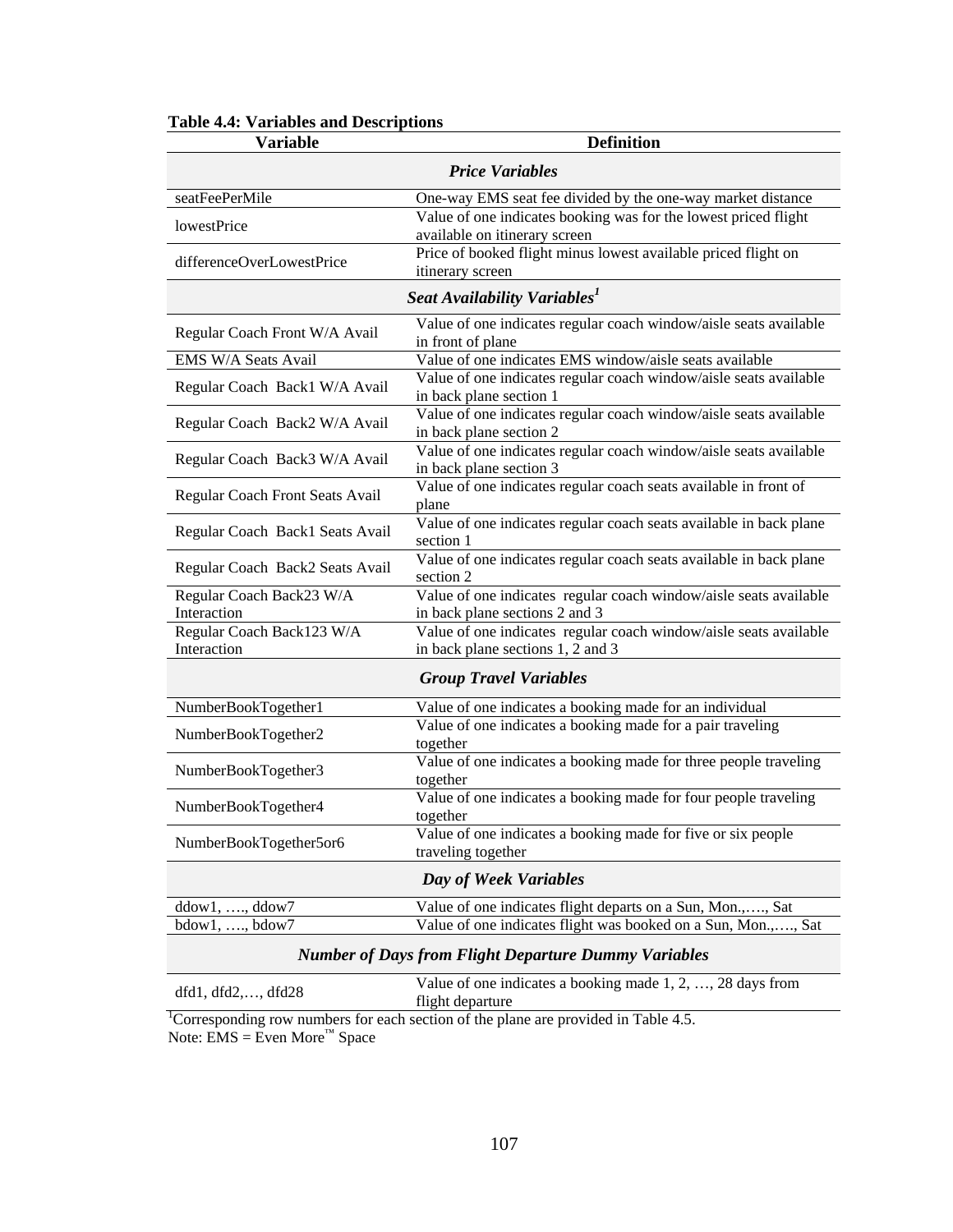| <b>Variable</b>                                                     | <b>Definition</b>                                                                       |  |  |  |  |  |  |  |
|---------------------------------------------------------------------|-----------------------------------------------------------------------------------------|--|--|--|--|--|--|--|
| <b>Departure Time of Day Variables</b>                              |                                                                                         |  |  |  |  |  |  |  |
| earlymorning                                                        | Value of one indicates flight departs 5am-7:59am                                        |  |  |  |  |  |  |  |
| morning                                                             | Value of one indicates flight departs 8am-11:59am                                       |  |  |  |  |  |  |  |
| afternoon                                                           | Value of one indicates flight departs Noon-4:59pm                                       |  |  |  |  |  |  |  |
| evening                                                             | Value of one indicates flight departs 5pm-8:59pm                                        |  |  |  |  |  |  |  |
| lateevening                                                         | Value of one indicates flight departs 9pm-11:59pm                                       |  |  |  |  |  |  |  |
| Seat Fee and Days from Flight Departure (DFD) Interaction Variables |                                                                                         |  |  |  |  |  |  |  |
| seatFeePerMile_DFD1-7                                               | seatFeePerMile for bookings made 1 to 7 days from flight<br>departure, zero otherwise   |  |  |  |  |  |  |  |
| seatFeePerMile DFD8-14                                              | seatFeePerMile for bookings made 8 to 14 days from flight<br>departure, zero otherwise  |  |  |  |  |  |  |  |
| seatFeePerMile DFD15-28                                             | seatFeePerMile for bookings made 15 to 28 days from flight<br>departure, zero otherwise |  |  |  |  |  |  |  |
|                                                                     | <b>Other Variables</b>                                                                  |  |  |  |  |  |  |  |
| <b>Market Dummies</b><br>TM                                         | Dummy variable for each market                                                          |  |  |  |  |  |  |  |

**Table 4.4: Variables and Descriptions (Continued)** 

Note:  $EMS = Even More$ <sup>""</sup> Space;

#### **4.5.1. Seat Availability Variables**

Seat availability variables account for seat choices available to customers when booking a flight. These variables divide the plane into sections and provide information on whether a given section has window, aisle, and/or middle seats available. The "Row/Section Description" column in Table 4.5 shows how we grouped each of the rows into five main sections of the plane. Creating a set of variables to describe seat maps proved to be challenging due to two underlying factors: (1) planes fill up in a systematic way, i.e., customers prefer seats in the front of the plane; and, (2) when a section of a plane fills up, window and aisle seats always sell out before middle seats, i.e., customers prefer window and aisle seats.

 In order to capture these two underlying factors, two seat availability variables are associated with each section of the plane. For example, when the *Regular Coach Front Seats Avail* dummy variable is 1 (indicating that seats are available in this section) and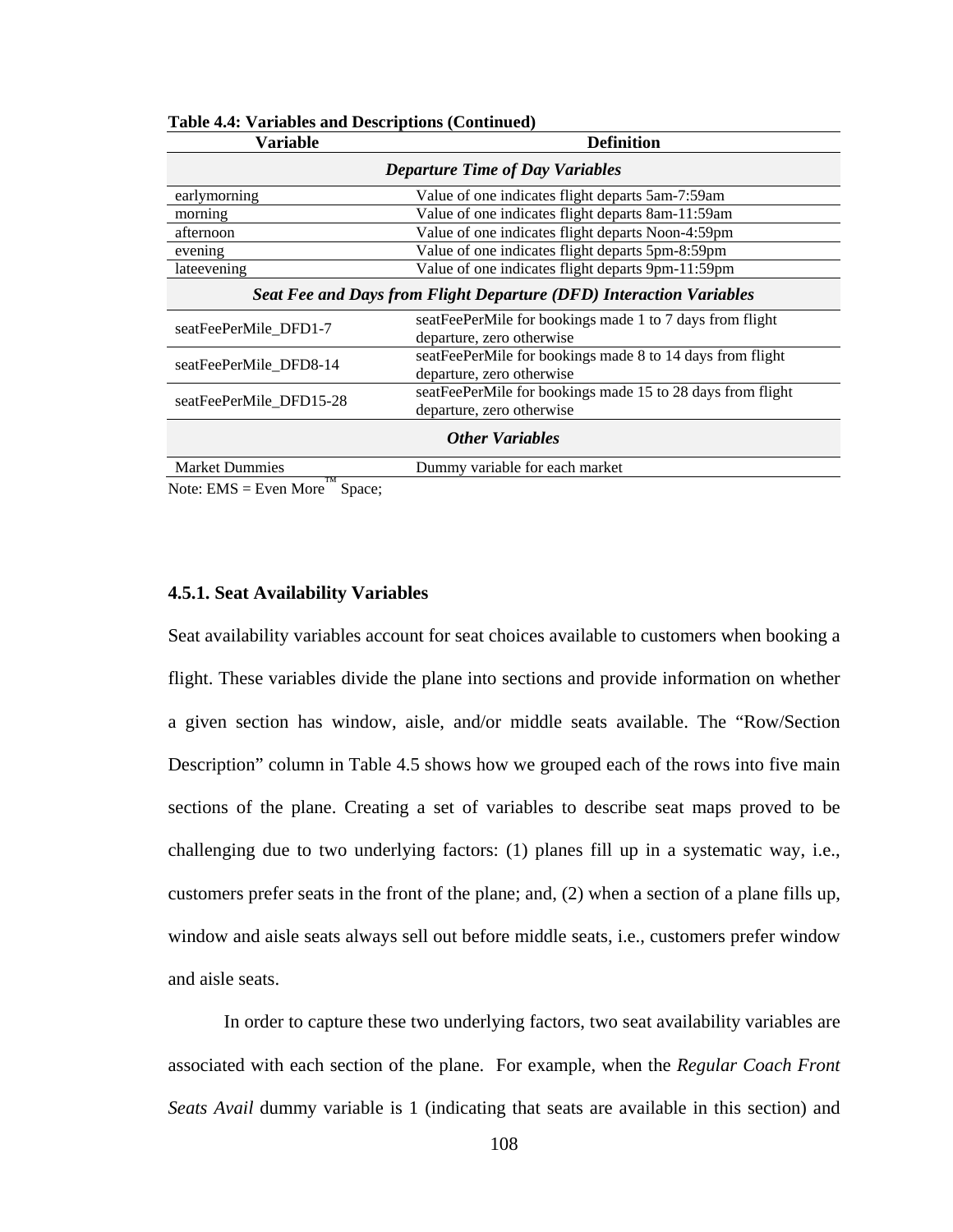the *Regular Coach Front W/A Avail* dummy variable is 0 (indicating that no window or aisle seats are available in this section), this indicates that only middle seats are available in the Regular Coach Front of Plane section. When both of the indicator variables are 1, this indicates that at least one window or aisle seat in addition to at least one middle seat are available in that section. When both indicators are zero, this means no seats are available to reserve in that section. Note that not all dummy variables for each section of the plane are included in the model specification due to the systematic way in which planes fill up. First, there were only six observations in which all EMS seats were sold; these observations were excluded from the analysis, thus we do not include an indicator for the EMS middle seats. Also, there were no observations in which a plane had all middle seats in the back of the plane section 3 sold, so we do not include an indicator for the middle seats of this section.

 Table 4.5 shows mean seat occupancy rates calculated from seat maps observed the day before the flight departs. A value of 0.84 means that a seat was reserved before departing for 84% of the planes observed. Table 4.5 confirms that passengers prefer seats at the front of the plane and, in general, prefer window and aisle seats over middle seats, although middle seats towards the front of the plane have occupancy rates similar to window or aisle seats in the back of the plane. Middle seats in the EMS section have the lowest occupancy rates on the plane.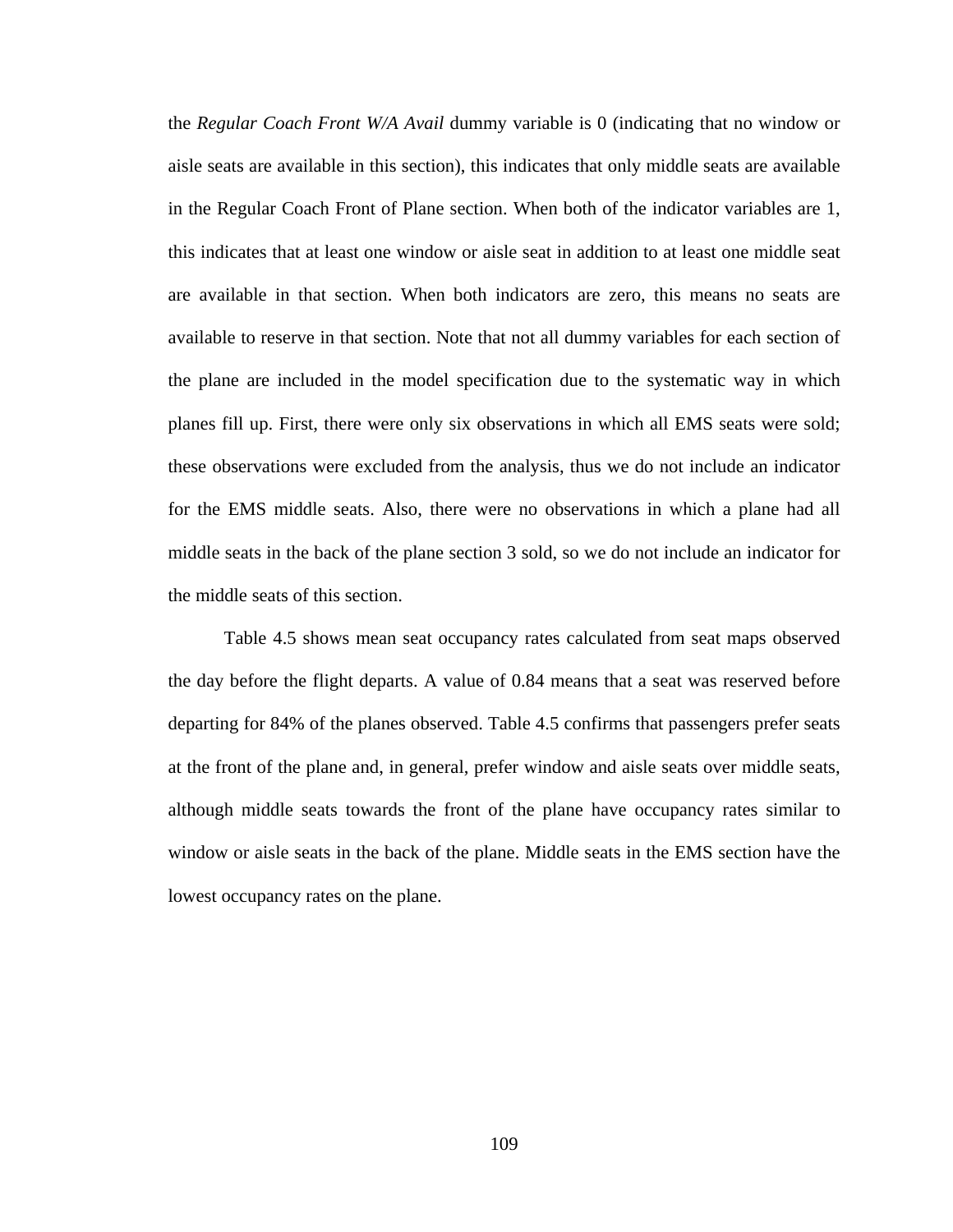|                             | <b>Mean Seat Occupancies</b>                 |                                           |                                                |                                   |                                           |                                        |                                          |  |  |  |
|-----------------------------|----------------------------------------------|-------------------------------------------|------------------------------------------------|-----------------------------------|-------------------------------------------|----------------------------------------|------------------------------------------|--|--|--|
| <b>Row</b><br><b>Number</b> | $\mathbf A$<br><b>Window</b><br><b>Seats</b> | $\bf{B}$<br><b>Middle</b><br><b>Seats</b> | $\overline{C}$<br><b>Aisle</b><br><b>Seats</b> | D<br><b>Aisle</b><br><b>Seats</b> | $\bf{E}$<br><b>Middle</b><br><b>Seats</b> | $\mathbf{F}$<br>Window<br><b>Seats</b> | <b>Row/Section</b><br><b>Description</b> |  |  |  |
| $\mathbf{1}$                | <b>Blocked</b>                               | <b>Blocked</b>                            | <b>Blocked</b>                                 | <b>Blocked</b>                    | <b>Blocked</b>                            | <b>Blocked</b>                         | <b>Blocked Row</b>                       |  |  |  |
| $\overline{2}$              | 0.72                                         | 0.43                                      | 0.79                                           | 0.77                              | 0.35                                      | 0.63                                   |                                          |  |  |  |
| 3                           | 0.56                                         | 0.30                                      | 0.72                                           | 0.68                              | 0.27                                      | 0.50                                   | <b>EMS</b> Seats                         |  |  |  |
| $\overline{4}$              | 0.44                                         | 0.26                                      | 0.62                                           | 0.60                              | 0.22                                      | 0.39                                   |                                          |  |  |  |
| 5                           | 0.39                                         | 0.21                                      | 0.55                                           | 0.55                              | 0.19                                      | 0.35                                   |                                          |  |  |  |
| 6                           | 0.98                                         | <b>Blocked</b>                            | <b>Blocked</b>                                 | <b>Blocked</b>                    | <b>Blocked</b>                            | 0.98                                   |                                          |  |  |  |
| $\boldsymbol{7}$            | 0.99                                         | 0.92                                      | 0.98                                           | 0.99                              | 0.91                                      | 0.97                                   | Regular Coach                            |  |  |  |
| $8\,$                       | 0.99                                         | 0.89                                      | 0.99                                           | 0.98                              | 0.87                                      | 0.98                                   | Front of Plane                           |  |  |  |
| 9                           | 0.95                                         | 0.78                                      | 0.98                                           | 0.98                              | 0.77                                      | 0.93                                   |                                          |  |  |  |
| 10                          | 0.25                                         | 0.13                                      | 0.43                                           | 0.43                              | 0.09                                      | 0.19                                   | <b>EMS-Exit</b>                          |  |  |  |
| 11                          | 0.26                                         | 0.10                                      | 0.44                                           | 0.43                              | 0.09                                      | 0.24                                   | Row                                      |  |  |  |
| 12                          | 0.97                                         | 0.81                                      | 0.98                                           | 0.98                              | 0.79                                      | 0.96                                   |                                          |  |  |  |
| 13                          | 0.96                                         | 0.75                                      | 0.97                                           | 0.97                              | 0.72                                      | 0.95                                   | Regular Coach                            |  |  |  |
| 14                          | 0.96                                         | 0.75                                      | 0.96                                           | 0.97                              | 0.72                                      | 0.95                                   | <b>Back of Plane</b>                     |  |  |  |
| 15                          | 0.95                                         | 0.71                                      | 0.96                                           | 0.97                              | 0.69                                      | 0.94                                   | Section 1                                |  |  |  |
| 16                          | 0.94                                         | 0.69                                      | 0.95                                           | 0.95                              | 0.68                                      | 0.94                                   |                                          |  |  |  |
| 17                          | 0.94                                         | 0.64                                      | 0.94                                           | 0.93                              | 0.64                                      | 0.92                                   |                                          |  |  |  |
| 18                          | 0.92                                         | 0.63                                      | 0.92                                           | 0.92                              | 0.61                                      | 0.90                                   | Regular Coach                            |  |  |  |
| 19                          | 0.90                                         | 0.59                                      | 0.91                                           | 0.90                              | 0.55                                      | 0.88                                   | <b>Back of Plane</b>                     |  |  |  |
| 20                          | 0.86                                         | 0.56                                      | 0.87                                           | 0.88                              | 0.53                                      | 0.85                                   | Section 2                                |  |  |  |
| 21                          | 0.83                                         | 0.51                                      | 0.86                                           | 0.84                              | 0.51                                      | 0.83                                   |                                          |  |  |  |
| 22                          | 0.81                                         | 0.46                                      | 0.82                                           | 0.82                              | 0.45                                      | 0.80                                   |                                          |  |  |  |
| 23                          | 0.79                                         | 0.43                                      | 0.79                                           | 0.78                              | 0.40                                      | 0.75                                   | Regular Coach<br><b>Back of Plane</b>    |  |  |  |
| 24                          | 0.75                                         | 0.36                                      | 0.75                                           | 0.75                              | 0.35                                      | 0.69                                   | Section 3                                |  |  |  |
| 25                          | 0.58                                         | 0.10                                      | 0.63                                           | <b>Blocked</b>                    | <b>Blocked</b>                            | <b>Blocked</b>                         |                                          |  |  |  |

**Table 4.5: Mean Seat Occupancies the Day before Flight Departure** 

## **4.5.2. Flight Price Variables**

We included two variables in the model that provides information as to whether the customer purchased a ticket for a nonstop flight that had the lowest fare available. These variables do not imply that all customers purchased the lowest fare. These variables do, however, provide information as to whether a customer purchased a fare on a flight when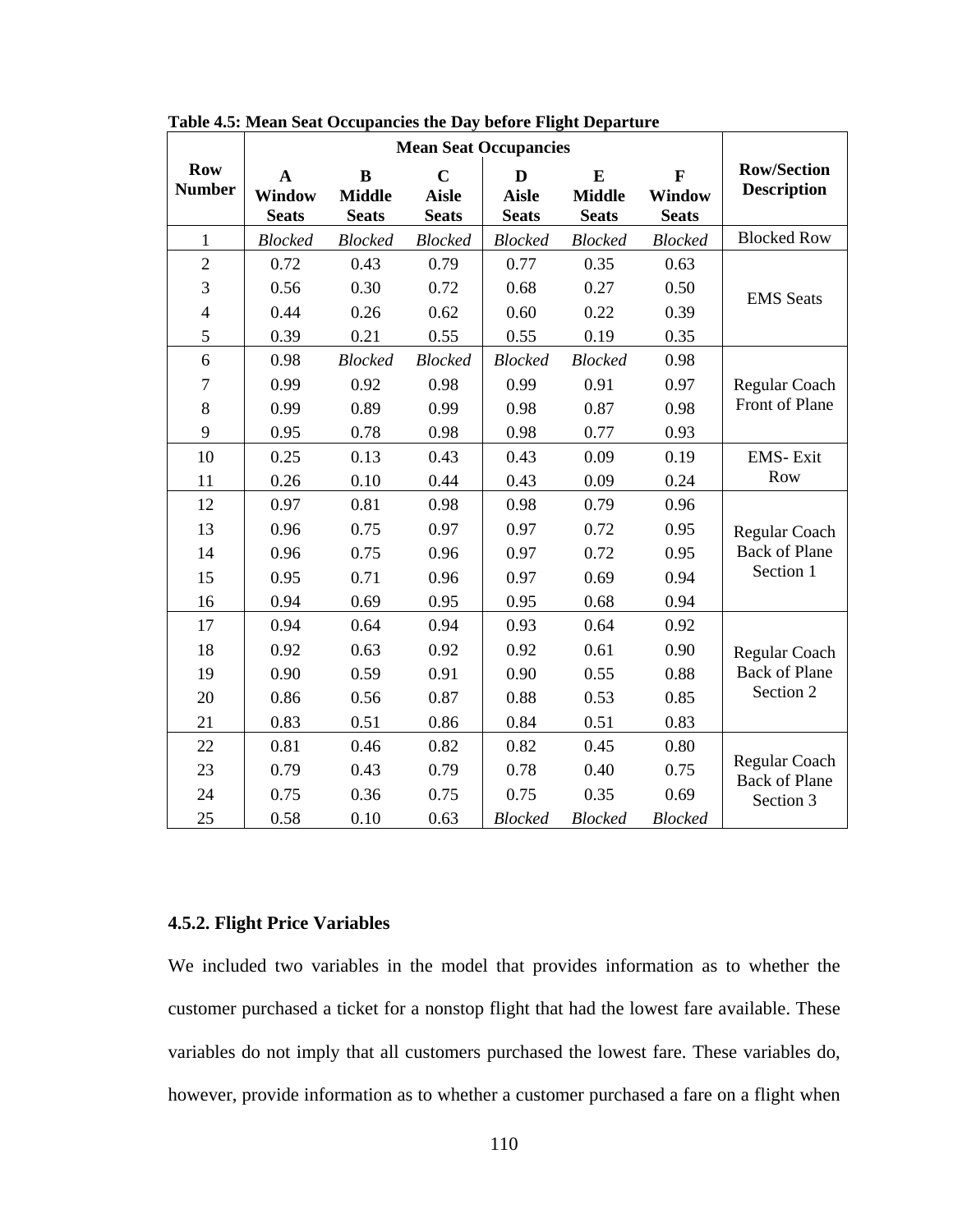a lower fare was available for the same departure date, but at a different departure time. Intuitively, we expect customers who purchase a fare on a flight that does not have the lowest fare to be more willing to also purchase seat upgrades.

 A total of 10,699 itinerary screens (which provide a list of available flight choices and fares to customers) are observed in this dataset. Over all of the observed itinerary screens, tickets were booked for flights with fares ranging between \$39 and \$654 (with mean \$157 and median \$129). Out of these screens, 57% of the screens offer customers the same price for every flight, and 43% of the screens have at least one flight with a different price. *LowestPrice* is a dummy variable that indicates whether the booking was for the lowest priced flight[s] available on the itinerary screen.

 For the screens that offer customers flights with different prices, the fare difference between the highest and lowest priced flights offered on the screen ranges from a difference of \$4 to a difference of \$417 (with mean difference of \$40 and median difference of \$15). *DifferenceOverLowestPrice* provides information on how much more expensive the booked flight was relative to the lowest priced flight available to purchase. For itinerary screens with varied flight prices, 59% of the observed bookings were made for the lowest priced flights. *A priori*, it is expected that customers who purchase tickets on higher priced flights are less price elastic (less price-sensitive) and may be more likely to purchase an EMS seat.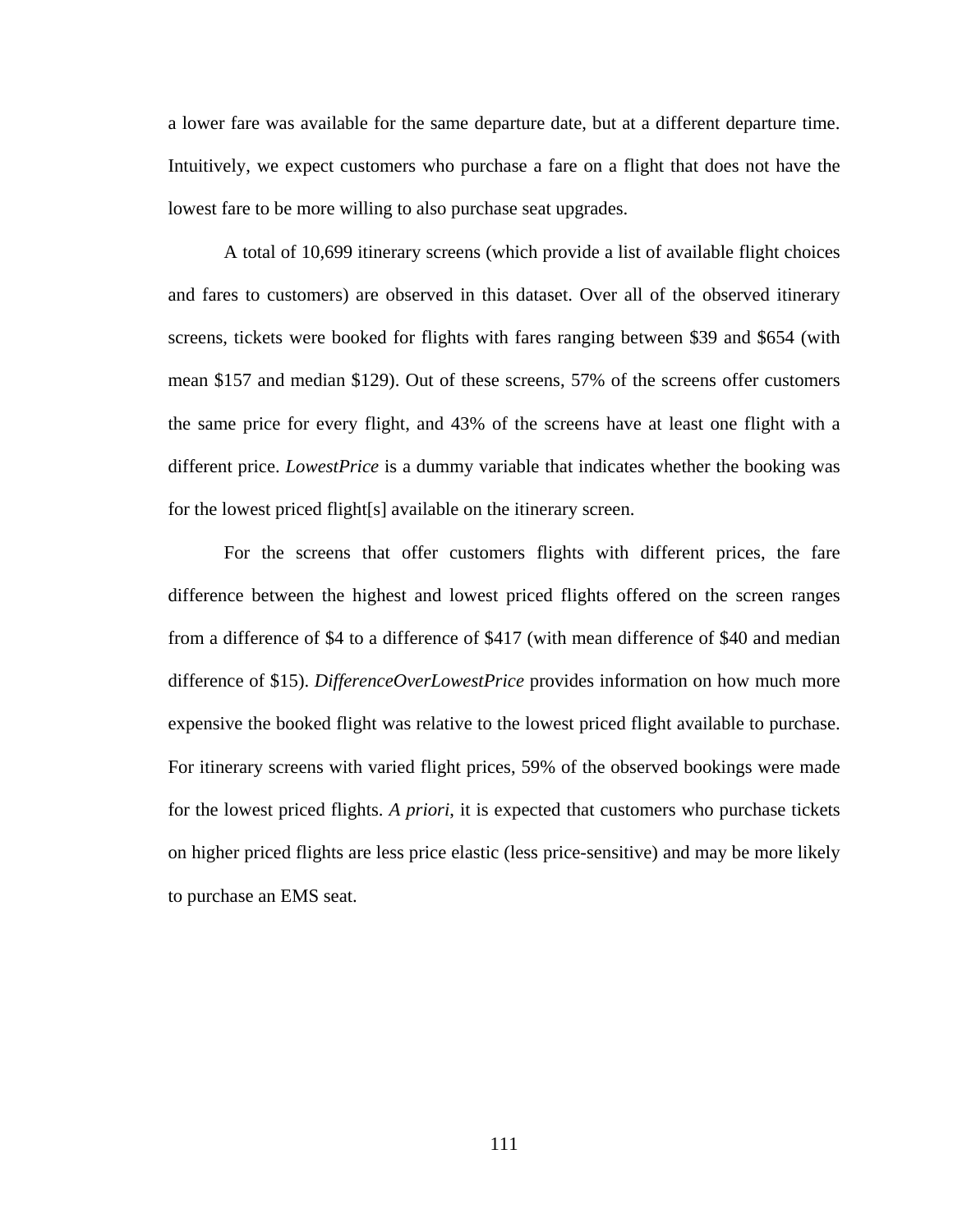## <span id="page-124-0"></span>**4.5.3. Group Booking Variables**

Dummy variables (*NumberBookTogether1*, *NumberBookTogether2*,…, *NumberBook-Together5or6*) were created to represent groups of people booking flights together. To do this, a few assumptions had to be made. If only one seat in a row was booked, then the booking is assumed to be made by an individual. If two seats were booked together in a row, then the booking is assumed to be a pair traveling together. The same logic is used to determine whether three, four, five, or six people booked together. We also assume that people traveling together do not book seats in different rows. Since there are six seats in a row, any groups larger than 6 would not be counted as the same group  $16$ .

 An estimated 53% of the bookings are for individuals traveling alone, 32% of the bookings are made for two people traveling together, 9% of the bookings are made for three people together, 4% are for four people together, and the remaining 2% of bookings are made for groups of five or six people.

## **4.6. Model Results**

Model coefficients, shown in Table 4.6 are intuitive and indicate that EMS seat purchases are influenced by seat fees and seat displays, along with flight and passenger characteristics.

<sup>&</sup>lt;sup>16</sup> Although these assumptions are not perfect, they are necessary because no customer information could be collected.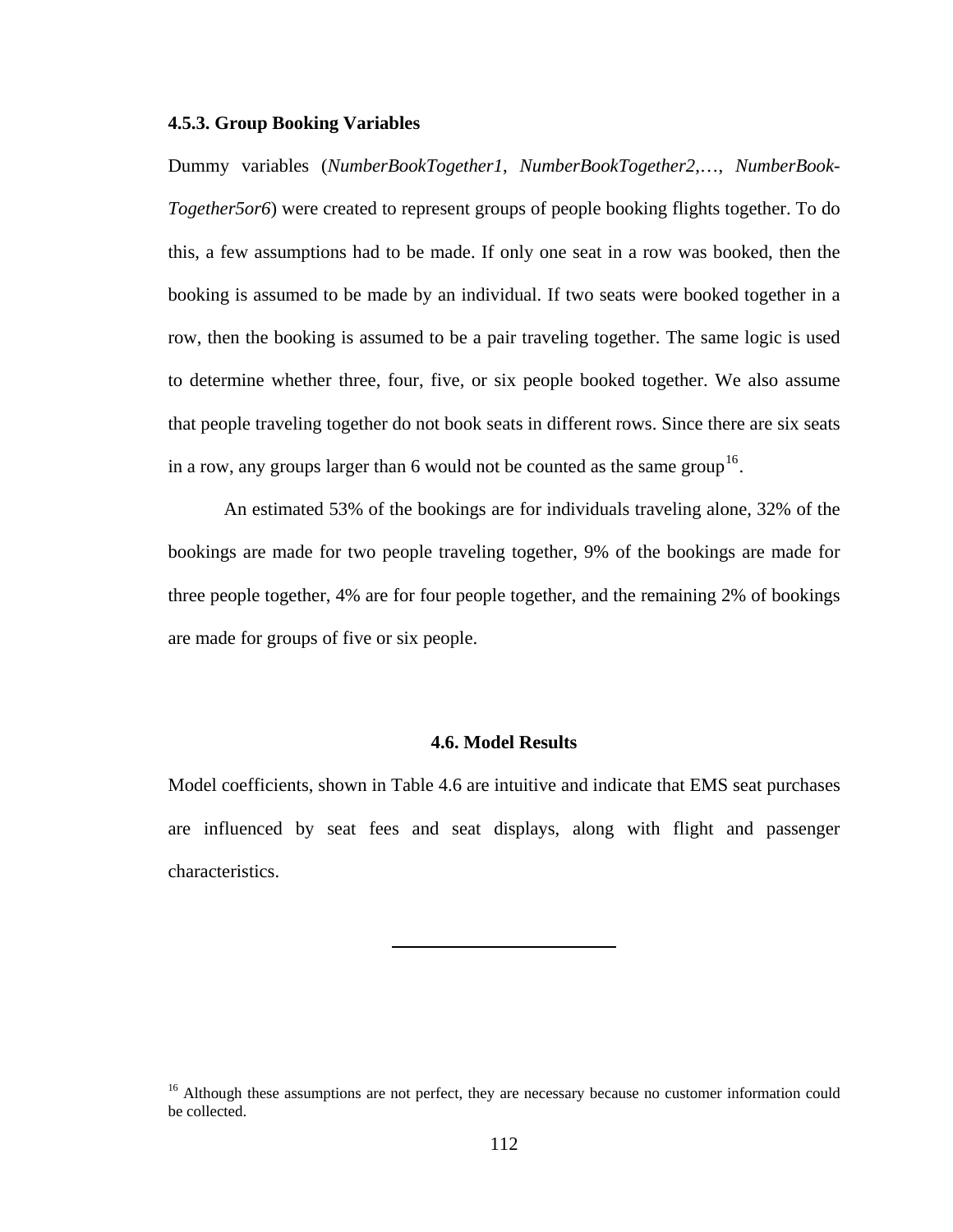|                                                                                                        | Coefficient | z        | $P > z^1$ |
|--------------------------------------------------------------------------------------------------------|-------------|----------|-----------|
| <b>Price and Travel Time</b>                                                                           |             |          |           |
| seatFeePerMile_DFD1-7 Interaction                                                                      | $-32.5201$  | $-10.24$ | 0.000     |
| seatFeePerMile_DFD8-14 Interaction                                                                     | $-38.0552$  | $-12.37$ | 0.000     |
| seatFeePerMile DFD15-28 Interaction                                                                    | -44.7677    | $-11.25$ | 0.000     |
| <b>lowestPrice</b>                                                                                     | $-0.3471$   | $-5.45$  | 0.000     |
| differenceOverLowestPrice                                                                              | 0.0011      | 1.91     | 0.056     |
| <b>Seat Availability Variables</b>                                                                     |             |          |           |
| Regular Coach Front W/A Avail                                                                          | 0.0972      | 2.30     | 0.021     |
| EMS W/A Seats Avail                                                                                    | 0.3045      | 3.16     | 0.002     |
| Regular Coach Back1 W/A Avail                                                                          | 0.2493      | 3.57     | 0.000     |
| Regular Coach Back2 W/A Avail                                                                          | 0.1304      | 1.06     | 0.290     |
| Regular Coach Back3 W/A Avail                                                                          | $-0.4214$   | $-6.03$  | 0.000     |
| Regular Coach Front Seats Avail                                                                        | $-0.0609$   | $-2.04$  | 0.042     |
| Regular Coach Back1 Seats Avail                                                                        | $-0.1694$   | $-3.04$  | 0.002     |
| Regular Coach Back2 Seats Avail                                                                        | $-0.2027$   | $-2.03$  | 0.042     |
| Regular Coach Back23 W/A Interaction                                                                   | $-0.4153$   | $-3.30$  | 0.001     |
| Regular Coach Back123 W/A Interaction                                                                  | $-0.3001$   | $-3.39$  | 0.001     |
| Group Travel Variables (reference variable is NumberBookTogether5or6)                                  |             |          |           |
| NumberBookTogether1 (Individual)                                                                       | 0.6736      | 2.43     | 0.015     |
| NumberBookTogether2 (Pair)                                                                             | 0.9388      | 3.57     | 0.000     |
| NumberBookTogether3                                                                                    | 0.7990      | 3.00     | 0.003     |
| NumberBookTogether4                                                                                    | 0.6083      | 1.98     | 0.048     |
| Departure Day of Week Variables (reference variable is ddow7-Saturday Departure)                       |             |          |           |
| ddow1 (Sunday Departure)                                                                               | 0.2619      | 3.16     | 0.002     |
| ddow2 (Monday Departure)                                                                               | 0.0806      | 1.86     | 0.063     |
| ddow3 (Tuesday Departure)                                                                              | 0.1902      | 2.74     | 0.006     |
| ddow4 (Wednesday Departure)                                                                            | 0.2095      | 2.65     | 0.008     |
| ddow5 (Thursday Departure)                                                                             | 0.2750      | 4.29     | 0.000     |
| ddow6 (Friday Departure)                                                                               | 0.2043      | 2.76     | 0.006     |
| <b>Booking Day of Week Variables</b>                                                                   |             |          |           |
| bdow1 (Book on Sunday)                                                                                 | $-0.1094$   | $-2.01$  | 0.045     |
| <b>Number of Days from Flight Departure Dummies</b> (reference variables are dfd19-dfd28) <sup>2</sup> |             |          |           |
| dfd1                                                                                                   | 0.7607      | 6.19     | 0.000     |
| dfd2                                                                                                   | 0.3998      | 2.16     | 0.031     |
| dfd3                                                                                                   | 0.5096      | 3.56     | 0.000     |
| dfd4                                                                                                   | 0.4883      | 3.05     | 0.002     |
| dfd5                                                                                                   | 0.5387      | 3.64     | 0.000     |
| dfd6                                                                                                   | 0.2216      | 1.59     | 0.112     |
| dfd7                                                                                                   | 0.3108      | 2.05     | 0.041     |
| dfd8                                                                                                   | 0.4461      | 2.96     | 0.003     |
| dfd9                                                                                                   | 0.3991      | 2.59     | 0.010     |
| dfd10                                                                                                  | 0.1677      | 1.14     | 0.253     |
| dfd11                                                                                                  | 0.1640      | 1.15     | 0.249     |
| dfd12                                                                                                  | 0.3175      | 2.25     | 0.025     |
| <b>Departure Time of Day</b> (reference variable is evening-depart 5pm-8:59pm)                         |             |          |           |
| earlymorning (depart 5am-7:59am)                                                                       | $-0.1370$   | $-1.01$  | 0.311     |
| morning (depart 8am-11:59am)                                                                           | 0.2027      | 3.22     | 0.001     |
| afternoon (depart Noon-4:59pm)                                                                         | 0.2132      | 3.64     | 0.000     |
| lateevening (depart 9pm-11:59pm)                                                                       | $-0.3478$   | $-3.47$  | 0.001     |

# **Table 4.6: Binary Logit Model Results**

late evening (depart 9pm-11:59pm)  $-0.3478 -3.47 0.001$ <br>
Reported z-statistics and p-values are based on clustering standard errors by market.<br>
Porte: Variables not reported include dfd13,...,dfd18, market dummies & consta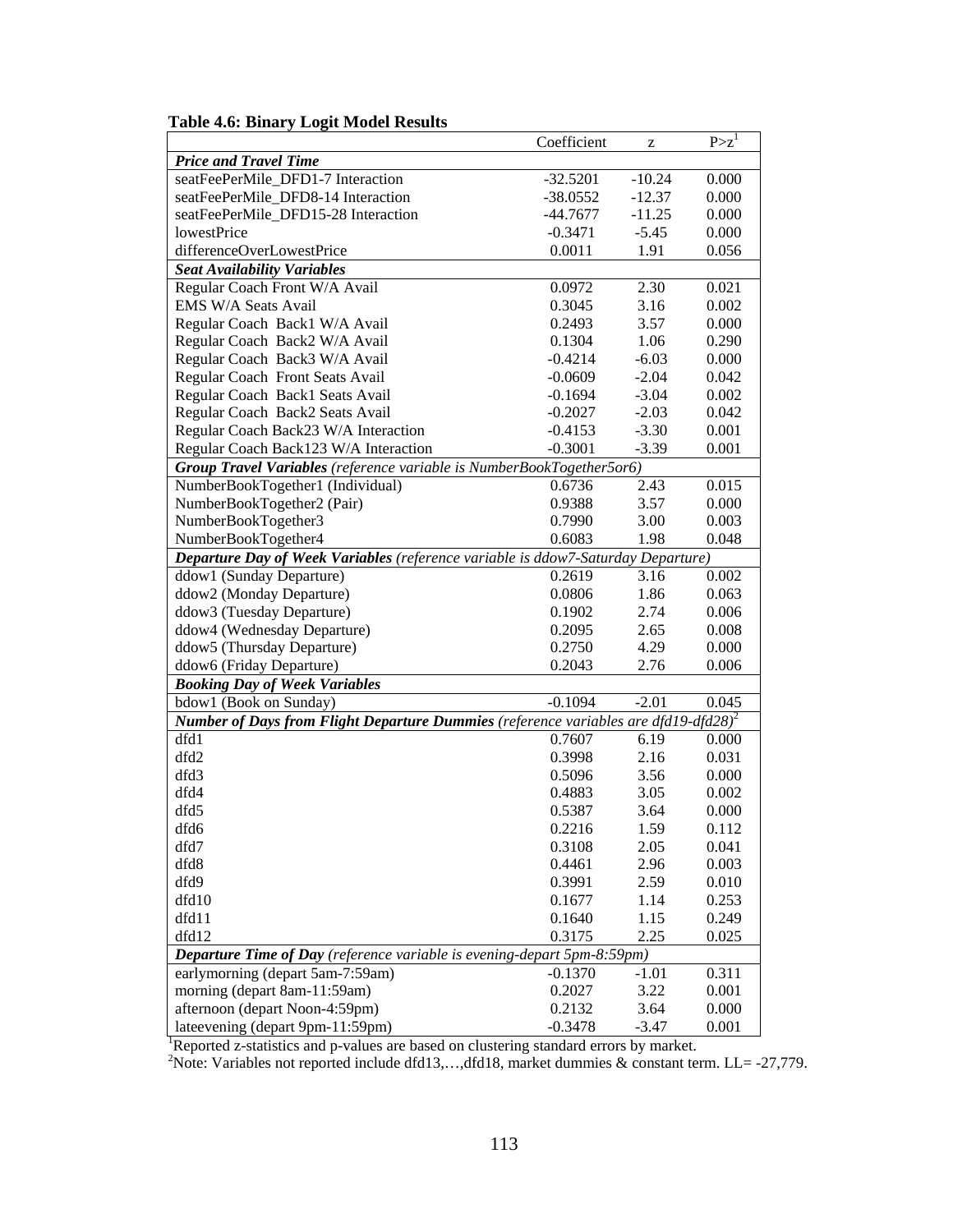#### **4.6.1. Seat Availabilities**

The coefficients associated with the seat availability dummy variables show that premium coach seat purchases are influenced by seat displays. To visualize the influence of seat availabilities on premium seat purchases, we identified 13 representative seat map displays or "scenarios" from the data. Because customers tend to make free seat reservations systematically (closer to the front of the plane is preferred over further back, and widow and aisle seats are preferred over middle seats), these 13 scenarios represent 86% of the seat map displays viewed by customers at the time of booking.

 Descriptive statistics for these 13 seat map displays are shown in Table 4.7, along with the partial utilities calculated from the seat availability variables from the binary logit results. One interesting finding of note is that the utility associated with purchasing an EMS seat varies quite little among the first six scenarios, when there are still plenty of window and aisle seats available in the front and back of the plane (especially back sections 1 and 2). On the other hand, the utility of the upgrade increases dramatically after there are no window and aisle seats left (Scenarios 10-13), and large increases are observed with every block of middle seats that fills. Customers who book 1 to 3 days from departure (DFD) are two times more likely to purchase an EMS seat when faced with a full plane (Scenario 13) vs. an empty plane (Scenario 1) (i.e., 37.9% of bookings made 1 to 3 days from departure include an EMS seat for Scenario 13 vs. 18.7% for Scenario 1). Comparing seat availabilities scenarios for each DFD category indicates that customers are between 2 and 3.3 times more likely to purchase EMS seats when faced with reserving a seat on a full plane versus an empty plane. These results suggest that the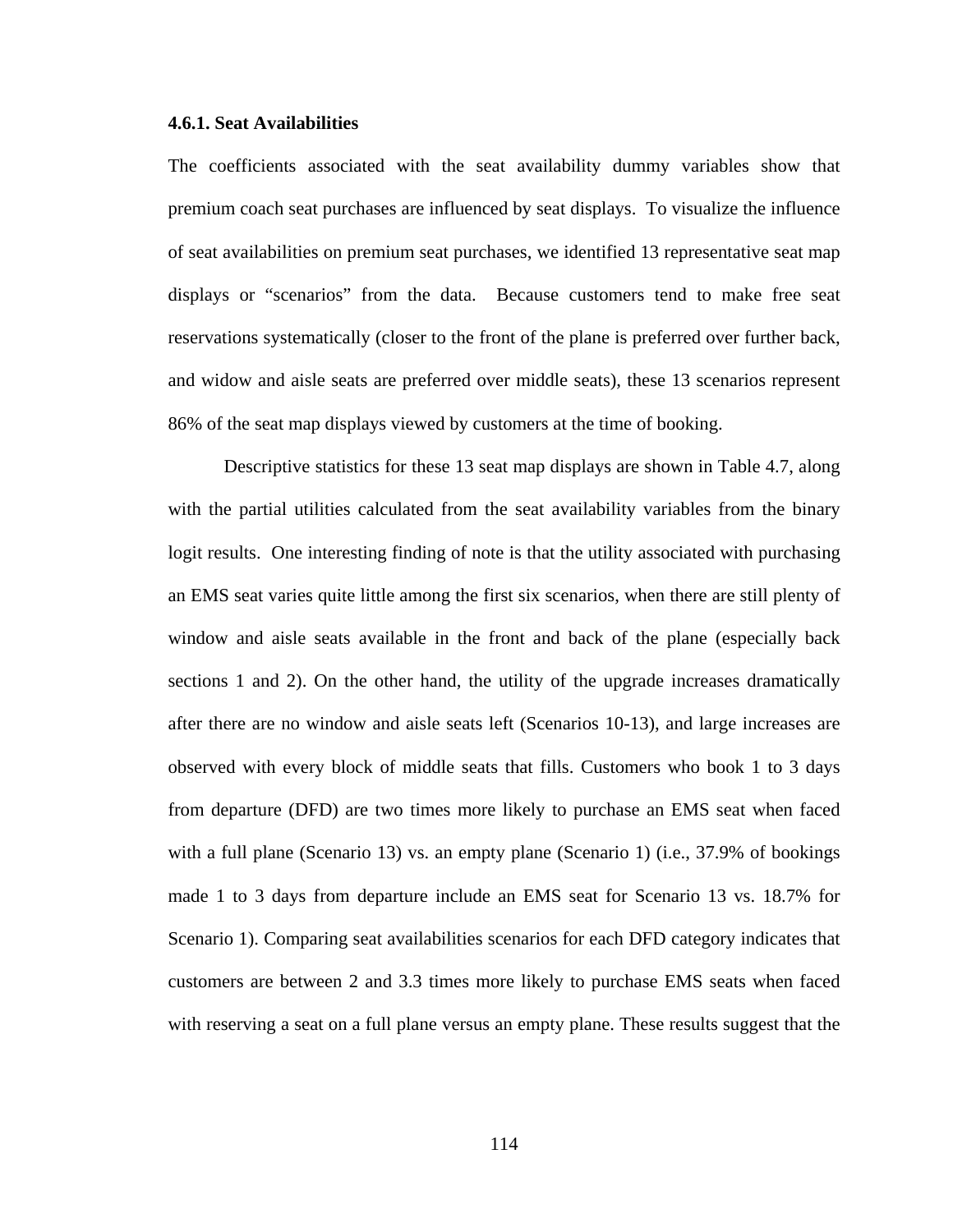ability of JetBlue to collect seat reservation fees is strongly tied to seat map displays and corresponding load factors.

## **4.6.2. Premium Seat Fees**

Table 4.7 also allows us to investigate price sensitivities of bookings made closer to departure while also controlling for load factors at the time of booking. For example, those customers who book a flight on an empty plane (Scenario 1) between 1 and 3 DFD are 1.7 times more likely to purchase an EMS seat than those customers who book further in advance (DFD 22 to 28) on an empty plane (18.7% vs. 10.8% of observed bookings include an EMS purchase). Comparing bookings made closer to departure (DFD 1 to 3) to bookings made further in advance (DFD 22 to 28) for each scenario indicates that customers are between 1.1 and 2.1 times more likely to purchase EMS seats when they book closer to departure. This is also reflected in the coefficients associated with the premium seat fees, i.e., the *seatFeePerMile* for purchases made 15-28 days from departure is more negative (-44.77) than the coefficients associated with purchases made 8-14 days from departure (-38.05) and 1-7 days from departure (-32.5). These coefficients show that customers who purchase closer to flight departure are less pricesensitive. This suggests that airlines may be able to dynamically price seat fees and charge higher seat fees closer to the departure date.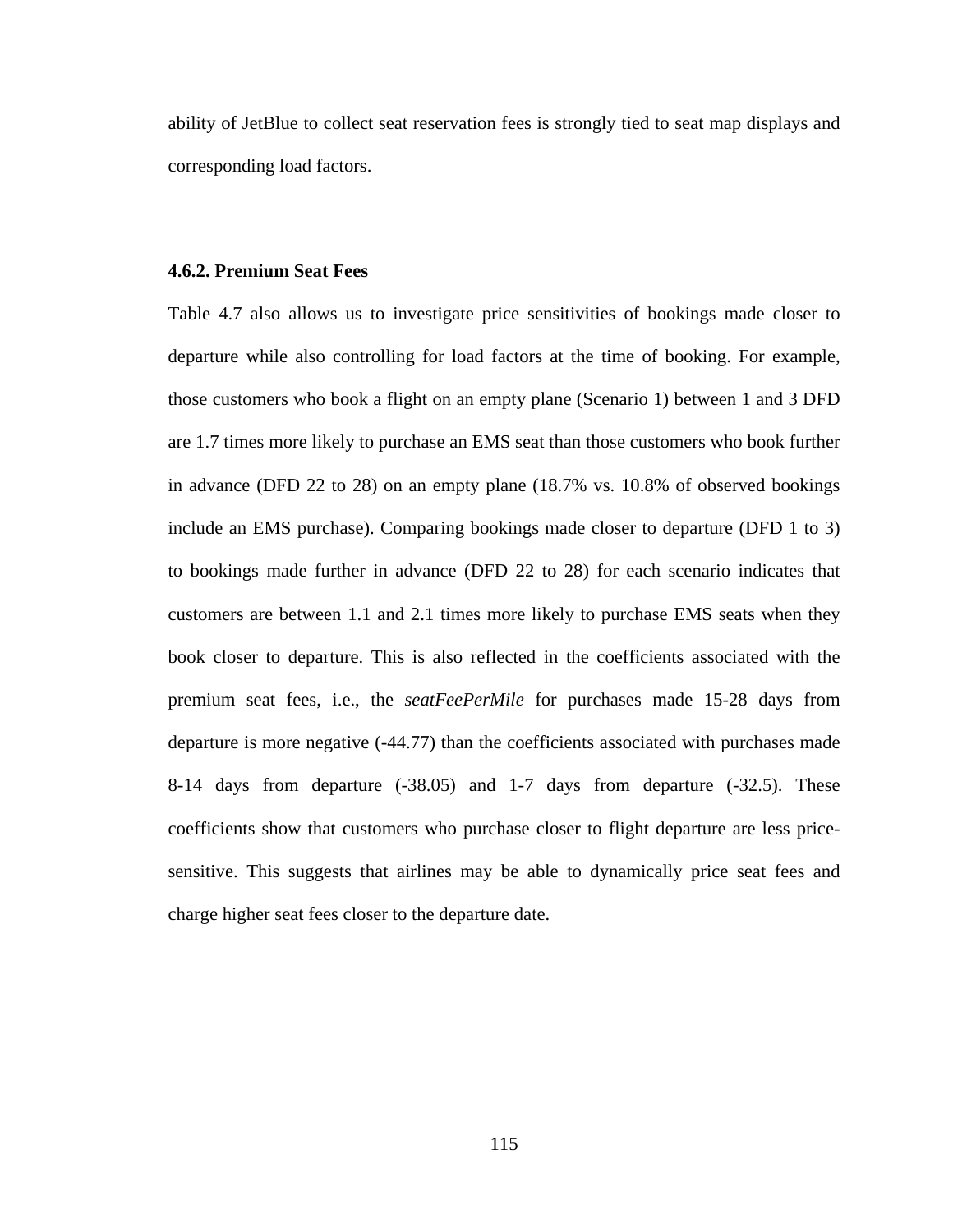| <b>Scenario</b>                                                                                  | Are Middle <sup>1</sup> Seats<br><b>Are Window and/or Aisle Seats</b><br>Available?<br>Available? |                |                |                |                               |                | <b>Percent EMS Bookings by DFD</b> |                |            |            |            | <b>Partial</b> |            |            |                |
|--------------------------------------------------------------------------------------------------|---------------------------------------------------------------------------------------------------|----------------|----------------|----------------|-------------------------------|----------------|------------------------------------|----------------|------------|------------|------------|----------------|------------|------------|----------------|
| <b>Number</b>                                                                                    | <b>EMS</b>                                                                                        |                |                |                | <b>Regular Coach Sections</b> |                |                                    |                | <b>DFD</b> | <b>DFD</b> | <b>DFD</b> | <b>DFD</b>     | <b>DFD</b> | Over all   | <b>Utility</b> |
|                                                                                                  |                                                                                                   | Front          | Back1          | Back2          | Back3                         | Front          | Back1                              | Back2          | $1$ to $3$ | $4$ to $7$ | 8 to 14    | 15 to 21       | 22 to 28   | <b>DFD</b> |                |
| Scenario with regular coach window and/or aisle seats available in Front, Back 1, Back 2, Back 3 |                                                                                                   |                |                |                |                               |                |                                    |                |            |            |            |                |            |            |                |
|                                                                                                  | Yes                                                                                               | Yes            | Yes            | Yes            | Yes                           | Yes            | Yes                                | Yes            | 18.7%      | 16.8%      | 13.2%      | 13.1%          | 10.8%      | 12.7%      | $-0.788$       |
| Scenarios with regular coach window and/or aisle seats available only in Back 1, Back 2, Back 3  |                                                                                                   |                |                |                |                               |                |                                    |                |            |            |            |                |            |            |                |
| $\overline{2}$                                                                                   | Yes                                                                                               | N <sub>0</sub> | Yes            | Yes            | Yes                           | Yes            | Yes                                | Yes            | 21.7%      | 18.7%      | 13.6%      | 12.0%          | 11.9%      | 13.7%      | $-0.886$       |
| 3                                                                                                | Yes                                                                                               | N <sub>0</sub> | Yes            | Yes            | Yes                           | N <sub>0</sub> | Yes                                | Yes            | 18.5%      | 19.0%      | 16.3%      | 12.3%          | 14.7%      | 15.1%      | $-0.825$       |
| Scenarios with regular coach window and/or aisle seats available only in Back 2, Back 3          |                                                                                                   |                |                |                |                               |                |                                    |                |            |            |            |                |            |            |                |
| 4                                                                                                | Yes                                                                                               | N <sub>0</sub> | No             | Yes            | Yes                           | Yes            | Yes                                | Yes            | 23.2%      | 19.3%      | 15.7%      | 14.9%          | 12.6%      | 16.4%      | $-0.835$       |
| 5                                                                                                | Yes                                                                                               | N <sub>0</sub> | N <sub>0</sub> | Yes            | Yes                           | N <sub>0</sub> | Yes                                | Yes            | 24.9%      | 17.5%      | 16.6%      | 15.8%          | 11.5%      | 16.7%      | $-0.774$       |
| 6                                                                                                | Yes                                                                                               | N <sub>o</sub> | N <sub>o</sub> | Yes            | Yes                           | N <sub>0</sub> | N <sub>0</sub>                     | Yes            | 30.1%      | 22.3%      | 18.9%      | 18.6%          | 22.3%      | 21.1%      | $-0.604$       |
| Scenarios with regular coach window and/or aisle seats available only in Back 3                  |                                                                                                   |                |                |                |                               |                |                                    |                |            |            |            |                |            |            |                |
| $\tau$                                                                                           | Yes                                                                                               | N <sub>0</sub> | No             | N <sub>o</sub> | Yes                           | Yes            | Yes                                | Yes            | 29.8%      | 26.4%      | 21.9%      | 20.8%          | 17.6%      | 23.5%      | $-0.550$       |
| 8                                                                                                | Yes                                                                                               | N <sub>0</sub> | N <sub>0</sub> | N <sub>0</sub> | Yes                           | N <sub>0</sub> | Yes                                | Yes            | 29.3%      | 24.2%      | 24.7%      | 20.0%          | 20.1%      | 24.3%      | $-0.489$       |
| 9                                                                                                | Yes                                                                                               | N <sub>0</sub> | No             | No             | Yes                           | N <sub>0</sub> | No                                 | Yes            | 37.3%      | 35.0%      | 22.3%      | 32.4%          | 20.0%      | 31.1%      | $-0.320$       |
| Scenarios with no regular coach window and/or aisle seats available in any section of the plane  |                                                                                                   |                |                |                |                               |                |                                    |                |            |            |            |                |            |            |                |
| 10                                                                                               | Yes                                                                                               | N <sub>0</sub> | No             | N <sub>0</sub> | N <sub>0</sub>                | Yes            | Yes                                | Yes            | 38.2%      | 41.5%      | 40.7%      | 30.9%          | 31.3%      | 38.4%      | $-0.129$       |
| 11                                                                                               | Yes                                                                                               | N <sub>o</sub> | N <sub>0</sub> | No             | N <sub>0</sub>                | N <sub>o</sub> | Yes                                | Yes            | 40.3%      | 34.0%      | 35.0%      | 26.8%          | 32.1%      | 35.1%      | $-0.068$       |
| 12                                                                                               | Yes                                                                                               | N <sub>o</sub> | N <sub>0</sub> | N <sub>0</sub> | N <sub>0</sub>                | N <sub>0</sub> | N <sub>0</sub>                     | Yes            | 40.8%      | 44.1%      | 34.0%      | 32.6%          | 36.5%      | 38.9%      | 0.102          |
| 13                                                                                               | Yes                                                                                               | N <sub>0</sub> | N <sub>0</sub> | N <sub>0</sub> | N <sub>0</sub>                | N <sub>0</sub> | N <sub>0</sub>                     | N <sub>0</sub> | 37.9%      | 47.7%      | 42.3%      | 43.3%          | 26.3%      | 42.2%      | 0.304          |

**Table 4.7: Percent of EMS Bookings by Seat Availability Scenarios and Days from Flight Departure (DFD)** 

*Note: EMS = Even More* <sup>™</sup> *Space*. See Table 4.5 for details about the row numbers that correspond to each section.

<sup>1</sup>Middle seat availabilities for EMS and regular coach back section 3 are excluded because there are no observations in the data without available middle seats in these sections.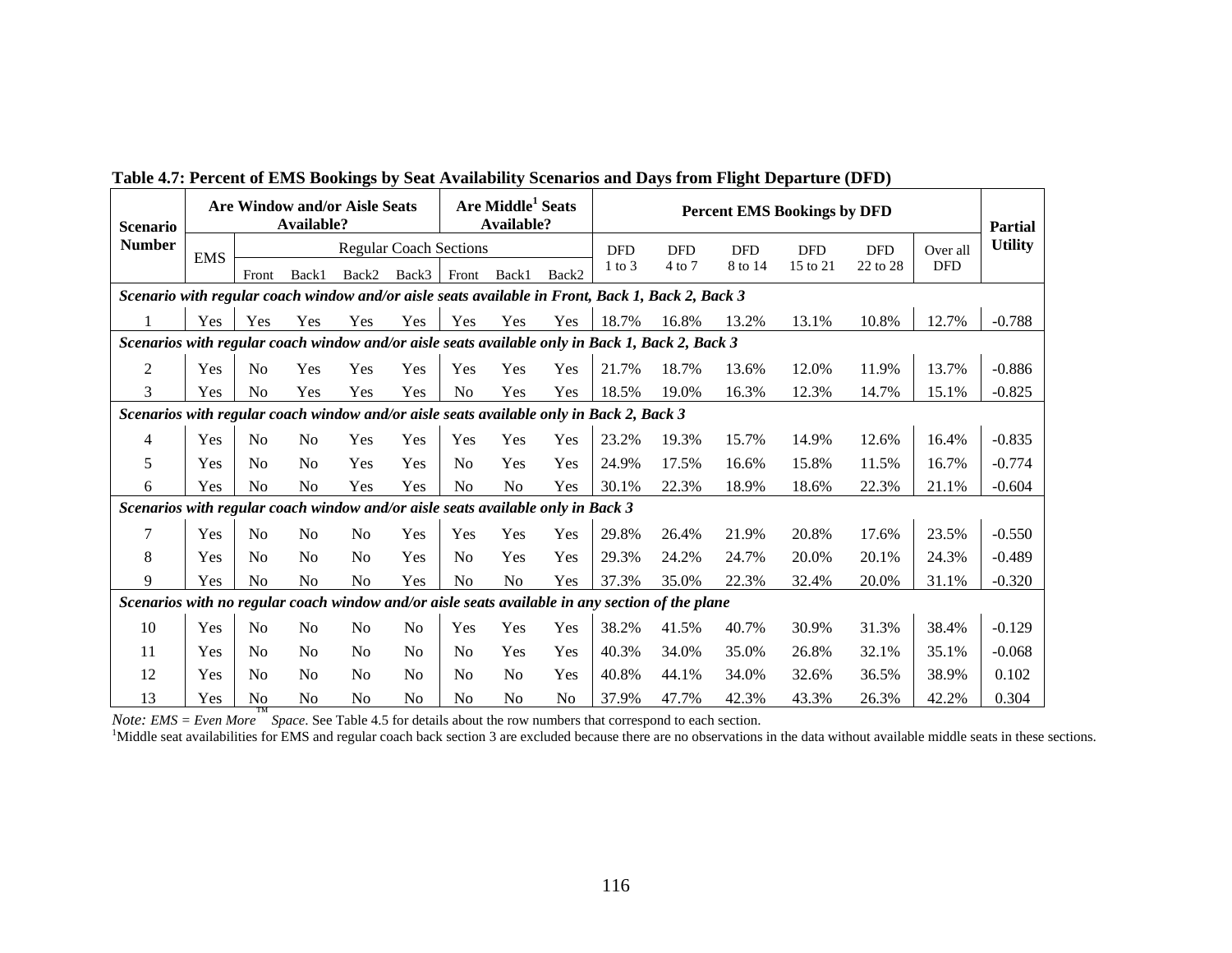#### **4.6.3. Nonstop Flight Characteristics**

EMS seat purchases are influenced by many itinerary characteristics including the price that paid for the flight, departure day of week and time of day, and market effects.

 The model coefficients for *lowestPrice* and *differenceOverLowestPrice* show that customers who purchased a ticket on a flight with a higher fare when a lower fare was available on a flight departing at a different time of the day are more likely to purchase an EMS seat. Moreover, the higher the fare difference that customers paid over the lowest priced flight, the more likely they are to purchase a seat. This corroborates our intuition that customers who purchase a fare on a flight that does not have the lowest fare are less price-sensitive.

 Flight day of week and time of day effects also impact EMS seat purchases. Customers are more likely to purchase EMS seats for Sunday and Thursday departures, which are days in which business customers are likely to travel. With respect to departure time, customers who book flights with departure times between 8:00 am and 4:59 pm are more likely to purchase EMS seats than other flight times.

 Market level fixed effects (dummy variables) are included in the model and are significant, but are not included in the table for space purposes. Coefficients on the markets showed that two markets were especially different than the other markets. For the two markets with destinations in Puerto Rico, customers were much less likely to purchase EMS seats. Seat fees are already priced particularly low in these markets. Flights from JFK to Rafael Hernández Airport (BQN) in Aguadilla, Puerto Rico have an EMS seat fee of \$30, which is 1.9 cents per mile and is the lowest seat fee per mile out of all the markets collected. Flights from Orlando International Airport (MCO) in Florida to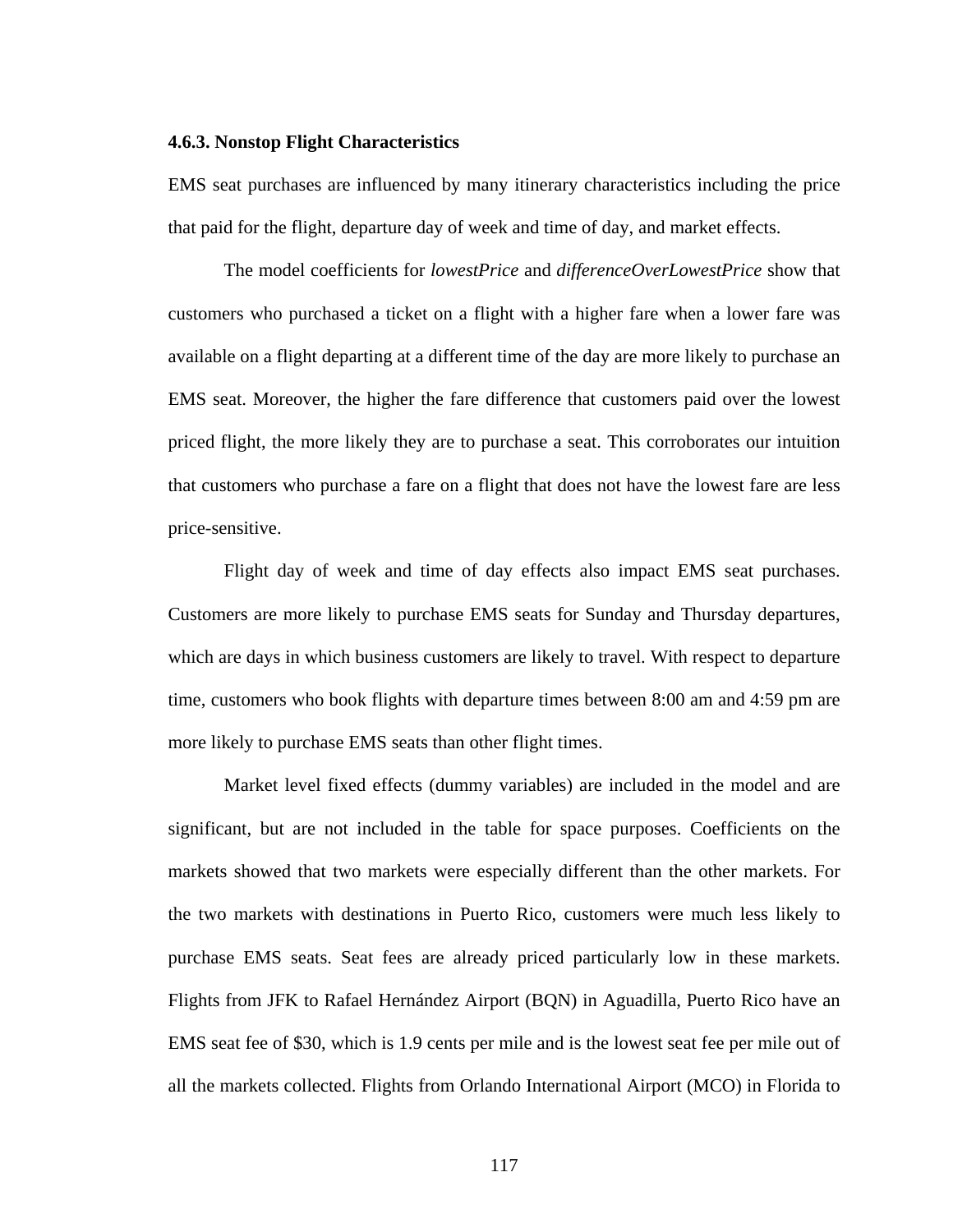BQN have an EMS seat fee of \$25, which is 2.2 cents per mile and is the third lowest seat fee per mile out of all the markets collected. The low price of the seat fees in these markets, coupled with model results indicating that customers are far less likely to purchase EMS seats in these markets shows that customers flying to Puerto Rico are highly price-sensitive. The demographics of New York and Orlando also suggest that these flights may have a larger percentage of customers who are visiting friends and family and neither traveling on business nor splurging on a vacation.

#### **4.6.4. Passenger Characteristics**

EMS seat purchases are influenced by several passenger characteristics including group bookings, booking day of week, and how far in advance of departure the customer books a flight.

 The group booking variables indicate that two people traveling together are more likely to purchase EMS seats than individuals and larger groups. Also, a group of three people booking together are more likely to purchase EMS seats than individuals and larger groups. The results show that groups of four or more are the least likely to purchase EMS seats, which seems to reflect price sensitivity of families traveling together. A family of four who purchases EMS seats could expect to pay an extra \$60 to \$260 one-way, or \$120 to \$520 round-trip, for the family to sit in an EMS section. These prices may be too high for many families who are already paying for multiple plane tickets.

 With respect to the booking day of week, customers who book on Sunday are less likely to purchase EMS seats; this is the only significant booking day of week variable.

118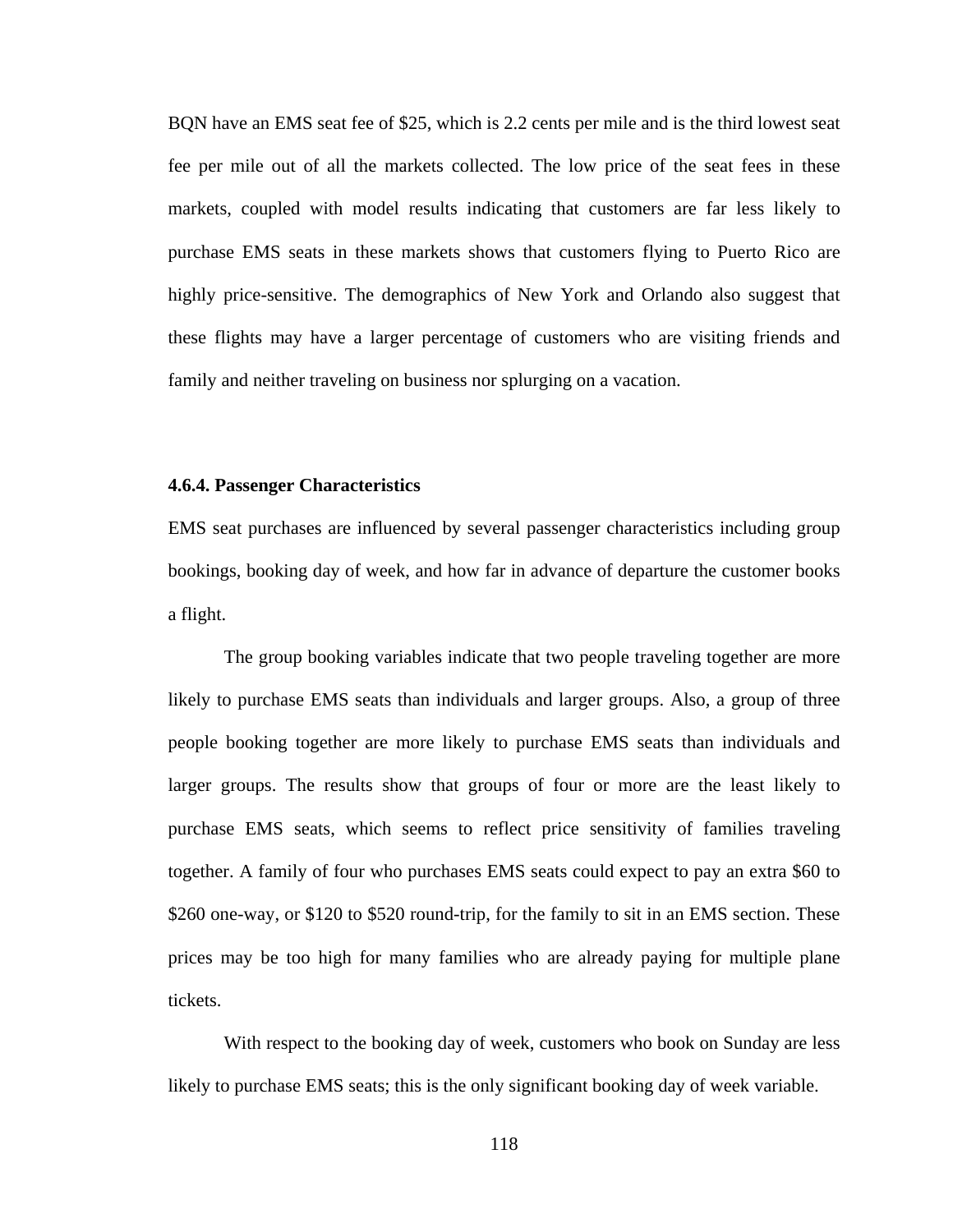## **4.6.5. Prediction Accuracy**

The results related to days from departure, price sensitivities, and seat map displays may be confounded in the sense that the least desirable seat maps occur closer to flight departure when we expect price-insensitive business travelers to book. This suggests that the estimated binary logit model could really be capturing different passenger mixes across the booking horizon, and not the effects of seat map displays. To test the robustness of results, we compared predicted EMS seat purchase percentages across the booking horizon to observed predicted EMS seat purchase percentages, shown in Table 4.8. In general, the model performs well, particularly at the aggregate level over all days from departure and over all scenarios. For example, the predicted percentage of EMS seat purchases over all DFD for Scenario 1 has an error of 0.23. Table 4.7 showed that 12.7% of bookings were observed to include an EMS seat purchase. Thus, the model predicts that 12.93% of bookings include an EMS seat purchase.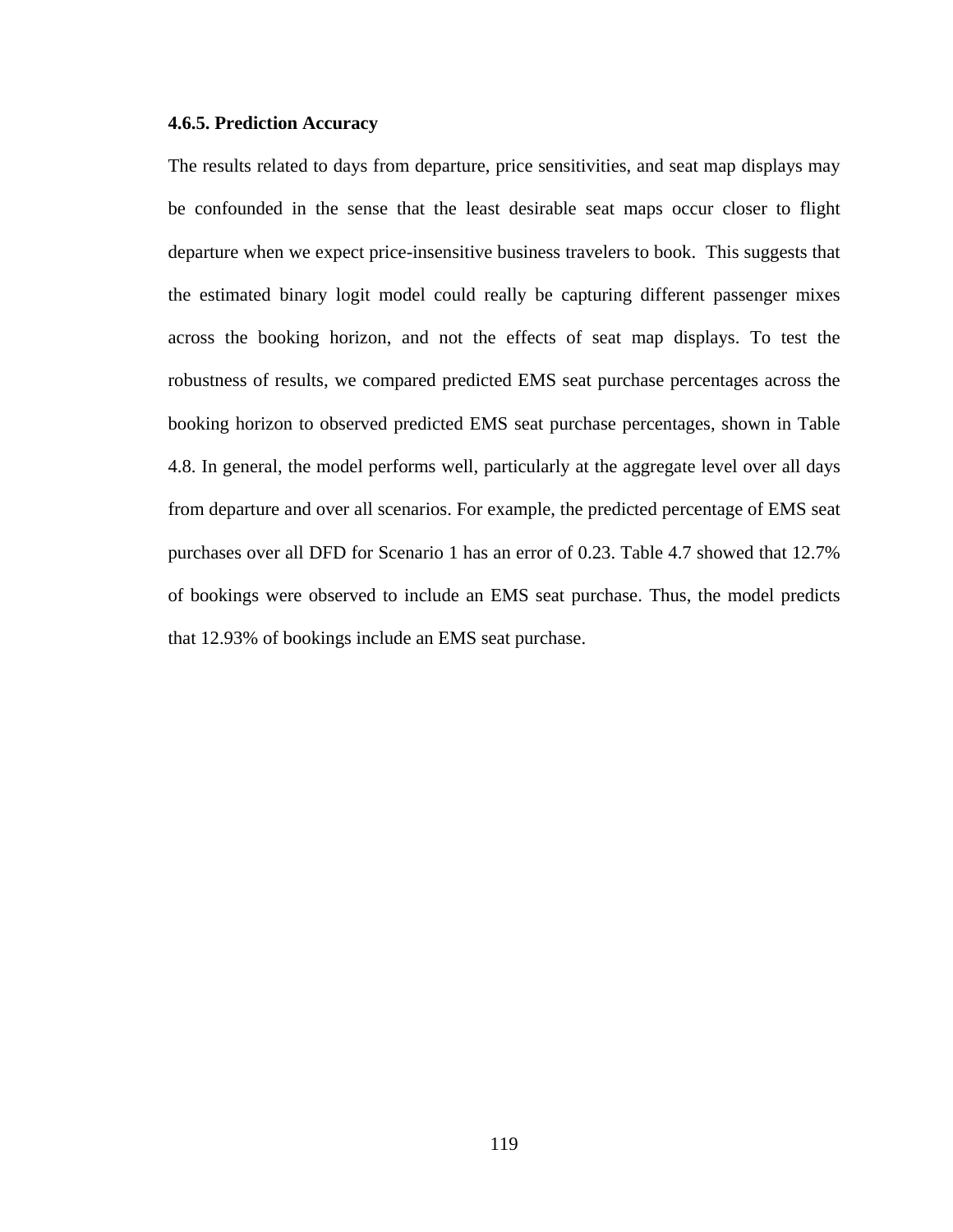| Scenario<br>Number <sup>1</sup> | Difference Between Predicted and Observed Percent of EMS Purchases<br>(Number of Bookings Made Under Each Scenario) for: |              |              |                 |              |                |  |  |  |
|---------------------------------|--------------------------------------------------------------------------------------------------------------------------|--------------|--------------|-----------------|--------------|----------------|--|--|--|
|                                 | DFD 1 to 3                                                                                                               | DFD 4 to $7$ | DFD 8 to 14  | DFD 15 to 21    | DFD 22 to 28 | Over all DFD   |  |  |  |
|                                 | 1.54(386)                                                                                                                | 0.15(871)    | 1.15(2,457)  | $-1.02(3,614)$  | 0.63(4,748)  | 0.23(12,076)   |  |  |  |
| $\overline{2}$                  | $-0.20(503)$                                                                                                             | $-1.63(921)$ | 0.66(2,309)  | 0.26(2,325)     | 0.05(2,372)  | 0.08(8,430)    |  |  |  |
| 3                               | $-0.29(173)$                                                                                                             | $-1.76(305)$ | $-1.33(882)$ | 0.49(927)       | $-2.59(832)$ | $-1.11(3,119)$ |  |  |  |
| $\overline{4}$                  | $-1.25(715)$                                                                                                             | 0.29(1,414)  | 0.84(2,757)  | $-0.01(1,967)$  | 1.13(1,102)  | 0.39(7,955)    |  |  |  |
| 5                               | $-3.39(394)$                                                                                                             | 0.91(750)    | 0.55(1,637)  | $-0.46(1,009)$  | 2.80(513)    | 0.29(4,303)    |  |  |  |
| 6                               | $-8.49(73)$                                                                                                              | 0.49(148)    | 0.33(254)    | $-0.66(145)$    | $-6.04(94)$  | $-1.58(714)$   |  |  |  |
|                                 | $-1.14(449)$                                                                                                             | 0.41(656)    | 0.63(1,116)  | 0.33(475)       | 0.79(284)    | 0.28(2,980)    |  |  |  |
| 8                               | $-0.83(501)$                                                                                                             | 1.59(920)    | $-1.78(965)$ | 0.23(444)       | $-1.47(189)$ | $-0.28(3,019)$ |  |  |  |
| 9                               | $-6.10(212)$                                                                                                             | $-6.77(223)$ | 4.11(233)    | $-10.31(68)$    | 0.60(20)     | $-3.35(756)$   |  |  |  |
| 10                              | 1.76(314)                                                                                                                | $-3.83(489)$ | $-8.12(548)$ | $-1.26(262)$    | $-5.80(96)$  | $-3.90(1,709)$ |  |  |  |
| 11                              | 1.17(760)                                                                                                                | 3.28(995)    | $-1.95(882)$ | 1.95(306)       | $-7.56(81)$  | 0.80(3,024)    |  |  |  |
| 12                              | 3.94(610)                                                                                                                | $-0.87(576)$ | 2.38(579)    | 1.32(175)       | $-2.80(63)$  | 1.67(2,003)    |  |  |  |
| 13                              | 10.85(264)                                                                                                               | $-0.74(241)$ | $-0.53(241)$ | $-2.02(67)$     | 15.39(19)    | 3.26(832)      |  |  |  |
| Over all<br>Scenarios:          | 0.00(7,118)                                                                                                              | 0.00(10,414) | 0.00(17,316) | $-0.17(13,088)$ | 0.20(11,306) | 0.30(59,242)   |  |  |  |

**Table 4.8: Prediction Accuracy of EMS Seat Purchases for Seat Availability Scenarios and Days from Flight Departure (DFD)** 

<sup>1</sup>See Table 4.5 for the seat availabilities of each scenario and observed probabilities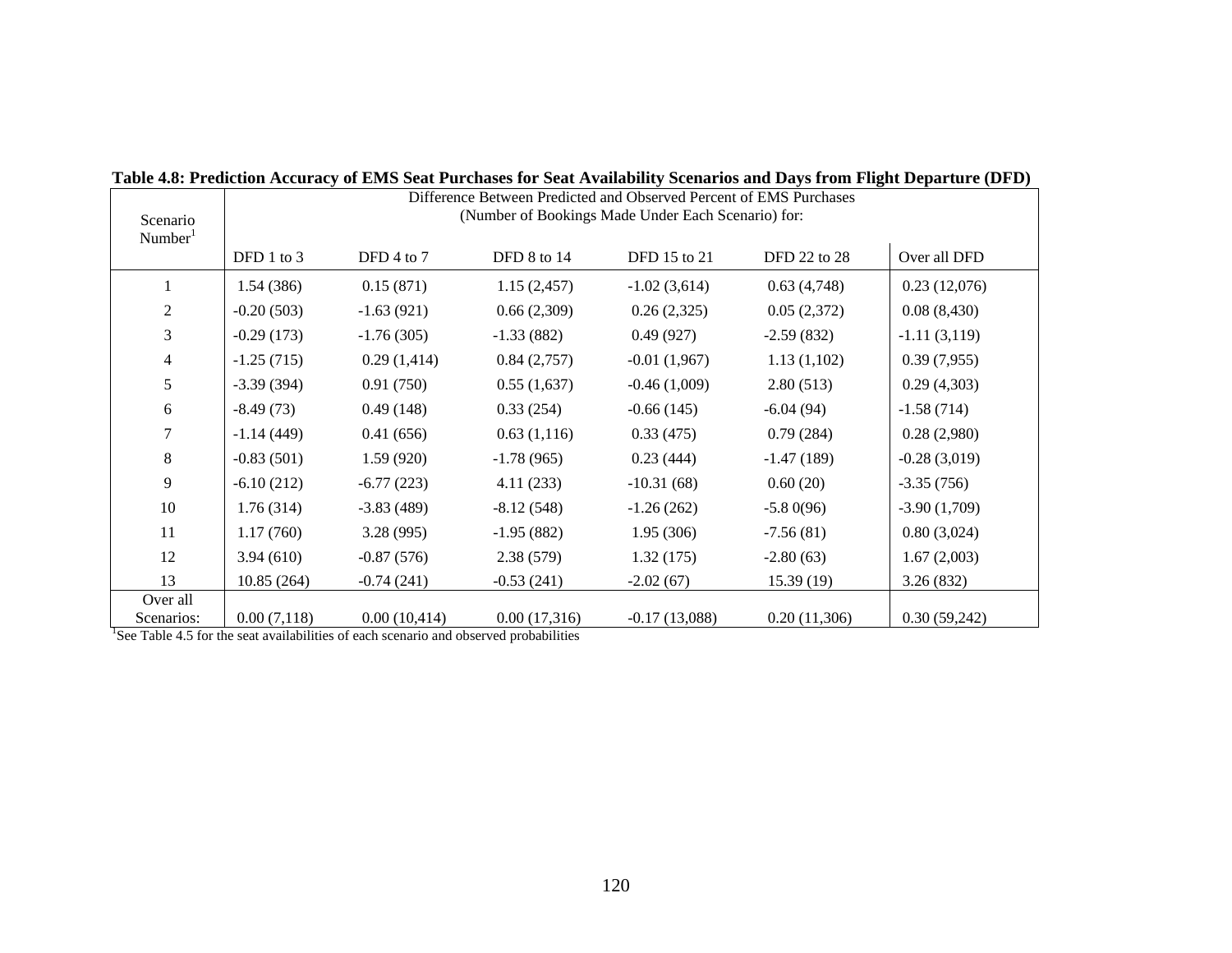#### **4.7. Policy Analysis**

In this section, we investigate revenue potentials associated with optimizing the current static seat fee structure, dynamically pricing seat fees, and by changing seat displays by showing seats as being unavailable to customers. The latter would occur if an airline decided to reserve additional seats for its premier customers.

## **4.7.1. Optimizing Static Seat Fees**

We can use the results from our binary logit model to determine optimal seat fees by calculating the expected revenue for each customer. This is found by multiplying the upgrade fee by the probability that a customer will actually purchase an upgrade. Although customers' price sensitivities are seen to vary as a function of days from departure, most airlines currently do not have the technological capability to charge different fees across the booking horizon. Thus, it is interesting to examine whether the static seat fees currently charged by JetBlue are optimal.

 The optimal static seat fees derived from our model are shown in Table 4.9. With the exception of two markets (JFKORD and MCOAUS), JetBlue's seat fees are currently underpriced, particularly in the east coast to west coast markets. Charging optimal static fees would increase expected revenues by 8.0% (from \$476,245 to \$514,530) for the observed data.

 To test the sensitivity of the seat fee optimization results, we generated a distribution for the revenue forecast by using the variance-covariance matrix of parameter estimates from the binary logit model. The estimated seat fee revenue that the optimal seat fees would generate at the  $25<sup>th</sup>$  percentile of the distribution is \$509,740 and at the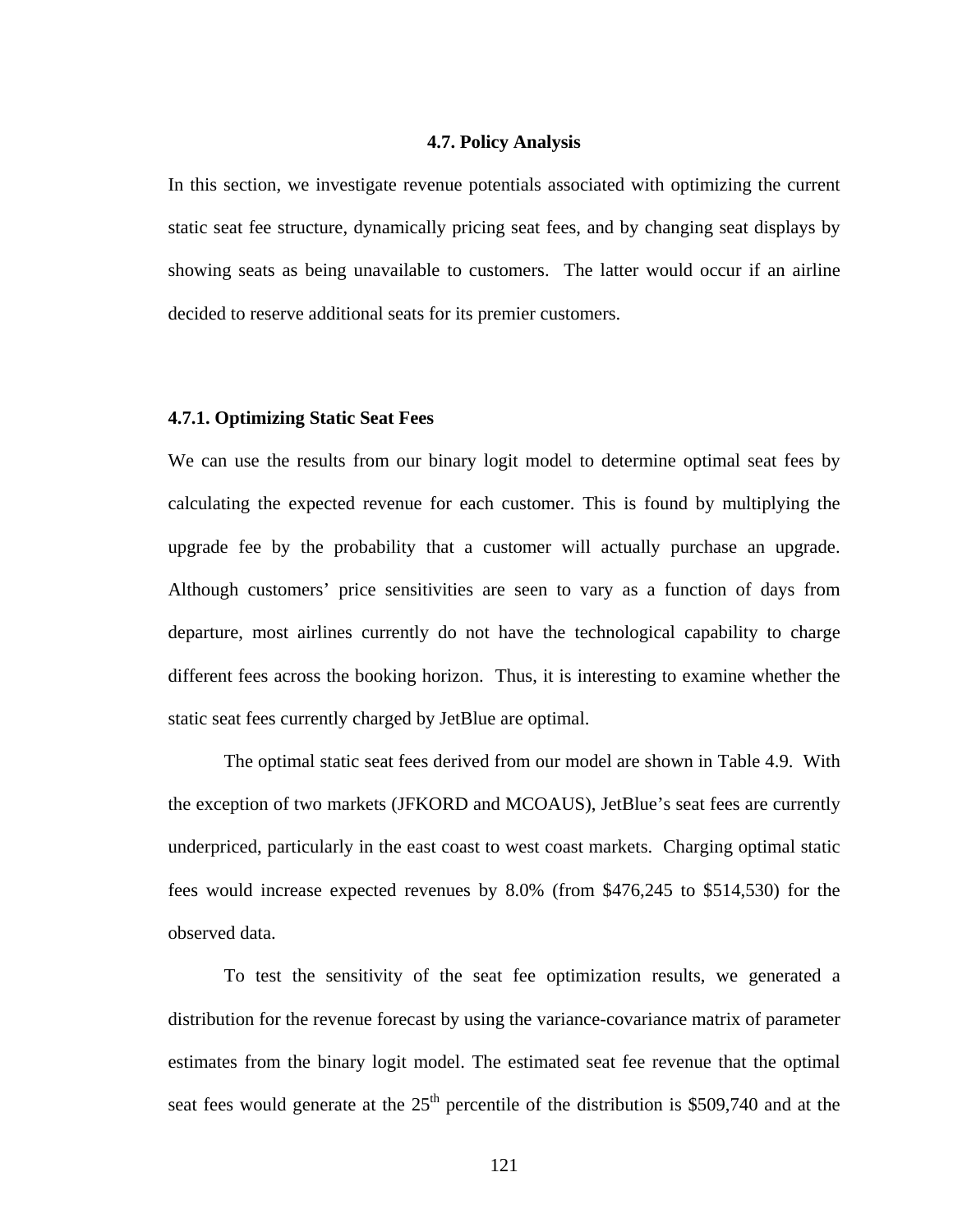75th percentile is \$519,145, which represents a 7.0% and 9.0% revenue increase, respectively.

|               |            | <b>Optimal Dynamic Seat Fees</b> |            | Optimal            | <b>Current</b> | <b>Type</b>       |
|---------------|------------|----------------------------------|------------|--------------------|----------------|-------------------|
| <b>Market</b> | <b>DFD</b> | <b>DFD</b>                       | <b>DFD</b> | <b>Static Seat</b> | <b>Seat</b>    | Haul <sup>1</sup> |
|               | $1$ to $7$ | 8 to 14                          | 15 to 28   | Fee                | Fee            |                   |
| <b>JFKBQN</b> | \$52       | \$44                             | \$36       | \$44               | \$30           | E-PR              |
| <b>MCOBQN</b> | \$37       | \$31                             | \$26       | \$33               | \$25           | E-PR              |
| <b>BOSIAD</b> | \$20       | \$16                             | \$13       | \$17               | \$15           | $E-E$             |
| <b>BOSMCO</b> | \$45       | \$37                             | \$30       | \$37               | \$30           | $E-E$             |
| <b>BUFMCO</b> | \$39       | \$32                             | \$26       | \$34               | \$25           | $E-E$             |
| <b>EWRMCO</b> | \$38       | \$30                             | \$24       | \$31               | \$19           | $E-E$             |
| <b>IADMCO</b> | \$35       | \$28                             | \$22       | \$38               | \$25           | $E-E$             |
| <b>JFKFLL</b> | \$44       | \$35                             | \$28       | \$38               | \$35           | $E-E$             |
| <b>JFKPBI</b> | \$46       | \$37                             | \$30       | \$37               | \$35           | $E-E$             |
| <b>LGAFLL</b> | \$47       | \$37                             | \$30       | \$40               | \$35           | $E-E$             |
| <b>SYRMCO</b> | \$43       | \$35                             | \$28       | \$34               | \$25           | $E-E$             |
| <b>BOSDEN</b> | \$69       | \$57                             | \$45       | \$57               | \$40           | E-MW              |
| <b>JFKORD</b> | \$32       | \$25                             | \$20       | \$25               | \$30           | E-MW              |
| <b>MCOAUS</b> | \$40       | \$32                             | \$26       | \$33               | \$35           | E-MW              |
| <b>BOSLAX</b> | \$104      | \$82                             | \$67       | \$85               | \$50           | $E-W$             |
| <b>BOSSFO</b> | \$116      | \$95                             | \$76       | \$96               | \$55           | $E-W$             |
| <b>FLLSFO</b> | \$93       | \$76                             | \$63       | \$80               | \$50           | $E-W$             |
| <b>JFKLAS</b> | \$94       | \$76                             | \$62       | \$79               | \$50           | $E-W$             |
| <b>JFKLAX</b> | \$106      | \$86                             | \$68       | \$87               | \$50           | $E-W$             |
| <b>JFKOAK</b> | \$110      | \$90                             | \$71       | \$89               | \$60           | $E-W$             |
| <b>JFKPDX</b> | \$93       | \$77                             | \$62       | \$76               | \$50           | $E-W$             |
| <b>JFKSFO</b> | \$116      | \$92                             | \$76       | \$99               | \$60           | $E-W$             |

**Table 4.9: Optimal Seat Fees by Market** 

JFKSFO  $\frac{$12.16}{$16}$   $\frac{$92 \quad $76 \quad $99 \quad $60 \quad E-W$}$ <br><sup>1</sup>E-PR = East coast to Puerto Rico flights, E-E = East coast to east coast flights, E-MW = East coast to Midwest flights, E-W = East coast to west coast flights (JFKLAS is included due to length of haul).

# **4.7.2. Dynamically Pricing Seat Fees**

Since the binary logit model results indicate that customers who book tickets closer to the date of flight departure are less price sensitive, we examine a pricing strategy which sets fees by route and three DFD categories: 1-7 days, 8-14 days, and 15 or more days. Within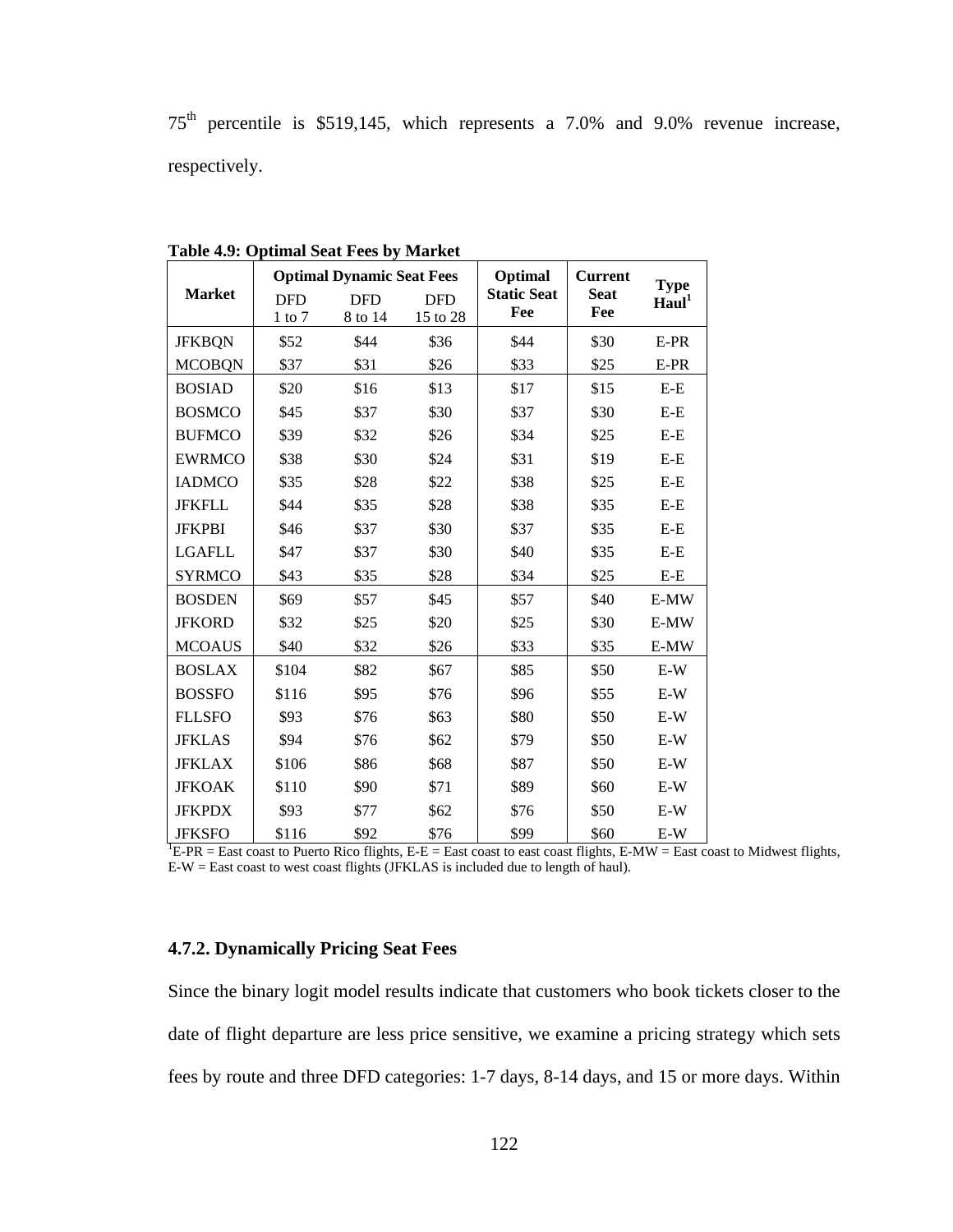each route and DFD category, prices are set to maximize expected revenue based on the actual observations in the data. The optimal dynamic seat fees for each market are shown in Table 4.9.

 The seat fees calculated using this dynamic pricing approach appear reasonable. Optimal seat fees for 15 days from departure and up are similar to the current seat fees that JetBlue is charging in each market. However, our results show that there is potential to charge higher prices closer to departure. Optimal dynamic seat fees would increase expected seat fee revenues by 10.2% (from \$476,245 to \$524,875) for the observed data. Compared to the baseline that optimizes static seat fees, this represents an additional 2.0% increase in expected seat fee revenues. A sensitivity analysis of these dynamic fees shows that the estimated seat fee revenue that the optimal seat fees would generate at the  $25<sup>th</sup>$  percentile of the distribution is \$518,510 and at the 75<sup>th</sup> percentile is \$531,075, which represents an 8.9% and 11.5% revenue increase, respectively. Compared to the baseline that optimizes static seat fees, optimal dynamic seat fees represent an additional 0.8% to 3.2% increase in expected seat fee revenues.

 Our results suggest that future increases in seat fees are likely; however the revenue gains associated with dynamically pricing fees across the horizon are not at a level that will likely justify technological investments for an airline the size of JetBlue. The expected revenue gains from dynamic pricing are only on the order of about \$1-4 million, set against a cost of upgrading reservations and data systems that may well exceed that. Larger airlines, on the other hand, whose seat fee revenues are several times larger than JetBlue's, may find it profitable to follow United's lead in dynamic pricing of premium seats.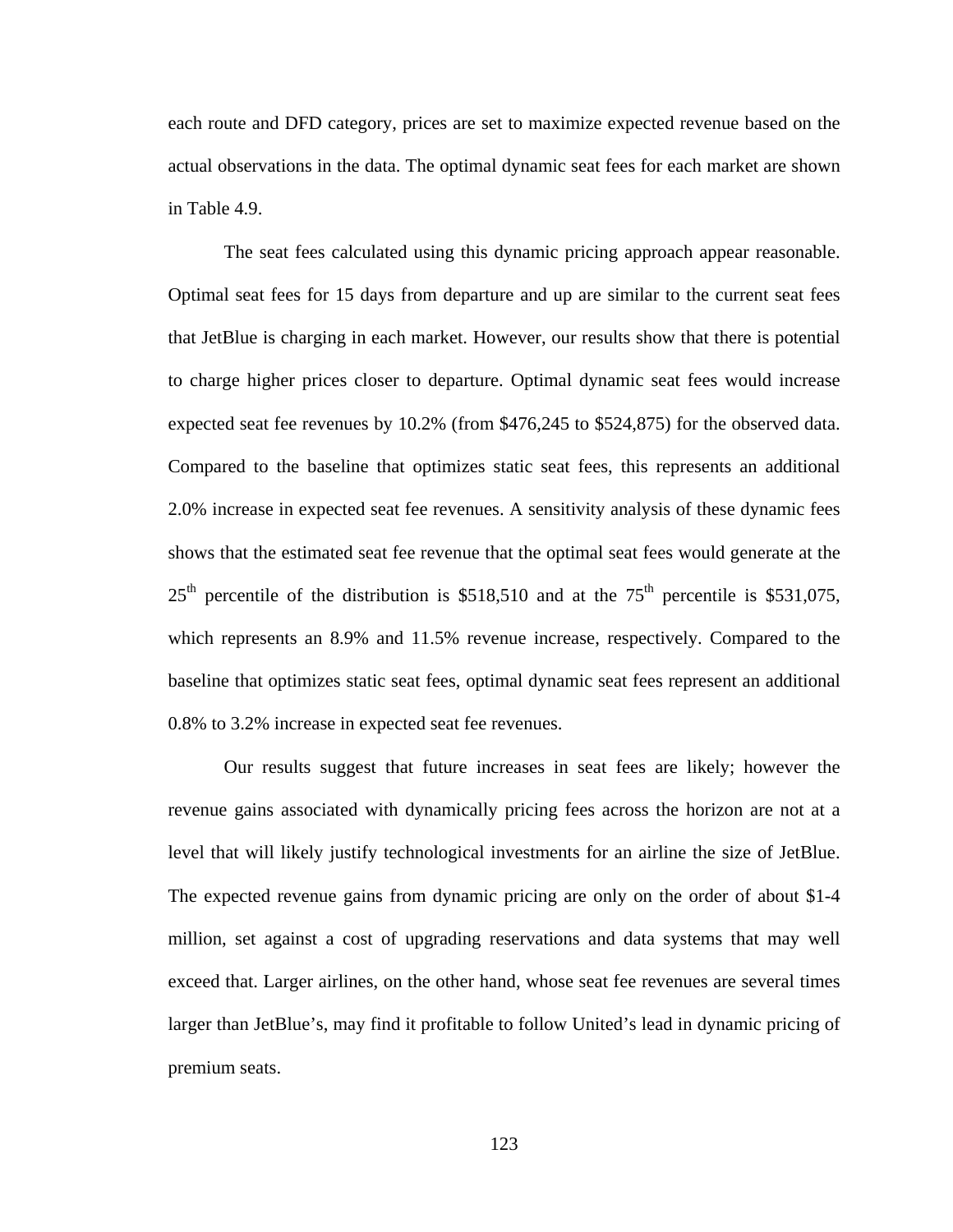#### **4.7.3. Influence of Seat Map Displays that Block Seats**

We can also use our model to examine the revenue potential of strategically blocking certain regular coach seats from reservations during the booking process, effectively making the plane appear more fully reserved than it is at the time of booking. We apply the same simulation technique as described above for determining optimal static seat fees, but artificially close certain seating positions for all new reservations. When all regular coach seats in the front of the plane (rows 6-9) and back of the plane section 1 (rows 12-16) are indicated as "unavailable" for every traveler making a new reservation, using the actual seat fees offered by JetBlue, the model indicates that the interquartile range of expected revenue is \$523,250 to \$550,290, with a mean of \$537,350 (which represents a 9.9% to 15.5% revenue increase, with a mean of 12.8%). In other words, if JetBlue were to leave their seat fees unchanged and instead blocked certain rows of seats for premier customers, they could potentially increase revenues by 9.9% to 15.5%.

 Of course, implementing such a reservation system is a complex change, and the effects would reach far beyond the seat fee revenues. Once the rear sections of the plane filled, either regular coach seats in these sections (front of the plane and back of the plane section 1) would need to be released (improving free seat availability in the late DFD times when willingness to pay is higher) or JetBlue would need to abandon its policy of allowing all travelers to choose seats at the time of booking (altering an important branding feature and potentially negatively impacting other revenues). Moreover, if passengers learn to expect that those seats are vacant and/or will be filled before departure, some of them (especially frequent fliers, who may have a higher willingness to pay for upgrades but also a larger expectation of receiving access to otherwise blocked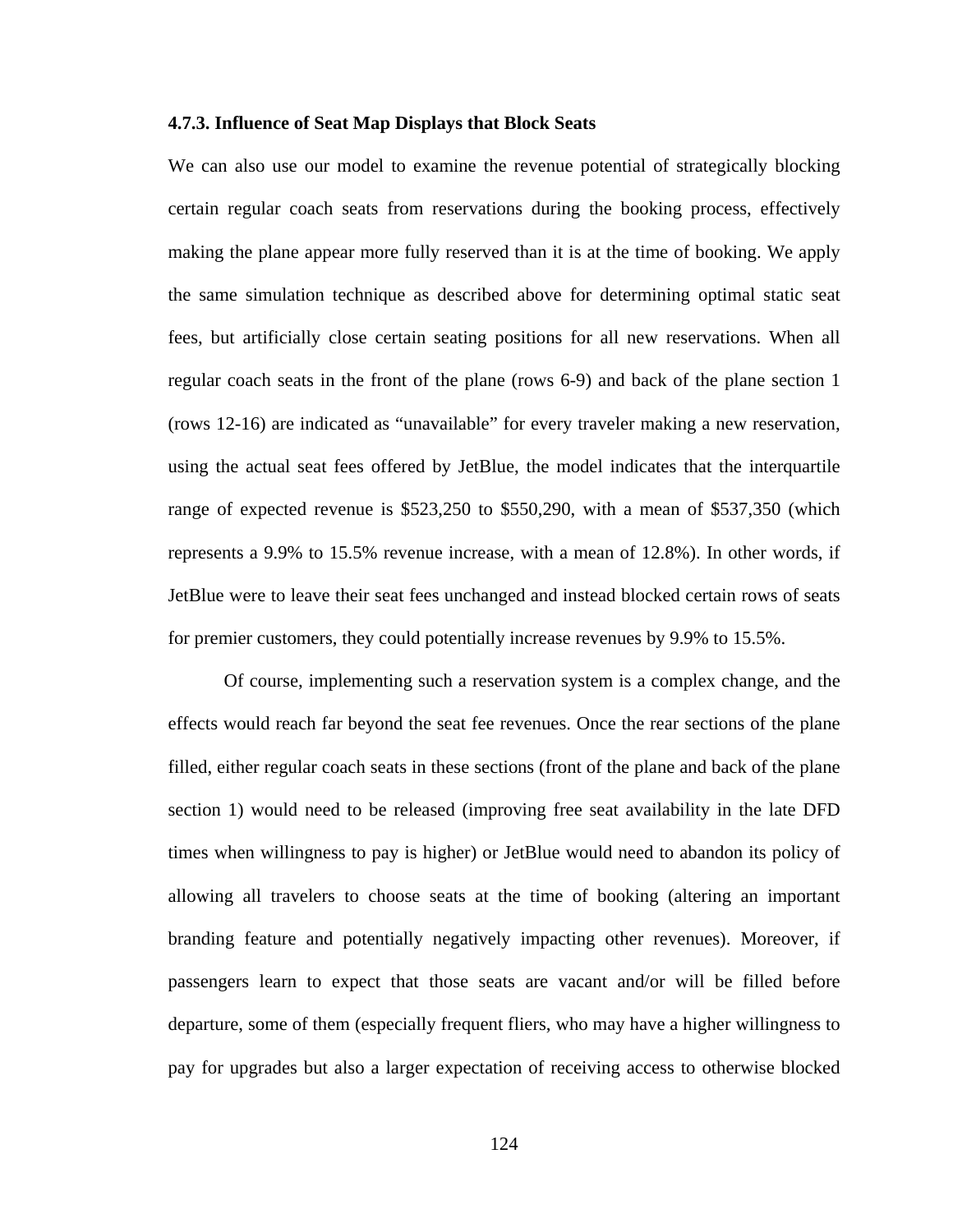seats) may shop for EMS upgrades more strategically, with results that cannot be predicted using the current data and model. However, the results suggest that, with or without other pricing changes, by blocking some seats from the reservation process it may be possible to nudge some customers into purchasing EMS seats when they would not otherwise do so.

#### **4.8. Discussion**

The results of this study are based on a subset of JetBlue markets and equipment types. This prevents us from extrapolating our results to different markets, different equipment types, and different airlines. However, this does not prevent us from quantifying the relative importance of two questions that are at the core of tensions among customers, regulatory agencies, and airlines: customers and regulatory agencies are focusing on the importance of fee transparency and fairness, but airlines want to add complexity to further differentiate fees across customer groups (e.g., by blocking seats for preferred customers) so as to capture more of the consumer surplus.

 The results from our study suggest that in the future, we can expect to see further increases in premium seat fees as airlines begin to better understand customers' willingness to pay for seat products. However, changing an airline's technological infrastructure to facilitate dynamic pricing imposes relatively high fixed costs. These costs are probably reasonable and recoupable for the mega-carriers emerging from the past few years of airline mergers, but we do not anticipate seeing dynamic pricing of ancillary fees on existing smaller carriers in the near future.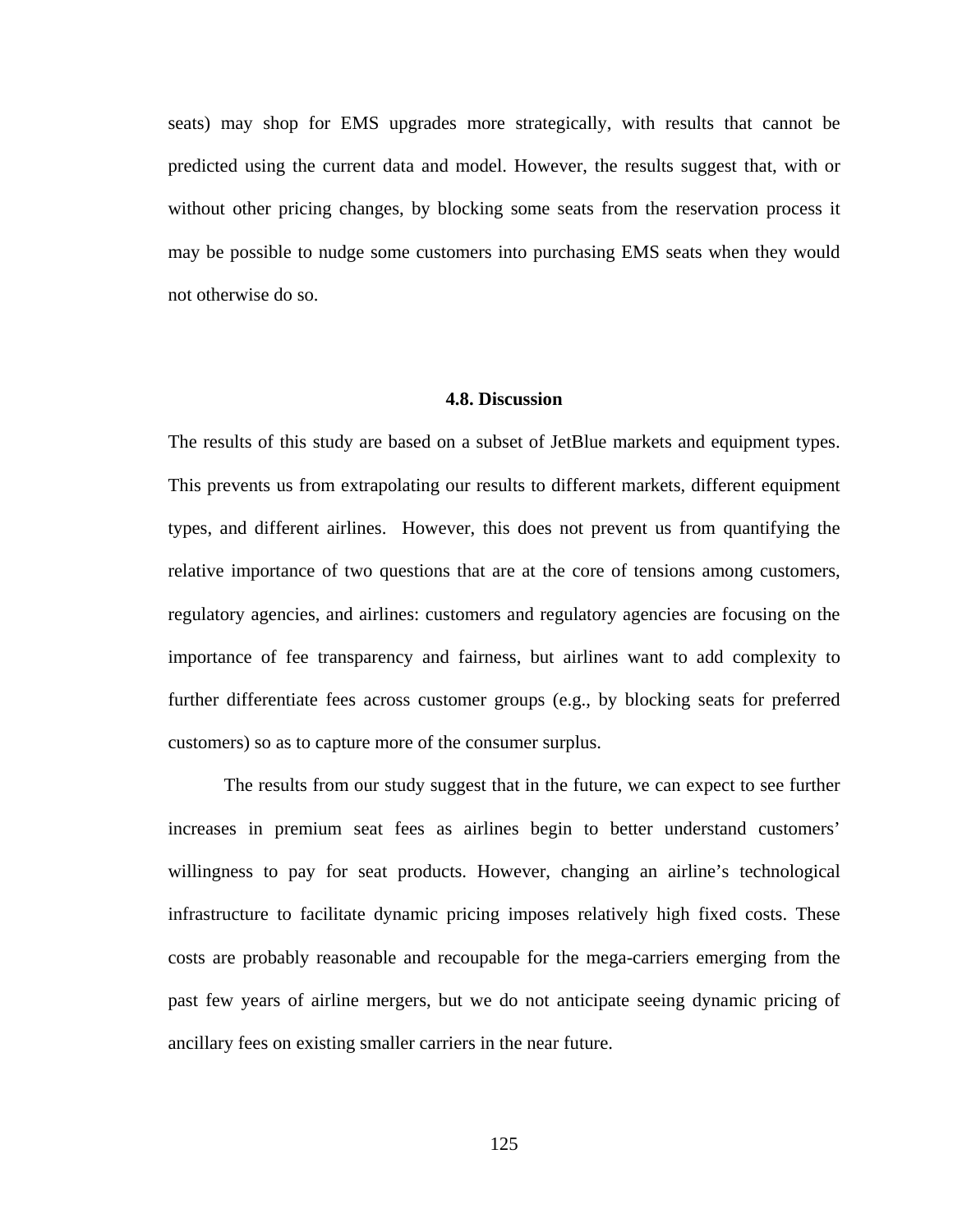Further, it is interesting to note that blocking seats (and leaving current seat fees unchanged) has as much revenue potential as optimizing current static fees. That is, by reducing the number of "good" seats that are available to reserve for free to all passengers, it is possible to increase seat fee revenues overall. Some airlines already implement some form of this system, such as British Airways, which limits all seat reservations before check-in to premier and fee-paying customers. This underscores the importance of ensuring customers are not inadvertently misled into purchasing premium seats by seat map displays that block seats for premier customers.

 At the industry level, our study provides some insights into potential strategic directions of airlines. As airlines make plans to acquire and configure new aircraft, they must make decisions about cabin layout and amenities, and ideally these decisions should seek to provide the best return on investment over the long term. Although there have been some limited stated-preference studies into customer behavior (Weinstein and Keller, 2012), it is unclear what customers really value in a premium product. Further, airlines currently use two basic approaches to designing a premium product. They can create a product that is appealing to customers based on the attributes that it offers, or they can make the basic coach experience so unpleasant that customers will be willing to pay to escape to the upgraded offering. From a customer's perspective, it is obvious which the preferred approach is, but when considered simply as a business decision taken by an airline, it is less clear. There is an obvious tradeoff between the revenue from seats that provide extra legroom and the number of seats that can be put on a plane. As noted in our findings, there are many price sensitive customers that are not willing to pay more for extra legroom, especially in markets dominated by customers who are visiting friends and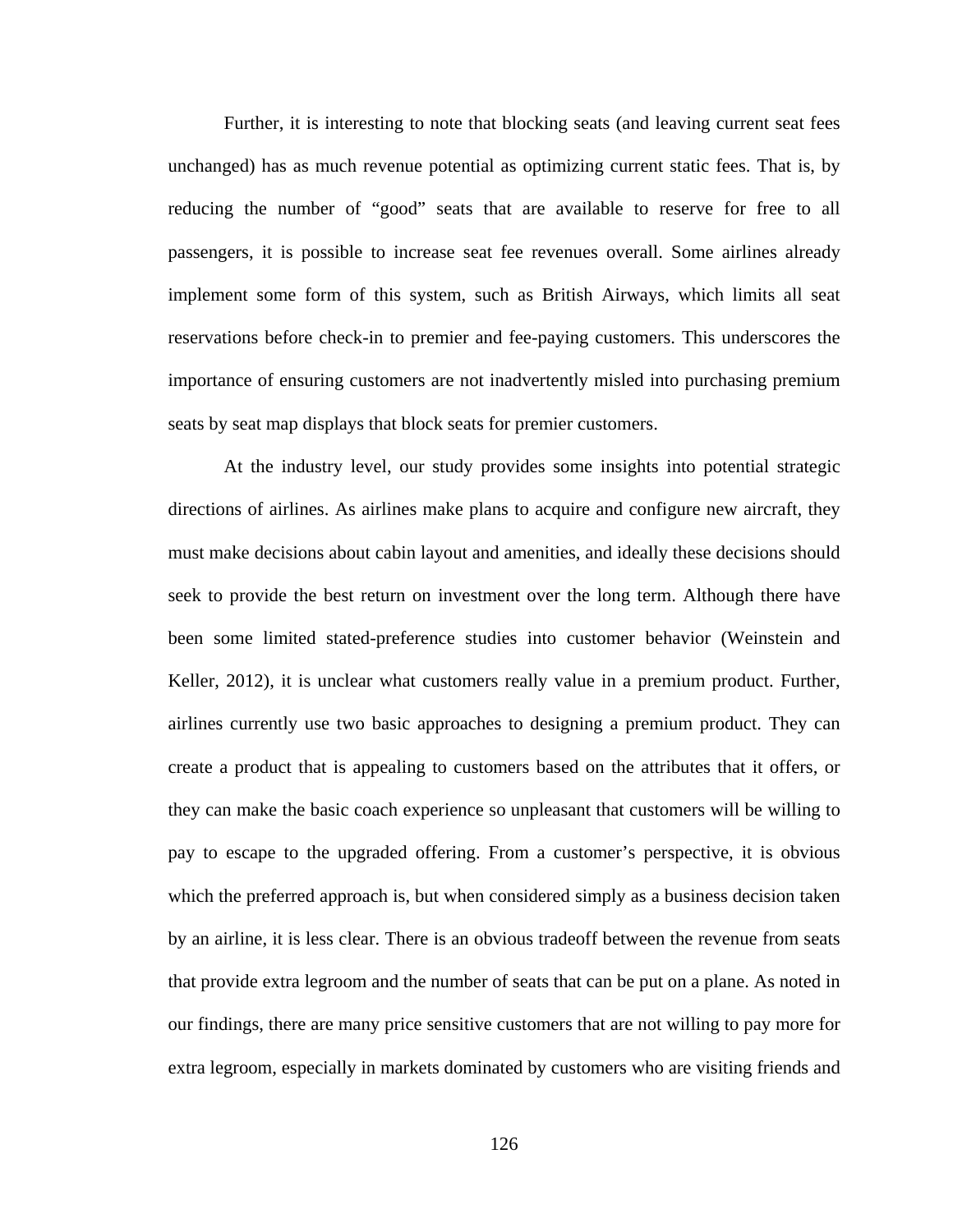relatives (e.g., Puerto Rico) and for vacation markets (e.g., Orlando), and the airline might be better off with more tickets/seats to sell. This may lead airlines to consider two different configurations with the same fleet type, one with more premium seats and one with more coach seats.

 The industry is still trying to figure out the best model for seat upgrades, and the landscape continues to change. For example, Spirit makes no claim to have a more comfortable experience then their competitors, and they do not have a premium product, yet their business model is viable. That could, and likely would, change if industry capacity increases, but for now their business model is paying off. Virgin America has the opposite model. They have first class seats that are quite appealing, but they have not been able to get a price premium that justifies the opportunity cost and are currently in dire financial straits. Looking ahead, we can expect to see premium seat fee models evolve and potentially change as a function of industry load factors.

### **4.9. Conclusion**

This paper has provided one of the first studies of airline customers' premium coach seat purchasing behavior. This is also the first study we are aware of that uses an online database of airline fares and seat maps. All prior studies using online airline data have been based solely on fare information and have excluded seat maps.

 Our study provides several new behavioral insights. As planes fill up, customers are more likely to purchase a premium coach seat, regardless of how far in advance they purchase a ticket. Results indicate that JetBlue (and other airlines) can dynamically price seat fees as a function of days from departure and/or seat map displays. The revenue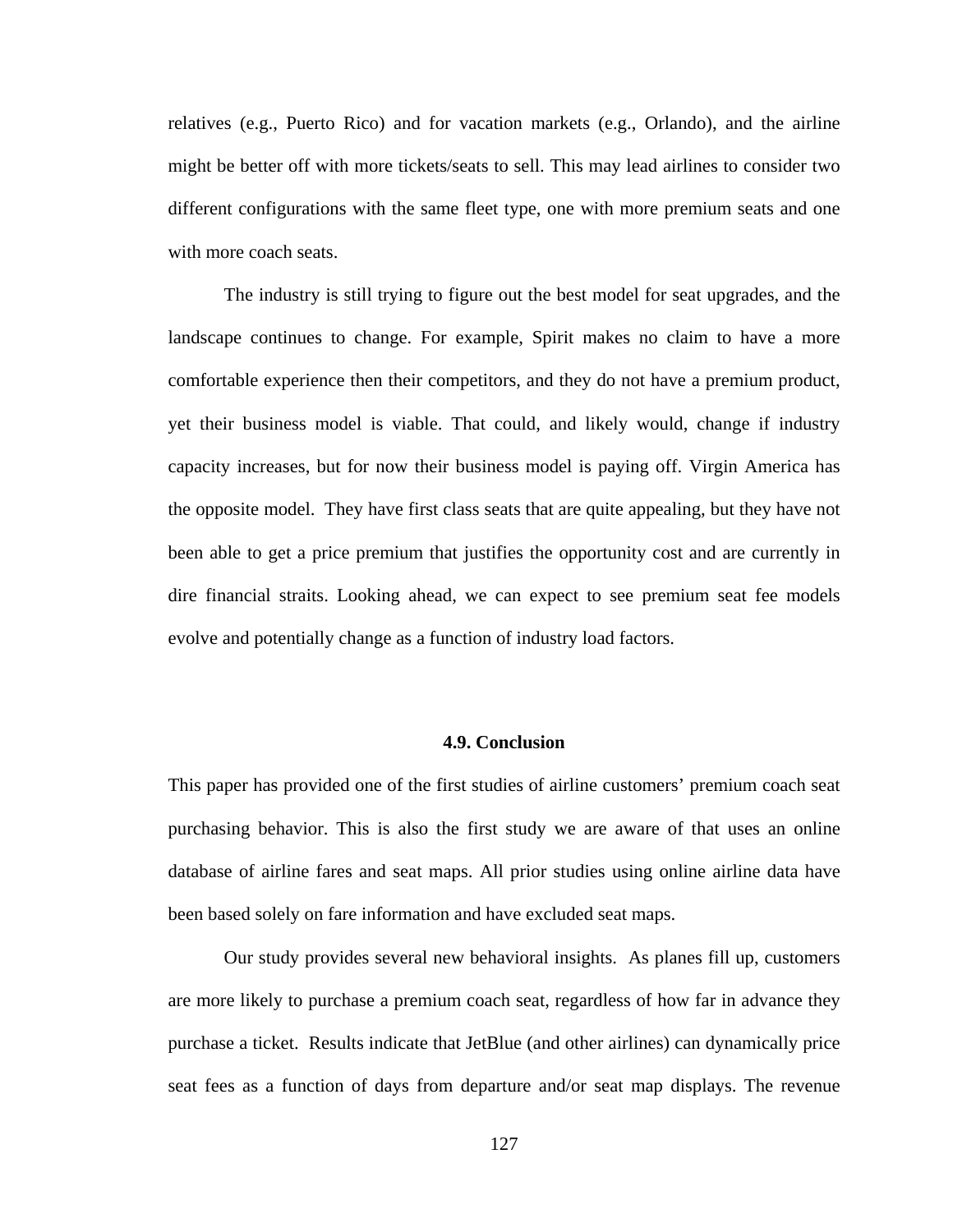gains associated with dynamically pricing seat fees are expected to be modest, and likely insufficient for smaller airlines to justify the large fixed costs of technology investments required to implement dynamic seat fees.

 The results of this study also suggest that the willingness of customers to pay seat fees is strongly tied to load factors (as revealed through seat maps). This has several implications. First, concerns expressed by customers and government officials about the importance of clearly communicating airlines' seat policies appear valid. It is important to ensure that customers are not being misled into making premium seat fee purchases by the information displayed on seat maps. Second, the U.S. airline industry is currently going through a series of mergers and acquisitions, and has seen a reduction in overall domestic capacity, which has led to record-high load factors. In an environment in which load factors are high, the airlines' ability to generate revenues from seat fees is strong, and several industry pricing models related to seat fees are viable. However, if load factors decrease in the future, we would expect that the incremental revenues generated from seat fee reservations would also decrease.

 There are several extensions of our work that could be addressed by using stated preference surveys. Currently, it is unclear what specific attributes of premium coach seats are valued by customers, and how these valuations may differ across customer segments. For example, do customers purchasing JetBlue's premium coach seats value extra legroom? Do they value the ability to board first and store luggage in overhead bins? Do they value the ability to deplane first and have more time to make connecting flights? Do they value having an empty middle seat next to them? Determining the value of each of these components will help airlines better design products and bundles that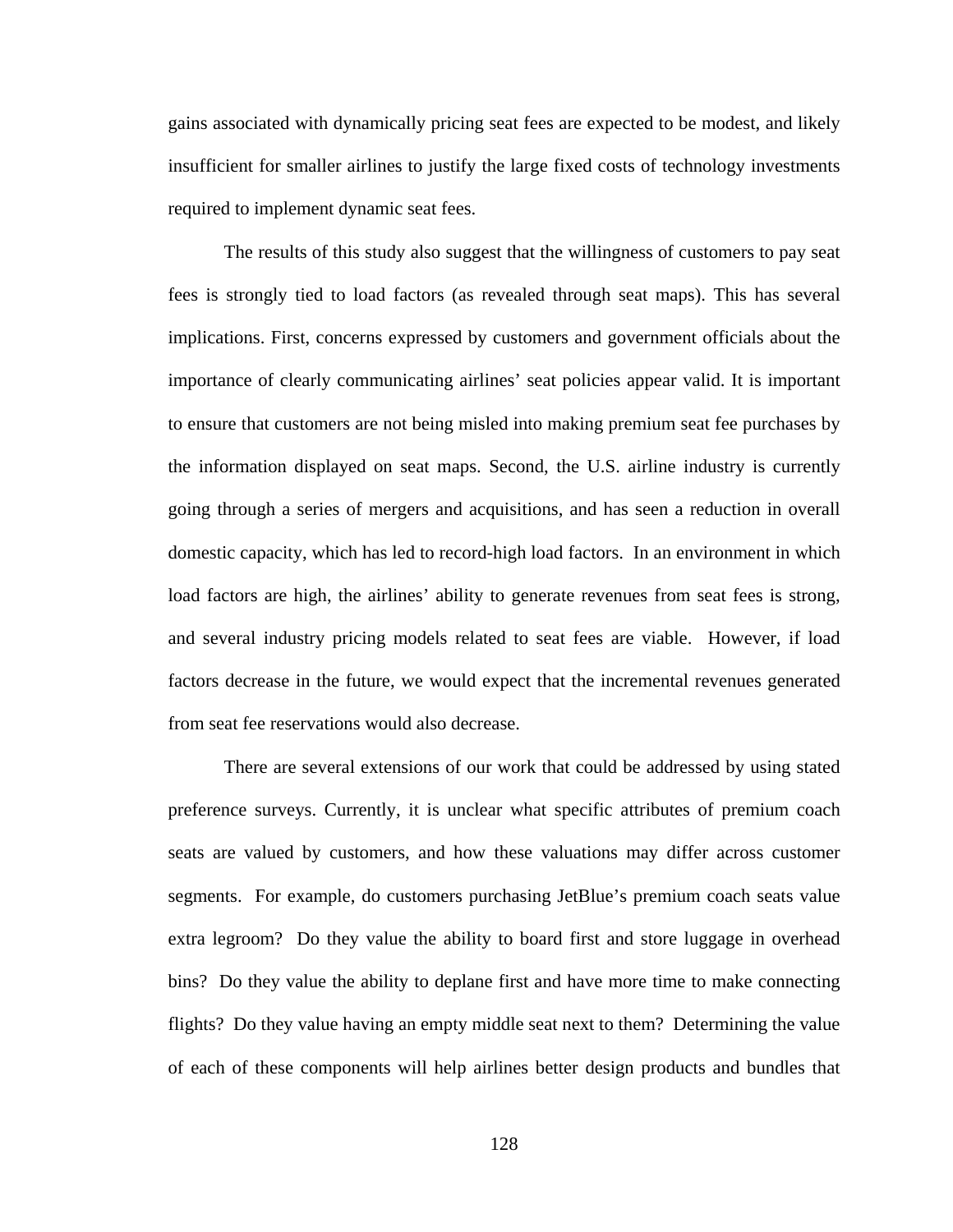provide the most value for customers. It will also help airlines determine whether they should invest in adding sections in coach that offer extra legroom, or simply sell existing coach seats that provide early boarding and alighting privileges. This is a particularly important decision for carriers, as removing planes from service to remove row(s) of seats to add extra legroom is costly, particularly when planes are flying near record-high load factor levels. The revenues generated by selling extra legroom seats needs to outweigh any revenues lost by removing seats from the aircraft. As suggested by our analysis, carriers should consider a range of load factors in any break-even analysis related to adding extra legroom seats to coach.

#### **4.10. References**

- Bilotkach, V. (2006) Understanding price dispersion in the airline industry: Capacity constraints and consumer heterogeneity. *Advances in Airline Economics, Volume 1, Competition Policy and Antitrust* ed Darin Lee, 329-345. Elsevier Science, New York.
- Bilotkach, V. and Pejcinovska, M. (2012) Distribution of airline tickets: A tale of two market structures. *Advances in Airline Economics, Volume 3, Pricing Behavior and Non-Price Characteristics in the Airline Industry* ed James H. Peoples, Jr., 107- 138. Emerald Group Publishing Limited, Bingley, West Yorkshire, England.
- Bilotkach, V., Talavera, O., Gorodnichenko, Y. and Zubenko, I. (2010) Are airlines' price setting strategies different?. *Journal of Air Transport Management*, 16 (1), 1-6.
- Brey, R. and Walker, J.L. (2011) Latent temporal preferences: An application to airline travel. *Transportation Research Part A,* 45 (9), 880-895.
- Button, K.J. and Vega, H. (2006) Airlines competing with themselves: A note on the temporal pattern of fare setting prior to departure. *International Journal of Transport Economics*, 31 (3), 341–350.
- Button, K.J. and Vega, H. (2007) The uses of the "temporal-fares-offered curve" in air transportation. *Journal of the Transportation Research Forum*, 46, 83–99.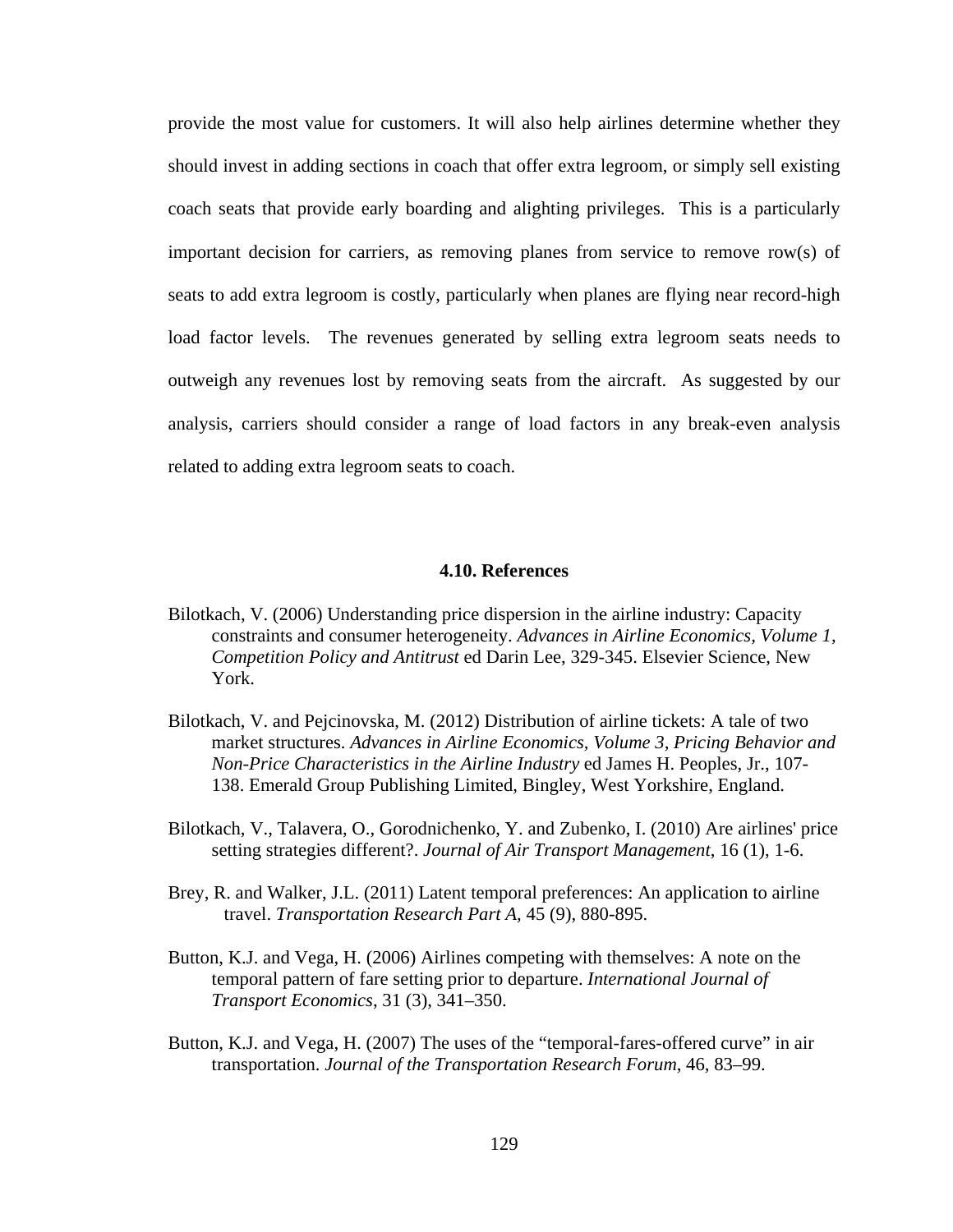- Chen, C.-F. (2008) Investigating structural relationships between service quality, perceived value, satisfaction, and behavioral intentions for air passengers: Evidence from Taiwan. *Transportation Research Part A,* 42 (4), 709-717.
- Clifford, C. (May 21, 2008) Oil soars to settle above \$133. *CNN Money*. <[http://money.cnn.com/2008/05/21/markets/oil\\_eia/>](http://money.cnn.com/2008/05/21/markets/oil_eia/) (accessed 06.23.10).
- Garrow, L.A., Hotle, S. and Mumbower, S. (2012) Assessment of product debundling trends in the U.S. airline industry: Customer service and public policy implications. *Transportation Research Part A,* 46 (2), 255-268.
- Horner, M.W., Grubesic, T.H., Zook, M.A. and Leinbach, T.R. (2006) Global distribution systems and U.S. commercial air industry: Gathering real-time airline flight and fare information for spatial and economic analysis. *85th Annual Meeting of the Transportation Research Board Compendium of Papers CR-ROM*, Washington, DC.
- Hume, T. (April 10, 2012a) Seat-review sites put airline passengers in prime position. *CNN.* <http://edition.cnn.com/2012/04/10/business/airline-seat-reviewwebsite/index.html> (accessed 07.04.12).
- Hume, T. (June 7, 2012b) Fliers stung by charges for window and aisle seats. *CNN*. <http://www.cnn.com/2012/06/07/travel/window-aisle-seat-charge/index.html> (accessed 07.04.12).
- Jansen, B. (June 8, 2012) LaHood: DOT's hands are tied on airline seat fees. *USA Today.* <http://travel.usatoday.com/flights/post/2012/06/lahood-dots-hands-are-tied-onairline-seat-fees/710734/1> (accessed 07.04.12).
- JetBlue Airways (2011) *JetBlue's 2011 Annual Report on Form 10-K.* <http://www.jetblue.com> (accessed 09.03.12).
- Lee, M., Khelifa, A., Garrow, L.A., Bierlaire, M., and Post, D. (2012) An analysis of destination choice for opaque airline products using multidimensional binary logit models. *Transportation Research Part A*, 46 (10), 1641–1653.
- Lu, J.-L. and Peeta, S. (2009) Analysis of the factors that influence the relationship between business air travel and videoconferencing. *Transportation Research Part A*, 43 (8), 709-721.
- McAfee, R. P. and Vera, V. (2007) Dynamic pricing in the airline industry. *Economics and Information Systems, Volume 1, Handbooks in Information Systems* ed T.J. Hendershott, 527-567. Emerald Group Publishing Limited, Bingley, West Yorkshire, England.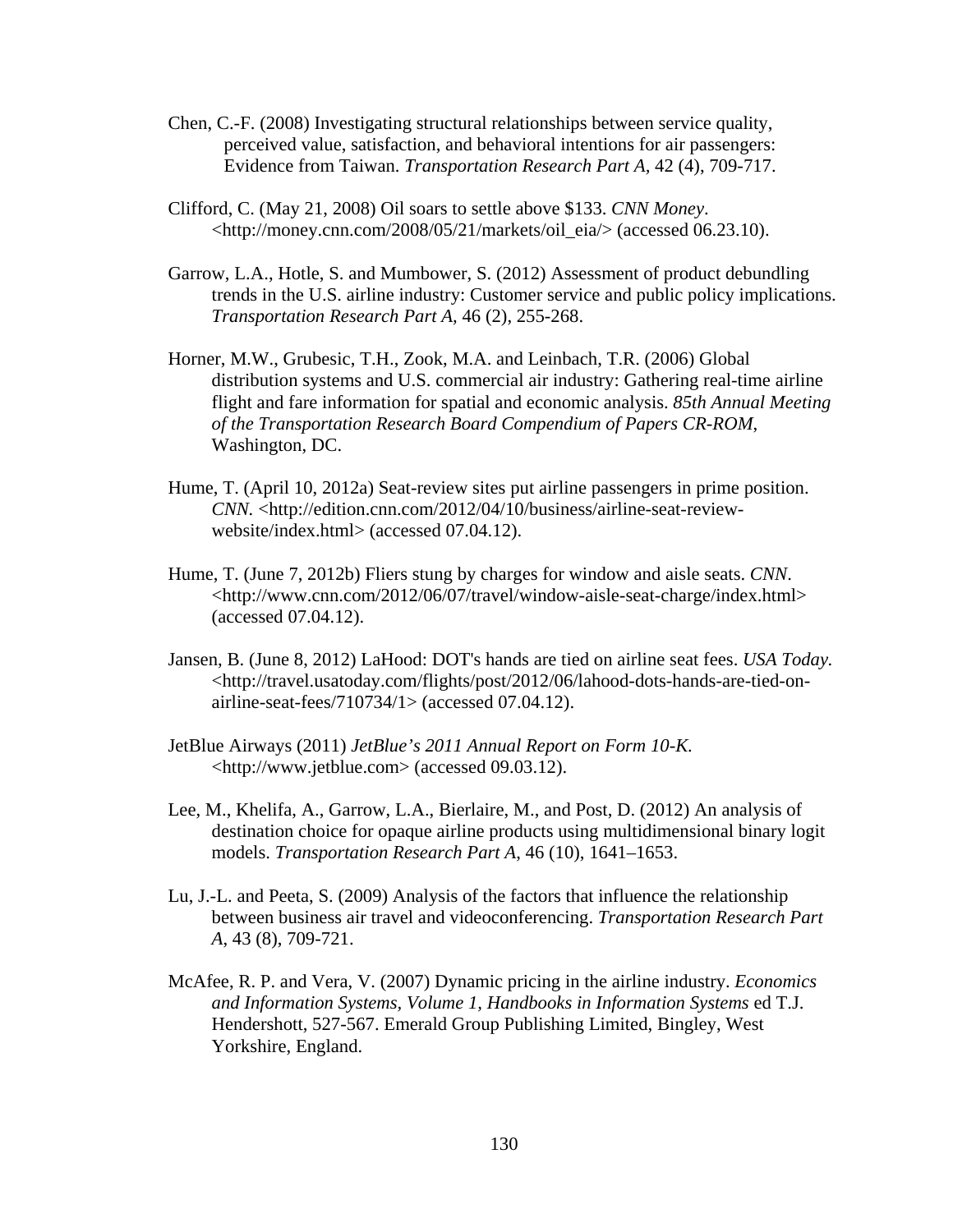- McCartney, S. (November 3, 2011) Now, even the cheap seats on airplanes come with a fee*. The Wall Street Journal*. <http://online.wsj.com/article/SB1000142405297020462190457701391423115750 8.html> (accessed 07.04.12).
- McGee, B. (March 28, 2012a) Are airlines withholding seats so you'll pay a premium? *USA Today*. <http://travel.usatoday.com/experts/mcgee/story/2012-03-28/Areairlines-withholding-seats-so-youll-pay-a-premium/53810316/1> (accessed 07.10.12).
- McGee, B. (April 25, 2012b) Are airlines withholding seats? Readers say 'yes!' *USA Today*. <http://travel.usatoday.com/experts/mcgee/story/2012-04-25/Are-airlineswithholding-seats-Readers-say-yes/54507460/1> (accessed 07.10.12).
- Mentzer, M. S. (2000) The impact of discount airlines on domestic fares in Canada. *Transportation Journal*, 39 (4), 35-42.
- Mumbower, S. and Garrow, L.A. (2010). Using online data to explore competitive airline pricing policies: A case study approach. *Transportation Research Record: Journal of the Transportation Research Board*, 2184, 1-12.
- Newman, J.P., Ferguson, M.E. and Garrow, L.A. (2013) Estimating GEV models with censored data. *Working paper*, Georgia Institute of Technology.
- Patterson, T. (May 30, 2012a) Overheard on CNN.com: Angry fliers get what they deserve. *CNN*. <http://www.cnn.com/2012/05/30/travel/overheard-on-cnn-airlineseats/index.html?hpt=tr\_c1> (accessed 07.04.12).
- Patterson, T. (June 1, 2012b) Airline squeeze: It's not you, 'it's the seat'. *CNN*. <http://www.cnn.com/2012/05/30/travel/airline-seats/index.html> (accessed 07.04.12).
- Peeta, S., Paz, A. and DeLaurentis, D. (2008) Stated preference analysis of a new very light jet based on-demand air service. *Transportation Research Part A*, 42 (4), 629- 645.
- Pels, E. and Rietveld, P. (2004) Airline pricing behaviour in the London-Paris market. *Journal of Air Transport Management*, 10 (4), 277-281.
- Pitfield, D.E. (2008) Some insights into competition between low-cost airlines. *Research in Transportation Economics*, 24 (1), 5-14.
- Pope, S., Garrow, L.A., Guin, A., Leonard, J.D., Bankston, L. and Campbell, P. (2009). A conceptual framework for collecting online airline pricing data: Challenges, opportunities, and preliminary results. *Transportation Research Record: Journal of the Transportation Research Board*, 2016, 30-37.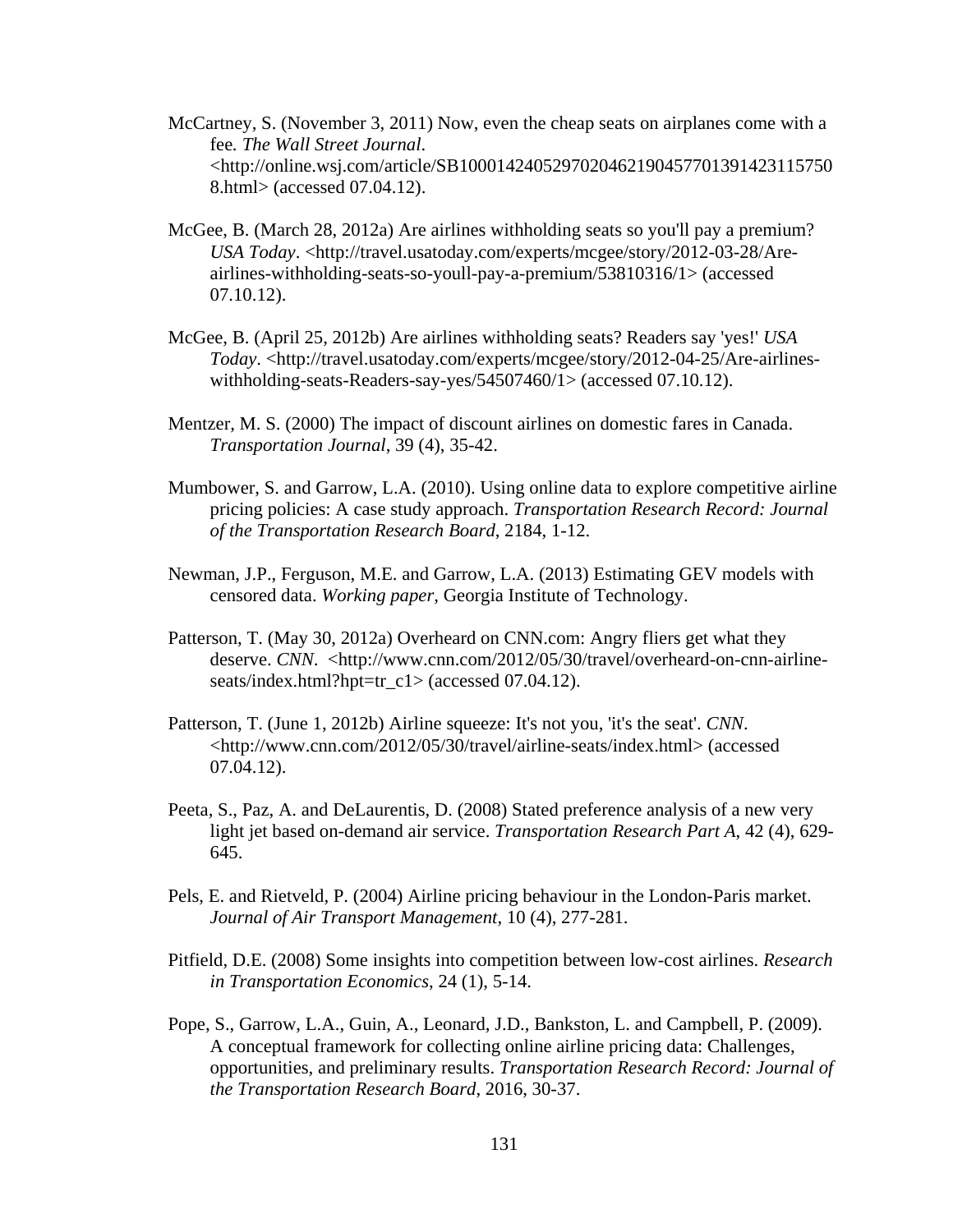- Ranson, L. (September 17, 2012). United refines revenue management of Economy Plus through new Shares platform. *APEX Editor's Blog*. <[http://blog.apex.aero/](http://blog.apex.aero/%20passenger-2/united-refines-revenue-management-economy-shares-platform/)  [passenger-2/united-refines-revenue-management-economy-shares-platform/](http://blog.apex.aero/%20passenger-2/united-refines-revenue-management-economy-shares-platform/)> (accessed 05.10.13).
- Schumer, C. (May 29, 2012) Press Release. <http://www.schumer.senate.gov/Newsroom/record\_print.cfm?id=336896> (accessed 07.04.12).
- Seeking Alpha (2009) *2008 Dow Jones Performance: Third Worst on Record*. <http://seekingalpha.com/article/112937-2008-dow-jones-performance-third-worston-record> (accessed 06.23.10).
- Sorensen, J. and Lucas, E. (2012) *The Amadeus Yearbook of Ancillary Revenue by IdeaWorks Company*. IdeaWorksCompany.com, Shorewood, WI.
- Southwest Airlines (2009) *Southwest Airlines Co. 2009 Annual Report to Shareholders*. <http://www.sec.gov/Archives/edgar/vprr/10/9999999997-10-009379> (accessed 05.07.13).
- Tsamboulas, D.A. and Nikoleris, A. (2008) Passengers' willingness to pay for airport ground access time savings. *Transportation Research Part A*, 42 (10), 1274-1282.
- Weinstein, D. and Keller, J. (2012) *Findings from RSG's bi*‐*annual air passenger study*. Presented at the Choice-based Revenue Management Conference, Georgia Institute of Technology, Atlanta, GA. <http://garrowlab.ce.gatech.edu/sites/default/files/ files/rsg  $0.$ pdf $>$  (accessed 07.20.12).
- U.S. Department of Transportation, Research and Innovative Technology Administration, Bureau of Transportation Statistics (2012). *Air Carrier Financial: Schedule P-1.2* (From 2007-2011). <http://www.transtats.bts.gov> (downloaded 07.20.12).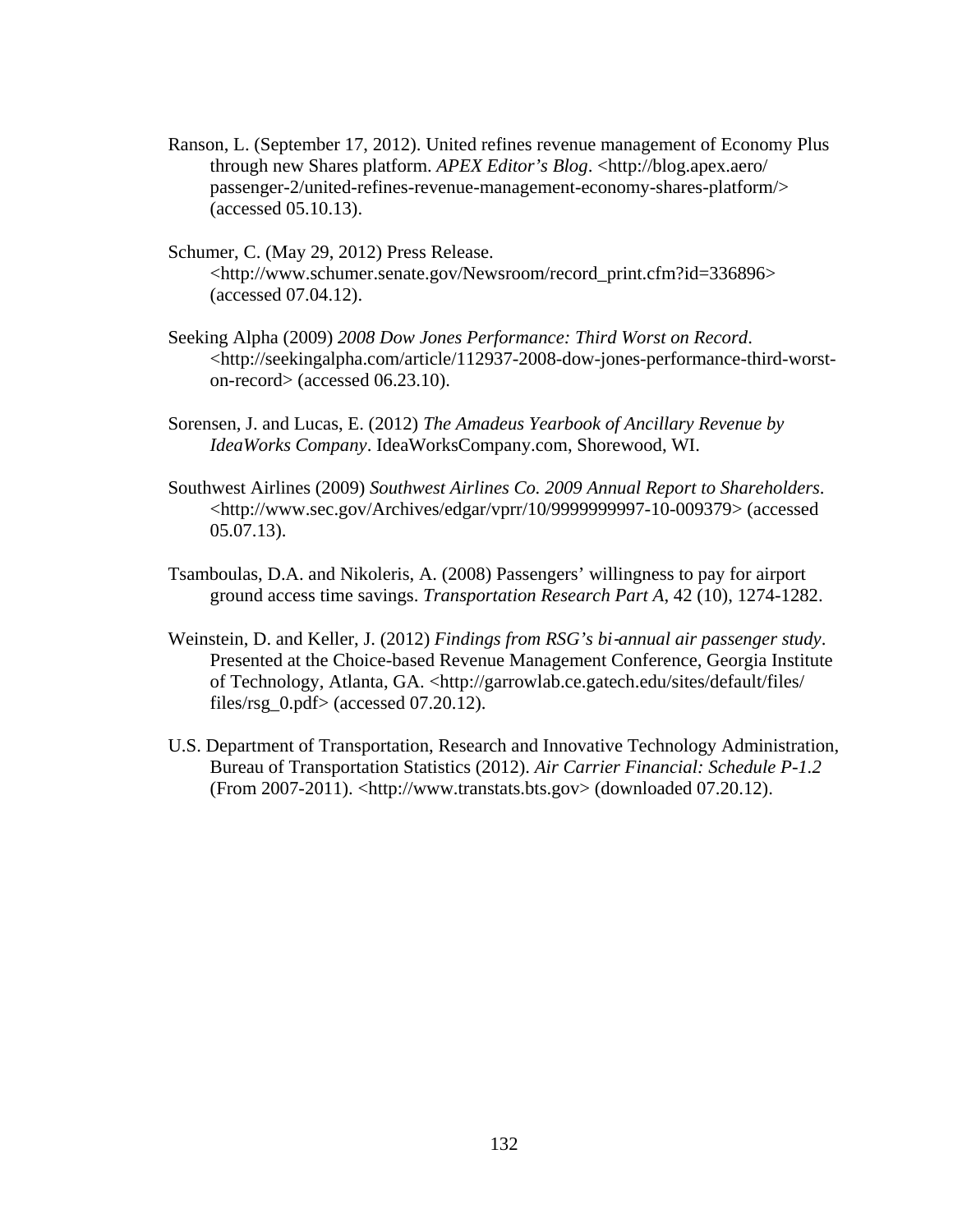## **CHAPTER 5: REVIEW OF PRICE ENDOGENEITY**

# **5.1. Abstract**

Price endogeneity occurs when correlation exists between price and the error term (or unobserved factors) in a model. In demand models, prices are generally considered to be endogenous because prices are strongly influenced by demand and demand is, in turn, strongly influenced by prices. Price endogeneity is well documented in economics literature and is known to cause problems when analyzing data, as endogeneity can lead to unrealistic and misleading model coefficient estimates. Although price endogeneity has been shown to be prevalent in many industries, few studies of air travel demand have explored endogenous airline prices. In this chapter, we explain the causes of endogeneity and review literature that has corrected for price endogeneity, focusing on empirical studies that have demonstrated endogeneity bias in coefficient estimates. Instrumental variable methods, which are used to correct for endogeneity, are discussed. Also, several different types of instruments are reviewed, and studies that have utilized each type of instrument are cited as examples. Finally, tests for endogenous regressors, valid instruments, and weak instruments are discussed, and corresponding Stata® codes are provided.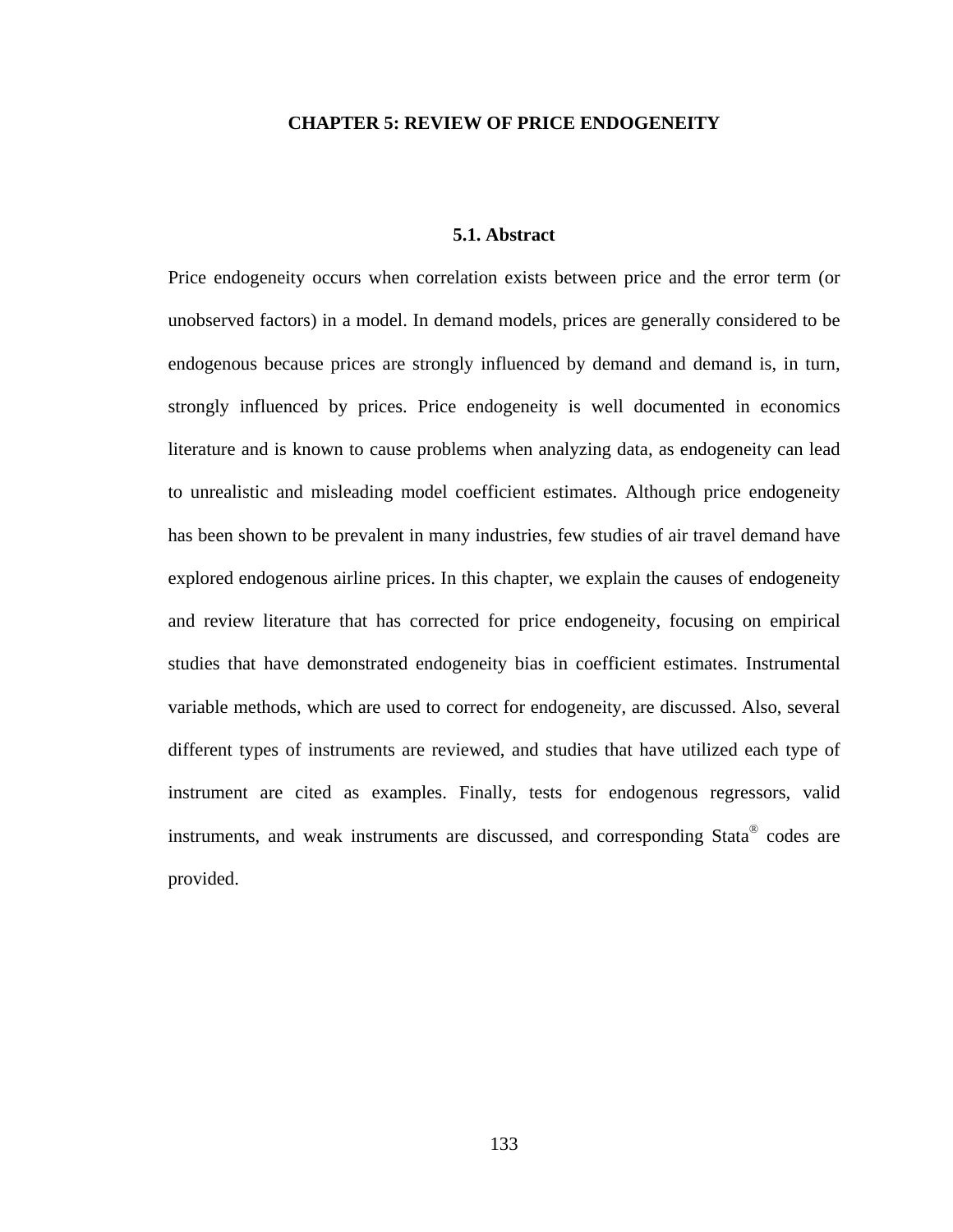## **5.2. Background**

An explanatory variable is called endogenous when there is correlation between that variable and the error term (or unobserved factors) in a model. In Ordinary Least Squares (OLS) regression models, this correlation means that the conditional expectation of the error term on the explanatory variable will not be equal to zero, which violates a main assumption required to ensure estimator consistency (Greene, 2003). Similarly, in discrete choice models, this correlation will lead to inconsistent estimators. Thus, models that are estimated without correcting for endogeneity will lead to inconsistent parameter estimates where some level of unobserved bias will exist.

 In this chapter, we explain the causes of endogeneity and review some of the literature that has corrected for price endogeneity, focusing on empirical studies that have demonstrated endogeneity bias in coefficient estimates. Instrumental variable methods, which are used to correct for endogeneity, are discussed and different types of instruments are reviewed. Finally, tests for endogenous regressors, valid instruments, and weak instruments are discussed, and corresponding Stata<sup>®</sup> codes are provided.

 This chapter provides an overview of the main concerns related to endogeneity and provides a literature review of some of the most cited papers. Where appropriate, applications in travel demand are discussed. Readers are referred to books by Greene (2003) and Train (2009) and a dissertation by Guevara-Cue (2010) for excellent comprehensive reviews of endogeneity.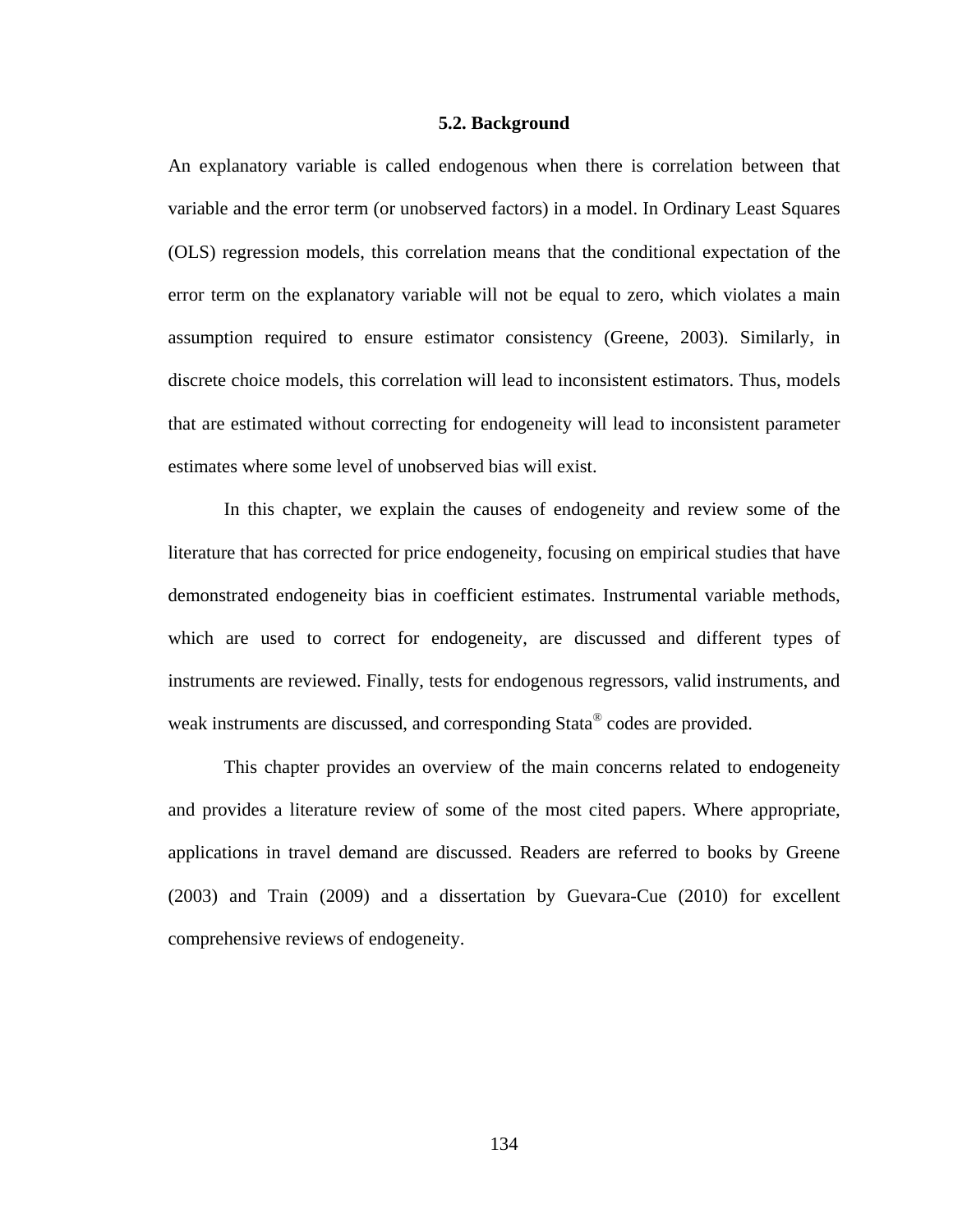#### **5.2.1. Causes of Endogeneity**

 There are several known causes of endogeneity. One of the main causes of price endogeneity is referred to as simultaneity of supply and demand, which occurs when price influences demand, and demand influences price. As an example, airline revenue management strategies change prices in response to demand (ticket purchases). Also, consumers are expected to change their purchasing behavior in response to price. Thus, airfares are expected to be endogenous.

 Omitted variables can also cause endogeneity when one or more relevant explanatory variables have been omitted from the model. Endogeneity occurs when the omitted variable (often unobserved attributes of the product) affects demand and is also correlated with price. Theoretically, airline demand models could suffer from omitted variable bias if there are unobserved attributes of flights that influence customer choice and are also correlated with price. For example, variables that are not often captured in discrete choice models are variables related to entertainment (such as free Wi-Fi on some flights or equipment types). If free Wi-Fi influences customer choice of a flight and is also correlated with the price of a flight, then Wi-Fi would be an example of an omitted variable that causes endogeneity.

 Endogeneity can also occur as a result of measurement error when an independent variable is not measured perfectly. This could occur in airline demand models if we do not know the actual price a customer paid for a ticket.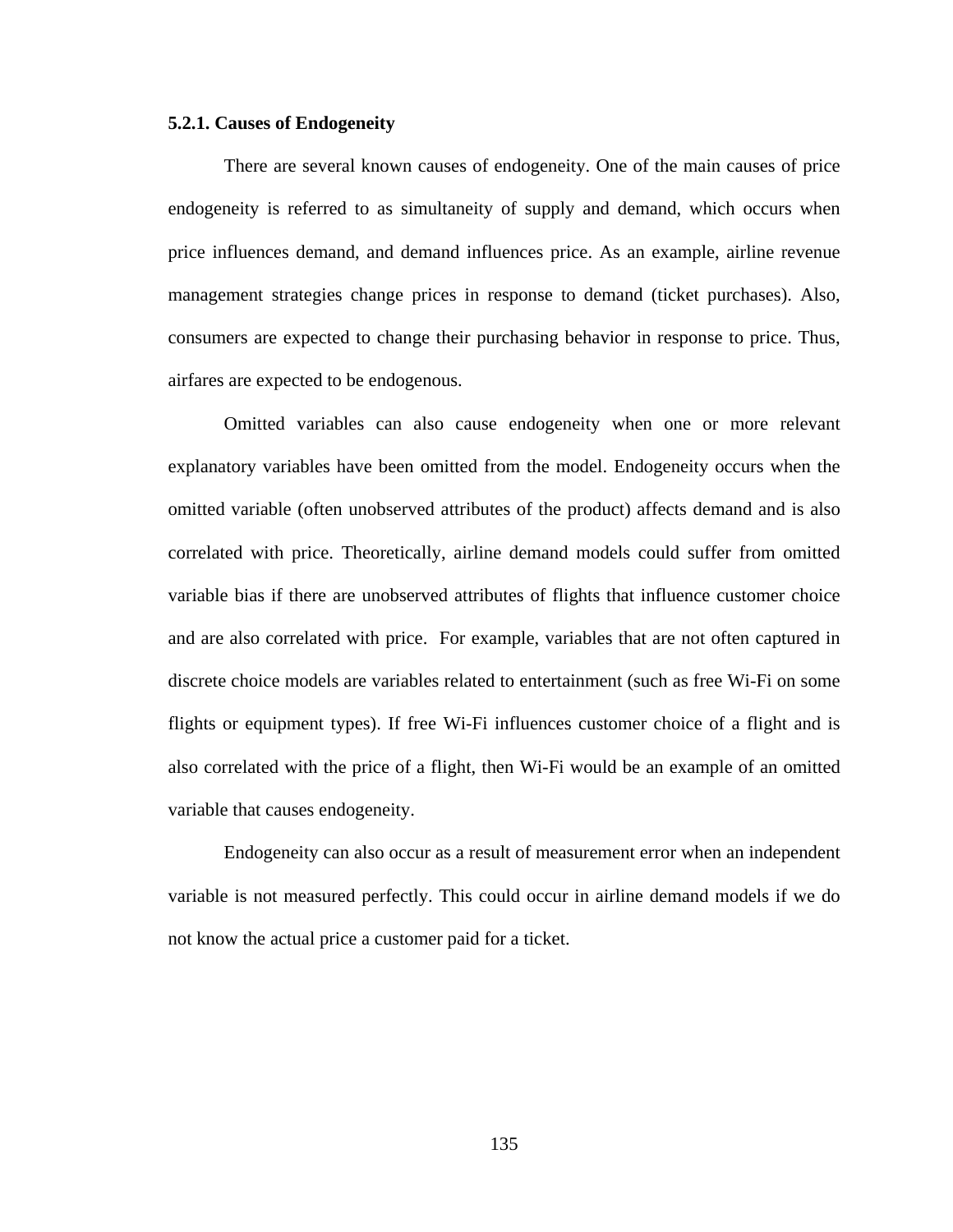## **5.2.2. Endogeneity Bias**

When models are estimated without correcting for price endogeneity, parameter estimates are not consistently estimated, i.e., the model suffers from endogeneity bias. The endogeneity bias will be present in the coefficient of the endogenous variable, but is often present in the coefficients of the exogenous variables as well. When variable coefficients are biased, other common measures calculated from the coefficients, such as price elasticities and value-of-time (VOT) estimates, will also be biased.

 To understand the direction of the bias better, it is helpful to think through the problem. In supply and demand models, when demand for a product is high firms often increase prices, and customers are willing to pay the higher prices to have access to the inventory. As a result, traditional modeling techniques will underestimate the influence of price on demand. In fact, sometimes traditional modeling techniques may even estimate that price positively impacts demand, which is counterintuitive.

## 5.2.2.1. Evidence of Endogeneity Bias in Air Travel Demand Literature

Within the airline literature, few studies have corrected for price endogeneity in models of air travel demand. Hsiao (2008) estimates discrete choice models of aggregate quarterly air passenger demand using aggregate quarterly data from DB1B and T100. Hsiao finds that without correcting for endogeneity, fare coefficients are underestimated, VOT estimates are greatly overestimated, and price elasticities are counterintuitive. For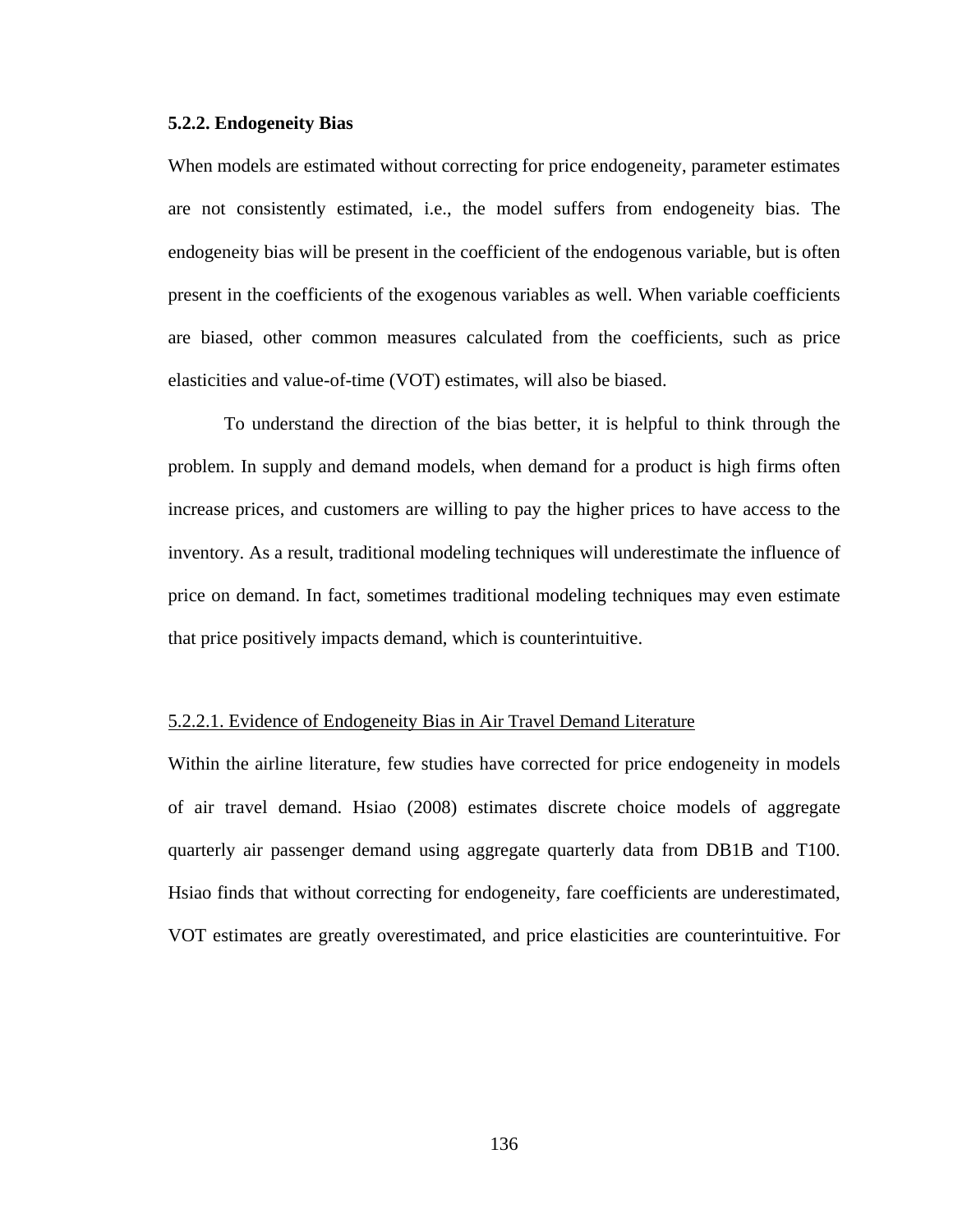<span id="page-149-0"></span>example, in three uncorrected models, VOT is estimated to be between \$614 and \$726 per hour (between 39 and 46 times larger than the median wage rate of  $2004$ <sup>[17](#page-149-0)</sup>. After correcting for endogeneity, VOT is estimated to be \$16.7 and \$21.3 per hour, which is much more reasonable. Additionally, Hsiao shows that in models which did not account for endogeneity, mean fare elasticity estimates of market demand were inelastic (between -0.154 and -0.365), whereas in models that corrected for endogeneity the mean fare elasticity estimates of market demand were elastic (between -1.052 and -2.662).

 In a more recent study, Granados, Gupta and Kauffman (2012) estimate loglinear regression models and estimate price elasticity of demand for air travel booked through online and offline channels. The authors use a dataset of airline bookings sold by travel agencies through global distribution systems  $(GDSs)^{18}$  $(GDSs)^{18}$  $(GDSs)^{18}$ . In a model estimated on the whole dataset, price elasticity of demand is estimated to be inelastic  $(-0.14)$  in an OLS regression model that did not correct for endogeneity. However, in a model that corrected for endogeneity, fare elasticity of demand is estimated to be approximately unit elastic  $(-1.03)$ .

 Berry and Jia (2009) estimate the impact of demand and supply changes on airline profitability using a random-coefficient discrete choice model of demand and aggregate quarterly data from DB1B. Gayle (2004) uses aggregate quarterly data from DB1B to

 $17$  Hsiao (2008) notes that these percentages are based on the U.S. median wage rate of 2004, which was \$15.96 per hour (Bureau of Labor Statistics, 2008).

<sup>&</sup>lt;sup>18</sup> GDSs include ticket sales made via online and offline channels through travel agencies but exclude airline direct sales.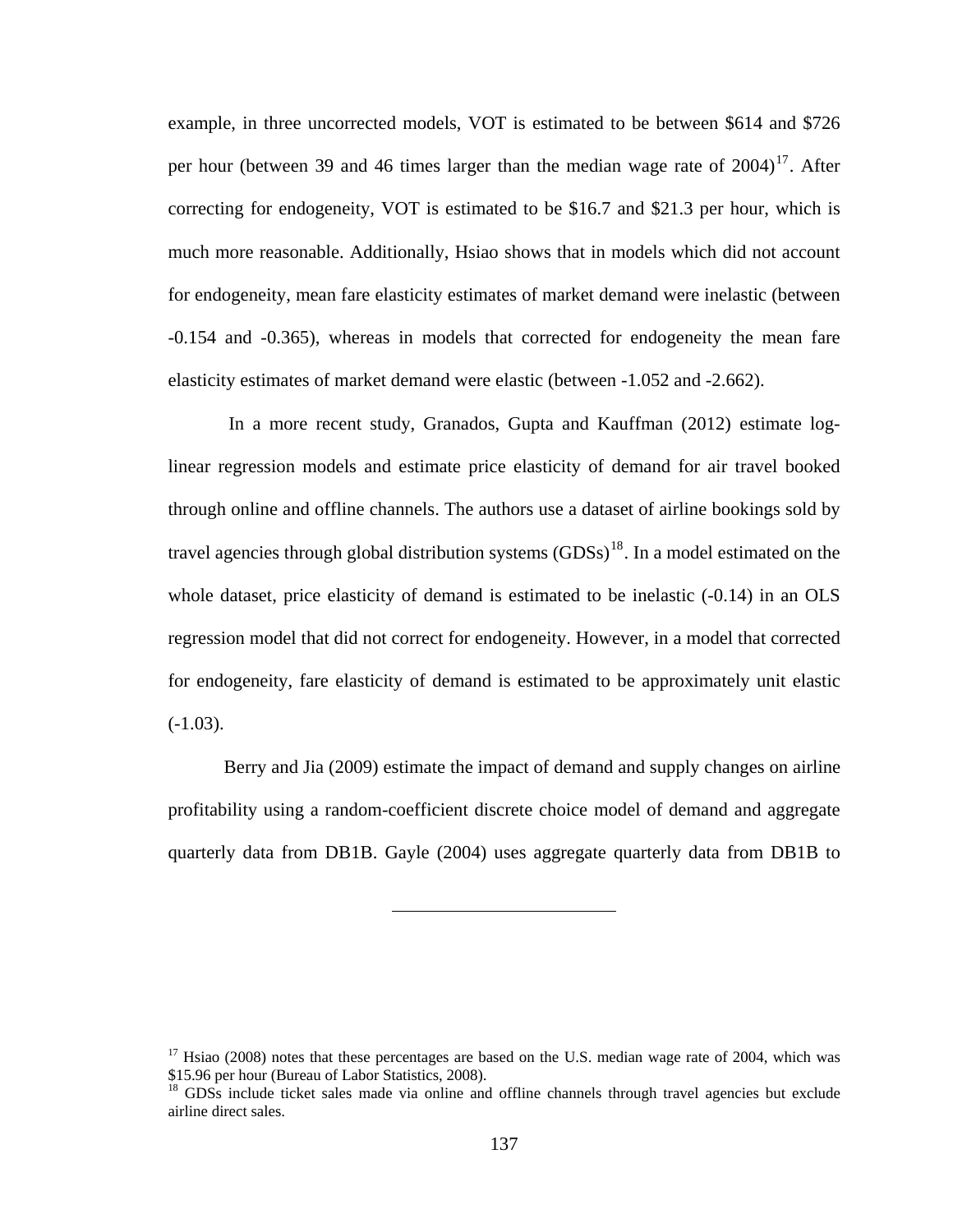investigate air passenger itinerary choice behavior. Both studies correct for price endogeneity but do not report the change in parameter estimates for uncorrected models.

## 5.2.2.2. Evidence of Endogeneity Bias in Other Travel Demand Literature

In an empirical study of demand for high speed rail travel (Pekgün, Griffin and Keskinocak, 2013), price elasticity estimates across several models of different passenger segments are consistently shown to be biased towards zero when endogeneity is unaccounted for. For example, in a model of advanced purchasers (booked at least 21 days in advance) who booked economy class tickets with a Saturday night stay, price elasticities of demand are estimated to be -0.407 in an OLS model which did not correct for endogeneity, and -1.972 in a two-stage least squares (2SLS) model which corrected for endogeneity.

## 5.2.2.3. Evidence of Endogeneity Bias in Other Industry Demand Literature

Although there are few studies within the airline industry that have corrected for price endogeneity, there are many empirical studies of demand that have corrected for price endogeneity using data from other industries. Most studies have shown that price coefficients are underestimated if endogeneity is not corrected. Examples of recent empirical studies that have demonstrated that price coefficients are underestimated if endogeneity is not corrected include the following: household choice of television reception options (Goolsbee and Petrin, 2004; Petrin and Train, 2010), household choice of residential location (Guevara and Ben-Akiva, 2006; Guevara-Cue, 2010), choice of yogurt and ketchup brands (Villas-Boas and Winer, 1999), consumer-level choice of and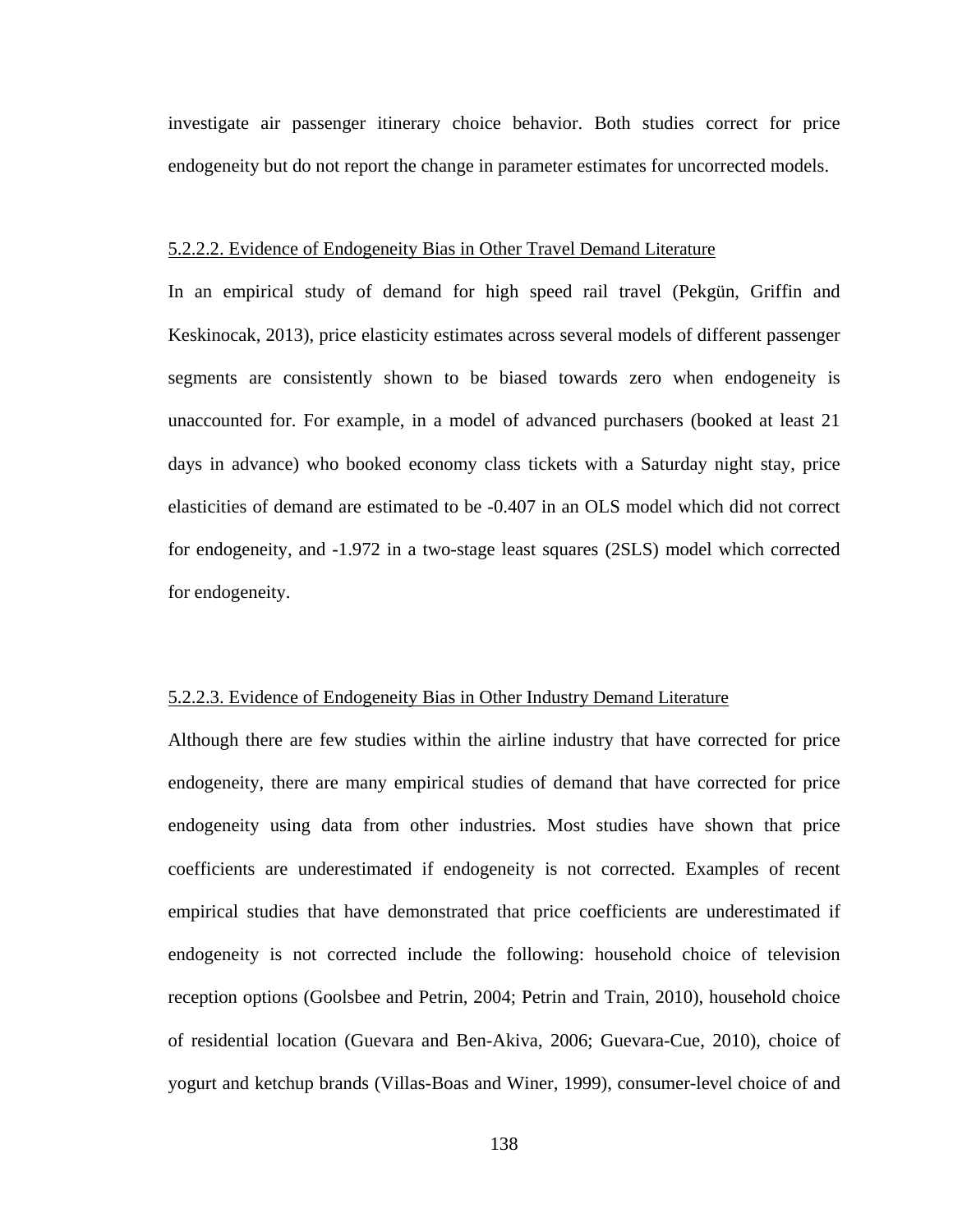aggregate product demand for the make and model of a new vehicle (Berry, Levinsohn and Pakes, 1995, 2004; Train and Winston, 2007), and brand-level demand for hypertension drugs in the U.S. (Branstetter, Chatterjee and Higgins, 2011).

#### **5.3. Methods to Correct for Price Endogeneity**

Instrumental variable (IV) methods can be applied to models to take into account endogeneity, which allows consistent parameter estimation when endogenous explanatory variables are present. The modeling methods differ depending on whether models being estimated are linear or non-linear.

 For linear models, such as least squares regression, IV methods have been used for many years, with the first application dating back to 1928 (see Stock and Trebbi, 2003 for a history of the first applications in IV methods). Most statistical programs provide functions which easily implement IV methods, such as two-stage least squares (2SLS) regression.

 However, discrete choice models are non-linear and other methods must be used to account for endogeneity. Dealing with endogeneity in discrete choice models is a newer problem and most statistical programs do not have built-in functions to do this. At a conference workshop, Bhat (2003) identifies the endogeneity problem as an emerging methodological issue in discrete choice models.

 There are several approaches for dealing with endogeneity in discrete choice models. Readers are referred to Train (2009) for a more detailed description of these methods, along with derivations, advantages, and disadvantages of each method. One approach, which many researchers refer to as the BLP approach (developed in Berry,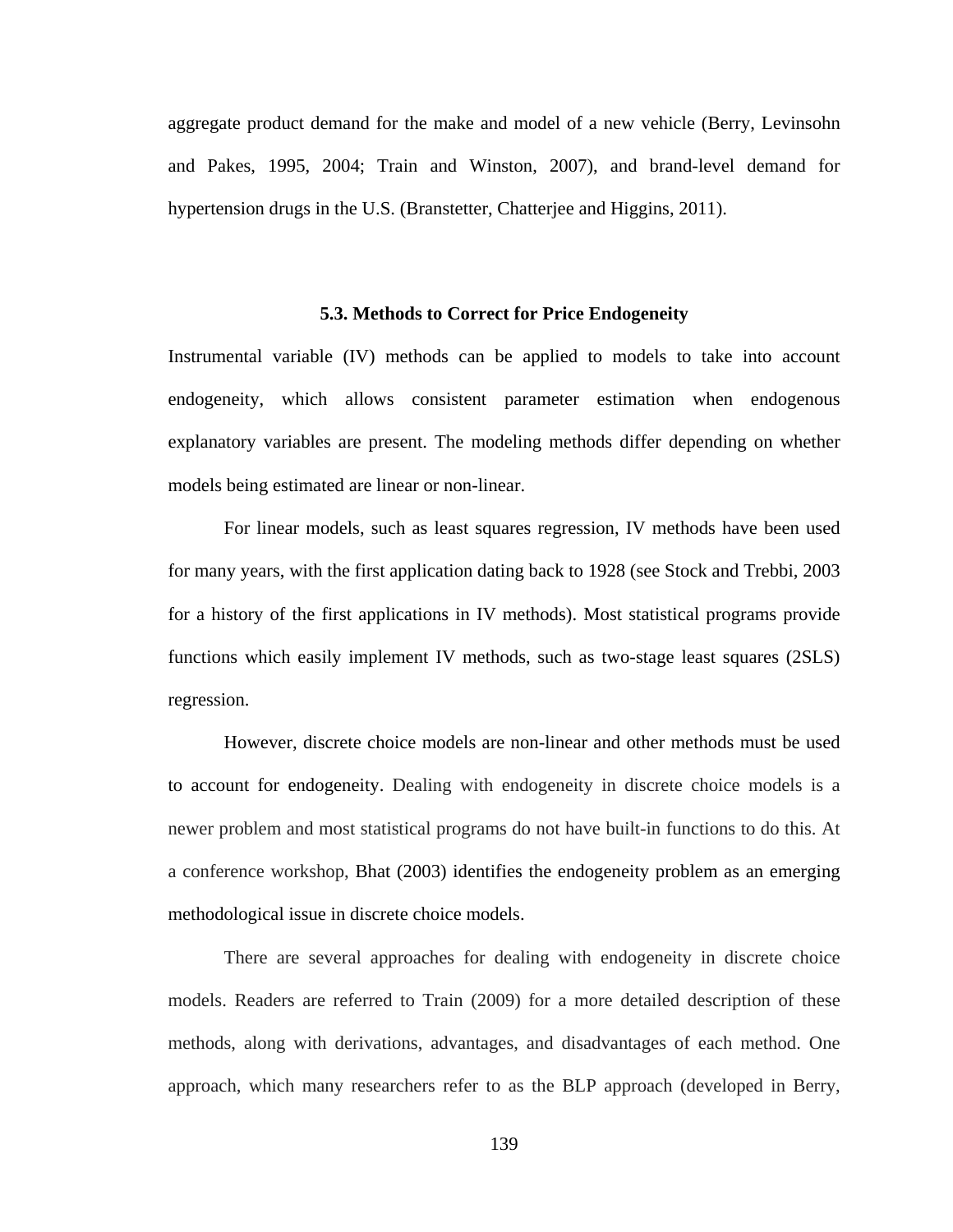1994; Berry, Levinsohn and Pakes, 1995) has been used in several studies. However, the BLP approach is often not appropriate when observed shares for some products in some markets are zero or nearly zero (Petrin and Train, 2010; Train, 2009). When modeling daily demand for flights, we observe days when no tickets were sold. Thus, the BLP approach may not be appropriate for modeling daily flight-level demand.

 Another approach is called the control function approach (Blundell and Powell, 2004; Guevara and Ben-Akiva, 2009; Petrin and Train, 2010; Villas-Boas and Winer, 1999), which can be used for datasets with observations of zero demand. Essentially, a regression on price is estimated using a set of instruments, and then the residuals are used in the discrete choice model as a new variable. This approach is easy to implement and is appropriate for modeling daily flight-level demand.

#### **5.4. The Search for Instrumental Variables**

The search for and identification of a valid set of instruments is not easy and is often controversial. In general, most researchers agree that any set of instruments that satisfy the following two conditions will generate consistent estimates of the parameters, subject to the model being correctly specified (Rivers and Vuong, 1988; Villas-Boas and Winer, 1999):

1.) Instruments should be correlated with the endogenous variable (price), and

2.) Instruments should be independent of the error term in the model.

Therefore, we need to find instruments that are correlated with price but are not correlated with the error term. The error term in the choice of an itinerary represents all variables that influence customer choice of a particular flight but are not included in the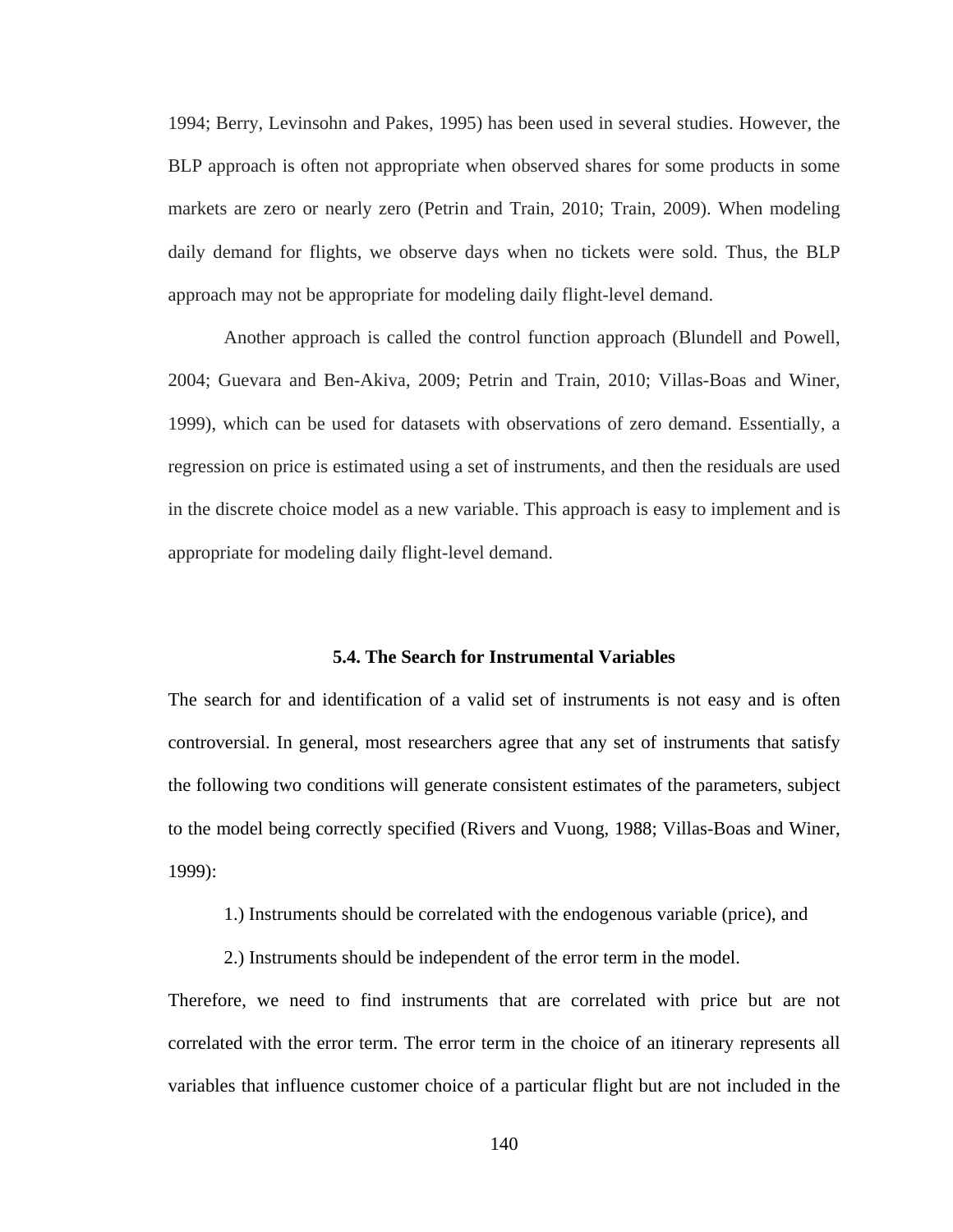model, which means that we need instruments that are correlated with price but do not influence customer choice of a flight (or customer purchase).

 There are several types of instrumental variables that have been used in the literature. In the following sections, we describe these different types of instruments. Table 5.1 summarizes each of the types of instruments that will be discussed in the next sections and offers a few possible instruments that have been used (or could be used) in air travel demand models.

#### **5.4.1. Cost-Shifting Variables as Instruments**

Variables that shift cost and are uncorrelated with demand shocks are common instruments that have been used in many applications of aggregate demand. For example, within the airline industry, Hsiao (2008) used route distance multiplied by unit jet fuel cost as instruments in discrete choice models of aggregate quarterly air passenger demand. Both route distance and unit jet fuel cost can be thought of as cost shifters because they are expected to impact the price of tickets. Theoretically, these make sense to use as instruments if one believes that route distance and unit jet fuel cost are correlated with ticket prices, but not with customer decisions to travel (uncorrelated with demand).

 Hausman (1996) estimates empirical models of brand choice in the ready-to-eat cereal industry. When aggregate demand for cereal is estimated, he uses factors which shift the cost of cereal (such as ingredients, packaging, and labor) as instruments. However, in his more disaggregate model of brand choice (such as Cheerios) he notes that the usual strategy of using cost shifters as instruments does not work because "there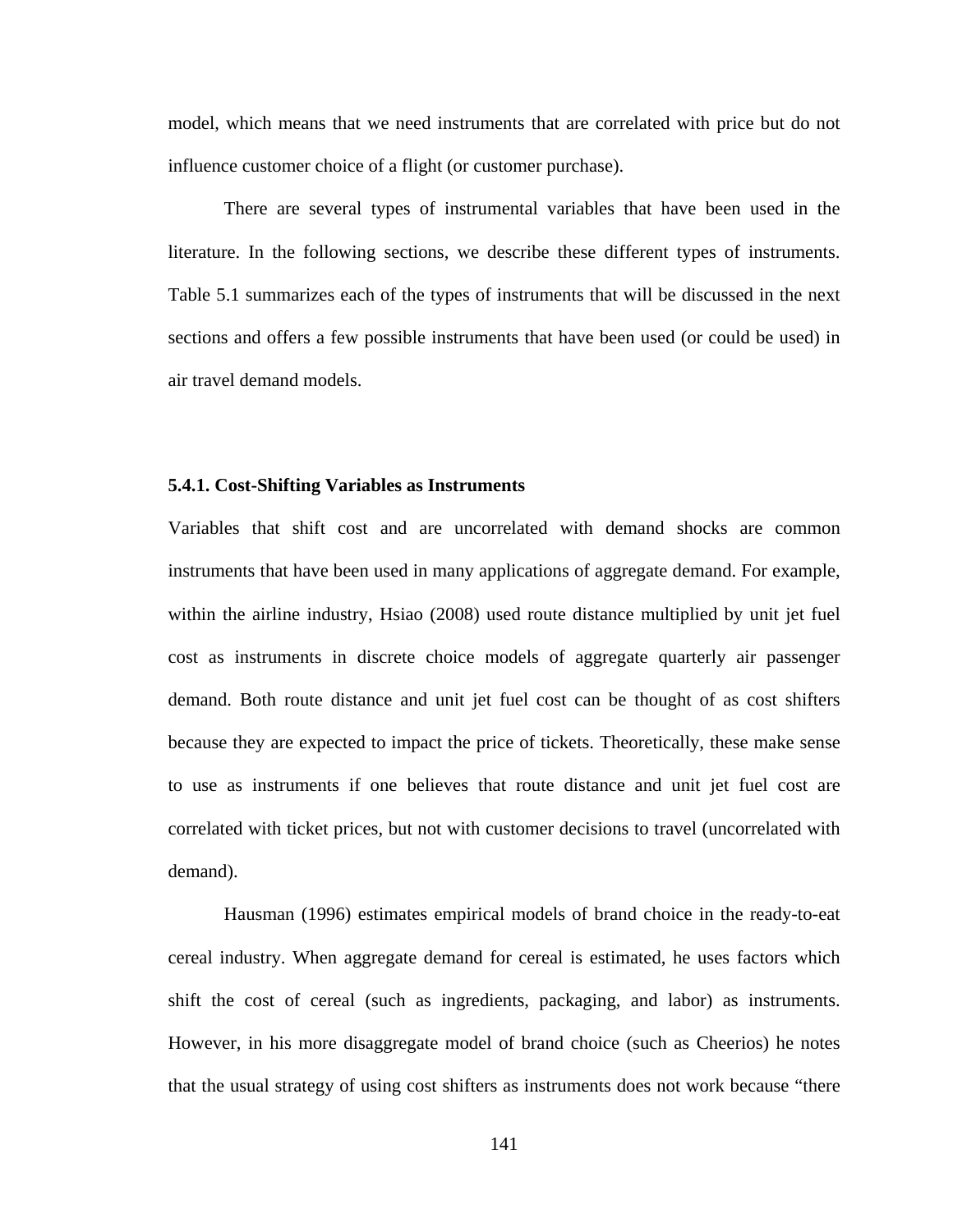may be an insufficient number of input prices, or they may not be reported with high enough frequency." This is the same problem that we expect to encounter in estimating disaggregate models of flight-level demand (which will be further discussed in Chapter 6). Cost-shifting instruments (such as route distance or unit jet fuel cost) would be unable to capture day-to-day fluctuations in price, which are more likely to be driven by revenue management practices and competitor price matching.

 The first row of Table 5.1 summarizes these instruments, and the remaining rows of this table will be described in the following sections.

#### **5.4.2. Hausman-Type Price Instruments**

Hausman (1996), discussed in the previous section, estimates disaggregate empirical models of brand choice in the ready-to-eat cereal industry where cost-side instruments are not appropriate. Hausman's solution for finding instruments is to exploit the panel structure of the data, in which quantities and prices are observed in several different cities. In this context, the price instrument for the city of interest is the prices of the same brand in other cities (many researchers now refer to this type of instrument as "Hausmantype price instruments"). The basic idea is that after eliminating city-specific and brandspecific effects (by including fixed-effects in the model), the price of a brand in city *j* will be correlated with the prices of the brand in other cities due to the common marginal costs, but the price of a brand in city *j* will (ideally) be uncorrelated with common demand shocks. Nevo (2000b, 2001) further explores similar sets of instruments in the ready-to-eat cereal industry (price instruments are averaged across all twenty quarters of available data).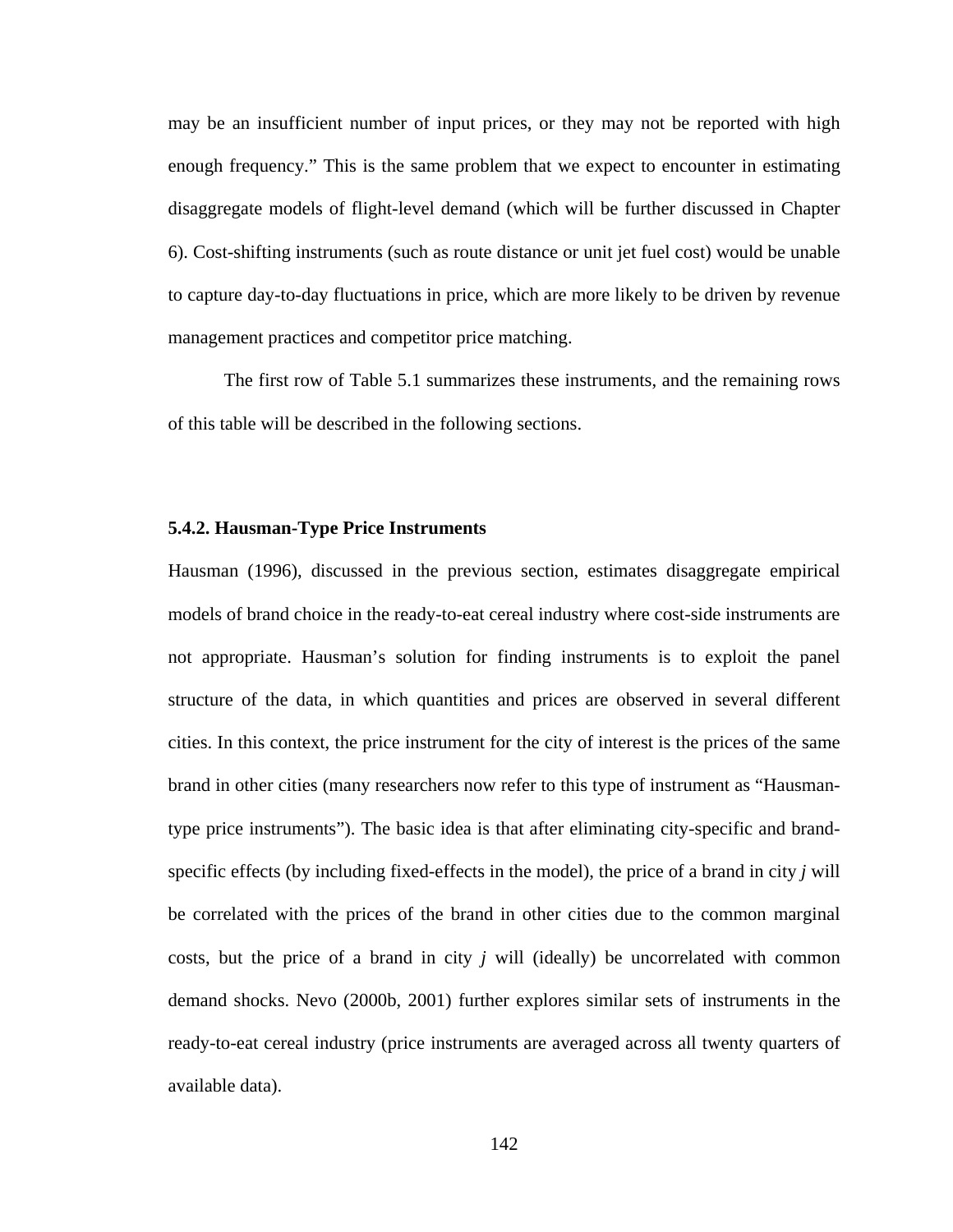| <b>Instrument Type</b><br>and Reference                                                                                                                                                                                  | <b>Instrument Description</b>                                                                                                    | Examples of Instruments in the Airline<br>Context                                                                                                                 |  |  |
|--------------------------------------------------------------------------------------------------------------------------------------------------------------------------------------------------------------------------|----------------------------------------------------------------------------------------------------------------------------------|-------------------------------------------------------------------------------------------------------------------------------------------------------------------|--|--|
| <b>Cost-Shifting</b><br><b>Instruments</b>                                                                                                                                                                               | Variables that impact a<br>product's cost but that are<br>uncorrelated with demand<br>shocks                                     | Hsiao (2008) uses route distance and unit jet<br>fuel costs.                                                                                                      |  |  |
| Hausman (1996);<br>Hsiao (2008);<br>Berry and Jia (2009);                                                                                                                                                                |                                                                                                                                  | Berry and Jia (2009) and Granados, Gupta,<br>and Kauffman (2012) use a hub indicator.                                                                             |  |  |
| Granados, Gupta and<br>Kauffman (2012)                                                                                                                                                                                   |                                                                                                                                  | Granados, Gupta, and Kauffman (2012) use<br>distance.                                                                                                             |  |  |
| <b>Hausman-Type Price</b><br><b>Instruments-</b><br>Hausman, Leonard and<br>Zona (1994);<br>Hausman (1996);<br>Nevo (2000b, 2001);<br>Guevara and Ben-Akiva<br>(2006);<br>Guevara-Cue (2010);<br>Petrin and Train (2010) | Prices of the same brand<br>in other geographic<br>contexts are used as<br>instruments of the brand<br>in the market of interest | Gayle (2004) uses an airline's average prices<br>in all other markets with similar length of haul<br>(also used in this dissertation in Chapter 6).               |  |  |
| <b>Measures of</b>                                                                                                                                                                                                       |                                                                                                                                  | Berry and Jia (2009) use the number of all<br>carriers offering service on a route.                                                                               |  |  |
| <b>Competition and</b><br><b>Market Power-</b><br>Stern (1996);<br>Berry and Jia (2009);<br>Granados, Gupta, and<br>Kauffman (2012)                                                                                      | Measures of the level of<br>market power by<br>multiproduct firms, and<br>measures of the level of<br>competition                | Granados, Gupta, and Kauffman (2012) use<br>the degree of market concentration, calculated<br>as the Herfindahl index.                                            |  |  |
|                                                                                                                                                                                                                          |                                                                                                                                  | Number of daily nonstop flights in the market<br>operated by the airline of interest and by<br>competitor airlines (used in this dissertation in<br>Chapter 6).   |  |  |
| <b>Measures of Non-Price</b><br><b>Characteristics of</b><br><b>Other Products-</b><br>Berry, Levinsohn and<br>Pakes (1995, 2004);<br>Train and Winston<br>(2007);<br>Berry and Jia (2009)                               | Average non-price<br>characteristics of the other<br>products supplied by the<br>same firm in the same<br>market                 | Average flight capacity of other flights<br>operated by the airline of interest in the same<br>market.                                                            |  |  |
|                                                                                                                                                                                                                          | Average non-price<br>characteristics of the other<br>products supplied by the<br>other firms in the same<br>market.              | Berry and Jia (2009) use the percentage of<br>rival routes that offer direct flights, the<br>average distance of rival routes, and the<br>number of rival routes. |  |  |

**Table 5.1: Summary of Instrument Types and Examples of Instruments in the Airline Context** 

 Many other studies have used Hausman-type price instruments. For example, Petrin and Train (2010) model household choice of television reception options (antenna, cable packages, and satellite) and calculate "the price instrument for market *m* as the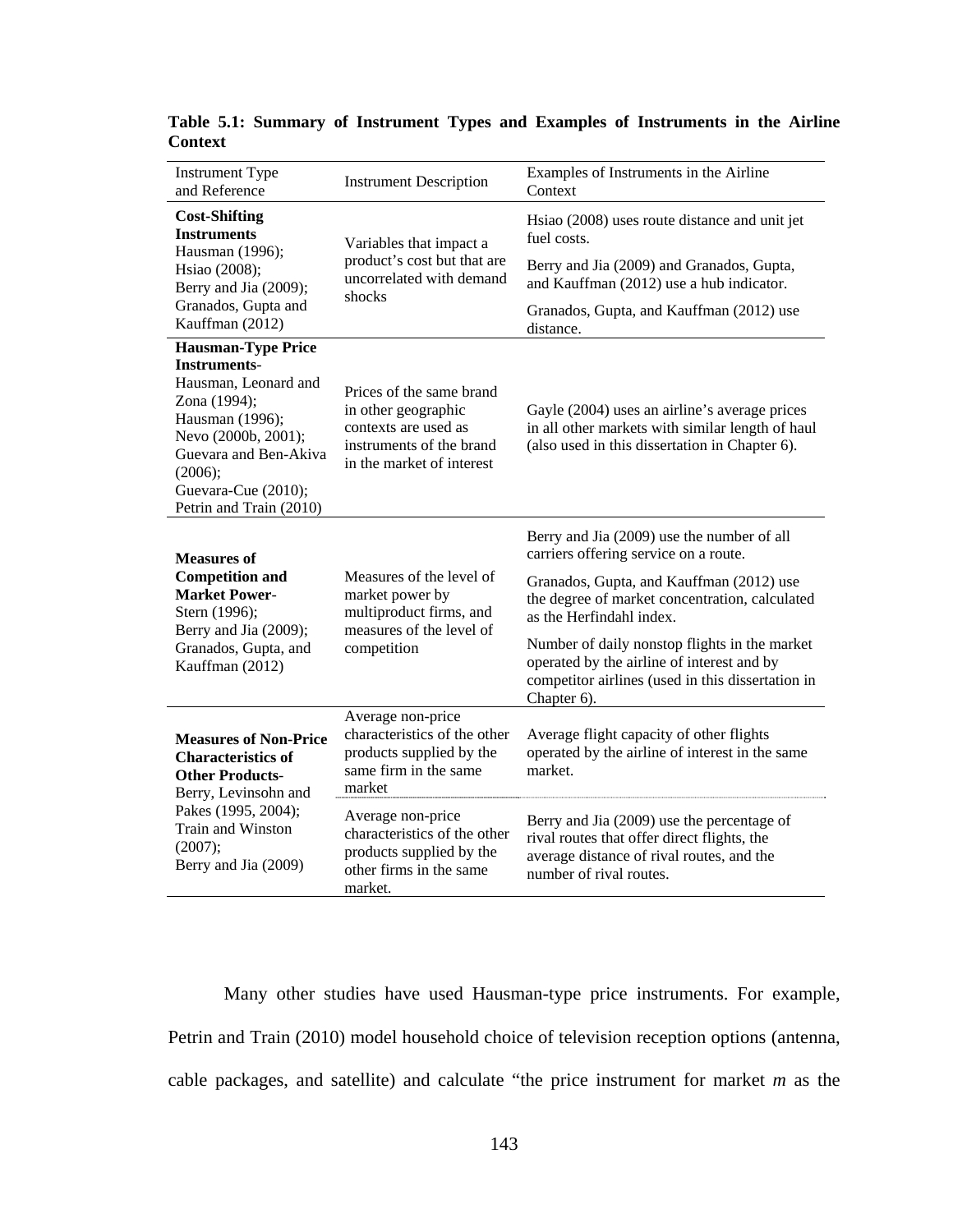average price in other markets that are served by the same multiple-system operator as market *m*".

 In discrete choice models of household residential location choice, a price instrument for dwelling unit *d* is calculated as the average prices of other similar dwelling units located within the same vicinity (between 500 and 2,500 meters away for one instrument, and between 2,500 and 5,000 meters away for a second instrument) (Guevara and Ben-Akiva, 2006; Guevara-Cue, 2010).

 In an airline context, Hausman-type price instruments for a market are an airline's average prices in all other markets with a similar length of haul. Gayle (2004) uses aggregate quarterly data from DB1B to investigate air passenger itinerary choice behavior and uses this formulation of instruments, along with cost-shifting instruments.

#### **5.4.3. Measures of Competition and Market Power as Instruments**

Stern (1996) introduces measures of the level of market power by multiproduct firms and measures of the level of competition as instruments. Stern (1996, p.18) notes that "Unless consumers value products sold by a particular firm *because* it is a multiproduct firm, measures of multiproduct ownership will be correlated with price and advertising, but be uncorrelated with unobserved quality." Levels of market power focus on the number of products in the market and also the time since a product (and/or firm) was introduced into the market. In the context of pharmaceutical drugs, he measures the level of market power by multiproduct firms as the number of products produced within a drug category by the firm which produces product *j*, and the sum of the time since entry over each of all other products (excluding product *j*).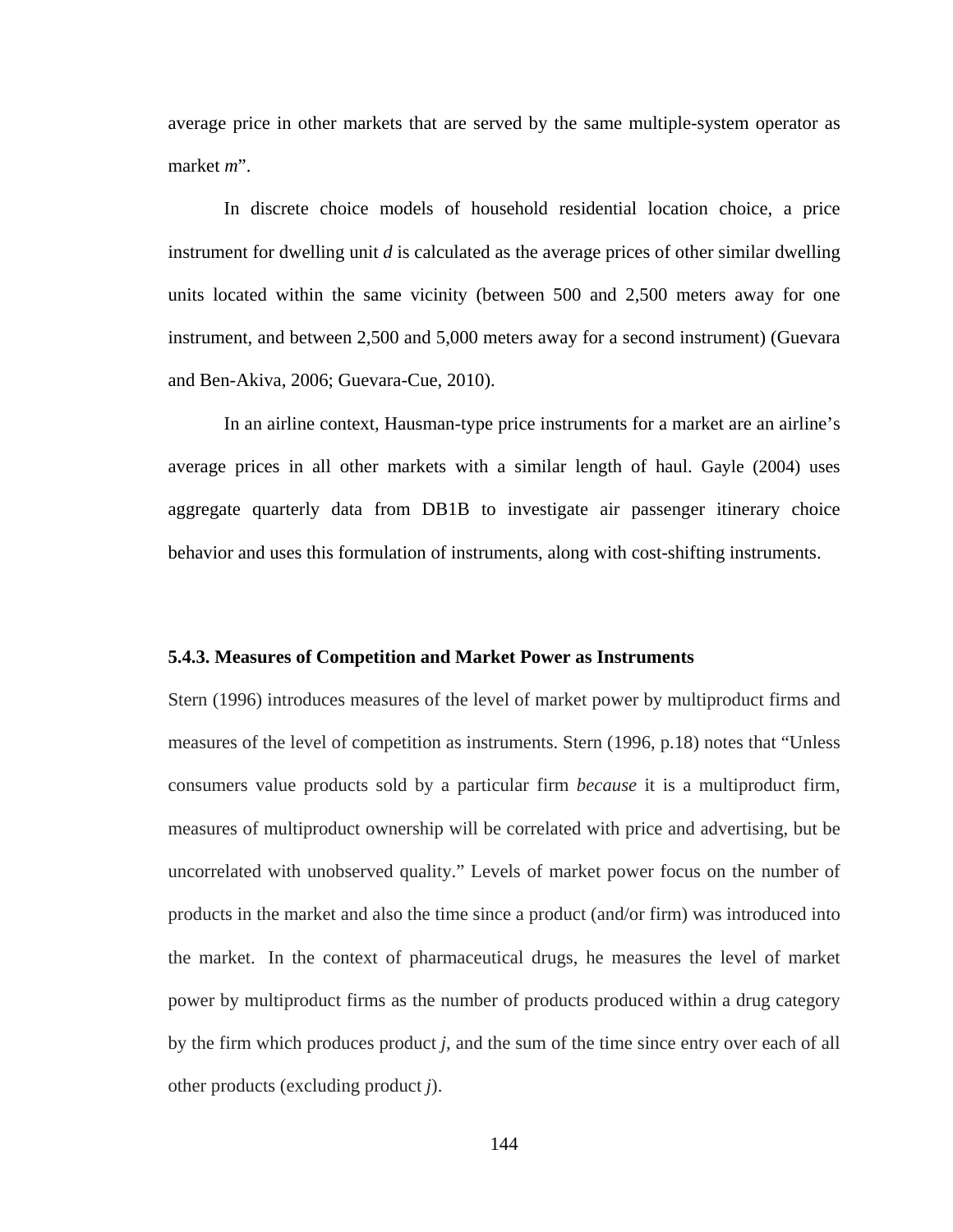Stern (1996, p.18) also notes that "measures of the level of competition in the market, such as the number and characteristics of other products, will also affect price but, under the assumption that entry is exogenous, be uncorrelated with unobserved quality". For example, one instrument Stern uses to capture measures of the degree of competition facing product *j* is the number of manufacturers in the market.

 Many other studies have used similar types of instruments (for examples see Branstetter, Chatterjee, and Higgins, 2011; Cleanthous, 2003; Dick, 2008; Dutta, 2011).

 Based on Stern's approach, in the airline context, the number of flights in a market or the number of carriers in a market could be used as instruments. Berry and Jia (2009) use the number of all carriers offering service on a route as an instrument. Granados, Gupta, and Kauffman (2012) include an instrument that measures the degree of market concentration, calculated as the Herfindahl index.

#### **5.4.4. Non-Price Product Characteristics of Other Products as Instruments**

Berry, Levinsohn and Pakes (1995) derive a set of instruments using observed exogenous product characteristics, where price and other potentially endogenous variables are excluded. The instruments are: 1.) observed product characteristics for a firm, 2.) if the firm produces more than one product, the sums of the values of the same product characteristics of other products offered by that firm, and 3.) the sums of the values of the same characteristics of the same products offered by other firms. Instruments of this type have been used in many applications, including choice of an automobile (Berry, Levinsohn and Pakes, 1995, 2004; Train and Winston, 2007) and demand for pharmaceutical drugs.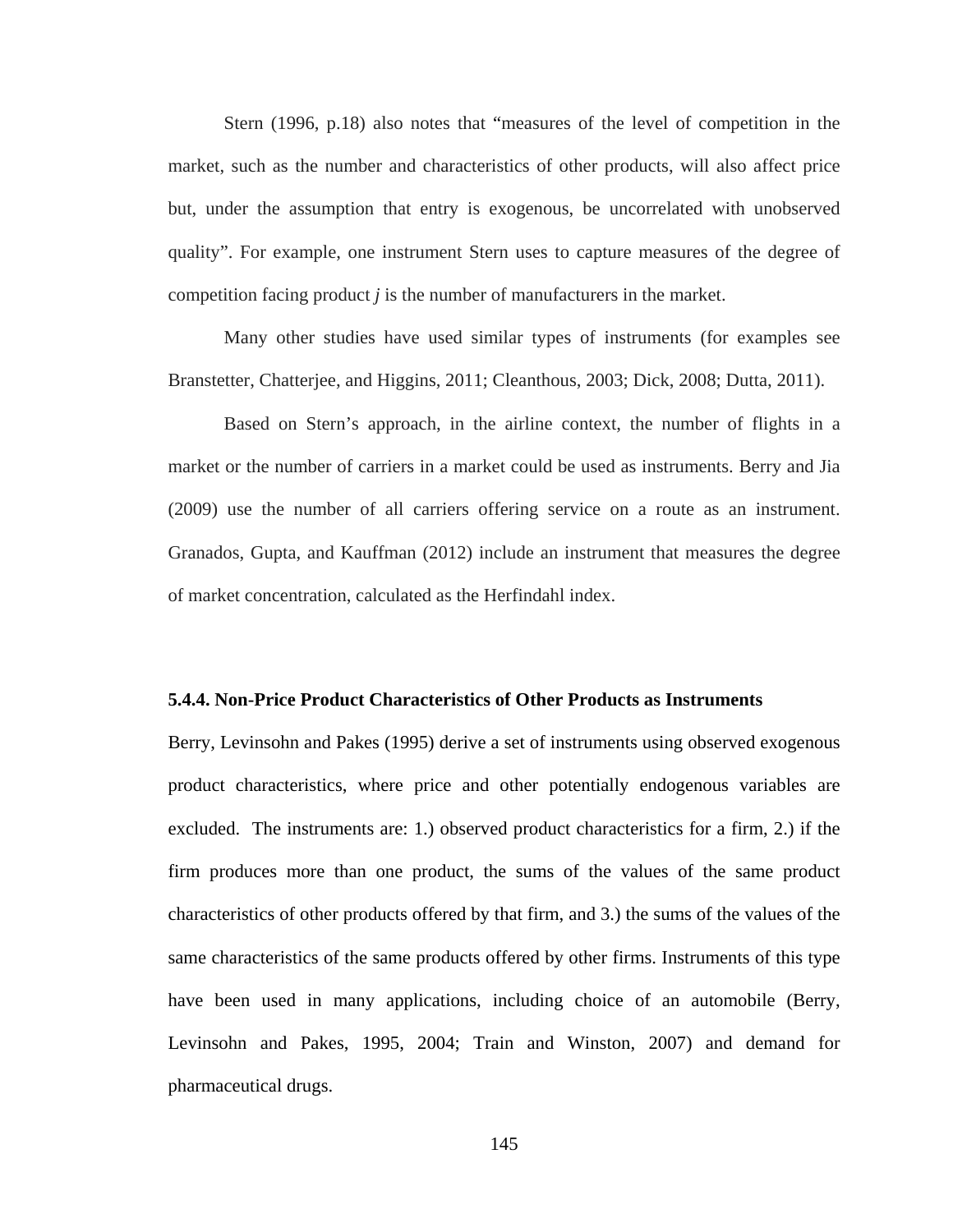Nevo (2000a) provides a clear description of how these instruments have been used within the automobile industry: "Suppose the product has two characteristics: horsepower (HP) and size (S), and assume there are two firms producing three products each. Then we have six instrumental variables: The values of HP and S for each product, the sum of HP and S for the firm's other two products, and the sum of HP and S for the three products produced by the competition."

#### **5.4.5. Other Types of Instruments**

 There are a few other sets of instruments that have been used in the literature. Ater and Orlov (2010) investigate the relationship between Internet access and flight ontime performance (a measure of flight quality). As an instrument for the log of average quarterly airfares, the authors use an airline's average segment fare on all other segments of a similar distance, which is a Hausman-type price instrument. However, as a second instrument, they use an airline's rivals' average fare on the reverse segment, which is a price characteristic of other products. The authors do not test for validity of instruments or explain the logic behind using the second instrument.

 In a working paper by Pekgün, Griffin and Keskinocak (2013), data from a high speed rail operator is used to estimate price elasticities of demand. The authors note that since inventory reading days (or inventory check points) are control points where supply and demand interact through the revenue manager's decisions, they aggregate the data by inventory reading days (instead of over the number of days left until train departure). Then, for each departure date and fare classification group, the price instruments are average prices lagged by inventory reading days.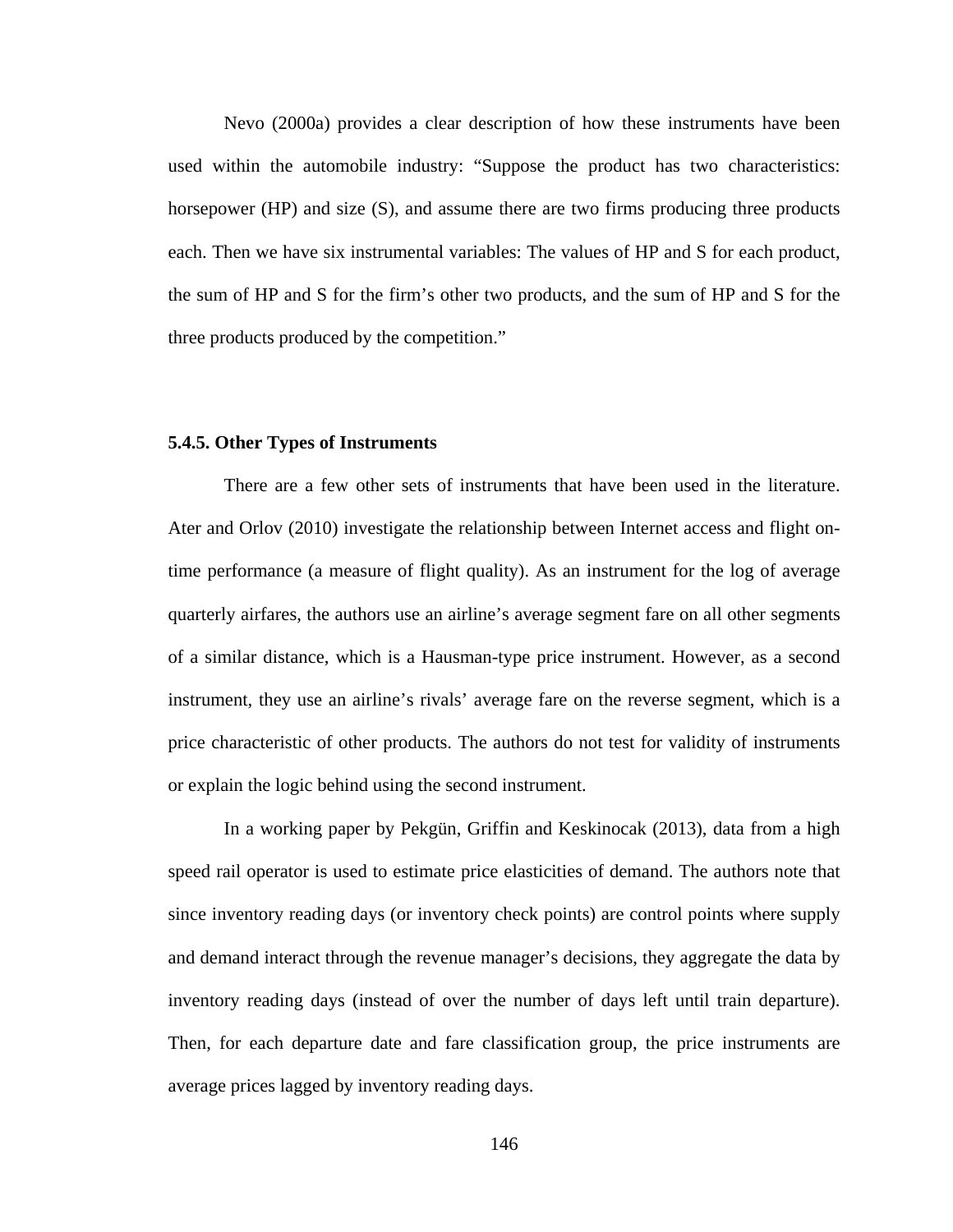## **5.5. Tests for Instruments**

There are three tests that instruments should pass to be considered valid instruments. For linear IV models, most statistical programs provide tests that can be used to easily check to see if a set of instrumental variables is valid. These methods are well known and documented in past literature. The following three tests can be run in Stata® (SE version 10) as post estimation commands after running a 2SLS regression using the command *ivregress 2sls*:

1. Test for weak instruments

Post-estimation command: *estat first stage*

Interpretation: If "Prob  $>$  F" is insignificant and/or the F statistic is less than 10, then the set of IV's are considered to be weak instruments.

2. Test for an endogenous regressor

Post-estimation command: *estat endog*

 Interpretation: The null hypothesis is that the variable being tested is exogenous. A significant p-value indicates the variable is endogenous.

3. Test for validity of instruments

Post-estimation command: *estat overid*

 Interpretation: The null hypothesis is that the instruments are valid. A significant p-value indicates the instruments may not be valid. So, the goal is to find a set of instruments with an insignificant p-value for this test.

For non-linear models, there are currently no Stata<sup>®</sup> functions to perform these tests, and until recently there was not an easy way to test for validity of instruments.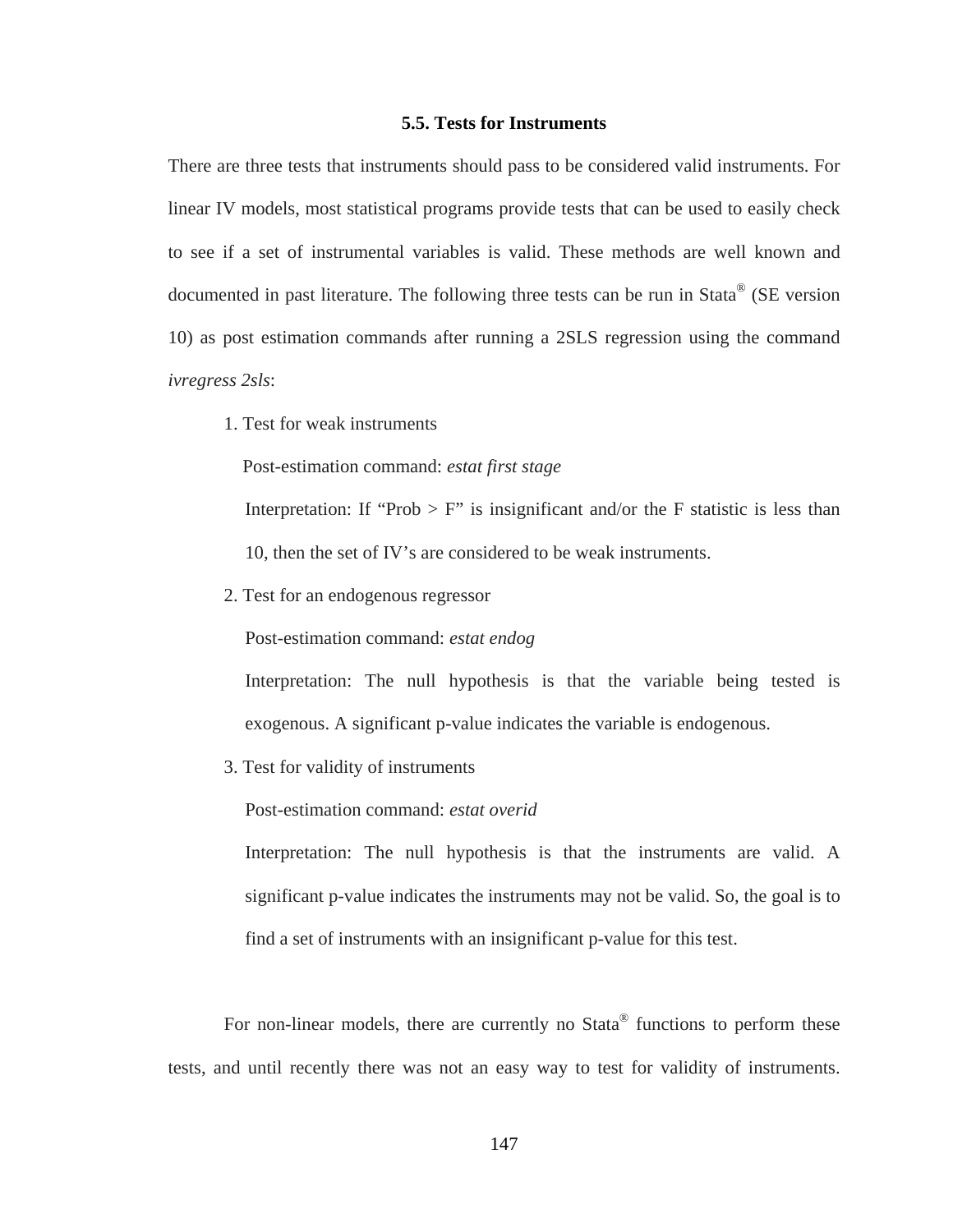Guevara-Cue (2010) proposes a new test, called the Direct Test, which is simple to calculate from the log likelihoods of two discrete choice models, one in which endogeneity has not been controlled for and one in which endogeneity has been controlled for. Guevara-Cue shows that this simple test out performs other more complicated tests (see Guevara-Cue, 2010 for details about the test).

 Since most statistical programs currently provide modules for running IV models and testing for validity of instruments in linear models but not non-linear models, when searching for a valid set of instruments it may be easier to first use linear models and tests readily available in Stata<sup>®</sup> and later move to non-linear models.

#### **5.6. References**

- Ater, I. and Orlov, E. (2010) The effect of the internet on on-time performance in the airline industry. *Working Paper*, Tel-Aviv University and Compass Lexecon.
- Berry, S.T. (1994) Estimating discrete-choice models of product differentiation. *The RAND Journal of Economics*, 25 (2), 242-262.
- Berry, S. and Jia, P. (2009) Tracing the woes: An empirical analysis of the airline industry. *National Bureau of Economic Research Working Paper Series*.
- Berry, S., Levinsohn, J. and Pakes, A. (1995) Automobile prices in market equilibrium. *Econometrica*, 63 (4), 841-890.
- Berry, S., Levinsohn, J. and Pakes, A. (2004) Differentiated products demand systems from a combination of micro and macro data: The new car market. *Journal of Political Economy*, 112 (1), 68-105.
- Bhat, C.R. (2003) Econometric choice formulations: Alternative model structures, estimation techniques, and emerging directions. *Resource paper for Econometric Models of Choice: Formulation and Estimation workshop.* 2003 IATBR Conference, Lucerne, Switzerland, 1-54.
- Branstetter, L., Chatterjee, C. and Higgins, M.J. (2011) Regulation and welfare: Evidence from Paragraph-IV generic entry in the pharmaceutical industry. *Working paper*, Carnegie Mellon University and Georgia Institute of Technology.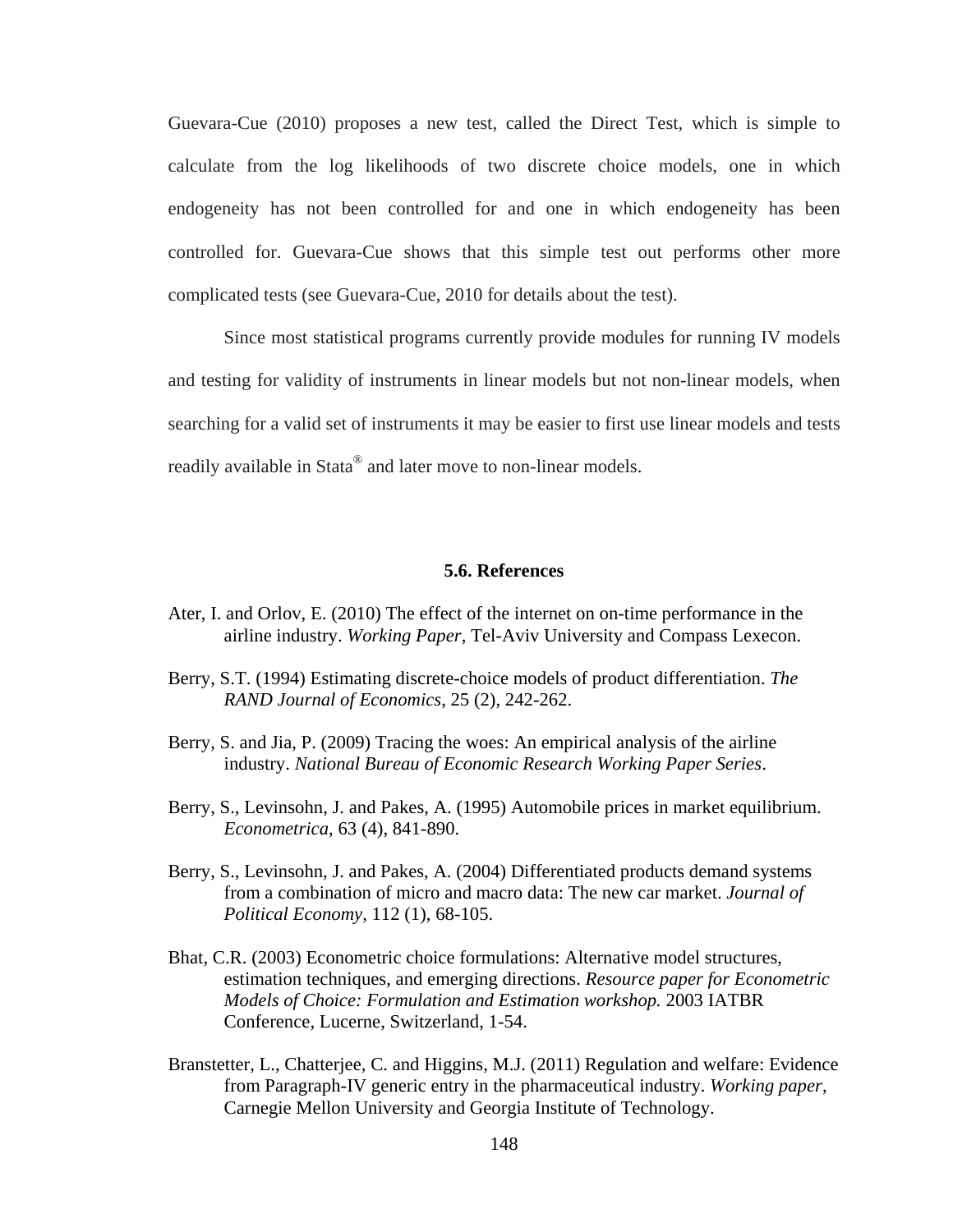- Bresnahan, T.F. (1997) The Apple-Cinnamon Cheerios war: Valuing new goods, identifying market power, and economic measurement. *Unpublished paper*, Department of Economics, Stanford University. <http://www.stanford.edu/~tbres/ Unpublished Papers/hausman%20recomment.pdf> (accessed 05.04.13).
- Blundell, R.W. and Powell, J.L. (2004) Endogeneity in semiparametric binary response models. *The Review of Economic Studies*, 71 (3), 655-679.
- Cleanthous, P. (2002) Patient welfare implications of innovation in the U.S. antidepressant market. *Job market paper*, Department of Economics,Yale University.
- Dick, A.A. (2008) Demand estimation and consumer welfare in the banking industry. *Journal of Banking and Finance*, 32 (2008), 1661-1676.
- Dutta, A. (2011) From free entry to patent protection: Welfare implications for the Indian pharmaceutical industry. *The Review of Economics and Statistics*, 93 (1), 160- 178.
- Gayle, P G. (2004) Does price matter? Price and non-price competition in the airline industry. *Working Paper*, Kansas State University.
- Goolsbee, A. and Petrin, A. (2004) The consumer gains from direct broadcast satellites and the competition with cable TV. *Econometrica*, 72 (2), 351-381.
- Granados, N., Gupta, A. and Kauffman, R.J. (2012) Online and offline demand and price elasticities: Evidence from the air travel industry. *Information Systems Research*. INFORMS. 23 (1), 164-181.
- Greene, W.H. (2003) *Econometric Analysis* ed Rod Banister, 5th ed. Prentice Hall, Upper Saddle River, New Jersey.
- Guevara, C.A. and Ben-Akiva, M. (2006) Endogeneity in residential location choice models. *Transportation Research Record: Journal of the Transportation Research Board*, 1977, 60-66.
- Guevara, C.A. and Ben-Akiva, M. (2009) Addressing endogeneity in discrete choice models: Assessing control-function and latent-variable methods. *Working Paper Series*, Paper No. TSI-SOTUR-09-03, Massachusetts Institute of Technology, Portugal Program.
- Guevara-Cue, C.A. (2010) Endogeneity and sampling of alternatives in spatial choice models. Dissertation for Doctor of Philosophy, Department of Civil and Environmental Engineering, Massachusetts Institute of Technology.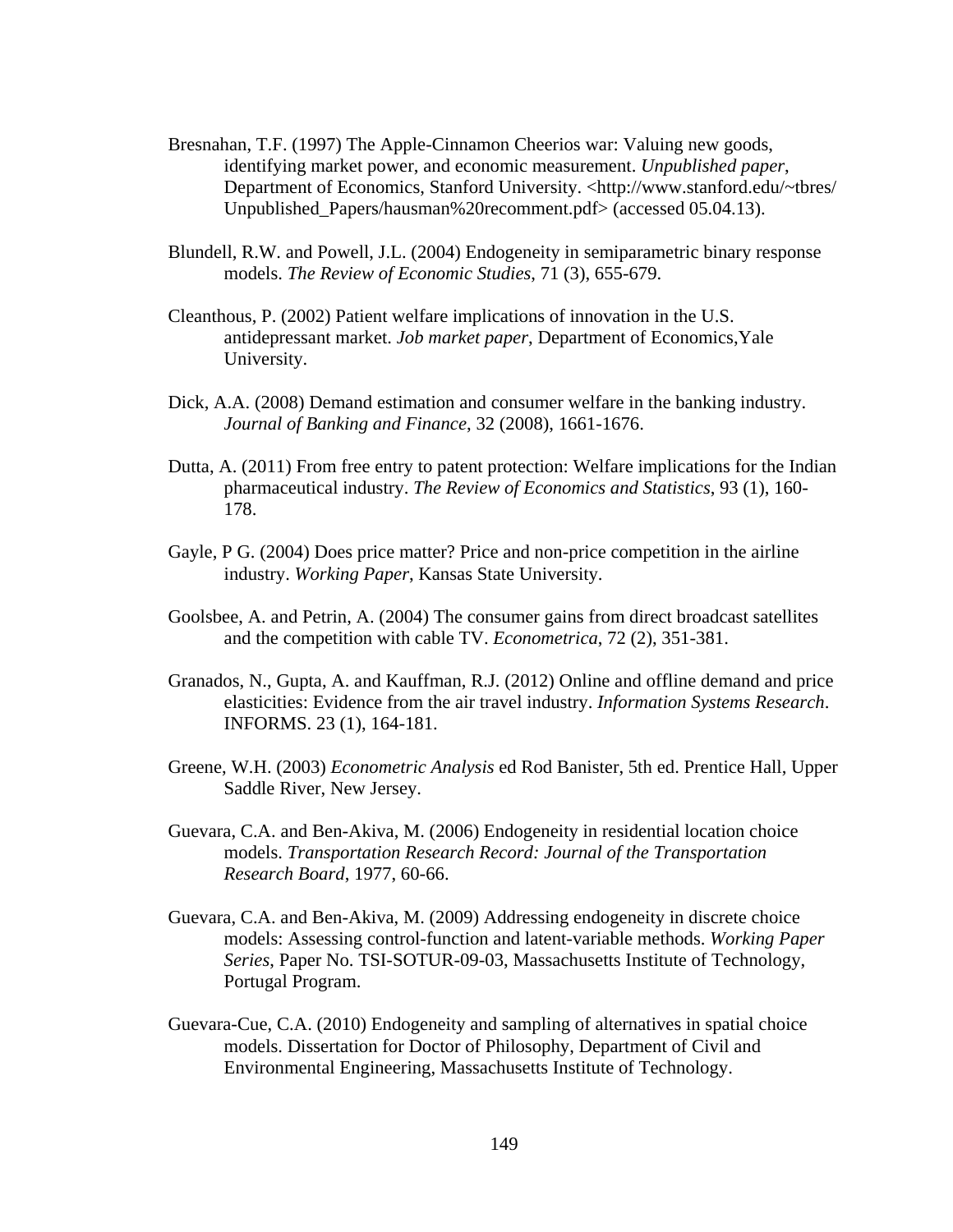- Hausman, J.A. (1996) Valuation of new goods under perfect and imperfect competition. *The Economics of New Goods* eds Robert J. Gordon and Timothy F. Bresnahan, 207–248. University of Chicago Press, Chicago.
- Hausman, J., Leonard, G. and Zona, J.D. (1994) Competitive analysis with differentiated products. *Annals of Economics and Statistics*, No. 34, 159–180.
- Hsiao, C-.Y. (2008) Passenger demand for air transportation in a hub-and-spoke network. Dissertation for Doctor of Philosophy, Civil and Environmental Engineering, University of California, Berkeley. <<http://www.nextor.org/pubs/HsiaoDissertation2008.pdf>> (accessed 05.18.11).
- Nevo, A. (2000a) A practitioner's guide to estimation of random-coefficients logit models of demand. *Journal of Economics & Management Strategy*, 9(4), 513-548.
- Nevo, A. (2000b) Mergers with differentiated products: The case of the ready-to-eat cereal industry*. The RAND Journal of Economics*, 31 (3), 395–421.
- Nevo, A. (2001) Measuring market power in the ready-to-eat cereal industry. *Econometrica*, 69 (2), 307–342.
- Pekgün, P., Griffin, P.M. and Keskinocak, P. (2013) An empirical study for estimating price elasticities in the travel industry. *Working Paper*, University of South Carolina.
- Petrin, A. and Train, K. (2010) A control function approach to endogeneity in consumer choice models. *Journal of Marketing Research,* 47 (1), 3-13.
- Rivers, D. and Vuong, Q.H. (1988) Limited information estimators and exogeneity tests for simultaneous probit models. *Journal of Econometrics*, 39, 347-366.
- Stock, J.H. and Trebbi, F. (2003) Retrospectives: Who invented instrumental variable regression? *Journal of Economic Perspectives*. 17 (3), 177–194.
- Stern, S. (1996). Market definition and the returns to innovation: Substitution patterns in pharmaceutical markets. *Working paper*, Sloan School of Management, Massachusetts Institute of Technology.
- Train, K. (2009) Endogeneity, Chapter 13. *Discrete Choice Methods with Simulation*, 315-346. Cambridge University Press, New York, NY.
- Train, K.E. and Winston, C. (2007) Vehicle choice behavior and the declining market share of U.S. automakers. *International Economic Review*, 48 (4), 1469-1496.
- Villas-Boas, J.M. and Winer, R.S. (1999) Endogeneity in brand choice models. *Management Science*, 45 (10), 1324-1338.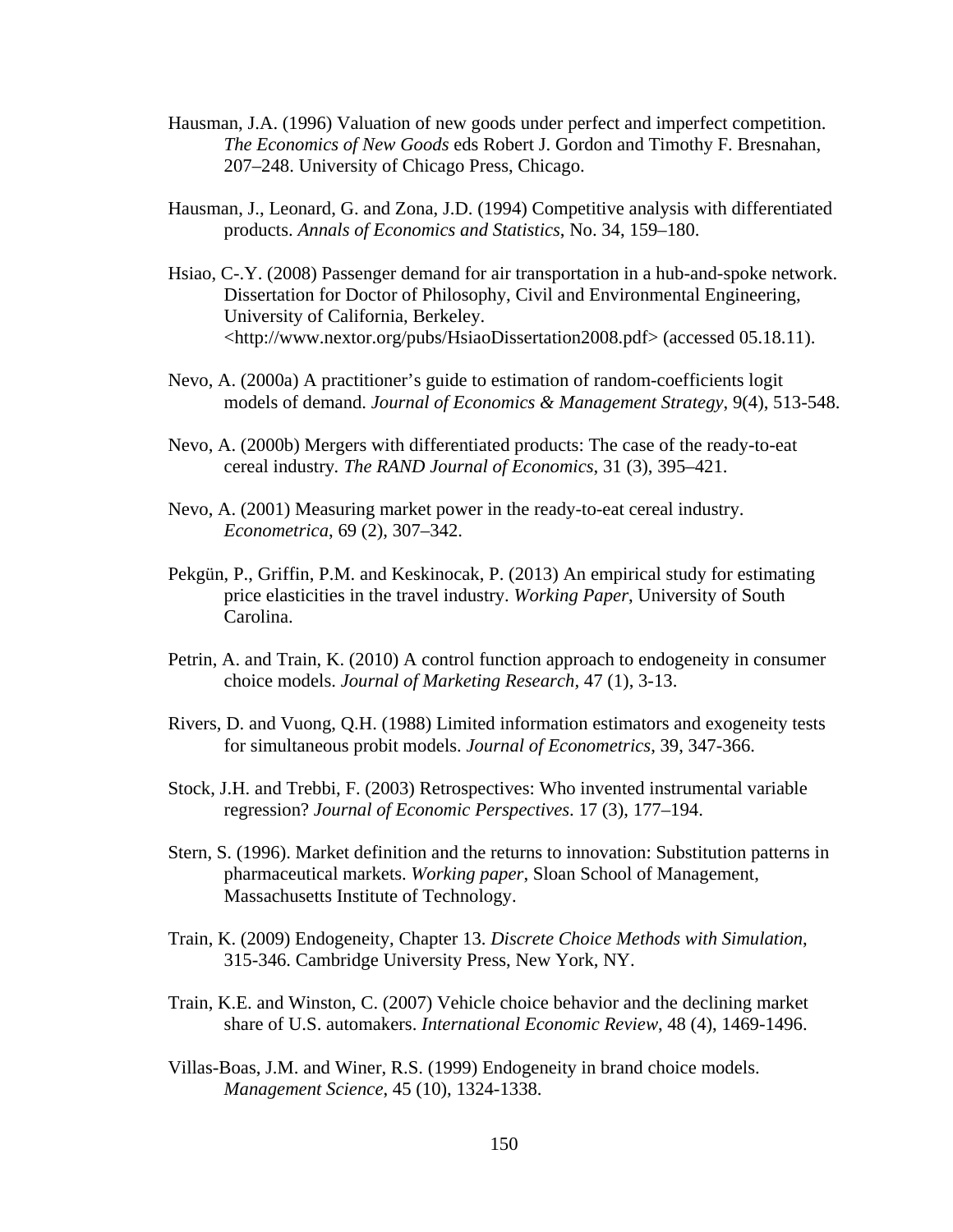# **CHAPTER 6: FLIGHT-LEVEL DAILY DEMAND MODELS WITH CORRECTION FOR PRICE ENDOGENEITY**

## **6.1. Abstract**

Due to a lack of publically available data, few studies within the airline industry have used daily pricing and demand data to investigate the impact of price fluctuations on customer purchases. At the same time, many airline demand models have not corrected for price endogeneity, which is known to lead to biased coefficient estimates. In this chapter online pricing and seat map data, collected from JetBlue's website, is used to build models of daily flight-level demand. An instrumented variable approach (two-stage least squares regression) is used to control for price endogeneity, allowing consistent parameter estimation. A set of instruments are found to pass all validity tests, and are offered as instruments that can be used in disaggregate air travel models of demand. The price coefficient of a model corrected for price endogeneity is found to be 2.9 times more negative than the price coefficient for an uncorrected model, demonstrating the importance of correcting for endogeneity. Further, models that do not correct for endogeneity find inelastic demand estimates whereas models that do correct for endogeneity find elastic demand. Price elasticities are then estimated from the corrected models as a function of advance purchase, showing that customers are less price-sensitive for bookings made closer to the date of flight departure.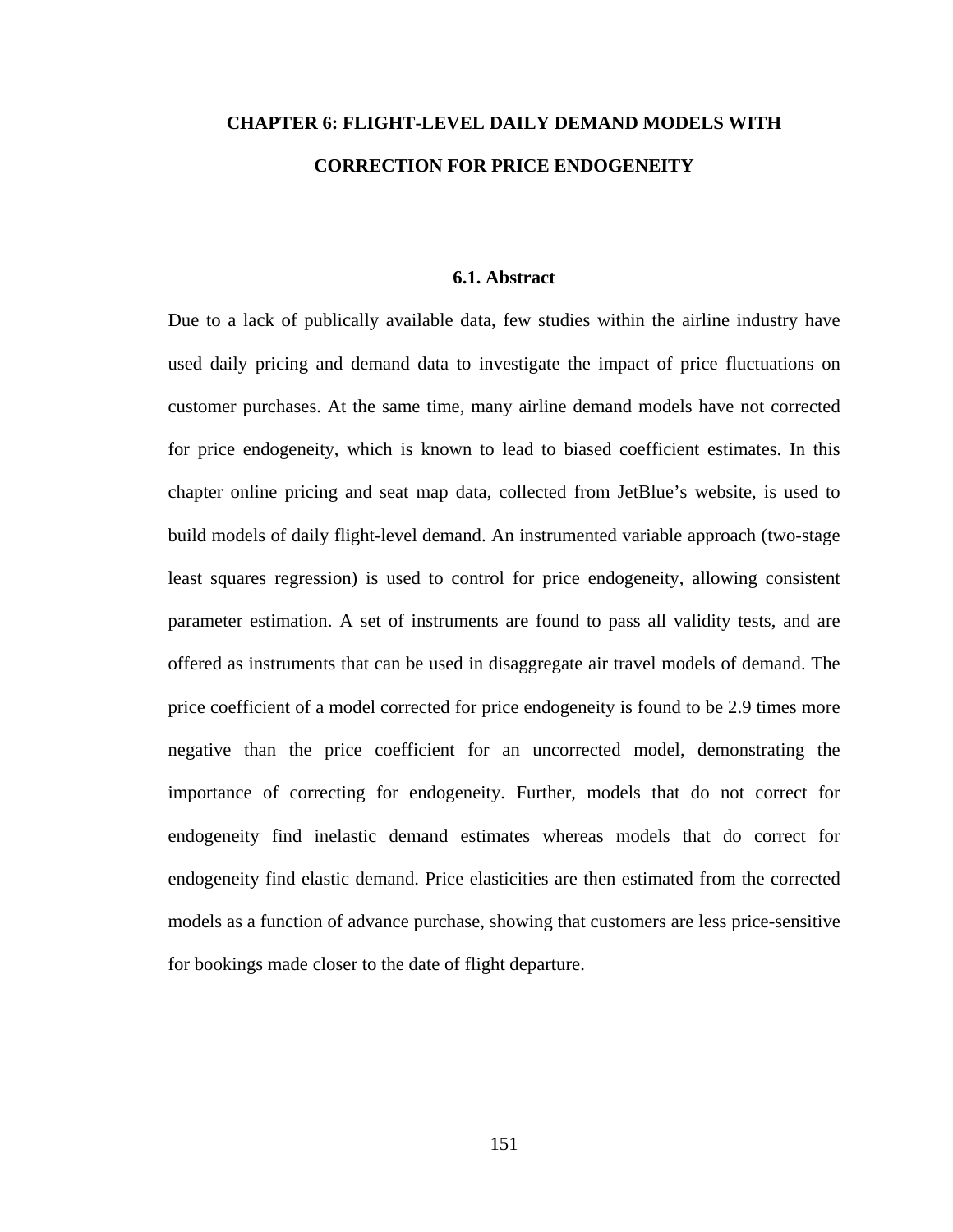#### **6.2. Background**

Within the airline industry, there is an interest in better understanding how airfares (or prices) influence bookings and customer purchasing behavior. A better understanding of how customers make tradeoffs among price and itinerary characteristics (such as departure time of day and departure day of week) can potentially influence scheduling decisions, revenue management strategies, and the design of website screen displays. There are two main factors that have hindered the ability to fully understand the influence of price on customer purchasing behavior. First, due to a lack of publically available data for researchers, few models have been built using detailed flight-level pricing data. Thus, relationships between daily airfares and daily demand are not well understood. Second, within the airline industry, most studies have failed to address price endogeneity and have assumed that prices are exogenous, which contradicts basic economic theory of supply and demand. Thus, the objectives of this research are to: 1.) determine whether it is possible to use online prices and seat maps to build detailed flight-level models of daily bookings, and 2.) determine whether price endogeneity can be corrected by finding a valid set of instrumental variables (IVs) and using IV estimation methods such as twostage least squares (2SLS) regression.

 In the next section, an overview of the current literature on the topic of demand modeling and price elasticity estimation is provided. Next, the data and markets are described and descriptive statistics are presented (focusing on the relationship between demand and price across variables such as advance booking, departure day of week and time of day, booking day of week, and competitor promotional sales). Methodology and results are then presented. Bookings are modeled and elasticities are estimated using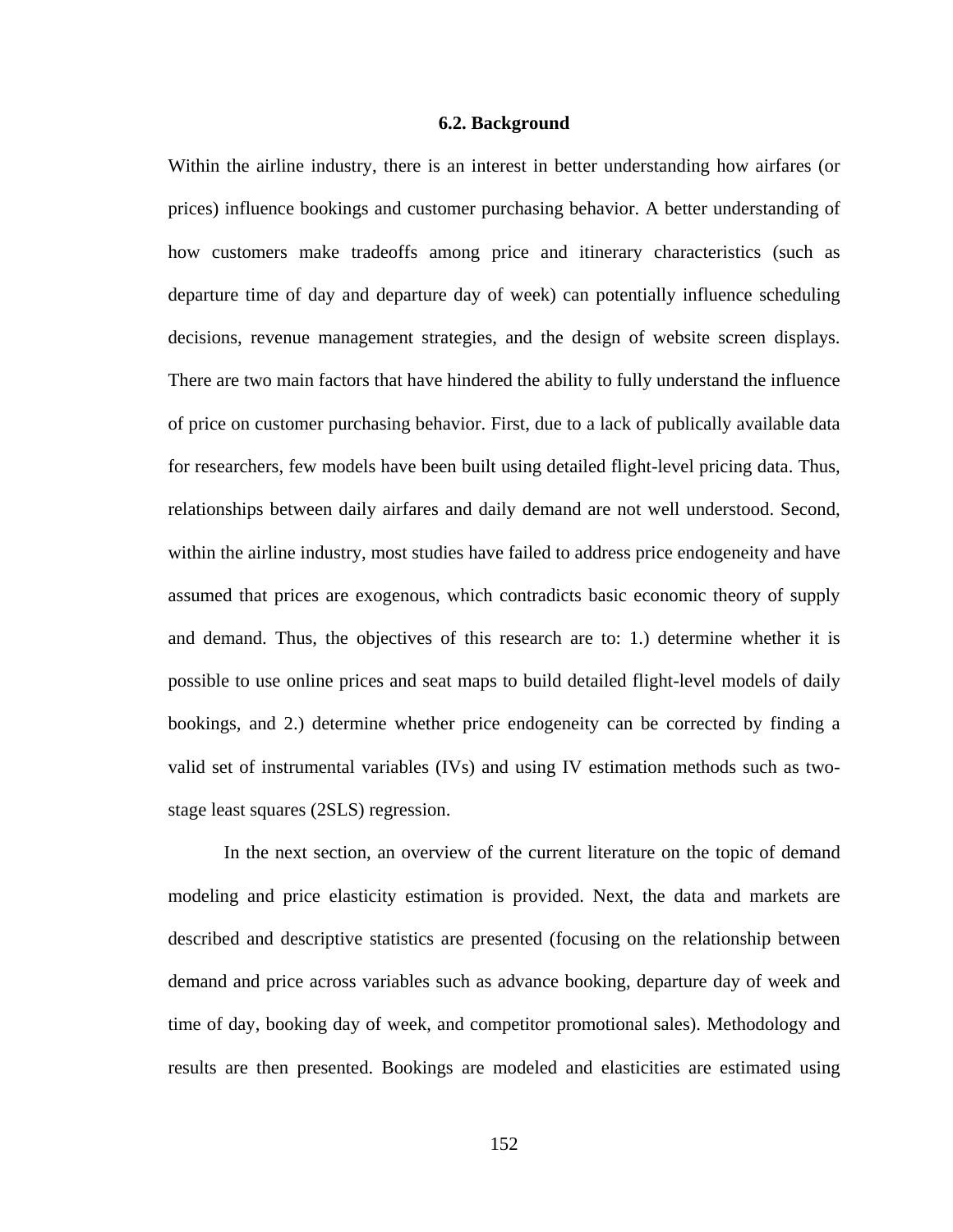<span id="page-165-0"></span>daily online prices and seat maps from airline websites. By tracking the seat maps across the booking horizon, we estimate daily bookings (a measure of demand) for airline tickets and seats at the flight-level. Using this data, we estimate airfare price elasticity using ordinary least squares (OLS) regression without correcting for price endogeneity and 2SLS regression, accounting for price endogeneity. To our knowledge, this is the first time online seat maps have been used to estimate price elasticities, and this is also one of the first studies to correct for price endogeneity in models of airline demand. Additionally, this is one of the only studies in models of airline demand that performs formal tests for validity of instruments<sup>[19](#page-165-0)</sup>.

## **6.2.1. Demand Forecasting**

Traditionally, quality of service index (QSI) models, developed by the U.S. government in 1957, were used during the regulation era to evaluate carriers' requests to increase fares on specific routes (Civil Aeronautics Board, 1970). These QSI models allocated demand across different routes as a function of three quality of service attributes (aircraft equipment type, number of stops, and flight frequency) in order to estimate market shares and passenger volumes. Later, after airline deregulation in 1978, quality of service attributes were expanded to include attributes such as departure and arrival times, departure day of week, carrier preference, and average airfares. QSI models are still used

<sup>&</sup>lt;sup>19</sup> Most published studies do not report tests for validity of instruments. In these studies, it is unclear whether they performed tests, but did not report results, or whether they did not perform tests (which means they may not have a valid set of instruments).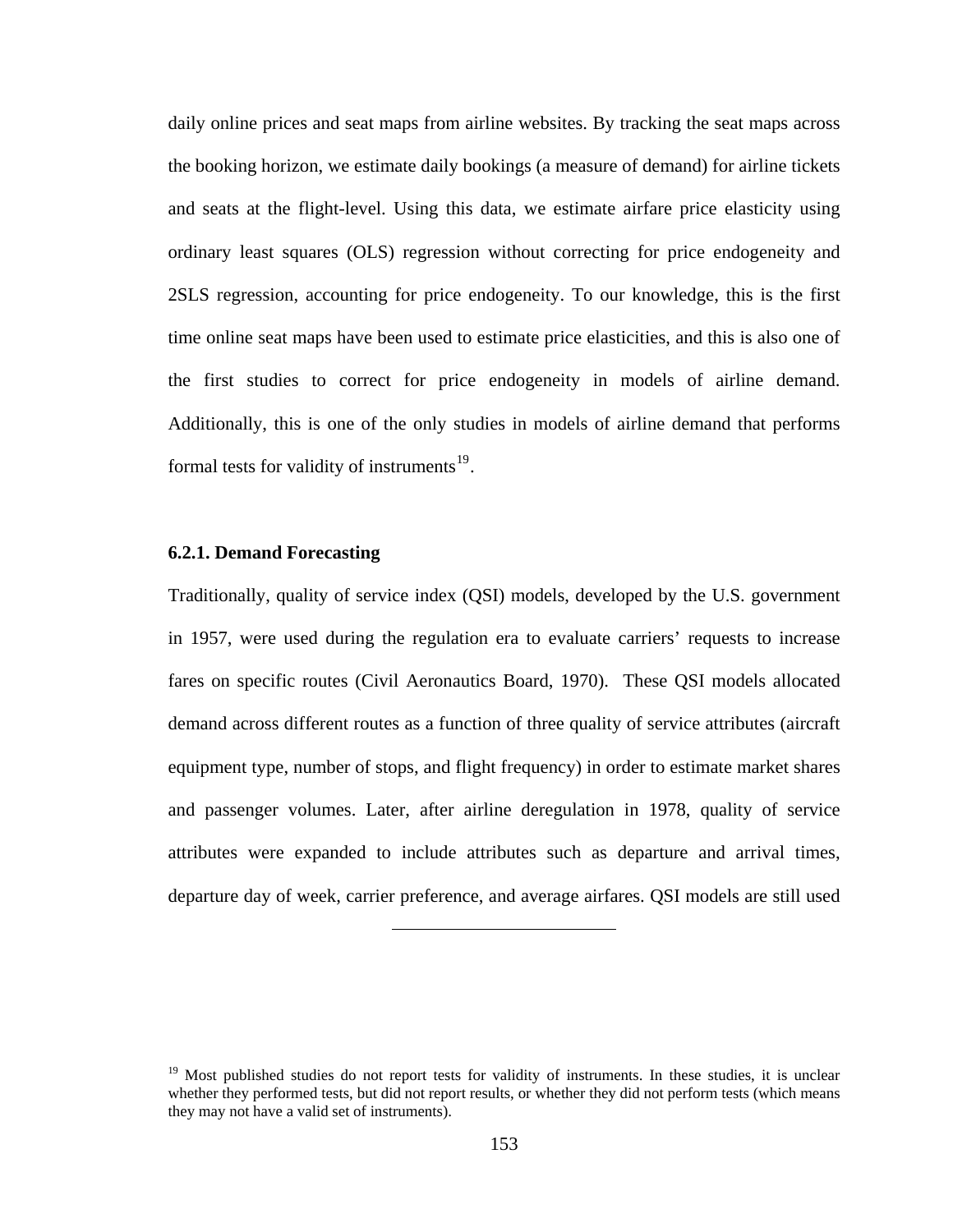<span id="page-166-0"></span>extensively in the airline industry. Most QSI models use Origin and Destination Data Bank 1A or Data Bank 1B (DB1A or DB1B)<sup>[20](#page-166-0)</sup> data. These databases do not contain detailed pricing information, but instead contain average quarterly prices per airline/market. Due to a lack of detailed pricing information in these datasets, there is a limited ability to use QSI models to understand how prices impact customer choices.

 More recently, discrete choice models (or air passenger itinerary share/choice models) have been used to forecast demand. Depending on how the discrete choice model is designed, the model can incorporate different types of competition patterns among itineraries. For example, a discrete choice model can incorporate increased competition among flights that depart during similar times of the day, such as morning flights as compared to afternoon and evening flights.

 A dissertation by Coldren (2005) was the first to model demand at the itinerary level. Computer reservation system (CRS) bookings data for over 24,000 markets, multiple carriers, and several levels-of-service<sup>[21](#page-166-0)</sup> were used to compare airline demand forecasts produced from QSI and discrete choice models. The study used multinomial logit (MNL) models to investigate the impact of air carrier service attributes on passenger choice and also used more advanced discrete choice models (multi-level generalized nested logit and ordered generalized extreme value models) to investigate underlying

 $^{20}$  DB1A and DB1B are maintained by the U.S. Department of Transportation and represent a ten percent sample of flown tickets collected from passengers as they board aircraft operated by U.S. airlines.

<sup>&</sup>lt;sup>21</sup> The levels-of-service included were for nonstop and direct flights, as well as connecting flights with a maximum of two connections.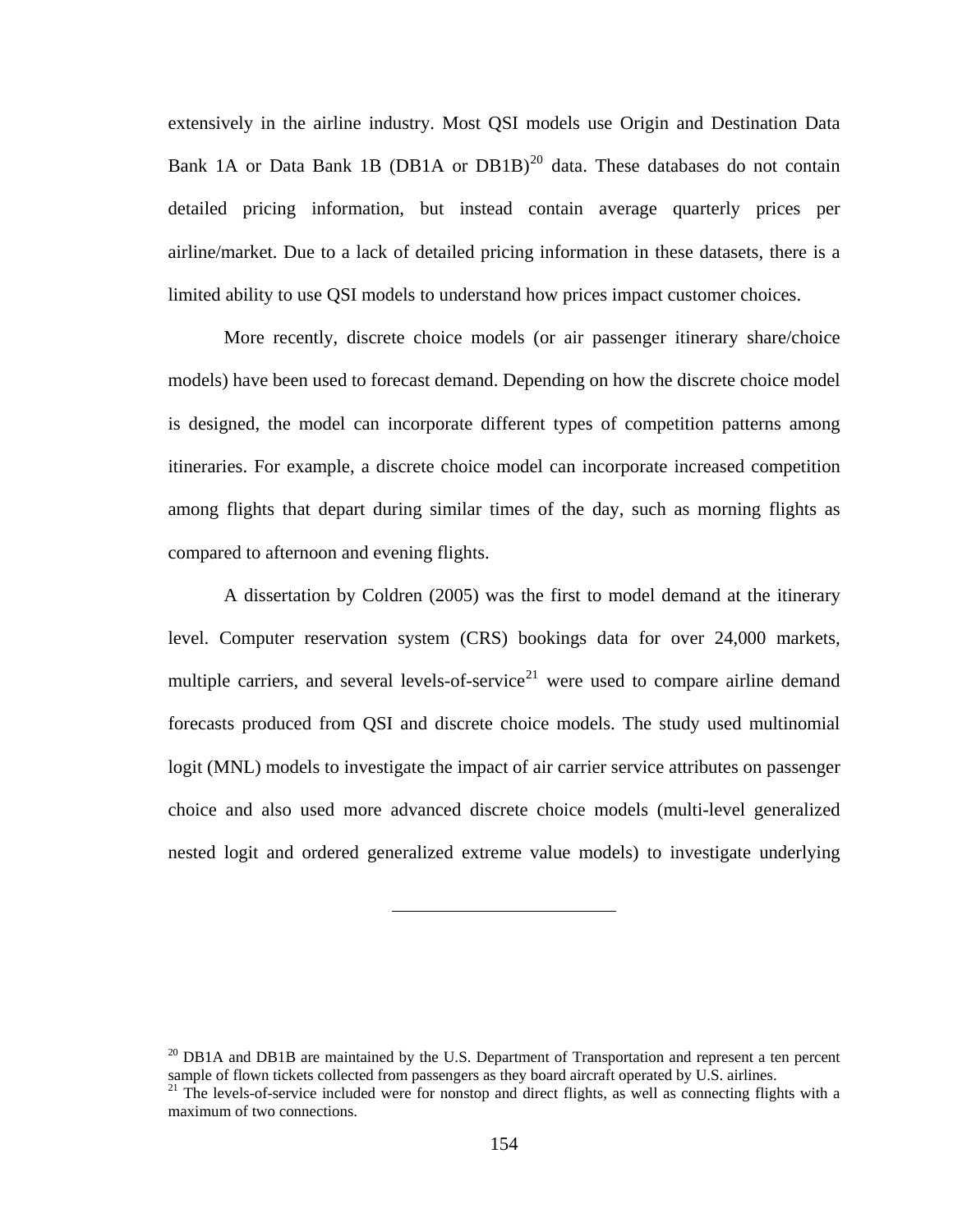<span id="page-167-0"></span>competitive dynamics (substitution patterns) across itineraries. Importantly, the study found that the discrete choice models performed significantly better than the QSI models, reducing the magnitude of forecast errors by 10 to 15 percent (Coldren, et al., 2003). Strengths of the study included the large number of markets included in the data, the advanced model specifications that were investigated, and the ability to compare forecasts with those of an actual airline's QSI model. A limitation of the study is that detailed itinerary-level fare information was not available, so average quarterly fare data was used $^{22}$  $^{22}$  $^{22}$ .

 A later dissertation was the first to model the joint choice of an itinerary and fare product (Carrier, 2008). Carrier's work combined booking data with fare rules and seat availability data for 3 short-haul markets in Europe (for one airline's nonstop, outbound itineraries only). Strengths of the study include the availability of disaggregate fare data<sup>[23](#page-167-0)</sup> (the lowest fares available for each alternative), the ability to base alternatives in a choice set on seat availabilities data so that flights without any available seats were not included in a customers' choice set, and a latent class choice model which accounted for heterogeneity of passenger behavior (business versus leisure passengers). The main limitations of the study were that data was available for only 3 markets and due to the small sample size, advanced logit model specifications were not estimated.

<sup>&</sup>lt;sup>22</sup> "Superset" data (Data Base Products, Inc. 2000, 2001), a cleaned version of DB1A/B data was used for fare information. Fares are based on averages for each carrier across all itineraries for each airport-pair within a quarter.

<sup>&</sup>lt;sup>23</sup> Fares offered and their fare rules were obtained from Sabre<sup>®</sup> global distribution system and accessed through the Travelocity® website.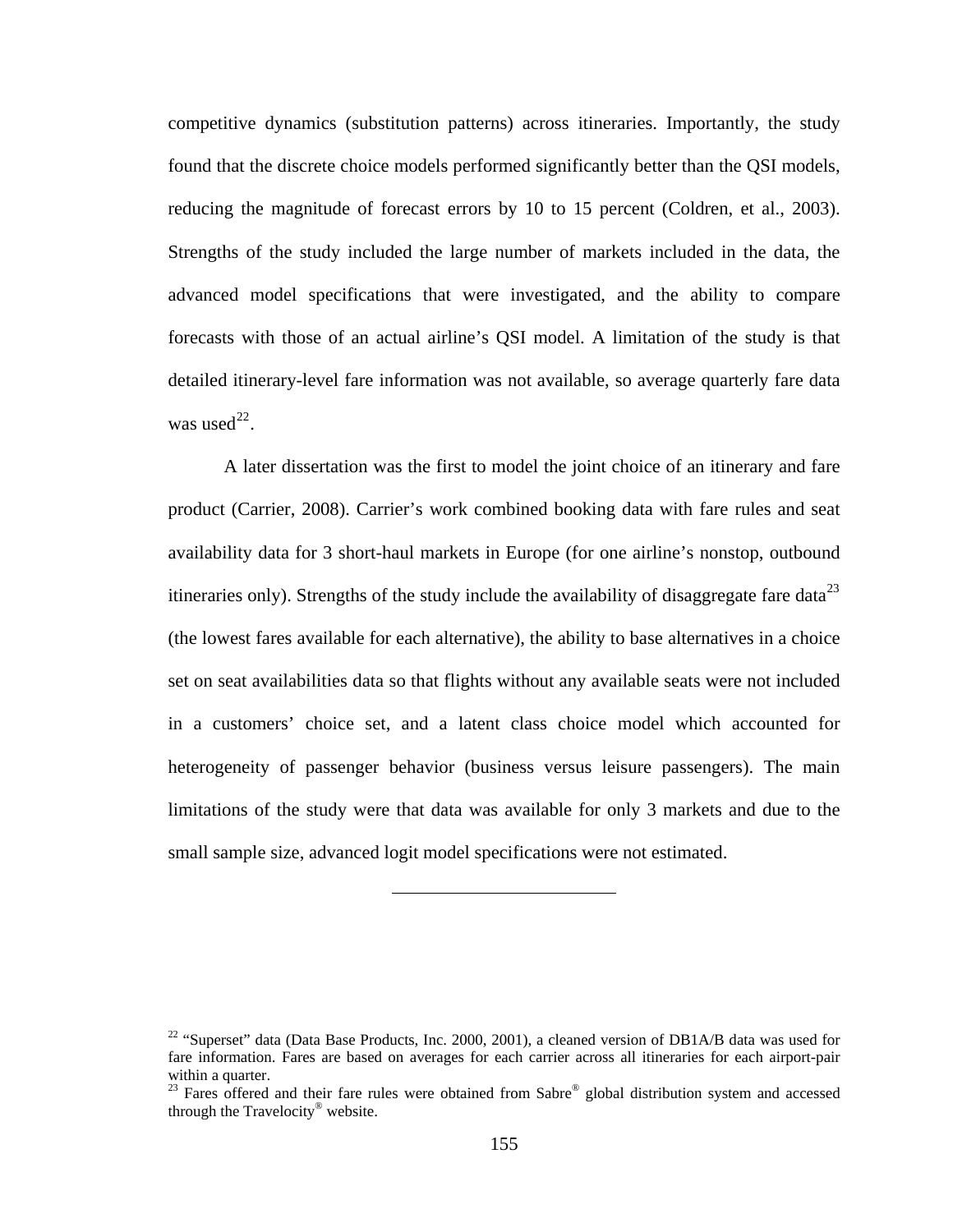To sum up the studies by Coldren and Carrier, both have different strengths and weakness that are quite opposite. As shown in Table 6.1, Coldren had a comprehensive airline dataset with over 24,000 markets, 10.6 million bookings, several airlines, and 4 levels-of-service, which allowed the estimation of advanced discrete choice models. However, he only had aggregate fare information for average quarterly fares paid for each airline/market. Carrier, on the other hand, did not have a comprehensive airline dataset. Instead, he had a dataset of 3 markets, one airline, and nonstop flights only, which did not allow the estimation of advanced discrete choice models. However, he had disaggregate fare information for actual offered fares of each fare product in a choice set. In both of these studies, price endogeneity was not explored.

| <b>Study</b>      | <b>Total</b><br><b>Markets</b> | <b>Total</b><br><b>Bookings</b> | $\mathbf{C}$<br><b>Carriers</b> | -<br>Level-of-<br><b>Service</b>                         | <b>Advanced</b><br><b>Models</b>                                                                  | <b>Fares</b>                                                                    |
|-------------------|--------------------------------|---------------------------------|---------------------------------|----------------------------------------------------------|---------------------------------------------------------------------------------------------------|---------------------------------------------------------------------------------|
| Coldren<br>(2003) | 24,298                         | 10,556,275                      | All<br>offering<br>service      | Nonstop,<br>Direct.<br>Single-Connect,<br>Double-Connect | Yes:<br>Multi-level<br>generalized<br>nested logit<br>and ordered<br>generalized<br>extreme value | Average:<br>quarterly<br>fare per<br>airline/market                             |
| Carrier<br>(2008) | 3                              | 2.015                           | 1                               | Nonstop                                                  | No:<br>MNL only                                                                                   | Detailed:<br>lowest offered<br>price of each<br>fare product in a<br>choice set |

**Table 6.1: Summary of Studies Investigating Demand at the Itinerary Level**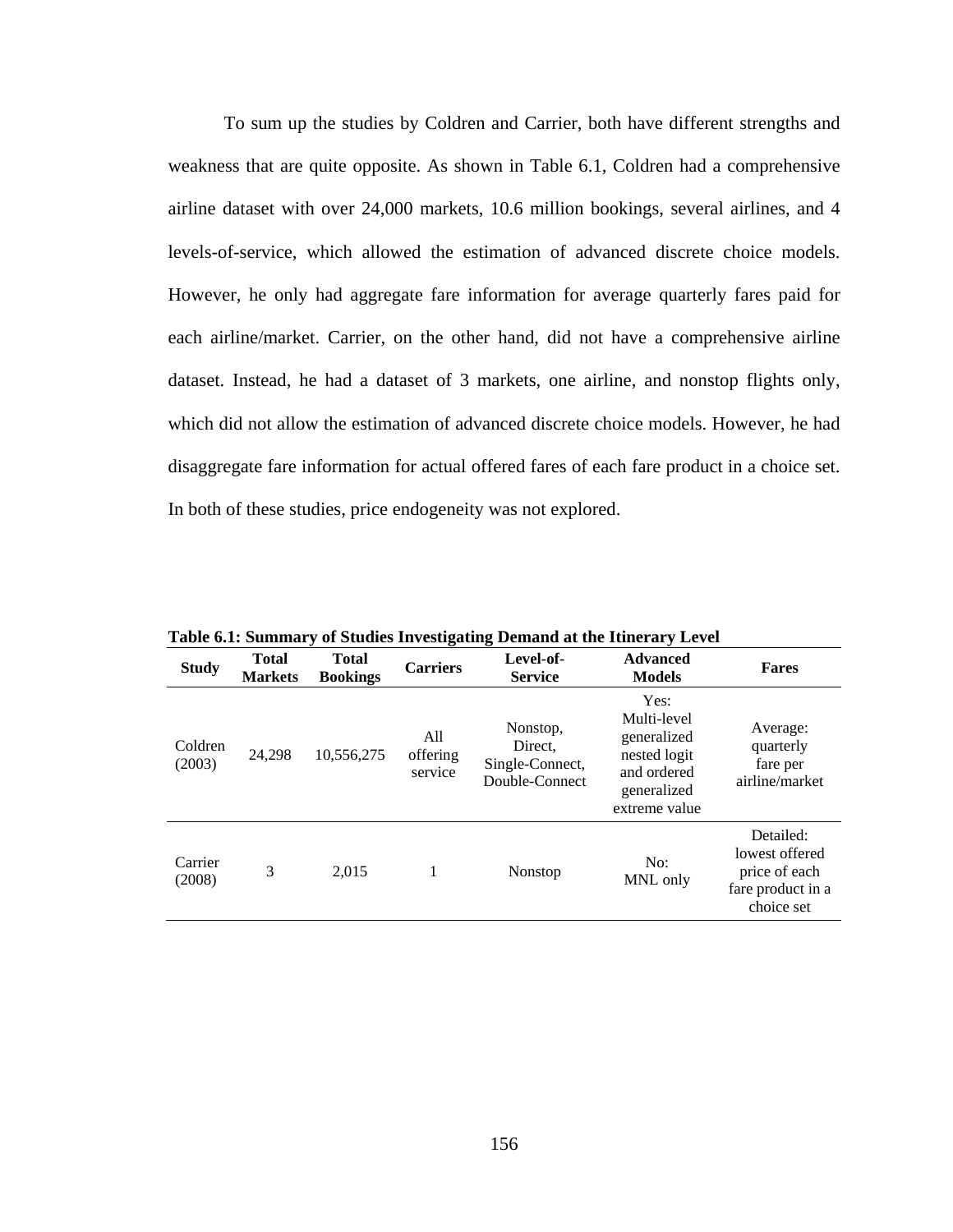From a discrete choice modeling perspective, there is still an open research need for exploring advanced discrete choice model specifications using disaggregate flightlevel fare data. This could help decision-makers better understand the impact of prices on itinerary share, and could lead to new behavioral insights about the underlying competitive dynamic between itineraries. In these models, however, there is also a need to correct for endogeneity of airfares in order to estimate the unbiased effect of prices on customer purchasing decisions. Given the rather small sample size of our dataset, the objective of this chapter is to focus on the second research question: correcting for endogeneity of airfares. More advanced model specifications are left for future research.

#### **6.2.2. Price Elasticity of Demand**

Although Coldren and Carrier's work focused on building discrete choice models of demand capable of better understanding customer tradeoffs and decisions, there are many other studies that have focused on estimating price elasticity of demand, which is the percent change in demand caused by a percent change in price (a measure of how responsive customers are to changes in price). Estimated elasticities in past literature have varied widely depending on the data used, the modeling methodology, and the markets and time period used. Some studies have corrected for price endogeneity, and others have not. Most studies have used aggregate data to estimate price elasticity.

 InterVISTAS (2007) reviews 22 papers on airfare elasticities published between 1986 and 2006, including two meta analyses of multiple publications, and finds that estimated price elasticities differ across many dimensions of air travel, including: business versus leisure travel, short-haul versus long haul travel, and level of aggregation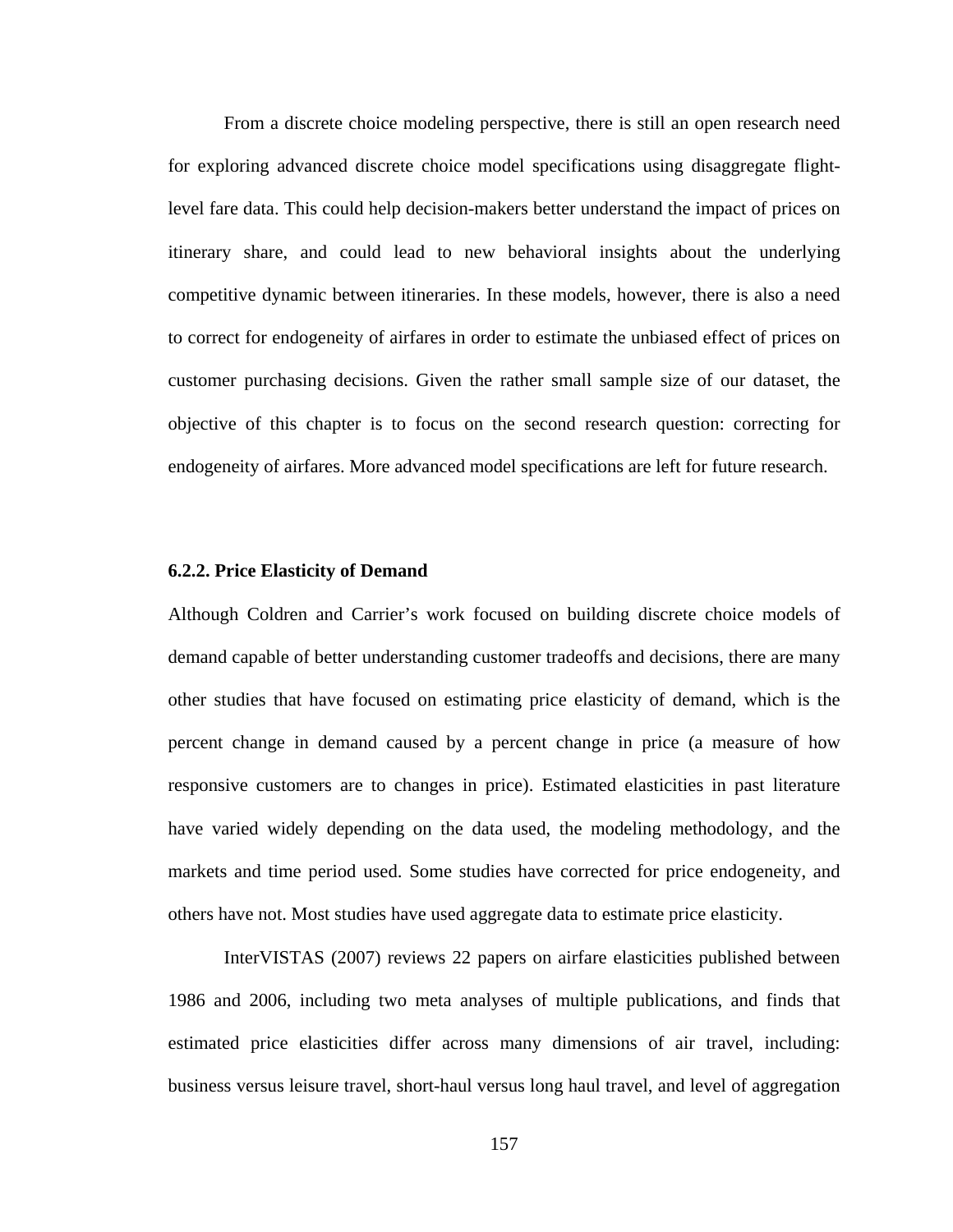(airline, market, national, and pan-national levels). Business travelers are generally less elastic (less price sensitive) than leisure travelers because people traveling for business have less flexibility to postpone or cancel their trip. Travelers in short-haul markets are generally more elastic (more price sensitive) because of the availability of more intermodal substitutes (such as driving or taking a bus). A meta-study by Gillen et al. (2002) found that market-level price elasticities in the literature have ranged from -0.198 in longhaul international business markets to -1.743 in short-haul leisure markets.

 The level of aggregation of the data also impacts estimated price elasticities. Airline-level price elasticities are generally estimated to be more elastic than market-level elasticities, and market-level elasticities are generally estimated to be more elastic than national or pan-national price elasticities (InterVISTAS, 2007). InterVISTAS (2007) developed price elasticity estimates at the route, national, and pan-national levels using DB1B and corrected for price endogeneity using 2SLS. They find an average elasticity of -1.4 at the route/market-level, -0.8 at the national-level, and -0.6 at the pan-national level (airline specific price elasticities were out of the scope of their project).

 Hsiao (2008) estimates discrete choice models of aggregate quarterly air passenger demand using aggregate quarterly data from DB1B and T100 and corrects for price endogeneity. Hsiao finds price elasticity estimates of market demand that range between -1.052 and -2.662.

 In a more recent study, Granados, Gupta, and Kauffman (2012) estimate loglinear 2SLS regression models that correct for price endogeneity to investigate price elasticities of demand for air travel booked through online and offline booking channels. The authors use a dataset of airline bookings sold by travel agencies through global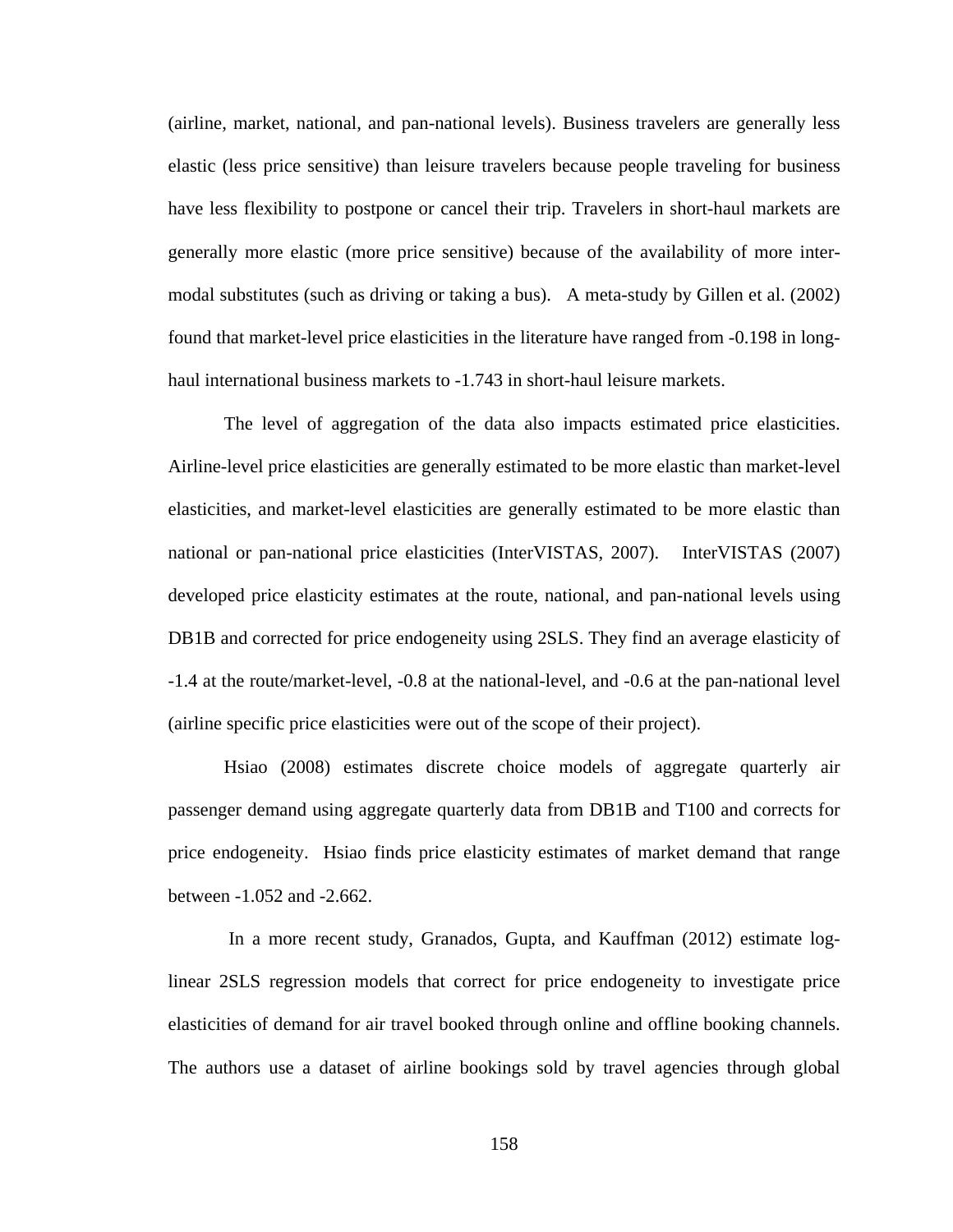<span id="page-171-0"></span>distribution systems  $(GDSS)^{24}$  $(GDSS)^{24}$  $(GDSS)^{24}$ . In a model on the whole dataset, price elasticity of demand is estimated to be approximately unit elastic (-1.03). The authors further break price elasticity estimates out by leisure versus business travel and by bookings made through three channels (offline, transparent online travel agents, and opaque online travel agents). The price elasticities for the business travel booked through the three channels are -0.34, -0.89, and -1.29, respectively. For the leisure travel booked through the three channels, price elasticity estimates are -1.33, -1.56, and -2.28, respectively.

#### **6.3. Description of Data**

Automated web client robots (or webbots) were used to query the websites of JetBlue and one online travel agent (OTA). The webbots collected detailed itinerary, fare, and seat map information for nonstop flights on a daily basis from  $8/5/2010$  through  $9/21/2010$ . During this time period, queries were run to collect airfares and seat maps for a rolling set of 21 departure dates. For example, when the data collection began on 8/5/2010, information for flights departing on  $9/2/2010$ ,  $9/3/2010$ , ..., to  $9/22/2010$  was obtained. For the next day of data collection, 8/6/2010, information for the same flight departure dates was obtained. Collecting data in this way provides information for each flight in a market for 21 departure dates and over a booking period from 1 to 28 days before flight departure.

<sup>&</sup>lt;sup>24</sup> GDSs include ticket sales made via online and offline channels through travel agencies but exclude airline direct sales.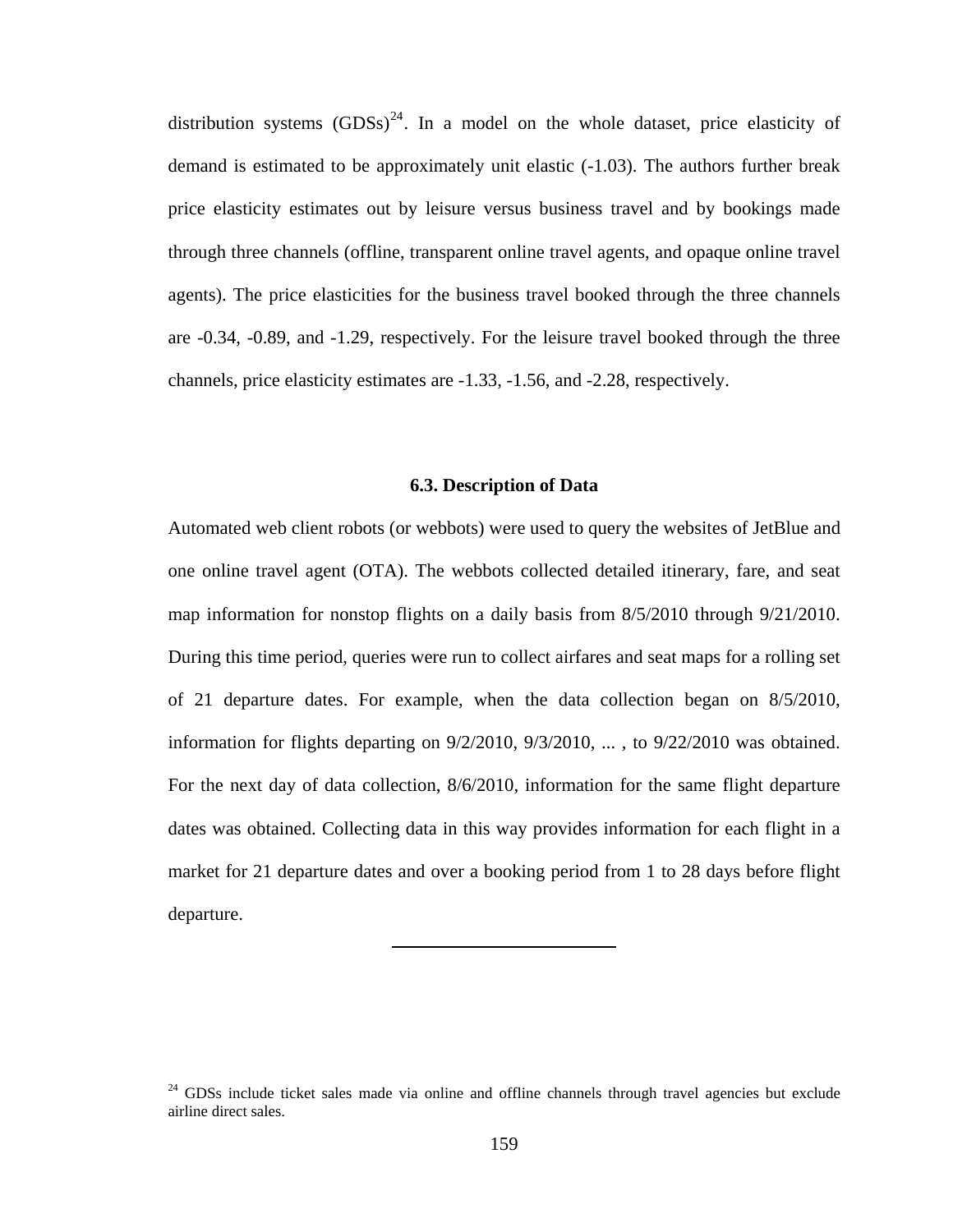## **6.3.1. Selection of Markets**

In selecting the sample of markets to use in this study, we control for several factors. We control for differences in market competition by selecting four markets where JetBlue and Virgin America compete head-to-head, with both offering nonstop flights. These markets are all long haul markets with similar flight times and lengths of haul. All of the markets are transcontinental flights that originate on the East coast. In selecting these markets, we are also controlling for equipment type. Specifically, both Virgin America and JetBlue mainly use Airbus 320 planes. In these markets, JetBlue flies the A320 exclusively, and Virgin America flies the A320 in all flights in all markets with one exception. In JFKSFO, Virgin America offered flights on their smaller plane, the Airbus 319, for six departure dates.

 Table 6.2 provides a list of airport codes and airport names in our data. Table 6.3 provides a list of the airline codes and names, and Table 6.4 contains a list of the 4 markets included in this study, along with nonstop competitors, average fares, and number of bookings. A total of 7,522 bookings were observed for JetBlue.

| <b>Airport</b><br>Code | Name of Airport, City and State                                           |
|------------------------|---------------------------------------------------------------------------|
| <b>BOS</b>             | Logan International Airport, Boston, Massachusetts                        |
| FLL                    | Fort Lauderdale Hollywood International Airport, Fort Lauderdale, Florida |
| <b>JFK</b>             | John F. Kennedy International, New York City, New York                    |
| LAS                    | McCarran International Airport, Las Vegas, Nevada                         |
| LAX                    | Los Angeles International Airport, Los Angeles, California                |
| <b>SFO</b>             | San Francisco International Airport, San Francisco, California            |

**Table 6.2: Airport Codes and Names**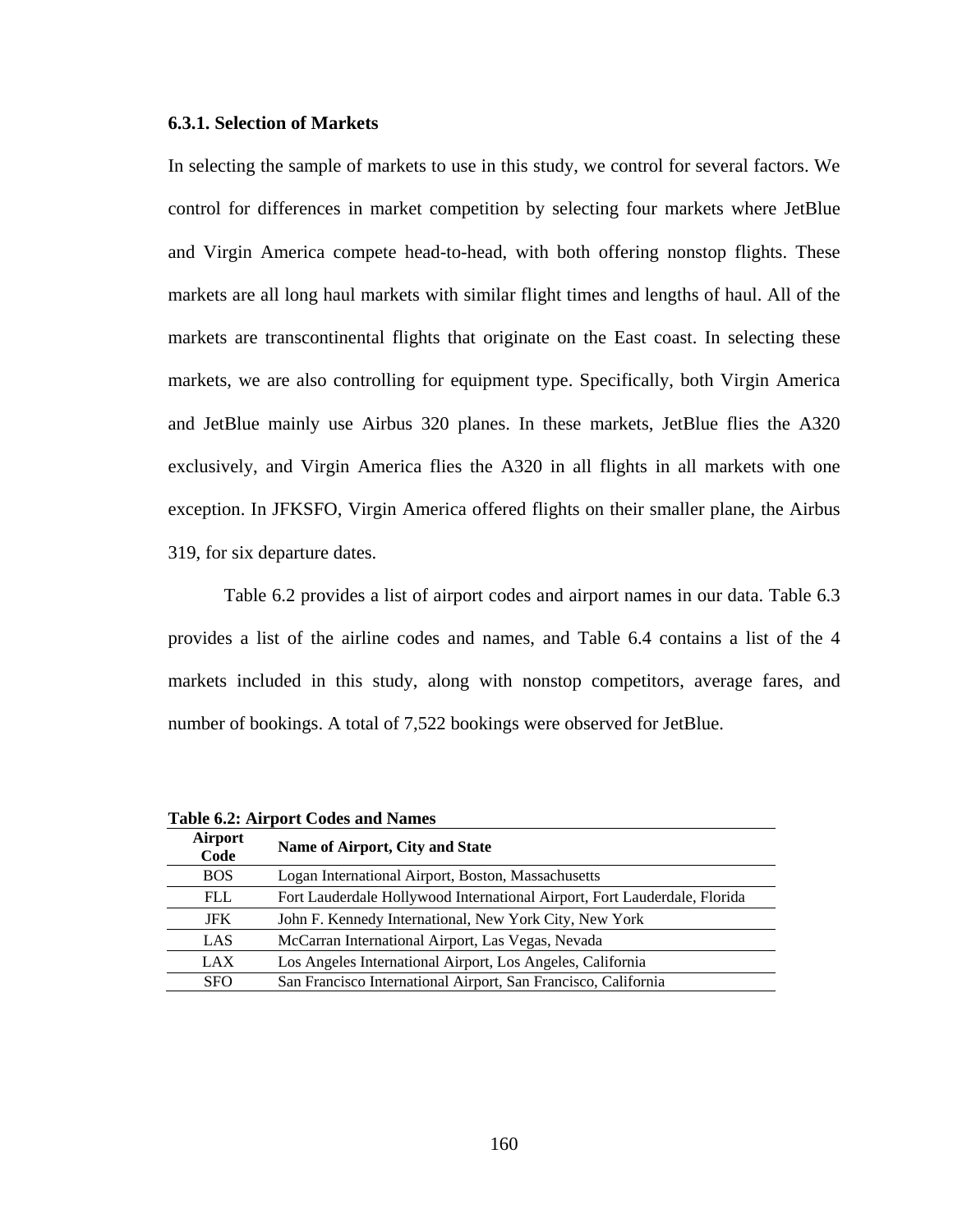| <b>Airline</b><br>Code | <b>Airline</b>           | <b>Type</b><br><b>Carrier</b> |
|------------------------|--------------------------|-------------------------------|
| AA                     | <b>American Airlines</b> | Major                         |
| <b>B6</b>              | JetBlue Airways          | Low Cost                      |
| DL                     | Delta Airlines           | Major                         |
| <b>UA</b>              | <b>United Airlines</b>   | Major                         |
| $V\overline{X}$        | Virgin America           | Low Cost                      |

**Table 6.3: Airline Codes and Names** 

**Table 6.4: JetBlue Descriptive Statistics: Markets, Competitors, Bookings and Prices** 

| <b>Market</b>                                                                                                  | <b>Nonstop Competitors</b>  | Flight<br><b>Number</b> | $\mathbf{D} \mathbf{TOD}^1$ | <b>Total</b><br><b>Book-</b><br>ings | Min<br><b>Price</b> | <b>Mean</b><br><b>Price</b> | <b>Max</b><br><b>Price</b> |
|----------------------------------------------------------------------------------------------------------------|-----------------------------|-------------------------|-----------------------------|--------------------------------------|---------------------|-----------------------------|----------------------------|
|                                                                                                                |                             | 473                     | 8                           | 844                                  | \$114               | \$205                       | \$586                      |
| <b>BOSLAX</b>                                                                                                  | AA, B <sub>6</sub> , UA, VX | 483                     | 18                          | 927                                  | \$114               | \$191                       | \$466                      |
|                                                                                                                |                             | 187                     | 7                           | 451                                  | \$129               | \$254                       | \$463                      |
|                                                                                                                |                             | 191                     | 18                          | 405                                  | \$129               | \$231                       | \$463                      |
| <b>JFKLAS</b>                                                                                                  | AA, B <sub>6</sub> , DL, VX | 197                     | 10                          | 458                                  | \$129               | \$282                       | \$586                      |
|                                                                                                                |                             | 199                     | 21                          | 313                                  | \$129               | \$225                       | \$463                      |
|                                                                                                                |                             | 711                     | 14                          | 481                                  | \$129               | \$251                       | \$526                      |
|                                                                                                                |                             | 671                     | 11                          | 691                                  | \$129               | \$257                       | \$586                      |
|                                                                                                                |                             | 673                     | 16                          | 671                                  | \$129               | \$244                       | \$586                      |
| <b>JFKLAX</b>                                                                                                  | AA, B6, DL, UA, VX          | 675                     | 7                           | 974                                  | \$129               | \$205                       | \$526                      |
|                                                                                                                |                             | 677                     | 19                          | 747                                  | \$129               | \$223                       | \$466                      |
| <b>JFKSFO</b>                                                                                                  |                             | 641                     | 8                           | 339                                  | \$129               | \$300                       | \$586                      |
|                                                                                                                | AA, B6, DL, UA, VX          | 647                     | 17                          | 221                                  | \$129               | \$287                       | \$586                      |
|                                                                                                                |                             |                         | Totals/Averages:            | 7,522                                | \$114               | \$233                       | \$586                      |
| <sup>1</sup> DTOD= Flight Departure Time of Day, in military time. For example, a DTOD of 18 means the flights |                             |                         |                             |                                      |                     |                             |                            |

departed sometime between 6:00pm and 6:59pm.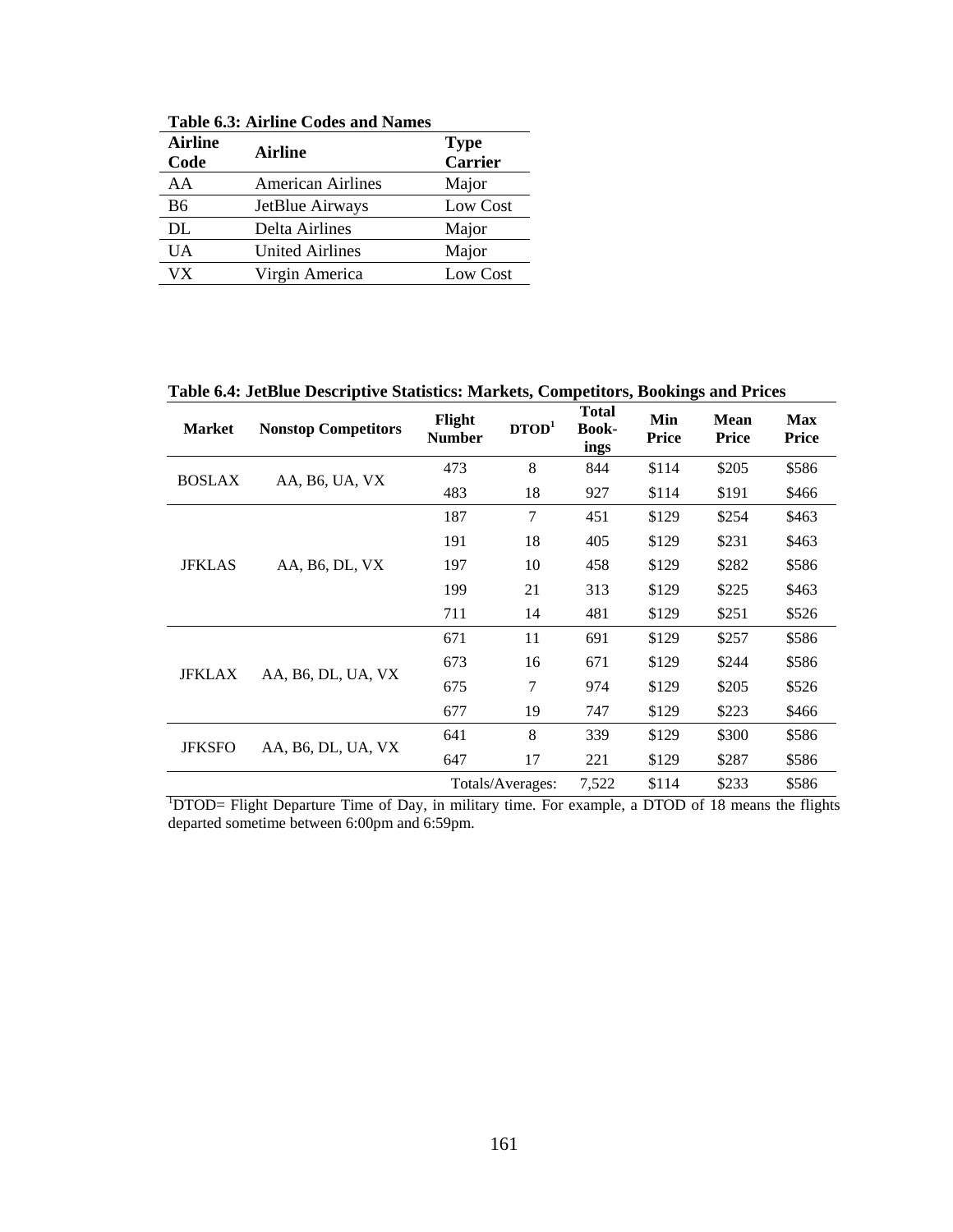## **6.4. Descriptive Statistics**

<span id="page-174-0"></span>The level of observation is the number of daily bookings at the flight-level. In the sample, we observe between 0 and 16 bookings per flight per day, with a mean of 1.9 bookings and a median of 1 booking<sup>[25](#page-174-0)</sup>. Demand and prices are observed to vary based on several factors, such as advance booking, departure day of week, departure time of day, booking day of week, during promotional sales of low cost competitor Virgin America, and during Labor Day Holiday. The next several sections take a closer look at how average prices and average demand are influenced by these variables.

## **6.4.1. Correlation Between Demand, Prices, and Advance Booking**

As the flight departure date approaches, average prices are observed to increase, which is typical in the airline industry due to revenue management practices. Additionally, average demand increases as the date of departure draws nearer. This means that when prices are high, demand is also high. This relationship is demonstrated in Figure 6.1.

 Table 6.5 shows the correlation between average bookings, average prices and days from departure (DFD). Looking at the correlation coefficients also shows moderate to high correlations between these variables. As the day of flight departure approaches, average prices increase, with a correlation coefficient of -0.76. As the flight departure

<sup>&</sup>lt;sup>25</sup> Throughout this chapter, we use the terms "number of bookings" and "demand" interchangeably, although we realize that the two measures are not exactly the same. JetBlue's flights rarely sellout, so in general, there is not more demand for flights than we can observe from the actual bookings.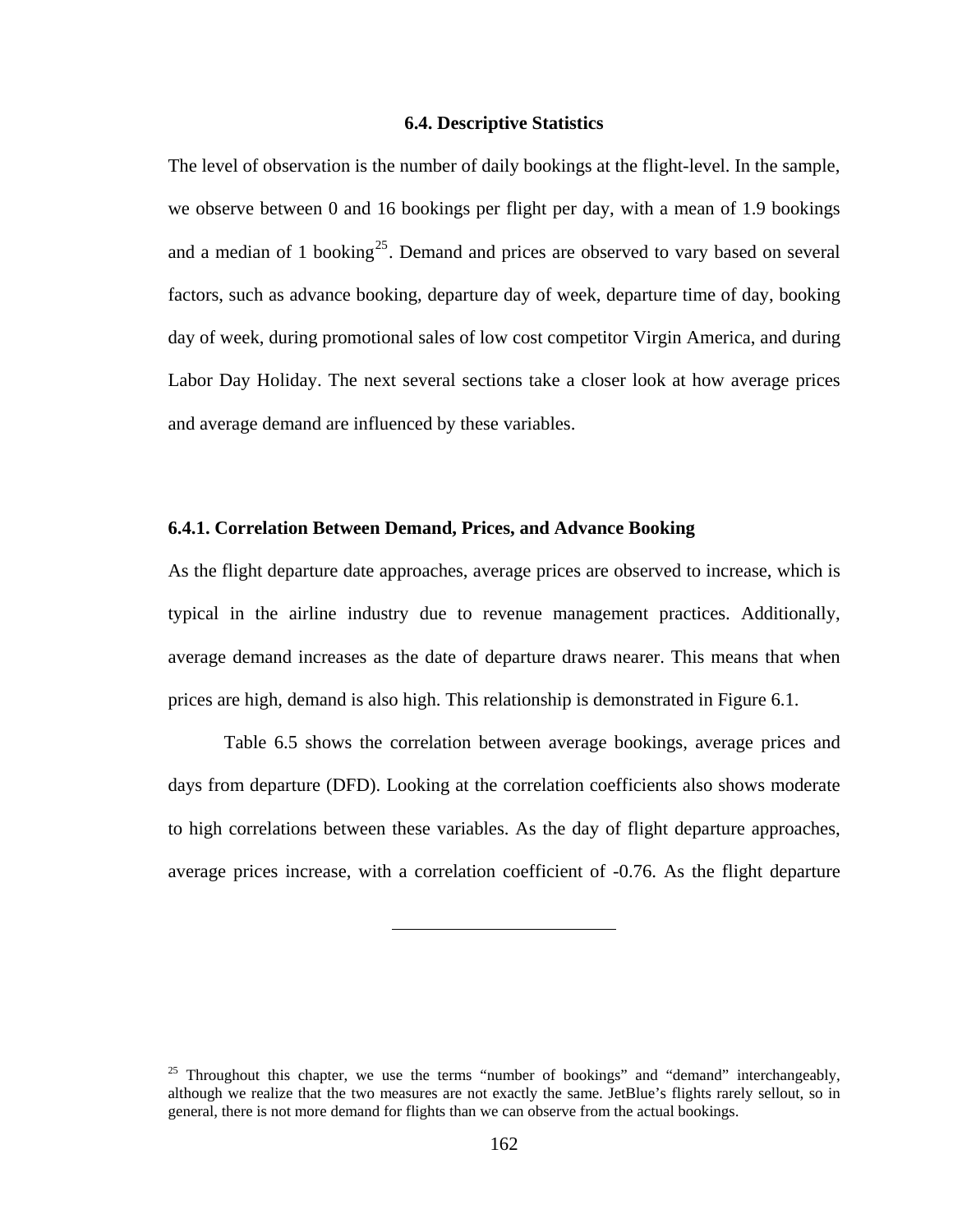date approaches, average bookings increase, with a correlation coefficient of -0.56. We observe higher demand for higher prices, with a correlation coefficient of 0.52.

**Table 6.5: Average Bookings, Average Price and DFD Correlation Coefficients** 

|                    | Mean Bookings Mean Prices |       | DFD |
|--------------------|---------------------------|-------|-----|
| Mean Bookings      |                           |       |     |
| <b>Mean Prices</b> | 0.52                      |       |     |
|                    | -0.56                     | -0.76 |     |

Note: DFD= Days from departure



**Figure 6.1: Average Daily Demand and Prices as a Function of Days from Departure**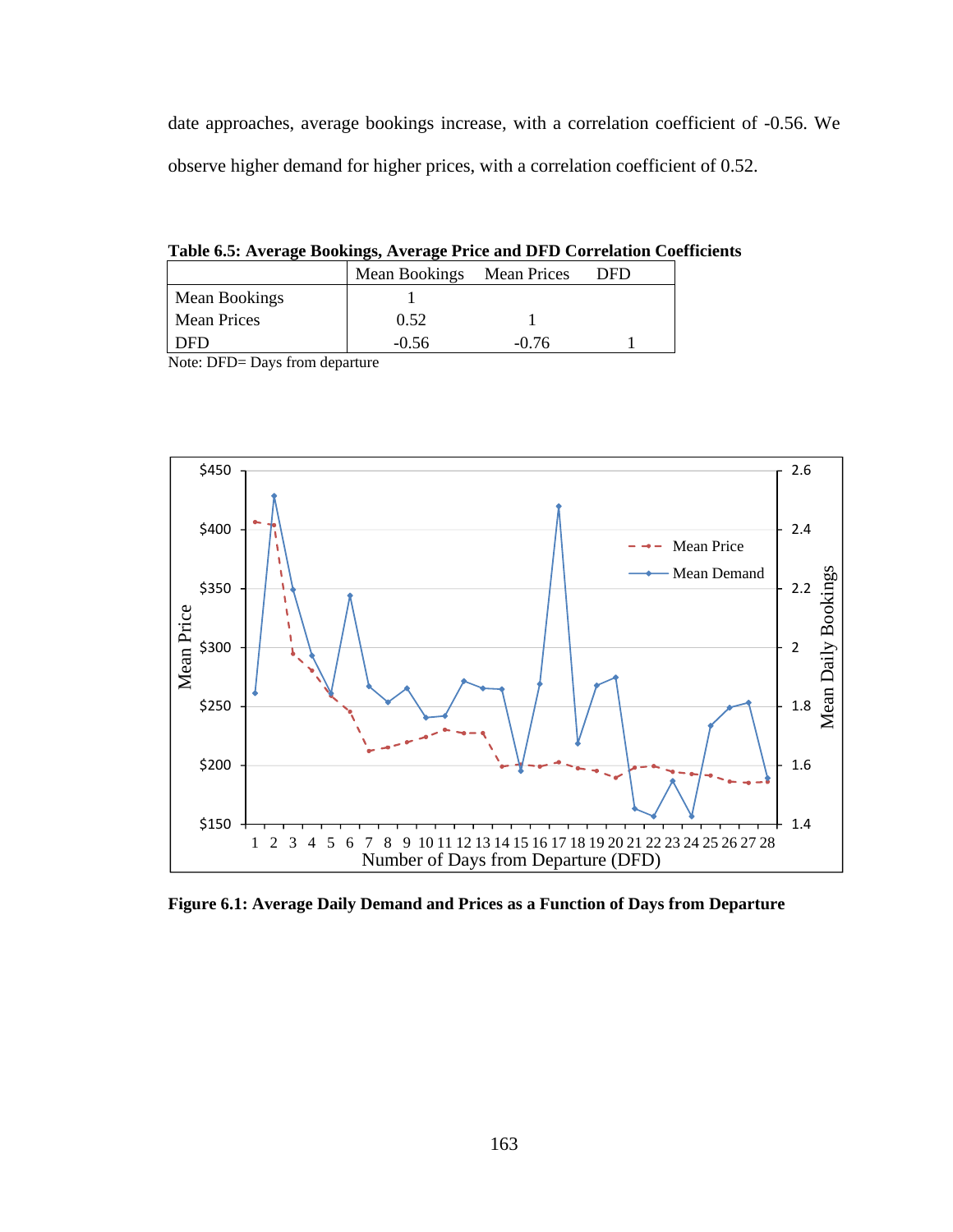## **6.4.2. Correlation Between Demand, Prices, and Departure Day of Week**

Average daily demand and average prices are observed to differ by a flight's departure day of week, as shown in Figure 6.2. Looking at the figure seems to show an inverse relationship between average prices and demand. Departures on Saturdays have the lowest prices, and departures on Mondays have the highest prices. This is intuitive, as many leisure travelers travel on Saturdays, whereas many business travelers pay travel on Mondays.



**Figure 6.2: Average Daily Demand and Prices as a Function of Departure Day of Week**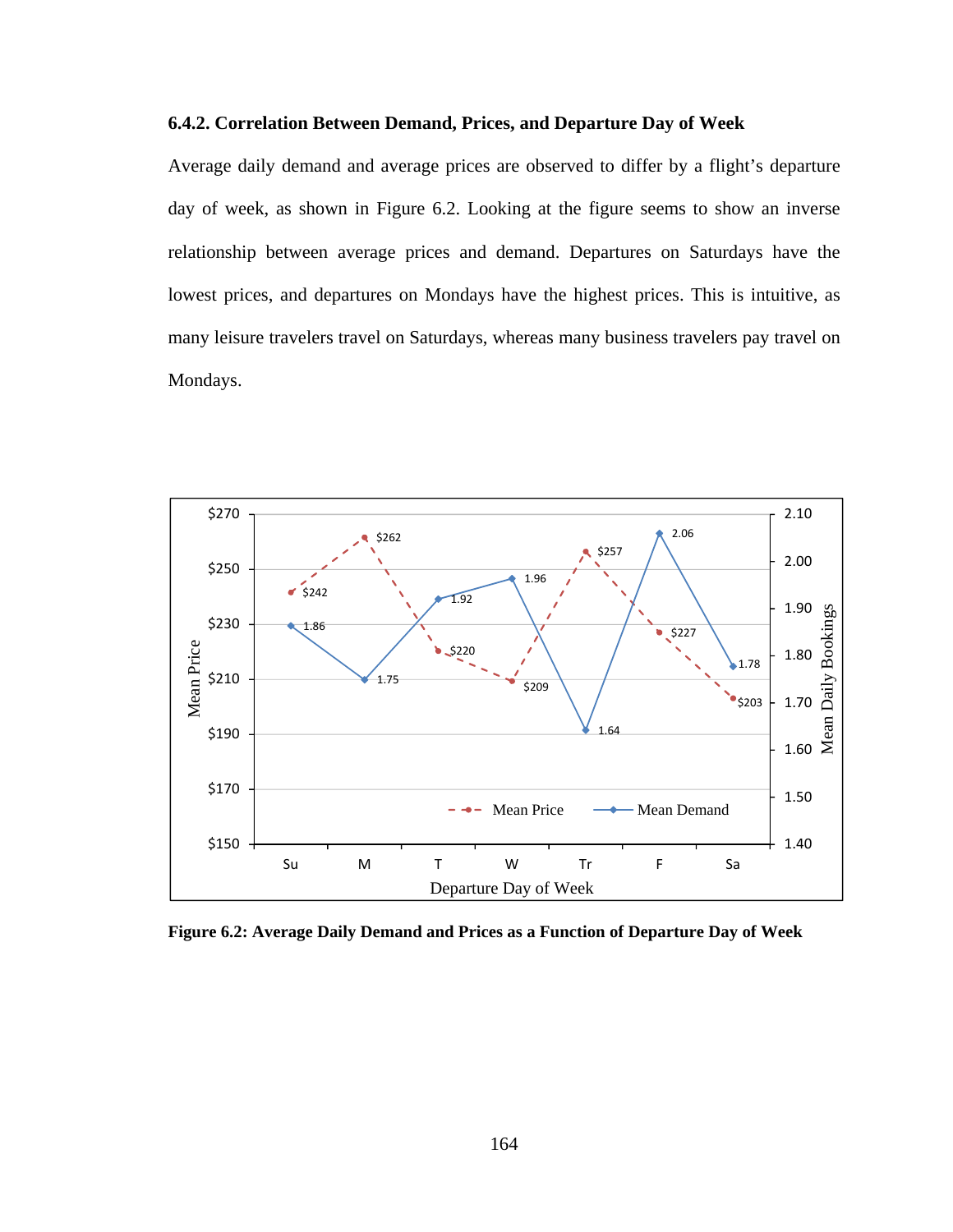## **6.4.3. Correlation Between Demand, Prices, and Departure Time of Day**

Average daily demand and average prices are also observed to differ by a flight's departure time of day, as shown in Figure 6.3. Flights departing at 10am and 5pm have the highest average prices but also have some of the lower average demands. Flights departing at 7am have one of the lower average prices, but also have the highest observed average demand. Once again, looking Figure 6.3 seems to show an inverse relationship between average prices and demand for many of the departure times.



**Figure 6.3: Average Daily Demand and Average Prices as a Function of Departure Time of Day**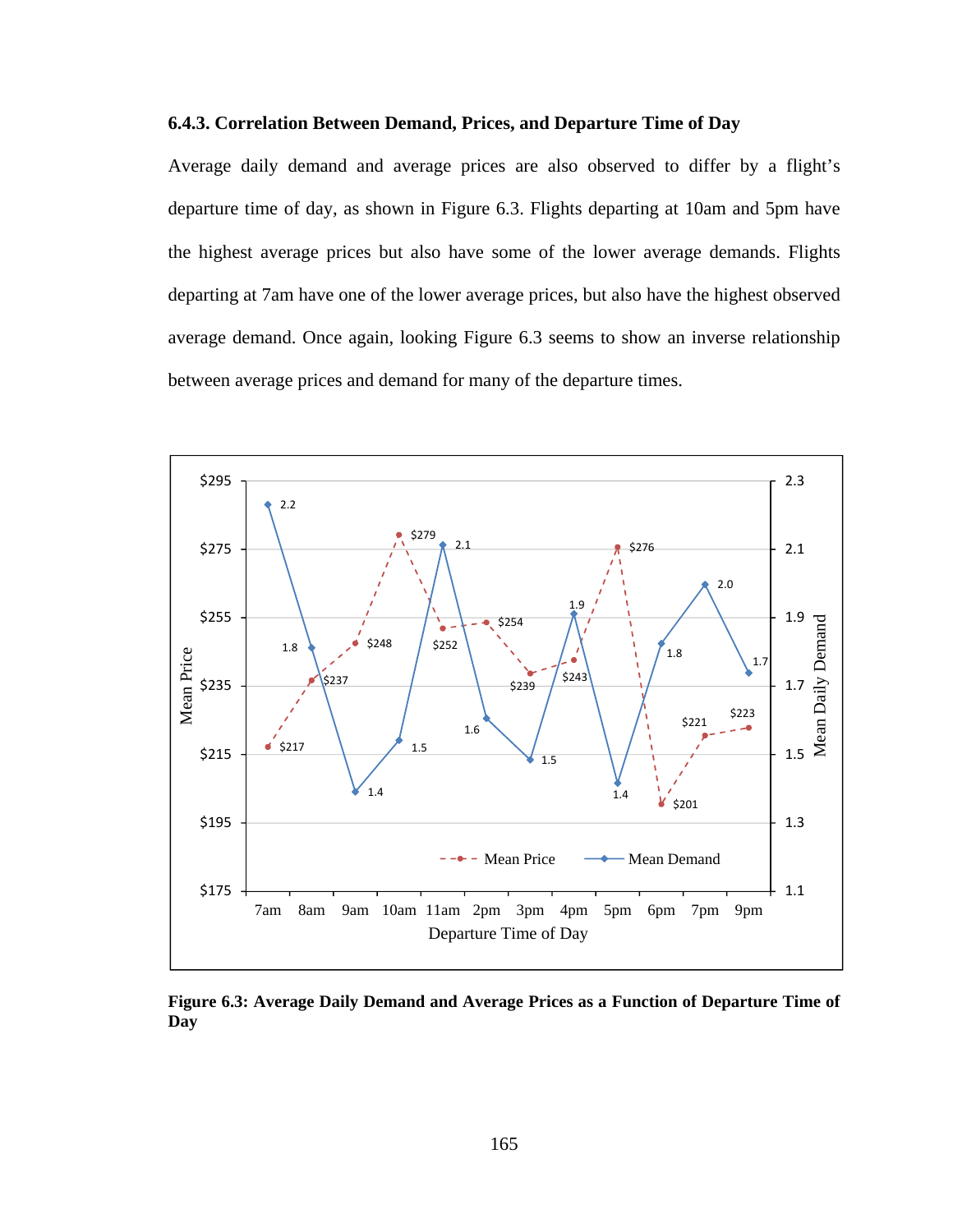### **6.4.4. Correlation Between Demand, Prices, and Booking Day of Week**

Average daily demand and average prices are also observed to differ by booking day of week, as shown in Figure 6.4. The figure shows that prices stay relatively constant for each booking day of the week (with a range of only \$215-\$258), which makes sense. Airlines generally do not charge significantly higher or lower prices for booking a flight on a Saturday versus on a Monday. The price differences would be expected to vary more by DFD and departure day of week. Although prices are observed to stay relatively constant for each booking day of the week, there does seem to be a difference in average demand. The figure seems to show that significantly fewer tickets are sold on Saturdays and Sundays as compared to weekdays.



**Figure 6.4: Average Daily Demand and Average Prices as a Function of Booking Day of Week**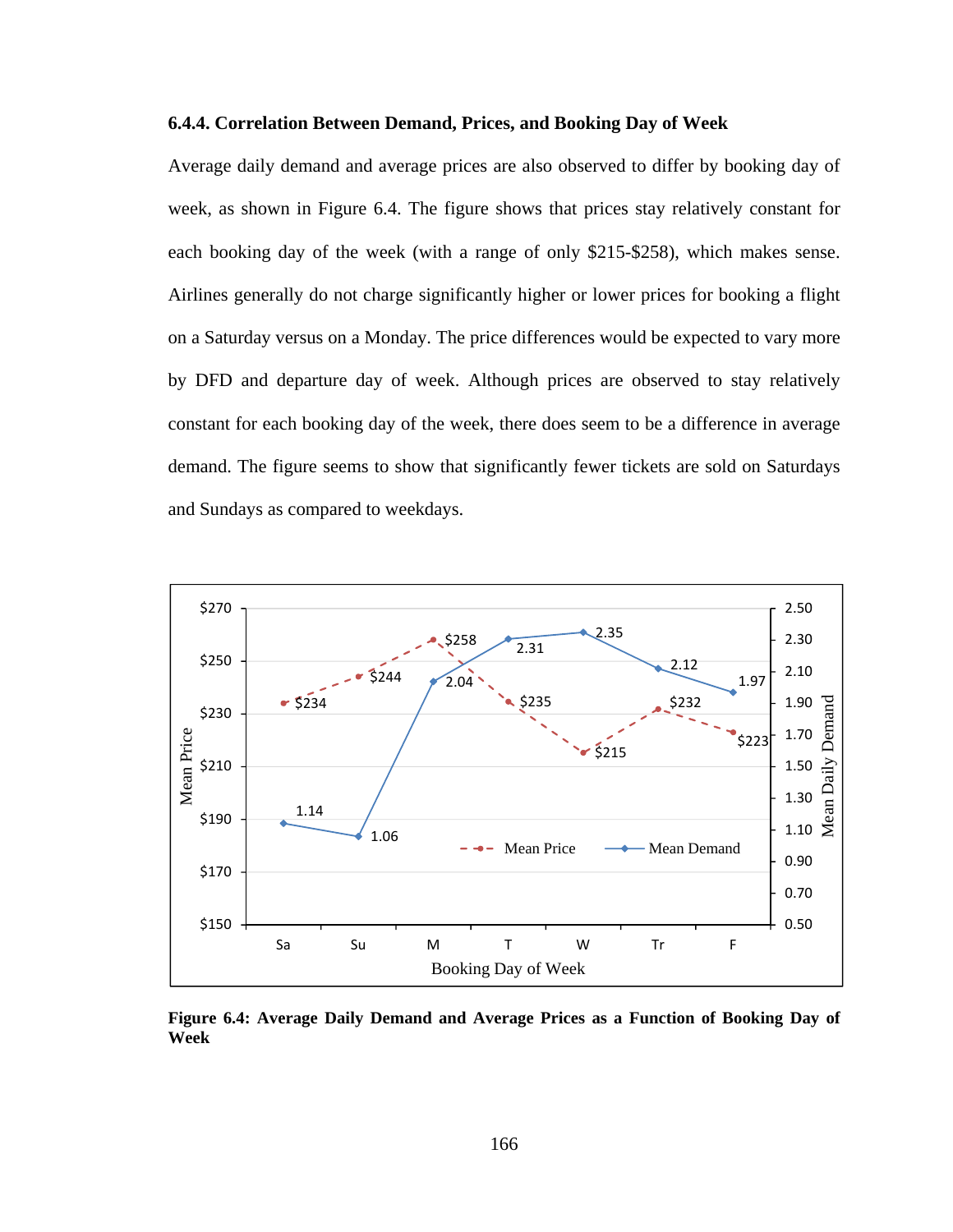# **6.4.5. Promotions, Sales, and Holidays**

During the time of data collection, low cost competitor Virgin America had three promotional sales. Promotional sales were identified from both the Virgin America website and from Travelzoo<sup>®</sup> emails.

 As an example, one sale included a largely advertised three day system-wide fare sale when Virgin America announced plans to launch new service to Los Cabos and Cancun, Mexico. Virgin America teamed with Loopt® to offer customers a special promotion if they checked-in (with the free Loopt® Star App on their iPhone) at SFO, LAX or one of Virgin America's mobile taco truck locations during a four hour time period. Customers could get a \$1 two-for-one taco deal along with a two-for-one ticket offer valid on Virgin America's new flights to Los Cabos and Cancun (Virgin America, August 31, 2010). Virgin America is quoted as saying "….significant online buzz circulating about the promotion, helped make it the fifth highest sales day" in Virgin America's history (Arrington, 2010).

 The data shows a significant decrease in JetBlue bookings during Virgin America's promotional sales. We control for Virgin America promotions by introducing dummy variables into the following models for bookings made during the sale dates.

 During the time of data collection, there was one holiday. Labor Day holiday was observed on Monday, September 6, 2010. We control for the holiday by introducing dummy variables for bookings made for flights departing on Labor Day (September 6) and the day after Labor Day (September 7).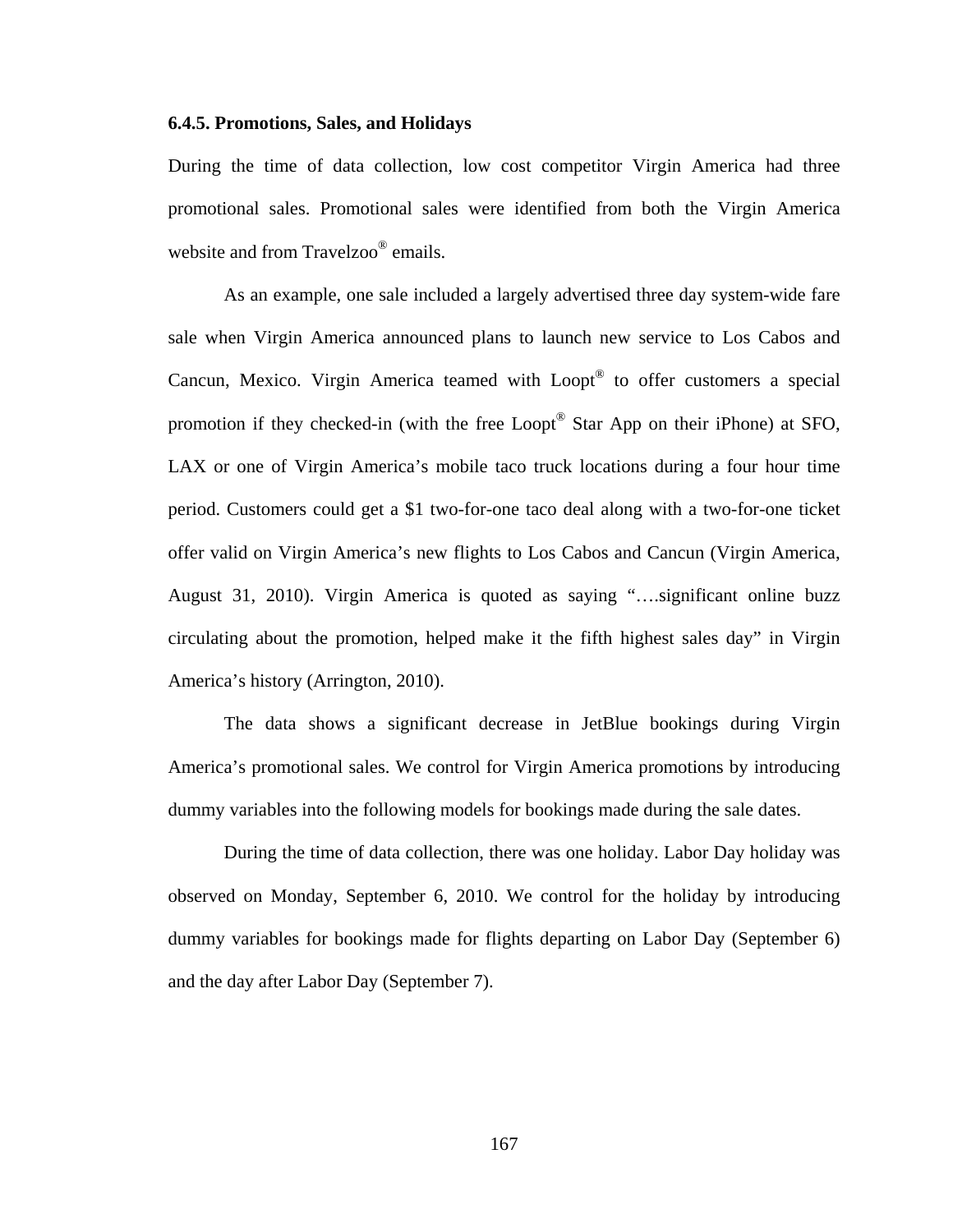#### **6.5. Methodology and Results**

Regression models were run on daily bookings at the flight-level, across 21 departure dates (3,952 observations). In order to correct for price endogeneity, 2SLS was used with a set of valid instruments. Table 6.6 below provides variable definitions for all variables, and the last three rows of the table are the instrumental variables. The price variable is the one-way price captured from JetBlue's website.

 The set of instruments includes three variables. The main instrument is based on Hausman-type price instruments, which uses a firm's own prices in other markets as instruments for a market of interest (Hausman, 1996; Hausman, Leonard and Zona, 1994). We build these instruments by using JetBlue's equivalent one-way price from the OTA website (round-trip prices divided by two). The second instrument is based on Stern (1996), which introduces measures of the level of market power by multiproduct firms and measures of the level of competition as instruments. Based on Stern's approach we use the number of daily flights in a market as a proxy for multiproduct firms. The third instrument is the square of the number of days from departure that a flight is booked.

 In order to compare OLS to 2SLS coefficient estimates, all observations missing an instrumental variable were dropped. This decreased the total number of bookings by 2.3%, for a total number of bookings of 7,352. Table 6.7 below shows the results of the OLS and 2SLS regressions; both use robust standard errors clustered by market. Notice that the price coefficient for the 2SLS regression becomes more negative, as expected. Another point of interest is that many of the coefficient estimates in the OLS regression are insignificant. However, after correcting for endogeneity, most of the coefficient estimates become significant.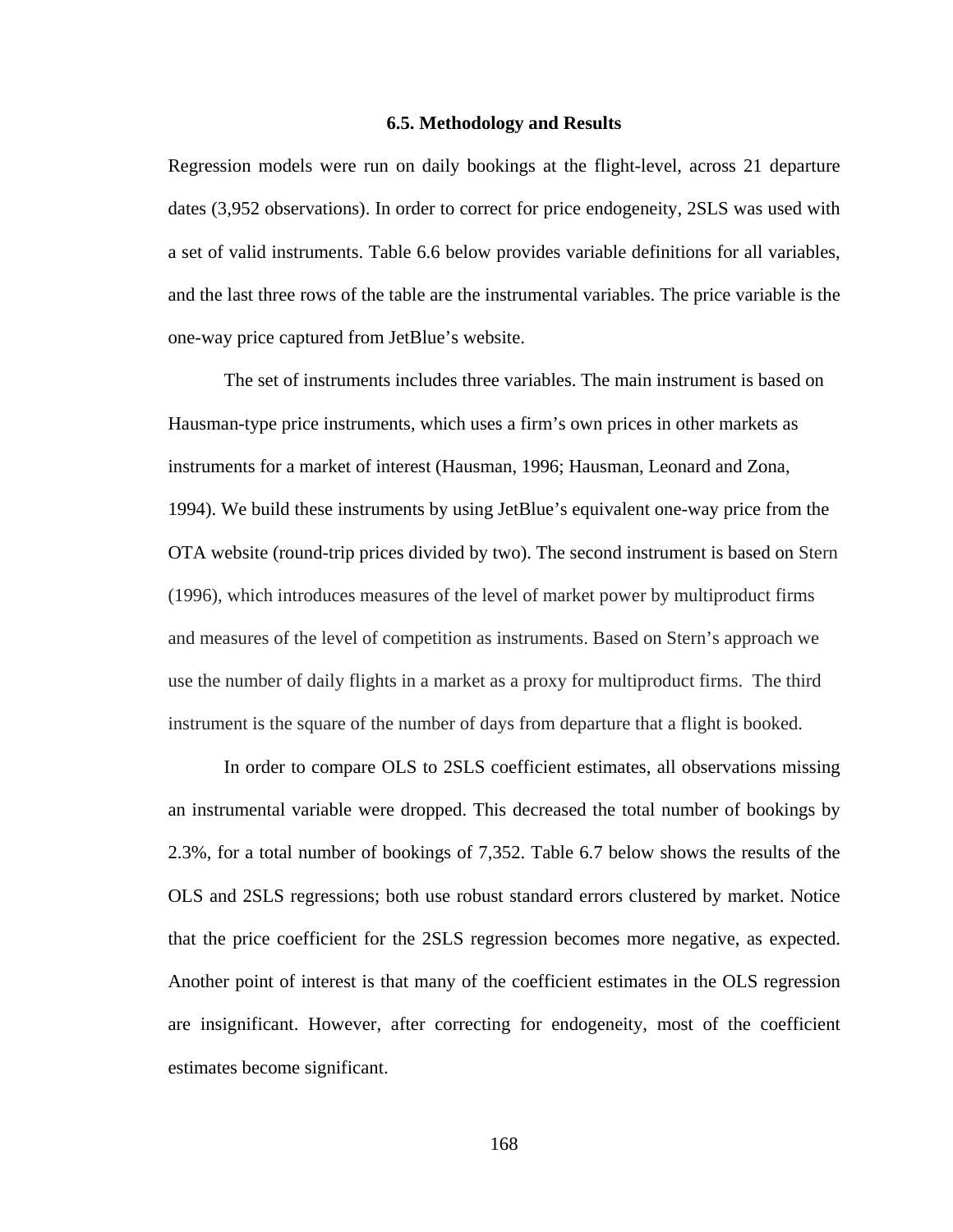The set of instruments used were tested against the three tests discussed in Chapter 5, Section 4, and requirements of all tests were satisfied. The test for weak instruments, rejected the null hypothesis that instruments are weak, with a p-value of 0.04. The adjusted R-square of the first stage regression on price is 0.49. The null hypothesis that price is actually an exogenous regressor was rejected, with a p-value of 0.006, and the test for instrument validity did not reject the null hypothesis that the instruments are not valid, with a p-value of 0.10.

| <b>Variable</b>        | <b>Variable Description</b>                                                                           |  |  |  |  |  |  |
|------------------------|-------------------------------------------------------------------------------------------------------|--|--|--|--|--|--|
| Price                  | Price of the flight (JetBlue's one-way price)                                                         |  |  |  |  |  |  |
| vxsaledum              | Indicates a date that Virgin America was offering promotional sales                                   |  |  |  |  |  |  |
| travelsep6             | Indicates bookings made for travel on Labor Day holiday                                               |  |  |  |  |  |  |
| travelsep7             | Indicates bookings made for travel the day after Labor Day holiday                                    |  |  |  |  |  |  |
| earlymorning           | Indicates flight departure is 5am-7:59am                                                              |  |  |  |  |  |  |
| morning                | Indicates flight departure is 8am-11:59am                                                             |  |  |  |  |  |  |
| afternoon              | Indicates flight departure is Noon-4:59pm                                                             |  |  |  |  |  |  |
| evening                | Indicates flight departure is 5pm-8:59pm                                                              |  |  |  |  |  |  |
| dfd1                   | Indicates a booking made 1 day from flight departure                                                  |  |  |  |  |  |  |
| dfd2                   | Indicates a booking made 2 days from flight departure                                                 |  |  |  |  |  |  |
| dfd3                   | Indicates a booking made 3 days from flight departure                                                 |  |  |  |  |  |  |
| dfd4                   | Indicates a booking made 4 days from flight departure                                                 |  |  |  |  |  |  |
| dfd5                   | Indicates a booking made 5 days from flight departure                                                 |  |  |  |  |  |  |
| dfd6                   | Indicates a booking made 6 days from flight departure                                                 |  |  |  |  |  |  |
| dfd7                   | Indicates a booking made 7 days from flight departure                                                 |  |  |  |  |  |  |
| $dfd8_14$              | Indicates a booking made between 8 and 14 days from flight departure                                  |  |  |  |  |  |  |
| $dfd15_21$             | Indicates a booking made between 15 and 21 days from flight departure                                 |  |  |  |  |  |  |
| $dfd22_28$             | Indicates a booking made between 21 and 28 days from flight departure                                 |  |  |  |  |  |  |
| $ddow1, \ldots, ddow7$ | Indicates flight departs on a Sun, Mon,, Sat                                                          |  |  |  |  |  |  |
| $bdow1, \ldots, bdow7$ | Indicates flight was booked on a Sun, Mon,, Sat                                                       |  |  |  |  |  |  |
| <b>Market Dummies</b>  | Dummy variable for each market                                                                        |  |  |  |  |  |  |
| lnmeanb6priceothermkt  | Instrumental variable: Natural log of JetBlue's mean prices in other markets                          |  |  |  |  |  |  |
| avgflts_vx             | Instrumental variable: The average number of nonstop flights in a market<br>offered by Virgin America |  |  |  |  |  |  |
| <b>Dfdsq</b>           | Instrumental variable: The square of number of days from departure that a<br>flight was booked        |  |  |  |  |  |  |

**Table 6.6: Variables and Descriptions**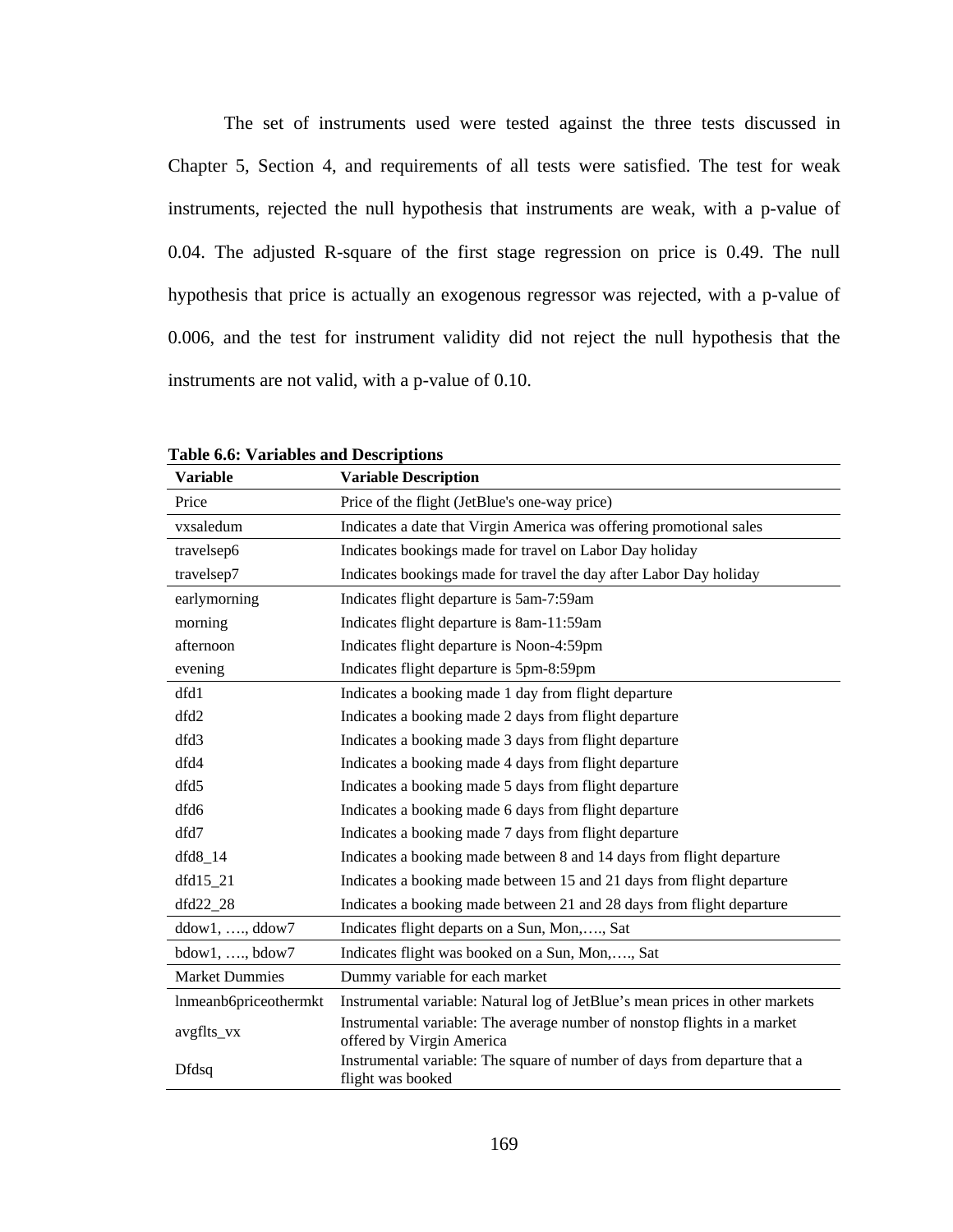|                                                                                      |                  | <b>OLS</b> |           | 2SLS    |  |
|--------------------------------------------------------------------------------------|------------------|------------|-----------|---------|--|
|                                                                                      | Coeff            | P-value    | Coeff     | P-value |  |
| price                                                                                | $-0.0051$        | 0.025      | $-0.0148$ | 0.000   |  |
| vxsaledum                                                                            | $-0.2765$        | 0.162      | $-0.3456$ | 0.009   |  |
| travelsep6                                                                           | $-0.6780$        | 0.022      | $-0.8827$ | 0.045   |  |
| travelsep7                                                                           | $-0.0266$        | 0.901      | 0.6145    | 0.000   |  |
| <b>Departure Time of Day</b> (reference variable is evening-depart 5pm-8:59pm)       |                  |            |           |         |  |
| earlymorning (depart 5am-7:59am)                                                     | 0.2929           | 0.295      | 0.2853    | 0.000   |  |
| morning (depart 8am-11:59am)                                                         | 0.1391           | 0.175      | 0.4302    | 0.057   |  |
| afternoon (depart Noon-4:59pm)                                                       | 0.0167           | 0.661      | 0.2320    | 0.070   |  |
| <b>Number of Days from Flight Departure Dummies</b> (reference variable is dfd22_28) |                  |            |           |         |  |
| dfd1                                                                                 | 1.3405           | 0.094      | 3.2414    | 0.000   |  |
| dfd2                                                                                 | 1.9657           | 0.016      | 3.8990    | 0.000   |  |
| dfd3                                                                                 | 1.1688           | 0.014      | 2.0446    | 0.000   |  |
| dfd4                                                                                 | 0.9298           | 0.074      | 1.6683    | 0.000   |  |
| dfd5                                                                                 | 0.6374           | 0.055      | 1.1600    | 0.000   |  |
| dfd6                                                                                 | 0.9048           | 0.088      | 1.3096    | 0.000   |  |
| dfd7                                                                                 | 0.5484           | 0.010      | 0.6695    | 0.000   |  |
| $dfd8_14$                                                                            | 0.4870           | 0.069      | 0.7072    | 0.001   |  |
| dfd15_21                                                                             | 0.2888           | 0.112      | 0.3440    | 0.022   |  |
| Departure Day of Week Variables (reference variable is ddow7-Saturday Departure)     |                  |            |           |         |  |
| ddow1 (Sunday)                                                                       | 0.1446           | 0.182      | 0.4442    | 0.000   |  |
| ddow2 (Monday)                                                                       | 0.4711           | 0.059      | 1.0689    | 0.000   |  |
| ddow3 (Tuesday)                                                                      | 0.2861           | 0.018      | 0.2505    | 0.035   |  |
| ddow4 (Wednesday)                                                                    | 0.2384           | 0.102      | 0.3052    | 0.000   |  |
| ddow5 (Thursday)                                                                     | 0.1558           | 0.085      | 0.6312    | 0.024   |  |
| ddow6 (Friday)                                                                       | 0.3050           | 0.086      | 0.4338    | 0.125   |  |
| <b>Booking Day of Week Variables</b> (reference variable is ddow6-Friday Departure)  |                  |            |           |         |  |
| bdow1 (Sunday)                                                                       | $-0.8179$        | 0.049      | $-0.6684$ | 0.016   |  |
| bdow2 (Monday)                                                                       | 0.2920           | 0.398      | 0.5821    | 0.009   |  |
| bdow3 (Tuesday)                                                                      | 0.4089           | 0.040      | 0.5044    | 0.000   |  |
| bdow4 (Wednesday)                                                                    | 0.3700           | 0.113      | 0.3015    | 0.075   |  |
| bdow5 (Thursday)                                                                     | 0.2536           | 0.034      | 0.3230    | 0.000   |  |
| bdow7 (Saturday)                                                                     | $-0.8112$        | 0.023      | $-0.7332$ | 0.000   |  |
| Market Dummies (reference is jfklas)                                                 |                  |            |           |         |  |
| boslax                                                                               | 0.0811           | 0.158      | $-0.3536$ | 0.049   |  |
| jfklax                                                                               | 0.5272           | 0.000      | 0.4047    | 0.000   |  |
| jfksfo                                                                               | 0.0869           | 0.294      | 0.4335    | 0.000   |  |
| cons                                                                                 | 2.1420           | 0.002      | 3.7022    | 0.000   |  |
|                                                                                      | $R-Square=0.133$ |            |           |         |  |

# **Table 6.7: OLS and 2SLS Regression Results**

Note: Both models use robust standard errors, clustered by market.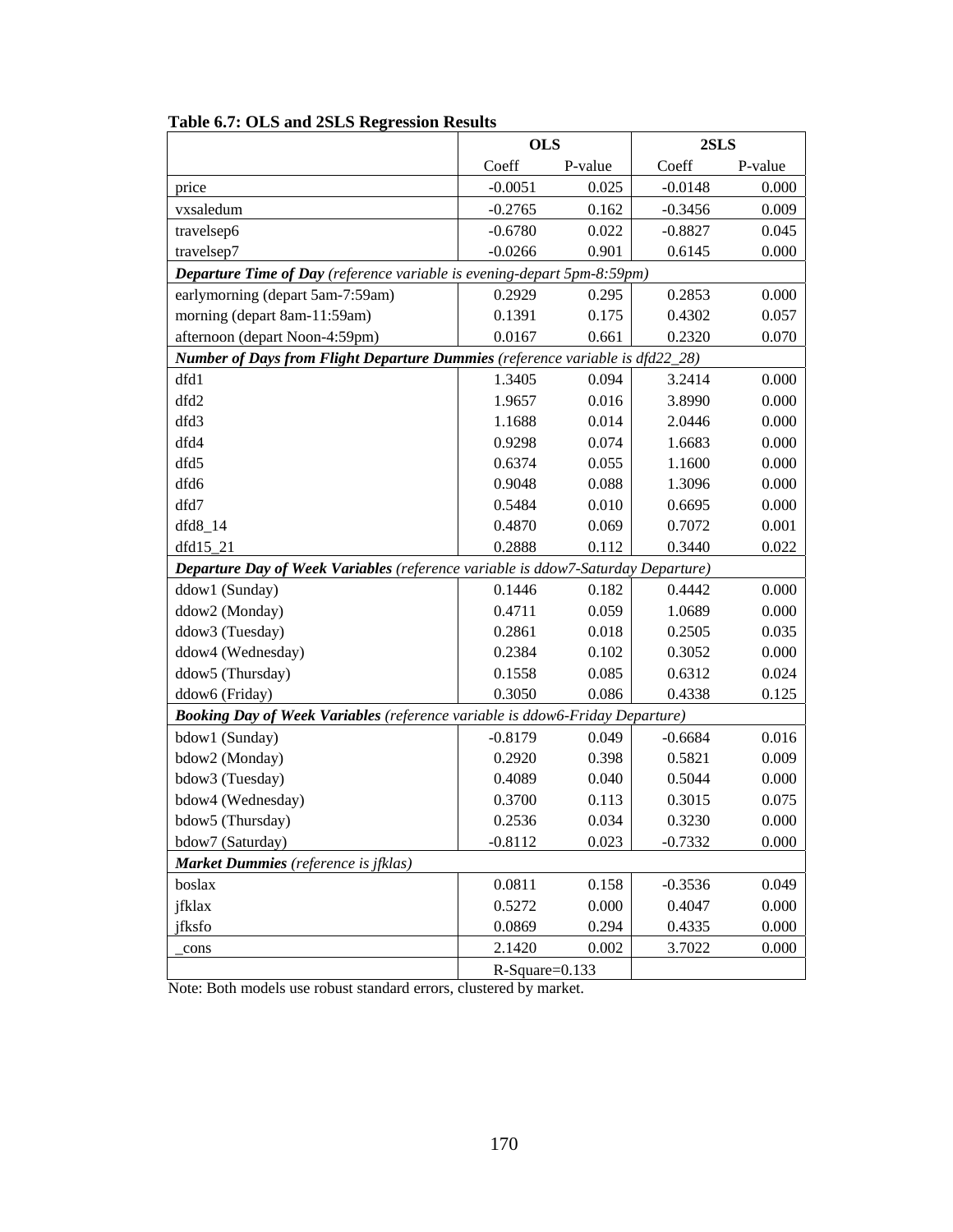# **6.5.1. Average Price Elasticities for Corrected and Uncorrected Models**

Table 6.8 shows the comparison between the price elasticities of demand estimated by the OLS and 2SLS regression models. For the OLS regression model, the estimated price elasticity of demand evaluated at the mean price is -0.64, which represents inelastic demand. After correcting for endogeneity using 2SLS, the estimated price elasticity of demand is -1.84, which represents elastic demand. This difference is important, as pricing recommendations differ for inelastic and elastic models. Specifically, inelastic models suggest that prices should be raised whereas elastic models suggest prices should be lowered. Evaluating the price elasticities at the median price gives similar results, as shown in Table 6.9.

**Table 6.8: OLS and 2SLS Price Elasticity Results (At the Mean of Price)** 

|      | At Price=\$232 (mean) | 95% Confidence Interval |         |
|------|-----------------------|-------------------------|---------|
| OLS  | $-0.64$               | $-0.94$                 | $-0.34$ |
| 2SLS | -1.84                 | $-2.71$                 | -0.98   |

Note: Price elasticities are calculated over the means of all variables.

|            |                         | Table 0.7. Only and 2010 Trice masticity results (Tri the Median of Fried) |
|------------|-------------------------|----------------------------------------------------------------------------|
|            | At Price=\$199 (median) | 95% Confidence Interval                                                    |
| <b>OLS</b> | $-0.50$                 | $-0.29$<br>$-0.72$                                                         |
| 2SLS       | $-1.25$                 | $-0.79$<br>-171                                                            |

**Table 6.9: OLS and 2SLS Price Elasticity Results (At the Median of Price)** 

Note: Price elasticities are calculated over the means of all non-price variables.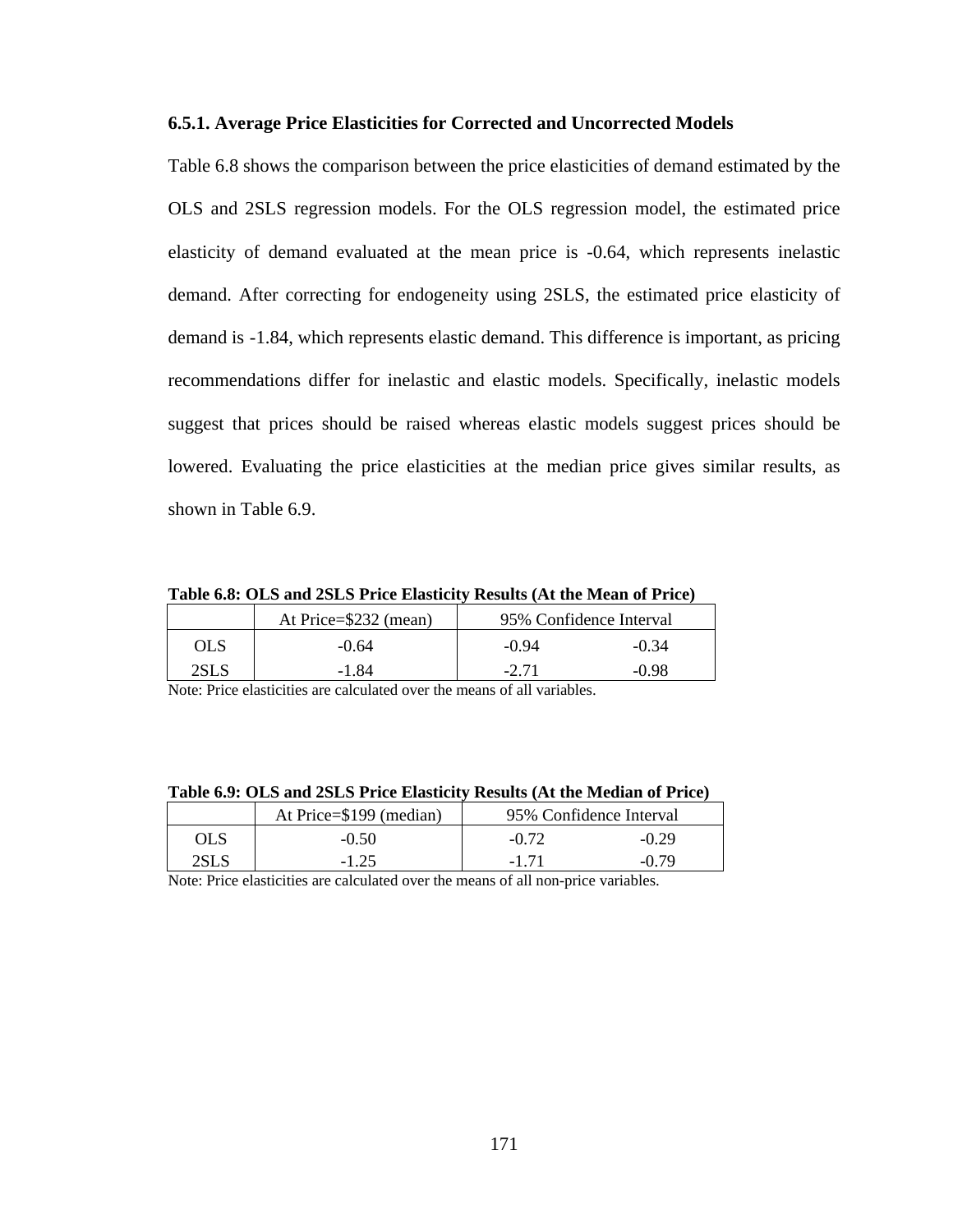# **6.5.2. Price Elasticities as a Function of Advance Booking**

Price elasticities were calculated from the 2SLS model as a function of number of days from flight departure. Table 6.10 provides the price elasticities of demand at both the mean of price and also the median of price. The table shows that JetBlue's customers are less price sensitive closer to flight departure. This is intuitive, as leisure passengers generally book further in advance of departure and business passengers often book closer to departure.

| <b>DFD</b> | Price = $$232$ (mean) | Price = $$199$ (median) |
|------------|-----------------------|-------------------------|
| 1 to $7$   | $-1.14$               | $-0.84$                 |
| 8 to 14    | $-2.06$               | $-1.37$                 |
| 15 to 21   | $-2.59$               | $-1.62$                 |
| 22 to 28   | $-3.40$               | -197                    |

**Table 6.10: 2SLS Price Elasticity Results as a Function of Days from Departure** 

Note: DFD=Days from Flight Departure

# **6.6. Conclusions and Future Research Directions**

An instrumented variable approach (two-stage least squares regression) is used to control for price endogeneity, allowing consistent parameter estimation. A set of instruments are found to pass all validity tests, and are offered as instruments that can be used in disaggregate air travel models of demand. The instruments are based on Hausman-type price instruments, which use a firm's own prices in other markets as instruments for a market of interest, as well as measures of the level of market power by multiproduct firms (as in Stern, 1996). We build the instruments by using prices and flight frequencies from data compiled from an OTA website.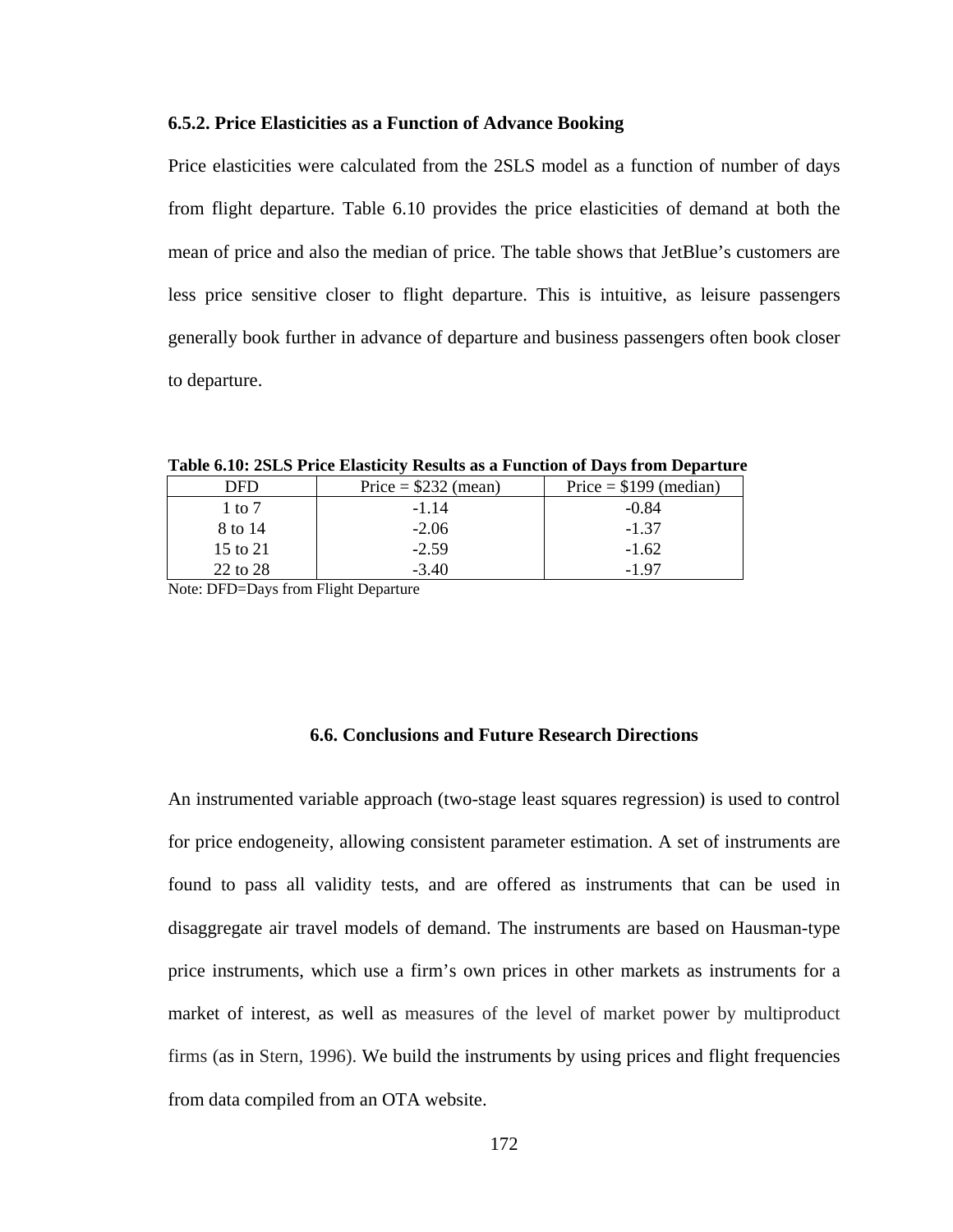The price coefficient of the 2SLS regression model, which corrected for price endogeneity, is found to be 2.9 times more negative than the price coefficient for an uncorrected model, demonstrating the importance of correcting for endogeneity. For the OLS regression model, the estimated price elasticity of demand (evaluated at the mean of price) is -0.64, which represents inelastic demand. After correcting for endogeneity using 2SLS, the estimated price elasticity of demand is -1.84, which represents elastic demand.

 It would be interesting to aggregate our data and/or to mis-specify the model using average prices instead of disaggregate prices. A priori, it is expected that price elasticities from an aggregated model would be less elastic than the price elasticities of our model. This is because on a daily basis, airline customers can choose to purchase departure dates with lower prices, or they can choose a different airline with a lower price offering for the day, or they can wait to purchase when a lower price is offered. This dynamic would not be captured in aggregate data.

 We find that the total number of bookings is decreased during ongoing promotional sales of JetBlue's low cost competitor Virgin America. In future research, it would be interesting to model JetBlue and Virgin America demand together in the same model using a nested logit model to capture the degree of substitution between the airlines. JetBlue and Virgin America are likely to be close substitutes. Incorporating a major carrier into the models could add insight about the substitutability of LCCs versus major carriers.

 Also, there is a future research need for incorporating competitor prices into revenue management forecasts. Within the airline industry, there has been growing interest in developing the next generation of revenue management (RM) systems that can

173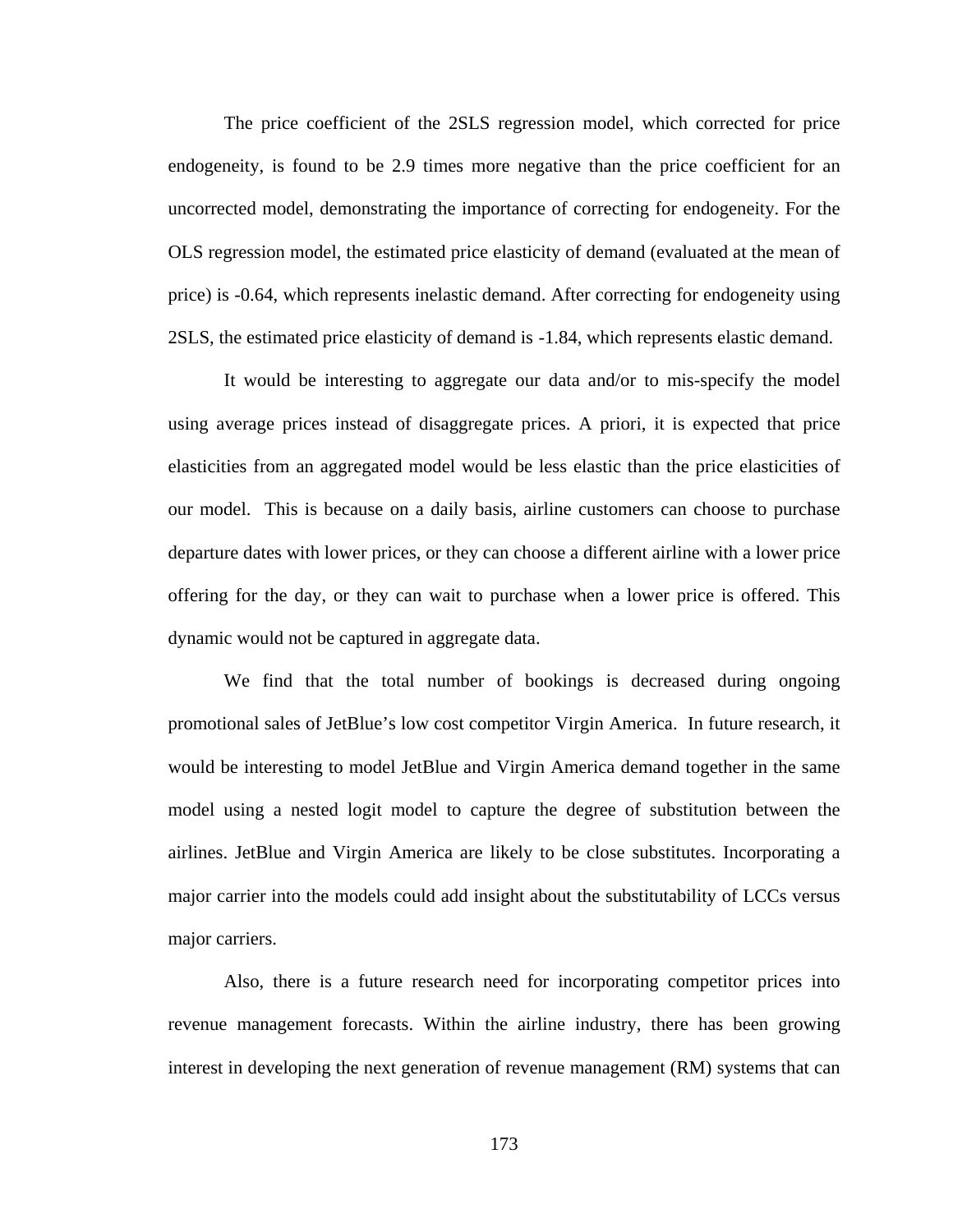more accurately represent how customers make decisions in today's online environments. The development of these next-generation "choice-based" RM systems require information about the prices (or "choices") viewed by customers at the time of booking – both on the carrier of interest and, potentially, across several different competitors.

#### **6.7. References**

- Arrington, M. (September 2, 2010) Virgin America rides Loopt taco truck special to fifth largest revenue day ever. *TechCrunch*. [<http://techcrunch.com/2010/09/02/](http://techcrunch.com/2010/09/02/%20virgin-america-rides-loopt-taco-truck-special-to-fifth-largest-revenue-day-ever/)  [virgin-america-rides-loopt-taco-truck-special-to-fifth-largest-revenue-day-ever/>](http://techcrunch.com/2010/09/02/%20virgin-america-rides-loopt-taco-truck-special-to-fifth-largest-revenue-day-ever/) (accessed 07.05.11).
- Carrier, E. (2008) Modeling the choice of an airline itinerary and fare product using booking and seat availability data. Dissertation for Doctor of Philosophy, Department of Civil and Environmental Engineering, Massachusetts Institute of Technology.
- Civil Aeronautics Board (1970) Effect on Total Market Traffic of Changes in Quality of Service (QSI). Docket 21136 (box 1196). Exhibit BOR-R-300. In Exhibit Series *Rebuttal Exhibits of the Bureau of Operating Rights* by J.F. Adley and C.J. Caridi.
- Coldren, G.M. (2005) Modeling the competitive dynamic among air-travel itineraries with generalized extreme value models. Dissertation for Doctor of Philosophy, Department of Civil and Environmental Engineering, Northwestern University.
- Coldren, G.M., Koppelman, F.S., Kasturirangan, K. and Mukherjee, A. (2003) Modeling aggregate air-travel itinerary shares: Logit model development at a major U.S. airline. *Journal of Air Transport Management*, 9 (6), 361-369.
- Gillen, D.W., Morrison, W.G. and Stewart, C. (2002) *Air travel demand elasticities: Concepts, issues and measurement.* Final Report, Department of Finance, Canada. <[http://www.fin.gc.ca/consultresp/airtravel/airtravstdy\\_-eng.asp> \(accessed](http://www.fin.gc.ca/consultresp/airtravel/airtravstdy_-eng.asp%3e%20(accessed%2005.20.13))  [05.20.13\)](http://www.fin.gc.ca/consultresp/airtravel/airtravstdy_-eng.asp%3e%20(accessed%2005.20.13)).
- Granados, N., Gupta, A. and Kauffman, R.J. (2012) Online and offline demand and price elasticities: Evidence from the air travel industry. *Information Systems Research*. INFORMS. 23 (1), 164-181.
- Hausman, J.A. (1996) Valuation of new goods under perfect and imperfect competition. *The Economics of New Goods* eds Robert J. Gordon and Timothy F. Bresnahan, 207–248. University of Chicago Press, Chicago.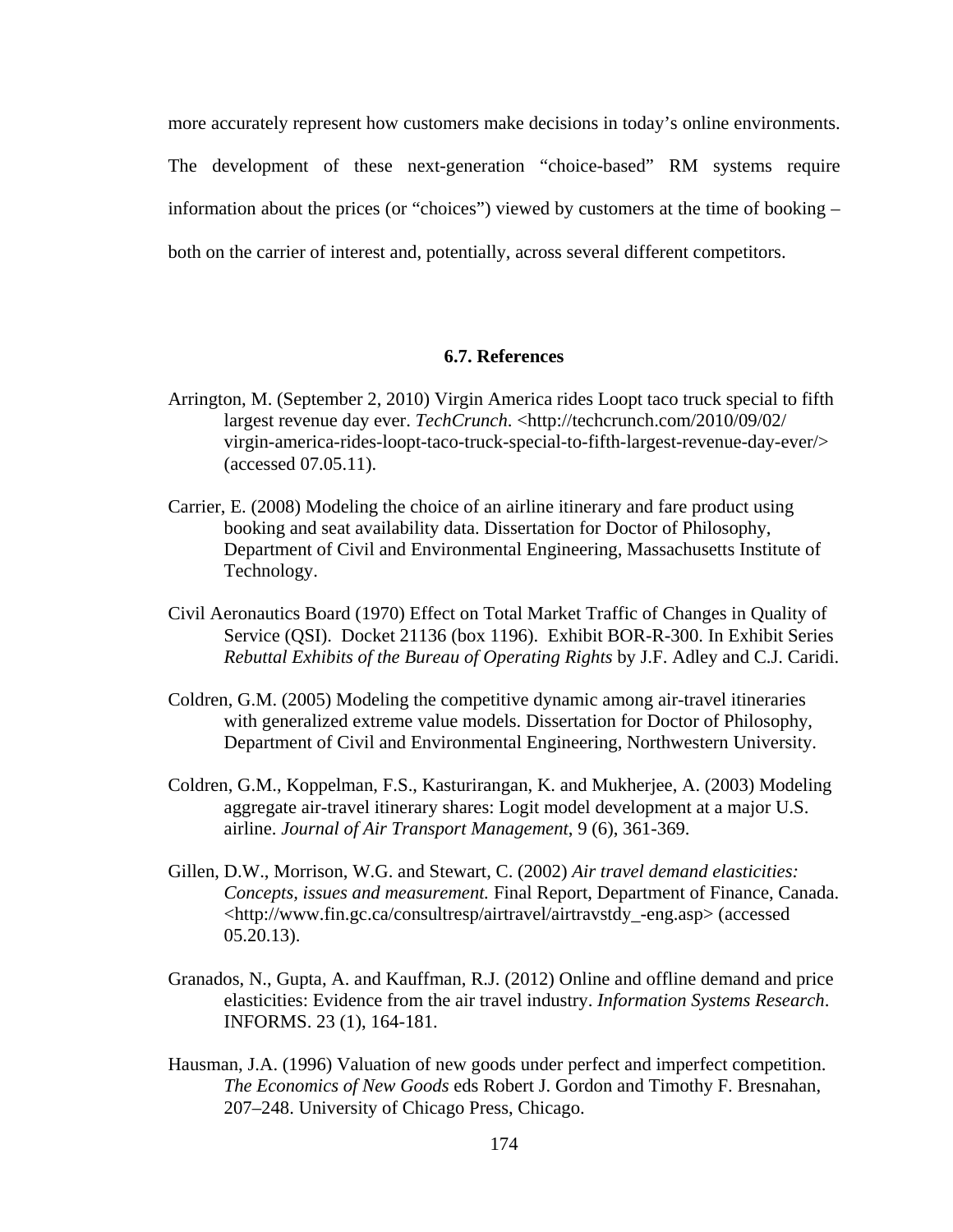- Hausman, J., Leonard, G. and Zona, J.D. (1994) Competitive analysis with differentiated products. *Annals of Economics and Statistics*, No. 34, 159–180.
- Hsiao, C-.Y. (2008) Passenger demand for air transportation in a hub-and-spoke network. Dissertation for Doctor of Philosophy, Civil and Environmental Engineering, University of California, Berkeley. <<http://www.nextor.org/pubs/HsiaoDissertation2008.pdf>> (accessed 05.18.11).
- InterVISTAS (2007) *Estimating air travel demand elasticities: Final report.* <[http://www.iata.org/whatwedo/Documents/economics/Intervistas\\_Elasticity\\_](http://www.iata.org/whatwedo/Documents/economics/Intervistas_Elasticity_%20Study_2007.pdf%3e%20(accessed%2005.20.13))  [Study\\_2007.pdf> \(accessed 05.20.13\).](http://www.iata.org/whatwedo/Documents/economics/Intervistas_Elasticity_%20Study_2007.pdf%3e%20(accessed%2005.20.13))
- Oum, T.H., Zhang, A. and Zhang, Y. (1993) Inter-firm rivalry and firm-specific price elasticities in deregulated airline markets. *Journal of Transport Economics and Policy*, (27) 2, 171-192.
- Stern, S. (1996). Market definition and the returns to innovation: Substitution patterns in pharmaceutical markets. *Working paper*, Sloan School of Management, Massachusetts Institute of Technology.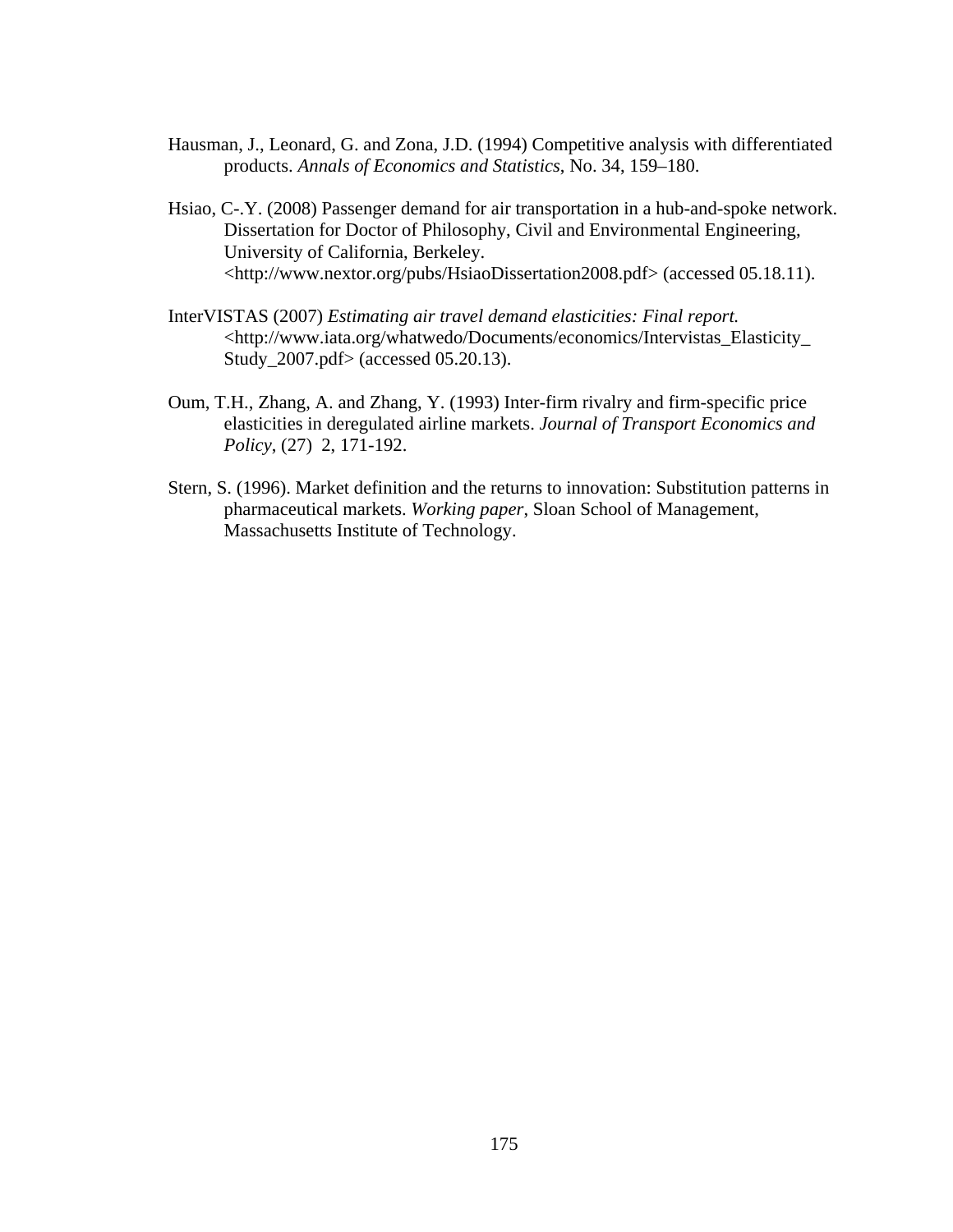# **CHAPTER 7: CONCLUSIONS AND FUTURE RESEARCH DIRECTIONS**

# **7.1. Introduction**

This dissertation accomplished four main research objectives, each related to leveraging online data to better understand airline pricing and product strategies, and how these strategies impact customers, as well as the industry in general. The chapters of this dissertation are written in journal format, with each chapter focusing on one of the objectives. Chapter 2 investigated the relationship between airline prices and competitive market structures. Chapter 3 identified and reviewed product debundling trends that recently occurred in the U.S. airline industry. Chapter 4 focused on one debundling trend: seat reservation fees. We investigated factors that influence airline customers' premium coach seat purchases and estimated revenue impacts of different seat pricing strategies. Chapter 5 reviewed the subject of price endogeneity, and Chapter 6 used online prices and seat maps to model daily flight-level bookings and price elasticities. A valid set of instrumental variables were found and used to correct for price endogeneity. This dissertation also includes Appendix A, which provides more detailed information about an online dataset of competitor prices that was compiled using automated web client robots. Finally, this last chapter (Chapter 7) summarizes major findings related to each chapter's research objective and outlines directions for future research.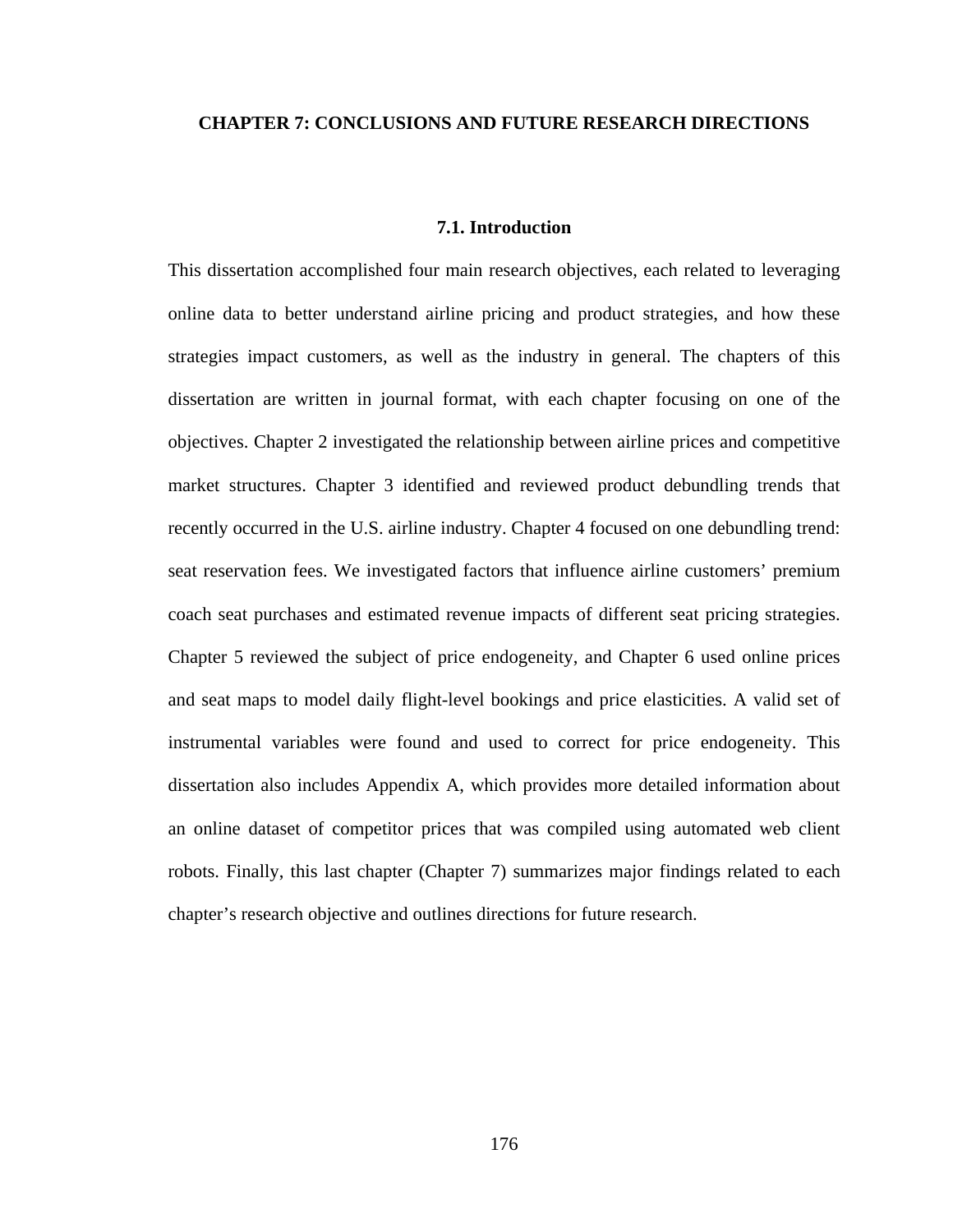# **7.2. Major Conclusions and Directions for Future Research**

# **7.2.1. Competitive Airline Pricing Policies**

The first research objective of this dissertation explored airline pricing policies in markets with different types of competitive market structures using a dataset of online prices from 2007 (Chapter 2). Several observations were made using the disaggregate pricing dataset. In contrast with findings of past research on price dispersion, we found that low price dispersion can be associated with both low and high market concentration, depending on the characteristics of the market and the specific carriers offering flights. The presence of low cost carriers (LCCs) was seen to have an impact on pricing of other carriers.

 We also found that pricing strategies in low cost carrier monopoly routes are different than major carrier monopoly routes. Even in a monopoly situation, low cost carriers (especially Southwest) demonstrate flat pricing and price dispersion as the day of departure approaches. These differences in monopoly routes highlight the importance of understanding price dispersion at the detailed, disaggregate level when analyzing the impact of future mergers and acquisitions.

 An additional finding was that markets with codeshares (specifically codeshares between US Airways and United Airlines) sometimes exhibit unusually high price dispersion on the airline that is selling tickets for a flight operated by another airline. There is a need for more research, at the disaggregate level, on how codesharing affects pricing within a market. As more and more airlines begin to use codeshares, understanding the impacts on the market will become more important.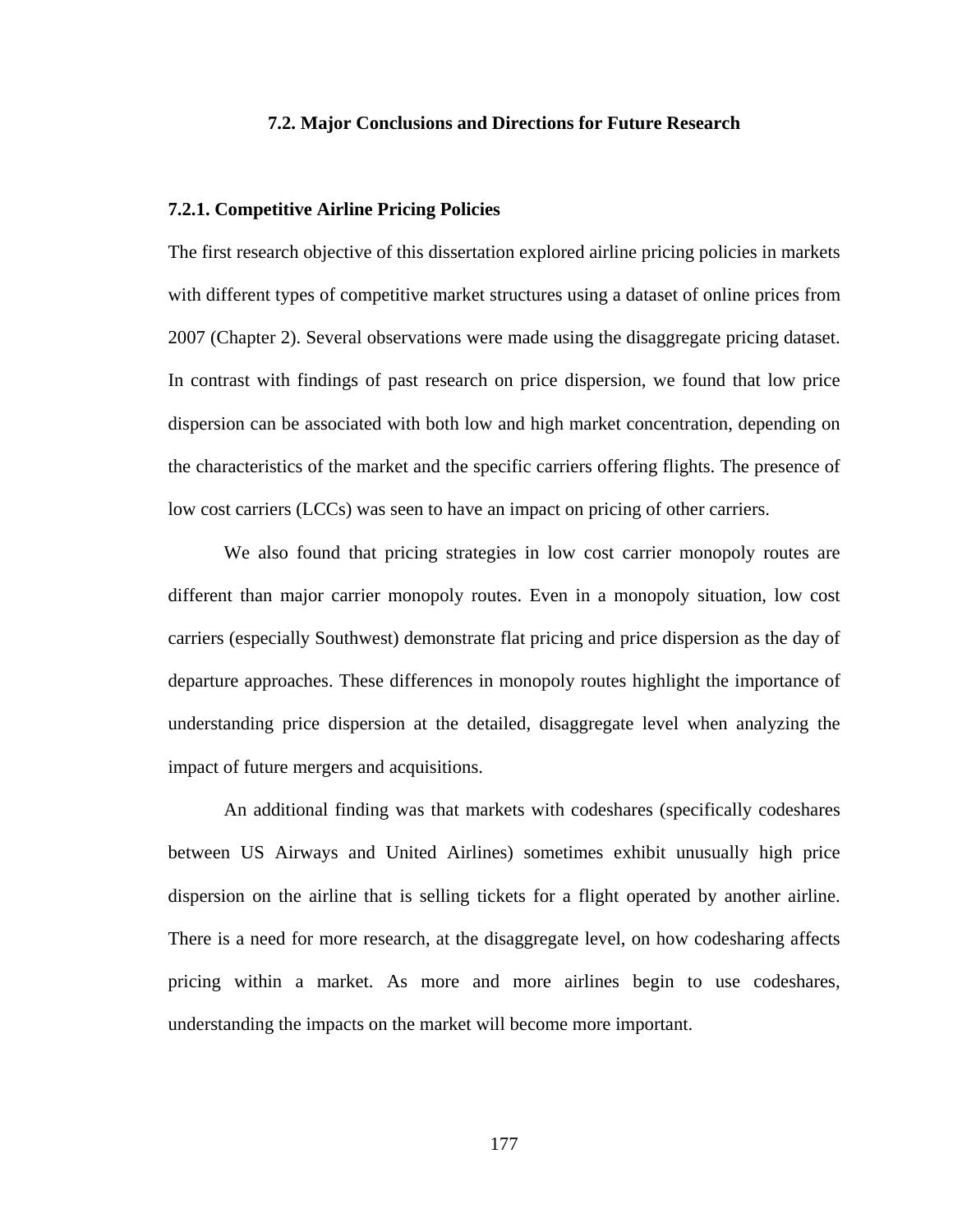Additionally, two markets where two nonstop LCCs compete (which occurs rarely in the U.S.) were investigated. Competition between LCCs is increasing in the U.S., so an important area of future research is to better understand competition in these markets. We offer a database of markets where low cost carriers compete in Appendix A, which can be used in future research.

 Most importantly, this part of the dissertation demonstrated the importance of disaggregate data that describe individual airline behavior, as aggregate data can hide important details in the data. In future research, there is a need for publically available sources of disaggregate demand and pricing data, which could lead to new insights into the impact of mergers and acquisitions on consumer welfare.

# **7.2.2. Product Debundling**

The second research objective of this dissertation identified and reviewed product debundling trends that occurred in the U.S. in 2009-2010 (Chapter 3). We estimate the debundling phenomenon has diluted revenues to the U.S. Airport and Airways Trust Fund (AATF) by at least five percent. This is important as the AATF finances investments in the airport and airway system. The AATF was established as a source of funding that would increase concurrently with the use of the system, and assure timely and long-term commitments to capacity increases. The finding that debundling has diluted revenues to the AATF means that policy-makers may need to tax ancillary fees in the future in order to maintain the viability of the fund.

 We anticipate that the "ancillary revenue" phenomenon is likely to continue in the U.S. market among low cost and network carriers. In future research, there is a need to

178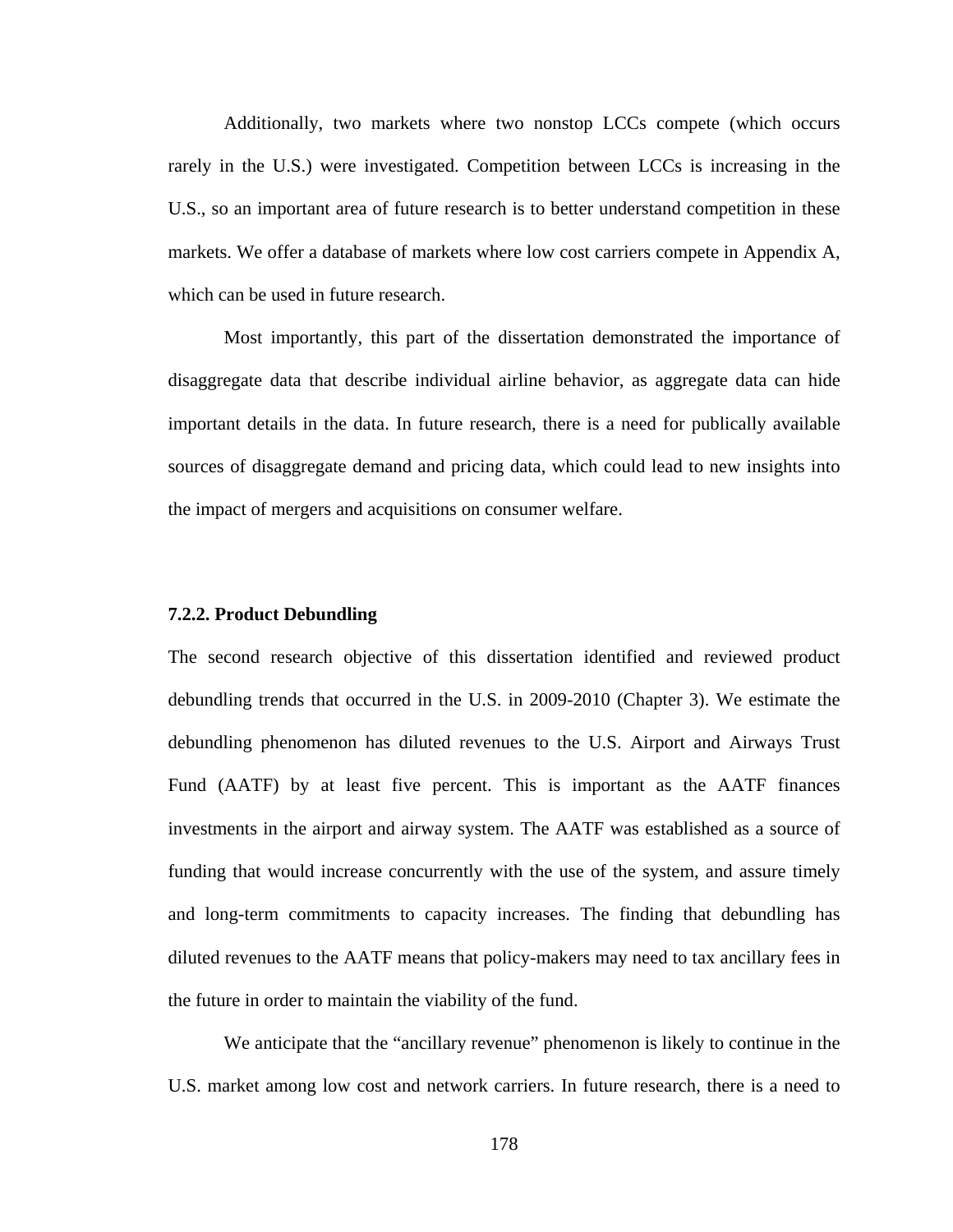better understand how ancillary fees impact customer satisfaction and loyalty. There is also a need to understand what factors drive customers to purchase add-on services, what aspects of the services that they value, and how these valuations may differ across customer segments.

#### **7.2.3. Premium Coach Seat Purchasing Behavior**

The third research objective of this dissertation investigated factors that influence airline customers' premium coach seat purchases, and also estimated revenue impacts of different seat pricing strategies (Chapter 4). Several new behavioral insights into seat reservation fees were found. As planes fill up, customers are more likely to purchase a premium coach seat (with extra legroom and early boarding), regardless of how far in advance they purchase a ticket. This suggests that the ability of airlines to charge seat fees is strongly tied to load factors, which has several implications. First, concerns expressed by customers and government officials about the importance of clearly communicating airlines' seat policies appear to be valid. It is important to ensure that customers are not being misled into making premium seat fee purchases by the information displayed on seat maps. Second, the U.S. airline industry is currently going through a series of mergers and acquisitions, and has seen a reduction in overall domestic capacity, which has led to record-high load factors. In an environment in which load factors are high, the airlines' ability to generate revenues from seat fees is strong, and several industry pricing models related to seat fees are viable. However, if load factors decrease in the future, we would expect that the incremental revenues generated from seat fee reservations would also decrease.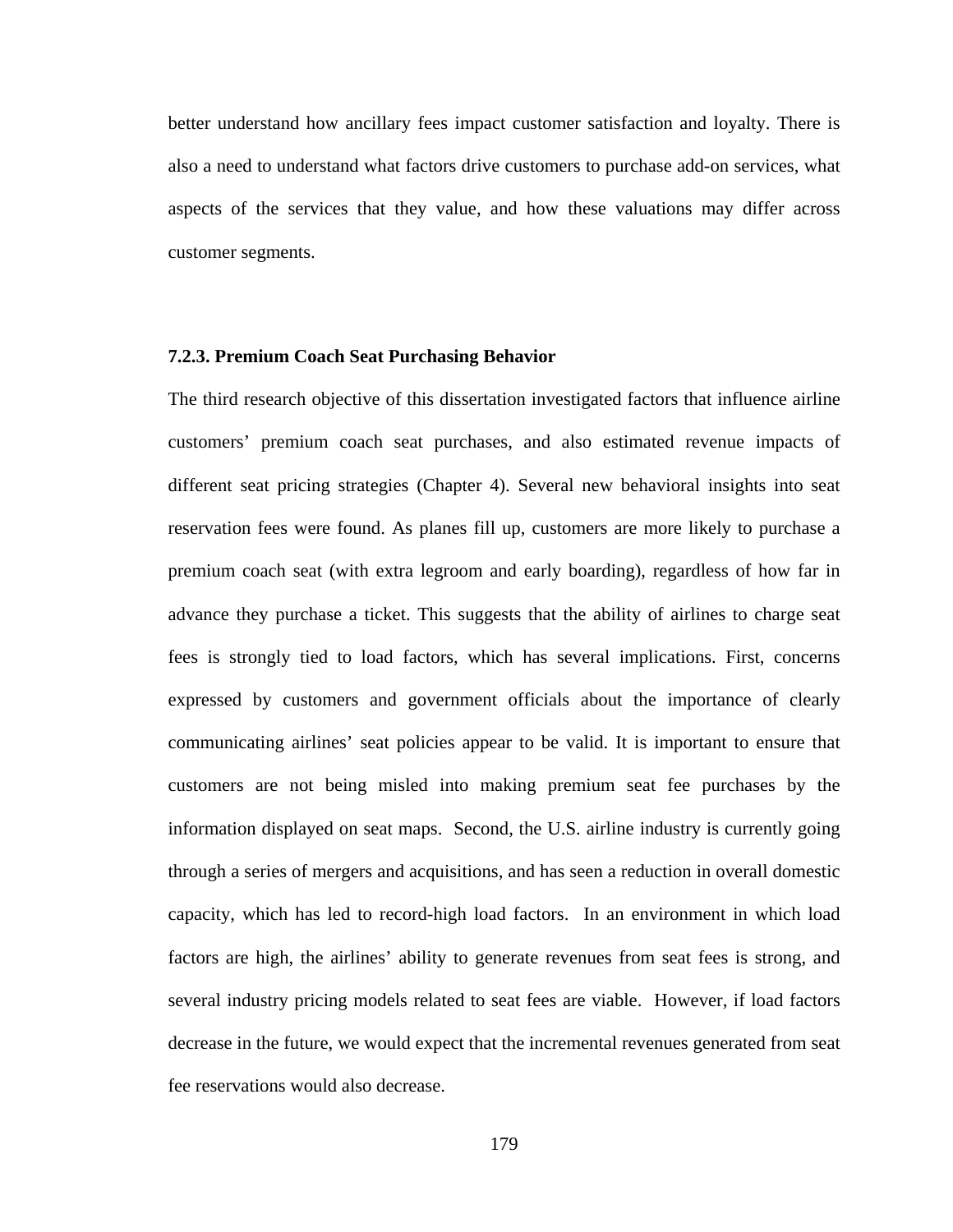We also find that customers who purchase tickets closer to the departure date are willing to pay higher seat fees, and that JetBlue could increase profits by optimizing prices. We find that JetBlue's seat fees are currently underpriced in many markets; an optimal static fee would increase revenues by 8 percent whereas optimal dynamic fees would increase revenues by 10.2 percent. In addition, if JetBlue were to leave their seat fees unchanged and instead blocked certain rows of seats for premier customers, they could potentially increase revenues by 12.8%. This finding underscores the importance of ensuring customers are not inadvertently misled into purchasing premium seats by seat map displays that block seats for premier customers.

 There are several extensions of this work that could be addressed by using stated preference surveys. Currently, it is unclear what specific attributes of premium coach seats are valued by customers, and how these valuations may differ across customer segments. For example, do customers purchasing JetBlue's premium coach seats value extra legroom? Do they value the ability to board first and store luggage in overhead bins? Do they value the ability to deplane first and have more time to make connecting flights? Determining the value of each of these components will help airlines better design products and bundles that provide the most value for customers. It will also help airlines determine whether they should invest in adding sections in coach that offer extra legroom, or simply sell existing coach seats that provide early boarding and alighting privileges. This is a particularly important decision for carriers, as removing planes from service to remove row(s) of seats to add extra legroom is costly, particularly when planes are flying near record-high load factor levels.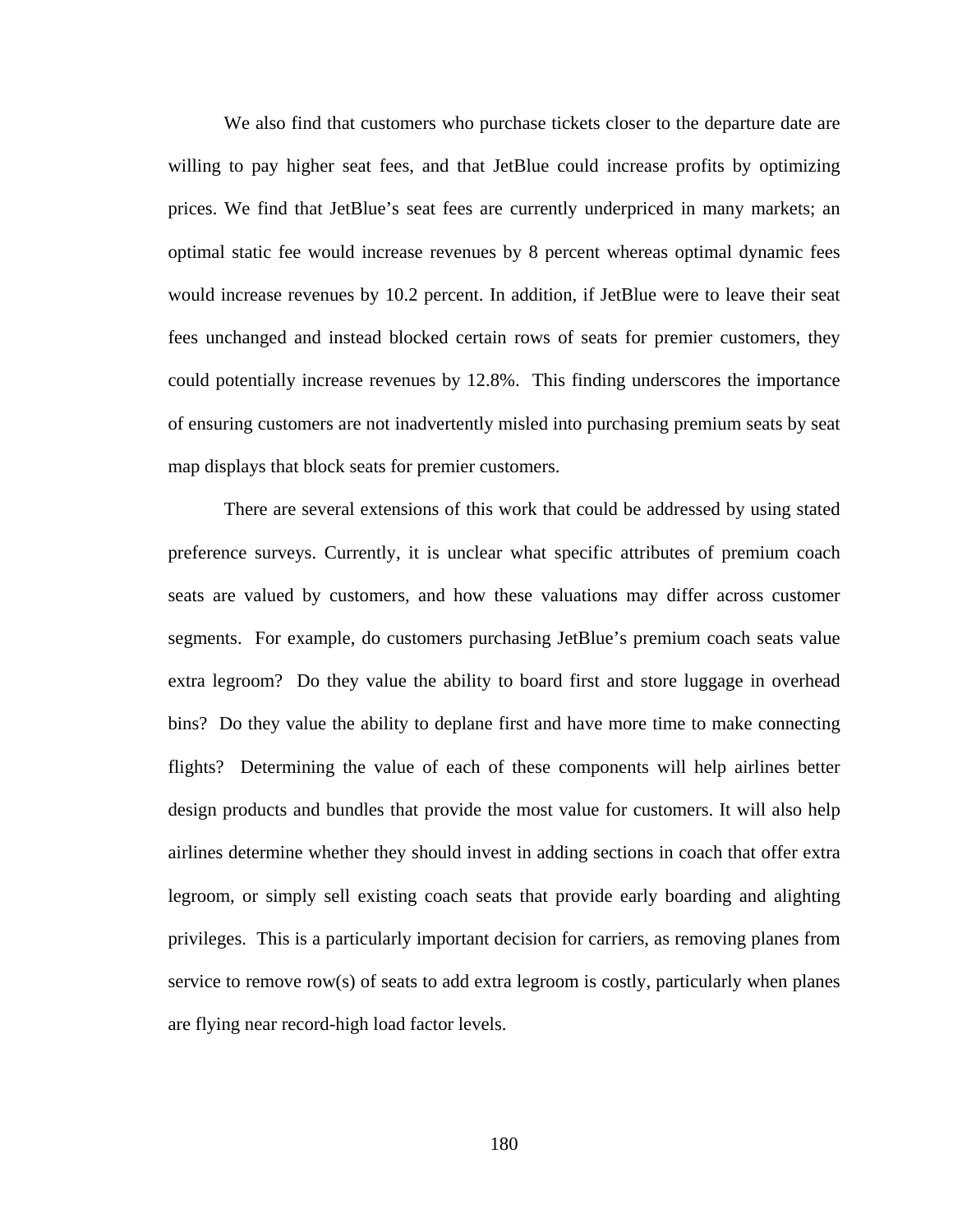## **7.2.4. Flight-Level Demand Models with Correction for Price Endogeneity**

 The last objective of this dissertation was to model daily flight-level bookings and estimate price elasticities using methods that correct for price endogeneity. Daily online prices and seat maps from airline websites were used to compare airfare price elasticity estimates using ordinary least squares (OLS) regression without correcting for price endogeneity and two-stage least squares (2SLS) regression which corrects for endogeneity. Results show the importance of correcting for price endogeneity. For the OLS regression model, the estimated price elasticity of demand is -0.64, which represents inelastic demand. After correcting for endogeneity using 2SLS, the estimated price elasticity of demand is -1.84, which represents elastic demand. This difference is important, as pricing recommendations differ for inelastic and elastic models, i.e., inelastic models suggest prices should be raised whereas elastic models suggest prices should be lowered. Further, a set of instruments are found to pass validity tests and can be used in future models of daily flight-level demand. To our knowledge, this is the first time online seat maps have been used to estimate price elasticities. This is also one of the first studies to correct for price endogeneity in models of airline demand and to test for validity of instruments.

 We also find that the total number of bookings is decreased during ongoing promotional sales of JetBlue's low cost competitor Virgin America. In future research, it would be interesting to model JetBlue and Virgin America demand together in the same model using a nested logit model to capture the degree of substitution between the airlines. JetBlue and Virgin America are likely to be close substitutes. Incorporating a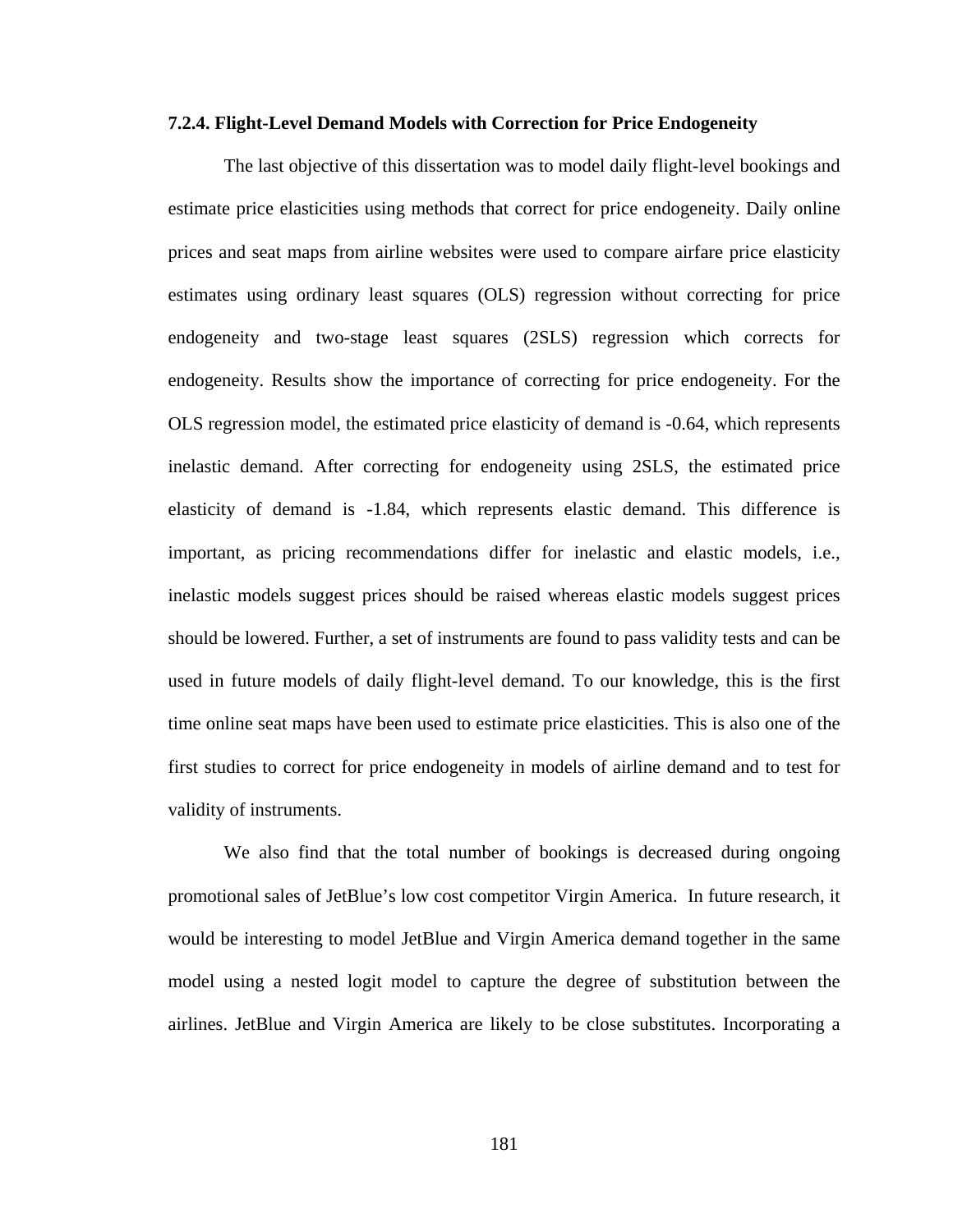major carrier into the models could add insights about the substitutability of LCCs versus major carriers.

 For future research it would be interesting to aggregate our data and/or to misspecify the model using average prices instead of disaggregate prices. A priori, it is expected that price elasticities from an aggregated model would be less elastic than the price elasticities of our model. This is because on a daily basis, airline customers can choose to purchase departure dates with lower prices, or they can choose a different airline with a lower price offering for the day, or they can wait to purchase when a lower price is offered. This dynamic would not be captured in aggregate data.

 Also, there is a future research need for incorporating competitor prices into revenue management forecasts. Within the airline industry, there has been growing interest in developing the next generation of revenue management (RM) systems that can more accurately represent how customers make decisions in today's online environments. The development of these next-generation "choice-based" RM systems require information about the prices (or "choices") viewed by customers at the time of booking – both on the carrier of interest and, potentially, across several different competitors.

# **7.3. Concluding Thoughts**

Although this disssertation has shown how online data can be leveraged to better understand airline and air passenger behavior, it is important to note that the use of competitive price information is somewhat controversial, despite the fact that today the majority of large U.S. carriers purchase competitive price information from firms such as QL2® or Infare Solutions.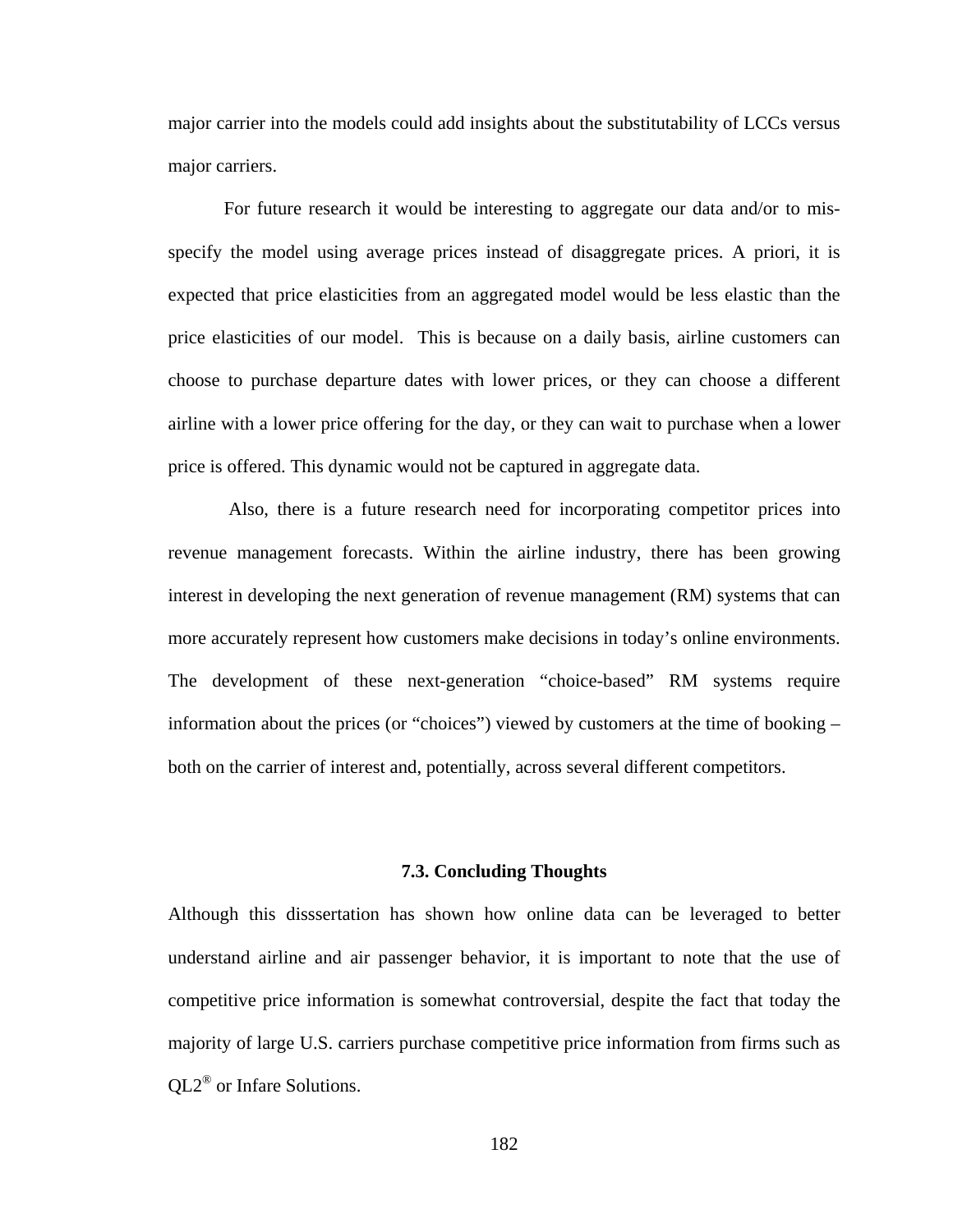The pricing and seat maps we collected from the internet allowed us to explore questions that airlines themselves would not be able to explore using their own data. For example, JetBlue is not able to recreate the seat maps viewed by customers at the time of purchase. To do this, they would need to invest hundreds of thousands of dollars to collect this information through their website. Our approach offers a more cost-efficient way to examine this problem and provides some of the first insights that are needed for airlines to justify investments required to collect more detailed online data. Our approach is also one that can be replicated by government agencies or public advocacy groups interested in understanding the role of seat map displays on customer purchasing behavior.

 Looking ahead, we expect online data to play an even more critical role in aviation studies. We also expect continued discussions around maintaining privacy of individual-level consumer data, and the ultimate benefit to firms and consumers of using competitive price information. Using competitor information could lead to lower price offerings in markets as carriers match fares. It could also lead to spiral down of profits for carriers, and an attempt to return to more opaque pricing through debundling product attributes and recreating bundles from these separate products. In turn, this would likely lead to increased tensions among carriers and global distribution systems, the latter of which currently do not have the ability to distribute detailed debundled products themselves.

 Ancillary fees are often tied to different fares and/or frequent flyer status, which may encourage customers to book on airline websites rather than travel agency websites. For some airlines, the ability to reserve premium seats can only be done online if

183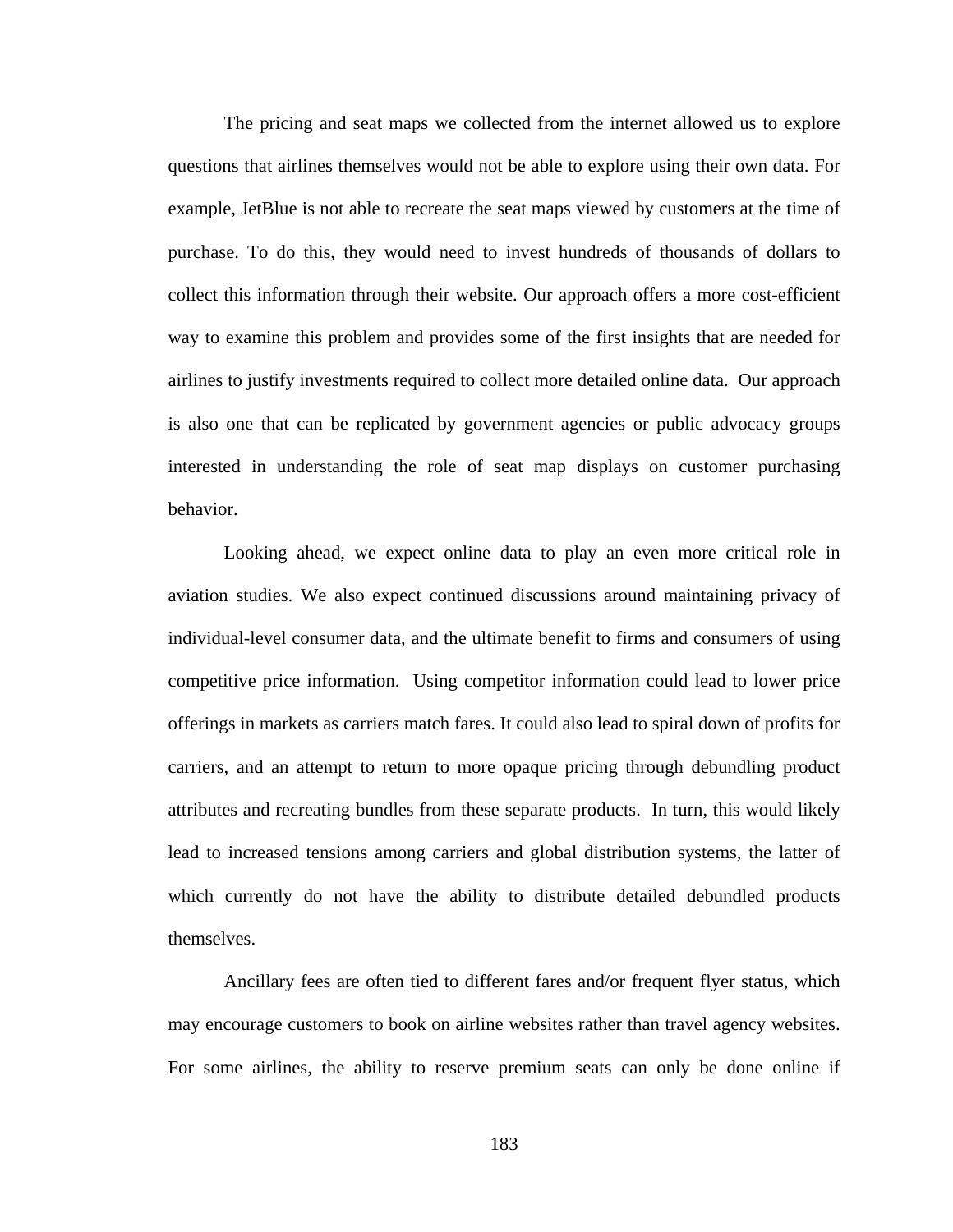customers first log in to the website using their frequent flyer account. By requiring that customers log in, the airline is able to tailor seat selections to each customer. The airline also indirectly benefits from encouraging customers to log in at the beginning of the search process (versus when a ticket is ultimately purchased) in the sense that it can unobtrusively observe the sequence of screens across a single or multiple website session, which can provide valuable marketing information. However, the ability to track individuals during their online search process may also raise new privacy concerns that need to be addressed in the future.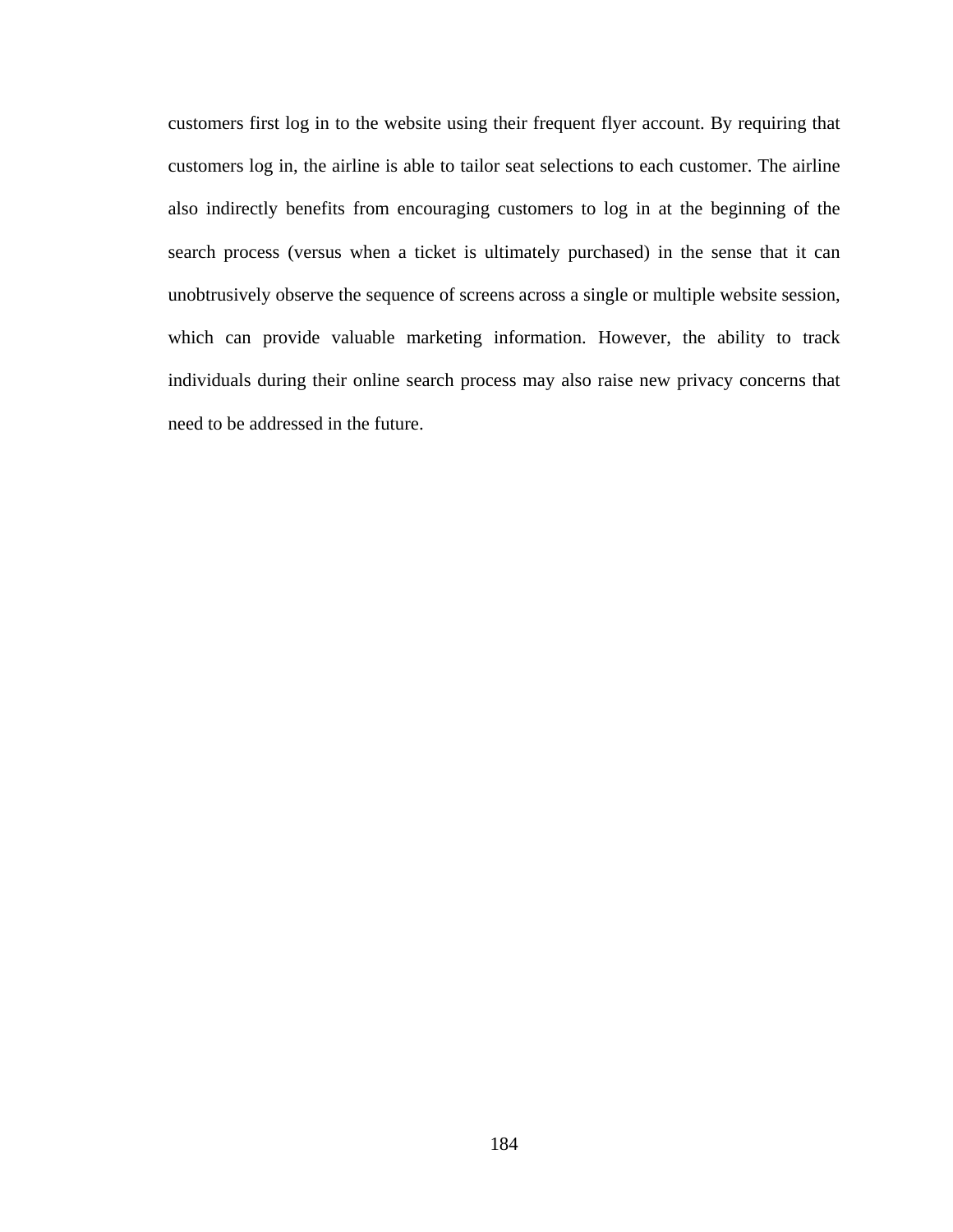#### **APPENDIX A: ONLINE PRICING DATABASE**

Mumbower, S. and Garrow, L.A. (2013) Online pricing data for multiple U.S. carriers. Submitted to *Manufacturing & Service Operations Management.* Invited for second round review on June 27, 2013.

# **A.1. Abstract**

This section describes a database of online airline prices collected from a major online travel agent and one low cost carrier. The database provides detailed pricing data for all nonstop flights offered in a market. Data are provided for 42 domestic U.S. markets across a 28-day booking horizon for 21 departure dates. Each of the 42 markets is served by one or more low cost carriers. These data can be used to investigate the evolution of prices and price dispersion for monopoly, duopoly, and oligopoly markets. The data can also be used to create simulated datasets for benchmarking the performance of revenue management algorithms that consider competitors' prices. We hope to address research gaps by making this dataset publically available for other researchers to use.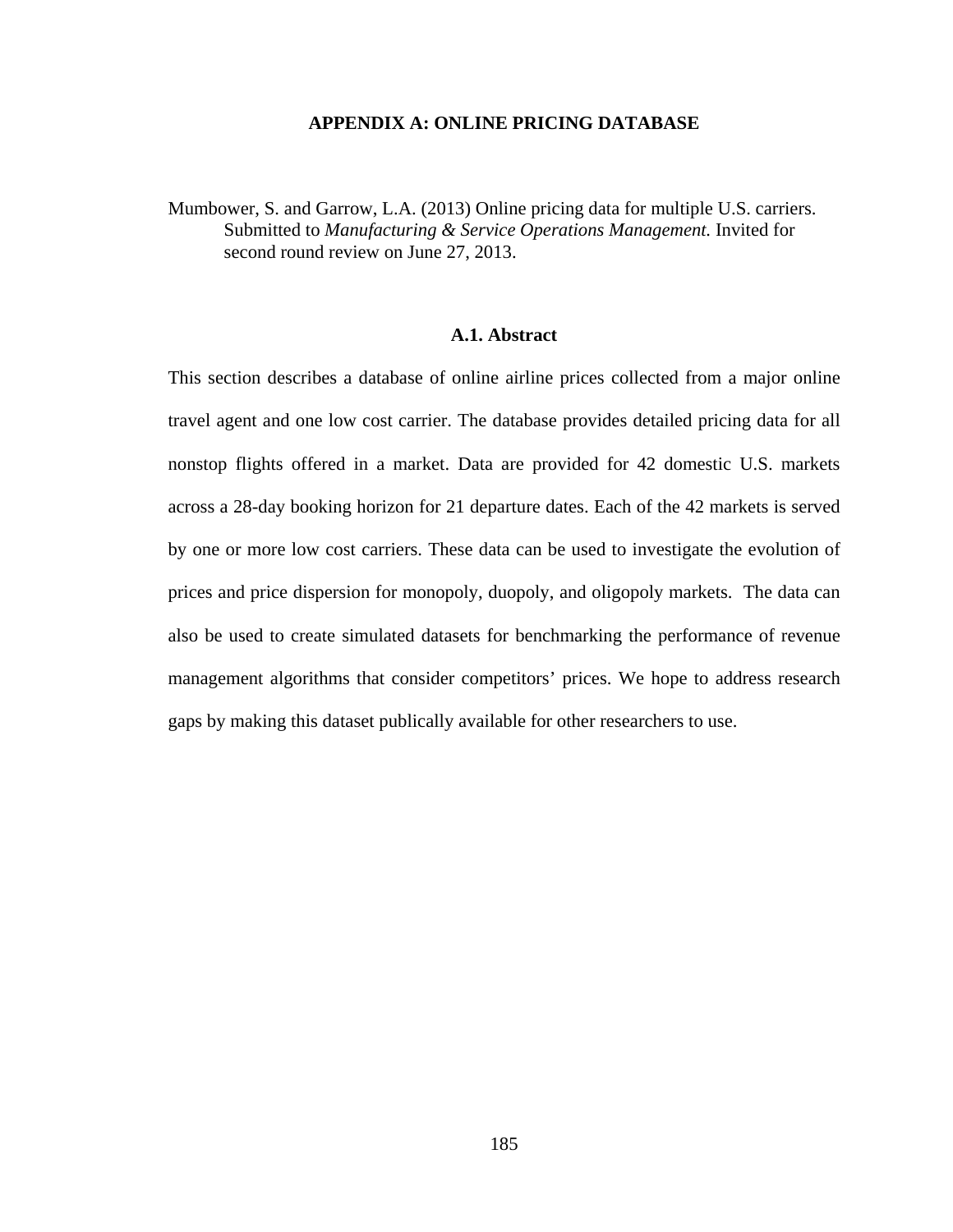# **A.2. Introduction**

The U.S. airline industry is fiercely competitive market and one in which it has historically been difficult to raise fares. According to the Air Transport Association (2010), in the first 30 years after passenger deregulation (which occurred in the U.S. in 1978), domestic airline prices fell 41.2% in real terms. This decline is due to multiple factors, including the increased use of the internet as a major distribution channel and the increased market penetration of low cost carriers (LCCs). For example, in 2007, approximately 55 million (or one in four) U.S. adults traveled by commercial air and were internet users (PhoCusWright, 2008). In 2009 Southwest Airlines was the largest U.S. domestic carrier, carrying over 101.3 million passengers; 81% of these passengers made their bookings via southwest.com (Southwest Airlines 2009, 2010).

 Since deregulation, there has been continued interest in understanding how competitive factors and industry consolidation influence ticket prices. However, the majority of these studies have been based on aggregate quarterly fare data that is publically available in the T100 or DB1A/1B databases (Bureau of Transportation Statistics 2010a, 2010b). Examples include studies by Borenstein (1989) Borenstein and Rose (1994), Dai, Liu and Serfes (2012), Gerardi and Shapiro (2007), Hayes and Ross (1998), Verlinda (2005) and Verlinda and Lane (2004). Only a few pricing studies have been based on disaggregate data, including one study by Giaune and Guillou (2004) that used ticket observations from 20 routes from a global central reservation system, and a second study by Bilotkach (2006) that used pricing information for three routes collected from Travelocity®. The lack of detailed pricing data across the booking horizon has inhibited researchers' ability to fully understand customers' willingness to pay for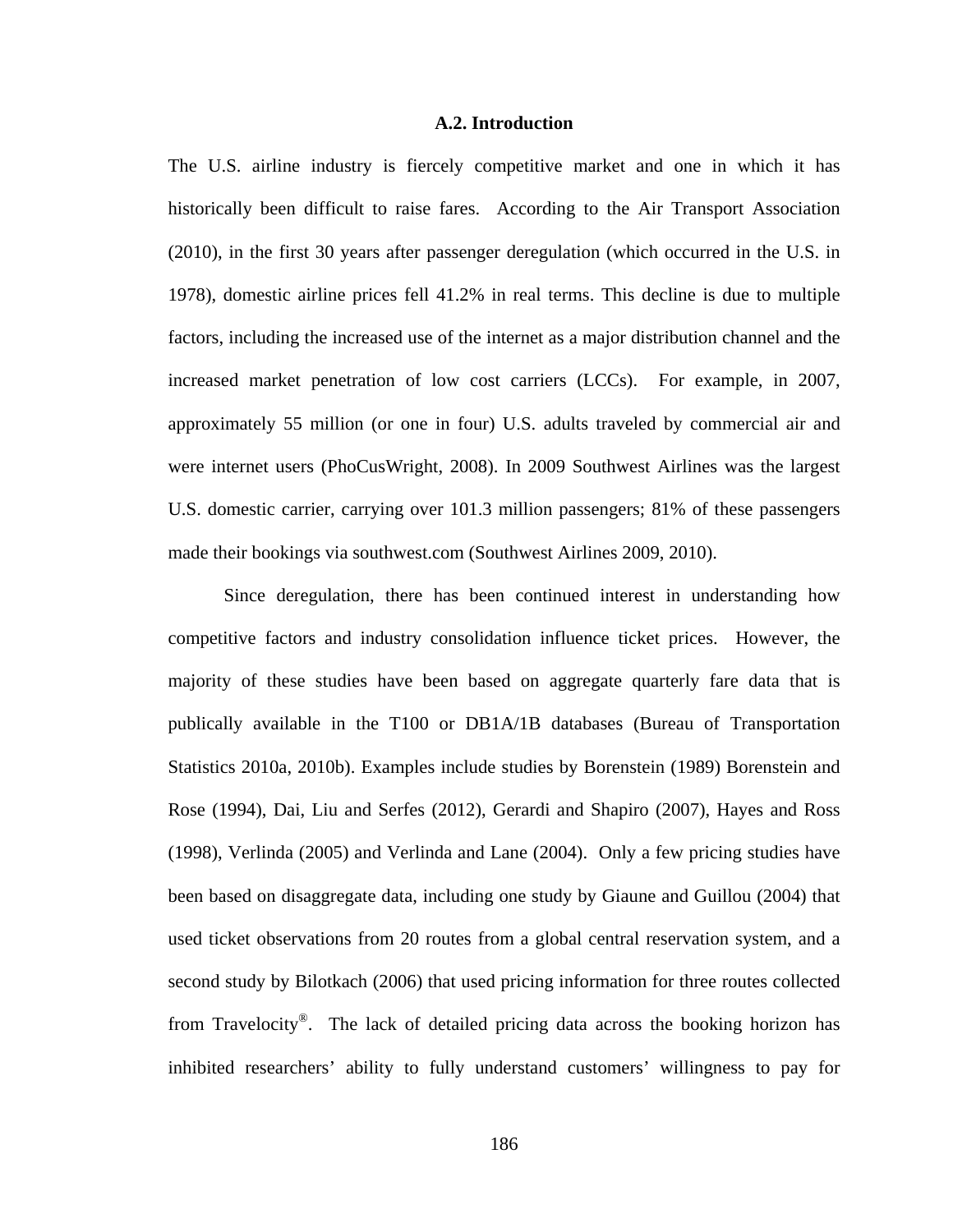different service attributes (e.g., departure time and carrier preferences). Researchers' ability to fully evaluate consumer welfare benefits associated with deregulation, mergers and acquisitions, and alliances has also been limited because the T100 and DB1A/1B databases do not provide information about the distribution of ticket prices and number of lower-priced tickets sold to consumers.

 Within the airline industry, there has been growing interest in developing the next generation of revenue management (RM) systems that can more accurately represent how customers make decisions in today's online environments. This interest is driven by the recognition that today's market conditions are distinct from those seen during the first two decades following deregulation when the first generation of RM systems was developed. The development of these next-generation "choice-based" RM systems require information about the prices (or "choices") viewed by customers at the time of booking – both on the carrier of interest and, potentially, across different competitors. It is becoming more common for aviation and other service firms to systematically collect pricing information by programming webbots and/or by purchasing the services of firms that specialize in the extraction of unstructured internet data. For example, Travelocity® reported that it used webbots to query its competitors' sites to investigate how often (and why) it was not price competitive (Smith et al., 2007).

 Although pricing data is routinely collected by industry, the amount of data available to researchers for empirical testing and benchmarking of different RM algorithms has been limited. There are only a few studies that have used industry data for choice-based RM applications, including one by Vulcano, van Ryzin and Chaar (2010) that is based on a single airline market, one by Newman et al. (2013) that is based on a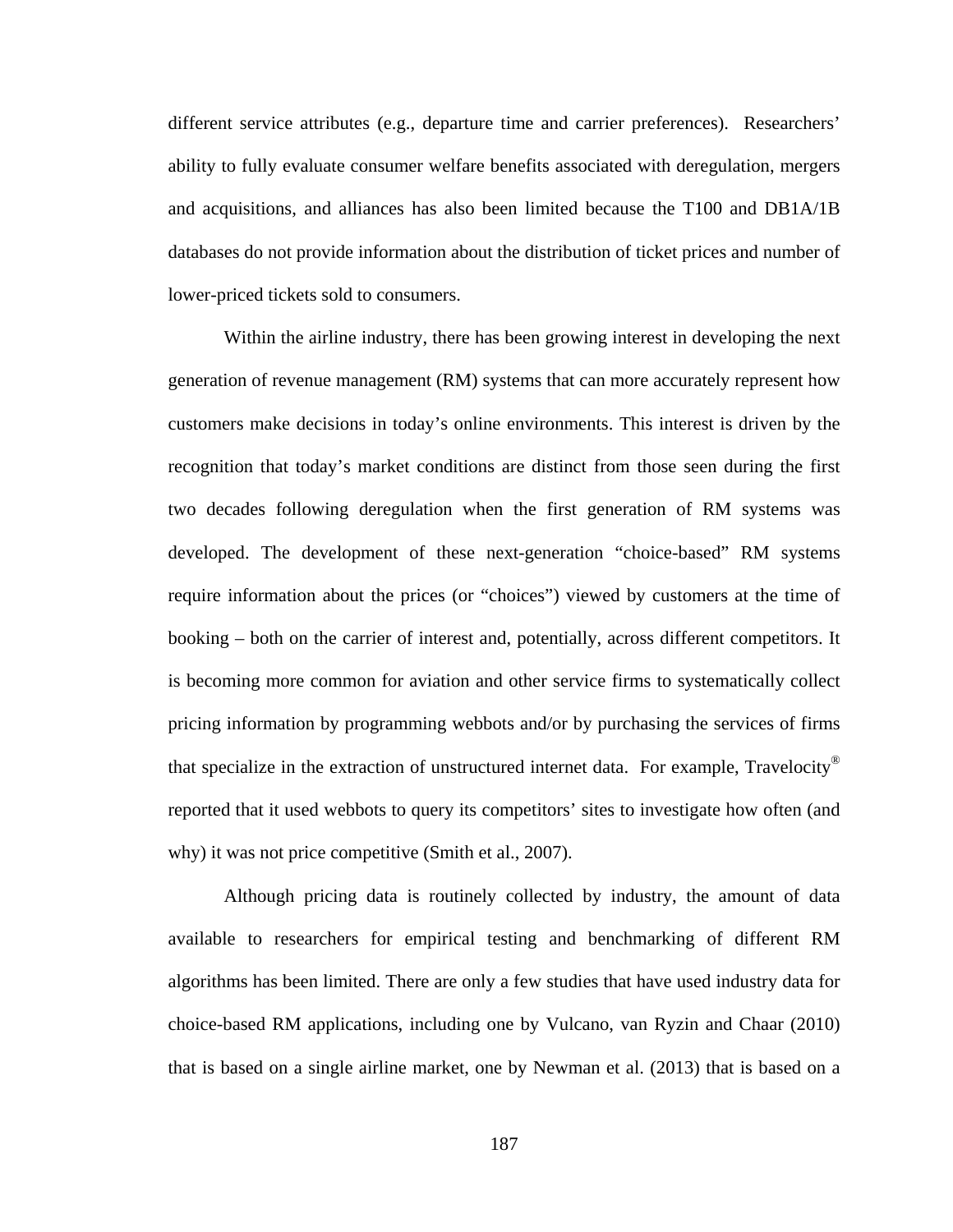single hotel property, one by Farias, Jagabathula and Shah (forthcoming) that uses data from a car dealership and data from Amazon on DVD sales, and one by Gaur, Muthulingam and Swisher (2013) that is based on sales of college textbooks. Although these studies have used industry data, they are limited in the sense that they exclude pricing effects or only consider a single firm's prices.

 The objective of this appendix is to help address these research gaps by providing pricing information over a four week booking horizon for 42 U.S. markets and 21 departure dates. This airline pricing database contains over 228,000 price observations and can be used to investigate the evolution of prices across flights for a range of competition structures. The database can also be used to create simulated datasets for benchmarking the performance of RM systems, including those that incorporate information about competitor prices and consider the impact of low cost carriers. The datasets are available to all researchers as long as the researcher cites this document as the source. In the following sections, we describe the data, the data collection process (accomplished through the use of daily automated queries, or webbots) and highlight potential limitations in the data.

# **A.3. Description of Datasets**

Pricing data was collected in 42 markets for all nonstop flights departing between September 2, 2010 and September 22, 2010. A booking horizon of four weeks was collected for each departure date. This section describes the fields available for analysis, the process used to select the markets included in the database, and basic descriptive statistics.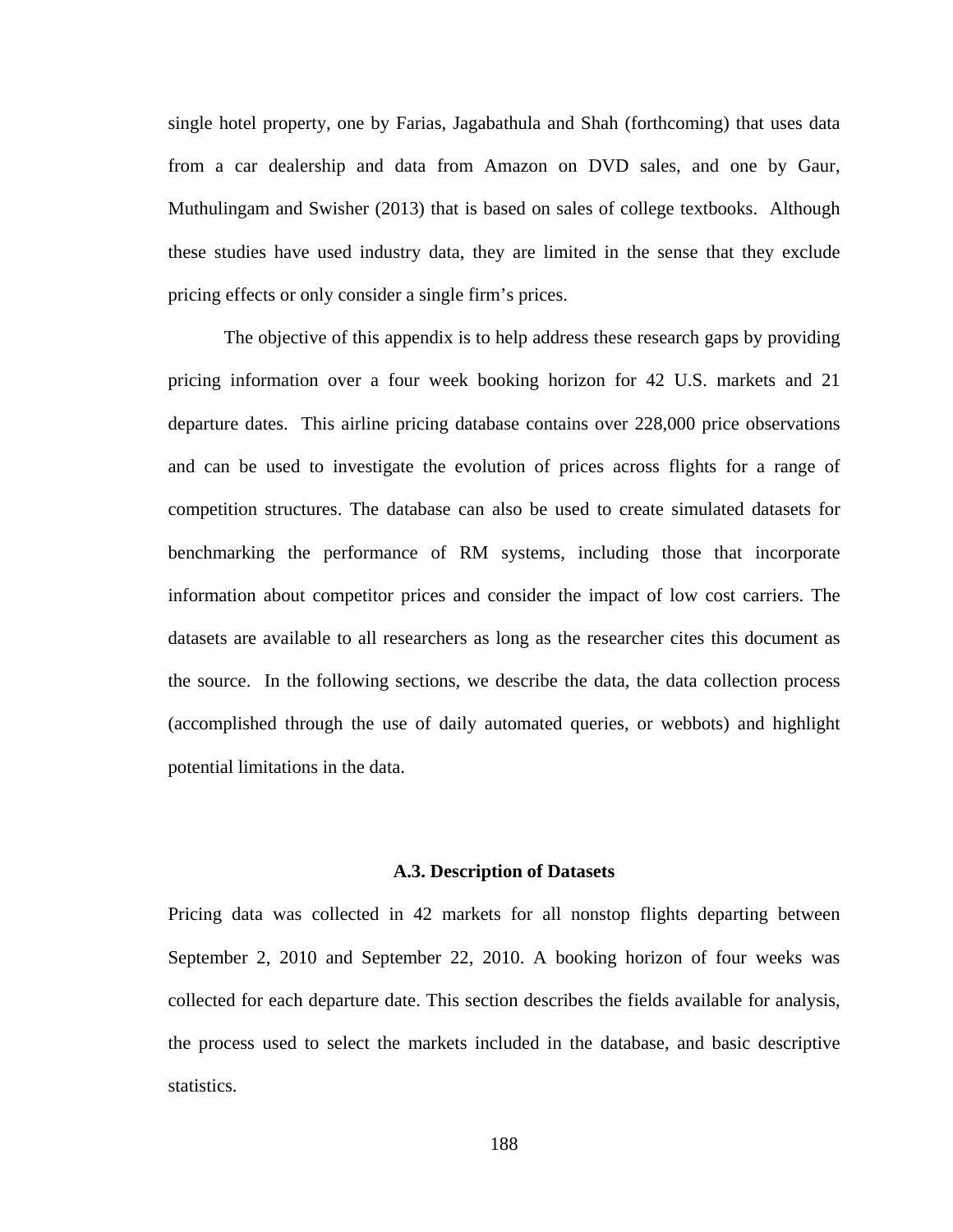# **A.3.1. Data Fields**

Round-trip prices for nonstop flights were obtained from a major online travel agency (which we refer to as OTA). These round-trip prices represent the lowest price (or fare) available for a particular outbound flight for a trip that involves a one-night stay; the inbound flight that would be required to obtain this lowest fare is not known. Equivalent round-trip prices for nonstop flights were obtained from one low cost carrier's website (which we refer to as LCC1). The "equivalent round-trip price" is obtained by multiplying LCC1's one-way fare by two and is comparable to the "round-trip price" obtained for other carriers through the OTA.

 There are two databases: one for the OTA prices and one for LCC1 prices. Descriptions of the fields available in these databases are provided in Table A.1, and a list of airport codes are provided in Table A.2. Both databases include the same variables. The majority of the fields are self-explanatory; however, those related to affiliate relationships merit further discussion.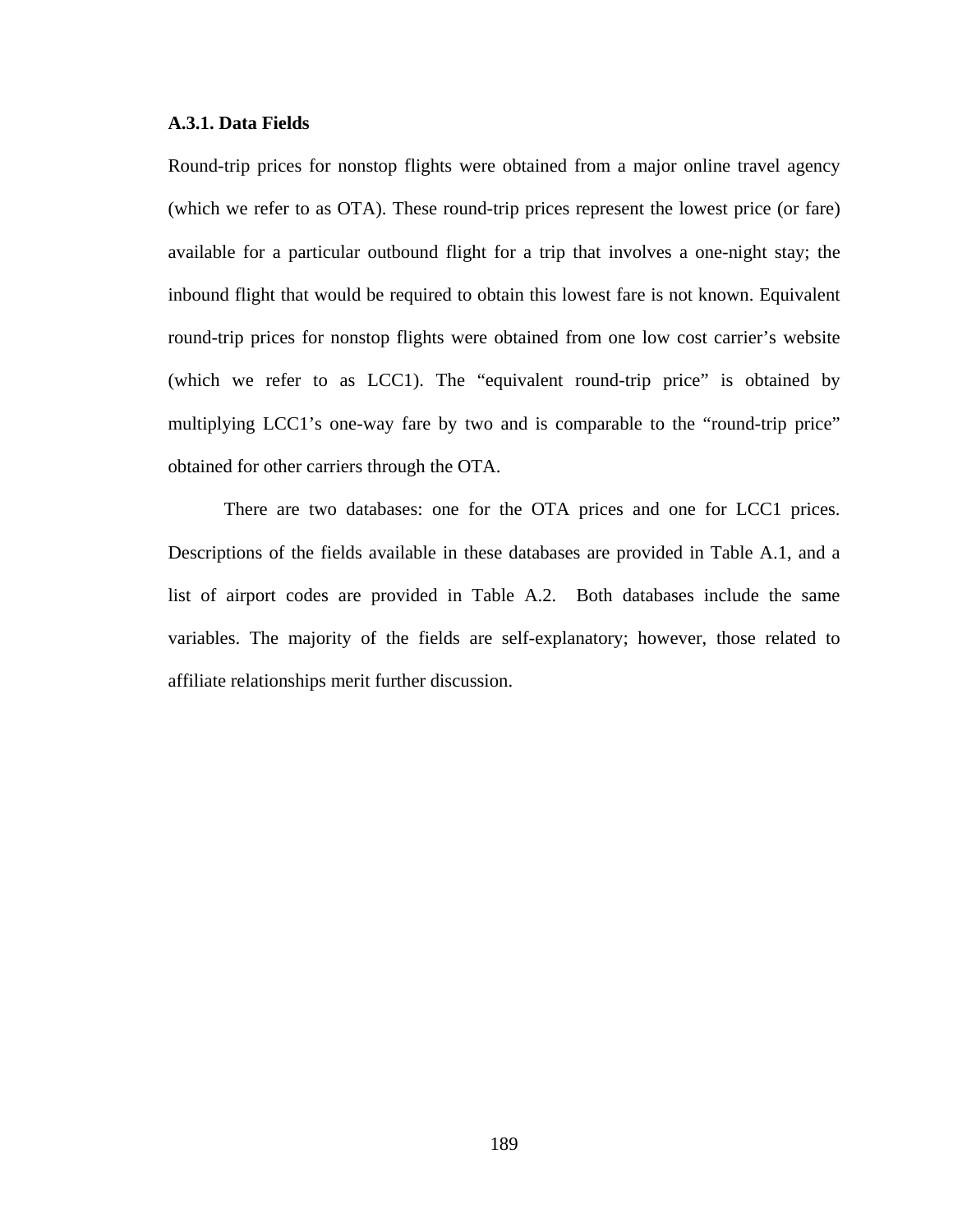| Name              | Definition                                                                          |  |  |  |  |  |  |
|-------------------|-------------------------------------------------------------------------------------|--|--|--|--|--|--|
|                   | Indicates the origin and destination airports associated with the nonstop flight.   |  |  |  |  |  |  |
| Market            | For example, BOSLAX represents a flight that originated at Logan International      |  |  |  |  |  |  |
|                   | Airport in Boston and landed at the Los Angeles International Airport. Table A.2    |  |  |  |  |  |  |
|                   | provides a list of airport codes.                                                   |  |  |  |  |  |  |
|                   | For the OTA dataset this is the round-trip price, excluding taxes.                  |  |  |  |  |  |  |
| Price             | For the LCC1 dataset this is the one-way price, excluding taxes, multiplied by      |  |  |  |  |  |  |
|                   | two.                                                                                |  |  |  |  |  |  |
| FlightNumber      | Flight number assigned by airline.                                                  |  |  |  |  |  |  |
| DepartureTime     | Scheduled departure time (In military hours and based on the local time at          |  |  |  |  |  |  |
|                   | departure airport).                                                                 |  |  |  |  |  |  |
| DepartureTime_hr  | Hour of scheduled departure time (In military hours and based on the local time at  |  |  |  |  |  |  |
|                   | departure airport).                                                                 |  |  |  |  |  |  |
| DepartureTime_min | Minutes past the hour of scheduled departure time (based on the local time at       |  |  |  |  |  |  |
|                   | departure airport).                                                                 |  |  |  |  |  |  |
| CaptureDate       | Date the pricing query was made.                                                    |  |  |  |  |  |  |
| DepartureDate     | Departure date (based on the local time at departure airport).                      |  |  |  |  |  |  |
| <b>DFD</b>        | Number of days from flight departure that the query was made (defined as            |  |  |  |  |  |  |
|                   | departuredate minus capturedate).                                                   |  |  |  |  |  |  |
| MarketingAirline  | Code associated with the marketing airline that is selling a ticket for the flight. |  |  |  |  |  |  |
| OperatingAirline  | Code associated with the airline that operates the flight.                          |  |  |  |  |  |  |
|                   | Value of 1 indicates a flight in which an affiliate carrier operates on behalf of a |  |  |  |  |  |  |
| Affiliate         | parent airline. Only the parent airline markets the flight.                         |  |  |  |  |  |  |
| Dcapturedate      | Day of capture date.                                                                |  |  |  |  |  |  |
| Mcapturedate      | Month of capture date.                                                              |  |  |  |  |  |  |
| Ddeparturedate    | Day of departure date.                                                              |  |  |  |  |  |  |
| Mdeparturedate    | Month of departure date.                                                            |  |  |  |  |  |  |
| Ddow              | Departure day of week, 1=Sunday,  7=Saturday                                        |  |  |  |  |  |  |
| Cdow              | Capture day of week, 1=Sunday,  7=Saturday                                          |  |  |  |  |  |  |

**Table A.1: Fields Available in Dataset** 

 Airlines can own other airlines or establish operating contracts with regional airlines. These wholly-owned subsidiaries and regional (or affiliate) carriers operate flights on behalf of the parent airline. For example, American Eagle is a wholly-owned subsidiary that operates flights on behalf of American Airlines, and SkyWest is a regional carrier that operates flights on behalf of Alaska and Delta. In an affiliate relationship, the parent airline is the one that markets (or sells seats on) that flight whereas the affiliate carrier is the one that operates the flight. A flight that is operated by an affiliate carrier is identified in the data when the *Affiliate* variable is set equal to one. The *Marketing Airline*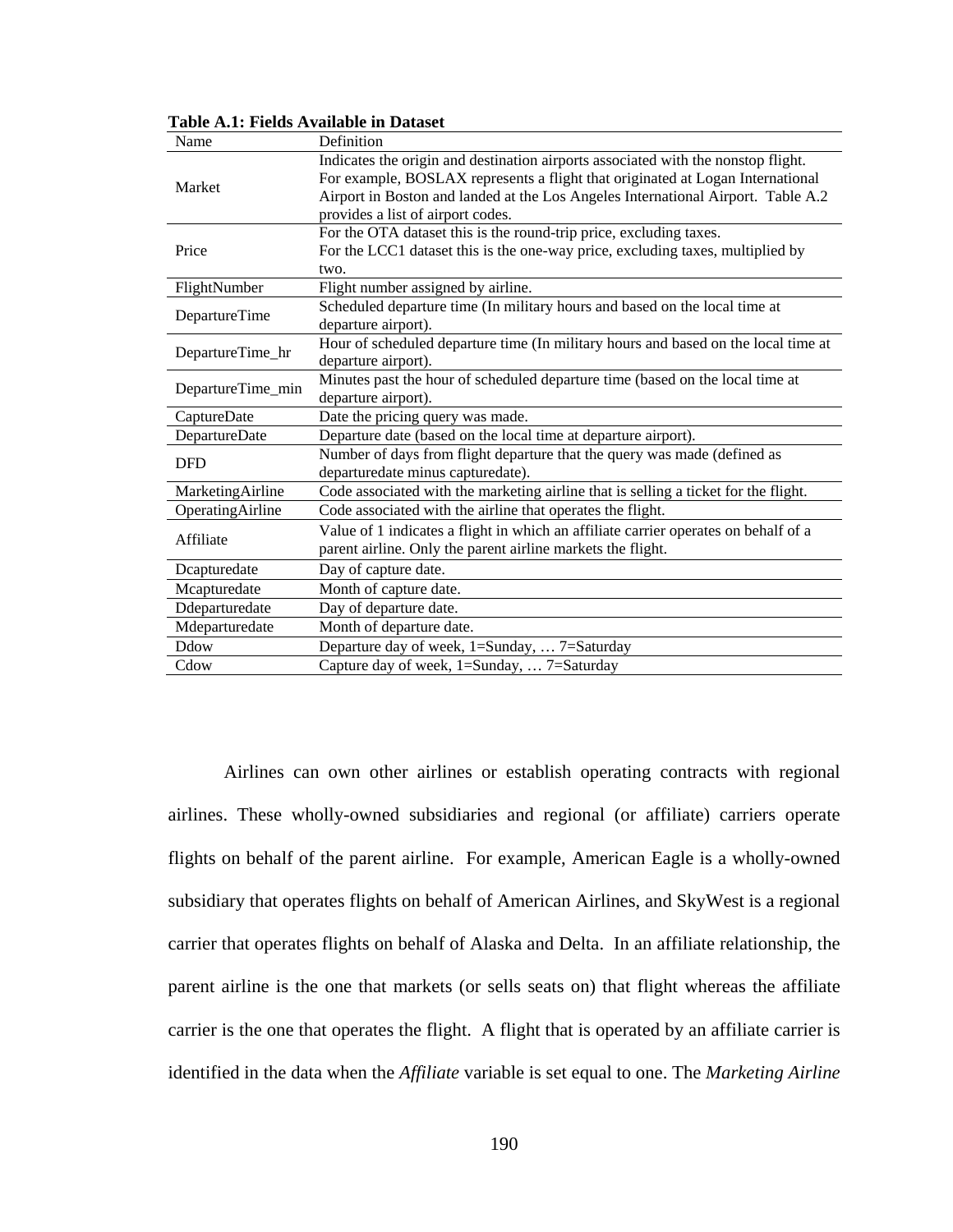will be populated with a code for the parent airline and the *Operating Airline* will be populated with a code for the affiliate partner. Lists of parent and affiliate airline codes are listed in Tables A.3 and A.4 (note that actual airline codes have been masked). An example is given in Table A.5, which gives a sample of observations from the OTA data (first four rows) and LCC1 data (last four rows). The unit of observation in the databases is an outbound flight that is uniquely identified by the market, capture date, departure date, marketing airline, and flight number. The third row of Table A.5 shows that flight number 3131 is marketed by parent airline M4 and operated by affiliate airline A8.

| <b>Airport Code</b> | Name of Airport, City and State                                                   |
|---------------------|-----------------------------------------------------------------------------------|
| <b>ATL</b>          | Hartsfield-Jackson International Airport, Atlanta, Georgia                        |
| <b>AUS</b>          | Austin Bergstrom International Airport, Austin, Texas                             |
| <b>BOS</b>          | Logan International Airport, Boston, Massachusetts                                |
| <b>BUF</b>          | Buffalo Niagara International Airport, Buffalo, New York                          |
| <b>BWI</b>          | Baltimore-Washington International Thurgood Marshall Airport, Baltimore, Maryland |
| CAK                 | Akron Canton Airport, Green, Ohio                                                 |
| <b>DEN</b>          | Denver International Airport, Denver, Colorado                                    |
| <b>FLL</b>          | Fort Lauderdale Hollywood International Airport, Fort Lauderdale, Florida         |
| <b>IAD</b>          | Washington Dulles International Airport, Washington D.C.                          |
| <b>ICT</b>          | Wichita Mid-Continent Airport, Wichita, Kansas                                    |
| <b>IND</b>          | Indianapolis International Airport, Indianapolis, Indiana                         |
| <b>JAX</b>          | Jacksonville Airport, Jacksonville, Florida                                       |
| ${\rm JFK}$         | John F. Kennedy International, New York City, New York                            |
| LAS                 | McCarran International Airport, Las Vegas, Nevada                                 |
| <b>LAX</b>          | Los Angeles International Airport, Los Angeles, California                        |
| <b>LGA</b>          | La Guardia Airport, New York City, New York                                       |
| <b>MCO</b>          | Orlando International Airport, Orlando, Florida                                   |
| <b>MDW</b>          | Chicago Midway International Airport, Chicago, Illinois                           |
| <b>OAK</b>          | Oakland International, Oakland, California                                        |
| <b>ORD</b>          | Chicago O'Hare International Airport, Chicago, Illinois                           |
| PBI                 | Palm Beach International Airport, Palm Beach, Florida                             |
| <b>PDX</b>          | Portland International Airport, Portland, Oregon                                  |
| PHL                 | Philadelphia International Airport, Philadelphia, Pennsylvania                    |
| PIT                 | Pittsburgh International Airport, Pittsburgh, Pennsylvania                        |
| <b>ROC</b>          | Greater Rochester International Airport, Rochester, New York                      |
| <b>SAN</b>          | San Diego International Airport, San Diego, California                            |
| <b>SEA</b>          | Seattle-Tacoma International Airport, Seattle, Washington                         |
| <b>SFO</b>          | San Francisco International Airport, San Francisco, California                    |
| <b>SNA</b>          | John Wayne Airport, Orange County, Santa Ana, California                          |
| <b>SYR</b>          | Syracuse Hancock International Airport, Syracuse, New York                        |

**Table A.2: Airport Codes and Names**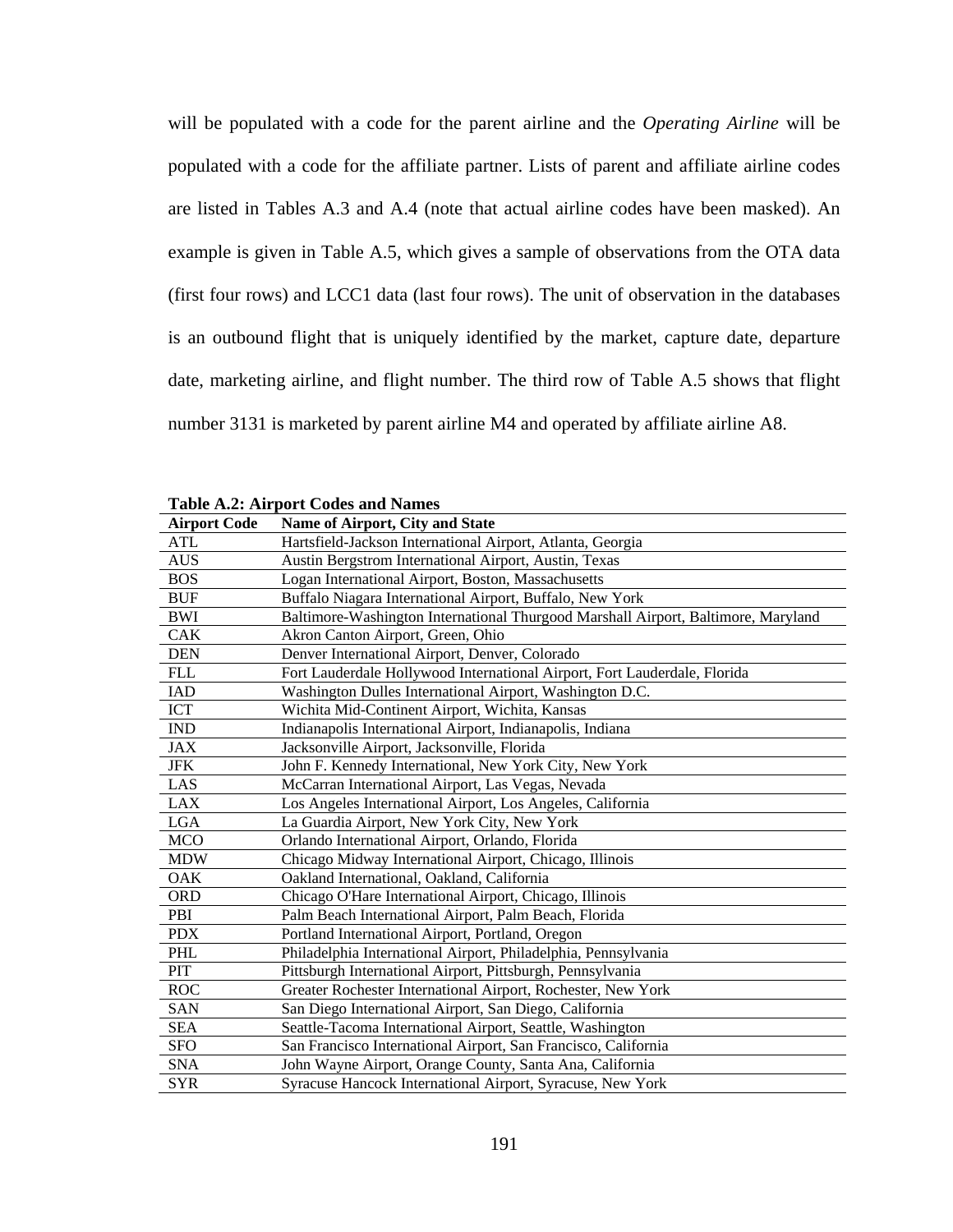| <b>Table A.3: List of Parent Airline Codes</b> |
|------------------------------------------------|
|------------------------------------------------|

| <b>Airline</b> | Pricing          | <b>Type</b>    |
|----------------|------------------|----------------|
| Code           | <b>Structure</b> | <b>Carrier</b> |
| L1             | One-way          | <b>LCC</b>     |
| L2             | One-way          | LCC            |
| L <sub>3</sub> | One-way          | <b>LCC</b>     |
| L4             | One-way          | LCC            |
| L <sub>5</sub> | One-way          | <b>LCC</b>     |
| M1             | Round-trip       | Major          |
| M <sub>2</sub> | Round-trip       | Major          |
| M <sub>3</sub> | One-way          | Major          |
| M <sub>4</sub> | One-way          | Major          |
| M <sub>5</sub> | Round-trip       | Major          |

**Table A.4: List of Affiliate Airline Codes** 

| <b>Affiliate</b><br><b>Airline Code</b> | Associated<br><b>Parent Airline</b><br>Codes |
|-----------------------------------------|----------------------------------------------|
| A <sub>1</sub>                          | M <sub>1</sub>                               |
| A <sub>2</sub>                          | M1, M3                                       |
| A <sub>3</sub>                          | M1                                           |
| A4                                      | M <sub>2</sub>                               |
| A <sub>5</sub>                          | M <sub>1</sub>                               |
| A6                                      | M <sub>5</sub>                               |
| A7                                      | M1                                           |
| A8                                      | M4                                           |
| A9                                      | M1                                           |
| A10                                     | M1                                           |
| A 11                                    | M4                                           |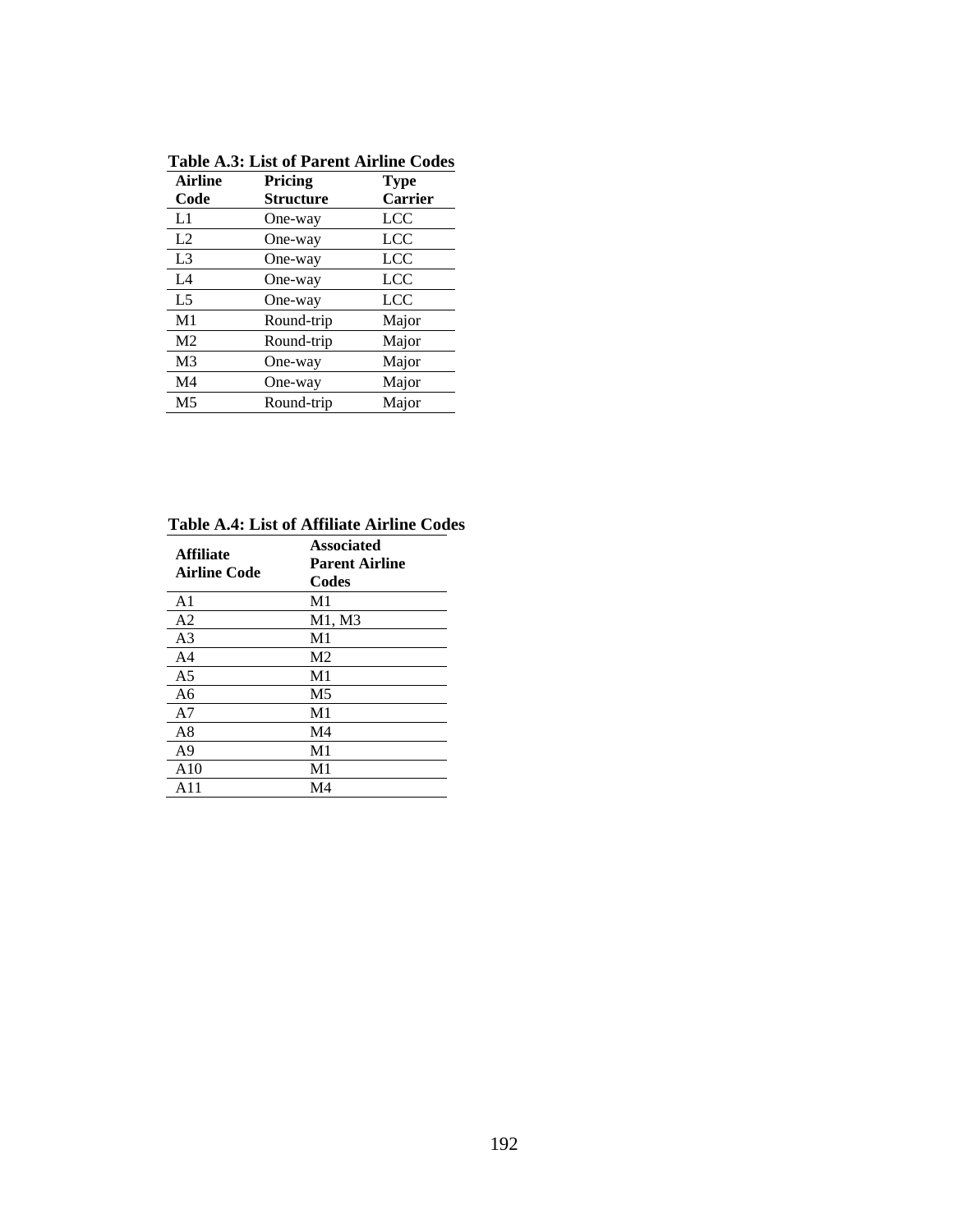| Table <i>The Ballipic</i> Obset vations |       |                  |                   |              |                   |            |                      |                      |           |
|-----------------------------------------|-------|------------------|-------------------|--------------|-------------------|------------|----------------------|----------------------|-----------|
| Market                                  | Price | Flight<br>Number | Departure<br>Time | Capture Date | Departure<br>Date | <b>DFD</b> | Marketing<br>Airline | Operating<br>Airline | Affiliate |
| <b>PHLMCO</b>                           | \$249 | 863              | 18:15             | 2010-09-01   | 2010-09-04        |            | M4                   | M4                   |           |
| <b>PHLMCO</b>                           | \$220 | 629              | 18:30             | 2010-09-01   | 2010-09-04        |            | L2                   | L2                   | v         |
| PHLMCO                                  | \$249 | 3131             | 20:35             | 2010-09-01   | 2010-09-04        |            | M4                   | A8                   |           |
| PHLMCO                                  | \$220 | 627              | 20:40             | 2010-09-01   | 2010-09-04        | 3          | L2                   | L <sub>2</sub>       |           |
| PHLMCO                                  | \$318 | 364              | 10:20             | 2010-09-01   | 2010-09-04        | 3          | L1                   | L1                   |           |
| <b>PHLMCO</b>                           | \$278 | 2061             | 15:30             | 2010-09-01   | 2010-09-04        | 3          | L1                   | L1                   |           |
| PHLMCO                                  | \$278 | 2609             | 8:25              | 2010-09-01   | 2010-09-04        | 3          | L1                   | L1                   |           |
| <b>PHLMCO</b>                           | \$318 | 3408             | 12:55             | 2010-09-01   | 2010-09-04        | 3          | L1                   | L1                   |           |

**Table A.5: Sample Observations**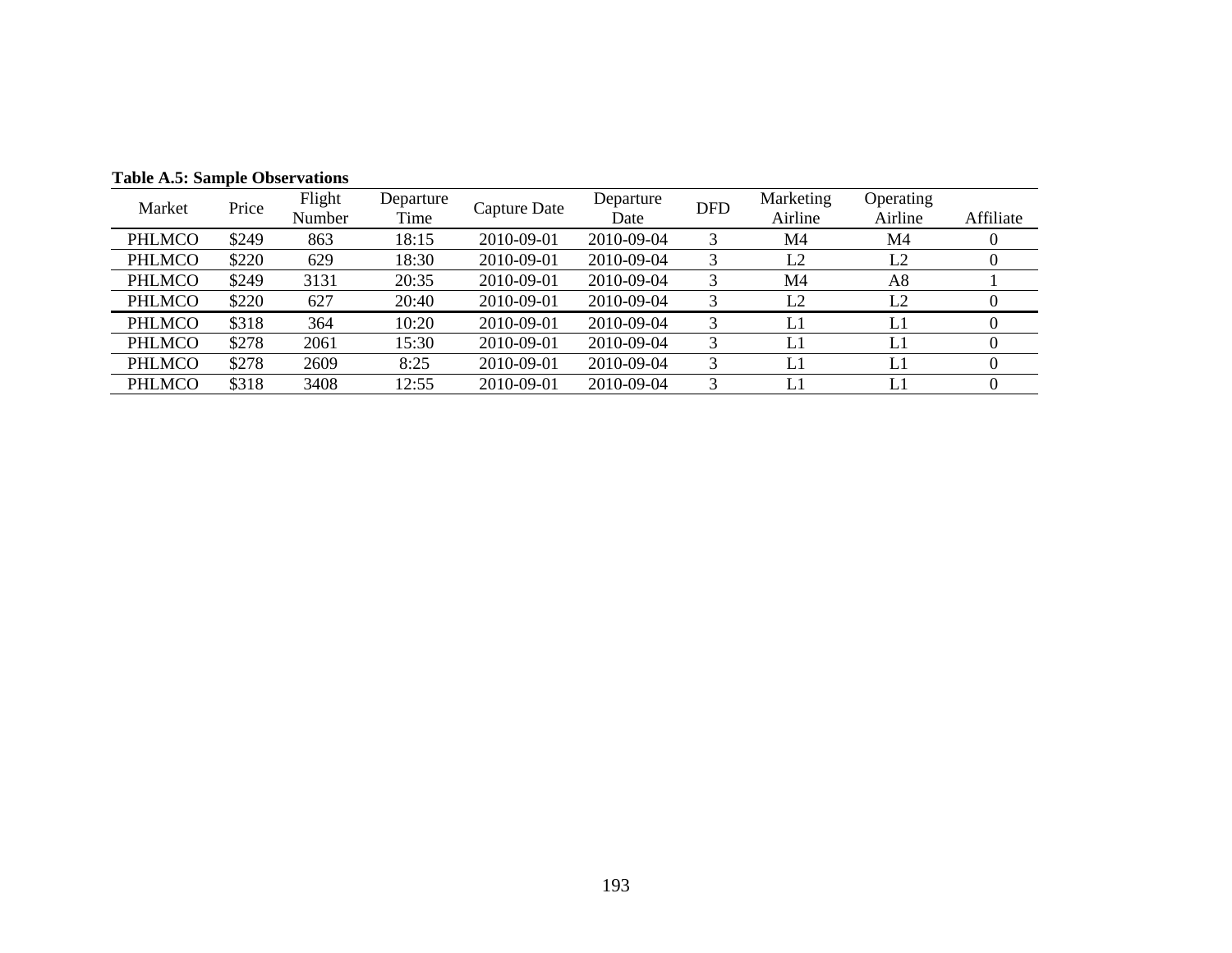# **A.3.2. Market Selection and Descriptive Statistics**

Data was collected for a sample of U.S. markets in which at least one low cost carrier (LCC) provided daily nonstop service. A stratified sample was used to select a minimum of four markets for each competitive structure, shown in Table A.6. However, some competition structures appeared less than four times in the U.S. network, and thus less than four markets were included for these cases. The markets included in the dataset are described in Table A.6, along with the market structure (number of low cost and major carriers offering nonstop flights) and median prices for each competitor.

 The database of OTA prices contains a total of 186,268 unique prices that correspond to a specific market, search date, departure date, marketing airline, and nonstop flight number. The database of LCC1 prices contains a total of 42,434 unique prices. These prices can be used for a range of different analyses. Figure A.1 shows an example of median lowest fares that each carrier offered for each unique departure date and search date. The median prices are for one market (BOSLAX) across the 28 day booking horizon. The variation in fares across the booking horizon highlights one of the key strengths of the database, namely the ability to investigate the evolution of fares across the booking horizon.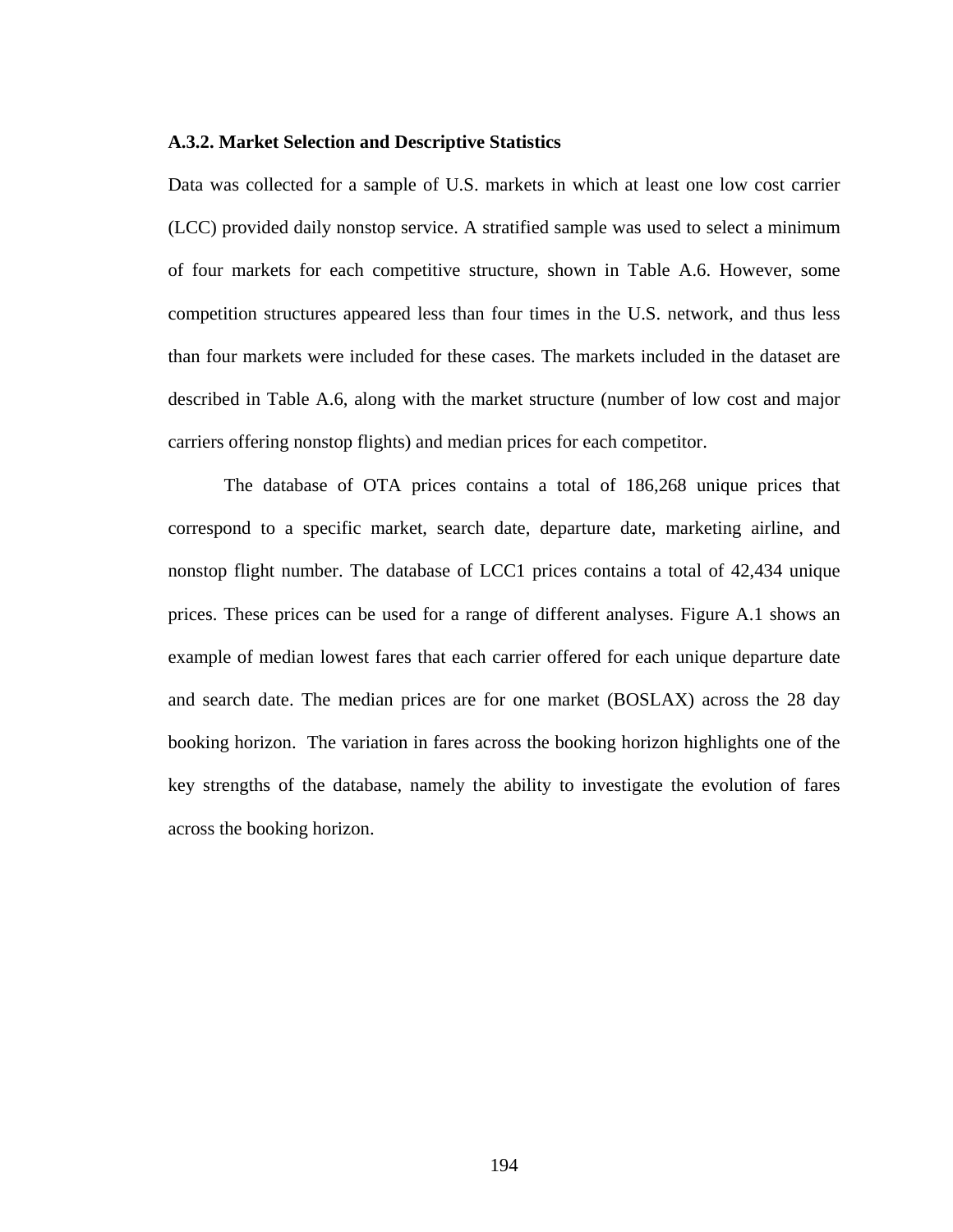|                     |               | Median Ticket Price (U.S. Dollars) |                              |                              |                          |                              |                              |                |                          |                              |                |
|---------------------|---------------|------------------------------------|------------------------------|------------------------------|--------------------------|------------------------------|------------------------------|----------------|--------------------------|------------------------------|----------------|
| Market<br>Structure | Market        |                                    |                              | <b>Low Cost Carriers</b>     |                          |                              |                              |                | <b>Network Carriers</b>  |                              |                |
|                     |               | L1                                 | L2                           | L3                           | L4                       | L <sub>5</sub>               | M <sub>1</sub>               | M <sub>2</sub> | M <sub>4</sub>           | M <sub>3</sub>               | M <sub>5</sub> |
|                     | <b>BWILAS</b> | \$458                              | $\frac{1}{2}$                |                              |                          | $\blacksquare$               |                              | $\blacksquare$ |                          |                              |                |
|                     | <b>BWIMDW</b> | \$254                              |                              |                              |                          |                              |                              |                |                          |                              |                |
| 1 LCC,              | <b>JFKOAK</b> | -                                  | $\overline{\phantom{a}}$     | \$390                        |                          | $\overline{\phantom{m}}$     |                              |                |                          |                              |                |
| 0 Major             | <b>JFKPBI</b> | $\overline{\phantom{m}}$           | $\overline{a}$               | \$232                        |                          | $\overline{\phantom{a}}$     |                              |                |                          |                              |                |
|                     | <b>LGACAK</b> |                                    | \$178                        |                              |                          |                              |                              |                |                          |                              |                |
|                     | <b>SYRMCO</b> | $\overline{\phantom{a}}$           | $\Box$                       | \$222                        |                          | $\overline{\phantom{a}}$     | ÷                            |                |                          |                              | ٠              |
|                     | <b>ATLICT</b> | $\overline{a}$                     | \$153                        | $\overline{a}$               | L.                       | $\overline{a}$               | \$225                        | $\overline{a}$ |                          |                              |                |
|                     | <b>BOSIAD</b> |                                    | $\frac{1}{2}$                | \$118                        |                          | $\blacksquare$               | ÷,                           | \$174          |                          |                              |                |
|                     | <b>BOSMCO</b> |                                    |                              | \$217                        |                          | $\overline{\phantom{a}}$     | \$212                        | $\overline{a}$ |                          |                              |                |
| 1 LCC,              | <b>IADSFO</b> |                                    |                              | $\blacksquare$               | \$455                    | $\qquad \qquad \blacksquare$ | ÷,                           | \$433          |                          |                              |                |
| 1 Major             | <b>JFKFLL</b> |                                    | $\blacksquare$               | \$212                        | $\overline{a}$           | $\overline{\phantom{a}}$     | \$176                        | ÷,             |                          |                              |                |
|                     | <b>JFKPDX</b> |                                    | $\overline{\phantom{a}}$     | \$476                        |                          | $\blacksquare$               | \$467                        | $\overline{a}$ |                          |                              |                |
|                     | <b>LGAIND</b> | $\overline{a}$                     | \$161                        |                              |                          | $\overline{a}$               | \$190                        | ÷,             |                          |                              |                |
|                     | <b>SNASFO</b> | \$202                              | $\blacksquare$               |                              |                          | $\blacksquare$               | $\blacksquare$               | \$202          |                          | L.                           | $\blacksquare$ |
|                     | <b>IADLAX</b> | $\overline{\phantom{0}}$           | $\blacksquare$               | ÷,                           | \$388                    | $\blacksquare$               | $\overline{\phantom{a}}$     | \$313          | $\overline{a}$           | $\overline{a}$               | \$278          |
|                     | <b>JFKORD</b> |                                    | $\qquad \qquad \blacksquare$ | \$235                        |                          | $\overline{\phantom{a}}$     | \$255                        |                |                          | -                            | \$225          |
| 1 LCC,<br>2 Major   | <b>LGAATL</b> | $\overline{\phantom{m}}$           | \$228                        |                              | $\overline{\phantom{a}}$ | $\overline{\phantom{a}}$     | \$272                        | $\blacksquare$ | $\blacksquare$           | ÷,                           | \$258          |
|                     | <b>SEALAX</b> |                                    |                              | ÷,                           | \$224                    | $\blacksquare$               | $\overline{a}$               | \$269          |                          | \$244                        |                |
|                     | <b>SEASFO</b> |                                    |                              |                              | \$220                    | $\blacksquare$               |                              | \$203          | $\overline{\phantom{a}}$ | \$180                        |                |
| 1 LCC,              | <b>LASLAX</b> | \$194                              | $\blacksquare$               |                              | ÷,                       | $\blacksquare$               | \$194                        | \$175          | \$175                    | $\overline{a}$               | \$175          |
| 4 Major             |               |                                    |                              |                              |                          |                              |                              |                |                          |                              |                |
| 2 LCC,              | <b>BWIJAX</b> | \$228                              | \$148                        |                              |                          | $\overline{\phantom{a}}$     |                              |                |                          |                              |                |
|                     | <b>BWIMCO</b> | \$190                              | \$168                        |                              |                          |                              |                              |                |                          |                              |                |
|                     | <b>FLLAUS</b> | \$280                              | $\blacksquare$               | \$218                        |                          |                              |                              |                |                          |                              |                |
| 0 Major             | <b>FLLSFO</b> | $\overline{a}$                     | $\overline{\phantom{a}}$     | \$268                        | \$292                    | ۰                            |                              |                |                          |                              |                |
|                     | <b>MCOAUS</b> | \$218                              | $\Box$                       | \$211                        | $\overline{a}$           | $\overline{\phantom{0}}$     |                              |                |                          |                              |                |
|                     | <b>PITMCO</b> | \$226                              | \$178                        | ÷,                           |                          | $\overline{\phantom{m}}$     |                              |                |                          |                              |                |
|                     | <b>ROCMCO</b> | $\sim$                             | \$178                        | \$198                        |                          | $\blacksquare$               | ÷.                           |                |                          |                              | $\sim$         |
|                     | <b>BOSDEN</b> | \$288                              | ÷,                           | \$308                        | ÷,                       | $\overline{a}$               | $\blacksquare$               | \$478          |                          |                              |                |
|                     | <b>FLLLAX</b> |                                    |                              |                              | \$271                    | \$290                        | \$248                        |                |                          |                              |                |
| 2 LCC,              | <b>IADMCO</b> | $\qquad \qquad \blacksquare$       | \$163                        | \$180                        | ÷,                       | $\overline{\phantom{a}}$     | ÷,                           | \$173          |                          |                              |                |
| 1 Major             | LGAFLL        |                                    |                              | \$206                        |                          | \$169                        | \$181                        |                |                          |                              |                |
|                     | PHLMCO        | \$220                              | \$162                        |                              |                          |                              |                              | $\blacksquare$ | \$162                    |                              |                |
|                     | <b>SANSFO</b> | \$154                              | $\qquad \qquad \blacksquare$ | $\qquad \qquad \blacksquare$ | \$132                    | $\overline{\phantom{a}}$     | $\frac{1}{2}$                | \$116          | $\overline{\phantom{0}}$ |                              |                |
| 2 LCC,<br>2 Major   | <b>BOSLAX</b> | -                                  | $\qquad \qquad \blacksquare$ | \$308                        | \$298                    | $\qquad \qquad \blacksquare$ | $\qquad \qquad \blacksquare$ | \$298          |                          | -                            | \$298          |
|                     | <b>BOSSFO</b> |                                    | $\overline{\phantom{0}}$     | \$378                        | \$375                    | $\overline{\phantom{0}}$     | $\qquad \qquad \blacksquare$ | \$369          |                          | $\overline{\phantom{0}}$     | \$345          |
|                     | <b>JFKLAS</b> | -                                  | $\overline{\phantom{0}}$     | \$417                        | \$496                    | $\qquad \qquad \blacksquare$ | \$382                        | $\blacksquare$ |                          | -                            | \$370          |
|                     | <b>LASSFO</b> | \$178                              | $\overline{\phantom{0}}$     | $\omega_{\rm c}$             | \$210                    | $\blacksquare$               | ÷,                           | \$188          | \$184                    | -                            | $\pm$          |
| 2 LCC,              | <b>JFKLAX</b> | $\qquad \qquad -$                  | $\Box$                       | \$358                        | \$390                    | $\blacksquare$               | \$338                        | \$380          |                          | $\overline{\phantom{a}}$     | \$380          |
| 3 Major             | <b>JFKSFO</b> |                                    | $\qquad \qquad \blacksquare$ | \$460                        | \$457                    | $\qquad \qquad \blacksquare$ | \$363                        | \$447          |                          |                              | \$408          |
| 2 LCC,<br>4 Major   | <b>LAXSFO</b> | \$118                              | $\overline{\phantom{a}}$     | $\overline{a}$               | \$128                    | $\blacksquare$               | \$114                        | \$108          | $\overline{a}$           | \$156                        | \$108          |
| 3 LCC,              | <b>BOSBWI</b> | \$124                              | \$78                         | \$101                        |                          | $\overline{\phantom{a}}$     | ÷,                           | $\blacksquare$ | $\overline{a}$           |                              |                |
| 0 Major             | <b>BUFMCO</b> | \$210                              | \$210                        | \$219                        | $\frac{1}{2}$            | $\qquad \qquad \blacksquare$ | Ξ.                           | $\blacksquare$ | $\overline{\phantom{a}}$ | $\qquad \qquad \blacksquare$ | $\blacksquare$ |

**Table A.6: Median Prices, by Market and Competition Structure**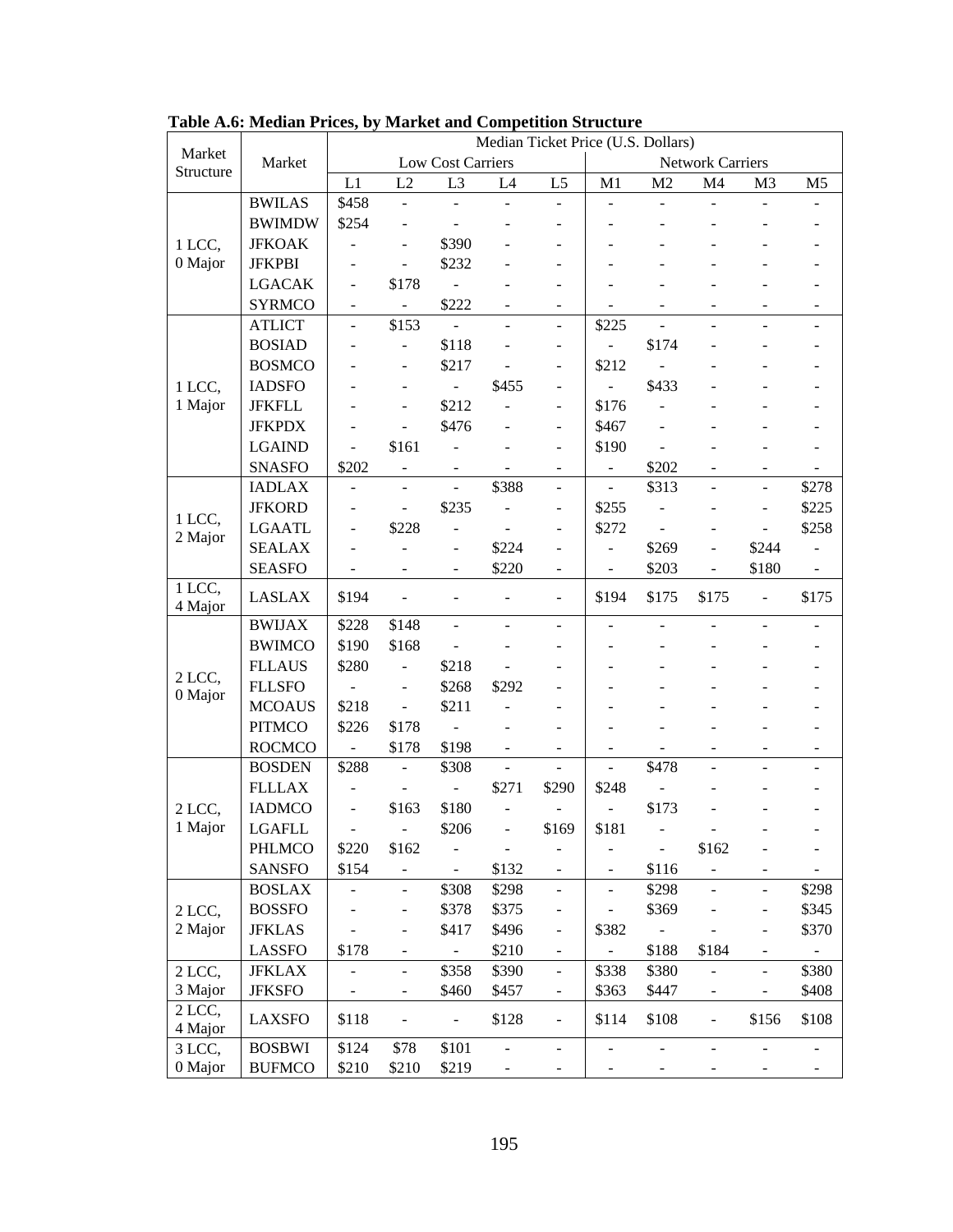

**Figure A.1: Example of a Market's Median Lowest Prices, by Days from Flight Departure and Airline**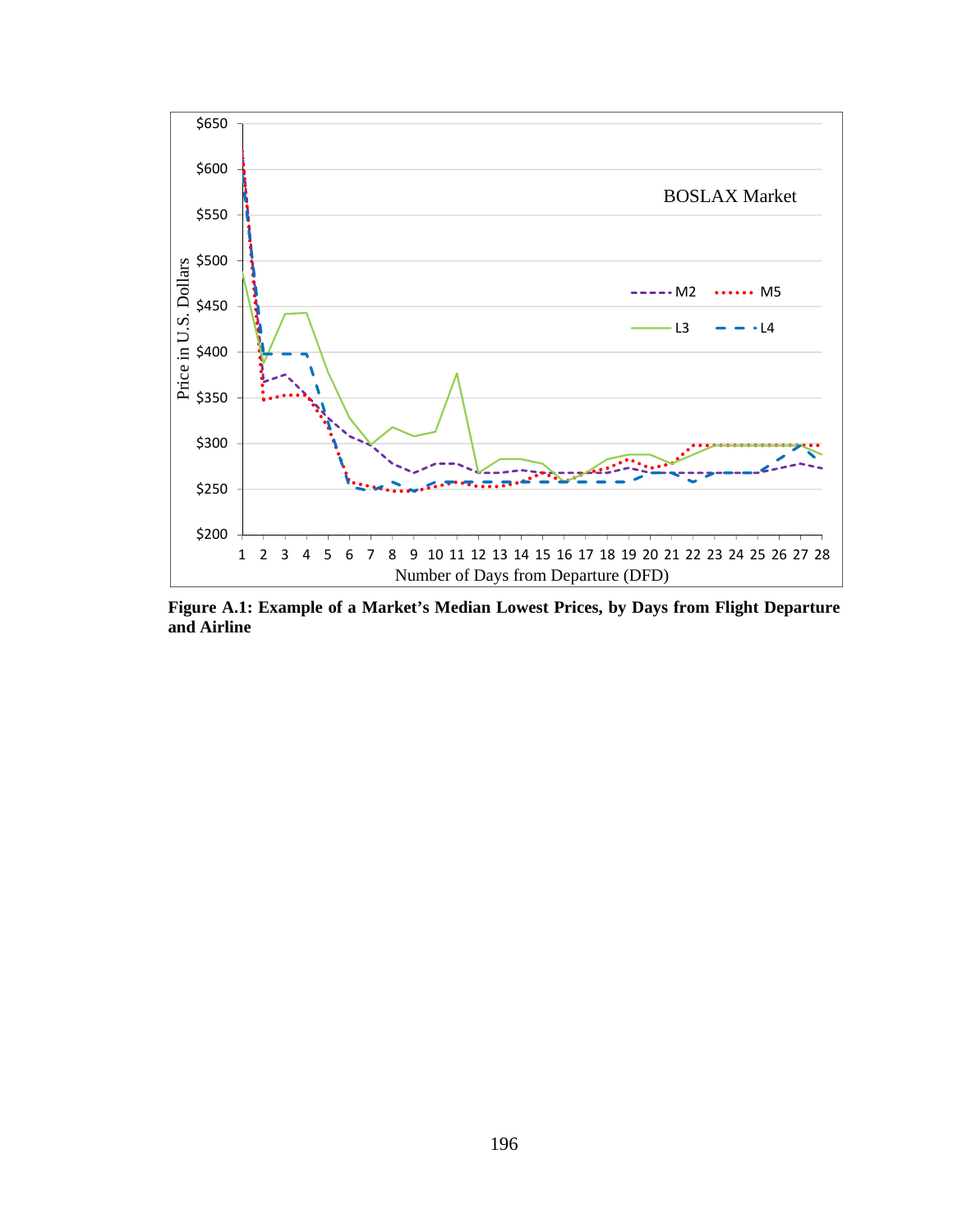#### **A.4. Additional Data Details**

This section describes in more detail the process used to create a database of airline prices from the websites of the OTA and LCC1, and also discusses the strengths and limitations of the data.

#### **A.4.1. Overview of the Data Collection Process**

Web client robots (or webbots) written in PHP were used to collect airfares for a rolling set of departure dates. The period of data collection ran from 8/5/2010 through 9/21/2010. When the data collection began on 8/5/2010, information for flights departing on 9/2/2010 (or 28 days in advance) were collected. On 8/6/2010, information for flights departing on 9/2/2010 (or 27 days in advance) as well as information for flights departing on 9/1/2010 (or 28 days in advance were collected). The process completed until 28 days of pricing information were collected for flights departing on 9/2/2010 to 9/22/2010. After the webpages were collected, PHP scripts were written to extract (or parse) itinerary and fare information.

 We collected round-trip prices from the OTA and one-way prices from LCC1. This is because airlines use different pricing methods. Round-trip pricing is used by many major airlines, including American, Continental, Delta, and United. Round-trip pricing enables an airline to offer different prices for customers who are traveling over a Saturday night and/or for customers who are traveling for a minimum number of days. In combination with advance purchase restrictions, round-trip pricing enables airlines to tailor prices for more price-sensitive (and often leisure) travelers who could purchase further in advance of departure and stay over a Saturday night. In round-trip pricing, a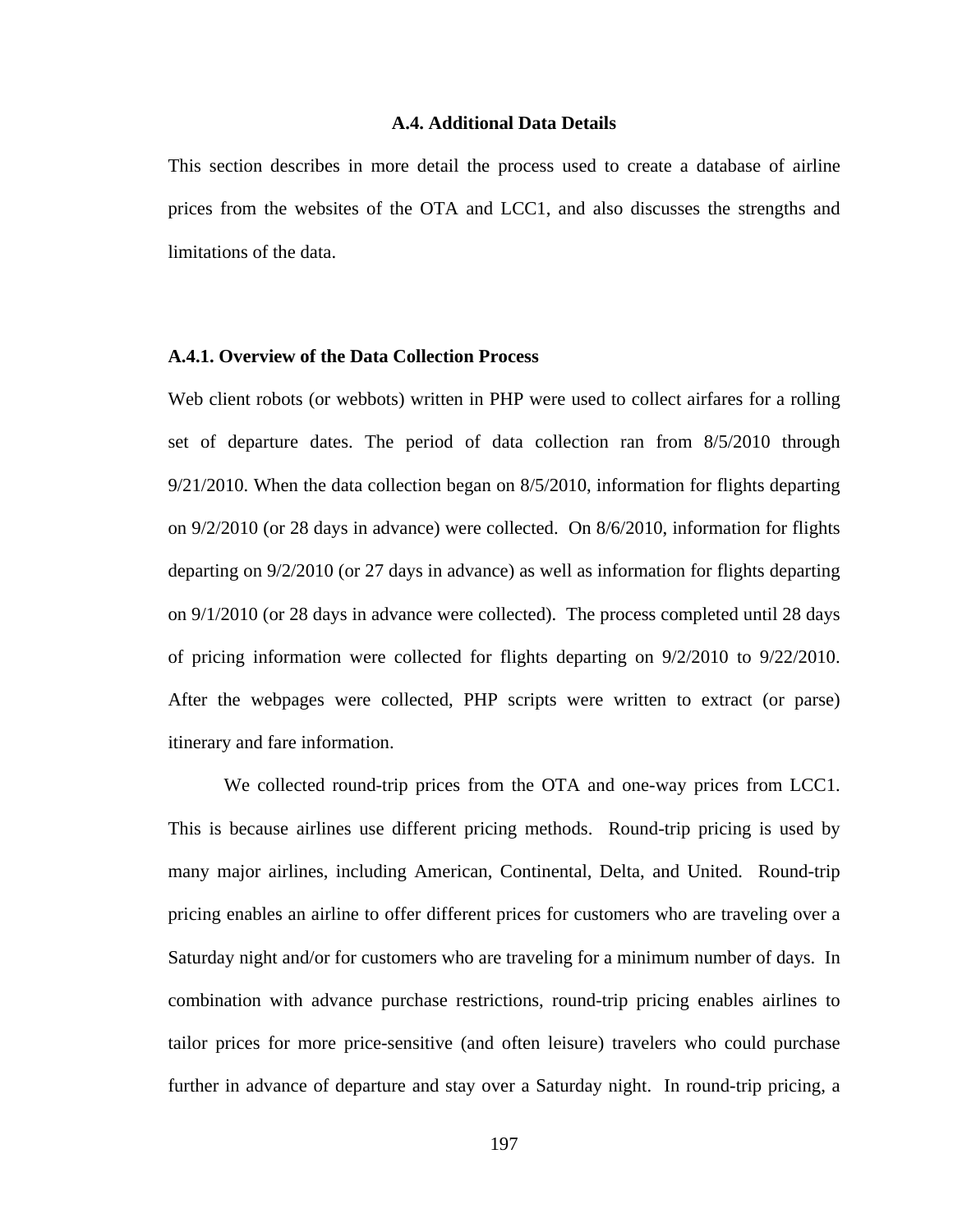price is generated for each unique combination of an outbound (or departing) and inbound (or returning) itinerary. A one-day round-trip price refers to a price that is generated when the length of stay is equal to one night away from home (this occurs when the inbound date minus the outbound date is equal to one).

 Due to computational constraints, we could not collect round-trip prices for every possible combination of outbound and inbound flights. Nor could we collect round-trip prices for multiple lengths of stay. We restricted the data collection to one-day round-trip prices. Our database associates a round-trip price for each outbound nonstop flight displayed on the OTA. This round-trip price reflects the *minimum* price that would be available to the customer if he/she selected that outbound flight; however, the inbound flight that generates this lowest fare is not recorded.

 Although major carriers offer both round-trip and one-way fares, we did not collect one-way fares through the OTA, as the sum of the one-way fares was much higher than the equivalent round-trip fares for those carriers that used round-trip pricing. It was thus necessary to associate a one-day round-trip fare with each outbound itinerary in order to create a database of "comparable" fares across carriers.

 Because we were not able to capture LCC1 prices from the OTA, we collected LCC1 fares directly from their website. LCC1 uses one-way prices (i.e., each flight has a unique price). An ideal data collection would have been to run two one-way queries for each LCC1 market, one for the outbound departure date and airport pair and the second for the inbound departure date and airport pair. Then, an equivalent one-day round-trip price for each outbound flight could have theoretically been obtained. However, this would have greatly increased the number of queries performed on LCC1's website.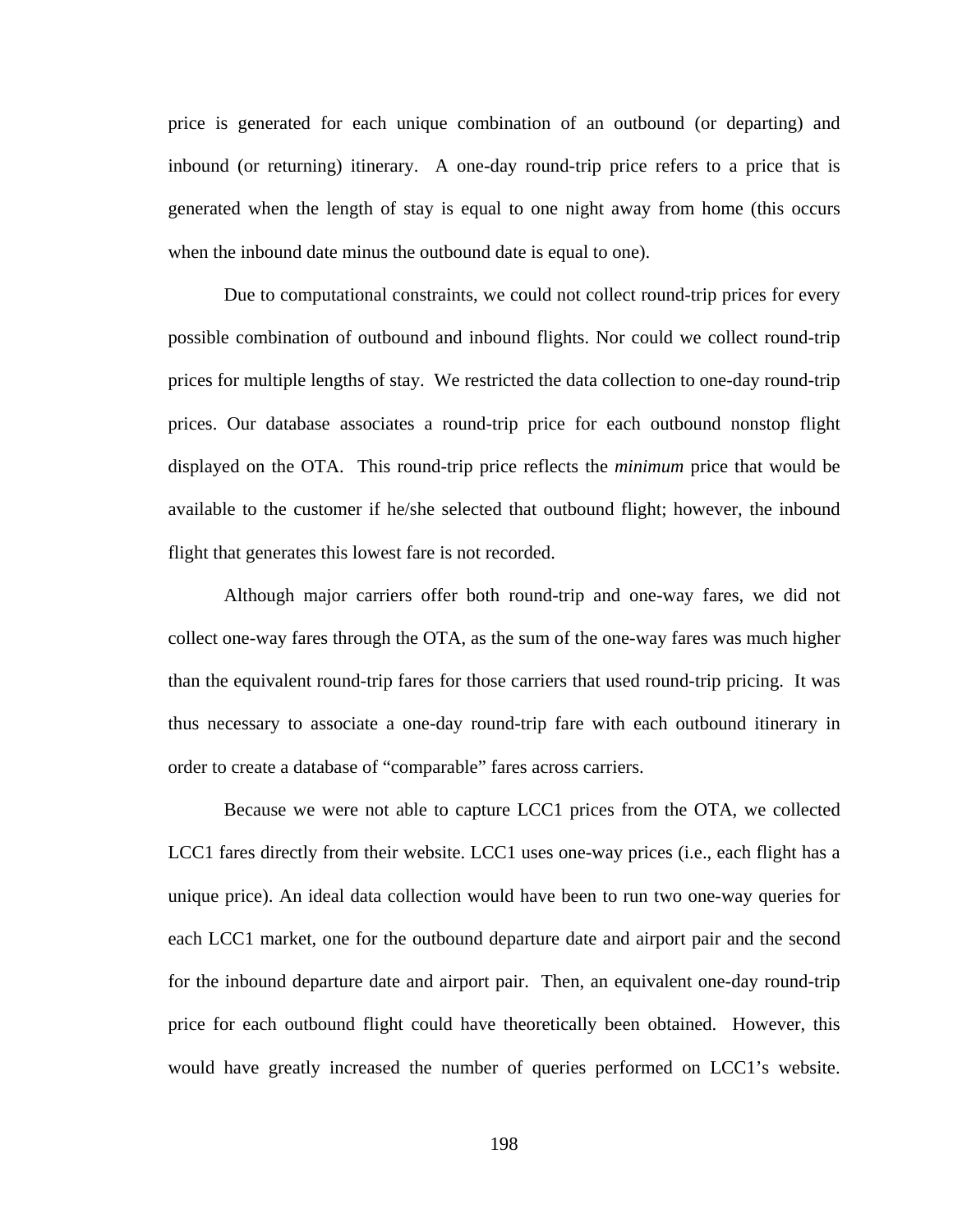Instead, we generate an "equivalent round-trip" fare, using the one-way price for a market multiplied by two.

# **A.4.2. Limitations**

The pricing data contained in the online database is representative of airline prices that were available to consumers, but they may not always represent the actual prices viewed by or purchased by consumers. For example, the prices displayed on the OTA's website may differ from prices displayed on different online travel agency websites, carrier websites, or other distribution channels. In addition, for data collected through the OTA, it may not be possible to track prices for a given flight across the booking horizon, as OTA displays (and specifically which flights they choose to show) can be influenced by online travel agencies' profit-maximizing strategies (Smith et al., 2007). This includes the practice of providing more display space for itineraries operated by a specific carrier in order to drive sales to that carrier, thereby enabling online travel agencies to reach sales volume hurdles that result in substantial commission revenue (Smith et al., 2007).

 An additional limitation is that the "equivalent round-trip" LCC1 price in the database is not exactly the same as the OTA round-trip prices. Although the prices should be similar, there is potential measurement error when directly comparing LCC1 prices to other competitor prices collected from OTA.

# A.4.2.1. Completeness of Data

 The database is approximately 80 percent complete. This is due to the fact that, for certain data collection dates, query times were longer than normal and/or failed to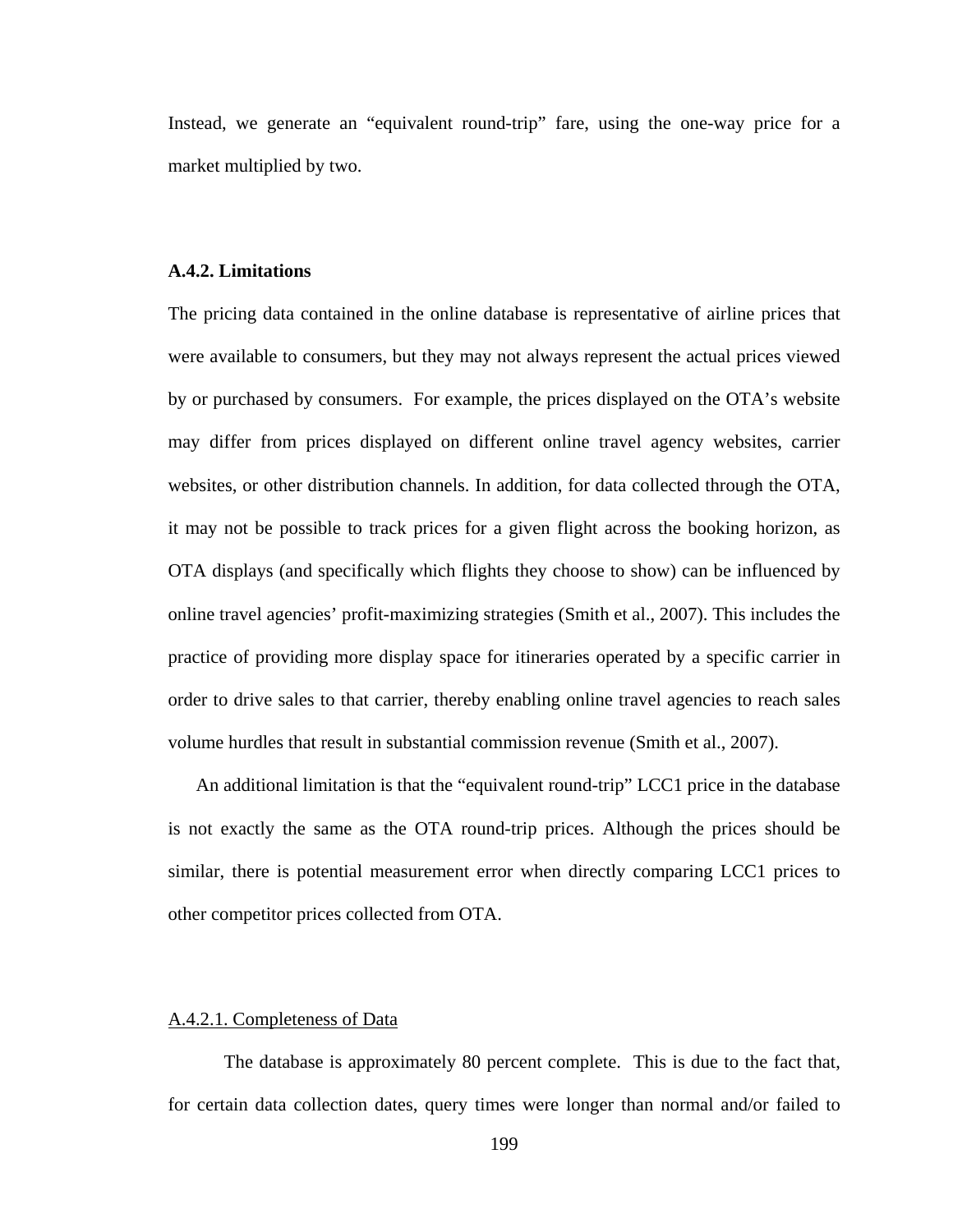return information. These types of problems can occur for various reasons and may be more prevalent when demands on the OTA and LCC1 sites are high, i.e., when many individuals are searching for information.

 The final dataset for the OTA (representing 40 markets) should contain 23,520 unique market, departure date, and capture date observations; 15.2 percent of these observations were not collected. The final dataset for LCC1 (representing 16 markets) should contain 9,408 unique observations; 21.2 percent of these observations were not collected. For the OTA, missing data is approximately randomly distributed across the different days from departure. However, for LCC1, the distribution of missing data is not random; the data is more complete for those flights that are closer to their departure date (or have smaller days from departures). For example, for data collected at days from departure 28, a total of 32 percent is missing whereas for data collected at days from departure one, only six percent of the data is missing. When the data from the OTA and LCC1 is merged, there are a total of 24,696 possible unique observations, of which 21.5 percent are missing.

 Despite these limitations, to the best of our knowledge, this dataset represents the largest, dataset of detailed airline prices that is publically available and the only one that can be used to look competitive pricing of different types of low cost carrier competition. This database should provide new insights that will be of interest to researchers from economics, marketing, revenue management, pricing, and flight scheduling areas.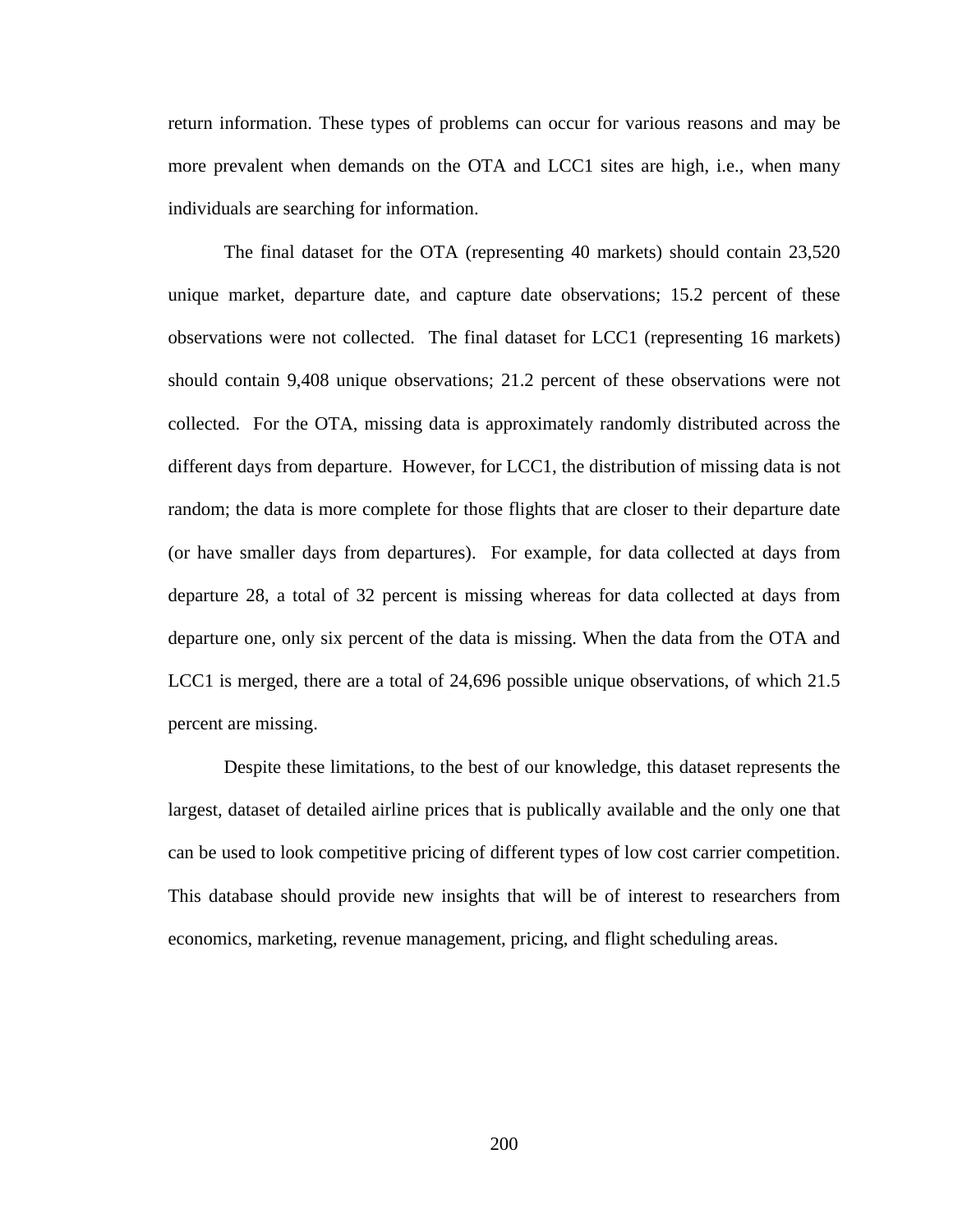# **A.5. Conclusions**

To summarize, the datasets contain one-day round-trip fares for all outbound nonstop flights departing between September 2, 2010 and September 22, 2010 in a market that is served by at least one low cost carrier. A minimum booking horizon of four weeks for each departure date is included. The OTA fares represent the lowest available round-trip fare for a particular outbound flight for a trip that involves a one-night stay; the inbound flight that would be required to obtain this lowest fare is not known. The LCC1 fares represent an "equivalent round-trip" fare, which is the one-way fare multiplied by two.

 This airline pricing database is unique in that it provides detailed daily pricing data that is not publicly available through government data sources such as T100 and DB1A/1B (which provide average fare information over a quarter). The datasets can be used to create simulated datasets for benchmarking the performance of RM systems, including those that incorporate information about competitor prices. The data can also be used to investigate the evolution of prices across a range of competition structures to answer questions related to which airline(s) are price leaders (e.g., who drops prices first and which airlines follow?). The data can be used to investigate how an airline's pricing policies differ when facing various airline competitors and market structures. This data is also unique in that it provides detailed pricing information in a subset of markets where two or more low cost carriers offer nonstop flights, which can be used to investigate how low cost carriers compete over the booking horizon.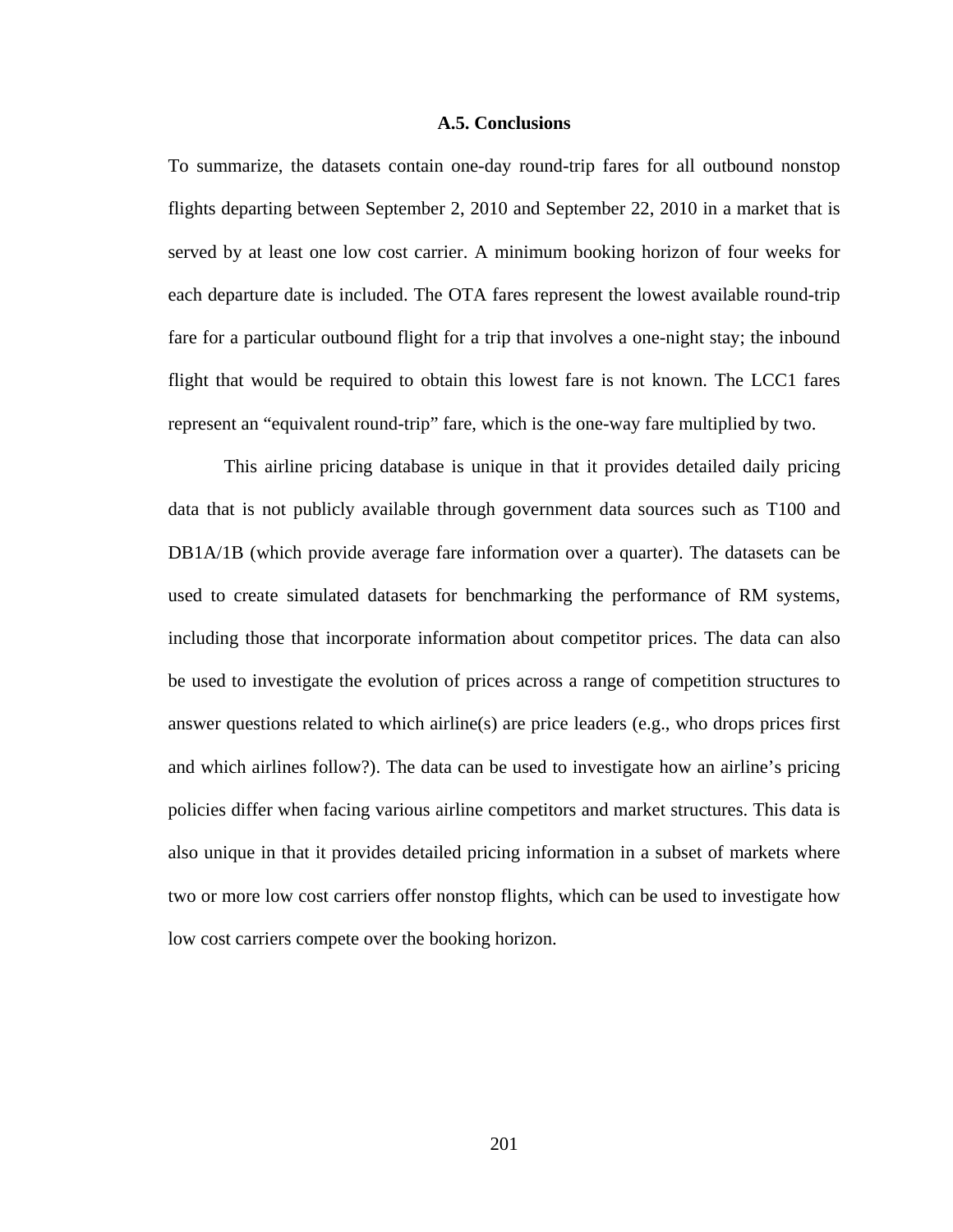# **A.6. References**

- Air Transport Association (2010) *Prices of Air Travel Versus Other Goods and Services*. <www.airlines.org/Economics/DataAnalysis/Pages/PriceofAirTravel-VersusOtherGoodsandServices.aspx> (accessed 05.17.10).
- Bilotkach, V. (2006) Understanding price dispersion in the airline industry: Capacity constraints and consumer heterogeneity. *Advances in Airline Economics, Volume 1, Competition Policy and Antitrust* ed Darin Lee, 329-345. Elsevier Science, New York.
- Borenstein, S. (1989) Hubs and high fares: Dominance and market power in the U.S. airline industry. *The RAND Journal of Economics*, 20 (3), 344-365.
- Borenstein, S. and Rose, N.L. (1994) Competition and price dispersion in the U.S. airline industry. *The Journal of Political Economy*, 102 (4), 653-683.
- Bureau of Transportation Statistics, U.S. Department of Transportation. 2010a. O*rigin and Destination Data Bank.* < [http://www.bts.gov](http://www.bts.gov/)> (accessed 05.20.10).
- Bureau of Transportation Statistics, U.S. Department of Transportation. 2010b. *T-100 Domestic Segment Data.* < [http://www.bts.gov](http://www.bts.gov/)> (accessed 05.20.10).
- Dai, M., Liu, Q. and Serfes, K. (2012) Is the effect of competition on price dispersion non-monotonic? Evidence from the U.S. airline industry. *Working paper.* <[http://papers.ssrn.com/sol3/papers.cfm?abstract\\_id=890104](http://papers.ssrn.com/sol3/papers.cfm?abstract_id=890104)> (accessed 01.28.13).
- Farias, V.F., Jagabathula, S. and Shah, D. (Forthcoming) A Non-parametric Approach to Modeling Choice with Limited Data. *Management Science*. < [http://web.mit.edu/](http://web.mit.edu/%20%7Evivekf/www/papers/ChoiceVersion1.pdf)  [~vivekf/www/papers/ChoiceVersion1.pdf](http://web.mit.edu/%20%7Evivekf/www/papers/ChoiceVersion1.pdf)> (accessed 06.23.2013).
- Gerardi, K. and Shapiro, A.H. (2007) The effects of competition on price dispersion in the airline industry: A panel analysis. *Working Paper*. <http://www.ssrn.com> (accessed 01.28.13).
- Giaume, S. and Guillou, S. (2004) Price discrimination and concentration in European airline markets. *Journal of Air Transport Management*, 10 (5), 305-310.
- Guar, V., Muthulingam, S. and Swisher, G. (2013) Stockout-based substitution and inventory planning in textbook retailing. *Working Paper*, Cornell University.
- Hayes, K.J. and Ross, L.B. (1998). Is airline price dispersion the result of careful planning or competitive forces? *Review of Industrial Organization*, 13 (5), 523- 541.